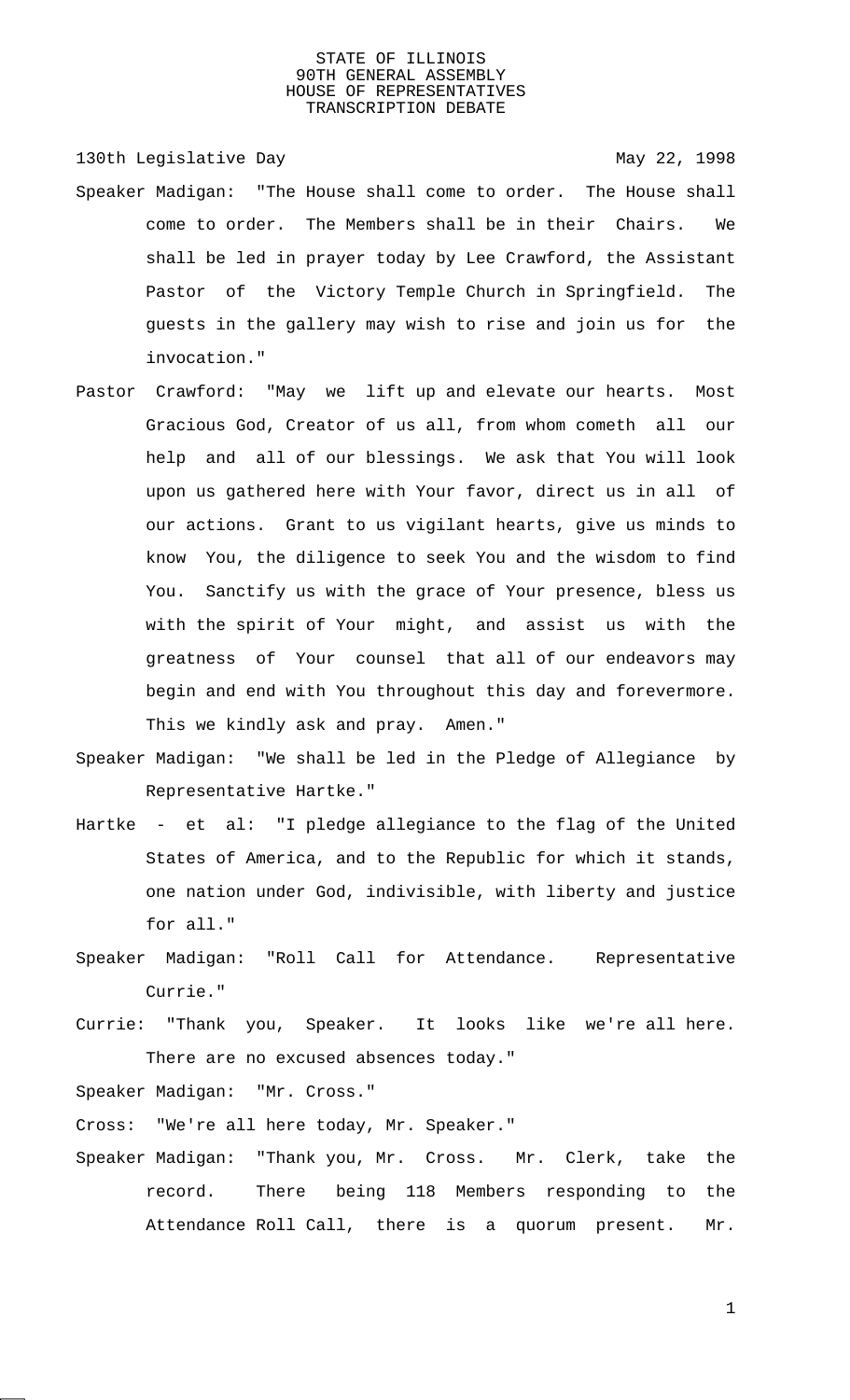130th Legislative Day 130th May 22, 1998

Clerk."

Clerk Rossi: "The House Rules Committee will meet today at 10:25 in the Speaker's Conference Room. The Rules Committee will meet at 10:25 in the Speaker's Conference Room."

Speaker Madigan: "Mr. Clerk, on Agreed Resolutions."

- Clerk Rossi: "House Resolution 518, offered by Representative Ryder. House Resolution 543, offered by Representative Granberg. House Resolution 544, offered by Representative Schakowsky. House Resolution 546, offered by Representative Bergman. House Resolution 548, offered by Representative Ronen. House Resolution 549, offered by Representative Giglio. House Resolution 550, offered by Representative Giglio. House Resolution 551, offered by Representative Giglio. House Resolution 552, offered by Representative Giglio. House Resolution 553, offered by Representative McGuire. House Resolution 554, offered by Representative O'Brien. House Resolution 556, offered by Representative Hannig. House Resolution 557, offered by Representative Stephens. House Resolution 558, offered by Representative Granberg. House Resolution 559, offered by Representative Granberg. House Resolution 560, offered by Representative Granberg. House Resolution 561, offered by Representative Granberg. House Resolution 562, offered by Representative Granberg. House Resolution 563, offered by Representative Granberg, and House Resolution 564, offered by Representative Granberg."
- Speaker Madigan: "The Clerk has read the Agreed Resolutions. Representative Currie moves that the Agreed Resolutions be adopted. Those in favor say 'aye'; those opposed say 'no'. The 'ayes' have it. The Agreed Resolutions are adopted. Mr. Clerk. Is Representative Mary K. O'Brien in the chamber? Mr. Bergman. Is Mr. Bergman in the chamber? Do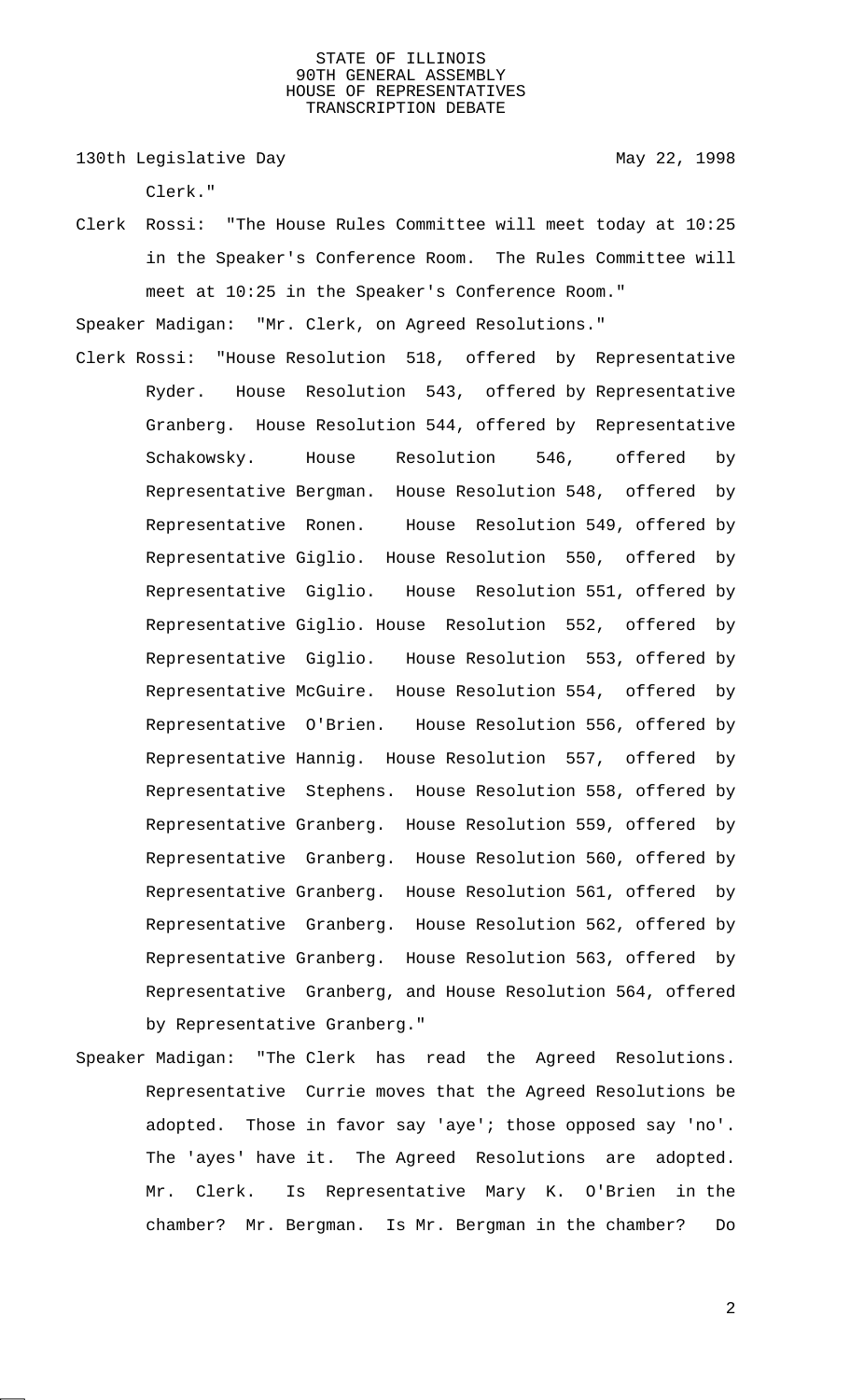130th Legislative Day 130th May 22, 1998

you wish to call House Bill 3374?"

Bergman: "Yes, Mr. Speaker. I've filed a Motion to nonconcur with Senate Amendment 1 to House Bill 3374."

Speaker Madigan: "And you so move? Mr. Bergman?"

Bergman: "Yes, I do."

- Speaker Madigan: "Okay. You've all heard the Gentleman's Motion. Those in favor say 'aye'; those opposed say 'no'. The 'ayes' have it. The Motion is adopted. The Chair recognizes Mr. Bost on Senate Bill 1260. Mr. Bost."
- Bost: "Thank you, Mr. Speaker. Senate Bill 1260, I would like to make a Motion to refuse to recede."
- Speaker Madigan: "The Gentleman makes his Motion. You've all heard his Motion. Those in favor say 'aye'; those opposed say 'no'. The 'ayes' have it. The Motion is adopted. The Chair recognizes Mr. Righter."

Righter: "A point of personal privilege, Mr. Speaker."

Speaker Madigan: "State your point."

Righter: "Thank you, Mr. Speaker. I'd like the Members of the General Assembly to welcome from my district in Charleston, Illinois, the third graders from Carl Sandburg Grade School in the west balcony, right above me. Thank you, Mr. Speaker."

Speaker Madigan: "Mr. Clerk."

Clerk Rossi: "Committee Reports. Representative Currie, Chairperson from the Committee on Rules, to which the following measures were referred, action taken on May 22, 1998, reported the same back with the following recommendations: 'to the floor for consideration' Motion to concur in Senate Amendments 1 and 3 to House Bill 2950. Motion to concur in Senate Amendment 1 to House Bill 3286. Conference Committee Report #1 on Senate Bill 3. Floor Amendment #2 to Senate Bill 1267. Supplemental Calendar #1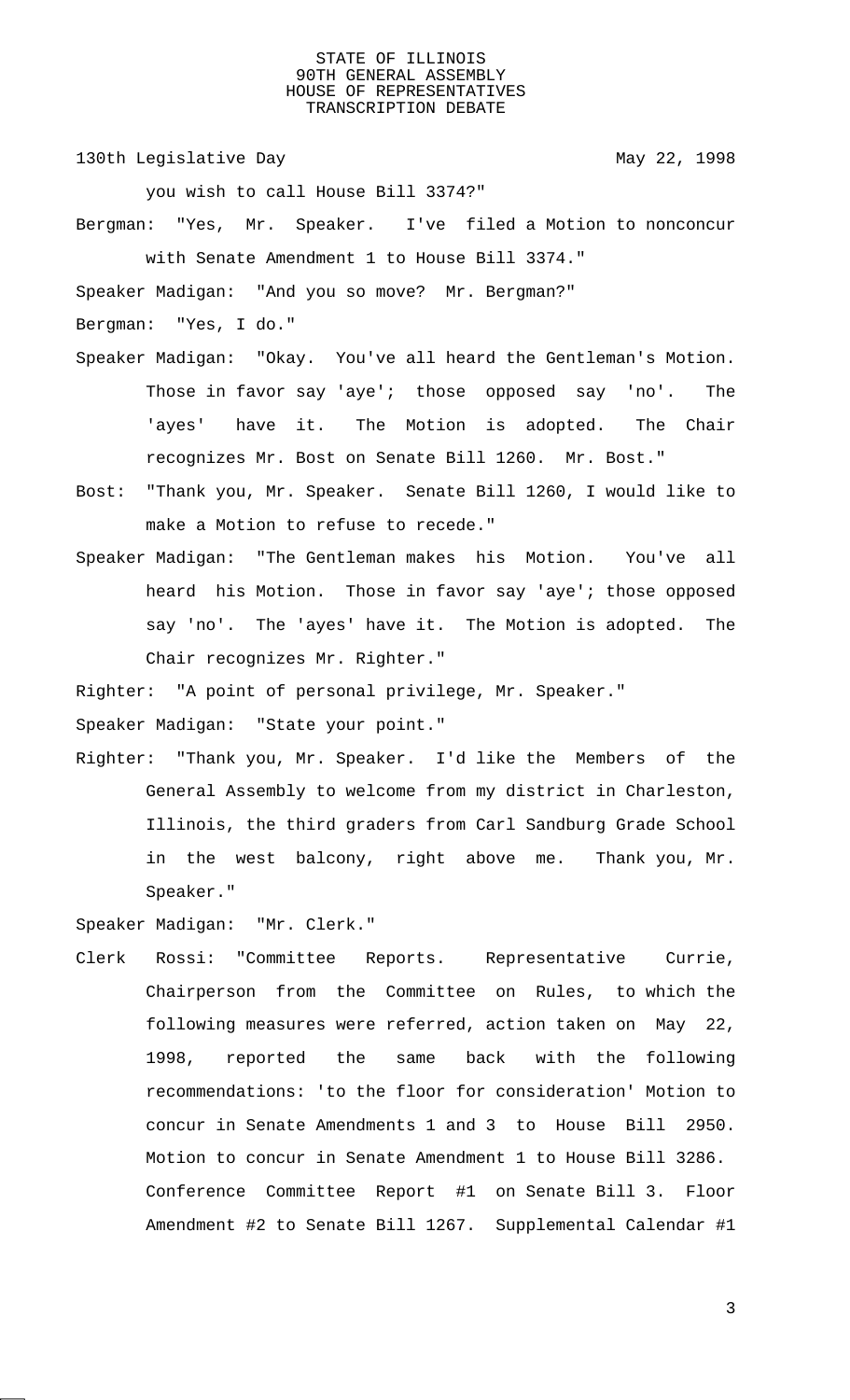130th Legislative Day 130th May 22, 1998

- is being distributed."
- Speaker Madigan: "Mr. Black. Mr. Black. Mr. Black, I have great news for you."
- Black: "Yes, Mr. Speaker."
- Speaker Madigan: "There's a Supplemental Calendar carrying Senate Bill 3."
- Black: "I... I appreciate it. I have filed innumerable Motions. My pen ran out of ink on the discharge sheets."
- Speaker Madigan: "Well, I wanted you to know... be the first to know."
- Black: "Well, and I am deeply grateful..."
- Speaker Madigan: "I know you are."
- Black: "...Mr. Speaker. Thank you."
- Speaker Madigan: "I can see that on your face."
- Black: "... Yes... "
- Speaker Madigan: "So, on Supplemental Calendar #1 on the Order of Conference Committee Reports, appears Senate Bill 3, Mr. Hannig."
- Hannig: "Thank you, Mr. Speaker and Members of the House. This is the Bill that many have been waiting for. It's the first of two votes we'll take on this Bill today. Last night around 7:30 we reached an agreement with the Governor's Office, with the Chicago Teachers Unions, the IFT, the IEA, the Senate Republicans, and we believe that we now have all parties on board and working together to put a teachers retirement Bill into law before we leave this chamber this evening. This proposal would require that the teachers contribute some additional payroll taxes. In return they would be given a improved benefit formula and I think many of us already know most of what is in this Bill. The Governor will Amendatorily Veto it and send it back to us for consideration, and at that time, we will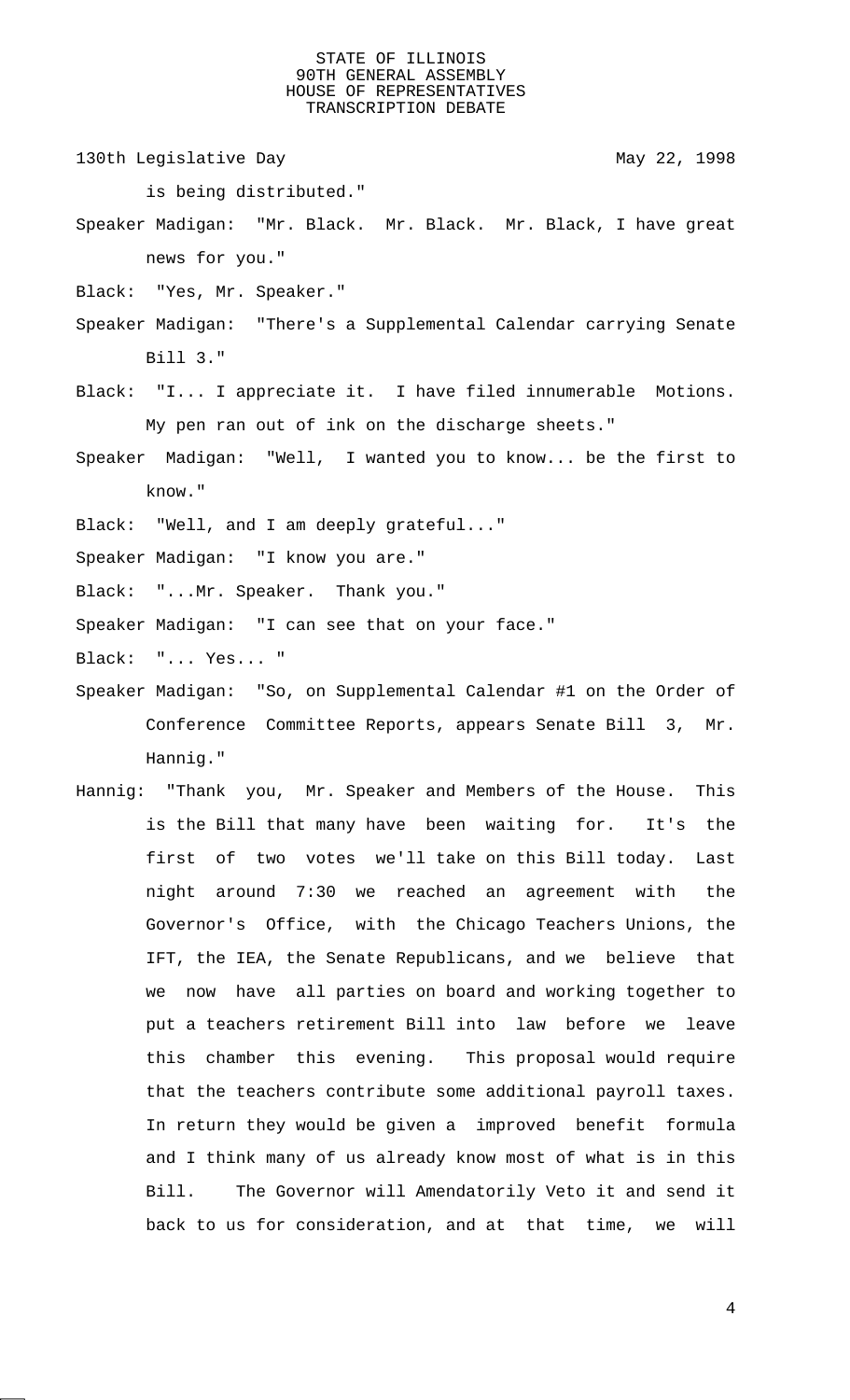## 130th Legislative Day 130th May 22, 1998

discuss those changes. So, this Bill that we act on today will allow teachers to retire at a more equitable pension benefit. It will provide them with some of the benefits that we gave to state employees earlier in the Session, that is last year, and I think it is a fair Bill and I would ask for your support."

Speaker Madigan: "Mr. Hoeft."

- Hoeft: "Thank you, Mr. Speaker. This is the famous 2.2, which is a Bill that is extremely generous to the teachers. My colleagues and no one will dispute the needs to continue to press forward with helping our teachers, particularly in their retirement system. The question is not the benefits, the question is the cost to the State of Illinois. Everyone received in the mail a summary of the newspaper editorials throughout the state, which looked at the fiscal impact on this. And let me repeat, total cost to the State of Illinois for this is a \$5.8 billion increase, local school districts \$10.1 billion increase, \$15 billion, \$16 billion dollars, actually, if you take them together, increase in the unfunded liability to our local school districts and the State of Illinois. If you're concerned about how the school districts are going to pay for this, if you're concerned about how the state is going to pay for this, this is a major, major focus. My question to you, Representative Hannig, the Illinois School Board Association, have they signed off as a proponent for this?"
- Hannig: "Well, Representative, the arrangement that the Governor struck with the teachers unions would require that they pay, the teachers pay, an additional 1% of their salaries of the payroll tax to fund this pension benefit. The deal that was struck yesterday would decrease the amount of money that school boards would be asked to contribute by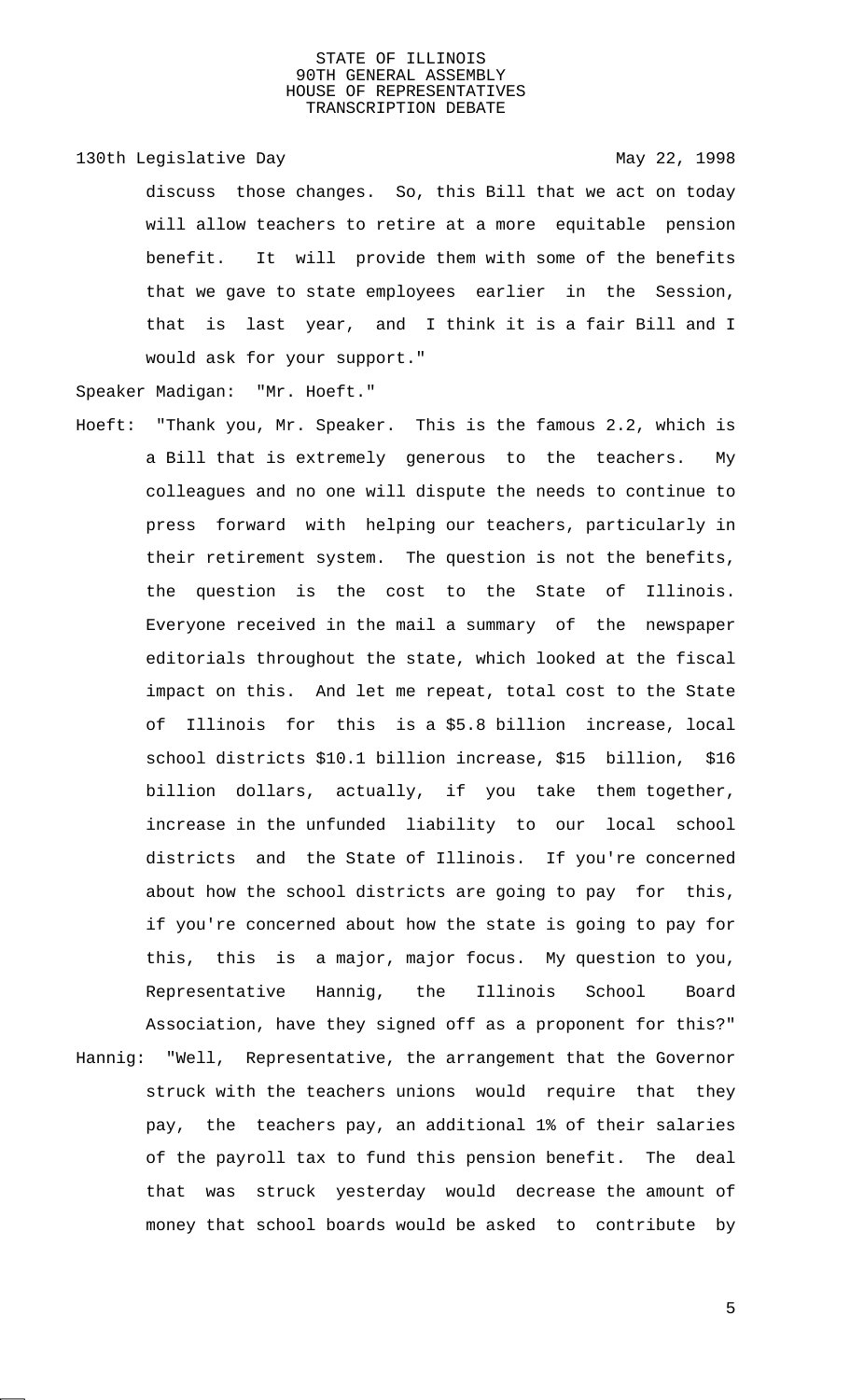## 130th Legislative Day 130th May 22, 1998

about 40%, I am told, and it was represented at the press conference, not by me, but it was represented by the press conference by representatives of the Governor's Office that they had discussed this with the School Board Association and that they were in agreement with the changes, and they certainly like the Bill that we will ultimately see, better than the original proposal."

Hoeft: "The school boards that I have talked to still are in opposition to this because of the potential unfunded liability that is going to be given to them. Let's be very clear here, folks. We don't know how much this is gonna impact our school districts. One estimation was that half of the money that we passed in the reform package of House Bill 452, half the money will now have to be used by school districts to pay for this increase. I think that it is very clear that you are focusing on either the benefit to the teacher and/or the cost to the state. This is your fiscal integrity vote for the 90th General Assembly. This will have major impact on state budget and local school district budgets for the next 50 years. You got to focus on... you got to focus on the impact that this will have on school districts paying for curriculum, textbooks, teacher salaries, 20 years, 25 years from now. This is a tremendously important Bill for this Session. I would ask you to take a look and balance out teacher needs versus childrens' needs in the future. Thank you, Mr. Speaker."

Speaker Madigan: "Representative Schakowsky."

Schakowsky: "Thank you, Mr. Speaker and Ladies and Gentlemen of the House. I am so happy on my last day of participation in this great Body and regular Session to be able to stand in support of an equitable pension Bill for teachers in the State of Illinois. You know, before anyone gets up and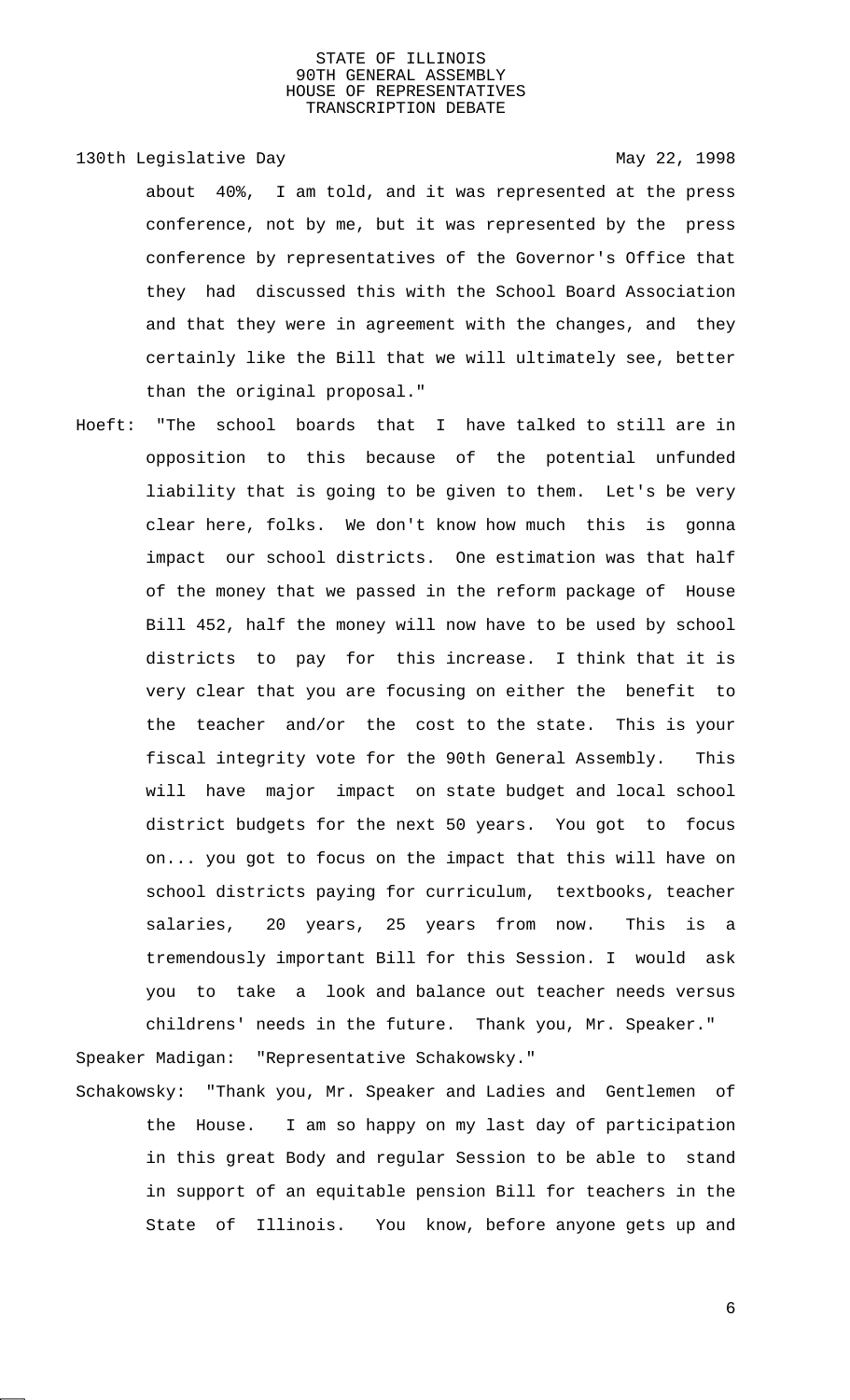130th Legislative Day 130th May 22, 1998

talks against this legislation, I think we ought to take a good look at how we've taken care of ourselves and our own pensions. I'm very cognizant of that. It's something I think about as I leave this Body and we've made sure that in our retirement we do pretty well. And so, it seems to me, if we think about the teachers that we've had in our lives, the teachers that instruct our children and grandchildren, and the thousands and millions of teachers who depend on a retirement package that thus far has been, not only inadequate, but when you compare it to others around the country and others in the State of Illinois, inequitable, unfair, and so I think we have an opportunity at last today to begin to do something that is long overdue to take care of the people who are in charge of our futures who take care of our kids and insure that we are going to be able to provide a good education. They deserve it and I think that they deserve our 'yes' vote."

Speaker Madigan: "Representative Persico."

Persico: "Thank you, Mr. Speaker. Due to a possible conflict of interest, I will be voting 'present' on this Bill."

Speaker Madigan: "Representative Davis."

Davis, M.: "Thanks, Mr. Speaker. Some may perceive a conflict on my part, however, I believe I am compelled to vote for those wonderful people who help educate our children who do a wonderful job on a day to day basis, and in many locations they prevent the kind of tragedy that we've recently read and heard about. It is the people in these buildings who actually are many times responsible for preventing urban or rural tragedies. They also extend themselves late past the evening dinner hour grading papers, grading report cards. Today they must also be very capable social workers in order to deal with the problems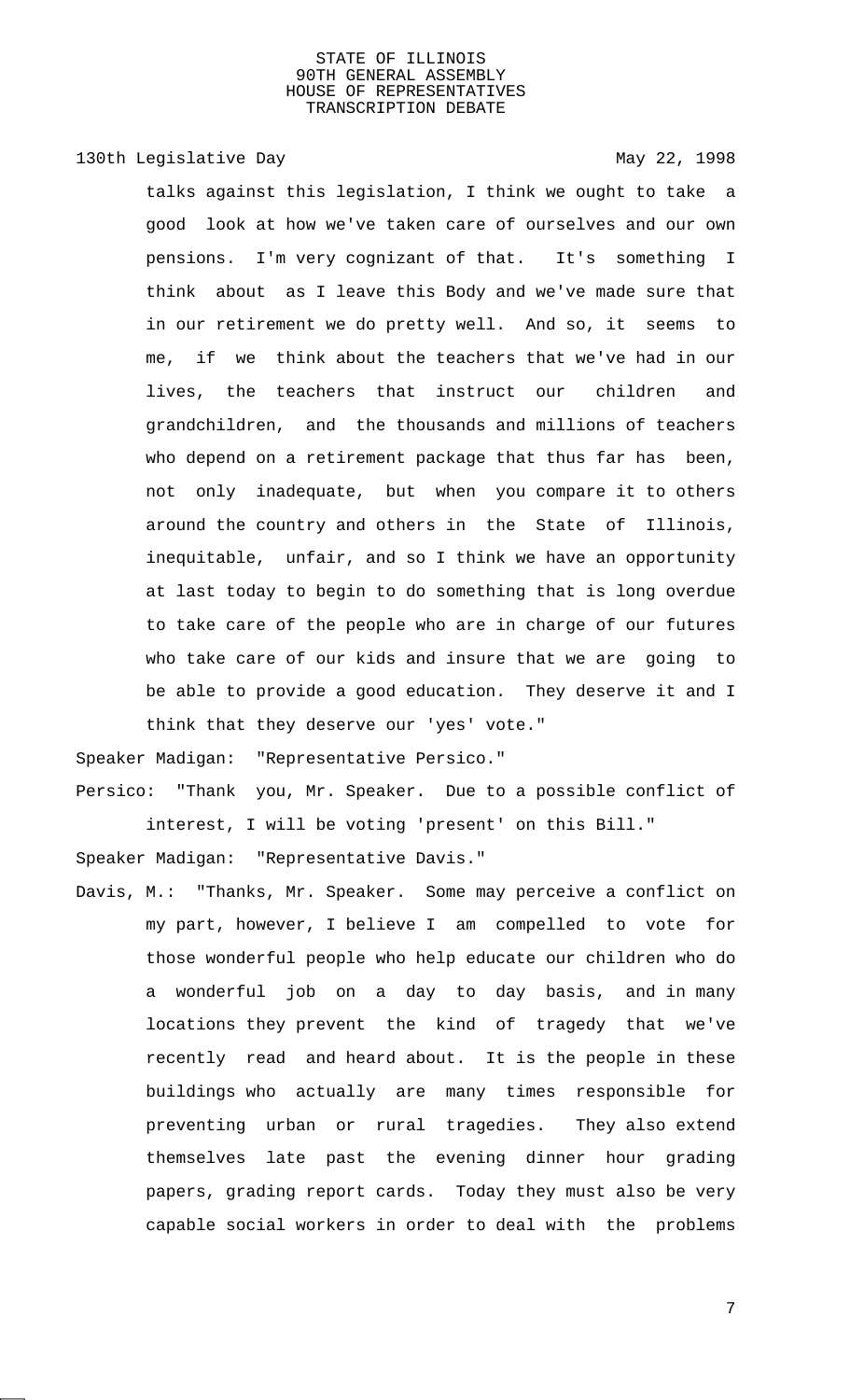130th Legislative Day 130th May 22, 1998

of children who actually see less of their parents than they do of the teacher. I believe that this piece of legislation is one of the most significant, the most honorable and the most valuable that we've worked on this Session. I know that some people had to make concessions and those concessions are greatly appreciated. I believe that we attract honorable, qualified people to the profession when they're treated fairly and when they're given an opportunity to retire at a reasonable age. Mr. Speaker, I want to gracefully thank you for the hard work that you've put on this legislation, and conflict or not, I will be voting 'yes'."

Speaker Madigan: "Mr. Mitchell."

Mitchell: "Thank you, Mr. Speaker. Will the Sponsor yield?" Speaker Madigan: "The Sponsor yields."

- Mitchell: "Representative Hannig, does this change or the modification that we will finally get when this whole process works itself out. Does it affect those that have retired already and are already in the retirement system?"
- Hannig: "No, Representative, like any retirement Bill, it doesn't affect anyone until the effective date.
- Mitchell: "So okay, I just wanted to make sure that everybody understands that this isn't retroactive. Darn it. To the Bill, Mr. Speaker. I echo many of the comments by Representative Schakowsky, Representative Davis. We need to do this. Teachers deserve this. I don't know how many of you heard, saw the headlines this morning, but there was another random shooting at a school in Oregon. Now we expect teachers to not only educate kids, but try to protect them, try to teach them that violence gets them nowhere, and I think sometimes they feel like it's a losing cause. The majority of the teachers that I've come in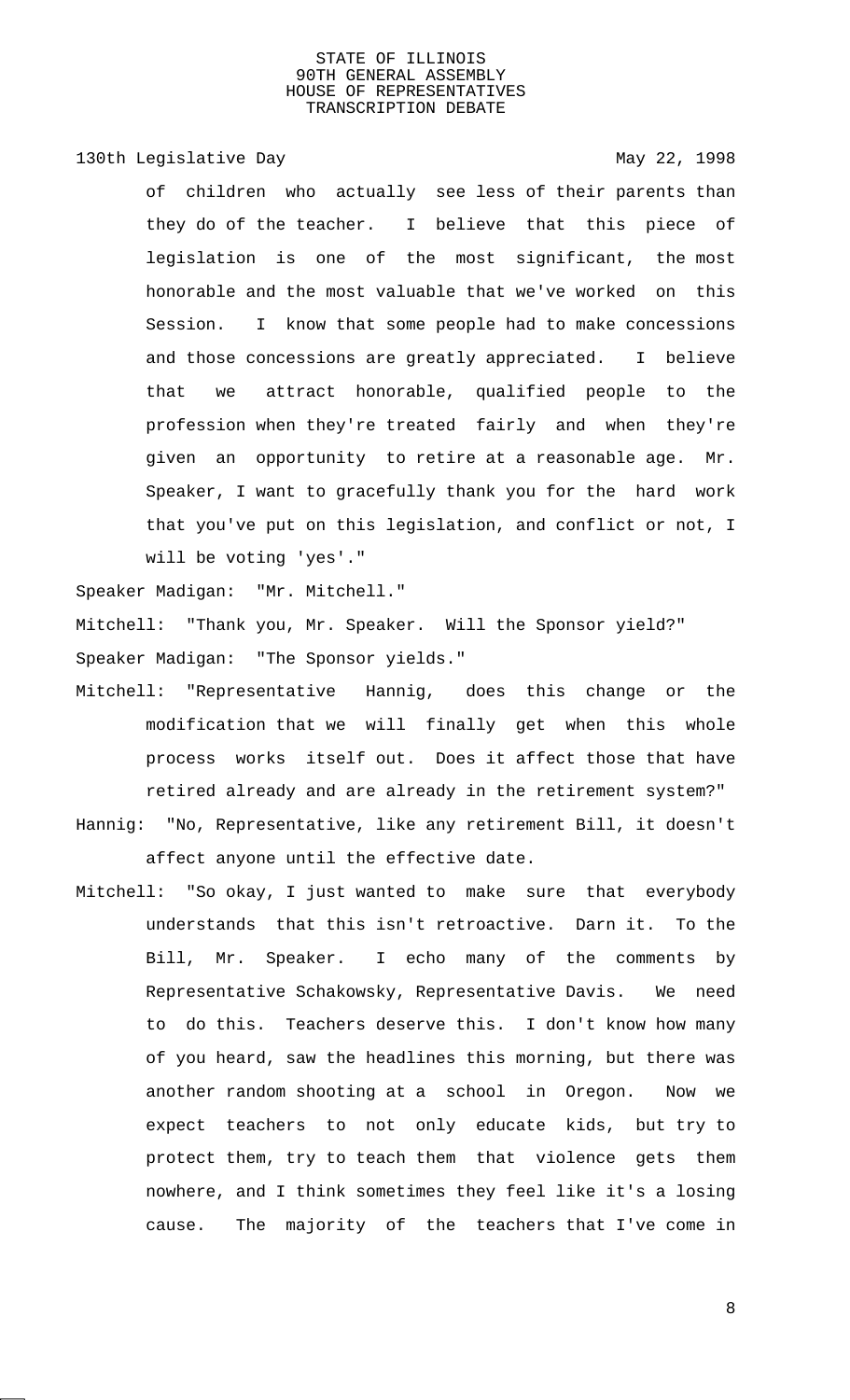# 130th Legislative Day 130th May 22, 1998

contact with over the past twenty-five to thirty years have been hard-working, dedicated and concerned about tomorrow. The IEA has a new book out called Rise that has a comment or a quote in it that says, 'School, four walls with tomorrow inside', and that's exactly what it is. Teachers in the State of Illinois hold the key to the future of this state. The majority of us came out of our public schools. The majority of us were taught by public school teachers. This is a program that's expensive, yes, but it's being done in other states. It's affordable. We will survive and those teachers that have given the best years of their lives to the education of the youth, will be able to retire with some kind of respect and some kind of less worry. It's time to do this. It's important to do this, and I think as long as the economy continues to move forward and teachers continue to do a better job, as we hold them more and more accountable, then it's our responsibility to make sure that their retirement, their pension is at least equal to state employees and other states. Mr. Speaker, I urge an 'aye' vote on this Bill. Thank you."

Speaker Madigan: "Mr. Lang."

Lang: "Thank you, Mr. Speaker. I rise in strong support of this Conference Committee Report. We need to continue our efforts to strengthen benefits for all public employees. If we want the best and the brightest to become teachers, be involved in fire departments and police departments and provide public service, we must do our best to provide appropriate benefits so that these folks will want to become public servants, as opposed to making perhaps more money in the private sector. In addition, I'm pleased that we're doing this for teachers in particular. As you know, the status and quality of teaching was raised in the recent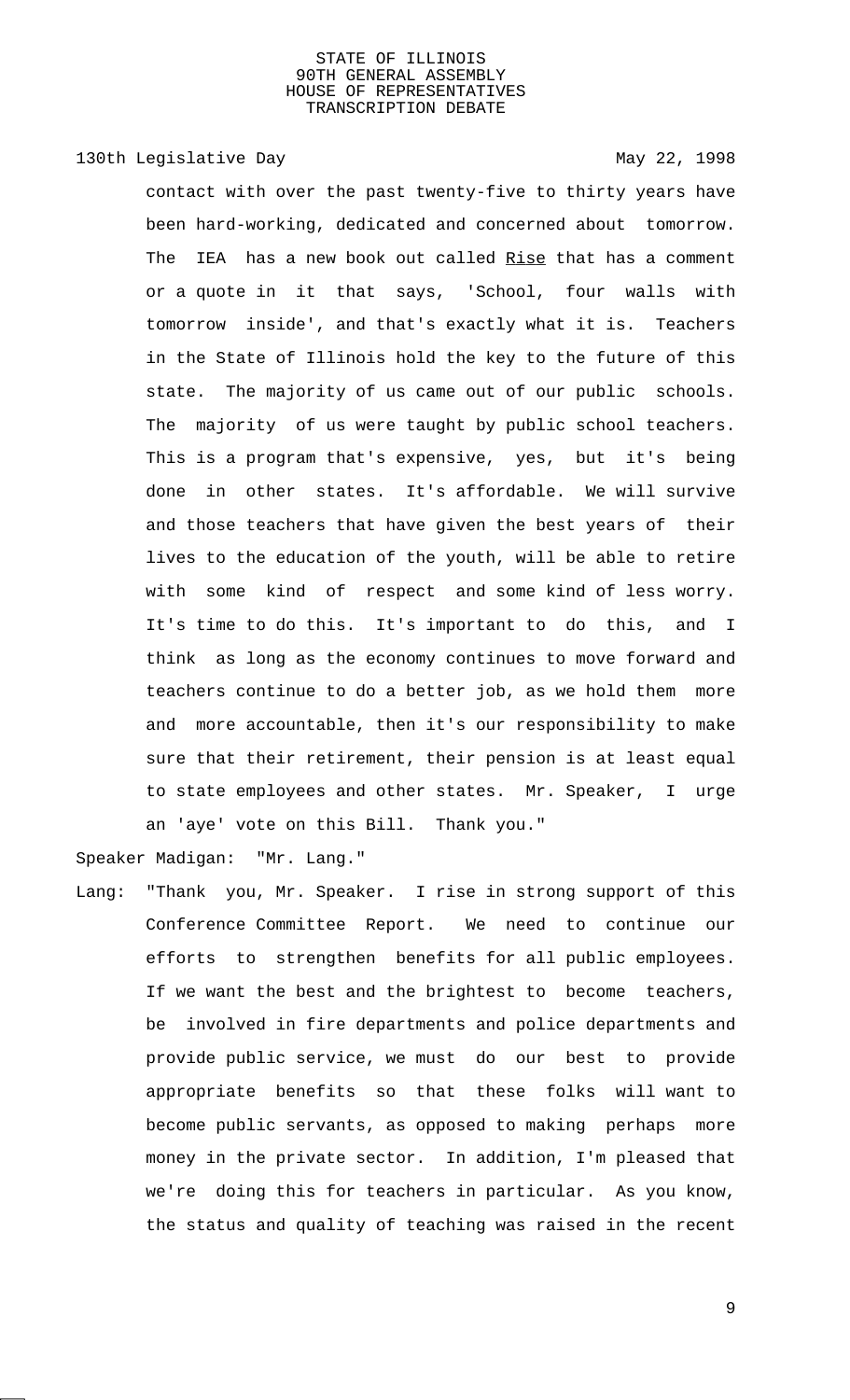130th Legislative Day 130th May 22, 1998

Presidential Election where one of the Presidential candidates, the one who lost, indicated that teachers were the problem in education today. Teachers are far from the problem in education today. We have bright, excellent teachers in the State of Illinois that want only to be uplifted by us and respected by us so that they can do their job without concern about their financial well-being. This Bill will do that. They deserve this. This is a good compromise and one that is longtime coming. I salute all who were involved and I salute the teachers who have been patiently waiting for the passage of this Bill."

Speaker Madigan: "Mr. John Jones."

Jones, J.: "Thank you, Mr. Speaker. I simply rise in strong support of Senate Bill 3. It's been a longtime coming in this Spring Session. It's a shame that we had to wait 'til the last day to do it, but at least we're doing it. You know, the teachers in the State of Illinois are the ones that mold and educate our young people. They are our future and it's high time that we did the right thing and Senate Bill 3 does the right thing for the teachers of the State of Illinois and I would strongly urge an 'aye' vote on Senate Bill 3. Thank you."

Speaker Madigan: "Mr. Woolard."

Woolard: "Thank you, Mr. Speaker, Ladies and Gentlemen of the House. I think that one of the previous speakers made mention of the fact that there are some school boards that are probably still concerned about this legislation, but let me share that not all school boards view it in the same fashion, because I know a particular school district in the region that I represent that told me that if this is passed, as presented, that we will save in that school district in excess of \$100,000 a year just by reducing the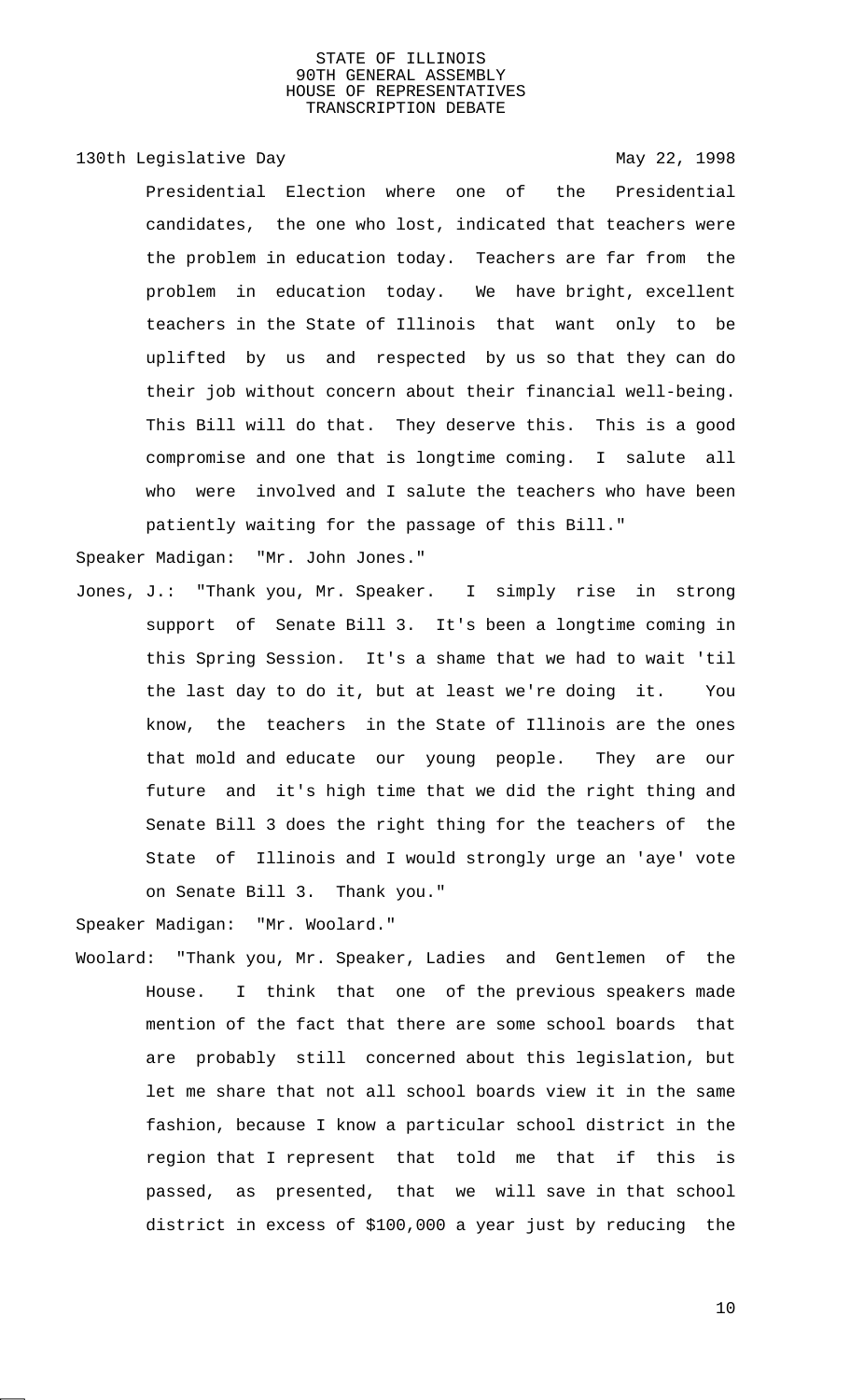# 130th Legislative Day 130th May 22, 1998

higher priced teachers and replacing them with beginning salaried teachers in their place. Once again, as has been stated by a lot of the other speakers, I believe that this is something that is well in time. I think this is something that we should have been looking to come to solutions on long before now. Thirty-eight years is entirely too long for an individual to be trapped in a business of teaching kids in the restraints that are there today. I think everyone recognizes that this is one of the jobs that is most important for all of us, but it also is one of those things that we all have to recognize that is very difficult to find quality individuals who are willing to go. Hopefully, this will be the step that will make it easier and better for all of us to find the right kind of people to take care of our kids and grandkids in the future. We thank you, Mr. Speaker, and all of those people involved. We know that the Governor has worked diligently to make this something that we can afford, and we believe that the teachers of this state, if they accept this in the true spirit that it should be, will be much better served in the future."

Speaker Madigan: "Representative Cowlishaw."

Cowlishaw: "Thank you, Mr. Speaker. Ladies and Gentlemen of the House, for years we have read reports and heard arguments about the fact that no matter what else there may be in any school in America, the most critical element of any child's education is a classroom teacher. I am convinced that even if the building is in disrepair, even if the principal of that school lacks leadership qualities, as long as that classroom teacher is inspired to inspire the children to learn, those children will be just fine. But there is also an environment for teachers, that is the environment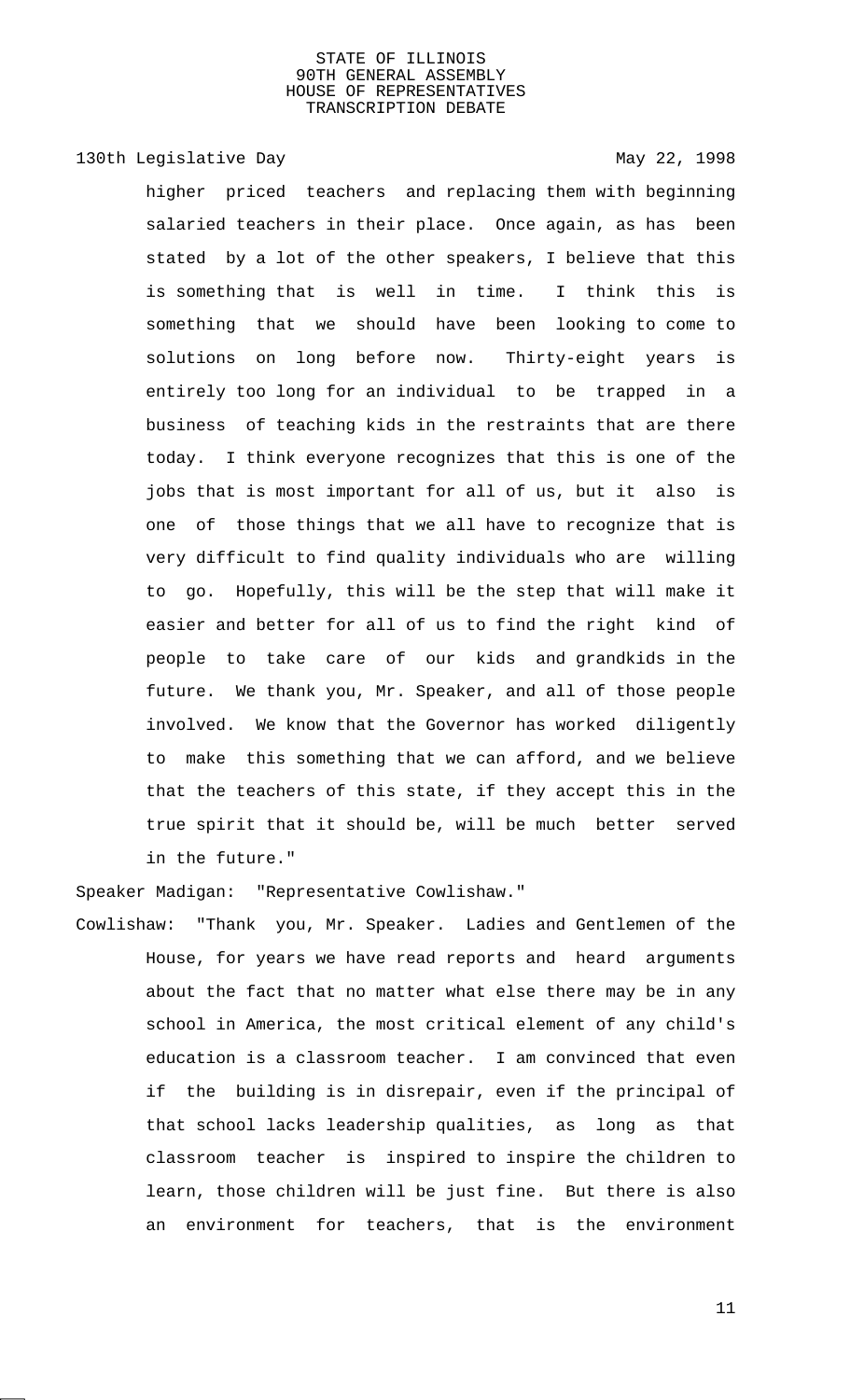130th Legislative Day 130th May 22, 1998

amongst their colleagues, the other teachers in that building. And there is, of course, the issue of what their compensation is, not only during the years when they are actively teaching, but what they have to look forward to in retirement. And, Mr. Speaker, teachers like all the rest of us are human beings, they simply perform better when they have that feeling of self-confidence that, number one, they are being adequately compensated, that they will have a well-supported retirement, and that, in fact, those kinds of things, the monetary things, are simply evidences of the respect that we have for teachers and our understanding of their vital role in the future of America. Mr. Speaker, I would suggest that every Member of this House should be a 'yes' vote on Senate Bill 3. Thank you, Sir."

Speaker Madigan: "Mr. Hannig to close."

- Hannig: "Thank you, Mr. Speaker. We had a Bill yesterday that was not agreed to and faced a hostile Veto from the Governor. We have an arrangement today with the Governor and with the teachers and with the Senate Republicans that we can enact and make sure that we have a real Bill that will allow teachers to retire at the end of this school year, and to begin to reap some of the benefits of their retirement after this school year. So, this is a good proposal to bring some parity and equity to Illinois school teachers with their pension benefits, and I'd urge a 'yes' vote."
- Speaker Madigan: "The question is, 'Shall this Report be adopted?' Those in favor signify by voting 'aye'; those opposed by voting 'no'. Have all voted who wish? Mr. Black."
- Black: "Yes, thank you very much, Mr. Speaker. I believe I have a potential conflict of interest on this legislation and I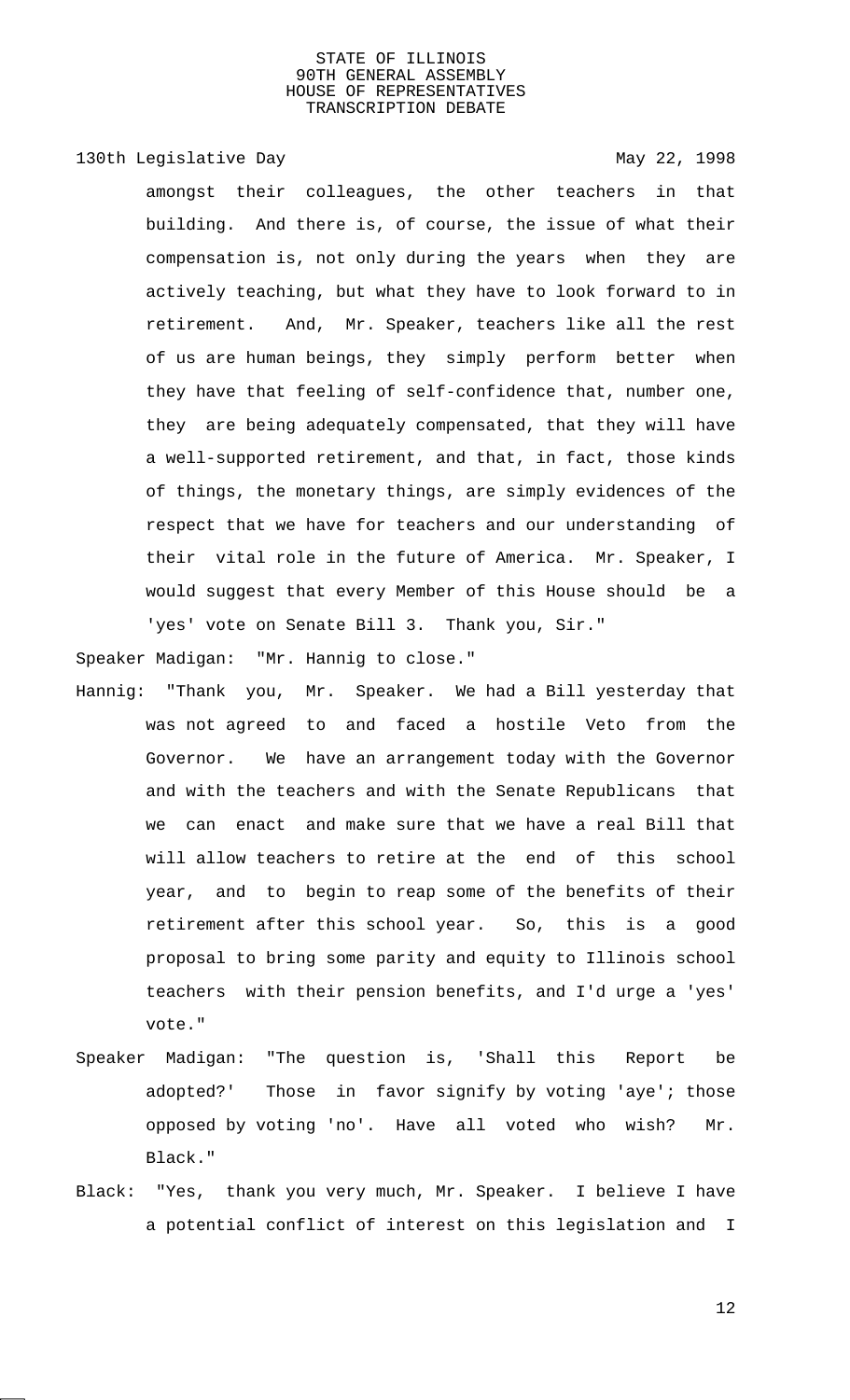130th Legislative Day 130th May 22, 1998

will be voting 'present'."

- Speaker Madigan: "Have all voted who wish? Have all voted who wish? The Clerk shall take the record. On this question, there are 112 people voting 'aye', 3 people voting 'no'. The Motion is adopted, and this Bill, having received a Constitutional Majority, is hereby declared passed. On Supplemental Calendar #1, there appears House Bill 2950. Mr. Ryder. Mr. Ryder. Mr. Ryder. Mr. Ryder."
- Ryder: "Thank you, Mr. Speaker. I would move to concur with Senate Amendments 1 and 3 to House Bill 2950. Senate Amendment 1 becomes the Bill and extends the sunset for R & D Credits Corporations in the State of Illinois, which were due to expire in 1999 and Senate Amendment #3 provides a sales tax exemption for geographical information systems used in the agricultural enterprise. I would be glad to answer any questions on this Motion."
- Speaker Madigan: "The Gentleman moves to concur in Senate Amendment #1 and #3. Is there any discussion? Mr. Hartke." Hartke: "Thank you very much, Mr. Speaker, Members of the House. I stand in support of the Motion to concur in these Amendments. I think they're very important for the economy in the State of Illinois and especially agriculture. Thank you."
- Speaker Madigan: "Mr. Ryder moves to concur in Senate Amendments #1 and 3. Those in favor signify by voting 'aye'; those opposed by voting 'no'. Have all voted who wish? This is a Third Reading Roll Call. Have all voted who wish? Have all voted who wish? Mr. Clerk, take the record. On this question, there are 108 people voting 'aye', 7 people voting 'no'. The House does concur in Senate Amendments #1 and 3. Mr. Ryder. Representative Kosel. Representative Kosel. Representative Kosel, on page 6 of the Calendar on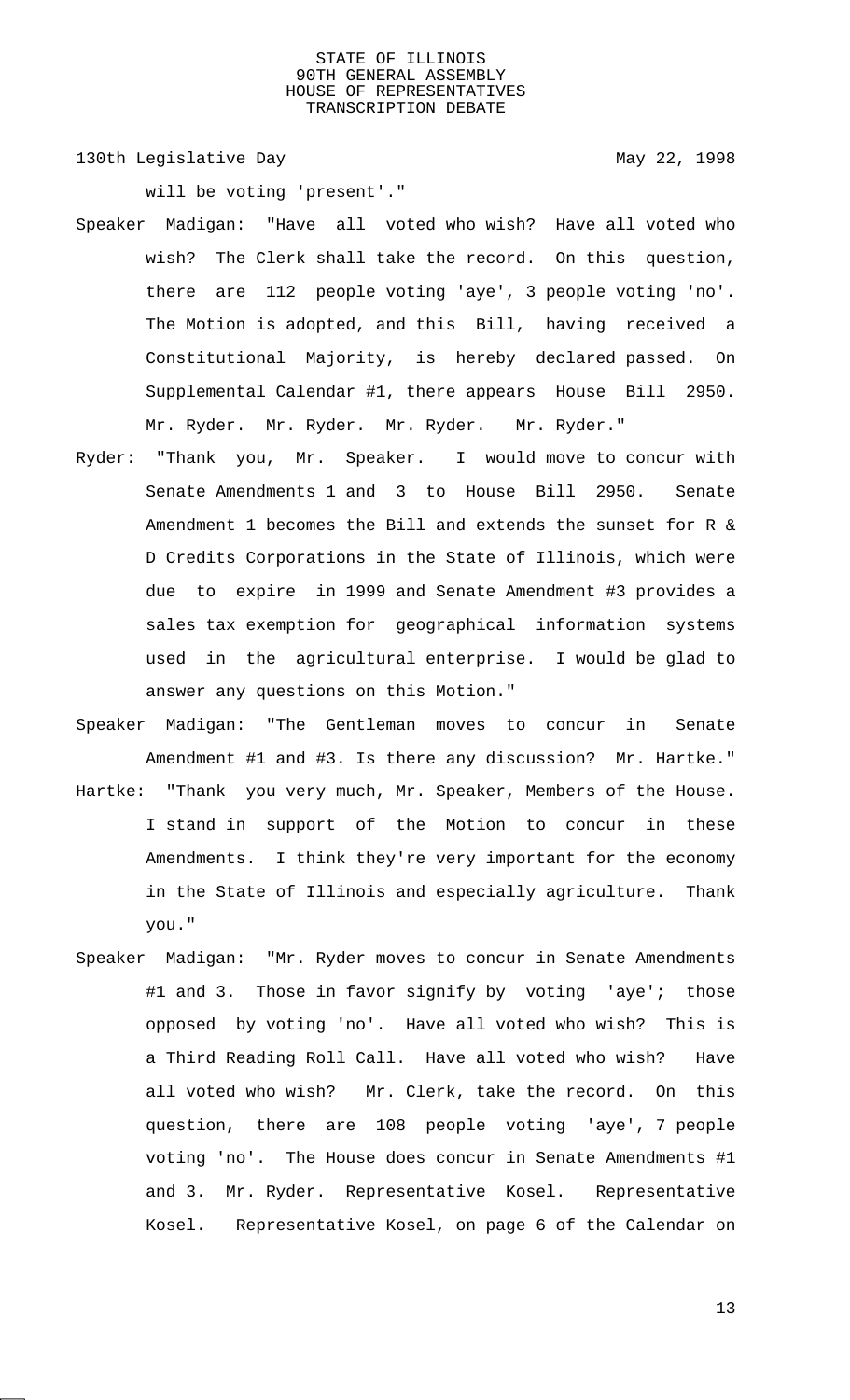130th Legislative Day 130th May 22, 1998

the Order of Nonconcurrence, Senate Bill 1246."

- Kosel: "Thank you, Mr. Speaker. I'd like to refuse to recede from Amendment #1, and ask... "
- Speaker Madigan: "You've all heard the Lady's Motion. Those in favor say 'aye', those opposed say 'no'. The 'ayes' have it. The Motion is adopted."
- Kosel: "I'd like to call for a Conference Committee on that, please."
- Speaker Madigan: "Yes. Is Mr. Ryder in the chamber? Mr. Ryder. Mr. Ryder. Is Mr. Ryder in the chamber? Mr. Ryder, on page 3 of the Calendar, on the Order of Senate Bills - Third Reading, there appears Senate Bill 1598. Do you wish to put this on Second Reading?"
- Ryder: "Yes, I would ask leave of the Body to return Senate Bill 1598 to Second Reading for the purposes of an Amendment."
- Speaker Madigan: "Mr. Clerk, put this Bill on the Order of Second Reading. Are there any Amendments filed?"
- Clerk Bolin: "Senate Bill 1598. Floor Amendment #2, offered by Representative Hoeft, has been approved for consideration." Speaker Madigan: "Mr. Hoeft. Mr. Ryder."
- Ryder: "Mr. Speaker, I would accept Senate Amendment or House Amendment #2 as a friendly Amendment and move for its adoption."
- Speaker Madigan: "Mr. Ryder moves for the adoption of Amendment #2. There being no discussion, the question is, 'Shall the the Amendment be adopted?' Those in favor say 'aye'; those opposed say 'no'. The 'ayes' have it. The Amendment is adopted. Are there further Amendments?"

Clerk Bolin: "No further Amendments."

Speaker Madigan: "Mr. Clerk, leave this on the Order of Second Reading."

Clerk Bolin: "The Bill has been read a second time, previously.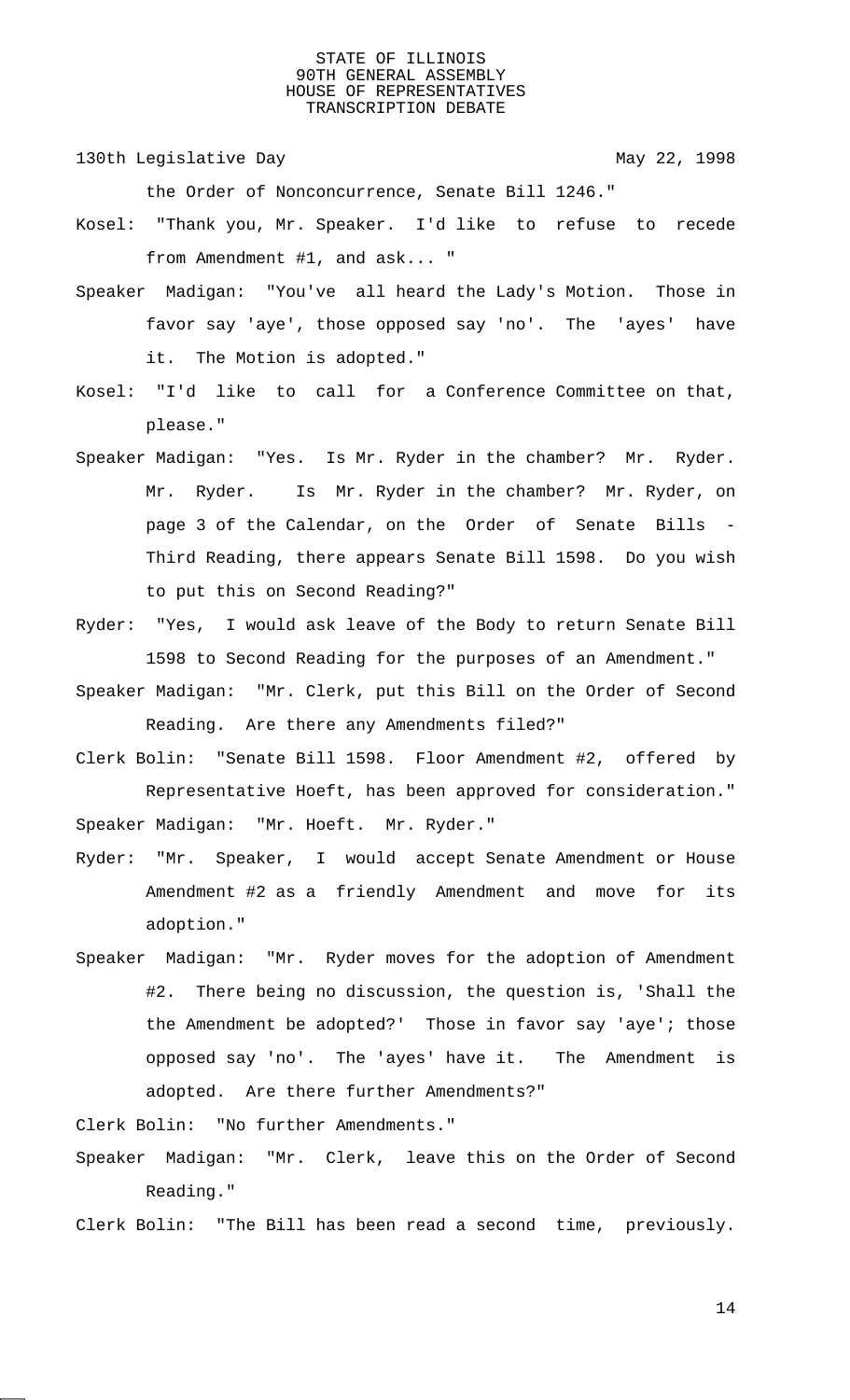130th Legislative Day 130th May 22, 1998 All notes that have been requested on the Bill have been

filed."

- Speaker Madigan: "Leave the Bill on the Order of Second Reading. Mr. Morrow."
- Morrow: "Thank you, Mr. Speaker, and I'm sorry that I had to get you out of your Chair, but I want to rise on a point of personal privilege. In the gallery just behind you, are fifth, sixth, and eighth grade students from Marquette School in the City of Chicago. Will my colleagues from the General Assembly give them a warm applause and a nice welcome here in Springfield? Marquette School, stand up."
- Clerk Bolin: "The Rules Committee will meet immediately in the Speaker's Conference Room. The Rules Committee will meet immediately in the Speaker's Conference Room."

Speaker Madigan: "Mr. Clerk."

- Clerk Rossi: "Committee Reports. Representative Currie, Chairperson from the Committee on Rules, to which the following items were referred, action taken on May 22, 1998, reported the same back with the following recommendation: 'to the floor for consideration' Senate Bill 340 to the Order of Second Reading. Senate Bill 1618 to the Order of Second Reading. Senate Bill 1713, Motion to recede. Senate Bill 1598, House Amendment #3 is 'approved for consideration'."
- Speaker Madigan: "Mr. Ryder, Senate Bill 1598. Mr. Clerk, what is the status of the Bill? Fifteen ninety-eight."
- Clerk Rossi: "Senate Bill 1598 has been read a second time, previously. Floor Amendments 1 and 2 have been adopted to the Bill. No Motions have been filed. Floor Amendment #3, offered by Representative Ryder has been approved for consideration."

Speaker Madigan: "Mr. Ryder."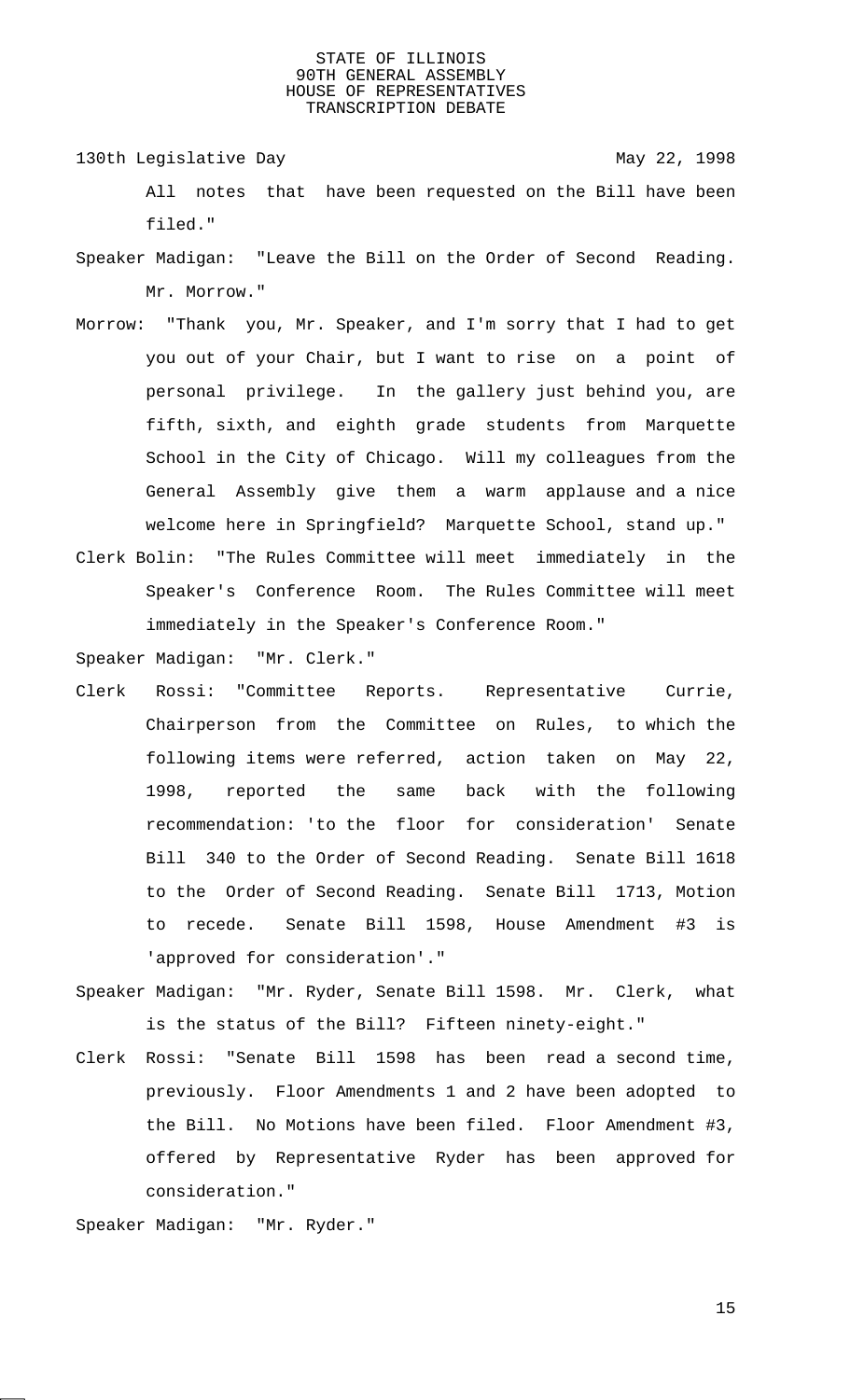130th Legislative Day 130th May 22, 1998 Ryder: "Thank you, Mr. Speaker. Floor Amendment #3 clarifies that the school waiver process does not apply to any mandate that may be abolished or rendered inapplicable to a school district by referendum of the people. The purpose is to indicate that the waiver process was not meant to be a substitute for the will of the people in the event they have the ability by referendum to overrule a mandate then it should not be the position of the General Assembly that we are the sole arbiters of that wisdom and I would move for its adoption."

- Speaker Madigan: "The Gentleman moves for the adoption of the Amendment. Mr. Cross."
- Cross: "Thank you, Mr. Speaker. Will the Sponsor yield?" Speaker Madigan: "The Sponsor yields."
- Cross: "Representative, what's the genesis of this Amendment?"
- Ryder: "Representative, when we first started the waiver process, it was thought that the waiver process would be appropriate for consideration of issues, such as, physical education, other kinds of things. And what we found is that in some cases school districts are now bringing to us issues that could be decided by referendum, by the vote of the people. I didn't contemplate that when I voted in favor of the mandate policy that we now have and this simply clarifies the issue that we do not expect the mandate policy to overrule in areas where the people may be able to speak by referendum."
- Cross: "Who's pushing the Bill?"

Ryder: "Excuse me?"

- Cross: "Who is a propon... who are the proponents of the Bill?"
- Ryder: "Well, I was asked to support this Bill by some attorneys for school districts who I think simply wanted clarification on this issue. I would not tell you that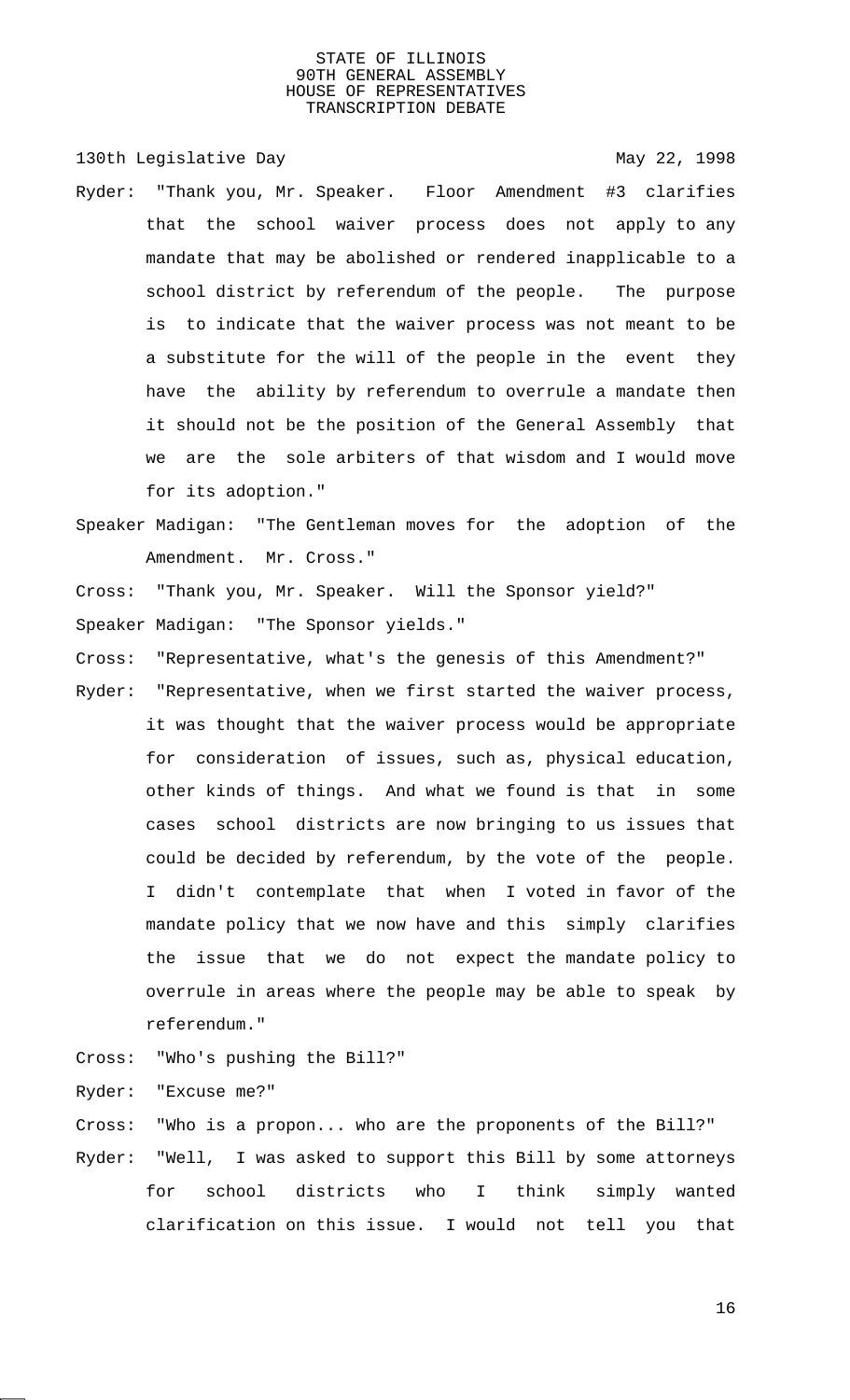130th Legislative Day 130th May 22, 1998

there is a specific... I would not tell you that there's a specific group in support of it."

Cross: "Inquiry of the Chair, Mr. Speaker."

Speaker Madigan: "State your inquiry."

- Cross: "We're not able to find this on our computer. Is there... is there an Amendment floating around we can have?"
- Speaker Madigan: "Absolutely. Mr. Clerk, would there be a copy of the Amendment for Mr. Cross?"
- Cross: "And, Mr. Speaker, with all due respect to the Sponsor, I thought we had some understanding it would all be in our computers before we voted on Amendments."

Speaker Madigan: "Mr. Ryder."

Ryder: "Mr. Speaker, I didn't realize that we were moving ahead of the computer. I'd be happy to ask leave of the Body to withdraw this Bill from consideration now, and if you would come back to it after we've had an opportunity, I'm happy to do that, Sir."

Speaker Madigan: "Take the Bill out of the record."

Clerk Rossi: "Supplemental Calendar #2 is being distributed."

- Speaker Madigan: "Is Mr. Dart in the chamber? Mr. Dart. On Supplemental Calendar #2, there appears on the Order of Nonconcurrence, Senate Bill 1713, Mr. Dart."
- Dart: "Thank you, Mr. Speaker. Senate Bill... Members of the General Assembly. Senate Bill 1713, I move to recede from House Amendment #2... yes, thank you, Mr. Speaker. I move to recede from House Amendment #2 to Senate Bill 1713. We had this Bill in front of us and there was a lengthy debate on it and most of it centered on House Amendment #2, and at that time, I made a commitment to Representative Black and other Members that if there was not an appropriation to make House Amendment #2 work, that I would recede from that Amendment so that the Bill could go to the Governor's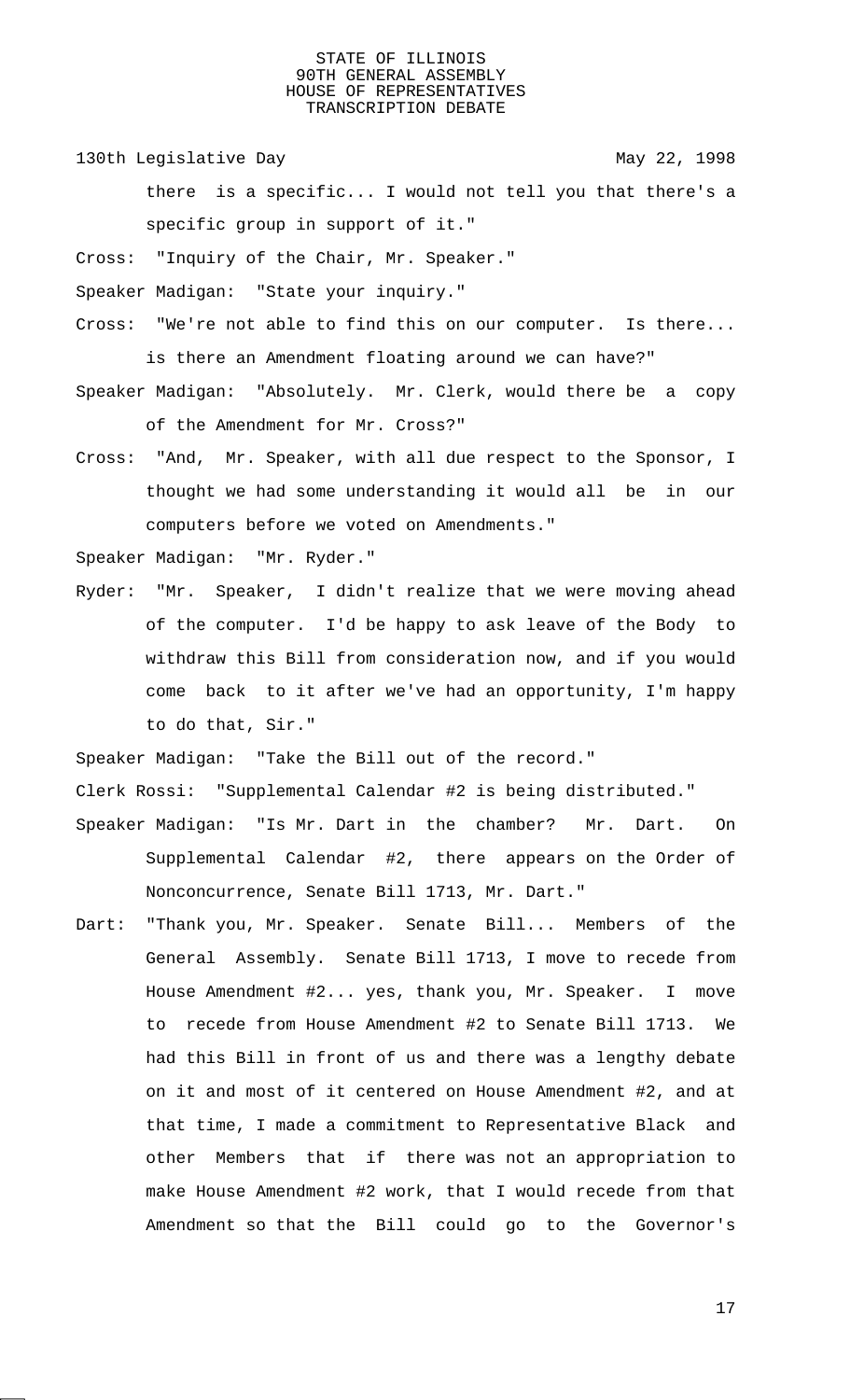130th Legislative Day 130th May 22, 1998

Office. This is cleanup language, which was suggested by the Attorney General's Office and by the Department of Human Services in regards to the Sexually Violent Persons Act and there was an attempt under Amendment #2 to change the way that the individuals are being defended. We are unable to get the funding for that at this point in time, so I agree to recede from that Amendment."

- Speaker Madigan: "You have all heard the Gentleman's Motion. Those in favor say 'aye'; those opposed say 'no'. The 'ayes' have it. The Motion is adopted. Mr. Dart. The Clerk advises that we need a record vote on this question. So, you've all heard the Gentleman's Motion. Those in favor signify by voting 'aye'; those opposed by voting 'no'. This is a Third Reading Roll Call. Have all voted who wish? Have all voted who wish? Have all voted who wish? The Clerk shall take the record. There are 118 people voting 'aye', 0 voting 'no'. The Gentleman's Motion is adopted and this Bill, having received a Constitutional Majority, is hereby declared passed. Is Mr. Ryder in the chamber? Mr. Ryder. Representative Crotty."
- Crotty: "Thank you, Speaker. I don't know if anyone else has noticed, but today when I came in and I looked at Tom Dart, I thought something was different and I realized Tom Dart looks one heck of a lot older today than what he did yesterday. So, if you care to join me and... if Congressman Phelps would lead us to 'Happy Birthday' to Tommy Dart, that would be great. Happy Birthday, Tom."

Speaker Madigan: "Mr. Phelps. Mr. Phelps. There's a request for a 'Happy Birthday', Mr. Phelps. Representative Tom Dart."

Phelps: "Sings 'Happy Birthday'." Speaker Madigan: "Mr. Clerk, on the Order of Senate Bills - Third Reading, there appears Senate Bill 1598. What is the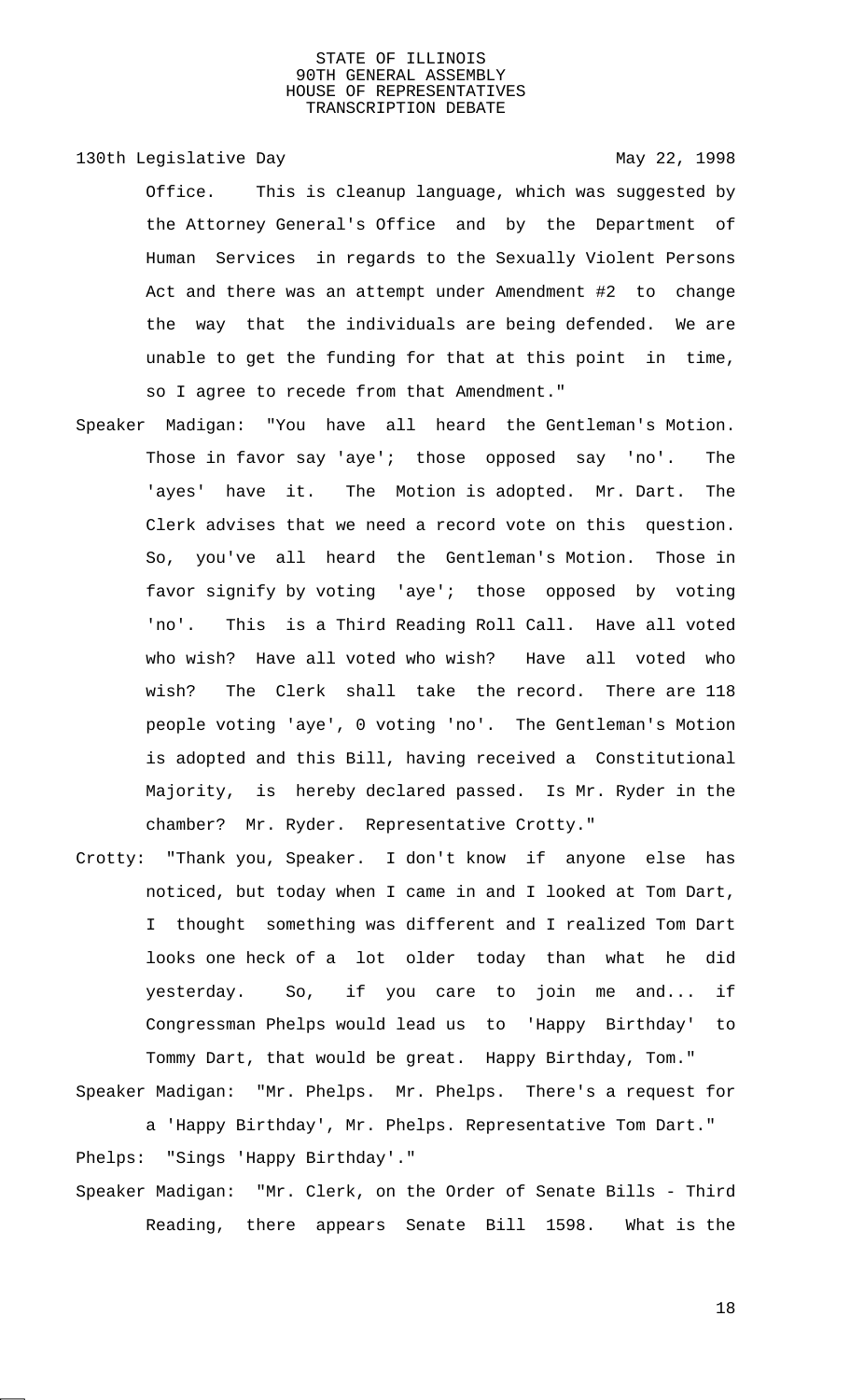130th Legislative Day 130th May 22, 1998

status of the Bill, Mr. Clerk?"

Clerk Rossi: "Senate Bill 1598 is on the Order of Senate Bills - Second Reading and has been read a second time, previously. Floor Amendments 1 and 2 have been adopted to the Bill. Floor Amendment #3, offered by Representative Ryder, has been approved for consideration."

Speaker Madigan: "Mr. Ryder."

Ryder: "Thank you, Mr. Speaker. The Bill and the Amendment are now on the system for your edification. The rationale for this clarification is that the people's right to referendum should not be subverted by the use of a bureaucratic procedure and the only mandate affected by this Amendment is the right to abolish township school trustees by referendum. I would be glad to answer any questions."

Speaker Madigan: "Mr. Skinner."

Skinner: "The only effect this could possibly have is the ability to abolish township trustees, school trustees."

Ryder: "Township school trustees by referendum."

Skinner: "And what about treasurers?"

- Ryder: "No, that is, that is not part of what this Bill does. It's the only item... treasurers are not able to be abolished by referenda."
- Skinner: "All right, but it says any mandate in your... on line 5, of page 2 of your Amendment and no other..."
- Ryder: "Only those that can be abolished by referenda and, to my knowledge, the only ones that can be abolished by referenda are township school trustees."
- Skinner: "Well, I'm sure not a school expert, so I can't contradict you. You're probably right."

Speaker Madigan: "Mr. Black."

Black: "Yes, thank you very much, Mr. Speaker. Will the Sponsor yield?"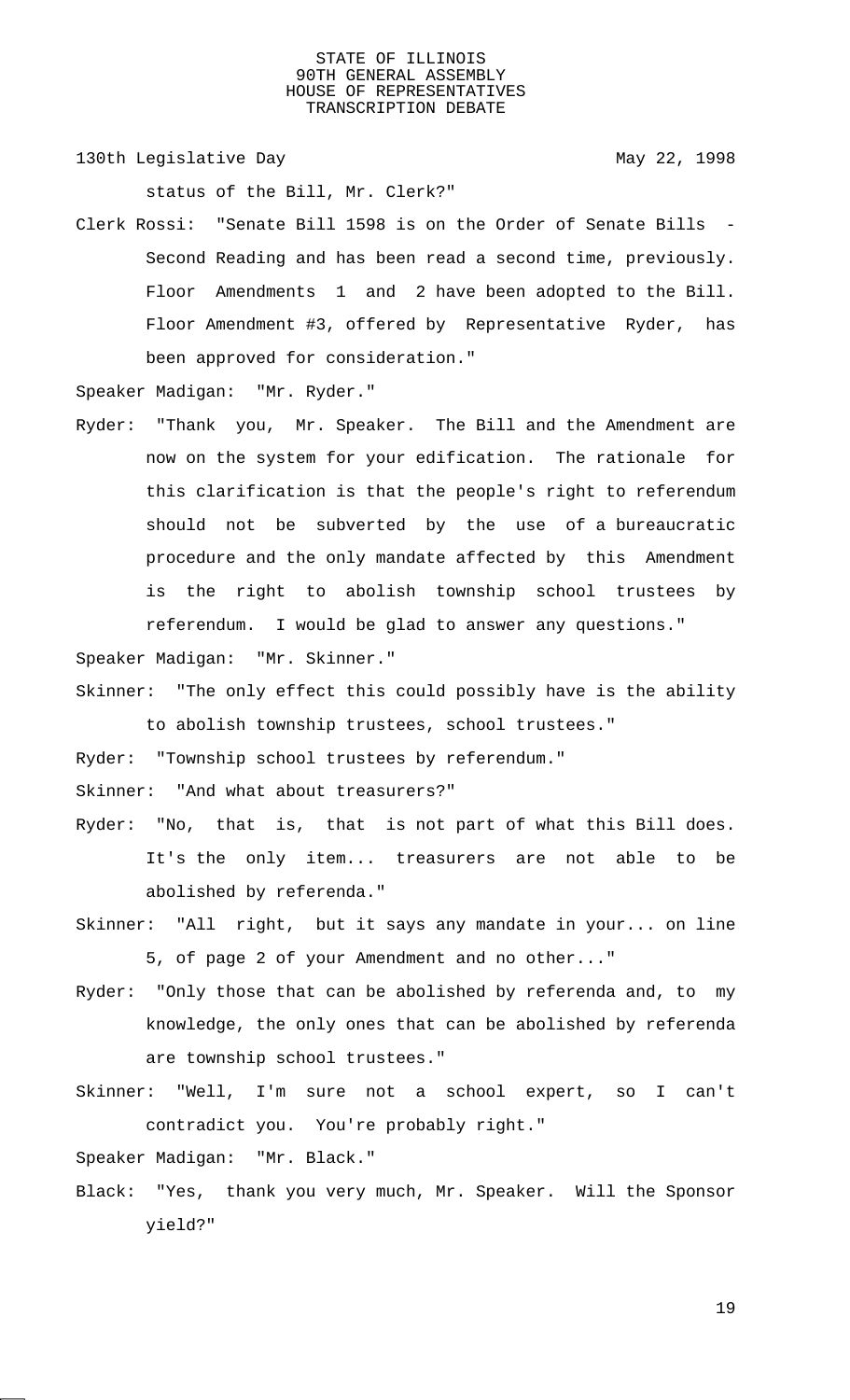130th Legislative Day 130th May 22, 1998 Speaker Madigan: "The Sponsor yields." Black: "Is this Representative Ryder with a 'y'? Oh, yes it is, I see. Representative, is... well, let me make an inquiry of Chair. Is Floor Amendment #2 still on the Bill?" Speaker Madigan: "Mr. Clerk, is Floor Amendment #2 on the Bill?" Clerk Rossi: "Floor Amendment #2 is on the Bill." Black: "So, that's why he's moving to adopt Floor Amendment #3?" Speaker Madigan: "Mr. Ryder." Ryder: "Yes." Black: "And you explained that this can only... you can only abolish that that can be abolished through the abolishment process by referendum, correct?" Ryder: "Yes." Black: "And it only affects regional school trustees?" Ryder: "No." Black: "Oh, who else does it affect?" Ryder: "Township school trustees." Black: "Are those distributed throughout the State of Illinois? I have not heard that." Ryder: "I'm sorry?" Black: "I've not heard of it, seriously, of a township school trustee. I've heard county school trustees. Is this just in some ... townships?" Ryder: "The reason, Representative Black, that you may not be thoroughly conversant with this issue is that they exist in the County of Cook." Black: "Oooh. So, this only affects the County of Cook?" Ryder: "Township school trustees are only in the County of Cook to my knowledge." Black: "There wouldn't be any overlap though, would there?"

Ryder: "No overlap to my knowledge, Sir."

Black: "Once again, Representative, I simply rise to congratulate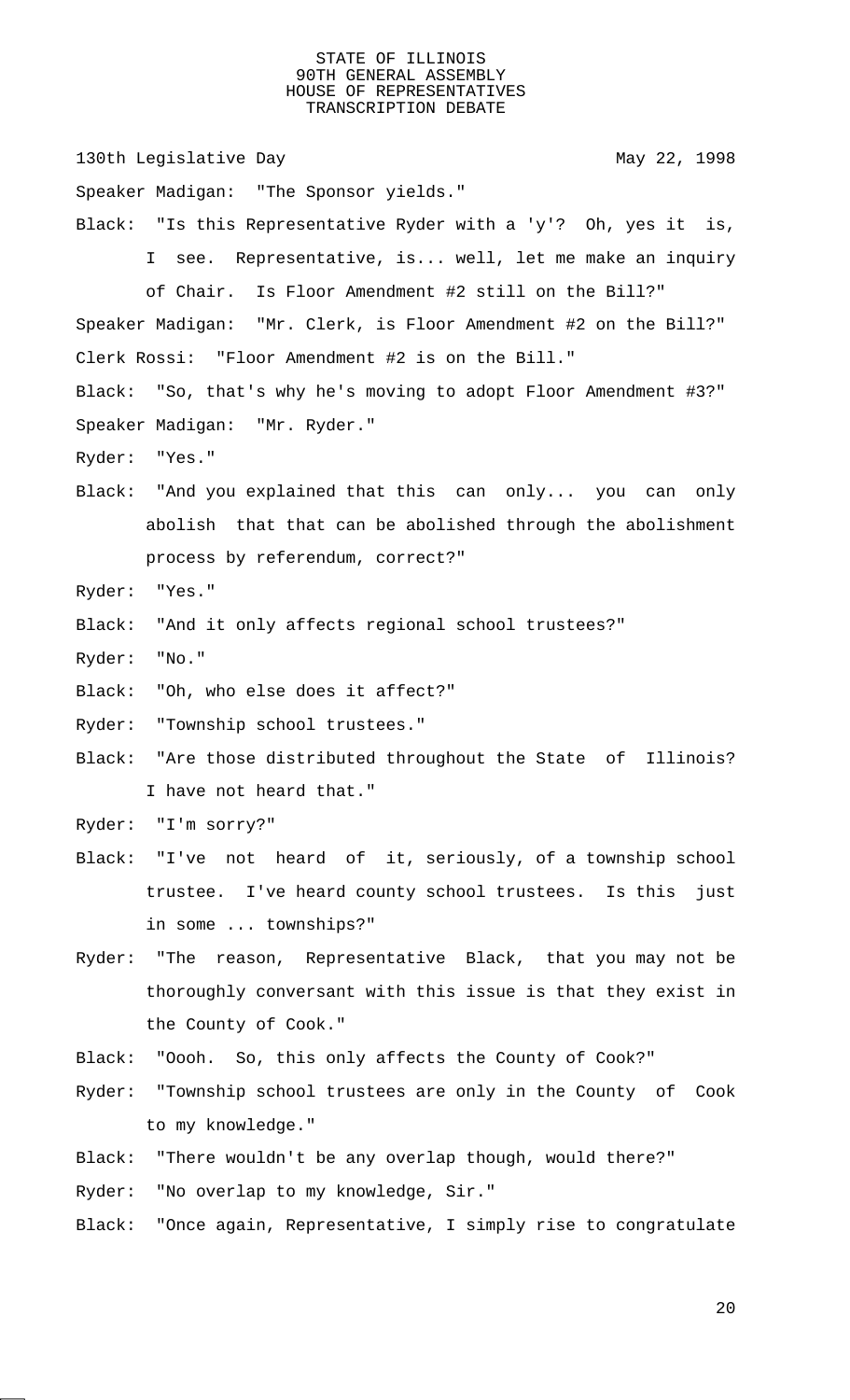130th Legislative Day 130th May 22, 1998

you on crafting an Amendment that is concise, clear and to the point, and I..."

- Ryder: "I'll try..."
- Black: "...stand in favor of your Amendment."
- Ryder: "I'll try to do better next time."

Speaker Madigan: "Representative Wojcik."

- Wojcik: "Would the Sponsor yield?"
- Speaker Madigan: "The Sponsor yields."
- Wojcik: "Representative, I seem... I'm trying to have an instant recall here. It seems to me that we have abolished the trustees or did we abolish the school treasurers, the township school treasurers?"
- Ryder: "You may have accomplished that by referendum, yes."
- Wojcik: "So, it's the school treasurers that we've accomplished by referendum and now we are abolishing the trustees?"
- Ryder: "No, ma'am, just the opposite. What this Bill says is that we cannot use the mandate waiver process to abolish that which can be abolished by referenda. So that we're not setting ourselves up to judge what the people could judge in referenda, which is the township school trustees."
- Wojcik: "Are the township school trustees in favor of this or is... who is... who's making this decision or has created this issue?"
- Ryder: "It's the people that make the decision. They're the ones that vote on the referendum whether they wish to maintain school trustees or not. I'm not familiar with any recent action in this regard. What I am concerned about is asking the General Assembly to substitute our judgement for the judgement of the people in those townships who by law have the ability to eliminate township trustees if they wish. This would prohibit the General Assembly from abolishing township school trustees."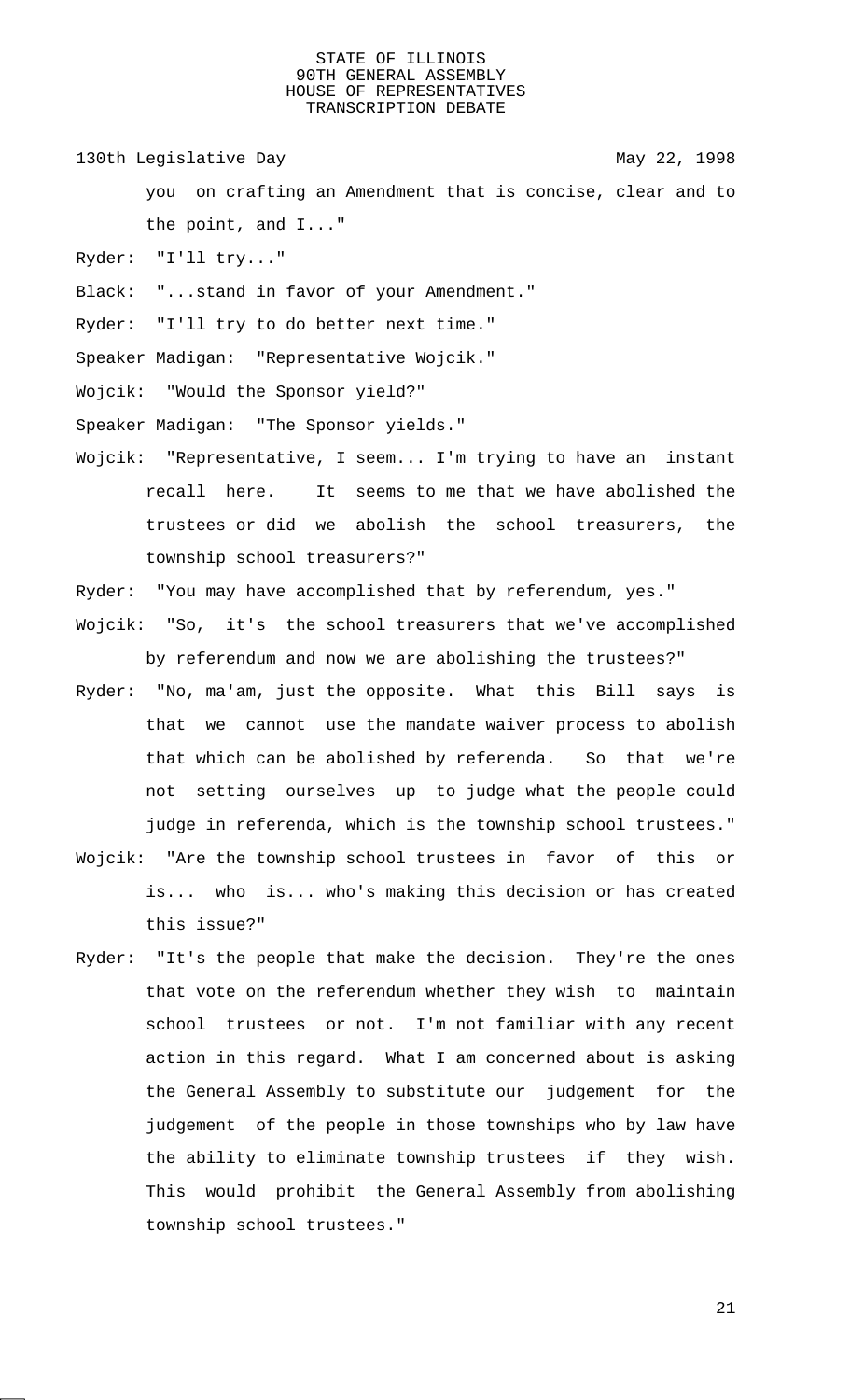130th Legislative Day 130th May 22, 1998

- Wojcik: "And what you're saying is that only Cook County has this. There's no other county that has school trustees?"
- Ryder: "Representative, I'm not going to tell you there is no example on the other 101 counties in the State of Illinois, but the most predominant number is indeed in the County of Cook."

Wojcik: "Thank you."

Speaker Madigan: "Mr. Mitchell."

Mitchell: "Thank you, Mr. Speaker. Will the Sponsor yield?"

Speaker Madigan: "The Sponsor yields."

Mitchell: "Representative, I think you just said that this is on the system."

Ryder: "Are you speaking of the computer system, Sir?"

- Mitchell: "Yes."
- Ryder: "Yes, I just confirmed with the computer in front of me. You do need to download, update, modify, hard disk, zip drive, and punctuate in order to accommodate the numbers that are available for your edification."

Mitchell: "Okay."

Ryder: "Thank you."

Mitchell: "Thank you. You state that this is one area of the School Code that we will no longer be able to waive, is that correct?"

Ryder: "Yes."

- Mitchell: "Don't you feel like we may be starting a little risky process here when we start a list of things that cannot be waived? I think the integrity of the Bill that we passed a few years ago, may be in jeopardy if we begin a list of areas and ways that we can get around the Bill that we just passed."
- Ryder: "Representative, I think your concern is very well founded, and were it not that we're exclusively limiting to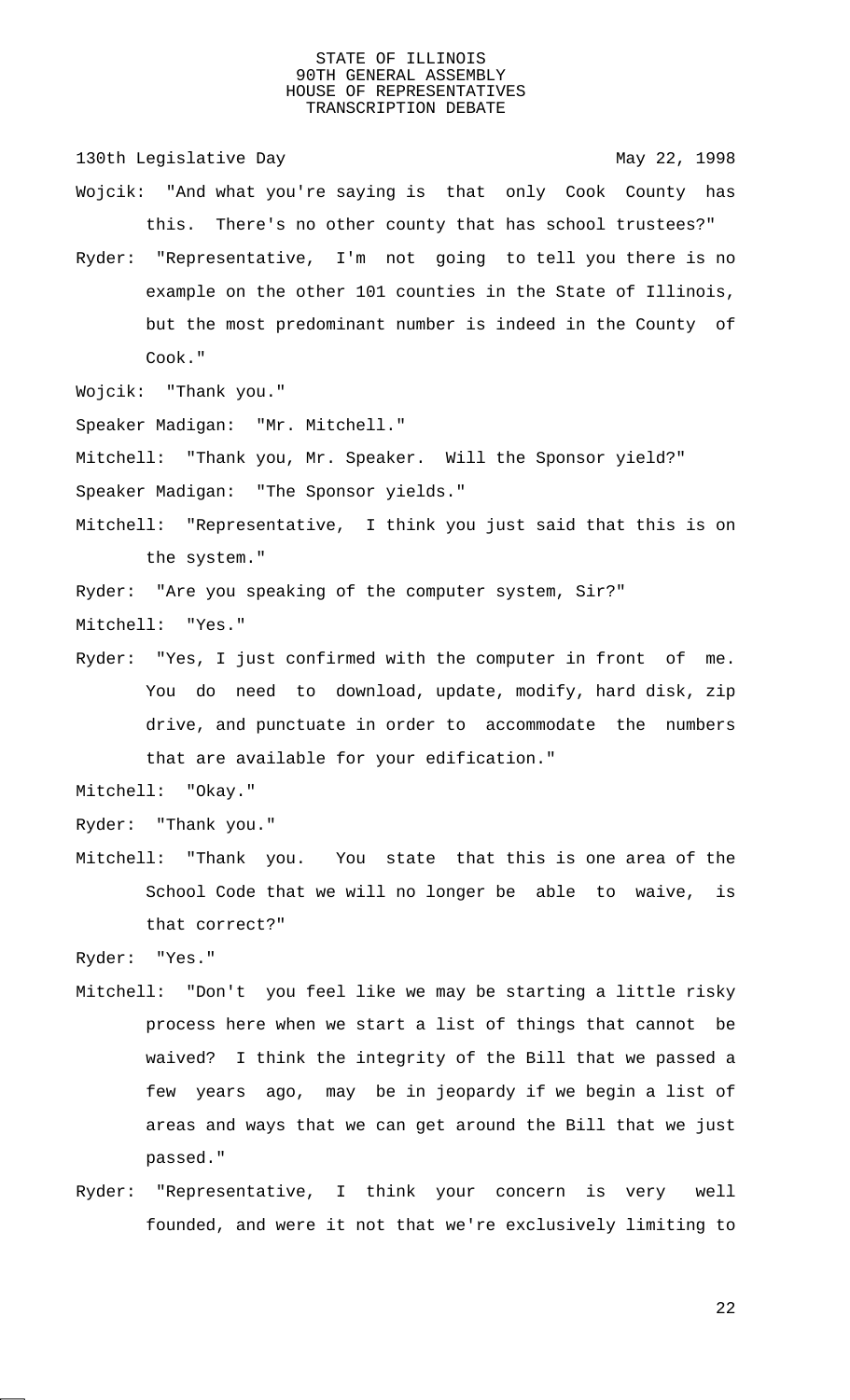130th Legislative Day 130th May 22, 1998

this, to an area in which the people may speak by referendum, I would be wholeheartedly in support of what you're saying, but I think it is a mistake for us in the General Assembly to suggest in this area, since voters have the opportunity to make the decision that we should be making the decision for them, and for that reason it is why I'm so very narrow in the outline of this Amendment."

Mitchell: "Do you know... Have we, in fact, granted any waivers in this area up to this point?"

Ryder: "I do not know."

- Mitchell: "Okay. It looks to me like something that takes a referendum in order to change what is... would not be waivable anyway, certainly not in a court of law."
- Ryder: "Representative, that was my understanding. Folks who asked me to consider this Amendment changed my mind and their concern that that will indeed be the case, and that's why we're doing this Amendment to accomplish the very goal that you said is what you thought it should be."

Mitchell: "Thank you, Representative."

Ryder: "You're welcome."

Mitchell: "Mr. Speaker, to the Bill... or to the Amendment. I think just a word of caution here. Once we start down this road, we may, in fact, wind up with a very complicated process of having some things that you can look at, some things that you cannot look at as far as waiver ability. If we do, in fact, do that, we may wind up needing a score card to see what we can and cannot do in the State Legislature. I don't know, maybe we need to go back and address the whole issue as Representative Black said, and do away with the whole thing. I... it, it... this process gets more and more complicated as we head down the road. So, just a word of caution on this Amendment. Thank you."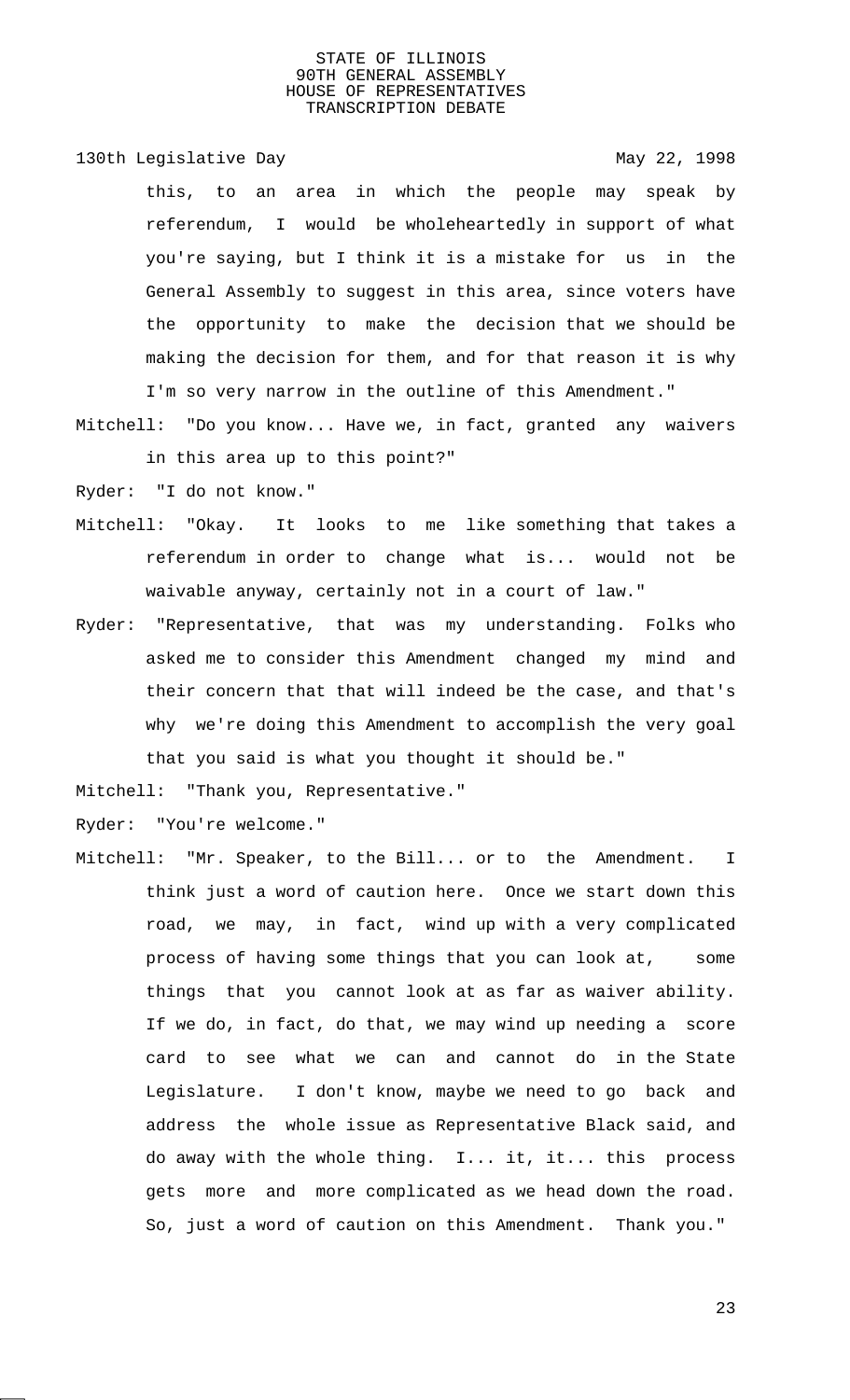130th Legislative Day 130th May 22, 1998

Speaker Madigan: "Representative Lyons."

Lyons: "Thank you, Mr. Speaker. Will the Sponsor yield?"

Speaker Madigan: "The Sponsor yields."

Ryder: "Certainly."

- Lyons: "Representative, I'm a Representative in Cook County, obviously."
- Ryder: "Congratulations."

Lyons: "Is there any opposition to your Bill?"

- Ryder: "I've not heard of any, but in truth I'm not going to suggest that there isn't opposition because it's the last day and I'm the first to admit that this Amendment came very quickly."
- Lyons: "I've just been informed that the Alliance is opposed to the Bill."
- Ryder: "They very well may be. Obviously, they've not had a chance to contact me in this regard."
- Lyons: "Can you tell me why you think they would be opposed to the Bill?"
- Ryder: "I really don't want to speak for them, Representative. I don't know."
- Lyons: "So, you know of no opposition other than..."
- Ryder: "Yes, but the Bill came up quickly, the Amendment came up quickly so I don't think that you should make any assumptions in that regard."
- Lyons: "Well, I just want to let the Representatives from Cook County know that the Alliance is strongly opposed to this Bill. Thank you."

Speaker Madigan: "Representative Kosel."

Kosel: "Thank you, Mr. Speaker. Will the Sponsor yield?"

Speaker Madigan: "Sponsor yields."

Ryder: "Certainly."

Kosel: "I guess I want to reiterate what's been spoken before.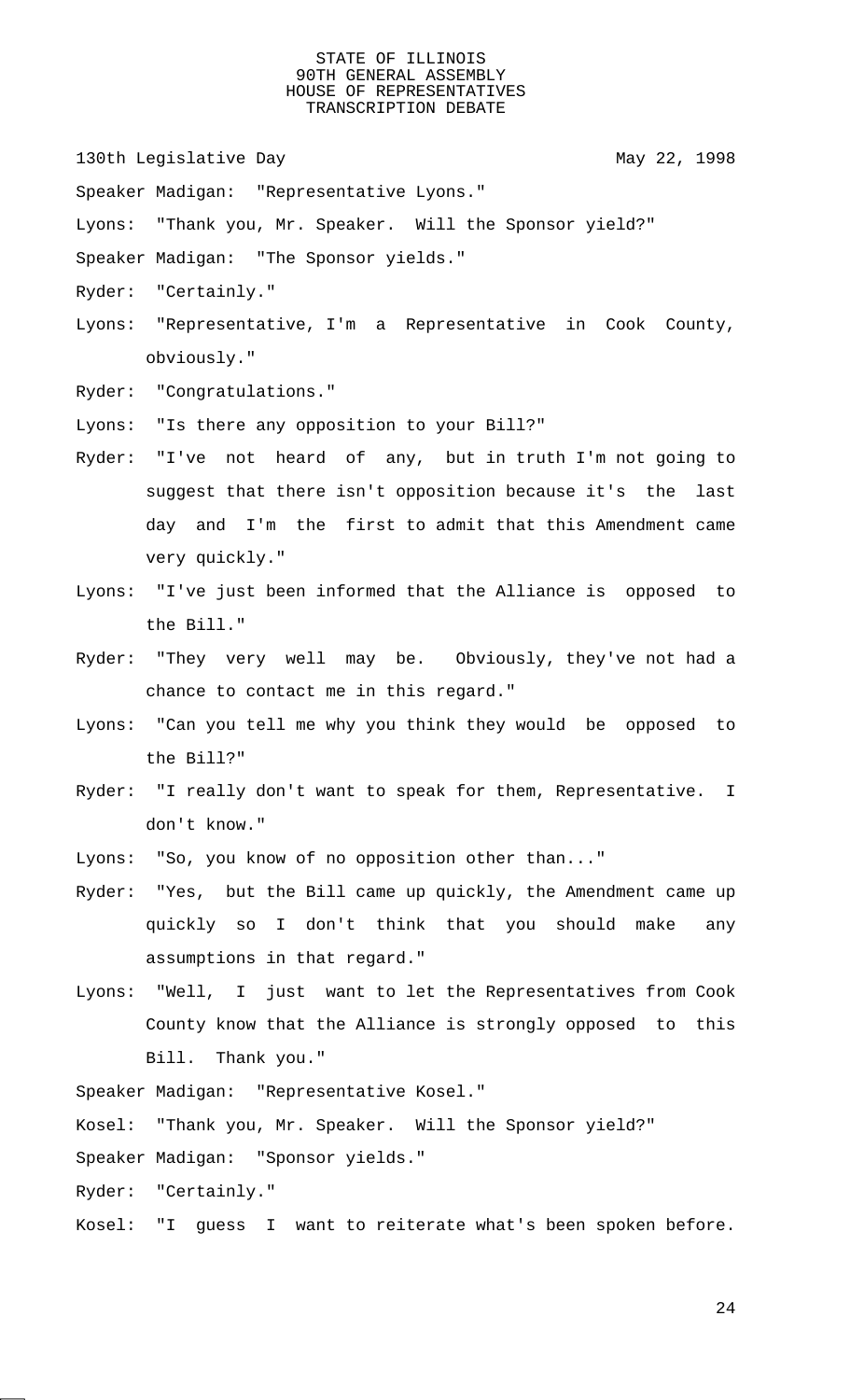130th Legislative Day 130th May 22, 1998 This would be the first time that we have added to the prohibition of things in the waiver, is that correct?"

- Ryder: "Clearly this makes a clarification, which is the way I wish to characterize it, that we can't do by mandate what voters can do by referenda."
- Kosel: "But this..."
- Ryder: "That was... that was, by the way, my understanding when we passed the mandate procedure earlier, and apparently there's been questions raised about whether it could or could not. I look at this as a clarification. You're certainly entitled, Representative, if you wish to characterize it as an exception, you're entitled to make that characterization, if you wish."
- Kosel: "This would be the first time that we would add something to that prohibited list since the Bill was passed?"
- Ryder: "I'm not aware."
- Kosel: "I guess I want to reiterate some of the things that has been said before that I think we are setting a dangerous precedent here that can make the whole waiver Bill even more complicated to deal with than what it has been, and I would urge us not to support this Amendment. Thank you."

Speaker Madigan: "Representative Cowlishaw."

Cowlishaw: "Thank you very much, Mr. Speaker. To answer questions from people like Representative Kosel, Representative Lyons and others who may live in or near suburban Cook County. The Alliance is opposed to this particular Amendment for a very philosophical reason. When the mandate waiver Bill was negotiated in the first place, and it is my estimate that there were approximately 800 individuals involved in negotiating that Bill, the Alliance was very active in that negotiation and there are already things that cannot be subject to waivers listed in the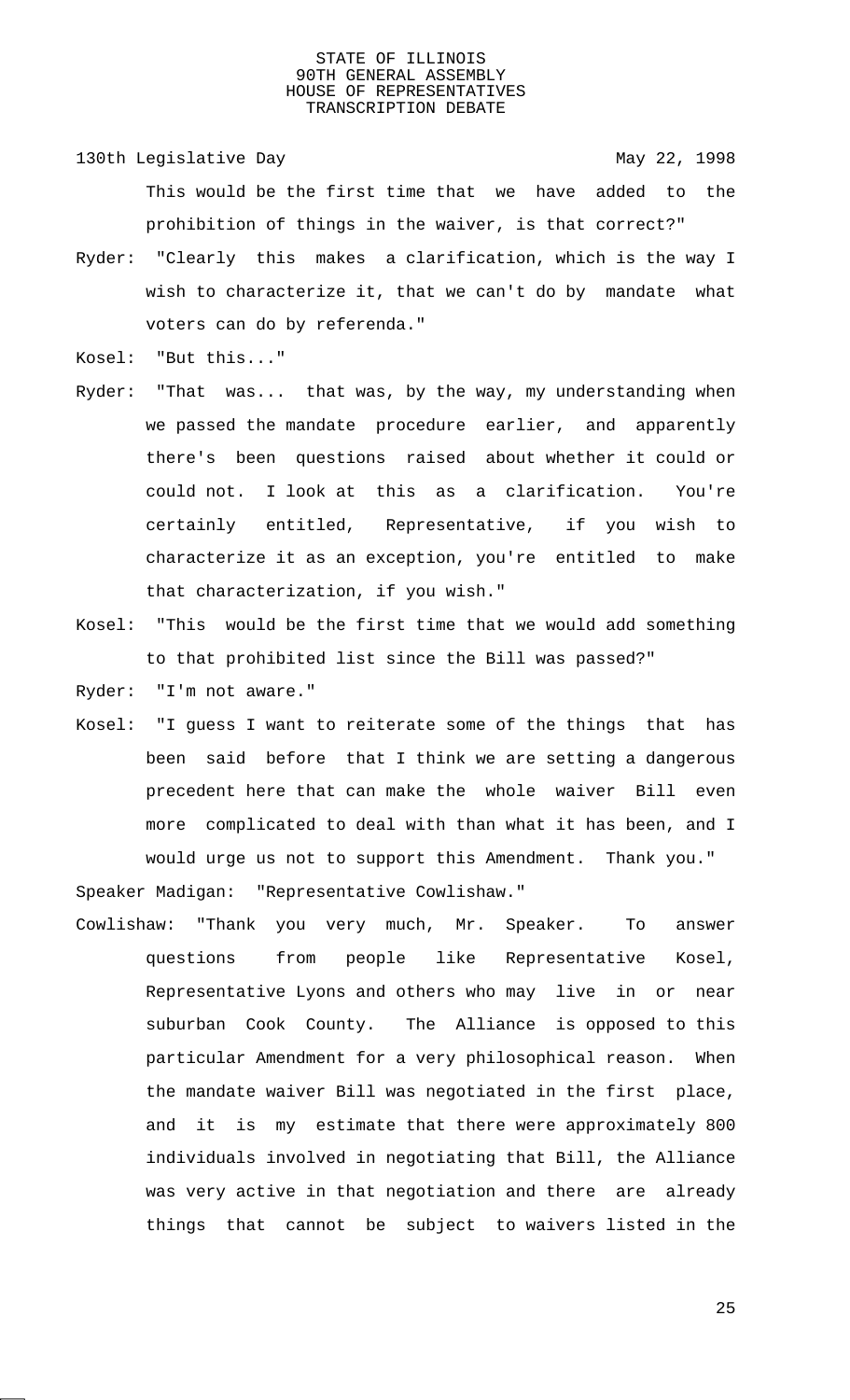# 130th Legislative Day 130th May 22, 1998

Bill, things like special education, teacher certification and so on. That list was negotiated with this very large group of people and it is already in the Mandate Waiver Law. This Amendment is not meant to add to that list, but only to clarify something that I think probably most of us would think made pretty good sense in the first place, but it does need to be clarified, and that is, township boards of school trustees, and this is very confusing because there are also regional boards of school trustees in downstate Illinois. This does not apply to them. It only applies to township school trustees, which are presum... primarily in suburban Cook County. Those people are elected. There is now a process in the Election Code that permits a school district to put on the ballot for the general population to vote to abolish a regional board of school trustees if there is some reason why the population might wish to do that. Clearly, if these people are elected in the first place, you should not be able to abolish them without holding an election. There isn't a school board in Illinois that would want to be subject to being abolished without some kind of popular vote. Consequently, this is simply a clarification. It does not add to the list of things that are exempt from being requested as mandate waivers. Now, in addition to all that, I have discussed at length this Amendment and its precise language with the attorneys who have been retained by the township school trustees, and I am told that it is not only the opinion of that law firm, but also the State Board of Education, that Amendment does precisely what I have just told you and absolutely nothing else, and I have their pledge that if this is later interpreted to do something else, they will be the first to step forward to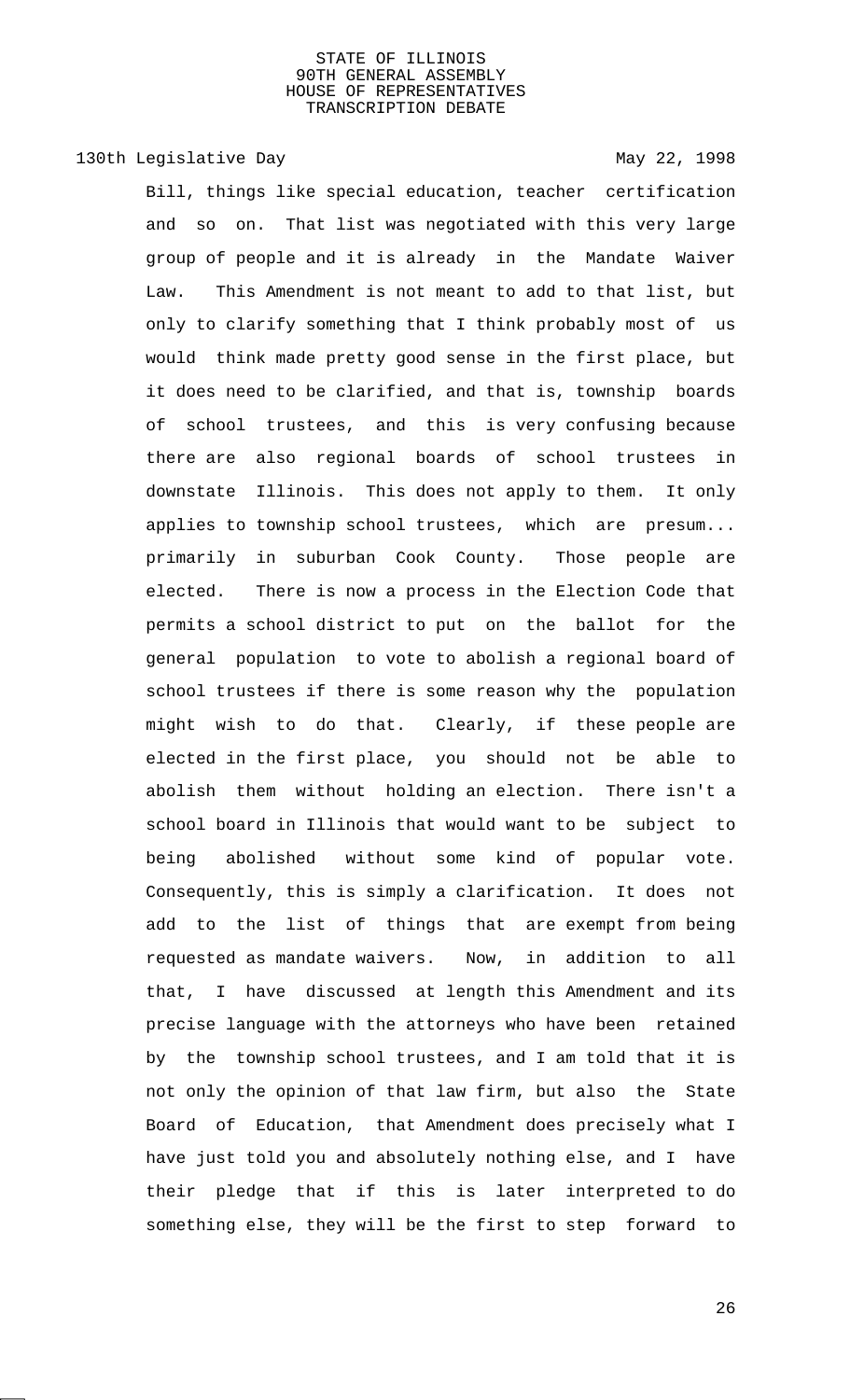130th Legislative Day 130th May 22, 1998

get that corrected. So, really this is not an addition to the mandate waivers that are not permitted, it is simply a clarification of the fact that those people who are elected, can only have the Body to which they were elected abolished, also by a popular vote, and therefore, I think this deserves to be supported."

Speaker Madigan: "Mr. Ryder."

Ryder: "Thank you, Mr. Speaker. I appreciate the questions that have been raised and until I can answer those questions explicitly, I'll ask the indulgence of the Body to remove the Amendment and the Bill from the record."

Speaker Madigan: "Mr. Clerk, take the Bill out of the record." Speaker Brunsvold: "Representative Brunsvold in the Chair. I'd

- like to introduce in the... on the Democratic side of the aisle in the balcony, the Westmere eighth grade. Westmere students want to stand up? Welcome to Springfield. They're from Mercer County in my district. Thanks for coming."
- Speaker Hartke: "Representative Hartke in the Chair. Representative Lang, for what reason do you rise? Representative Lang."
- Lang: "Thank you very much, Mr. Speaker. I just wanted to compliment you on the excellent order that you have in the chamber today. It's very quiet in here despite the fact that we're doing lots of work and I just wanted to tell you, as a Member, I appreciate it."
- Speaker Hartke: "Thank you for the compliment. The Chair recognizes Representative Black, the Gentleman from Vermilion. For what purpose do you rise?"
- Black: "Yes, thank you very much, Mr. Speaker. There are many of us on this side of the aisle. We've been... as Representative Lang said, we've all been rather quiet. The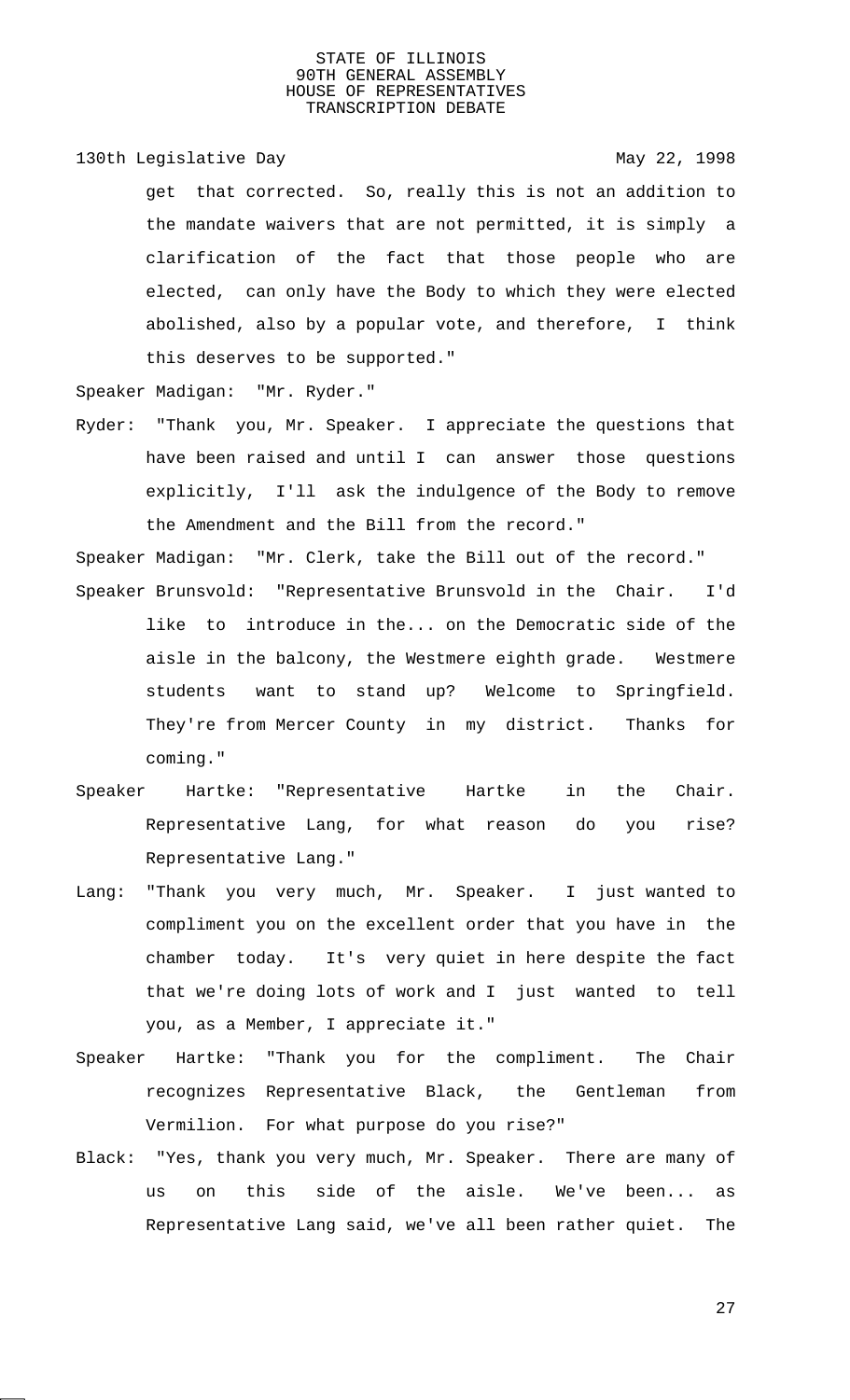130th Legislative Day 130th May 22, 1998

pace has been such today that we're literally on the verge of exhaustion and I noticed that you have been on the phone a great deal in the last hour and a half, no doubt talking to our Leader, and we were wondering if you and the Leader had agreed on perhaps a temporary recess so that we could maybe get some lunch, and come back at a reasonable time. I know the pace has been difficult, but since we really haven't done anything in two hours and twenty minutes, I thought maybe we could go to lunch and shut down our laptops and take a slight recess if it would be in order with the Chair."

- Speaker Hartke: "Representative Black, this is a very good idea. Let me check and get back with you, and just what level of participation do we want to be at here?"
- Black: "Yes, well I... I'm willing to pledge the resources of our side of the aisle, and I know I would be joined by Representative Lang, and it appears that the Chief Clerk is on the phone, as we speak, checking on these very important matters of the day. And we will be asked to, I'm sure, come back at a reasonable hour, somewhat refreshed. It's come to my attention that the Senate went in for 30 minutes and will soon come back in after their mid-afternoon naps, so perhaps we could also do that."

Speaker Hartke: "We'll check on that and get back with you."

Black: "Well, thank you. Thank you very much."

- Speaker Hartke: "Representative Lang, for what purpose do you seek recognition?"
- Lang: "Thank you. Mr. Speaker, was my name used in debate just now?"
- Speaker Hartke: "I don't think that was a debate. It was just a comment."

Lang: "But it was used, right?"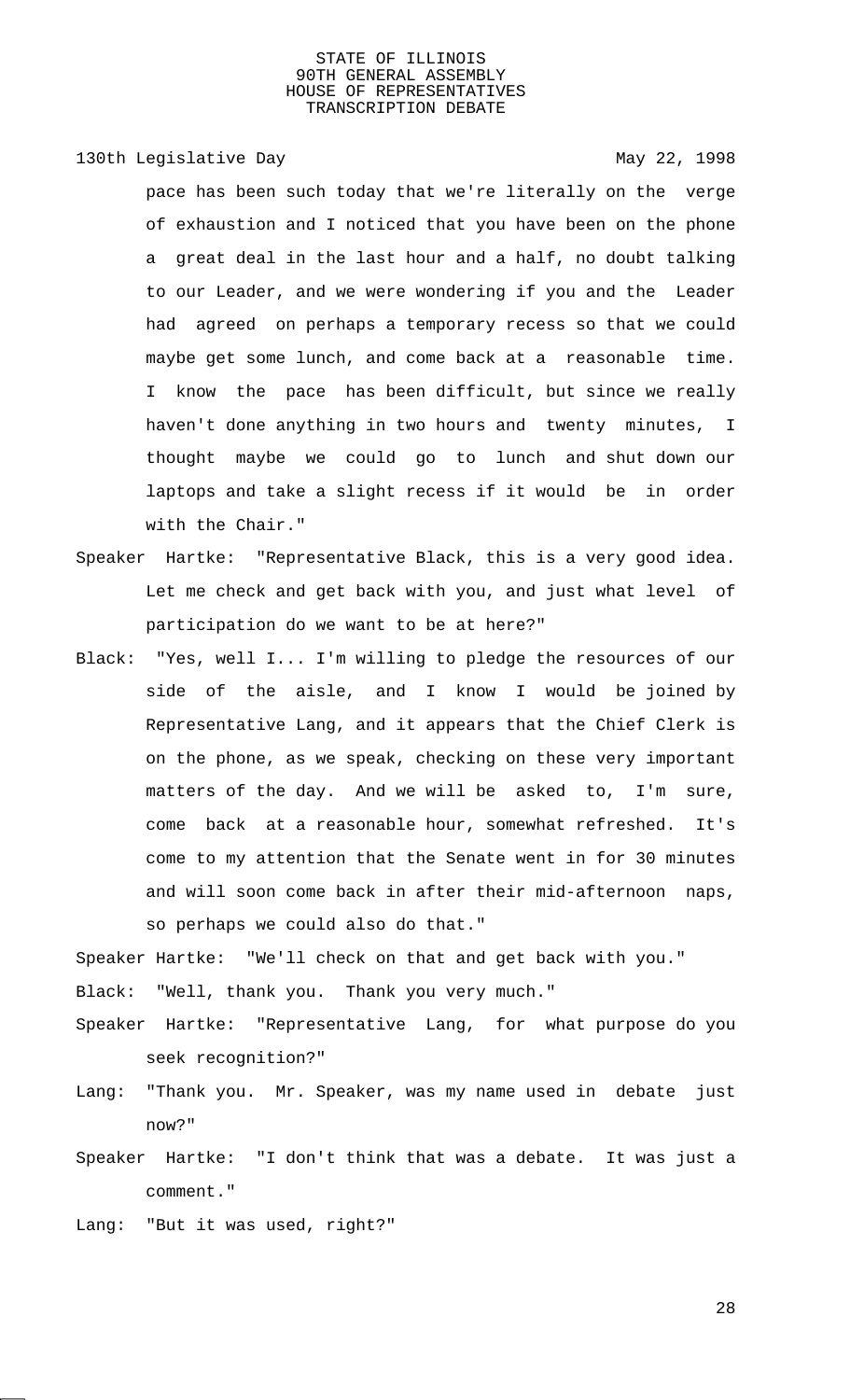130th Legislative Day 130th May 22, 1998

Speaker Hartke: "You've been used a lot lately."

- Lang: "Actually I had nothing to say. I was just checking. I keep inventory on these things. Thank you."
- Speaker Hartke: "Senate Bill 1267, Representative McCarthy. Senate Bill 1267, Representative McCarthy? Representative McCarthy. Representative Black, for what reason do you rise?"
- Black: "At the appropriate time to ask insightful questions."
- Speaker Hartke: "Okay. Representative Skinner, for the same purpose? You'll be recognized. Representative McCarthy. Representative McCarthy, on Senate Bill..."
- McCarthy: "Thank you, Mr. Speaker, Ladies and Gentlemen of the House. Floor Amendment #2 to Senate Bill 1267 becomes the Bill, and it is the increase in the Circuit Breaker for our seniors and disabled, increasing the eligibility from 14,000 to 16,000. It basically doesn't change the pharmaceutical part of the Bill at all. The current grant for someone making... at the current maximum of 14,000 is a \$70 flat grant against our property taxes. This will extend that \$70 flat grant for people who are making between 14 and 16,000. So, it really doesn't change the formula, however, the 14 to 16,000 is an exception to the formula, and it'll be a flat grant of \$70."
- Speaker Hartke: "Is there any discussion? The Chair recognizes the Gentleman from Vermilion, Representative Black."
- Black: "Thank you very much, Mr. Speaker. Would the Sponsor yield?"

McCarthy: "Yes, Sir."

Black: "Yes, Representative, this language sounds familiar to me. Was there a House Bill that dealt with the Circuit Breaker Program?"

McCarthy: "I think there was, but I don't have the technical...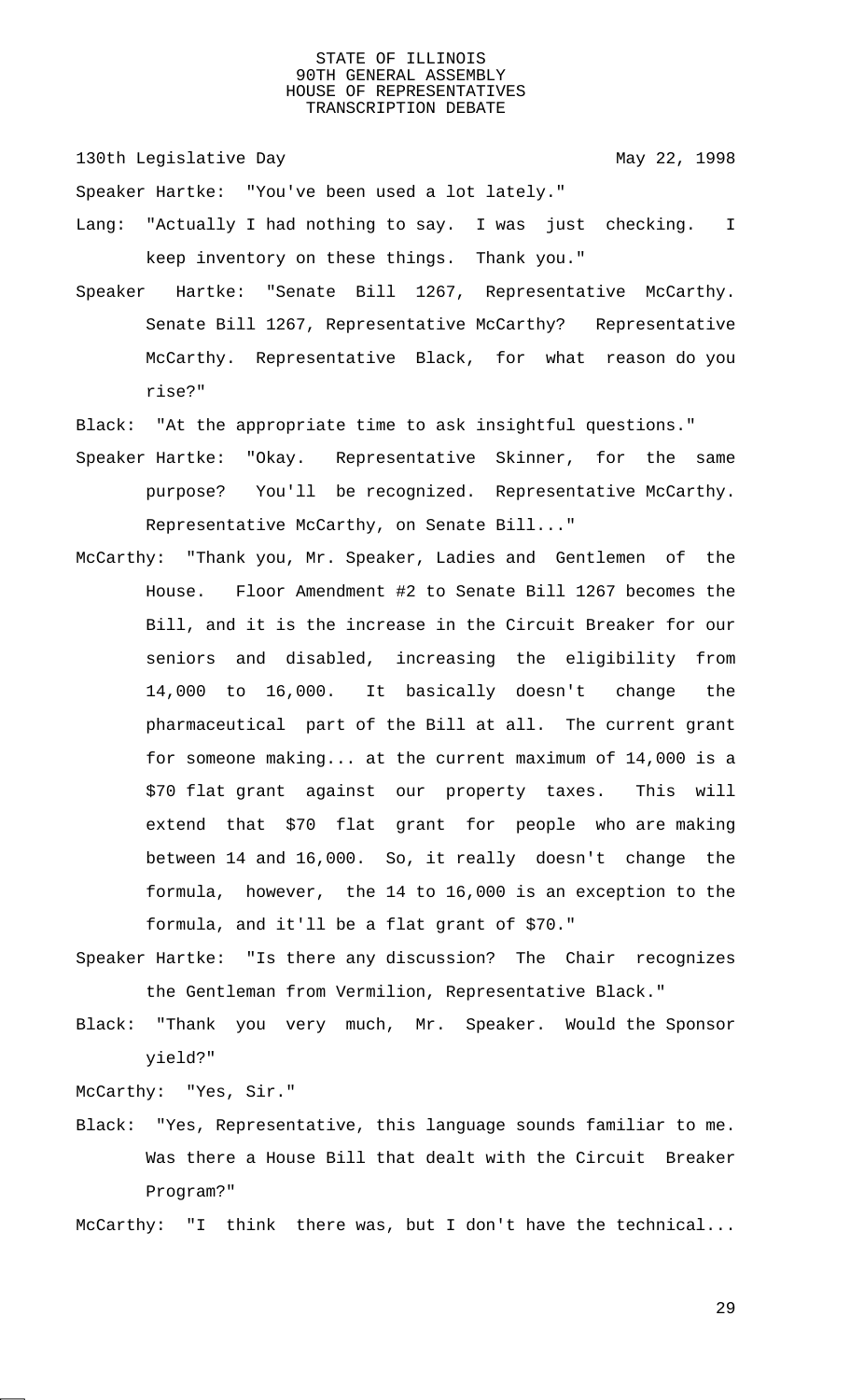130th Legislative Day 130th May 22, 1998

well, the technicalities of it."

Black: "I ran across it. Yes, in fact, it... House Bill 3184." McCarthy: "Okay."

- Black: "It was sponsored by Representative John Jones. What happened to that Bill, do you know? It was a very good Bill. I wonder what happened to that Bill."
- McCarthy: "Maybe later in the debate, Representative Jones can help us out with that, because I have no way of knowing."
- Black: "Yeah, well, it seems like it was held in the Rules Committee. It was never allowed to get a hearing in the committee. Do you... how many senior citizens do you estimate will be able to participate under the Circuit Breaker Program by your Amendment?"
- McCarthy: "This Amendment will enable 49,000 additional seniors to take part in the program. There's about 218,000 now, so, 49,000 on top of that."
- Black: "So, your Amendment will allow about 49,000 more seniors to participate. House Bill 3184 would have allowed 150,000 seniors... additional seniors to participate. Does your Amendment allow any additional pharmaceutical or prescription drugs to be purchased at a lower cost through the program?"
- McCarthy: "No, the pharmaceutical parts of the program are still the same."
- Black: "Well, doggone it. House Bill 3184 would have allowed seniors to receive a reduction on the pharmaceuticals for Parkinson's Disease, Alzheimer's Disease and certain cancer treatments, but your Amendment doesn't do that, huh?"
- McCarthy: "Well, unfortunately, we are only... make a, I think, a significant step but not the greatest step forward at this time. In negotiations with the Governor and of course, our budget restrictions, while we'd like to go even farther, I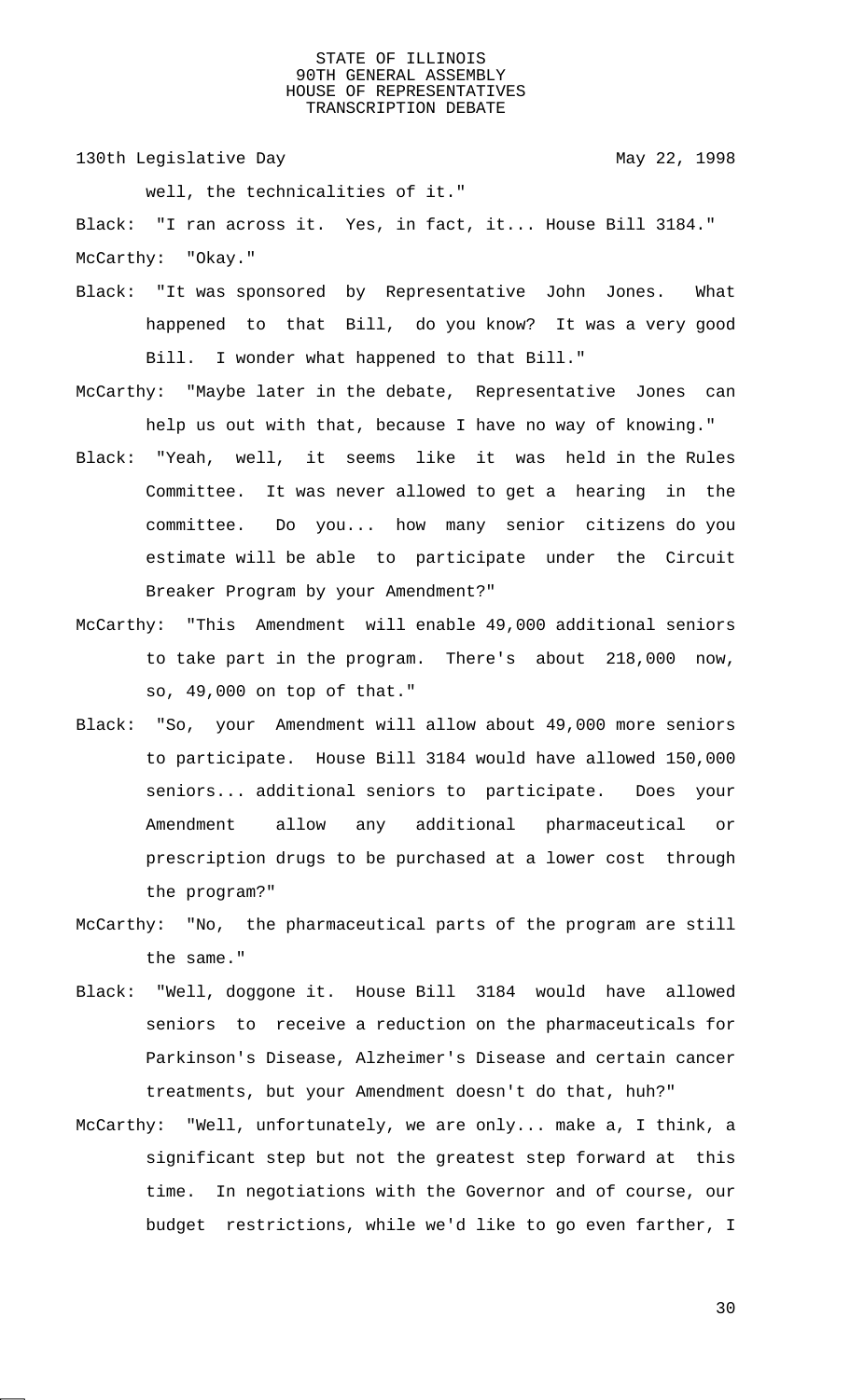130th Legislative Day 130th May 22, 1998

think we're making a reasonable step forward and a forward step that we can all be proud of."

Black: "Well... and I appreciate that, Representative, I really do. Mr. Speaker, to the Bill."

Speaker Hartke: "To the Bill."

Black: "House Bill 3184, sponsored by Representative John Jones was held in the Rules Committee, and this would have raised the senior citizen household income from the \$14,000 currently, to \$25,000, a significant increase in the people who would be able to participate in the Circuit Breaker Program. Now, this Bill does increase the amount of income, but only from 14 to \$16,000. I would submit to you that the Bill... the Amendment does not keep pace with inflation, since the income limit has been on the books since 1985. Now, we had an opportunity, on four occasions, we had an opportunity to discharge House Bill 3184 that would have allowed 150,000 more seniors to participate, would have opened up lower cost drugs for Parkinson's Disease, Alzheimer's, and cancer treatment. Would have raised the income threshold from 14 to \$25,000, which would have been a... more in tune with inflation, since that ceiling of 14,000 hadn't been raised since 1985, and the Sponsor of this Amendment, while saying that he's willing to take a reasonable step, could have taken a giant step, but he voted against the Discharge Motion on House Bill 3184 four separate times. So, so, Ladies and Gentlemen of the House, when you go back home, when you go back home and tell your senior citizens what you tried to do for them or what you did for them, under the Circuit Breaker Program in the Amendment, sponsored by Representative McCarthy, make sure you tell them, as Paul Harvey says, the rest of the story. We could have done a lot better. We should have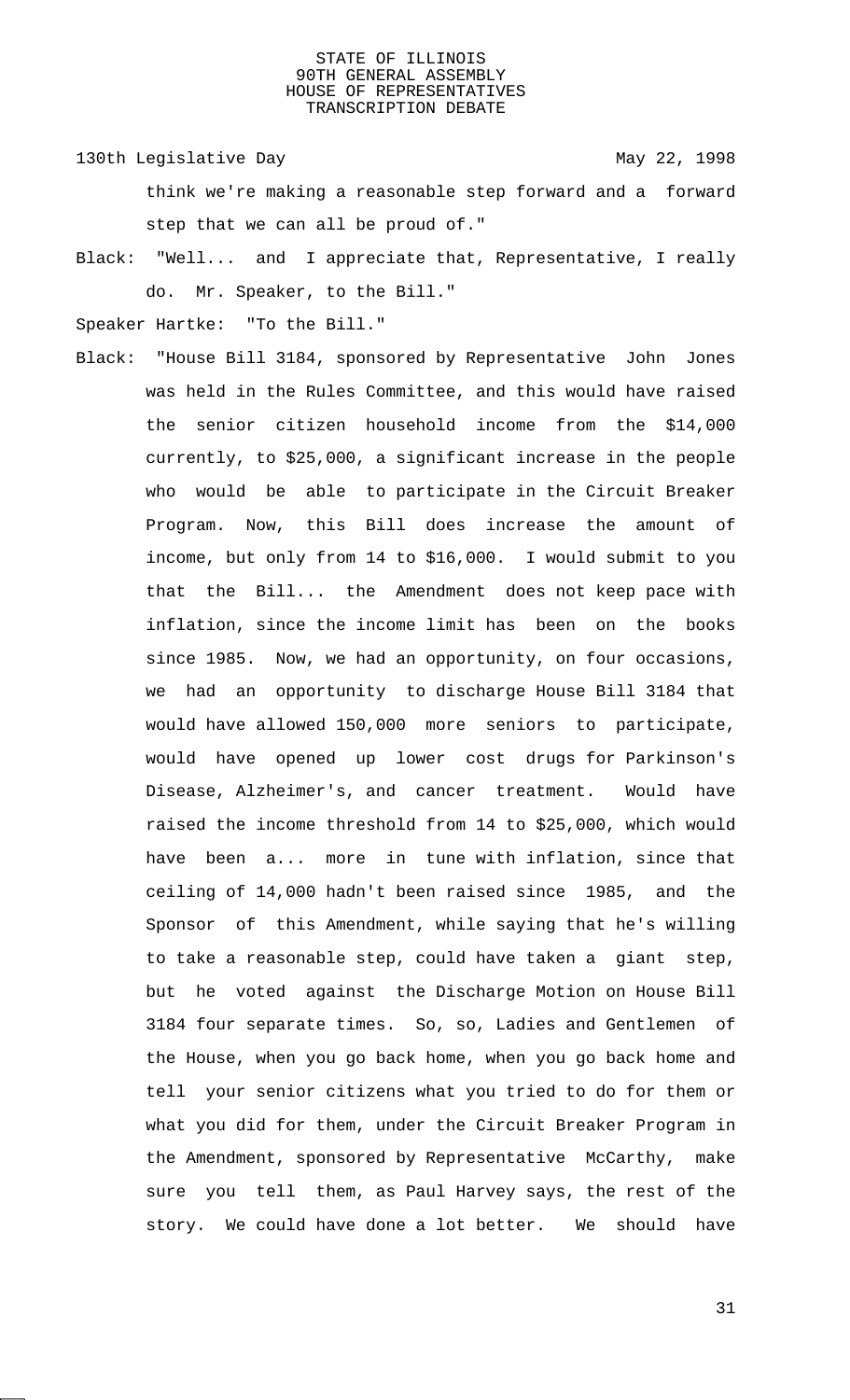130th Legislative Day 130th May 22, 1998

done a lot better. House Bill 3184 was a much better Bill, but Representative McCarthy would not vote to let that Bill out of Rules. I apologize to the seniors in my district because with Representative McCarthy's help, we could have, and we should have done much better."

Speaker Hartke: "Further discussion? The Chair recognizes the Gentleman from Du Page, Representative Biggins."

Biggins: "Thank you, Mr. Speaker. Will the Sponsor yield?" McCarthy: "Yes."

Speaker Hartke: "He indicates he will."

Biggins: "Well, I'm a little disappointed here in this Bill, too, and I'm sure the seniors in my district will also be disappointed. On House Bill 3184 would have granted that many more senior citizens the opportunity to get some meaningful tax relief and assistance with their medical bills, but I wondered if the Sponsor could tell me what the cost to the state will be under the measure he's proposing in Floor Amendment #2?"

McCarthy: "The additional cost will be 8.3 million."

Biggins: "Now, if we had expanded this, as listed in House Bill

3184, do you know what the... are you familiar with what the total cost of that Bill would have been to the state?" McCarthy: "I don't have it at my fingertips."

- Biggins: "Were you familiar with the details of House Bill 3184?" McCarthy: "I'm familiar with it but..."
- Biggins: "And you don't know what the cost to the state would have been then?"
- McCarthy: "Well, the... if this... to add the 49,000 people into it is 8.3 million, the earlier numbers that was predicted at a... 150,000 new people, then I think, I don't if the algebraic solution will hold true, but it would be somewhere in probably in the neighborhood of 30 to 50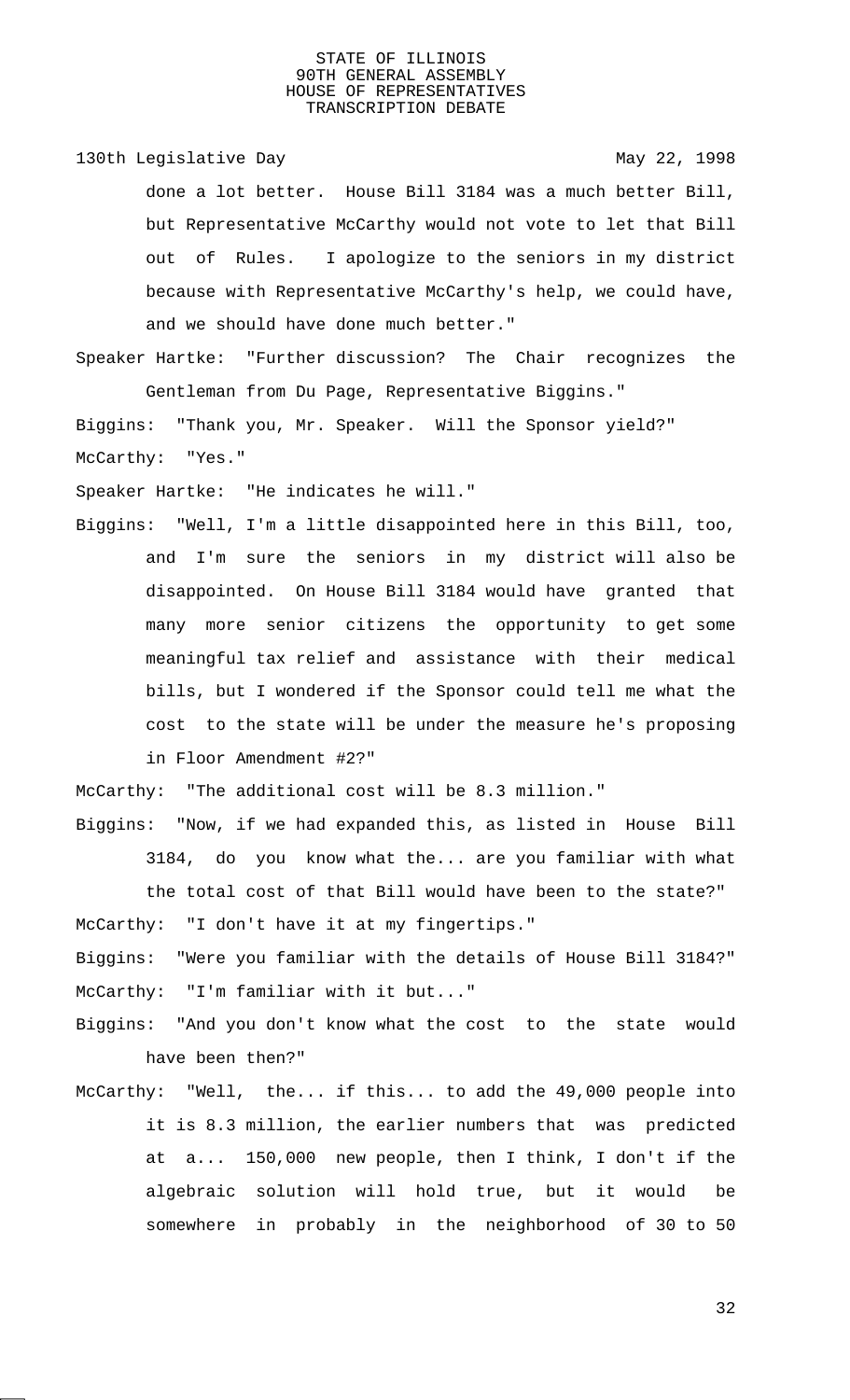130th Legislative Day 130th May 22, 1998

million."

- Biggins: "Well, that's a big neighborhood to be in, actually, a \$20,000,000 spread like that, but... The total cost then, you estimate to be 8 point something million, under Floor Amendment #2, did you say?"
- McCarthy: "I'm sorry, I stepped away for a second. I was informed, though, that it was at least 50, and maybe 60 million."
- Biggins: "Well, welcome back. We didn't do much without you, but... Well, the total cost to the state you said was 8 point something million?"

McCarthy: "Eight point three."

- Biggins: "Eight point three. Now, I don't know what... Do you have any suggestions as to what I would tell the seniors in my district who won't qualify now, because the income level is only \$16,000 and not higher than that? Do you have any advice to me, as a colleague?"
- McCarthy: "I think you tell the seniors that we made a step forward, that we didn't say that this was a panacea, but I think that we do most things down here incrementally, and I think that we can at least positively say that it wasn't like the prior years to this, where we just kept it at 14. We at least moved it up a little bit, and you know, if we would have gone substantially higher, as in House Bill 3184, it would have met with a Veto, and then we would have done nothing for them. So, we can do either realistic, meaningful changes that the Governor will go along with, or we can change things just to have press releases that really don't do anything for the seniors of your district, my district, or any other district in the state."
- Biggins: "There seems to be some concern about somebody putting out press releases, but I guess, but would you say that...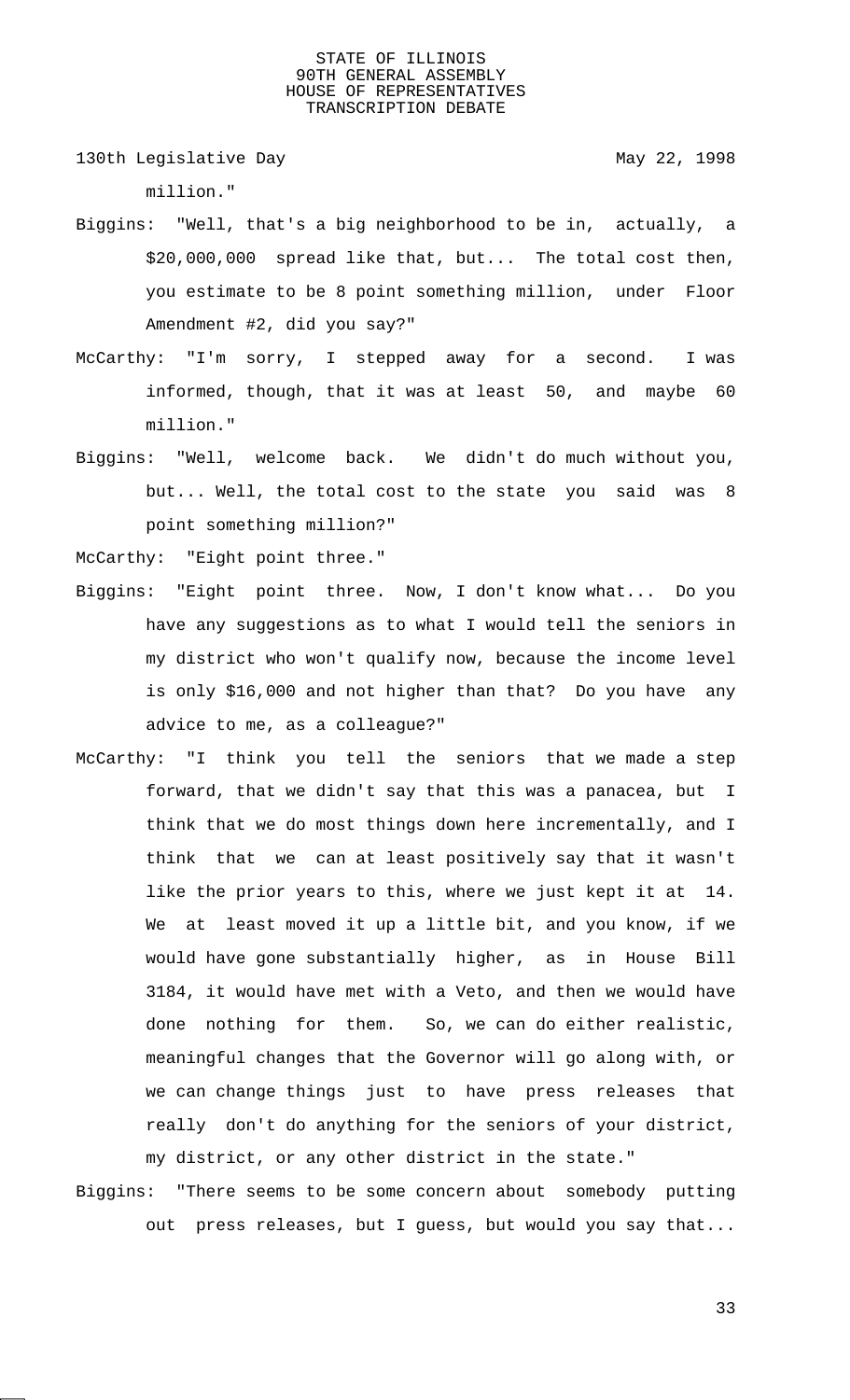- 130th Legislative Day 130th May 22, 1998 well, first of all, I presume you would have voted for House Bill 3184, if you had the chance. Would you care to comment on that?"
- McCarthy: "I'd rather, you know, keep my remarks to Floor Amendment 2 for Senate Bill 1267, at this time."

Biggins: "Mmm. Okay, I have no further questions."

- Speaker Hartke: "The Chair recognizes the Gentleman from Rock Island, Representative Boland."
- Boland: "Thank you, Mr. Speaker. I rise in support of the Bill and the Amendment, and I... I'm just shocked and appalled by some of the comments from some of the people on the other side, particularly, when I looked at the Roll Call from House Bill 314 that we passed last April out of here that did solve the Circuit Breaker problem. It brought the income level from 14,000 to 30,000. It attached a cost of living, so we wouldn't have to go through this circus every once in a while, and it included people 62 to 65 in it. It was true property tax relief for our seniors and our disabled. We passed it out of here with the 20 good friends from the other side of the aisle helping us out there, although, some of the previous speakers were not among them. I would urge them if they really and sincerely care about the Circuit Breaker, that they ought to go over there to the State Senate and talk to the Republican Leadership over there and tell them to get the Bill out. It's sitting over there in the Senate Rules. There's no excuse. If not now, when?"
- Speaker Hartke: "Further discussion? The Chair recognizes the Gentleman from Kendall, Representative Cross."

Cross: "Thank you, Mr. Speaker. Inquiry of the Chair."

Speaker Hartke: "State your inquiry."

Cross: "It sure appears to us, Mr. Speaker, that this violates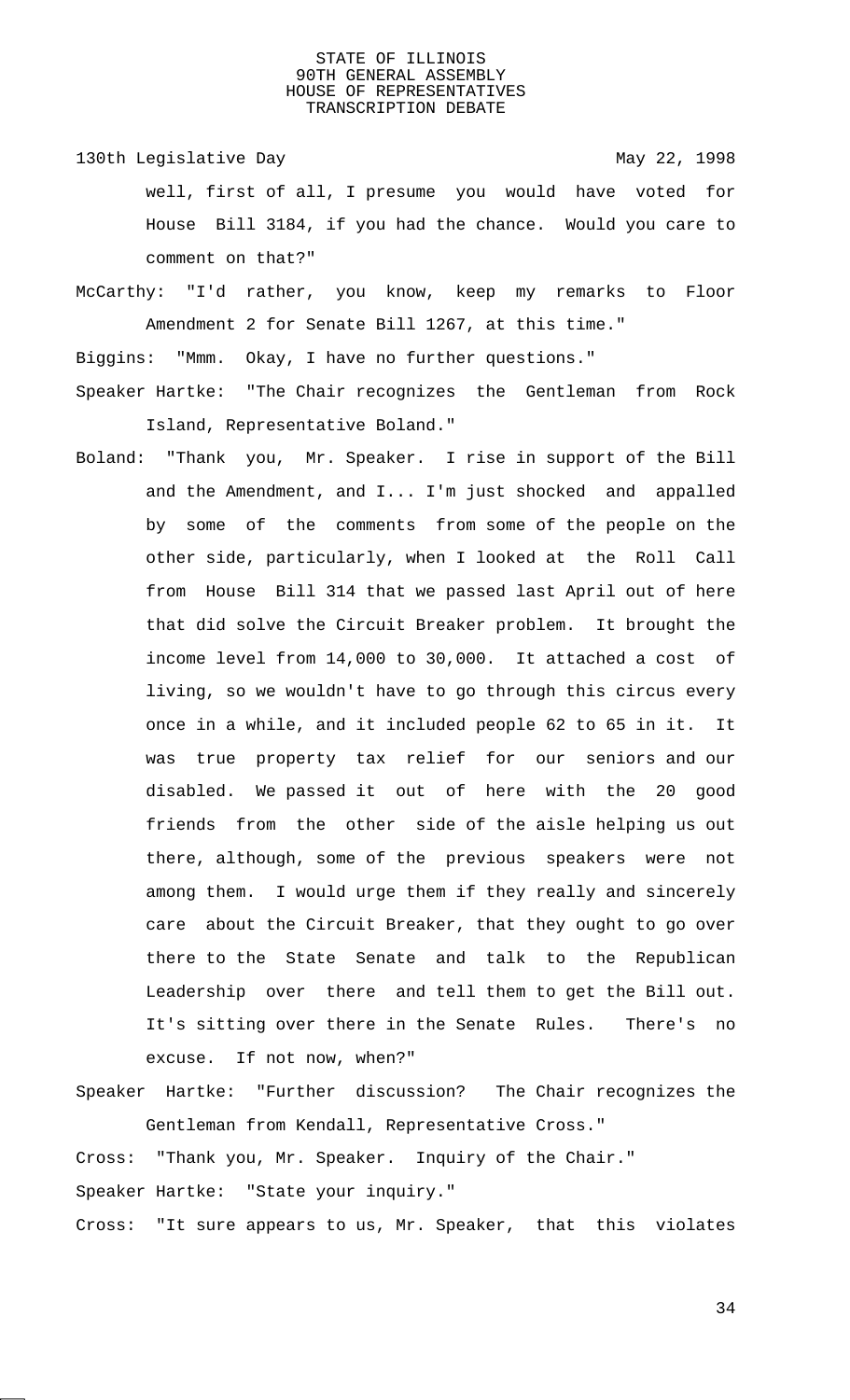130th Legislative Day 130th May 22, 1998

the same subject issue of the Constitution. I see the underlying Bill, which I acknowledge is a Shell Bill now but amends the Property Tax Code, while the Amendment deals with senior citizens and disabled persons' property tax relief, albeit rather low relief but, and I know a meager attempt at relief, but it sure seems to violate that. So, if we could get a ruling from the parliamentarian."

Speaker Hartke: "There are several speakers yet. The parliamentarian will check, and then we'll get back with you, Representative Cross. Representative Skinner. Excuse me."

Skinner: "Yes, Mr. Speaker."

Speaker Hartke: "Oh, you want some questions. He has an answer for you right now. You want to hear your..."

Cross: "Ready? Imagine that."

Kasper: "Representative Cross, in response to your inquiry and on behalf of Speaker Madigan, the underlying Bill deals with property taxes. The Amendment also deals with property taxes, as this program is property tax assistance for elderly, therefore, the Amendment is germane to the underlying Bill."

Cross: "Okay, thank you. All right, will the Sponsor yield?" Speaker Hartke: "The Sponsor indicates he will."

Cross: "Representative, my understanding from committee was that Representative Currie agreed in committee that the underlying Bill would be, as I said, initially dealt with the Property Tax Code, would be the only issue that she addressed. Do you know why you're now... why we're going back on our word, or her word and going into a whole different area of pharmaceutical relief and property tax relief? Seems like we're shifting gears here, contrary to what she said in committee."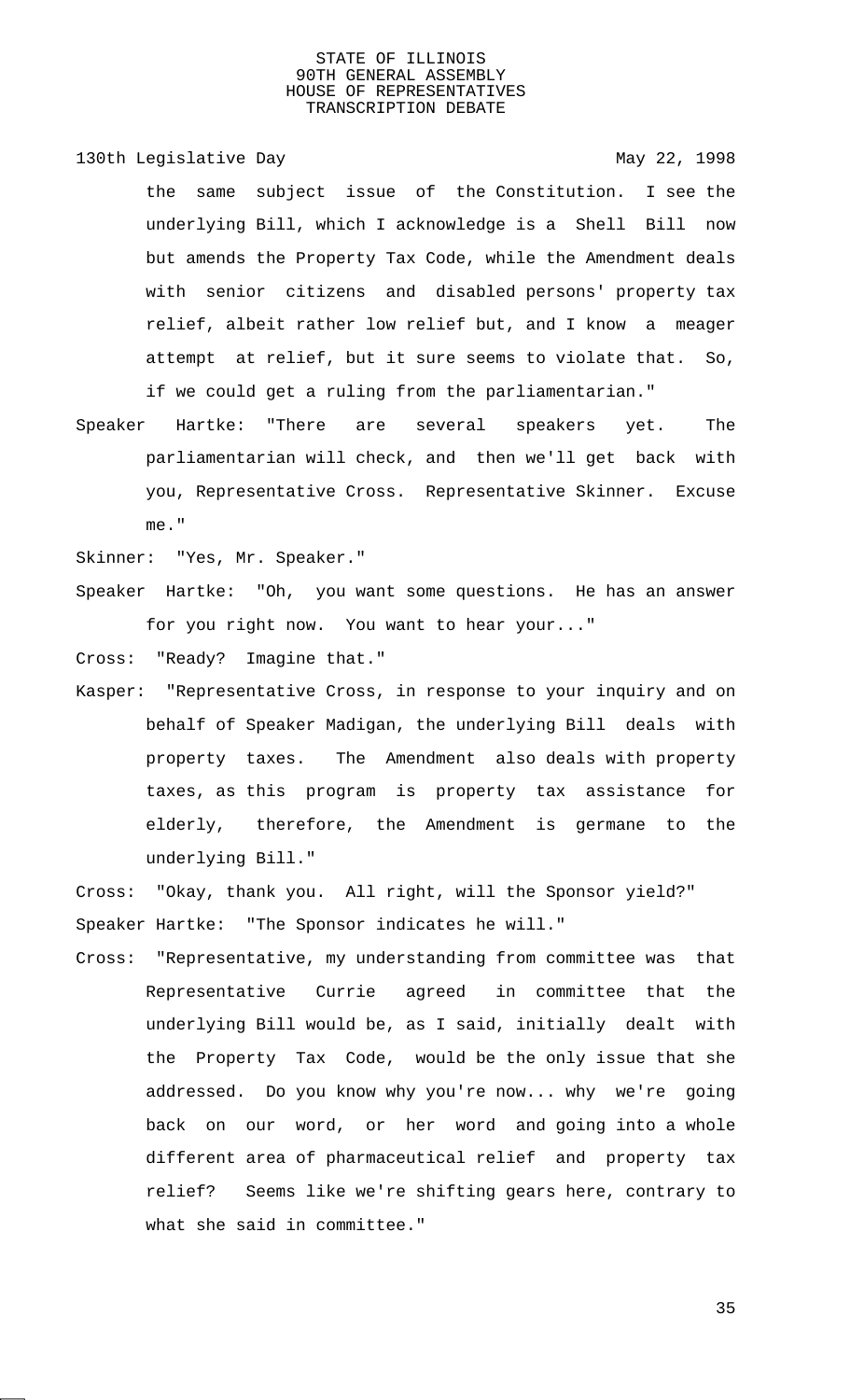130th Legislative Day 130th May 22, 1998

- McCarthy: "I can't speak for the Majority Leader. I just feel that this is legislation that needs to go forward, and I'm proud to sponsor it."
- Cross: "Representative, you didn't vote in the affirmative on the Motion to Discharge from Rules, House Bill 3184, did you?" McCarthy: "No, Sir."
- Cross: "So, are we to infer from that, that you don't support that concept?"
- McCarthy: "I think that's a separate issue, but as I said earlier, that was a Bill that I think would have met with certain defeat at the Governor's office, and I'd rather do things that are meaningful than things that are just..."
- Cross: "So, we should just be under the impression or belief that you don't support the concept of raising the rate higher than you have here, because you didn't vote for 3184? Is that a fair statement?"

McCarthy: "I'm happy... I'm happy that we have this increase."

- Cross: "Okay. I'm puzzled by the fact that you've left out the addition... some of the additions we had under 3184. Do you not support providing relief to people with Parkinson's disease?"
- McCarthy: "I certainly would, and I hope that we can move forward with another piece of legislation after this."

Cross: "I don't see that..."

- McCarthy: "This is one step and then we'll make another step after that."
- Cross: "Well, I don't see the Parkinson's disease issue or disease in this Bill. Do you want to pull this back, hold it, and we can add Parkinson's disease, if you really believe that?"

McCarthy: "No, thank you." Cross: "I'm puzzled by our lack of concern, or apparently your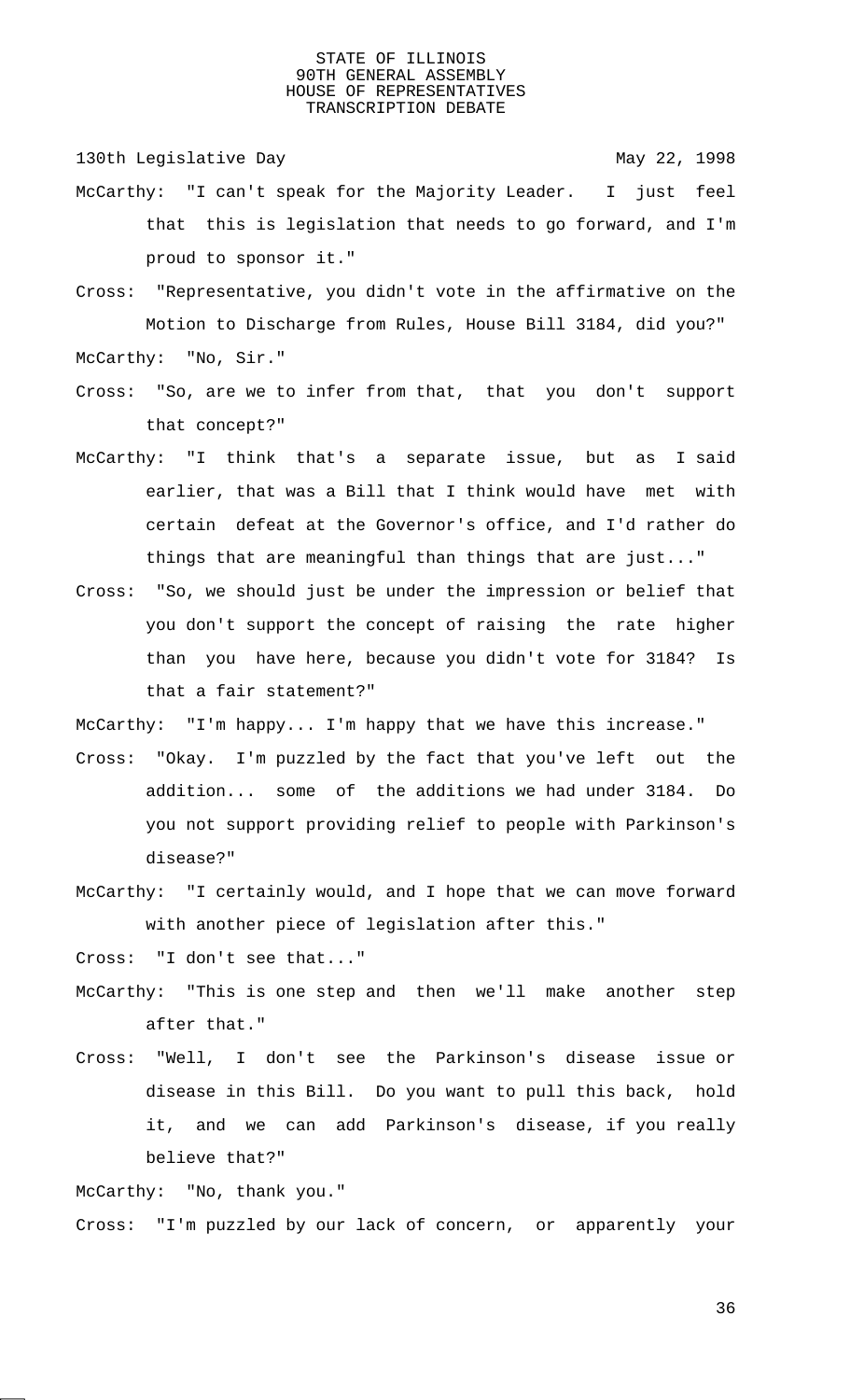- 130th Legislative Day 130th May 22, 1998 lack of concern, for addressing the needs for people with Alzheimer's. There's an omission of that in this Bill. Do you not support taking care of people with Alzheimer's disease?"
- McCarthy: "That's a non-issue as far as this Bill goes. We are making a significant step forward, and while I didn't say that it was the, you know, solution to every problem, I still feel that it's significant enough that we should move forward on it at this time."
- Cross: "Well, we all had an opportunity with 3184, and you voted 'no' on our Motion to Discharge, is that correct?"

McCarthy: "I voted to sustain the Chair."

Cross: "All right, so you don't support... So, you don't support the concept of taking care of Alzheimer's patients? Is that a fair statement?"

McCarthy: "I think that's an unfair statement."

- Cross: "Okay. Now, the other thing that we tried to take care of in 3184, is to provide additional relief for seniors that have some cancer problems. You don't have that in this Bill or Amendment, do you?"
- McCarthy: "We don't change any of the pharmaceutical parts of the Bill, of the current Act."
- Cross: "So, the answer is you don't... You're not addressing the cancer concerns, is that correct?"

McCarthy: "I'm very concerned with people who have cancer."

- Cross: "As we all are, but you don't take care of that concern in this Bill, is that correct?"
- McCarthy: "I'd say that that's something that we could look into in the future."
- Cross: "Okay, but the truth is, you don't have it in this Bill, is that correct?"

McCarthy: "This Bill addresses the problem that people have asked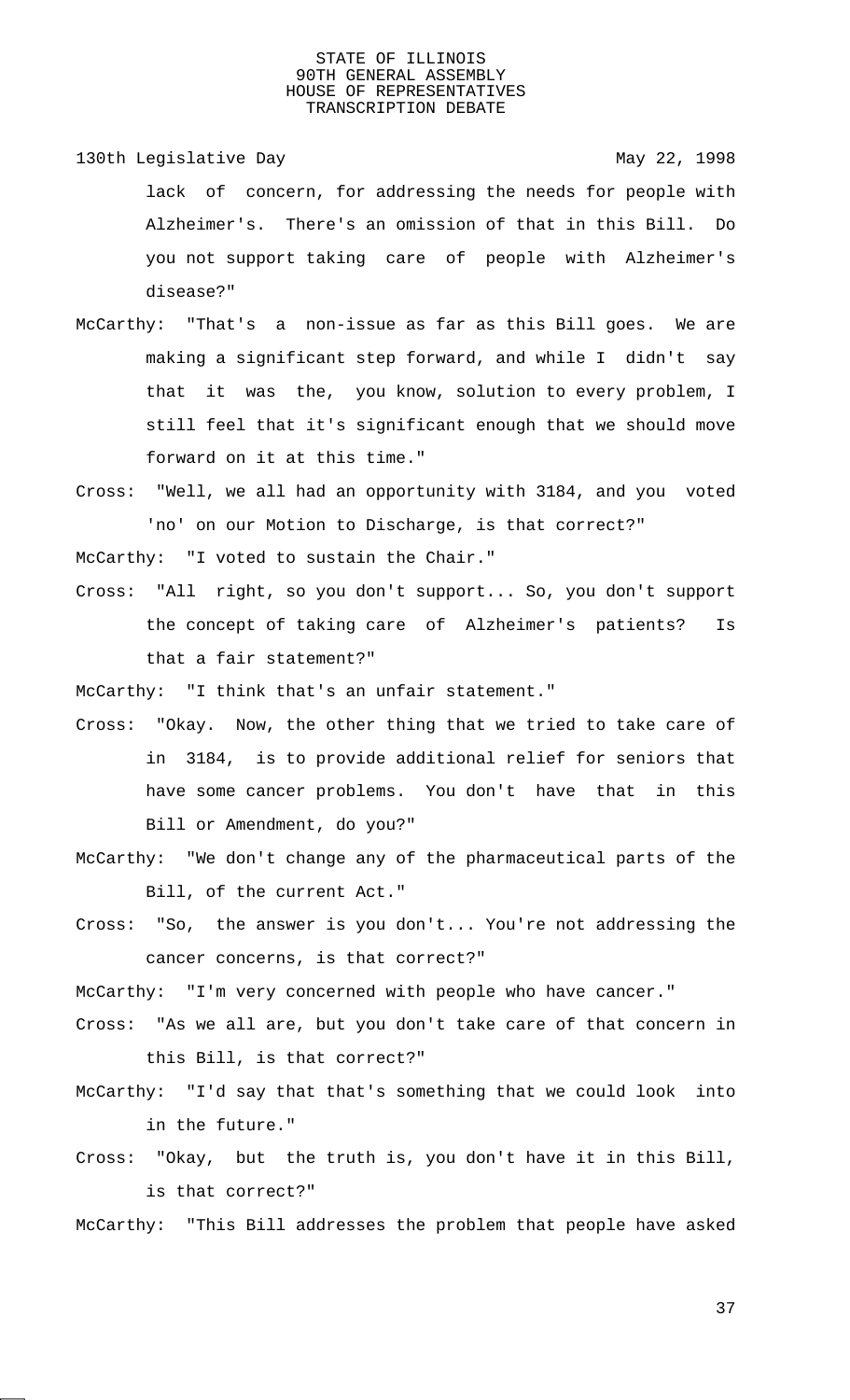- 130th Legislative Day 130th May 22, 1998 for many, many years to increase the amount of the limit where they can get these credits, and it is a significant step forward."
- Cross: "Well, Mr. Representative... or, Representative, I'm sure you're gonna get some votes on this Bill. It's sad that you've neglected Parkinson's disease, Alzheimer's disease and cancer, and if I'm reading this Bill correctly, you're raising the level of eligibility from only 14 to 16. Is that correct?"

McCarthy: "Correct."

- Cross: "Now, 3184 raised that all the way up to 25,000, is that correct?"
- McCarthy: "I believe it is correct that... I, right now, have all of the particulars for 1267 in front of me. I don't have the particulars for 3184."
- Cross: "Well, I guess it's kind of sad you just didn't support us on 3184. Thank you, Representative."
- McCarthy: "You're welcome."
- Speaker Hartke: "Further discussion? The Chair recognizes the Gentleman from Madison, Representative Stephens."

Stephens: "Thank you. Will the Gentleman yield?"

Speaker Hartke: "He indicates he will."

- Stephens: "Representative, I am a pharmacist, and I fill these prescriptions. Can you... is there any change... I know you didn't add any classifications of prescription drugs, but is there any change in the inclusion in the various categories, for instance, diabetes or cardiovascular? There's no expansion of drugs covered under those programs?"
- McCarthy: "There are no changes to the pharmaceutical assistance part of the program."

Stephens: "No changes to the pharmaceutical part of the Circuit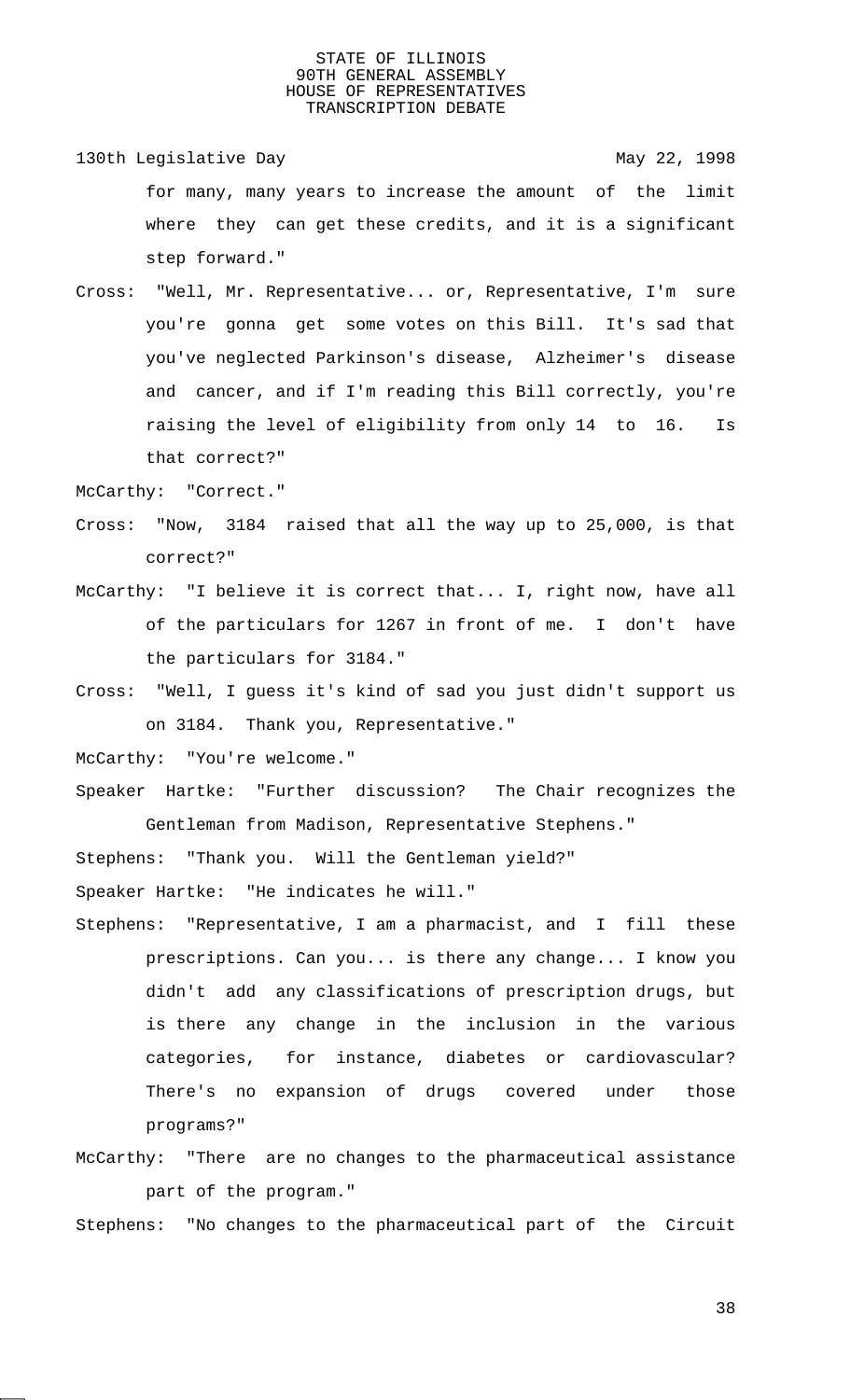- 130th Legislative Day 130th May 22, 1998 Breaker Program at all? Can I assume then, that there are no fee changes in the pharmaceutical portion, reductions or increases?"
- McCarthy: "There are no fee changes. The only thing is, the income eligibility is changed."
- Stephens: "For the record, you're stating that there are no fee increases for the pharmacy portion of filling prescriptions under Circuit Breaker Program, as you change it?"

McCarthy: "Correct."

Stephens: "Thank you. I appreciate that clarification and wanted to make sure that that was part of the record. As a pharmacist, I, Mr. Speaker, I have a potential conflict of interest and intend to vote my conscience on behalf of the people of the 110th district."

Speaker Hartke: "Thank you, Representative Stephens."

Stephens: "Excuse me?"

Speaker Hartke: "Are you concluded? Have you concluded your remarks?"

Stephens: "Why do you always ask me that?"

Speaker Hartke: "It sounded as though you were, and I didn't want to cut you off."

Stephens: "Are you being video taped today?"

- Speaker Hartke: "I'm taking my time. How much time would you like? Further discussion? The Chair recognizes the Gentleman from Randolph, Representative Reitz."
- Reitz: "Very good. Thank you, Mr. Speaker. I rise in support of this Bill. This is a Bill that... similar Bill that the Senate passed out. It doesn't go... colleagues on the other side of the aisle, there's more we can do with this. There's more we could do to help senior citizens with their problems, with property taxes and with pharmaceutical problems that they have, but this Bill is a step in the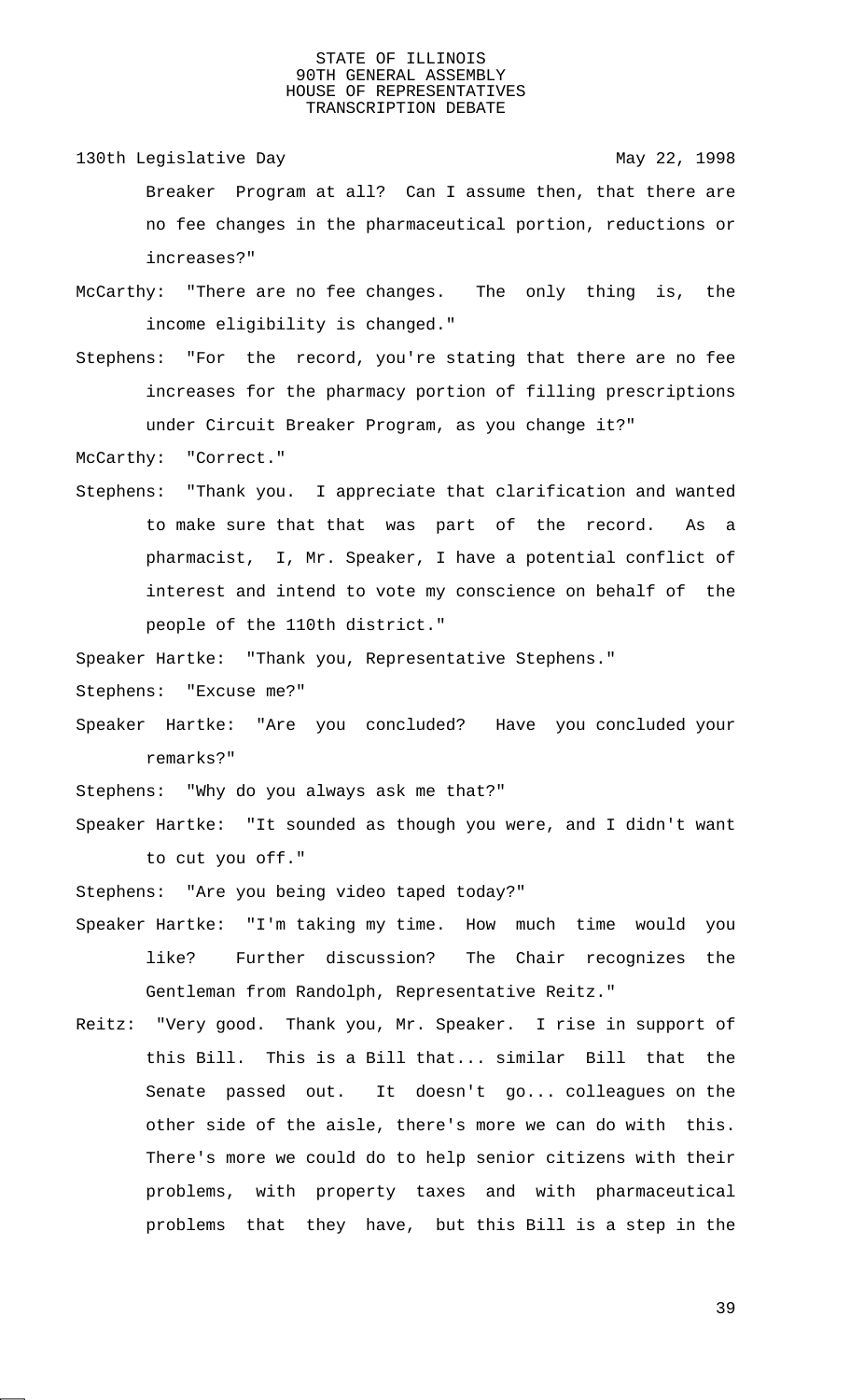- 130th Legislative Day 130th May 22, 1998 right direction. Hopefully, we can come back and address it in the future, but I think Representative McCarthy has a good Bill here and I'm proud to be on it. I'd appreciate your support."
- Speaker Hartke: "The Chair recognizes the Gentleman from Jefferson, Representative Jones."
- Jones, J.: "Thank you, Mr. Speaker. To the Amendment. You know, I'm the Sponsor of House Bill 3184, which really expands the senior citizens much more than what this Bill does. We all know that this Amendment and this Bill is going to fly out of here, probably with no 'no' votes on it at all, but it doesn't address Parkinson's disease, or Alzheimer's disease and several cancers, medications that our seniors could have accessed through my Bill. I'm a little disappointed when I look up at the board at the Sponsors of the Bill. Ever since I've been here, I've either been a Sponsor or a cosponsor of a Bill of this type. You know, I've heard from the Sponsor today that, you know, we've negotiated with the Governor's Office. I wasn't in any negotiations with the Governor's Office on 3184. In fact, I don't think I've been in any negotiations with any of the Leaders in trying to move my Bill. I've sent several letters and requests, but the Bill was never moved. I think it's high time that the General Assembly did what's right for the people of this state. We pass these Bills and send them to the Governor's desk and let him either sign them or veto them. Let him make that decision then. We know there's a cost to this Bill. We know there's a cost to my Bill, but it's kind of funny when we look to the west of us here, to the State of Missouri, which probably has at least a \$10,000,000,000 less budget than what we do in the State of Illinois of a 37 plus billion dollar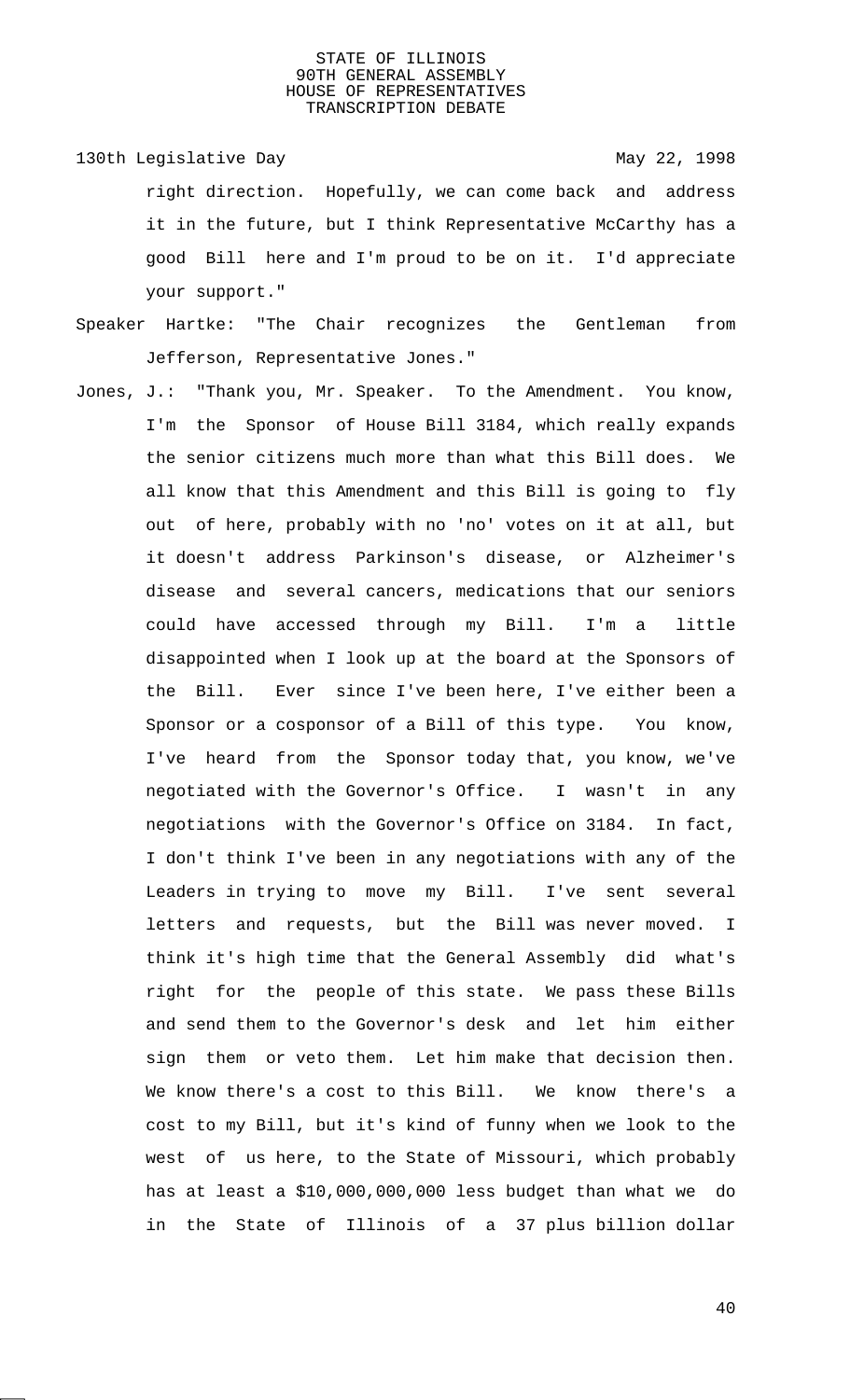130th Legislative Day 130th May 22, 1998

budget. I think Missouri's is around 20,000,000,000. They just passed a Bill to increase the Circuit Breaker in that state to \$25,000. So, I think it's high time that we call the right Bill. We all know this one's going to pass, but I'll tell you what, don't beat your drums too much when you go back home, because you just barely touched the surface. Thank you."

- Speaker Hartke: "Seeing that no one is seeking recognition on the Democrat side of the aisle... I said on the Democrat side of the aisle, we'll continue listening to the other side. The Chair recognizes the Gentleman from Cook, Representative Parke."
- Parke: "Thank you, Mr. Speaker. I did not hear the end of your sentence."

Speaker Hartke: "You didn't wait."

Parke: "I was fearful that you were going to cut off debate on this issue. Thank you, Mr. Speaker. Will the Sponsor yield?"

Speaker Hartke: "He indicates he will."

Parke: "Representative, this is Amendment 2 to a Bill, and this Amendment 2 is being presented the last day of Session. Now, Representative, have you put a Bill in to do this earlier?"

McCarthy: "No."

- Parke: "So, let me get this straight. Here we have the last day of Session, your Amendment is in to help senior citizens as we all want to do. Do you think maybe this might be a little political? I mean, what is the genesis of this?"
- McCarthy: "Well, first of all, as a House Member, you know, I'm not allowed to put in Senate Bills. The second thing, I want to refer back to a prior speaker. The Senate makes rules about how many sponsors can be on a Bill. If this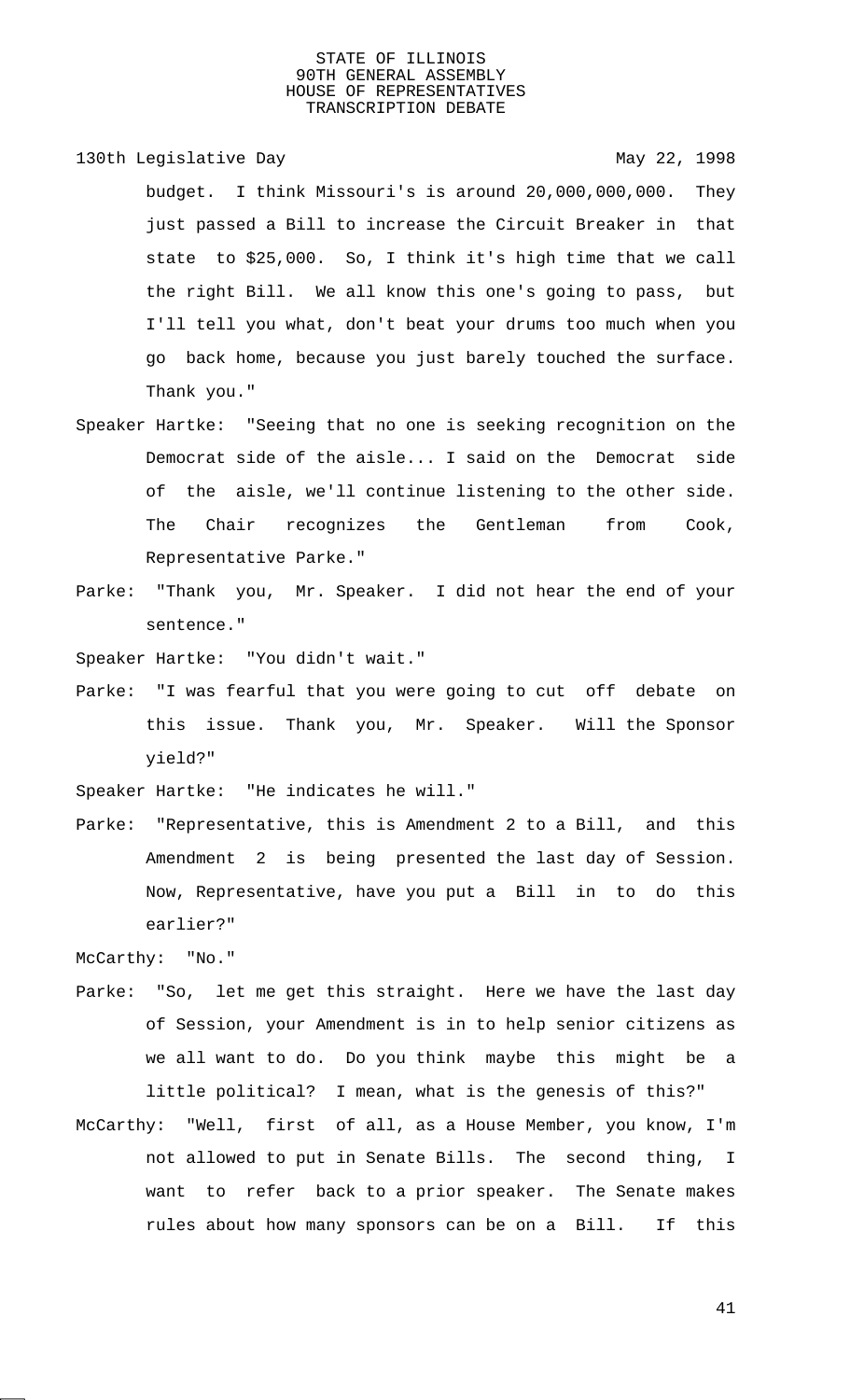- 130th Legislative Day 130th May 22, 1998 was a House Bill, I would more than welcome Representative Jones. However, the Senate has a limit of five on their Bills that come over here, so therefore, there was no extra room."
- Parke: "Well, I don't mean to embarrass you, but the fact of the matter is, I think it's obvious to the Body, that here we have the last day, you've put an Amendment on to help senior citizens and that's good and everything..."

McCarthy: "Thank you."

Parke: "...but it just seems to be after the fact. Now, Representative John Jones had a Bill to do more. We've talked about it on the floor of the House, and we think that the reason why his Bill wasn't called is because the Democrats are trying to beat him, and therefore, they bottle up all of his good ideas and all the legislation..."

Speaker Hartke: "Excuse me. Excuse me, Representative Parke."

Parke: "...that he's presented. Well,... Excuse me."

- Speaker Hartke: "Representative Parke, could you address the Amendment?"
- Parke: "I'm addressing the Amendment in terms of the overall picture, and this Bill is not enough. We have somebody that put in legislation because he is seriously concerned about senior citizens, has presented a Bill that will do a better job for the seniors of this state and the seniors of his district, and he can't get his Bill called. It sits in Rules Committee. I think that's wrong, and I think now that we have this Gentleman putting in an Amendment on a Bill the last day of Session, ought not to be the direction of the General Assembly. Representative Jones represents 96,000 men and women and children. He ought to have a right to have his Bills called. When he has a good idea, that good idea ought to be recognized. You know, if you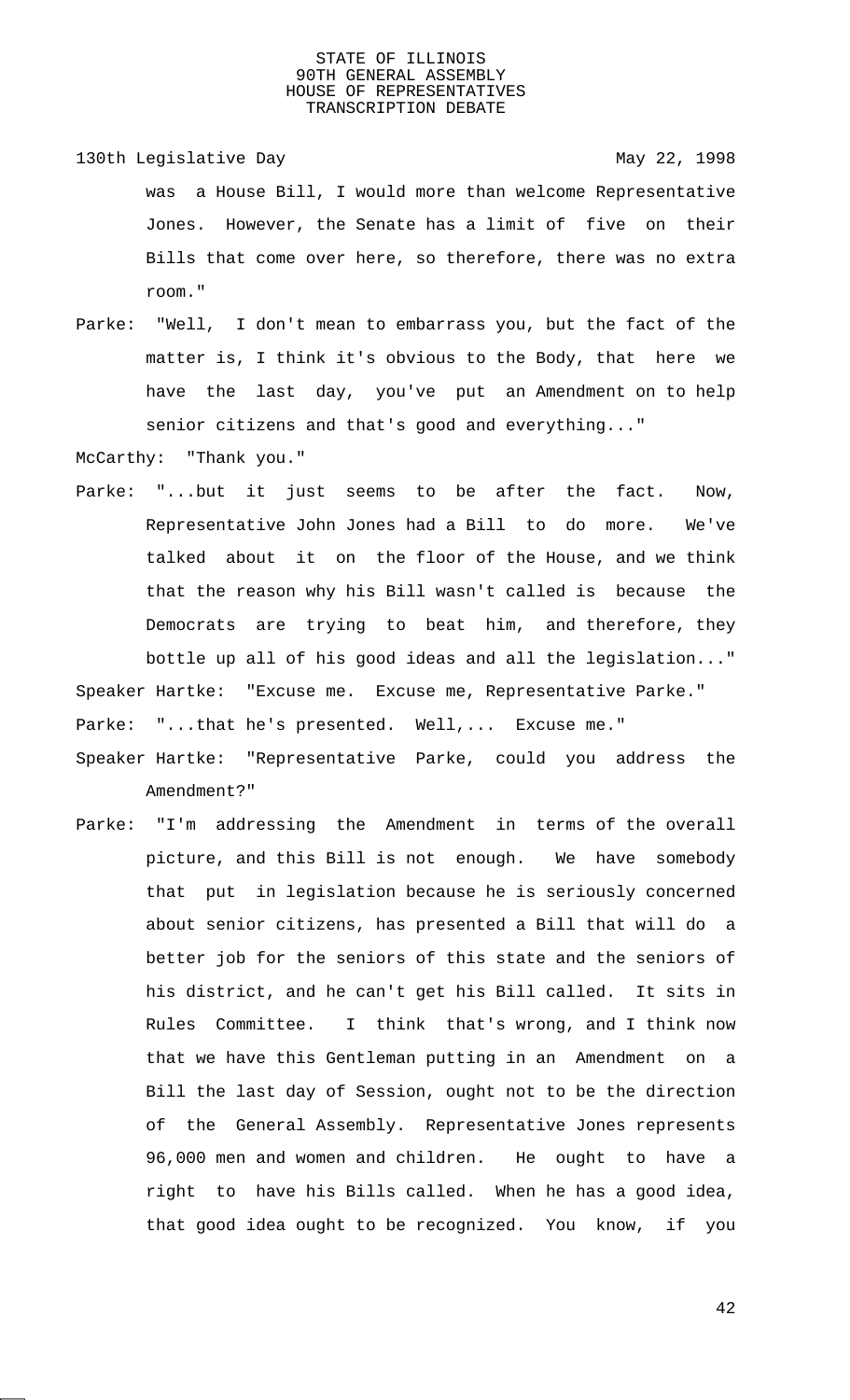130th Legislative Day 130th May 22, 1998 look at what the amount of Bills that he's put in and the amount of Bills that have been called, it's an embarrassment. It ought not to be done that way. Ladies and Gentlemen, I think we're going to support the Gentleman's Bill... his Amendment to this Bill..."

McCarthy: "Thank you."

- Cross: "...because the underlying idea is a good one, but it ought not to be so political. We ought to have had a chance to vote on John Jones' Bill as he presented it to help his senior citizens and all the other ideas that he has, but because he's a downstate target of the Democratic Party, he can't have his Bills called like they should be and heard. Now, I think that's an embarrassment. We ought not allow that. I rise in support of the Gentleman's Amendment, but I am tired of seeing this kind of politics being played down here."
- Speaker Hartke: "Further discussion? We've had about six or eight speakers already, so we're going to limit the debate. Representative Mulligan."

Mulligan: "Thank you, Mr. Speaker. Will the Sponsor yield?" McCarthy: "Yes."

Speaker Hartke: "He indicates he will."

- Mulligan: "Representative McCarthy, I understand from the debate and from looking at the analysis that this Amendment does not cover any additional drugs?"
- McCarthy: "Correct."
- Mulligan: "Could you tell me what drugs are currently covered under the Circuit Breaker Program?"

McCarthy: "Cardiovascular, diabetes, and arthritis."

Mulligan: "Don't you think the addition of the drugs for Parkinson's and Alzheimer's, particularly since there are so many breakthroughs in Alzheimer's, are really important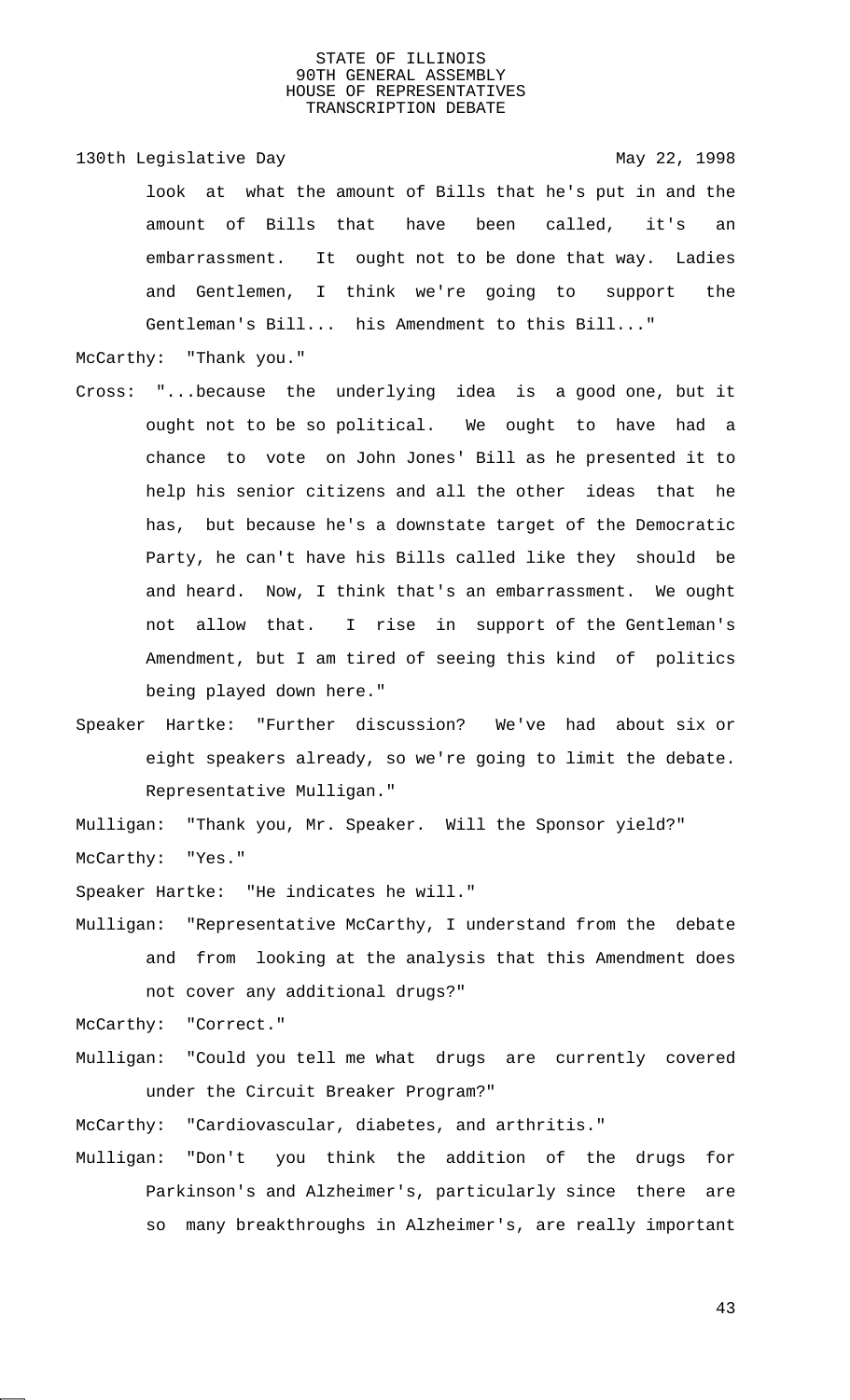130th Legislative Day 130th May 22, 1998

right now, and the fact that seniors are responsible for a larger cost if they choose non-generic drugs, which may cost more but may serve... or work on their disease in a better fashion and that limiting Alzheimer's... the use of Alzheimer's drugs is particularly important, that Alzheimer's at least should have been included with all the new breakthroughs? I don't know why you didn't hold out, at least put that in there."

McCarthy: "Well, I..."

Speaker Hartke: "Would you bring your remarks to a close?"

- McCarthy: "Am I on or not? I would think that the 49,000 people that will be covered under this legislation that aren't covered currently, will be very happy with the changes we're making."
- Mulligan: "I'm sure those 49,000 will be, but when you realize that 14,000 was as floor established 1985 and it's now 1998, are you considering that 14,000 and a raise to 16,000 is equivalent to a raise of 25,000? I mean, a \$2,000 raise in 13 years is not enough to cover very many people."
- McCarthy: "Well, I can't speak for the people who were here for the prior 13 years who didn't move it up. I think that we're moving it up now, and that's the right direction to go in."
- Mulligan: "But you constantly voted against letting the other Bill out that would have given us that increase. I mean, I'm sure everyone is going to support this because they'll take part of a loaf, if they can't have the whole loaf, but I'm truly disappointed, particularly, since I work in human services, and I see this, and it's one of the things that my district office..."
- Speaker Hartke: "The Chair recognizes the Gentleman from DuPage... no, McHenry, Representative Skinner."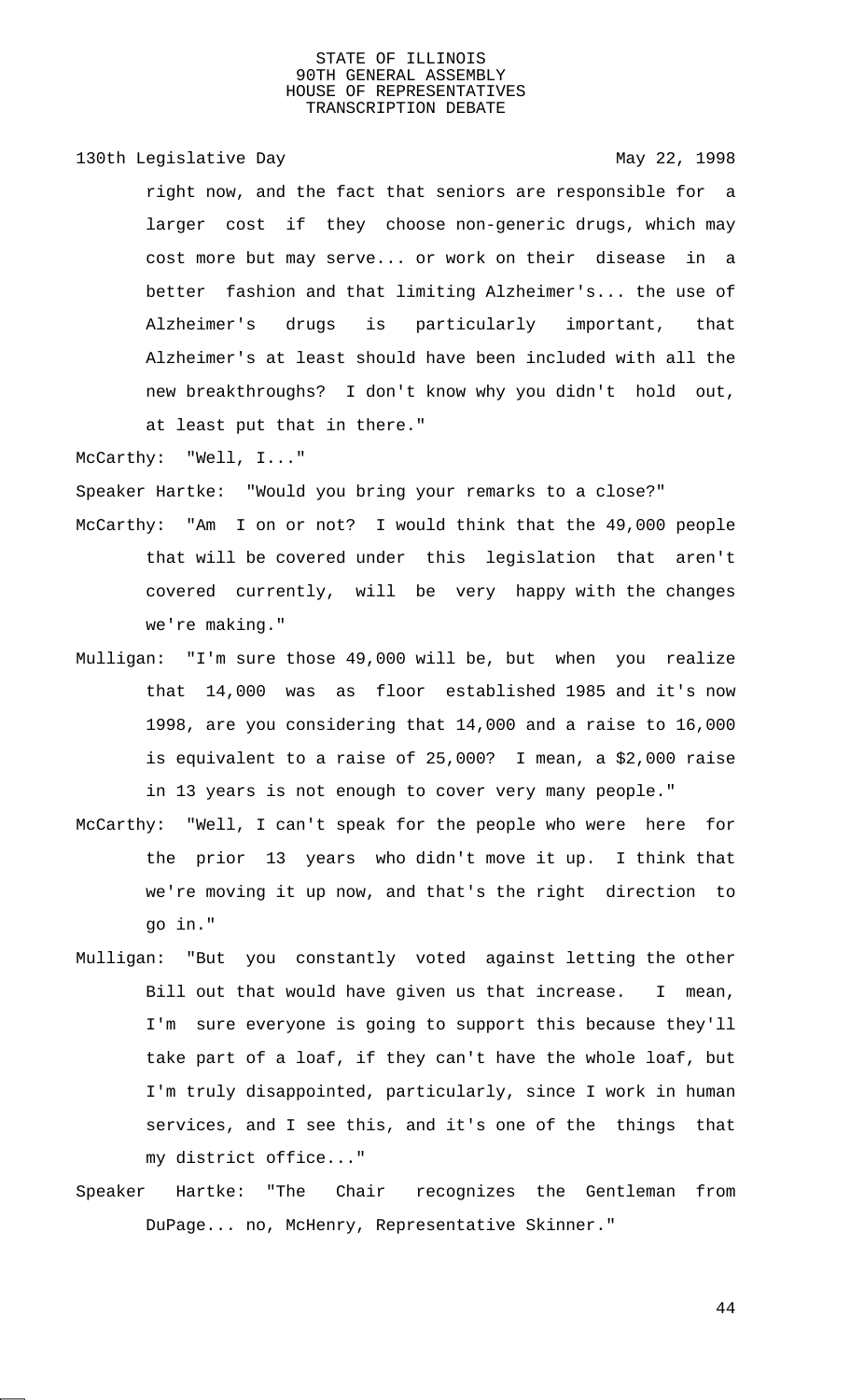130th Legislative Day 130th May 22, 1998 Skinner: "Mr. Speaker, I rise to... for the first note in the refrain comparing Missouri tax relief with Illinois tax relief. Missouri has a budget of \$15.7 billion, and we have a budget of \$37 billion. Missouri is spending \$25 million on senior citizens, we're spending a paltry 8.3 million. Missouri is raising its Circuit Breaker limit to 25,000, from 15,000. We are raising ours from 14,000 to 6,000 (sic-16 thousand). Missouri does not have a surplus... Excuse me, I used the word incorrectly. Missouri does not have a balance as high as Illinois'. We can afford to give more money than this to senior citizens, and frankly, I am disappointed that we're not willing to call the Governor's bluff and pass a Bill which has more benefits for Circuit Breaker recipients than this Bill does."

- Speaker Hartke: "Further discussion? The Chair recognizes the Gentleman from Adams, Representative Tenhouse."
- Tenhouse: "Thank you, Mr. Speaker. Would the Sponsor yield for some questions?"

Speaker Hartke: "He indicates he will."

McCarthy: "Yes."

- Tenhouse: "Representative McCarthy, I'm just trying to figure this out. We have two components for senior citizen and disabled, property tax grant and the pharmaceutical assistance program. Could you just walk through the Circuit Breaker Program as far as the property tax grant, explain it, so that it'll make it a little easier for me to understand how this will apply to my seniors back home?"
- McCarthy: "The current income eligibility is at 14,000. This Bill changes that to 16,000, which will include 49,000 seniors and disabled who aren't included today. The formula for calculating the property tax grant does not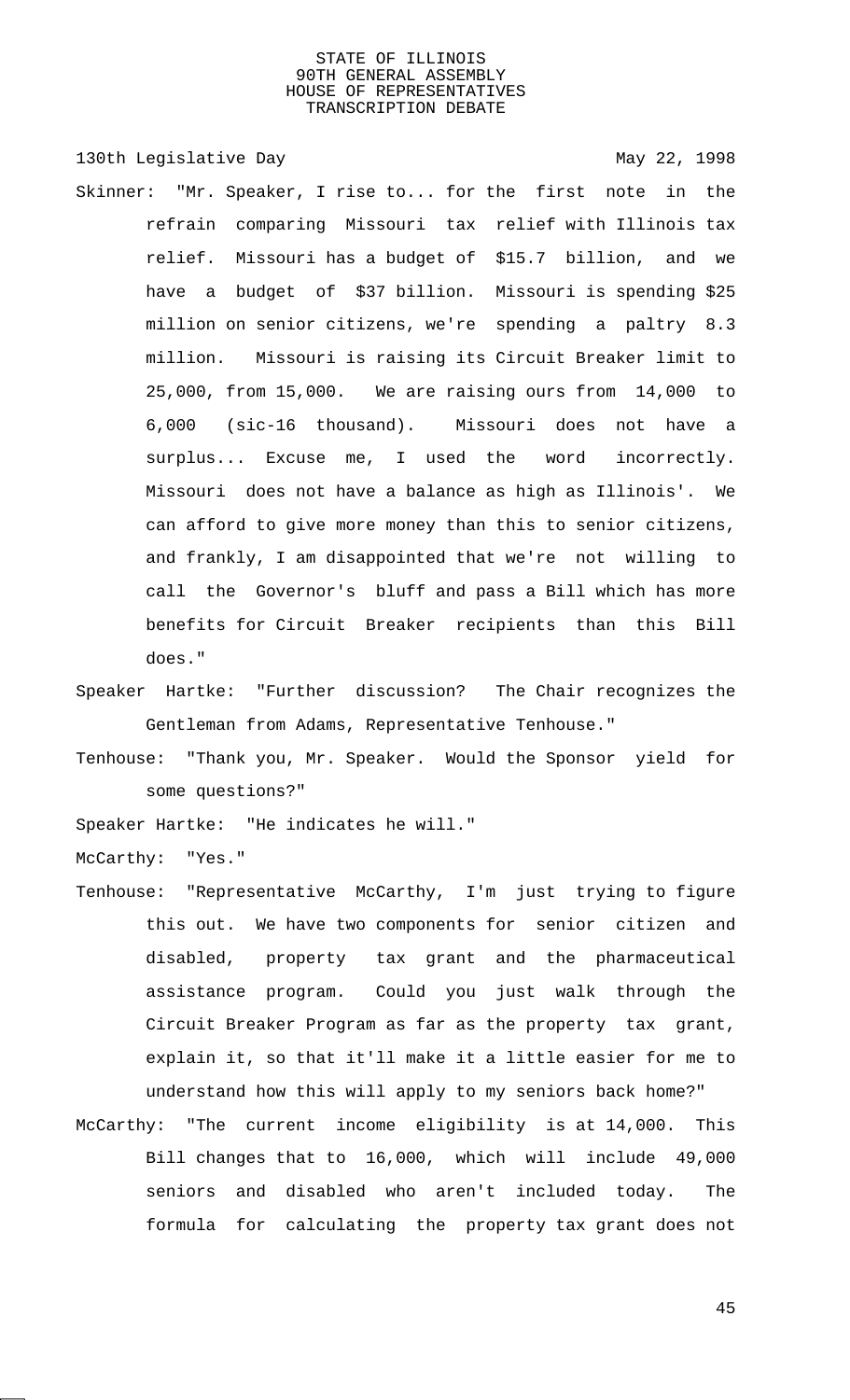130th Legislative Day 130th May 22, 1998

change. The people who fall in that 14 to \$16,000 category will get a flat grant of \$70, which is equal to what the current people are on the pro..."

Speaker Hartke: "Please, bring your remarks to a close."

McCarthy: "...who have an income of 14,000."

Tenhouse: "I guess, specifically, let's say for instance, just for an example, we... if the senior had income... the qualifying family had income of \$10,000, and they had a thousand dollar property tax bill, how much property tax relief would this... would be included under this?"

McCarthy: "The... it'll take one second to figure that out."

Tenhouse: "Well, that's the reason I was trying to figure it out too, as I tried to read through this, and obviously, as we try to deal with it back home. Of course, this is written a little bit like the IRS code, so... but nevertheless, if we assume a \$10,000 income, then we're saying that the property tax bill minus 3 1/2 percent of household income, so, one would be a thousand less three..."

McCarthy: "It's \$700 less 4.5 percent of their income."

Tenhouse: "So, it'd be \$250..."

- McCarthy: "So, if the income was \$10,000, that'd be \$450 and that property tax grant would be \$250."
- Tenhouse: "So, assuming a thousand dollar property tax bill and a \$10,000 household income, under the first formula, you'd be looking at, basically, the way I read it, it would be a thousand dollars less 350, so that would 650, or under the other formula, it's \$700 minus 4.5% times 10,000. That would be 450, so, it'd be a \$250 property tax savings, is that correct?"

McCarthy: "It'd be \$250 property tax savings."

Tenhouse: "Okay. Then we move on to the second component as far as the pharmaceutical component. Do we now have a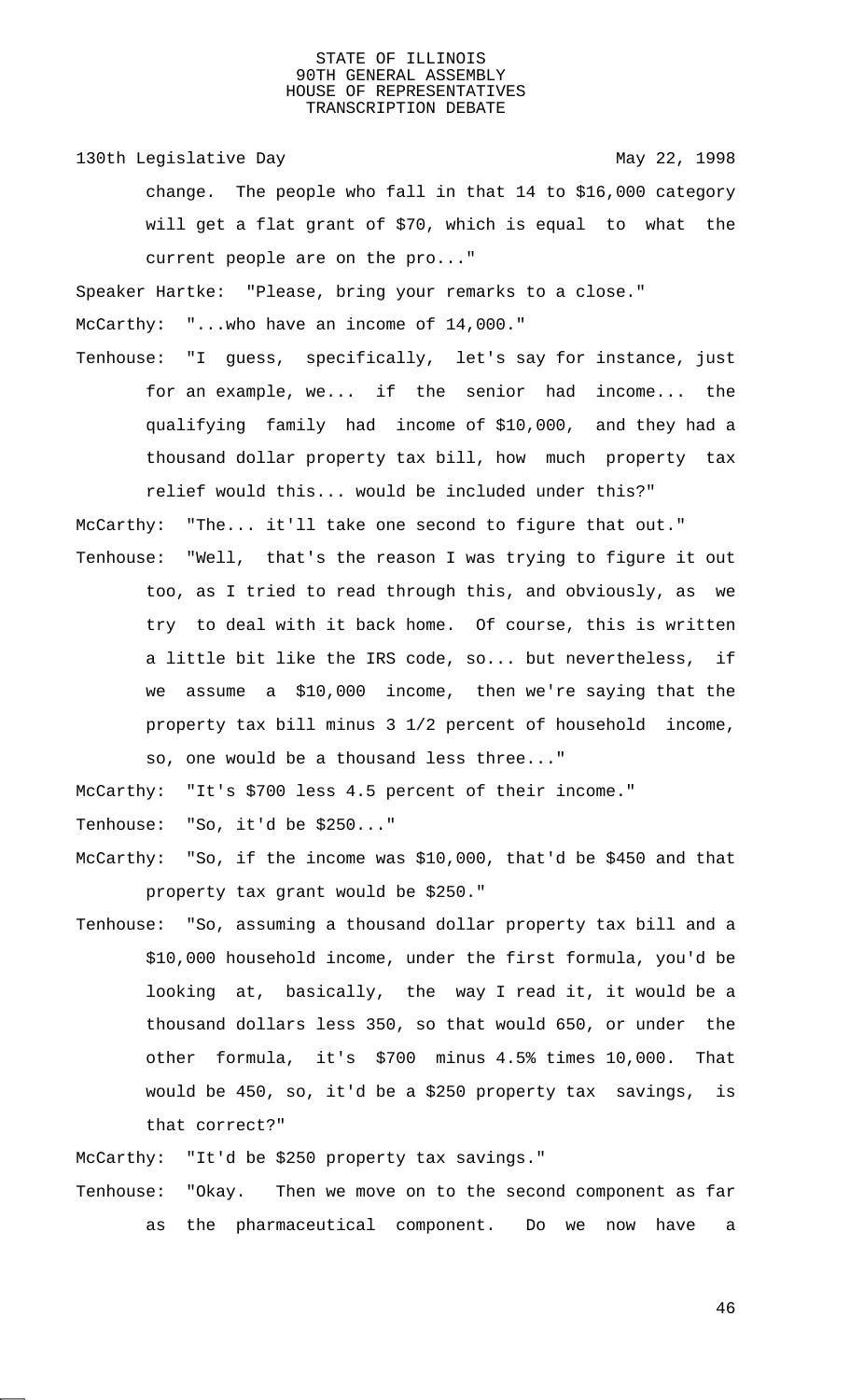130th Legislative Day 130th May 22, 1998 co-payment, or is this new as far as the law is concerned?" McCarthy: "Those things don't change, and there currently is a co-payment."

- Tenhouse: "I'm sorry, Representative, I couldn't hear your response."
- McCarthy: "The pharmaceutical parts of the Bill do not change, and there currently is a co-payment."
- Tenhouse: "So, we just raised the threshold from 14 to \$16,000? That'd be the only difference?"
- McCarthy: "Just the income eligibility, correct."
- Speaker Hartke: "Mr. McCarthy to close."

McCarthy: "Whoa."

- Speaker Hartke: "Go ahead."
- Tenhouse: "Well, I just want to have an opportunity... Thank you. I guess just as a final comment, Representative, it certainly... to the Bill. Just as a comment to say, I guess, one of the real concerns, it's interesting as we've gone through this entire Session, continue to be concerned about property tax relief, and I'm certainly going to support this Bill, 'cause certainly for those folks who are in need, this is going to provide some property tax relief for those, but what about our average income, middle income taxpayers? Certainly, we've fought through this thing all spring. It does seem kind of ironic as we reach the last day of Session, and I'm happy that we're able to provide some property tax relief to those senior citizens who can qualify under this program, but I'd like to see that relief extended to folks who really need it, and those people are the middle income taxpayers, who are really bearing the burden for all of us here in the State of Illinois."

Speaker Hartke: "Representative McCarthy to close." McCarthy: "Thank you, Mr. Speaker. I greatly appreciate the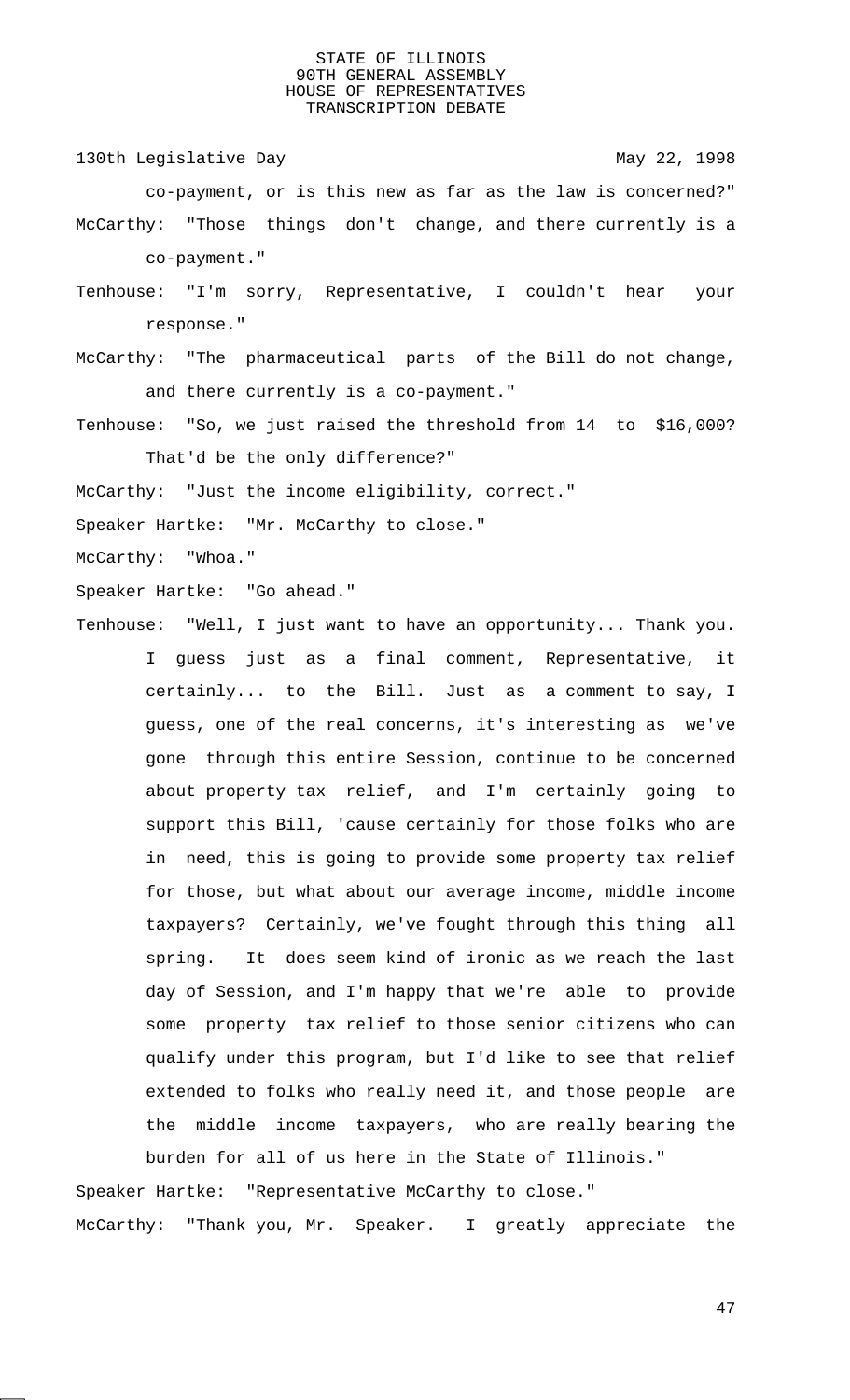130th Legislative Day 130th May 22, 1998

- sincere comments that were made, and I know that everyone would like to see us do as much as we possibly can for our seniors and disabled. However, I think this is a meaningful step forward. There's 49,000 people estimated throughout this state that will benefit through this, and I think it's in our interest and the best interest of those citizens to pass this Amendment and give them the relief they deserve."
- Speaker Hartke: "The question is, 'Shall the Amendment #2 to Senate Bill 1267 be adopted?' All those in favor signify by saying 'aye'; those opposed 'no'. In the opinion of the Chair, the 'ayes' have it, and the Amendment is adopted. Mr. Clerk, are there any further Amendments?"

Clerk Rossi: "No further Amendments."

Speaker Hartke: "Third Reading. Mr. Clerk, read the Bill."

Clerk Rossi: "Senate Bill 1267, a Bill for an an Act amending the Property Tax Code. Third Reading of this Senate Bill."

Speaker Hartke: "Representative McCarthy."

- McCarthy: "I'd say that this Bill has been thoroughly debated and I think everyone does understand it in the chamber and I would ask for a favorable vote on the Bill."
- Speaker Hartke: "Further discussion? The Chair recognizes the Gentleman from McHenry, Representative Skinner."
- Skinner: "I wonder if the Gentleman would yield for a question or two?"

Speaker Hartke: "He indicates he will."

McCarthy: "Yes, Sir."

- Skinner: "If somebody's earning \$13,000 under this Bill, how much property tax relief would he or she receive?"
- McCarthy: "They would receive 4.5% of a thousand would be \$45, so they would receive \$115."
- Skinner: "That's not very much."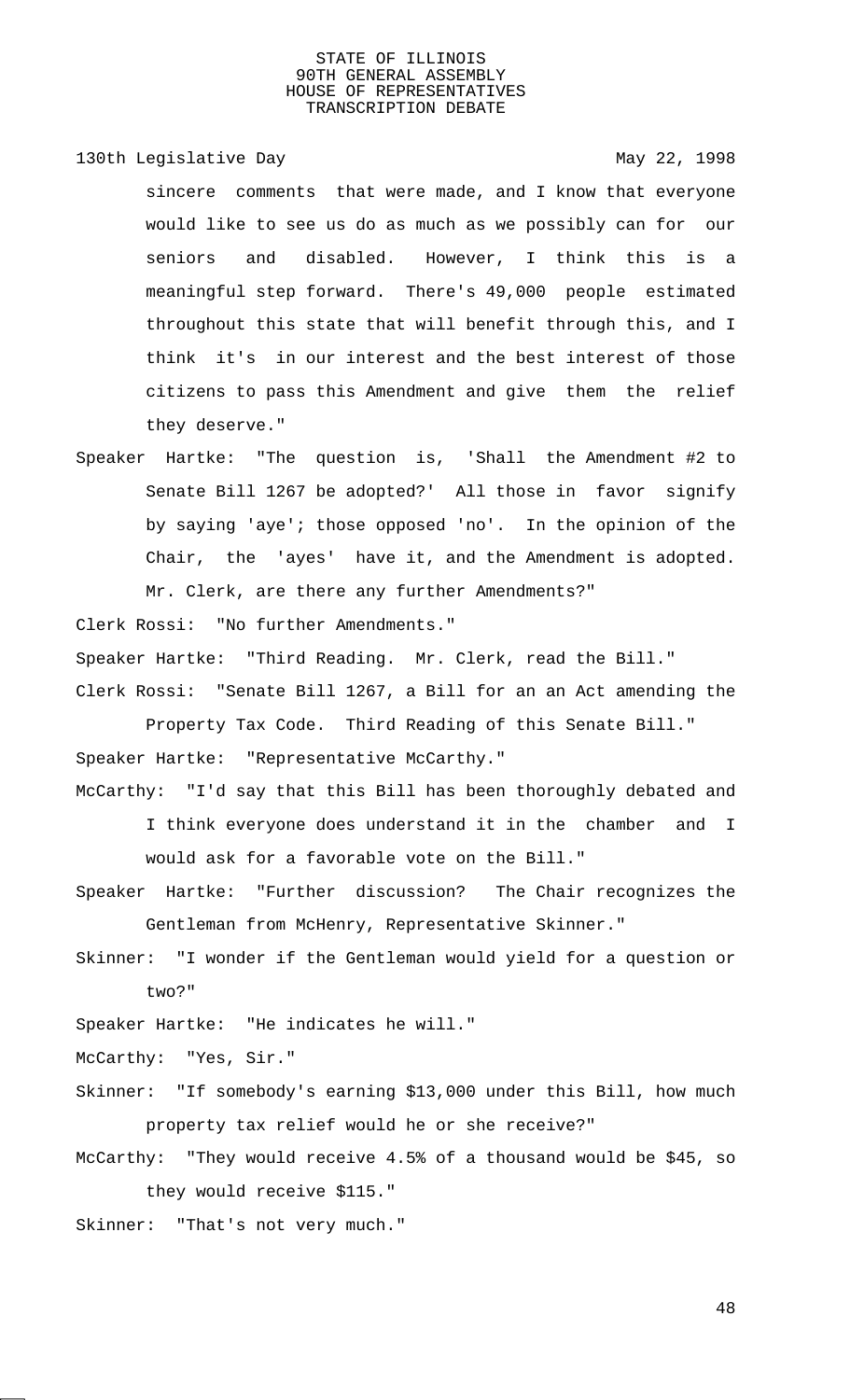130th Legislative Day 130th May 22, 1998

McCarthy: "Well, it's more than zero."

Skinner: "In Missouri they'd get 700, I think. No, excuse me, they'd get, I think it's 700. We've got to improve this formula. I mean, from 14 to 16,000, am I correct that a senior citizen property owner would only get \$70?"

McCarthy: "A flat grant of \$70, which is currently what the 14,000 income level receives."

Skinner: "And what's the 14,000 (sic-16,000) going to be?" McCarthy: "Seventy dollars. The formula doesn't change. It's just a flat grant part added for the additional \$2,000 of income eligibility."

- Skinner: "So, if you happen to live... if you happen to earn approximately the poverty level, you're going to get 70 bucks back?"
- McCarthy: "Correct. And people at that level, \$70 will mean something to them."
- Skinner: "This is a... this is pretty pathetic. It's unfortunate, Representative, that we couldn't do better than this."

McCarthy: "I think, I mean, it's still a step forward..."

Skinner: "I'll grant that it is a step forward and I intend to support your Bill, Sir."

McCarthy: "Thank you."

Speaker Hartke: "Further discussion? The Chair recognizes the Gentleman from... the Lady from Cook, Representative Mulligan."

Mulligan: "Thank you, Mr. Speaker. Will the Sponsor yield?" Speaker Hartke: "He indicates he will."

McCarthy: "Yes, ma'am."

Mulligan: "Representative, what's actually left in this Bill?"

McCarthy: "I'm sorry."

Mulligan: "What's actually in the Bill now?"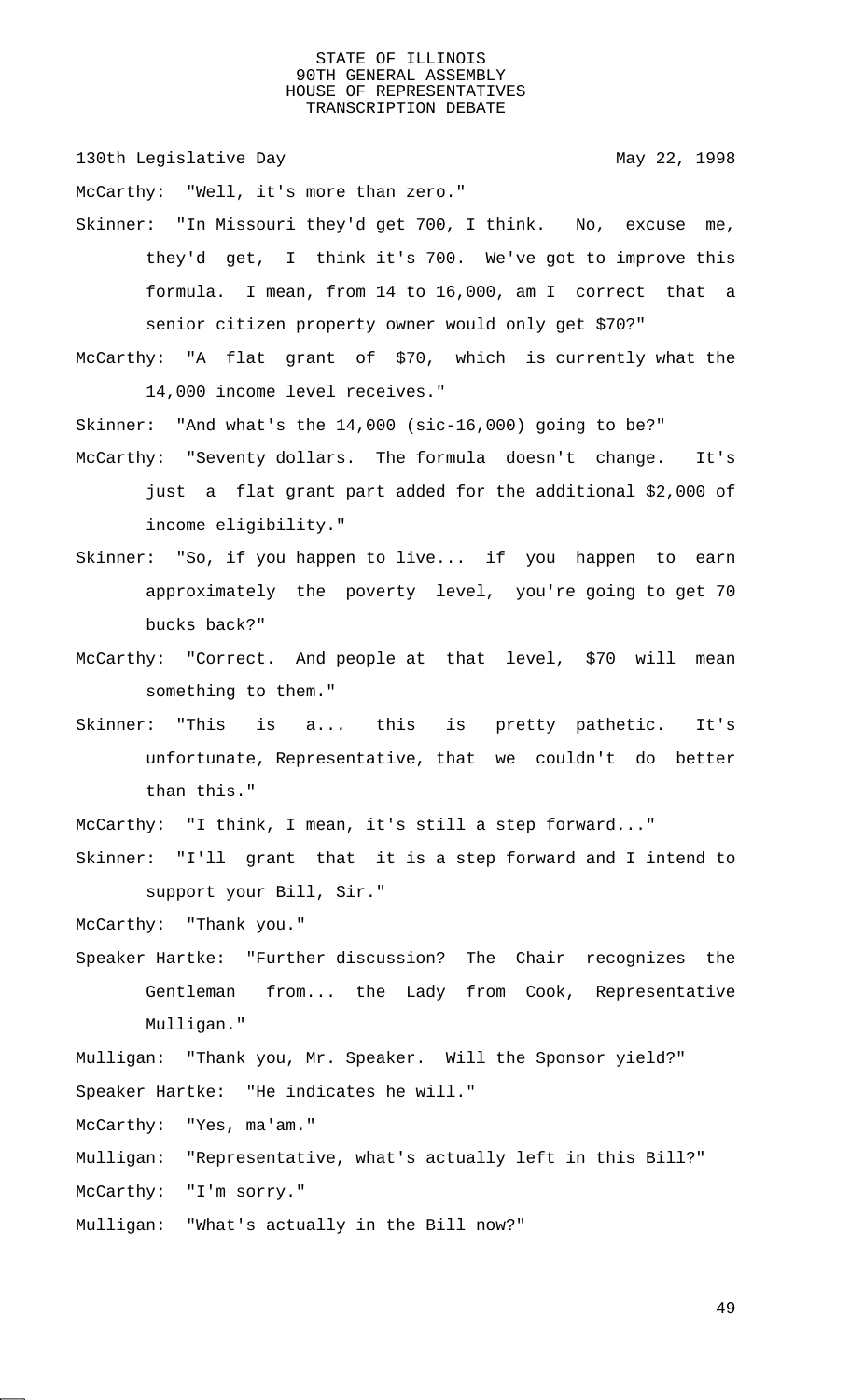- 130th Legislative Day 130th May 22, 1998
- McCarthy: "Amendment 2, the raising of the income eligibility is the entire Bill."
- Mulligan: "So..."
- McCarthy: "The underlying Bill was shelled out on Amendment 1."
- Mulligan: "So, there is no rules... now, I was interested in the underlying Bill as far as what happens when somebody loses or, you know, over pays and then they get a certificate of error..."
- McCarthy: "Well, that's another Bill and..."
- Mulligan: "Has that passed?"
- McCarthy: "No, it..."
- Mulligan: "So, this... the whole underlying Bill is..."
- McCarthy: "It..."
- Mulligan: "... was cut because of this Bill. So, all that's left in it is the Circuit Breaker."
- McCarthy: "Correct."
- Mulligan: "Thank you."
- Speaker Hartke: "Seeing no one is seeking recognition, Representative McCarthy to close."

McCarthy: "I would ask for a favorable vote."

- Speaker Hartke: "The question is, 'Shall Senate Bill 1269 (sic-1267) pass?' This is final action. All those in favor signify by voting 'aye'; those opposed vote 'no'. The voting is open. Have all voted who wish? Have all voted who wish? Have all voted who wish? Mr. Clerk, take the record. On Senate Bill 1267, there are 118 Members voting 'yes', 0 voting 'no', and on Senate Bill 1267 this Bill, having received a Constitutional Majority, is hereby declared passed. The Clerk for an announcement."
- Clerk Rossi: "The Rules Committee will meet at 2:40 in the Speaker's Conference Room. The Rules Committee will meet at 2:40 in the Speaker's Conference Room."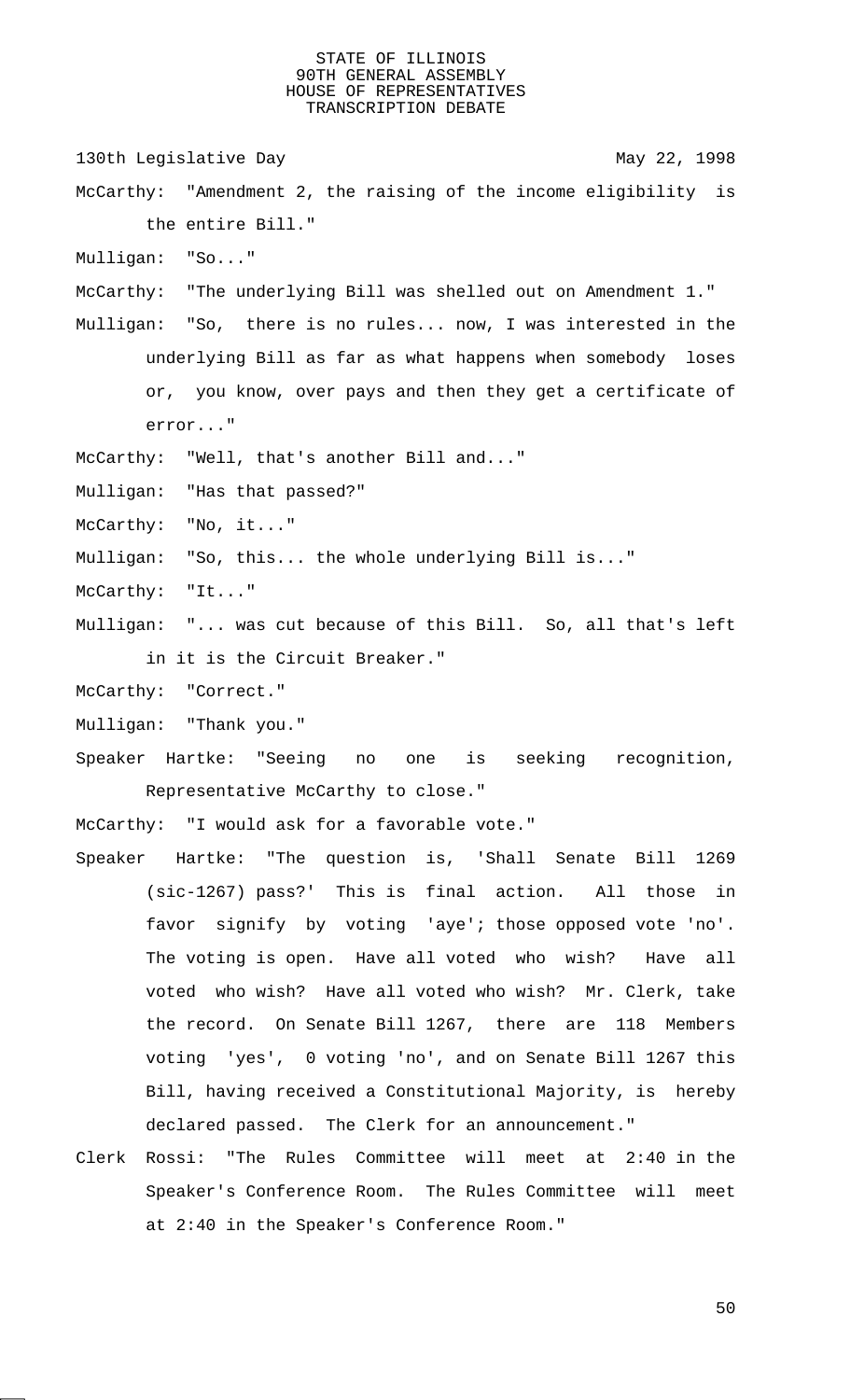130th Legislative Day 130th May 22, 1998

- Speaker Hartke: "The Chair recognizes the Lady from Cook, Representative Currie."
- Currie: "Thank you, Speaker. I hope you will join me in welcoming students from St. Thomas the Apostle grammar school, in my neighborhood in the City of Chicago. It's in fact, the school I graduated from. They're here visiting us. I hope you'll join me in giving them a very warm welcome. They're in the balcony right up here."
- Speaker Hartke: "Welcome to Springfield, your state capital. The Chair recognizes the Gentleman from Vermilion, Representative Black. For what purpose do you seek recognition?"
- Black: "Yes, just to compliment the Majority Leader. I remember when she graduated from that school. It was, I believe I believe it was the same class that then Governor Green was in, if I recall. But... well I, the memory escapes me. It was the Class of '72 or something like that."
- Clerk Rossi: "Committee Reports. Representative Barbara Flynn Currie, Chairperson from the Committee on Rules, to which the following measures were referred, action taken on May 22, 1998, reported the same back with the following recommendation: 'to the floor for consideration' Motion to concur with Senate Amendments 1, 2 and 3 on House Bill 1640 and Motion #3 to concur with Senate Amendment #5 on House Bill 1640. Both are approved for consideration."

Speaker Lang: "Representative Lang in the Chair." Clerk Rossi: "Supplemental Calendar #3 is being distributed."

- Speaker Lang: "On Supplemental Calendar #3, on the Order of Concurrence, appears House Bill 1640. Representative Stroger. Mr. Stroger."
- Stroger: "Thank you, Mr. Speaker. I move to concur in Senate Amendments 1, 2, 3 and 5. And Senate Amendment makes it a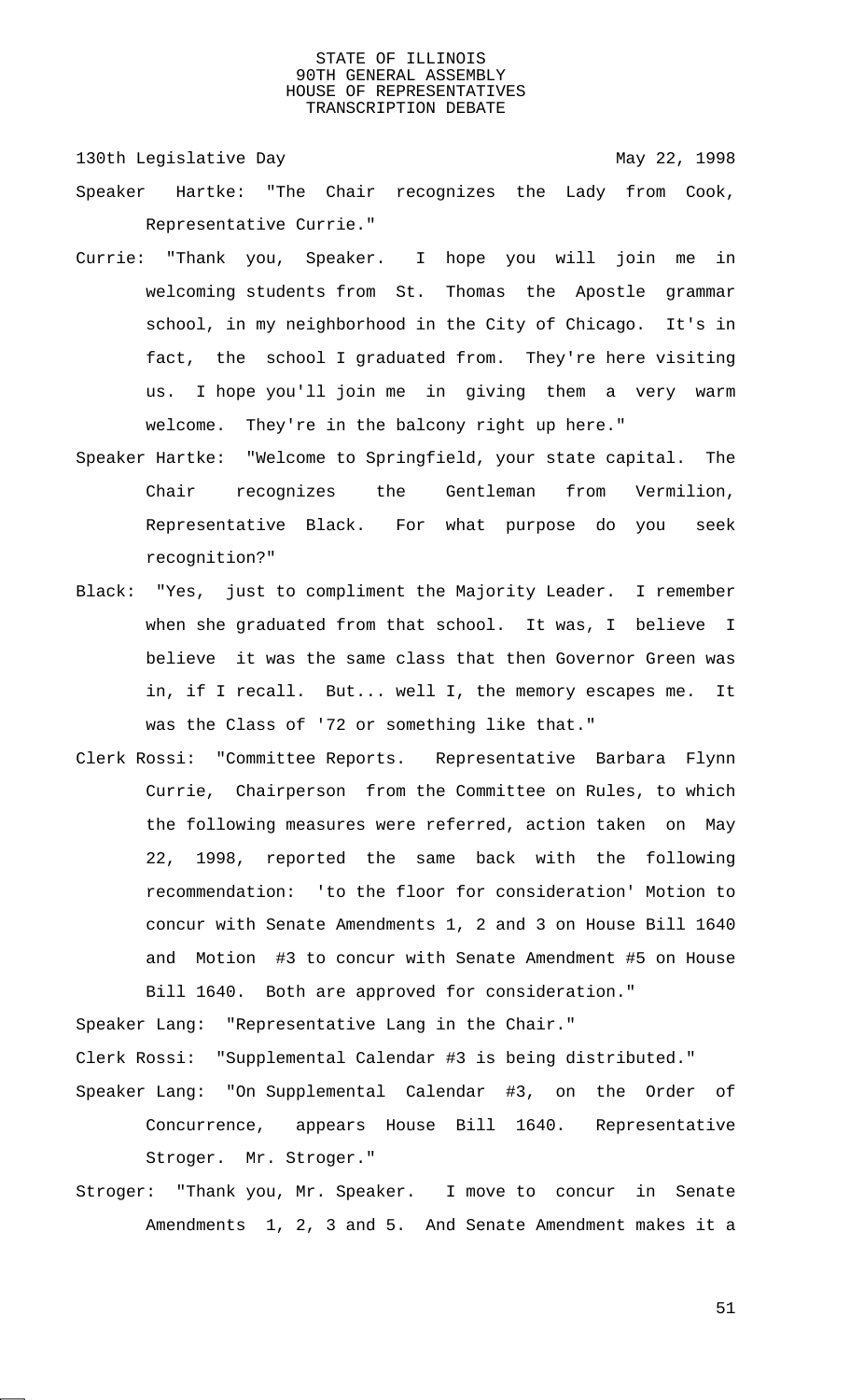130th Legislative Day 130th May 22, 1998

vehicle Bill. Senate Amendment 2 is some cleanup language. Senate Amendment 3 deletes language which called for the deposit of construction bond proceeds from the School Infrastructure Fund. Proceeds will be deposited into the School Construction Fund and this was requested by the Bureau of the Budget. Amendment 3 provides that the initial teaching certificates and standard certificates shall be issued for categories responding to early childhood, elementary education, and secondary education with special certification designations. Senate Amendment 5 eliminates language from Senate Amendment #2 and changes the general state-aid calculation for high schools from 1.2% to 1% and additionally provides that if a school district has been issued a grant entitlement for a school construction project and arranged all the local financing and is eligible for award in a fiscal year but does not receive the award, would move to the top of the list in the following year. And I would ask to concur."

- Speaker Lang: "The Gentleman moves for the concurrence in Senate Amendments #'s 1, 2, 3 and 5. And on that question, the Chair recognizes Representative Cowlishaw."
- Cowlishaw: "Thank you very much, Mr. Speaker. I rise in support of this Concurrence Motion. But, I think it is important for all of us to recognize that an awful lot of commitments have been made here to correct the language having to do with the administrative cap. In House Bill 452, which we passed December 2, 1997, there was an attempt to place a 5% cap on the increase in salaries for superintendents and other top administrative officials in school districts. That somehow was interpreted to mean that there is also a cap on a lot of other things, which was not intended, and we have had many people testifying in the Education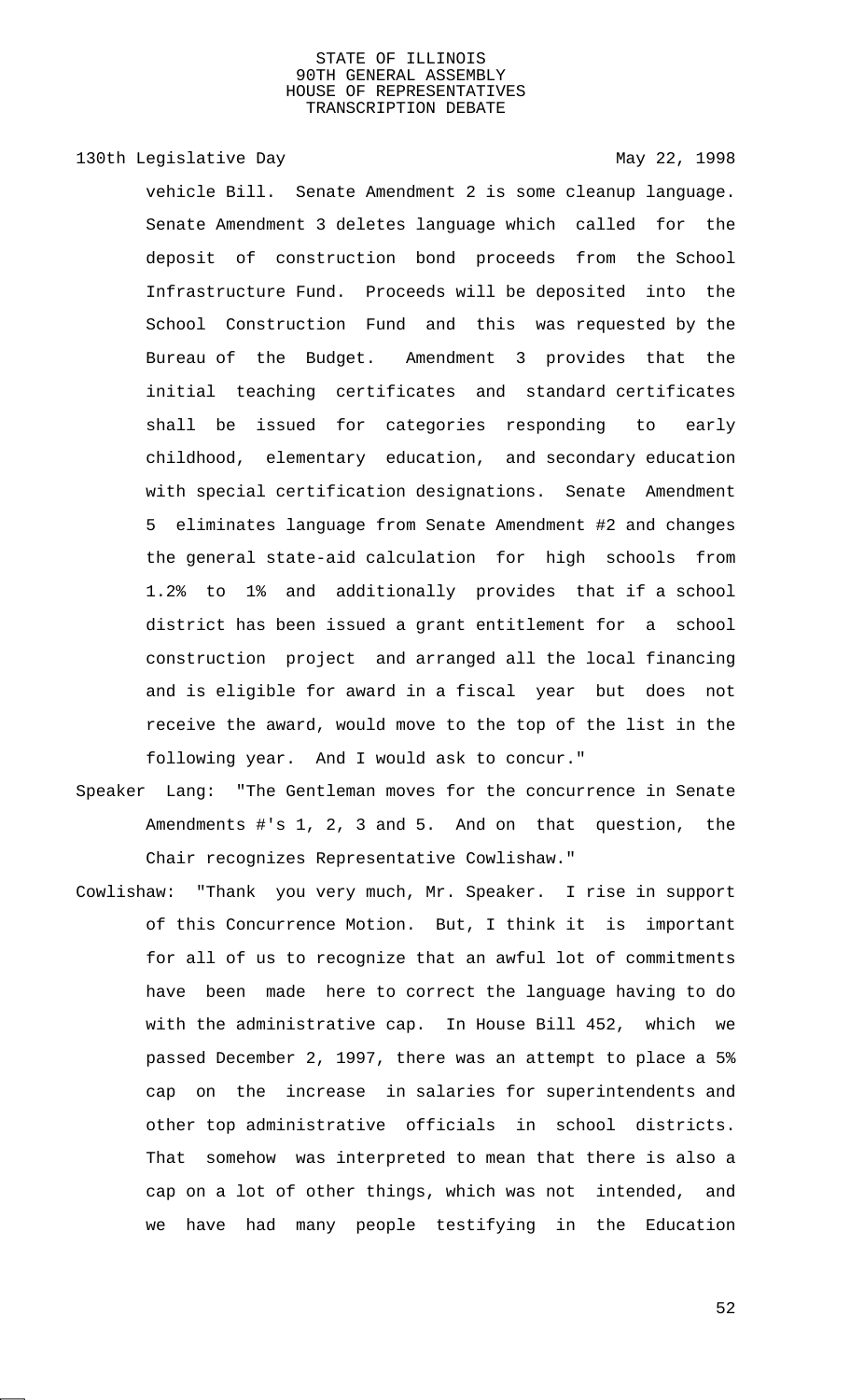# 130th Legislative Day 130th May 22, 1998

Committee this spring about the terrible situation that put school districts in. We have given a lot of those people our word that we would clean up that language so it was clear that it would only apply to the salaries of the top administrators. That is taken care of in the early numbers of the Amendments to this Bill, and therefore, I think, Mr. Speaker, it's wise for everyone to recognize that when we pass this Concurrence Motion, we are keeping a pledge that we made to a lot of people throughout this state. Thank you."

Speaker Lang: "Representative Mulligan." Mulligan: "Thank you, Mr. Speaker. Will the Sponsor yield?" Speaker Lang: "The Gentleman will yield."

Mulligan: "Representative, I know this is supposed to be the cleanup language for the administrative cap, and originally the language that came out of my School District 64, was against it and said that it did not cover what they needed it. Their problem is that, they passed a referendum, they went to bonds, they're not going to be covered by the school reform and now they're putting up a new school. They've had this new influx of new students and they're worried about how they're going to pay their architects, do everything that they need to do around this building and stay within the cap, and the first way it was drafted in the Senate, my superintendent and school lawyers felt that it did not cover that. Could you tell me if it would cover now, situations that revolve around new building and all the costs that are attendant to that?"

Stroger: "This Bill should eliminate any doubts in that area." Mulligan: "I'm sorry, they would be able to opt out, is that what

you said? What was your answer?" Stroger: "I said, eliminate any doubts, not opt out."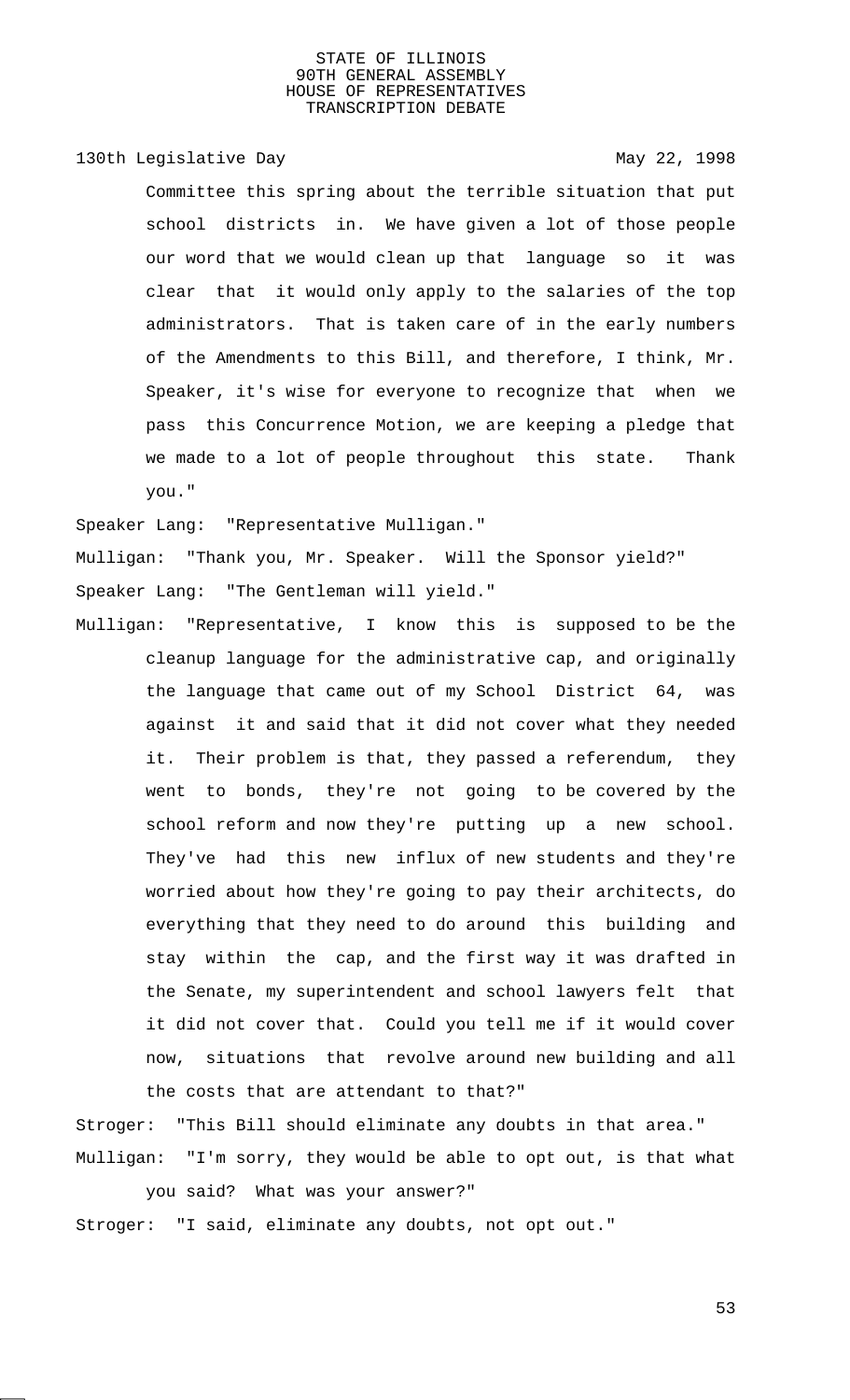130th Legislative Day 130th May 22, 1998

Mulligan: "I still didn't understand you. Eliminate..." Stroger: "That's like, yes."

Mulligan: "Are you saying yes as to legislative intent so that they can use this, or yes you think it does?"

Stroger: "Yes and yes."

Mulligan: "Yes as to legislative intent. Thank you very much." Speaker Lang: "There being no further comments, Representative Stroger to close. Sorry, Mr. Stroger. Mr. Black."

- Black: "Thank you, Mr. Speaker. If you would just quit leaning to the left."
- Speaker Lang: "Mr. Black, your light was not on when I looked to Mr. Stroger.
- Black: "It's because your left side of your body somehow, subconsciously blocks out the Republican light board."
- Speaker Lang: "That may be, but nevertheless, your light was not on, Sir. Please proceed."
- Black: "Thank you, thank you very much. To the Bill, Mr. Speaker, if I might. I just want to thank Representative Stroger and all those involved. I think this is a significant piece of legislation that is fair to all areas of the state. As Representative Cowlishaw said earlier, it keeps a commitment that was made on some potentially confusing language on the administrative cap, and it certainly helped some rural districts, as well, if the reallocation is made on the bond issue. So, it's a very fair Bill to all areas of the state. I commend Representative Stroger and thank him for his diligent efforts on behalf of school districts from all over the State of Illinois, and urge an 'aye' vote."

Speaker Lang: "Now Mr. Stroger to close."

Stroger: "I'd ask for an 'aye' vote."

Speaker Lang: "The Gentleman moves for the concurrence in Senate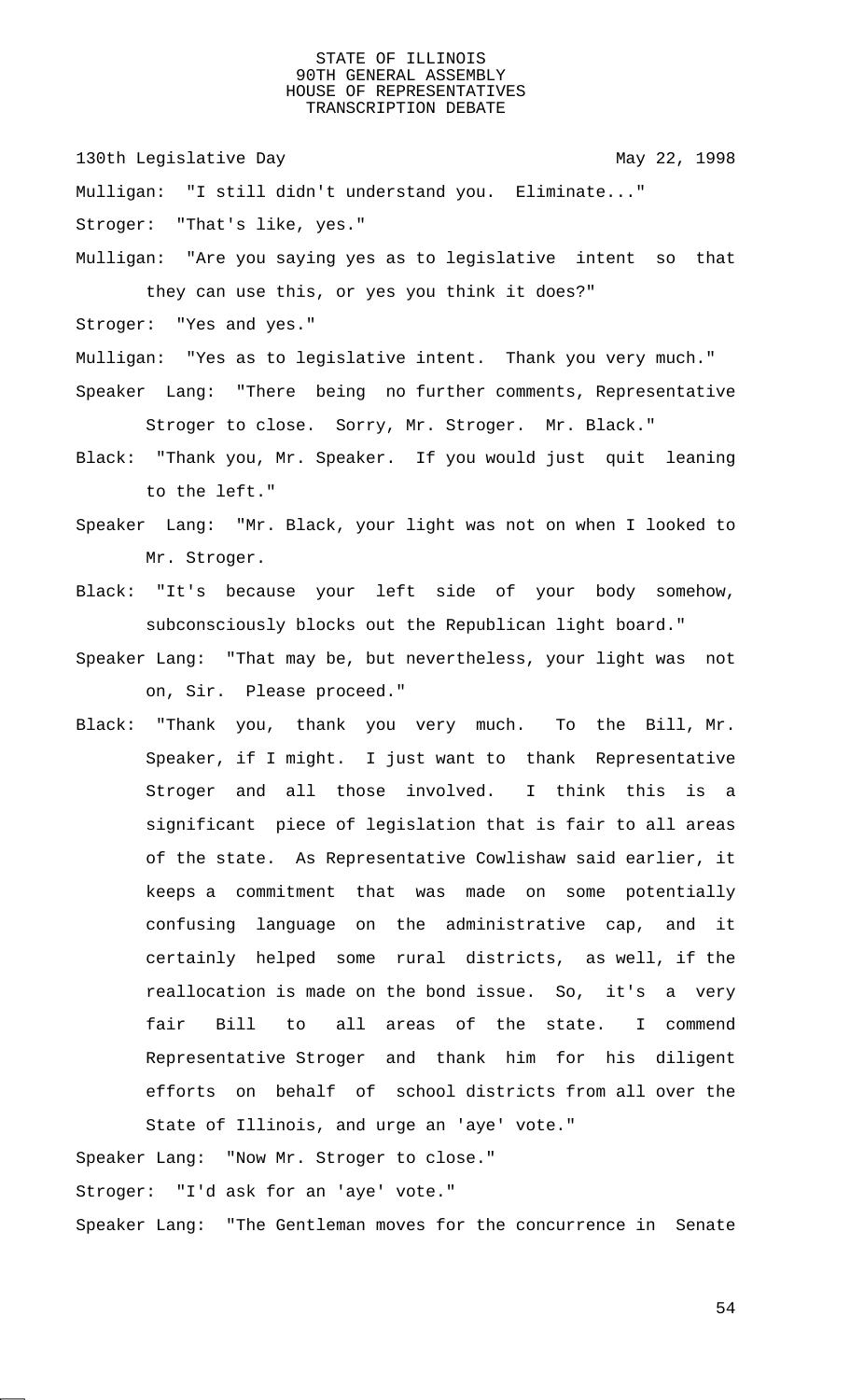130th Legislative Day 130th May 22, 1998

Amendments 1, 2, 3 and 5 to House Bill 1640. This is final passage. Those in favor shall signify by voting 'aye'; those opposed 'no'. The voting is open. Have all voted who wish? Have all voted who wish? Have all voted who wish? Mr. Clerk, please take the record. On this question, there are 117 voting 'yes', 0 voting 'no', and 0 voting 'present', and the Motion is adopted. And this Bill, having received the Constitutional Majority, is hereby declared passed. For what reason does Representative Fritchey rise?"

- Fritchey: "Thank you, Speaker. I'd like the record to reflect I intended to vote 'yes' on that last Bill. My switch wasn't working."
- Speaker Lang: "The record will so reflect. On Supplemental Calendar #2, under the Order of Nonconcurrence, appears Senate Bill 1315. Representative Schoenberg. Mr. Schoenberg."
- Schoenberg: "Thank you, Mr. Speaker. I refuse to recede from House Amendment #3, and I request a Conference Committee Report be appointed...Conference Committee be appointed."

Speaker Lang: "Representative Black."

Black: "Thank you very much, Mr. Speaker. I've had my light on for about 10 minutes, again, your constant shift to the left is blocking out the Republican lights. We have an inquiry of the Chair."

Speaker Lang: "State your inquiry, Sir."

Black: "Yes. While Representative Hartke served with distinction for the last three hours in the Chair, the noise level in the chamber was greatly reduced. It was a peaceful and relaxing day in the chamber. Very little extraneous noise. We were zipping right along. They put you in the Chair, things have gone obviously downhill. The noise level has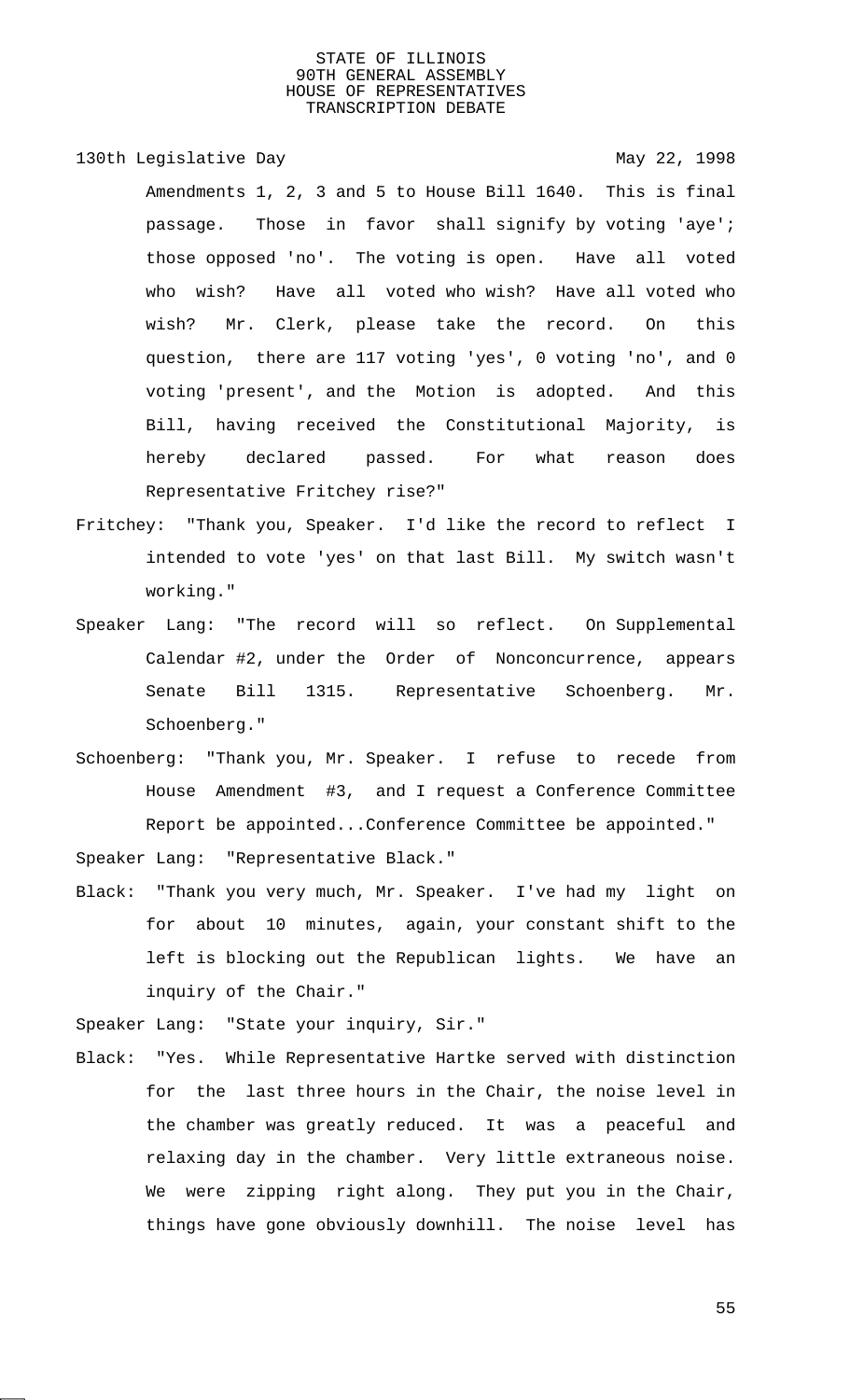130th Legislative Day 130th May 22, 1998

increased. There's confusion reigning on the board and in the voting. I would, in all due respect to you, Sir, we love your dearly, but our side of the aisle would prefer that Representative Hartke go back in the Chair because he was able to keep a level of decorum in the chamber. A level of decorum that quite frankly, we have not had a great deal of this spring. So, if you would recuse yourself, bring Representative Hartke back to the Chair, and perhaps we could lower the noise level in the chamber, and then get on with the diligent and difficult work of the House."

Speaker Lang: "So, you think it's me, Sir? Is that it?"

- Black: "It must be. In all due respect to you, Sir, listen at the noise level. When Representative Hartke was here for three hours, very, very quiet."
- Speaker Lang: "You may have noted, Mr. Black, that when Mr. Hartke was in the Chair, we weren't doing a darn thing."
- Black: "Well, which is why many of us would like him back in the Chair."
- Speaker Lang: "Do you have any questions of Mr. Schoenberg, Sir?" Black: "Yes. Yes, Representative Schoenberg, do you have a reason why you're refusing to recede or at this late hour in the Session, is it just a fit of stubbornness or what?"
- Schoenberg: "Now Mr. Black, you know it takes more than a mere fit of stubbornness to get me to move forward on a matter. Actually I... the contents of the Amendment which had been dealing with the legal immigrants that we had discussed yesterday, that language has, in fact, been incorporated within the Budget Implementation Act that we are to be considering later today. And with the mutual consent of all parties within... in the Legislature as well as with the advocacies groups, on behalf of the legal immigrants,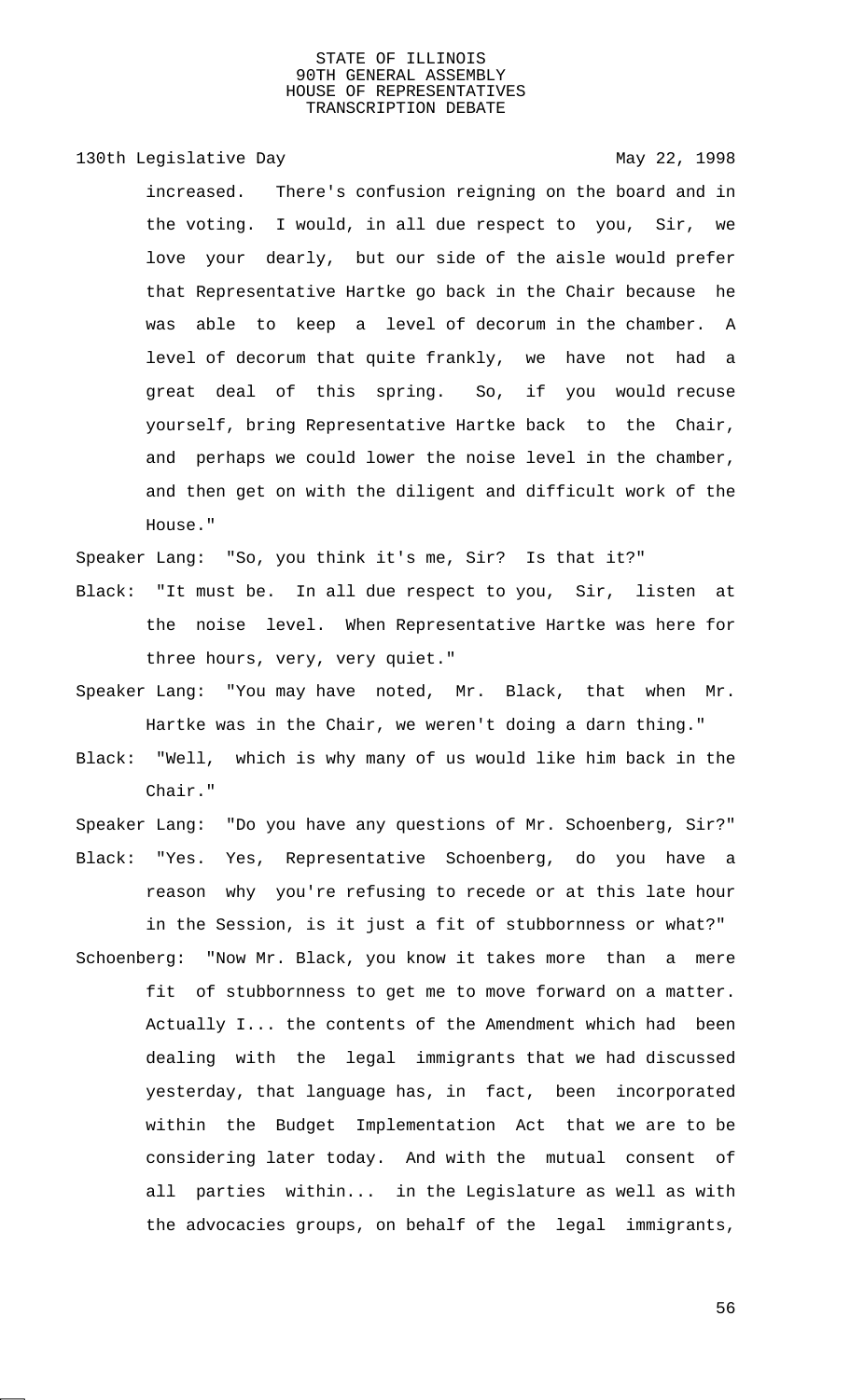130th Legislative Day 130th May 22, 1998

they have asked for us to drop that language. However, there is the issue of immunization, and that has also been incorporated within a Conference Committee Report for House Bill 1699 which has been signed and circulated. It is anticipated that this will be... the contents of this Conference Committee Report will be used exclusively to accommodate a matter of concern to Senator O'Malley and Representative Brosnahan pertaining to their discussions with the Department of Public Aid."

Black: "Senator O'Malley from out in the valley?"

Schoenberg: "Yes. Yes, Sir."

Black: "And what might that issue of concern be to Senator O'Malley? Because if we refuse to recede and this goes into Conference, many of us would like to know what the issue might be for Senator O'Malley and Representative Brosnahan."

Schoenberg: "With all due respect, Mr. Black, I'll defer to Mr. Brosnahan and he can explain this far better than I can." Black: "I would certainly hope so."

Schoenberg: "As you know, it doesn't take much."

Black: "Yes, could we have a little order, Mr. Speaker."

- Speaker Lang: "You have a little."
- Black: "Oh, about as little as we're going to get under your tutelage, I can see that. Thank you."

Speaker Lang: "I'm sure you feel better now, Mr. Black."

Black: "Very. Thank you."

- Speaker Lang: "Please proceed."
- Black: "Mr. Speaker, you need to recognize Representative Brosnahan."

Speaker Lang: "Representative Brosnahan."

Black: "Thank you."

Brosnahan: "Thank you, Mr. Speaker. Representative, the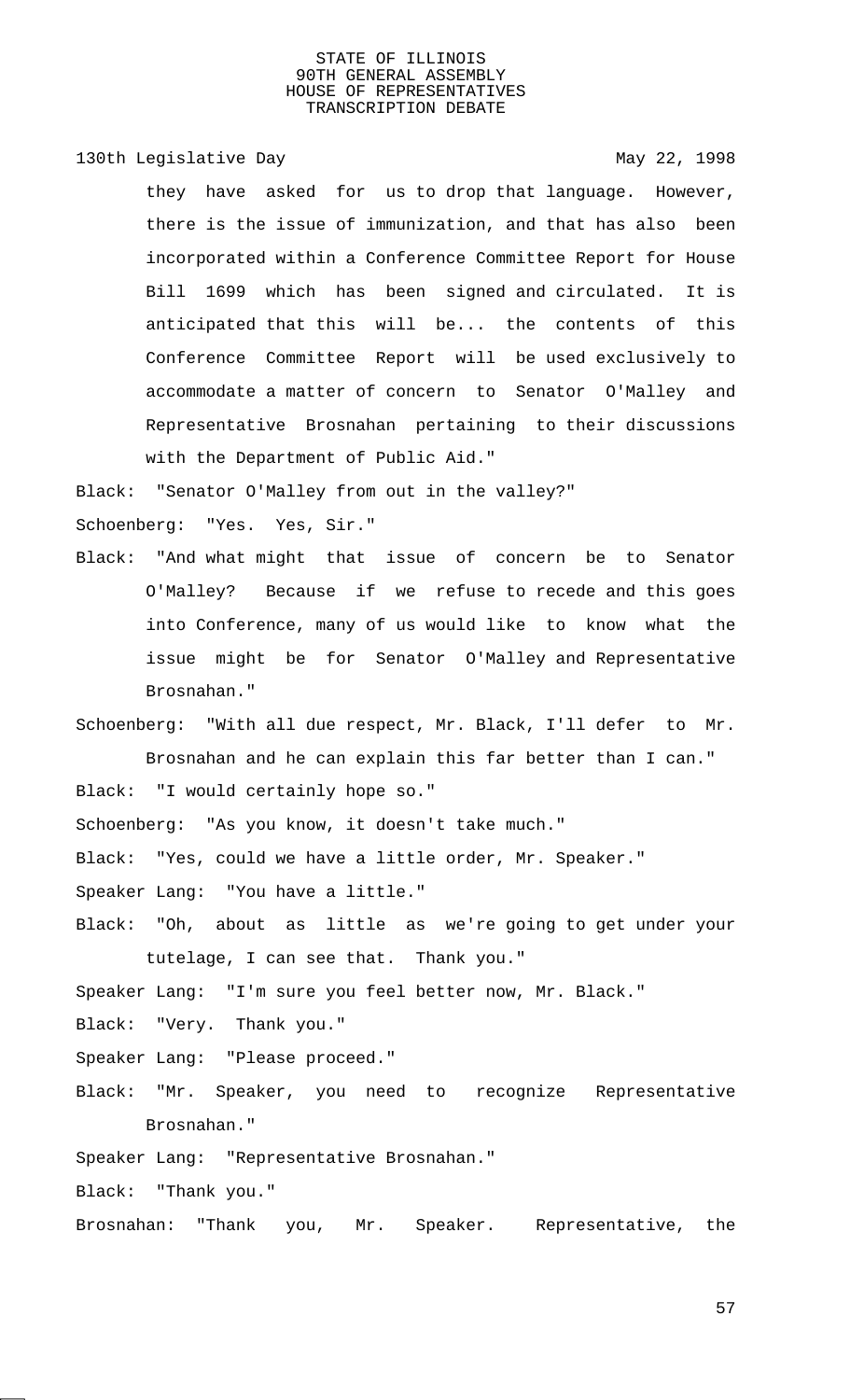# 130th Legislative Day 130th May 22, 1998

Amendment that will be in the Conference Committee Report, was drafted by the Department of Public Aid. It deals with children who are the age of 21 or over that have severe disabilities, that have been taken care of at home. The program that they've been receiving funds, is through the Division of Specialized Care for Children, which is run by the Department of Public Aid, and I believe the Department of Human Services also is involved in that program. Unfortunately, what happens to these kids is, they have a level of funding that is based on a hospital rate. But when they reach the age of 21, that funding is dramatically slashed, so what we're doing is, forcing these families that have made all these sacrifices to keep these kids at home, they do have severe disabilities, it's going to keep that level of funding the same or at least a little bit higher than it would have been under the old law. So, the department... we've worked on it very hard, we've worked on it very long. They originally had opposed the Bill because of the cost, however, with the Amendment that they drafted, they have removed their opposition and they've... we've reached an agreement on it."

- Black: "Alright, so that's the point I want to clarify. They will stand in support of the language that you and Senator O'Malley are going to include in the Conference Committee Report?"
- Brosnahan: "Representative, I'm not sure if they will come out and say they support it, however, they did draft this Amendment and they have told me that they do not oppose it, so, I think it may be semantics but..."

Black: "Okay."

Brosnahan: "...but they've told me they do not oppose it." Black: "And you're being very kind, because you're really under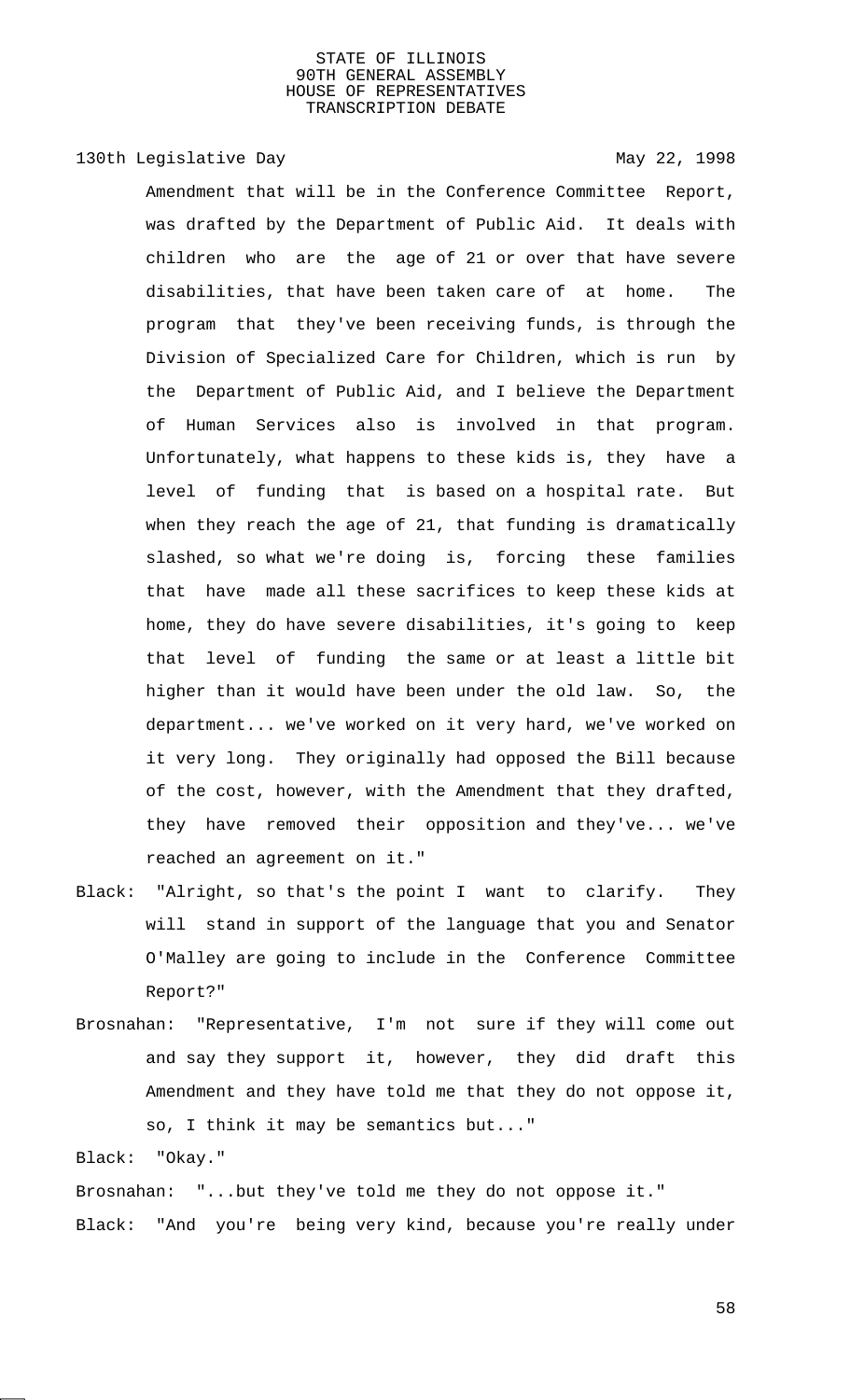130th Legislative Day 130th May 22, 1998 no obligation to answer these questions until the Conference Committee Report would be before us, but I assume that any monetary amounts that would be included in the budget at this late date or funds would be available to implement what you and Senator O'Malley are trying to do?" Brosnahan: "That's correct."

Black: "Okay. Fine. Thank you very much, Mr. Speaker."

- Speaker Lang: "There being nothing further, the Gentleman's moved that the House refuse to recede from House Amendment #3. Those in favor shall say 'aye'; those opposed 'no'. In the opinion of the Chair, the 'ayes' have it, the Gentleman's Motion is adopted. The House does refuse to recede with (sic-from) House Amendment #3 and the Gentleman requests that a Conference Committee be appointed."
- Clerk Rossi: "The Rules Committee will meet at 3:20 in the Speaker's Conference Room. Rules Committee, 3:20, Speaker's Conference Room."
- Clerk Bolin: "Attention, Members, the Rules Committee will meet immediately in the Speaker's Conference Room. The Rules Committee will meet immediately in the Speaker's Conference Room."
- Speaker Lang: "Mr. Cross, you'll be interested in this. I have to handle a Bill, so Representative Art Turner in the Chair."

Speaker Turner, A.: "Mr. Clerk.

Clerk Bolin: "Committee Report. Representative Barbara Flynn Currie, Chairperson from the Committee on Rules, to which the following measures were referred, action taken on May 22, 1998, reported the same back with the following recommendations: 'for consideration' for Motion #1 to concur with Senate Amendments 1, 2, 3, 4, 5, 6, 7, and 9 to House Bill 2844."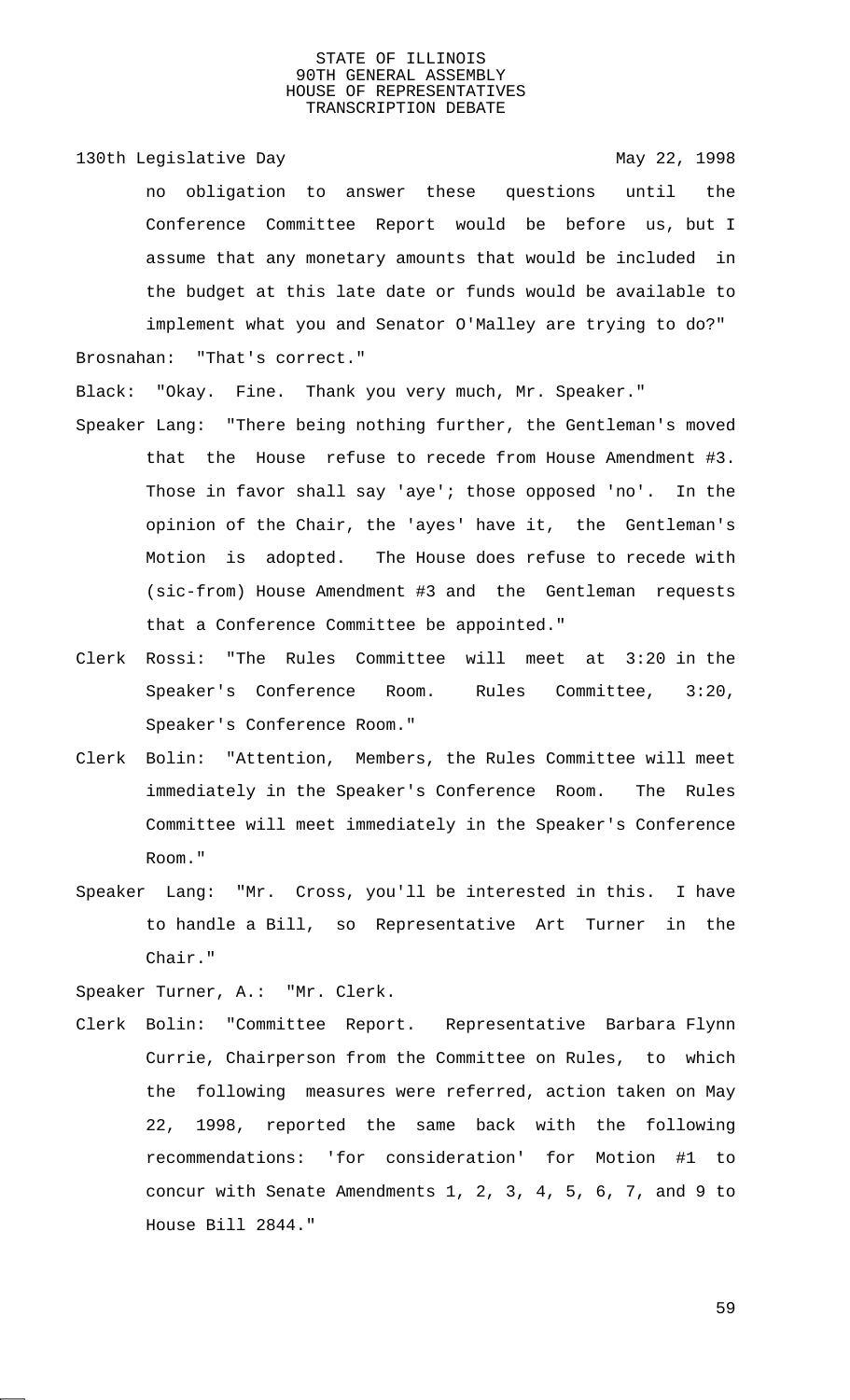130th Legislative Day 130th May 22, 1998

- Speaker Turner, A.: "'inaudible', Supplemental Calendar #3, on the Order of Concurrences, we have House Bill 2844. Representative Lang."
- Lang: "Thank you, Mr. Speaker. I move to concur in Senate Amendments 1, 2, 3, 4, 5, 6, 7, and 9. I'll try to go through a brief explanation of these, if the Body will listen the first time. There's a lot of Amendments. We'll save a lot of time. Senate Amendment #1 was requested by Representative Rick Winkel and Senator Stan Weaver. It's for the Mahomet-Seymour School District. They've approved a bond issue by referendum but cannot issue the bonds because they are at their debt limit. This would raise that debt limit so they could issue their bonds. Senate Amendment #2 gives the school superintendent, instead of the school board, the authority to modified a child's school suspension if it's based on bringing a weapon to school. It also deals with the definition of a weapon when referring to baseball bats. Senate Amendment #3, further modifies the School Code relative to the definition of weapon, so that it deals with the issue of look-alikes. Senate Amendment #4, creates the Right to Read Fund in the state treasury. This would allow the State Board of Education, to distribute to school districts, contributions, gifts, and donations from private individuals or private corporations. There's no tax dollars involved in this at all. Senate Amendment #5, raises the maximum special education property tax levy, but does so through a front door referendum. This is supported by ED-RED and the IEA. Senate Amendment #6, allows school districts with populations of less than 1,000, so the very smallest school districts to elect a seven member school board by voter referendum. Senate Amendment #7, extends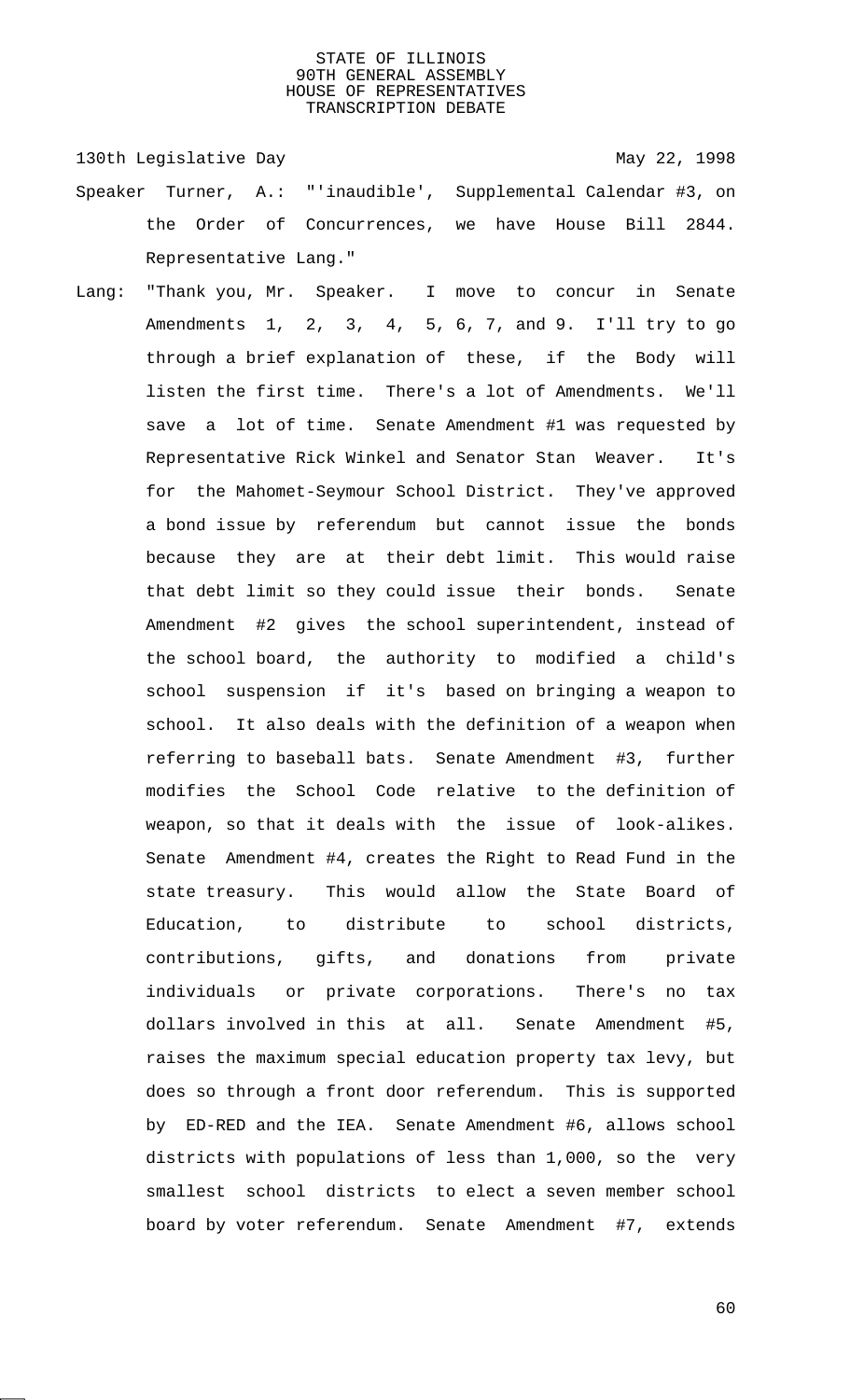130th Legislative Day 130th May 22, 1998

the suspension period of the school finance authority's powers, from the current sunset date of July 1, '99 to a new sunset date of July 1, 2004. This is supported by the Chicago Board of Education. Senate Amendment #9 was requested by Senator Luechtefeld, Senator Rea, Senator Mahar, increasing the debt limit for three school districts in the same way that Senate Amendment #1 did so for the school district for Senator Weaver and Representative Winkel. I would ask for your support on the Concurrence Motion."

- Speaker Turner, A.: "The Gentleman from Cook, no, the Gentleman from Kendall, Representative Cross. For what reason do you rise?"
- Cross: "Yeah, will the Sponsor yield now?"

Speaker Turner, A.: "He indicates..."

- Cross: "Excuse me, an inquiry of the Chair. Mr. Speaker, is it your intention to stay in the Chair for the remainder of the afternoon so we will not have to see Representative Lang in the Chair again?"
- Speaker Turner, A.: "You got to be kidding."
- Cross: "No, I'm not kidding. You do a good job. Or Hartke. Hartke."
- Speaker Turner, A.: "We'll talk about it."
- Cross: "Good. Will the... for the..."

Speaker Turner, A.: "The Gentleman indicates he'll yield."

- Cross: "He will?"
- Lang: "I'll yield even with the abuse, Representative."
- Cross: "Pardon me?"
- Lang: "Proceed, Sir."
- Cross: "What about abuse?"
- Lang: "I said I'll yield to you even though you're abusing me. Proceed."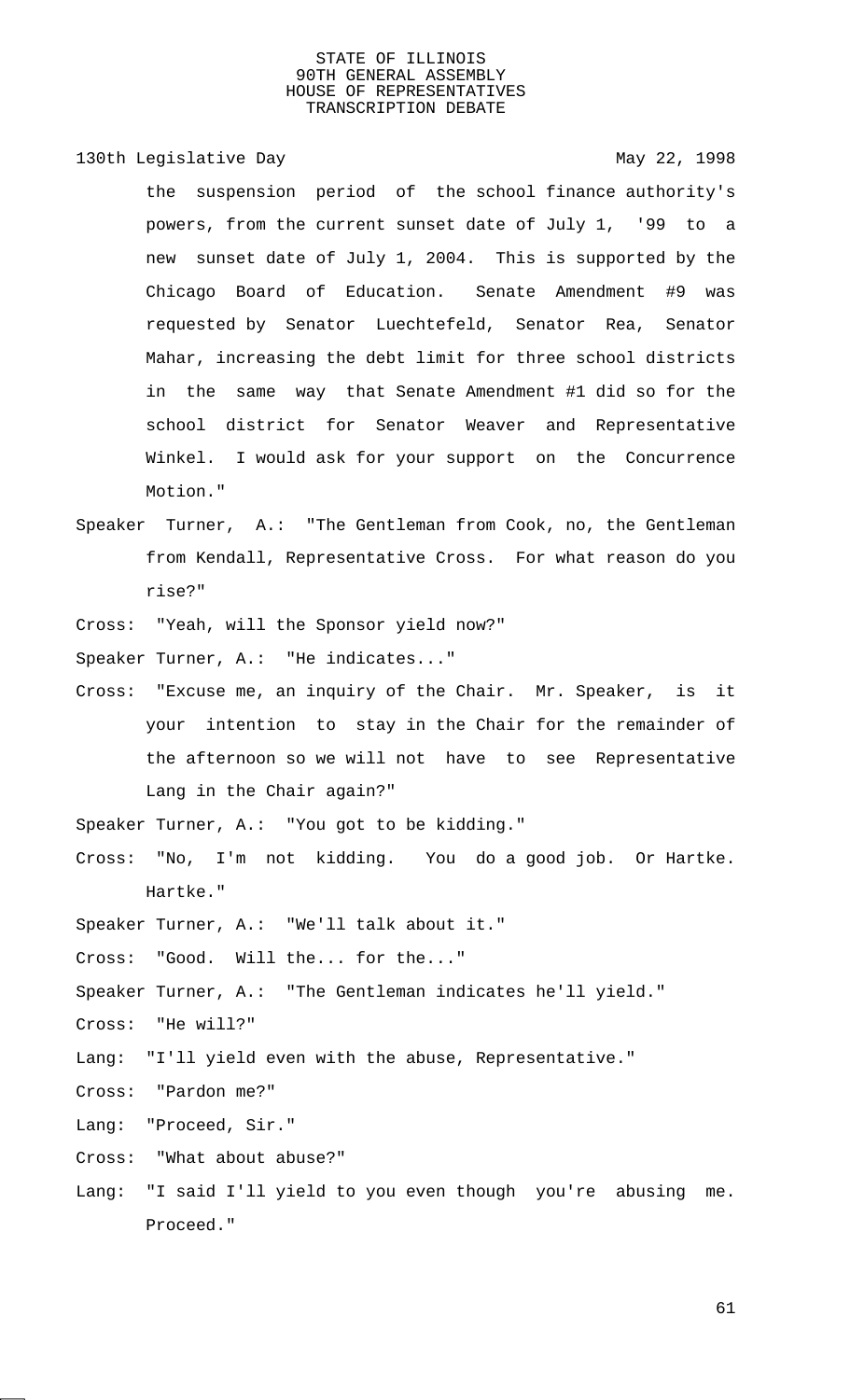130th Legislative Day 130th May 22, 1998

- Cross: "Well, we're all laughing with you, Representative, not at you. Representative Long, I mean Lang. Amendment #5, does that... does Amendment #5 provide for a front door referendum?"
- Lang: "Yes."

Cross: "Is there any opposition to that?"

- Lang: "I know of no opposition in committee, although I was not in the Senate committee. ED-RED and the IEA are both proponents of this."
- Cross: "The IEA supports all..."
- Lang: "Yes, Sir."
- Cross: "Where's the IEA with respect to the other nine Amendments?"
- Lang: "Sir, I've heard no opposition from them and I believe that just about all these Amendments came out of the Senate without opposition. This passed the Senate, I think, 53 to 4."
- Cross: "Alright, Representative, well thank you very much."
- Lang: "Thank you, Sir."
- Speaker Turner, A.: "The Gentleman from Madison, Representative Stephens, for what reason do you rise?"

Stephens: "Will the Gentleman yield for a question?"

Speaker Turner, A.: "He indicates he will."

- Stephens: "Representative, you mentioned one of the Amendments, one of the earlier Amendments, weaponry and baseball bat."
- Lang: "Well, let me see if I can give you more details on that Representative. Senate Amendment #2, modified the Section of the School Code that defines the word 'weapon'. Rather than referring to baseball bats and other such items as weapons, the Amendment clarifies that bats, sticks, pencils, pens, et cetera, are weapons only if used or attempted or intended to be used to cause bodily harm. So,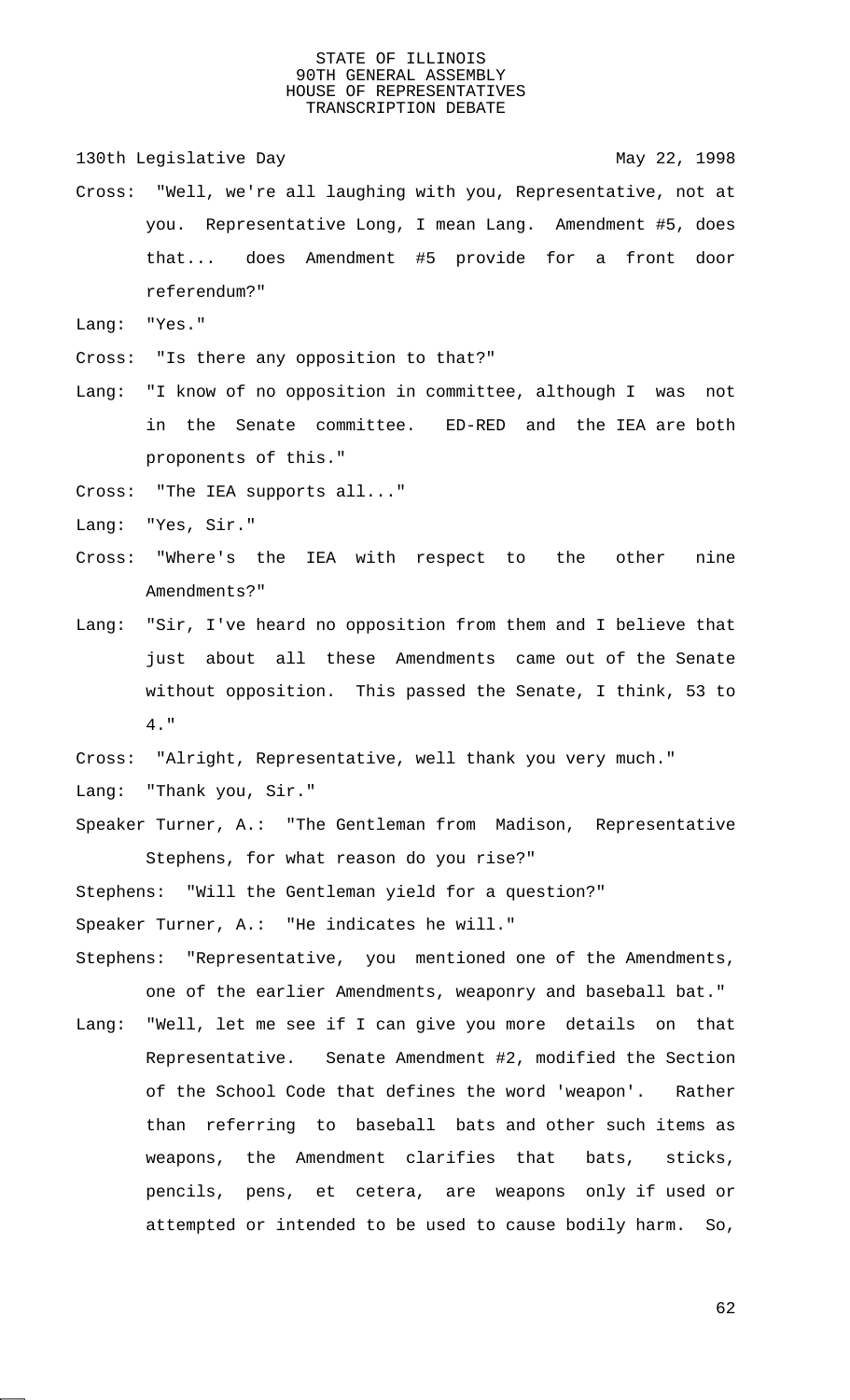130th Legislative Day 130th May 22, 1998

a baseball bat, in and of itself, would not be a weapon unless used to attempt to cause bodily harm."

- Stephens: "When the Cubs and the Cardinals are playing and Mark McGuire is at bat, would you consider the baseball bat in Mark McGuire's hands a weapon?"
- Lang: "It's a weapon on a baseball field, but only a weapon in a school if you use it to try to hit somebody."

Stephens: "Thank you for the clarification."

Speaker Turner, A.: "Seeing no further questions, Representative Lang to close."

Lang: "Ask for your 'aye' votes."

Speaker Turner, A.: "The question is, 'Shall the House concur in Senate Amendments 1, 2, 3, 4, 5, 6, 7, and 9, to House Bill 2844?' All those in favor should vote 'aye'; all those opposed vote 'no'. The voting is now open. Have all voted who wish? Have all voted who wish? Have all voted who wish? The Clerk shall take the record. On this question, there are 118 'yes', 0 'noes', 0 'presents', and the House does concur in Senate Amendments 1, 2, 3, 4, 5, 6, 7, 9, to House Bill 2844. And this Bill, having received the Constitutional Majority, is hereby declared passed. Representative Cross, Representative Lang is back in the Chair."

Cross: "Pardon me?"

Speaker Turner, A.: "Representative Lang in the Chair."

- Cross: "You know, like can we make a Motion... we'd like a Motion to override the Chair, and a verification."
- Speaker Lang: "Who's shining those lights on my forehead? Representative Rutherford, for what reason do you rise? Apparently not. Representative Rutherford, for what reason do you rise? Apparently just to turn off your light."

Rutherford: "No, I rise... I rise because...Representative Lang,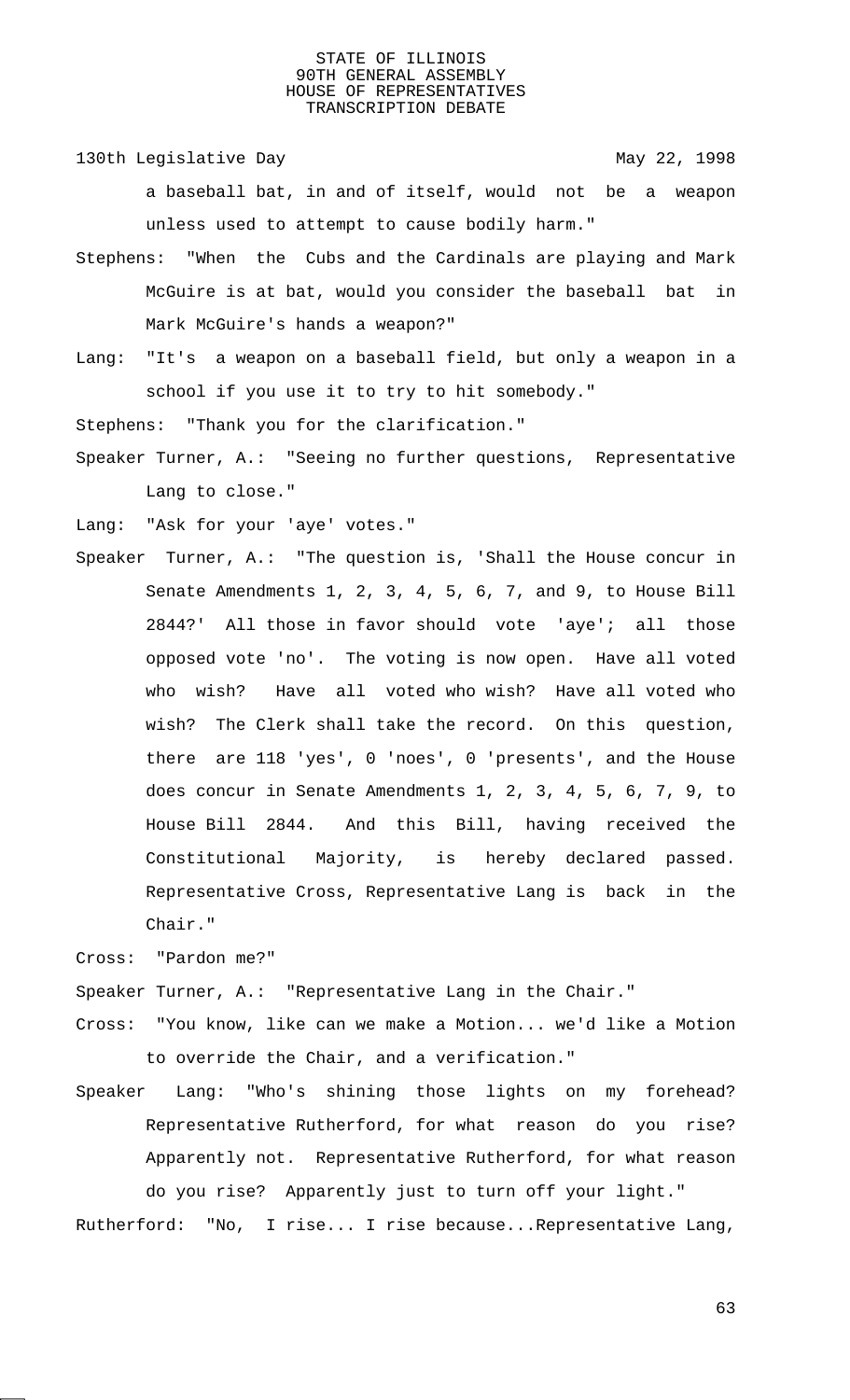130th Legislative Day 130th May 22, 1998

I think you've been taking some grief. Anytime you've gone into the Chair, I've heard people go, ohhhhhhhhh, or ahhhhhhhhhh, or ouuuuuuuu. And I'll tell you what..."

Speaker Lang: "I never heard any ouuuuuus."

- Rutherford: "I heard an ou back over here, and in fact, I think the ou came on that side of the aisle. And I just want you to know that I'm not sure that of all of those types of things are just for you being in there. There are many things that are just in the reaction to you being in the Chair, but those three utterations (sic-utterances) may not be a part of it. Others may be, and I assure you, when the time comes that I hear any one of those specific three happen when you go to the Chair, I'm going to rise to your defense. There may be others, though, that I may be a part of trying to help support and encourage, because you do have a unique approach when you're in the Chair, Representative Lang, and I just want you to know that you help keep the spice of life going during these lulls and these doldrum times during Session."
- Speaker Lang: "Well, thank you very much, Representative. Thank you for those who were applauding. You all need to get a life. Representative Schoenberg."
- Schoenberg: "Thank you. I'm glad that Mr. Rutherford came to your defense, Representative Lang, but I want to point out that there is no such word as utterations. I think he meant utterances."
- Speaker Lang: "Please don't criticize anyone who's saying nice things to me, Representative."

Schoenberg: "Okay."

Speaker Lang: "Representative Rutherford, on a point of semantic privilege."

Rutherford: "I think that Representative Lawfer, having been a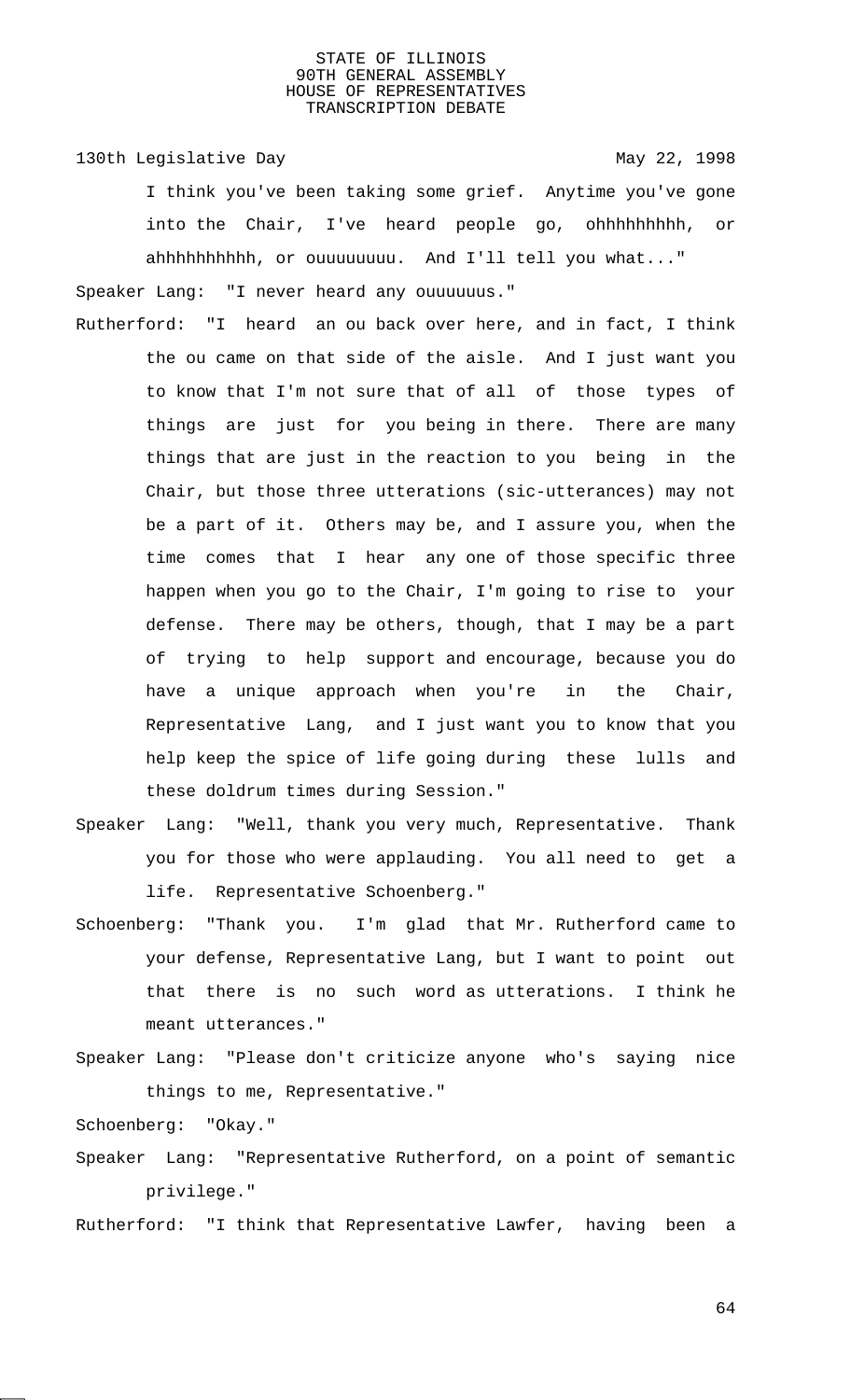130th Legislative Day 130th May 22, 1998 dairy farmer, may know whether utterations is a proper word

Speaker Lang: "Representative Black, for what reason do you rise, Sir?"

Black: "Yes, thank you very much, Mr. Speaker. I have an inquiry of the Chair, serious inquiry since we're at ease."

Speaker Lang: "State your inquiry."

or not."

Black: "There're only six Resolutions left on the House Calendar. We passed 92 of them, I think, yesterday. I was just wondering why we couldn't get to House Resolution 91. It's been on the Calendar now for two years. I believe it has a 100 Cosponsors, including... including the presiding officer, the Speaker at this time, yourself, Mr. Speaker. For the life of me, with a 100 Cosponsors, being on the Calendar for two years, asking for a simple study of what might be going on on the Internet, why don't we see if we couldn't call that Resolution? We called about 90 of them yesterday."

Speaker Lang: "We'll get back to you on that, Mr. Black."

- Black: "Okay, if you would. If you would, we'd appreciate it. Thank you."
- Speaker Lang: "Mr. Clerk, committee announcement."
- Clerk Bolin: "The Rules Committee will meet at 4:45 p.m. in the Speaker's Conference Room. The Rules Committee will meet at 4:45 in the Speaker's Conference Room."
- Speaker Lang: "Mr. Black, Mr. Black, for what reason do you rise?"
- Black: "Yes. Mr. Speaker..."

Speaker Lang: "For what reason do you sit?"

Black: "I haven't seen anyone in the Chair for about 45 minutes. The hour grows late, the weather is deteriorating as we speak."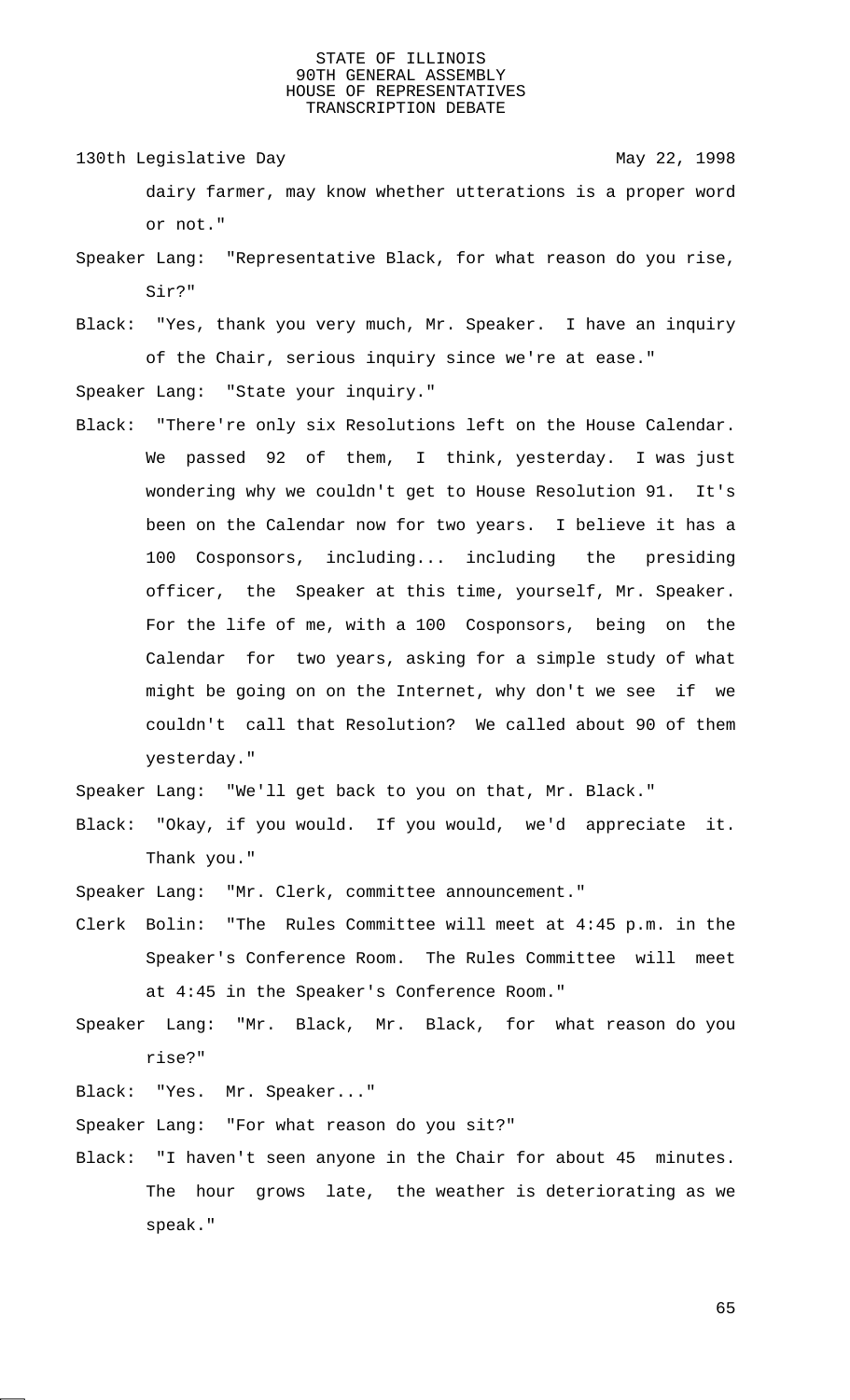130th Legislative Day 130th May 22, 1998

Speaker Lang: "Snow storm?"

Black: "No, thunder and you just saw that bolt of lightning. I think it just sent you a message. Are we going to recess for perhaps, say dinner?"

Speaker Lang: "I'll pass your suggestion along, Sir."

Black: "Alright, fine. If you could give us some direction on what we're to do here..."

Speaker Lang: "Left."

Black: "...we would be grateful. Thank you."

- Speaker Lang: "I have no advice for you at this point, Mr. Black, but we'll try to get us all some. Mr. Tenhouse, for what reason do you rise?"
- Tenhouse: "Thank you, Mr. Speaker. The Republicans have requested an immediate Republican conference in Room 118."
- Speaker Lang: "And you would expect that to last for what length of time, Sir?"

Tenhouse: "I would imagine about an hour, Mr. Speaker."

Speaker Lang: "The Republicans want to conference. Mr. Hartke." Hartke: "We would request an immediate caucus, too, in Room 114." Speaker Lang: "Alright. We're going to finish the Rules

- Committee Meeting which is scheduled for now. The Rules Committee will meet immediately, and as soon as the Rules Committee reaches their decision on whatever Bills they have in there... alright, we'll get back to you as soon as the Rules Committee is finished. Mr. Clerk, Committee Report."
- Clerk Bolin: "Representative Barbara Flynn Currie, Chairperson from the Committee on Rules, to which the following measures were referred, action taken on May 22, 1998, reported the same back with the following recommendations: 'legislative measures and Joint Action Motions to Executive Committee' Senate Bill 1704, Amendment #2; Senate Bill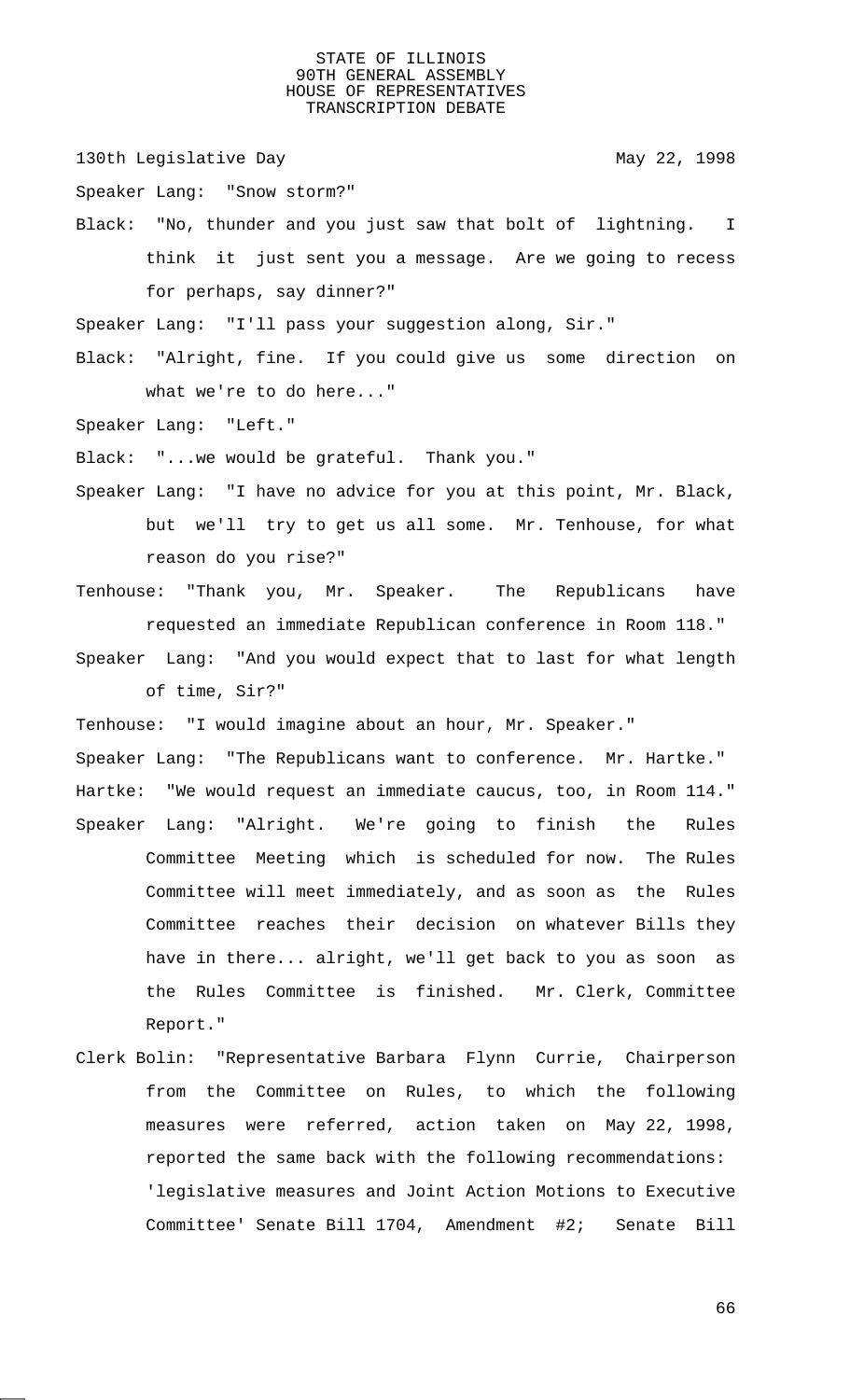- 130th Legislative Day 130th May 22, 1998 1706, Amendment #2. 'Direct floor consideration' for House Bill 868 and Motion to Concur with Amendments 1 and 2 to House Bill 868."
- Speaker Lang: "At this time, the Republicans will have a conference in Room 118; the Democrats will have a conference in 114. Both conferences will be immediately and the House will be recessed until the call of the Chair."
- Speaker Lang: "Attention Members. The Executive Committee is meeting immediately in Room 118."
- Speaker Brunsvold: "Representative Brunsvold in the Chair. Mr. Clerk, Committee Reports."
- Clerk Bolin: "Representative Dan Burke, Chairperson from the Committee on Executive, to which the following measures were referred, action taken on May 22, 1998, reported the same back with the following recommendations: 'to be approved for consideration' Floor Amendment #2 to Senate Bill 1704 and Floor Amendment #2 to Senate Bill 1706."
- Speaker Brunsvold: "All Members should proceed back to the floor now from your offices. They should get to the floor so we can proceed with the business of the House. So, please return to the floor as soon as possible."
- Speaker Brunsvold: "Representative Black, for what reason do you rise?"
- Black: "Mr. Speaker, is it the intention of the Chair to move to the Order of Budgetary items and we can get people back in the chamber?"
- Speaker Brunsvold: "Exactly, Mr. Black."
- Black: "Let's go, the big opossums walk late and it's getting late."
- Speaker Brunsvold: "Absolutely. The Chair would like to announce to Members, that it is the Chair's intention to finish the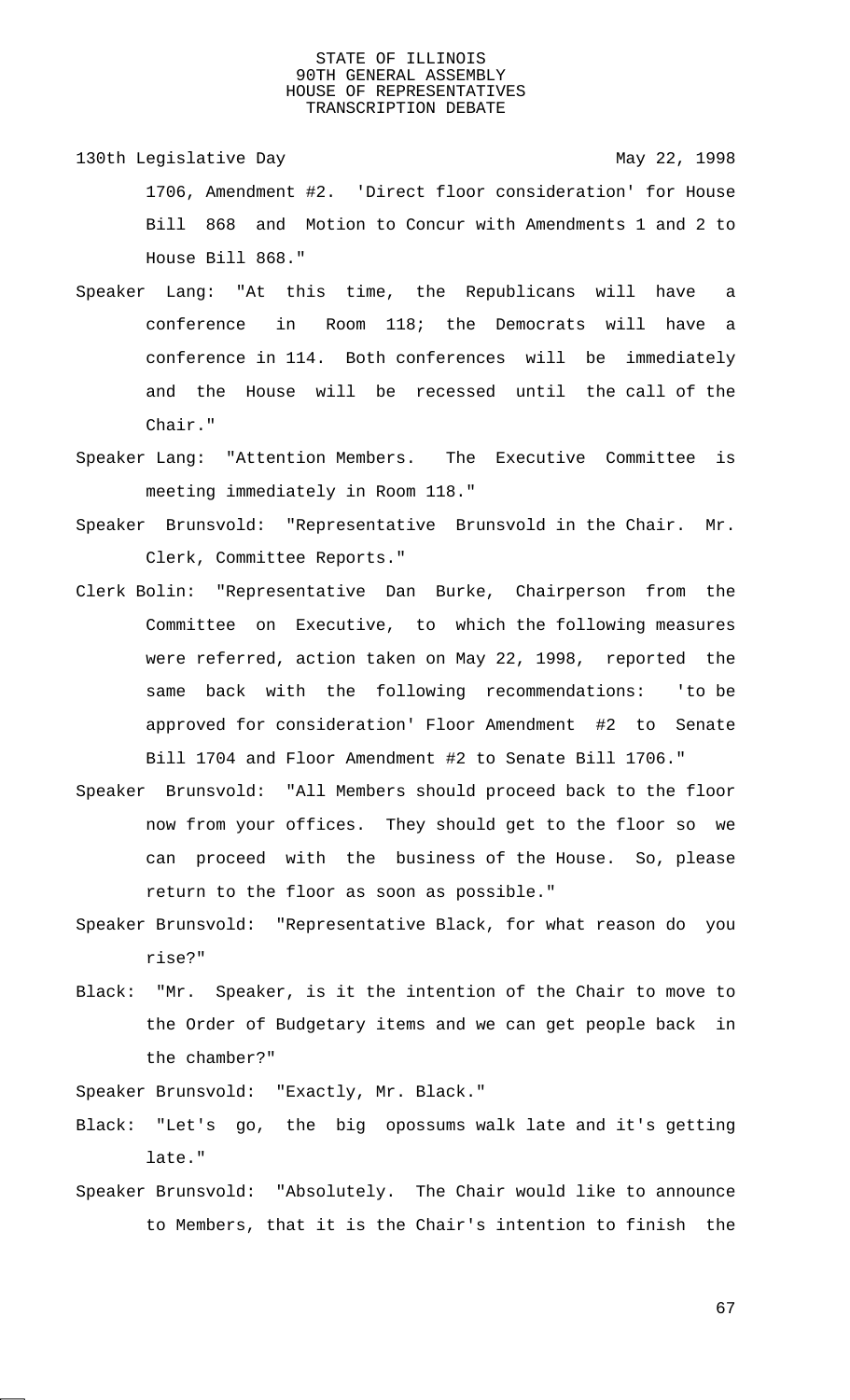130th Legislative Day 130th May 22, 1998

budget items and items before the House this evening. So, we should be prepared to stay until we have completed our action. Mr. Clerk, on page 5, appears Senate Bill 1704. Read the Bill Mr. Clerk."

Clerk Bolin: "Senate Bill 1704, the Bill's been read a second time, previously. No Committee Amendments. Floor Amendment #2, offered by Representative Hannig, has been approved for consideration."

Speaker Brunsvold: "Mr. Hannig, on Floor Amendment #2."

Hannig: "Yes, thank you, Mr. Speaker and Members of the House. As we try to wrap up the budget this evening, we will need to pass a number of Budget Implementation Acts, in order to make what we do on the spending side, actually work. This Bill primarily does a number of cleanup items. It authorizes the use of emergency rule making with the Bill to implement various provisions related to the fiscal FY99 Illinois State Budget. Amends the Children and Family Services Act. It abolishes the Child Care and Development Fund, and provides for the transfer of the remaining balance of the special purposes trust fund. It authorizes the use of special purposes trust for providing funds for child care and development. It authorizes the Illinois Development Finance Authority to authorize the authority to use remaining unexpended balances from funds to appropriated... from funds appropriated by the 84th General Assembly from an obsolete program. Requires the authority to make a one million dollar, ten year, no interest loan, to the Illinois Facilities Fund to assist in the development of low interest loans for nonprofit corporations. Amends the Criminal Justice Information Act. It creates the Juvenile Accountability Incentive Block Grant so that we can receive monies from the Federal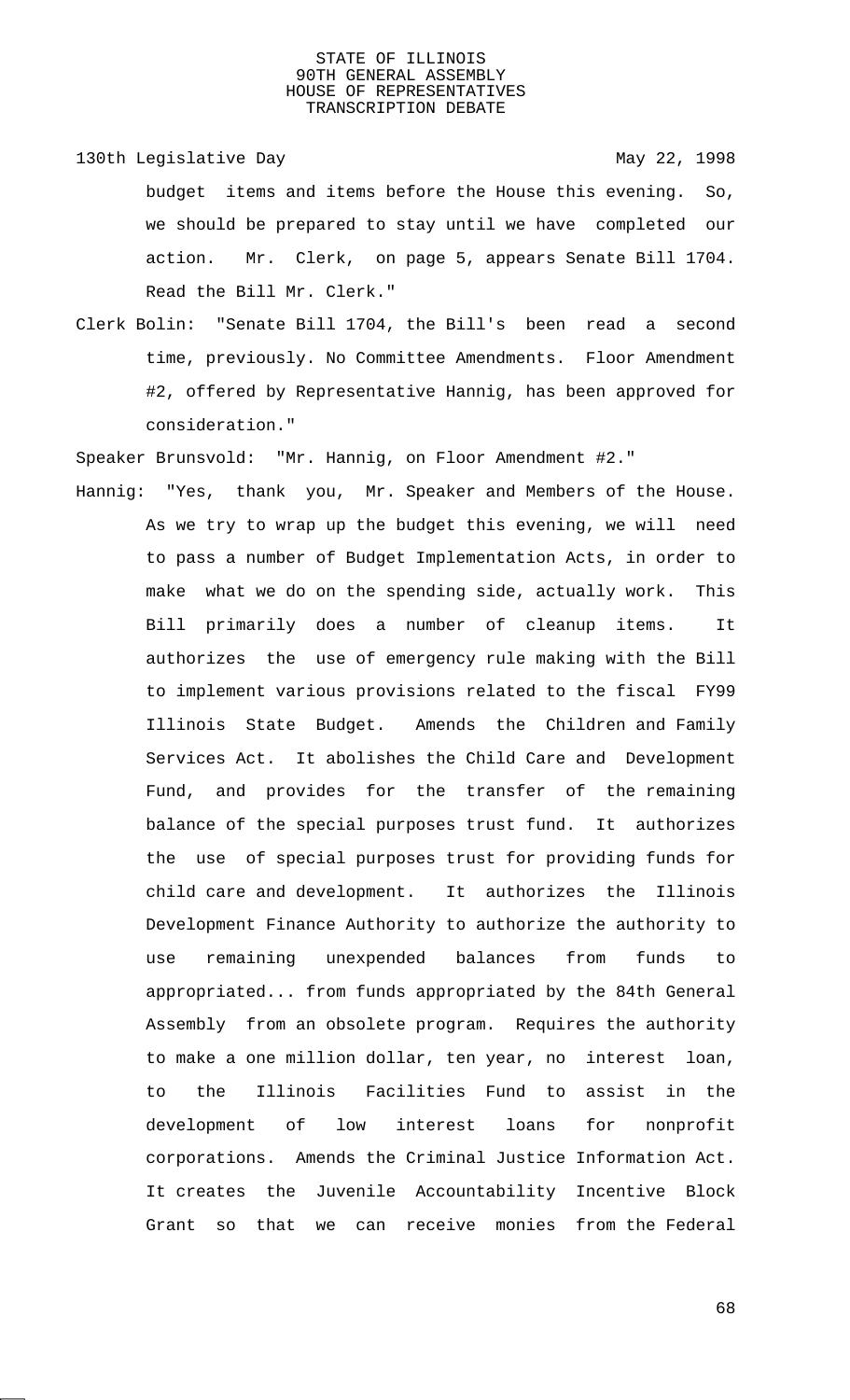130th Legislative Day 130th May 22, 1998

Government. Makes changes in the various funds and authorizes 2% transfers of appropriation for the Department of Children and Family Services and the Department of Aging for grants. It authorizes the audit expense fund for the Auditor General. It deletes provisions that the distribution of cigarette tax revenues to the Hospital Provider Fund which is abolished by the provisions of this Amendment because the medical hospital assessment program has been repealed. And references the new consolidated Department of Corrections Reimbursement Education Fund. Amends the Community College Act to allow for transferability by the Comptroller. Amends the Public Aid Code relating to special funds administered by the Department of Public Aid and the Department of Human Services. Eliminates the Hospital Provider Tax, it's expired. Expressly authorize the use of special purposes trust funds for providing funds for child care and developmental services. Deletes the provision of current law that requires transfers from the Childrens' Supportive Enforcement Trust Fund to the General Fund. Creates the Juvenile Rehabilitation Service Medical Matching Fund. It does a lot of technical stuff, and I'd move for its adoption."

Speaker Brunsvold: "The Gentleman's moved for adoption, on that question, the Gentleman from Jersey, Representative Ryder." Ryder: "I thank the Gentleman for his explanation, but he didn't need to read the entire Bill. The implementation is one of those items that we have to do. It is a substantive part of the appropriation process. There'll be a couple of these that have been very carefully drafted, given the most recent court decisions, and as a result, I move adoption." Speaker Brunsvold: "Thank you. The Gentleman from Kankakee, Mr.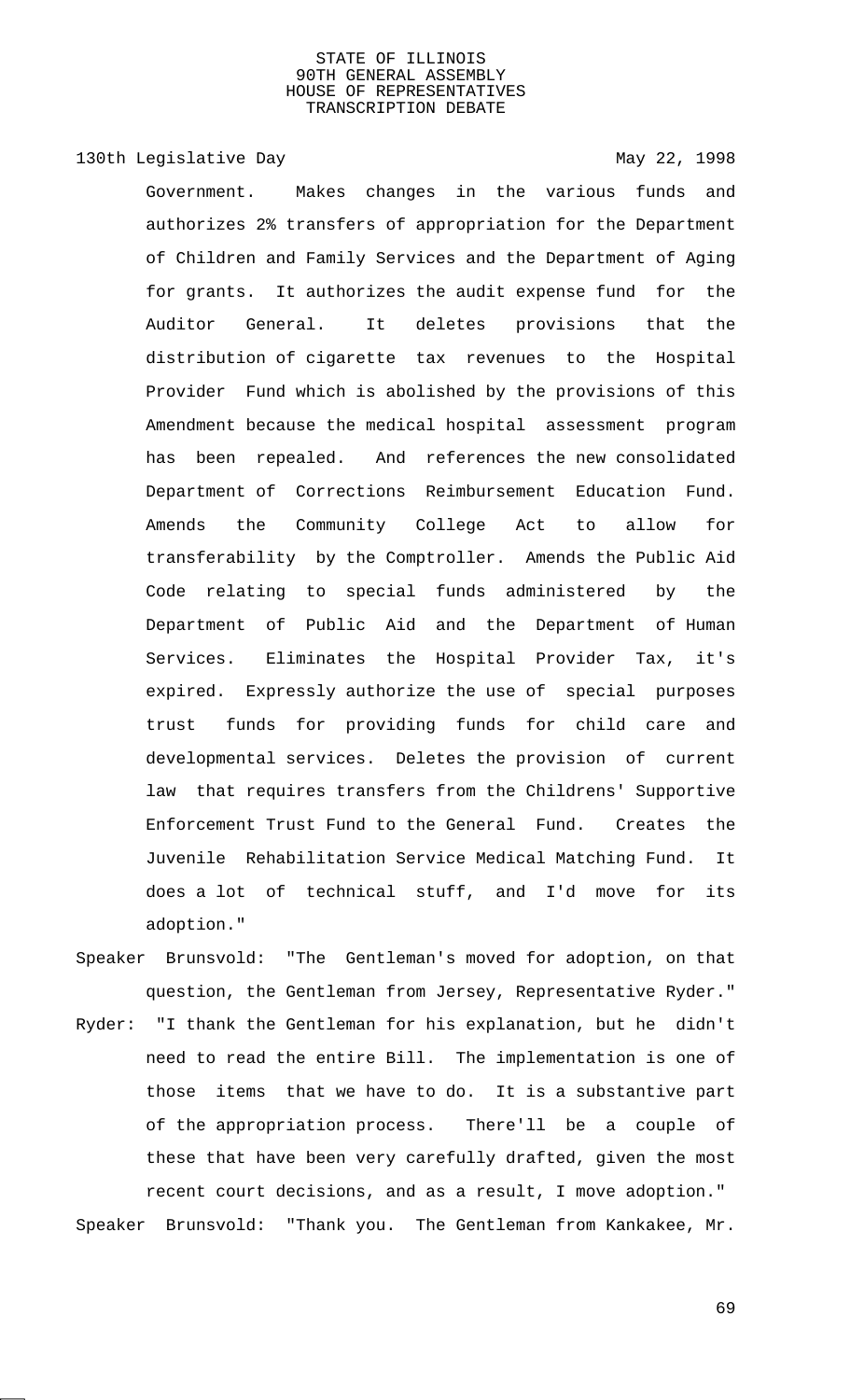130th Legislative Day 130th May 22, 1998

Novak."

Novak: "Speaker, I have an inquiry of the Chair."

Speaker Brunsvold: "State your inquiry."

Novak: "In my computer, I cannot access the analysis of Floor Amendment #2. Has it been downloaded? The analysis."

Speaker Brunsvold: "We'll check with the Clerk, Mr. Novak, and get right back to you."

Novak: "Alright, thank you."

Speaker Brunsvold: "The Lady from Lake, Representative Clayton." Clayton: "Thank you, Speaker. My analysis says that it provides

for the School Infrastructure Fund, and I would like a little bit more detailed as... provide for more funding."

Speaker Brunsvold: "The Gentleman yields."

Hannig: "I'm sorry, I couldn't hear your question. Could you repeat it Representative?"

Clayton: "The School Infrastructure Fund."

Hannig: "Which fund was that?"

Clayton: "School Infrastructure."

- Hannig: "This references to the consolidated Department of Corrections Reimbursement and Education Fund, is that what you said?"
- Clayton: "My analysis says it's the Infrastructure Fund, the School Infrastructure Fund."

Hannig: "I'm looking for the language."

Speaker Brunsvold: "Mr. Novak, the Clerk indicates that the analysis should be on your laptop."

Hannig: "Representative, I'm still looking through this analysis, and I'm sorry I don't see it. Could you tell us where it's at in the Amendment?"

Clayton: "Well, it's... in my analysis, it's Senate Bill 1704..." Hannig: "Representative, there is, I stand corrected and you're correct. There is a provision that provides for the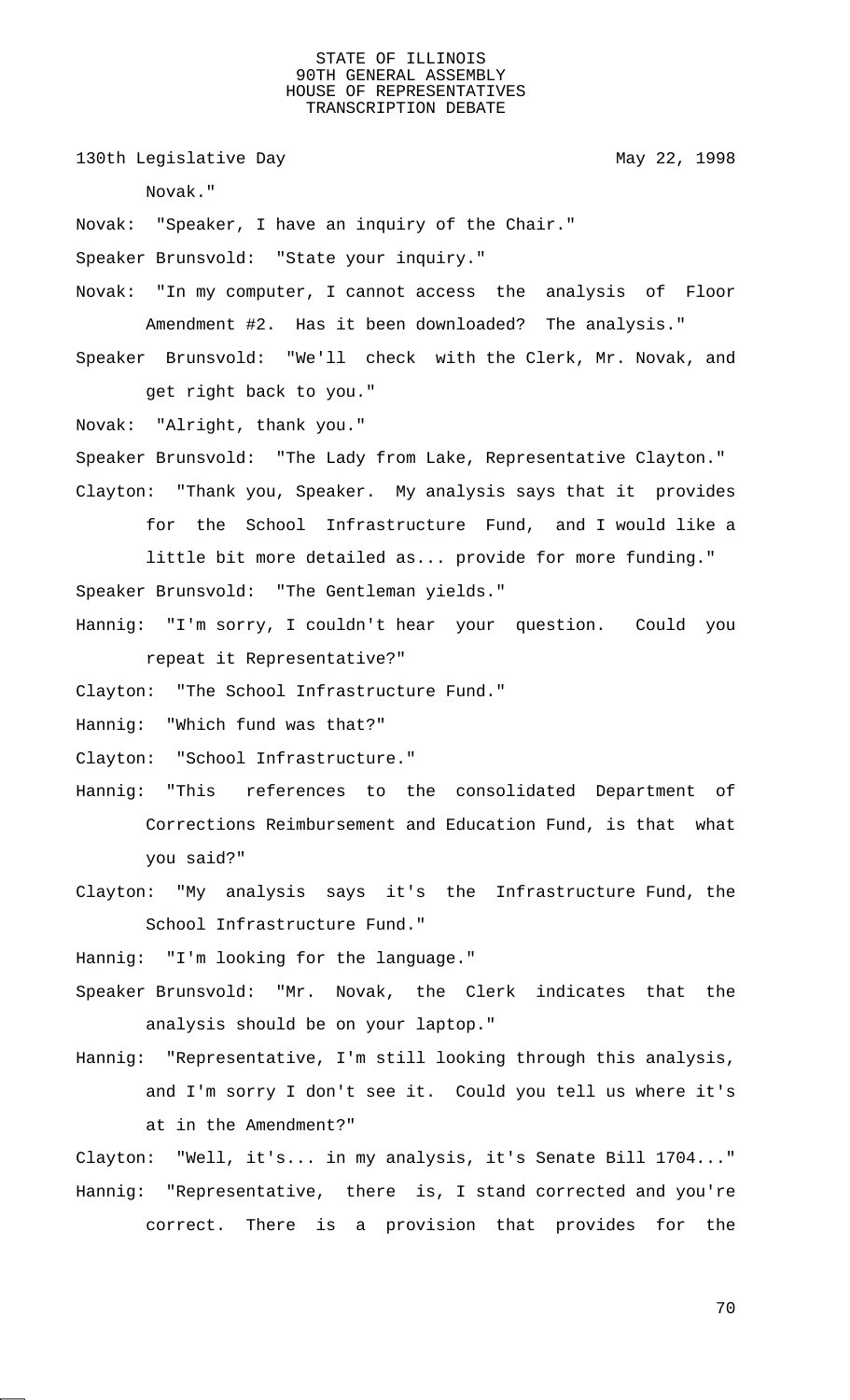130th Legislative Day 130th May 22, 1998

automatic transfer of funds from... to pay the debt service, so, there is some language to clarify that in this as well."

Clayton: "Thank you."

- Speaker Brunsvold: "Mr. Black."
- Black: "Thank you very much, Mr. Speaker. Will the Sponsor yield?"

Speaker Brunsvold: "Sponsor yields."

- Black: "Thank you. Representative Hannig, the emergency rule making provision is of concern to me. Does it only apply... the emergency rule making provision in the Amendment, does it only apply to budgetary matters or could that be extended to emergency rule making for any rule throughout the next fiscal year?"
- Hannig: "We've... in the past and what we're trying to do today is, create the authority for agencies to spend the money that's in the budget, Representative. It says, 'In order to provide for expeditious and timely implementation of state fiscal year 1999'. That's on page 2 of the Amendment, line number 22."
- Black: "How specific is that to the budget? I think I can see it on the... cause it is on the computer, crossing out '98 putting in '99, fiscal year '99. Would it only apply to rules dealing with the expenditure of funds in that agency's budget?"

Hannig: "As provided in this Act, Representative."

Black: "Okay. So, it would not give an agency, because it is a relatively short period of notice, and it doesn't appear that JCAR would have any oversight authority, it does not give them any enabling authority to pass an emergency rule, for example, I'm trying to think of some we've been hit with in the past, and because of the process, we've been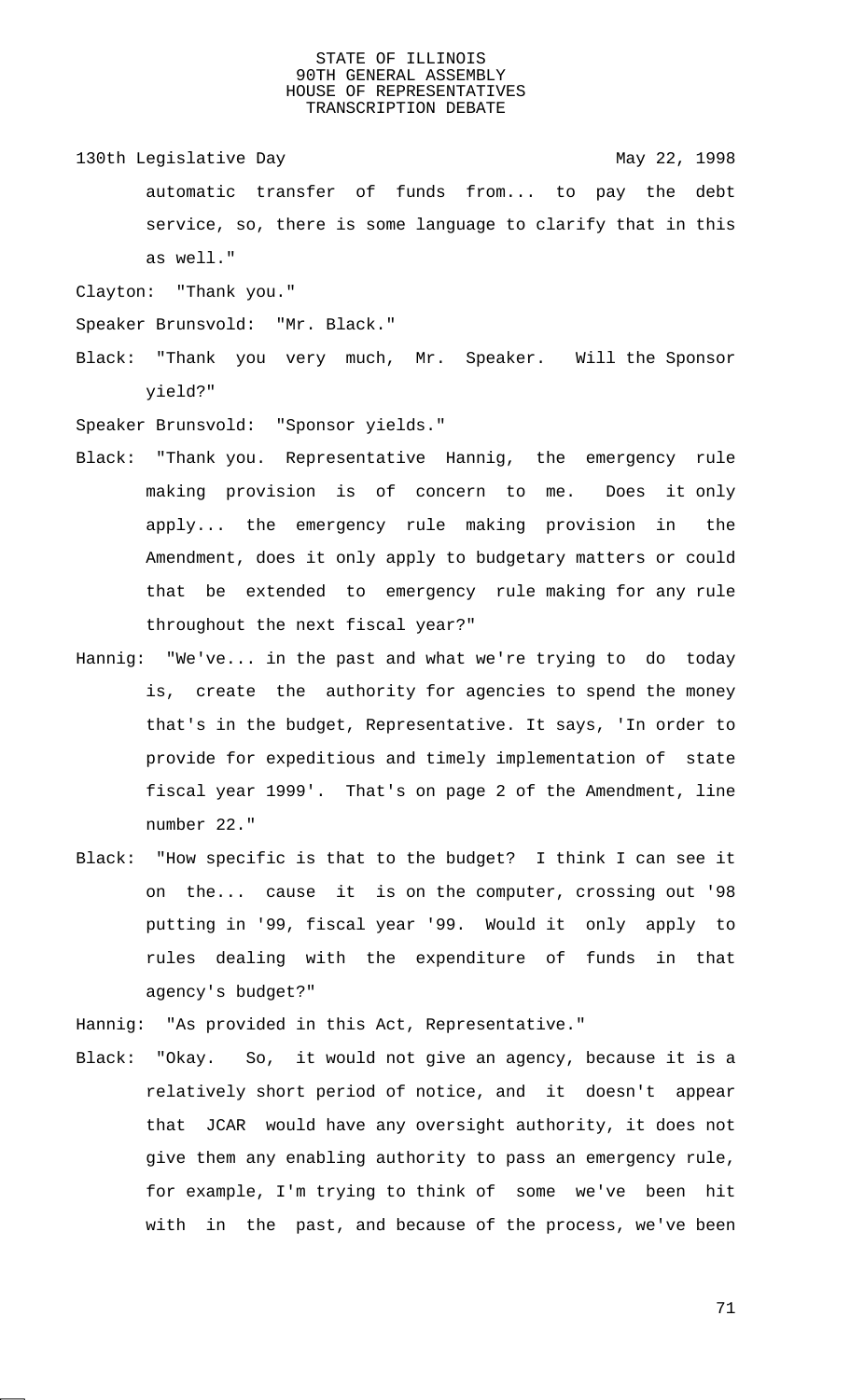130th Legislative Day 130th May 22, 1998 able to forestall. Like the Amendments to the Private Sewage Disposal Code. You know, at one time, they promulgated a rule that would have made most septic systems in rural areas illegal. I just want to make sure that any emergency rule making is only giving them the authority to do that on budget matters and not general... What am I trying to say, day to day operations of their agency?"

Hannig: "Representative, those items I think you're talking about are beyond the scope of what..."

Black: "Okay."

- Hannig: "...this is trying to do. And we've used this language..."
- Black: "So, if I read this Amendment correctly then, it only has to do with implementing, in case of an emergency, the ability to access money in that agency."

Hannig: "Right. And it's all..."

Black: "Okay."

Hannig: "...spelled out in the Amendment."

Black: "Fine. Thank you."

Speaker Brunsvold: "The question is, 'Shall Floor Amendment #2 be adopted?' All in favor say 'aye'; all opposed say 'no'. The 'ayes' have it, and Floor Amendment #2 is adopted. Further Amendments?"

Clerk Rossi: "No further Amendments."

Speaker Brunsvold: "Third Reading. Mr. Clerk, read the Bill." Clerk Rossi: "Senate Bill 1704, a Bill for an Act in relation to

State Government. Third Reading of this Senate Bill." Speaker Brunsvold: "The Gentleman from Macoupin, Mr. Hannig." Hannig: "Yes, thank you, Mr. Speaker. As I stated in the

introduction to the Amendment, we need to pass a number of budget implementation Bills to actually make the budget work the way we intend it to work. We can't do that by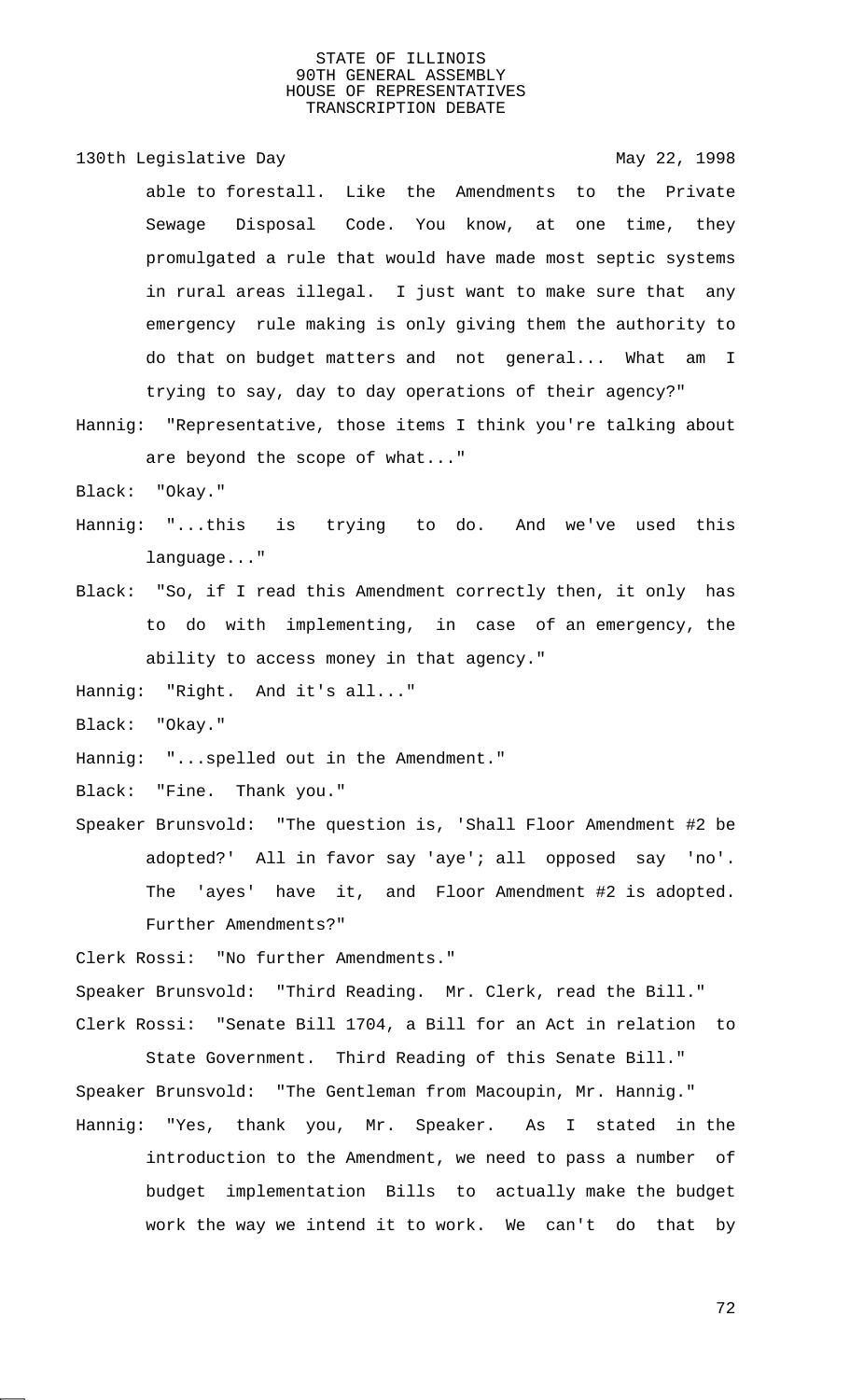130th Legislative Day 130th May 22, 1998

Constitution in the budget Bills, we have to do that through a normal type of substantive Bill. Because of a lawsuit that is pending, we have decided to do a series of budget implementation Bills rather than one, and so this is one piece of the budget puzzle. We've heard some discussion on what it is just a few minutes ago and so I'd move for the passage of Senate Bill 1704."

Speaker Brunsvold: "The Gentleman from Jersey, Mr. Ryder."

- Ryder: "Thank you, Mr. Speaker. I also rise in support of this Bill. It's necessary to implement the budget of the state, and I support the measure and ask for our Members to do the same."
- Speaker Brunsvold: "The question is, 'Shall Senate Bill 1704 pass?' All in favor vote 'aye'; all opposed vote 'no'. The voting is open. Have all voted who wish? Have all voted who wish? Have all voted who wish? Mr. Clerk, take the record. And on that question, there are 118 voting 'yes', 0 voting 'no', 0 voting 'present'. This Bill having received a Constitutional Majority, is hereby declared passed. Committee Reports."
- Clerk Rossi: "Supplemental Calendars 4 and 5 are being distributed."
- Speaker Brunsvold: "On page 6 of the Calendar, appears Senate Bill 659, Conference Committee Reports. Mr. Clerk, read the Bill. Excuse me, Conference Committee Report. Mr. Brady."
- Brady: "Thank you, Mr. Speaker and Ladies and Gentlemen of the House. Last October, the Supreme Court declared the Illinois Insurance Privilege Tax, unconstitutional. Conference Committee Report 659 is an effort to restore what existed before that ruling. It replaces that with other revenue provisions. It repeals the Life Valuation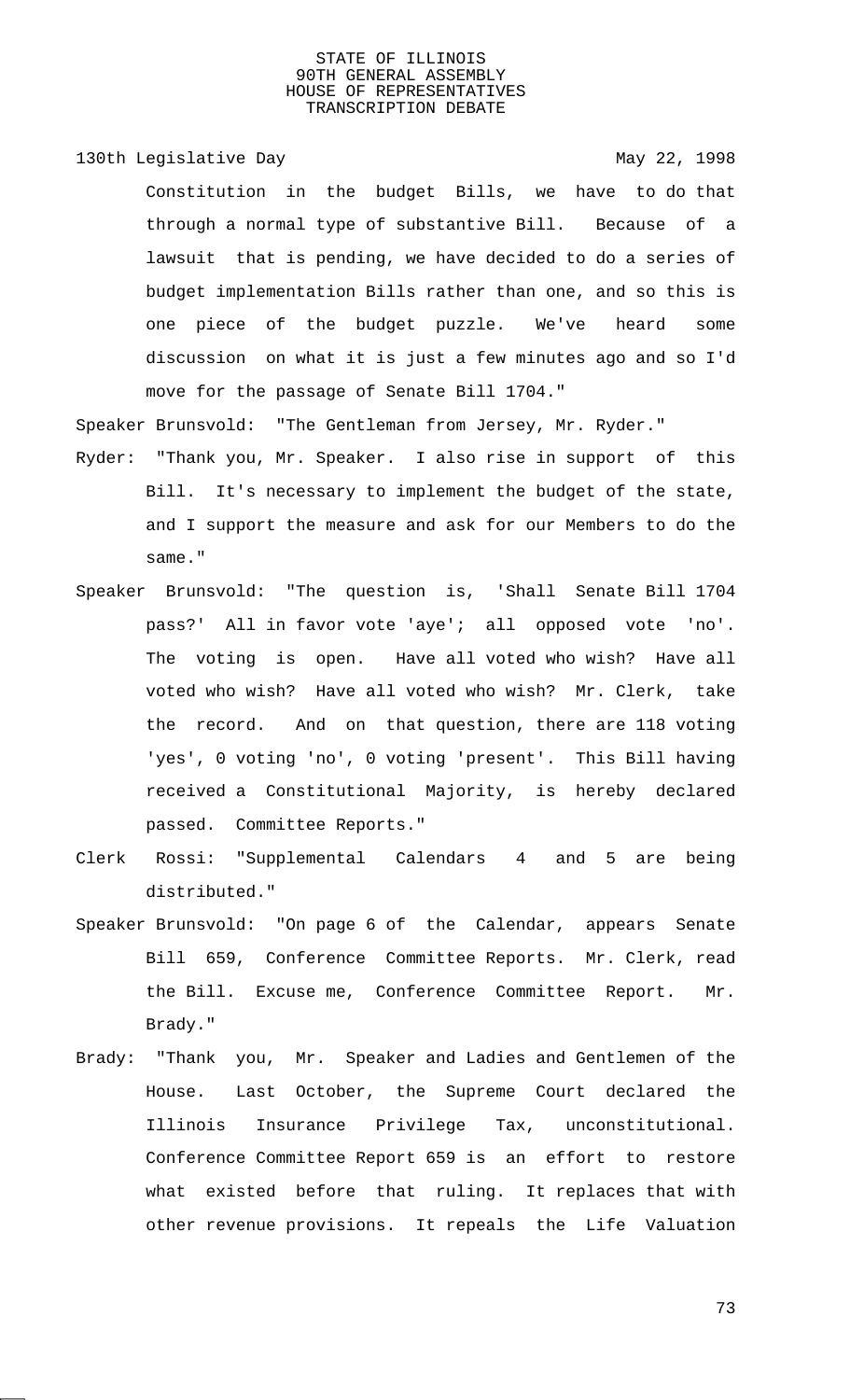130th Legislative Day 130th May 22, 1998

- Tax. It is neutral in its affect prior to the ruling and it is agreed to by all in the industry of insurance. I know of no opposition, and I ask for your favorable vote.
- Speaker Brunsvold: "Is there any discussion? The Gentleman from McHenry, Mr. Skinner."
- Mr. Skinner: "Mr. Speaker I would gladly have sponsored this Bill if the proceeds had been going to fund another billion dollars of school construction money, and indeed, next year I may introduce a Bill to earmark this money to school construction. But I don't think it ought to just be dumped into the General Fund because we know the General Fund has much more money than it needs this year. We have over 5%... what is it a 6% increase in GRF revenues this year? We don't need to add to them. So, I may be the only one that votes 'no', but I am going to vote 'no'.
- Speaker Brunsvold: "Further discussion? The Gentleman from Mautino... the Gentleman from Bureau, Mr. Mautino."
- Mautino: "Thank you, Mr. Speaker, Ladies and Gentlemen of the House. I rise in support of Conference Committee Report on Senate Bill 659. As Representative Brady said, this Bill will replace the tax which was struck down by the Supreme Court. Prior to that ruling there was \$120,000,000 which were collected in taxes that went into fund state budgetary items. After enactment of this, the tax which will be designed to replace that, has been set with a formula which will generate, based on that same level of premiums, a \$120,000,000, so it is an even exchange. The Governor in his budget address had said that this had been agreed and we know it is something we have to do, so, that we don't have the \$120,000,000 hole inside of the budget itself. For that reason I join with Representative Brady in sponsorship of the Bill and would ask for your 'aye' votes.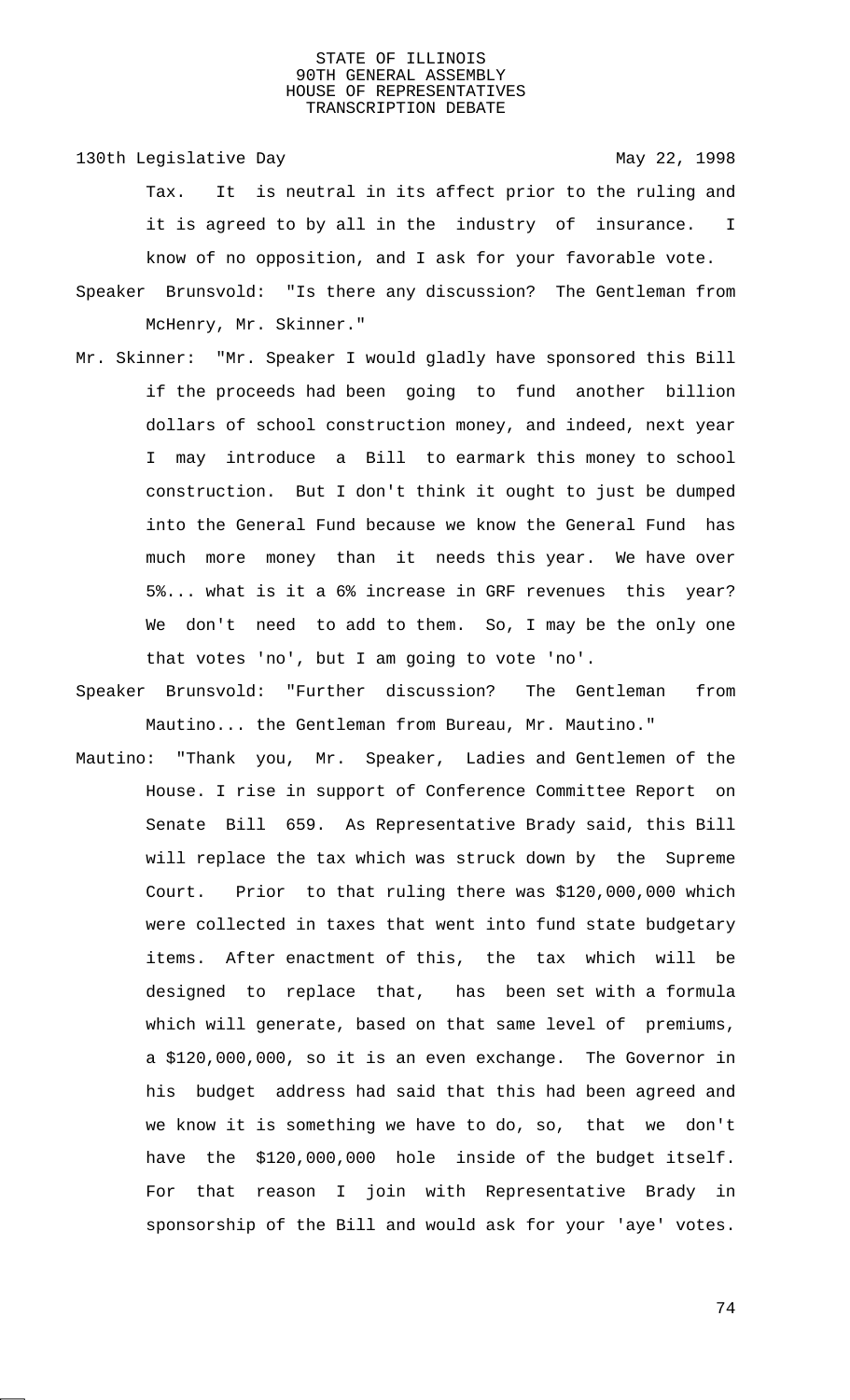130th Legislative Day 130th May 22, 1998

Speaker Brunsvold: "Mr. Brady to close." Brady: "I ask for your favorable support."

- Speaker Brunsvold: "The question is, 'Shall the House adopt Conference Committee Report #1 to Senate Bill 659?' All in favor vote 'aye'; all opposed vote 'no'. The voting is open. This is final action. This is final action. Have all voted who wish? Mr. Clerk, take the record. On this question, there are 60 voting 'yes', 58 voting 'no', 0 voting 'nay', and 0 voting 'present'. The House adopts Conference Committee Report #1 on House Bill... Senate Bill 659. And this Bill, having received a Constitutional Majority, is hereby declared passed. On Supplemental #5, appears Senate Bill 1203. Mr. Saviano. Excuse me, Mr. Saviano. Mr. Rossi."
- Clerk Rossi: "Committee Reports. Representative Currie, Chairperson from the Committee on Rules, to which the following item was referred, action taken on May 22, 1998, reported the same back with the following recommendation: 'be approved for consideration' Senate Bill 1203, Conference Committee Report #1."

Speaker Brunsvold: "Mr. Saviano."

Saviano: "Thank you, Mr. Speaker, Members of the House. Conference Committee Report to Senate Bill 1203, contains the underlying language that was in this Bill. If you remember, I amended this Bill earlier in the week, to include the Home Equity Loan Program. The Senate had non-concurred with that Amendment because they did not agree with it, so, the underlying Bill remains in this Conference Committee Report. And the underlying Bill is the township... Illinois Township Association language which will allow for special service areas to be designated, unincorporated areas in Cook County, for the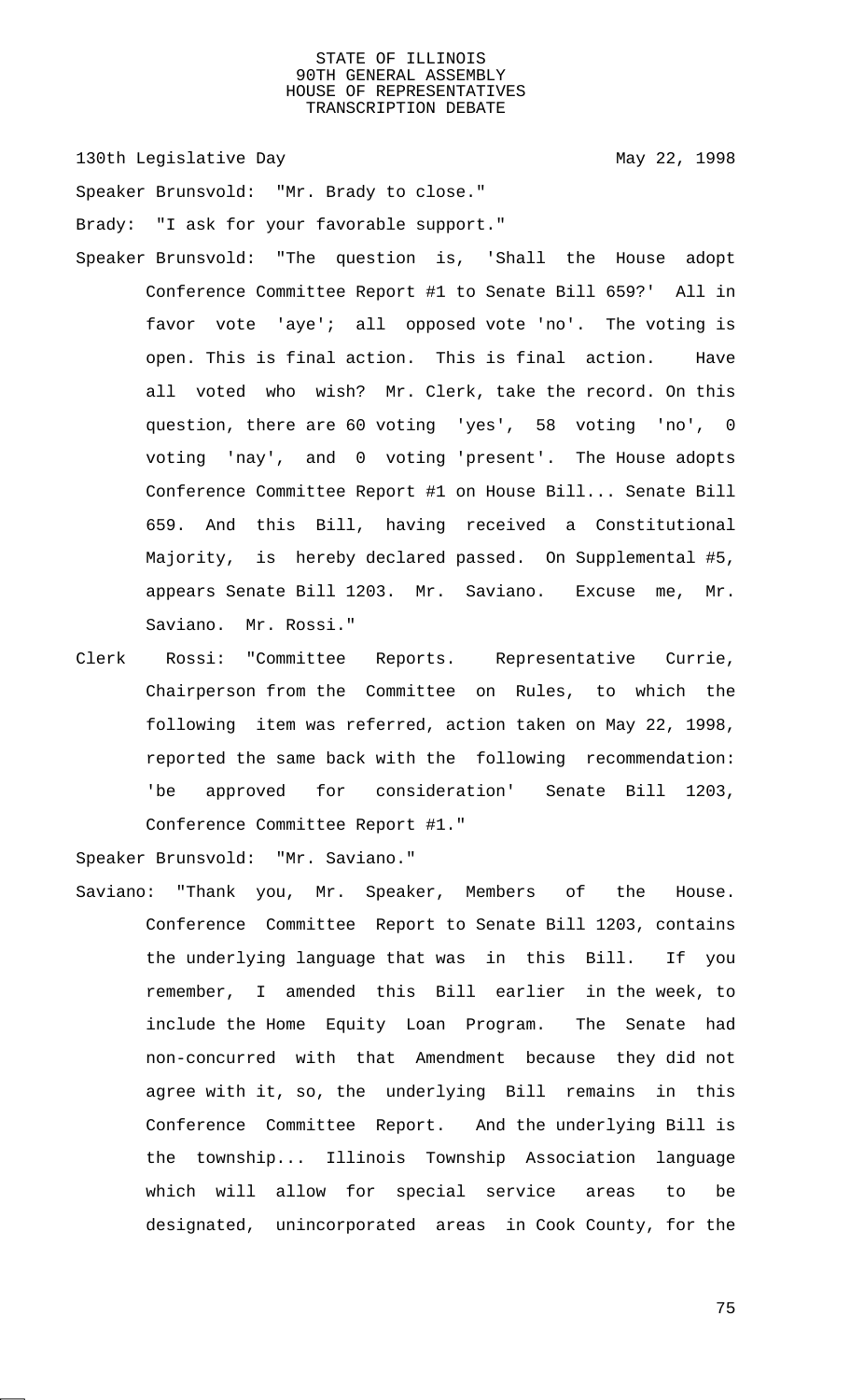130th Legislative Day 130th May 22, 1998 purposes of improving infrastructure, such as flood control, lighting, streets, curb, et cetera. And I would ask that we adopt the First Conference Committee Report to Senate Bill 1203."

Speaker Brunsvold: "And on that question, is there any discussion? The Gentleman from Vermilion, Mr. Black."

Black: "Yeah, thank you very much, Mr. Speaker. Would the Sponsor yield?"

Speaker Brunsvold: "Sponsor yields."

Black: "Representative, it's a little difficult to hear, the underlying Bill dealing with special service areas for townships, is that still in the Conference Committee?" Saviano: "Yes."

Black: "And that would be by a front door referendum, correct?" Saviano: "That is correct."

Black: "And the provisions on the home equity loan. Did you say that had been stricken?"

Saviano: "Those were removed."

- Black: "So, what basically, now that we have a little order in the chamber, the Conference Committee Report basically deals with the special assessment districts for townships. Now, would that be townships throughout the State of Illinois, or is there a base population level?"
- Saviano: "As I stated in my opening, it only affects Cook County townships."
- Black: "I thought at one time it went down to as low as 300,000 in the original Bill? Okay, I see it. Alright. Appreciate your indulgence. Thank you, Representative." Saviano: "Thank you."
- Speaker Brunsvold: "Further discussion? The Lady from Cook, Representative Mulligan."

Mulligan: "Thank you, Mr. Speaker. Will the Sponsor yield?"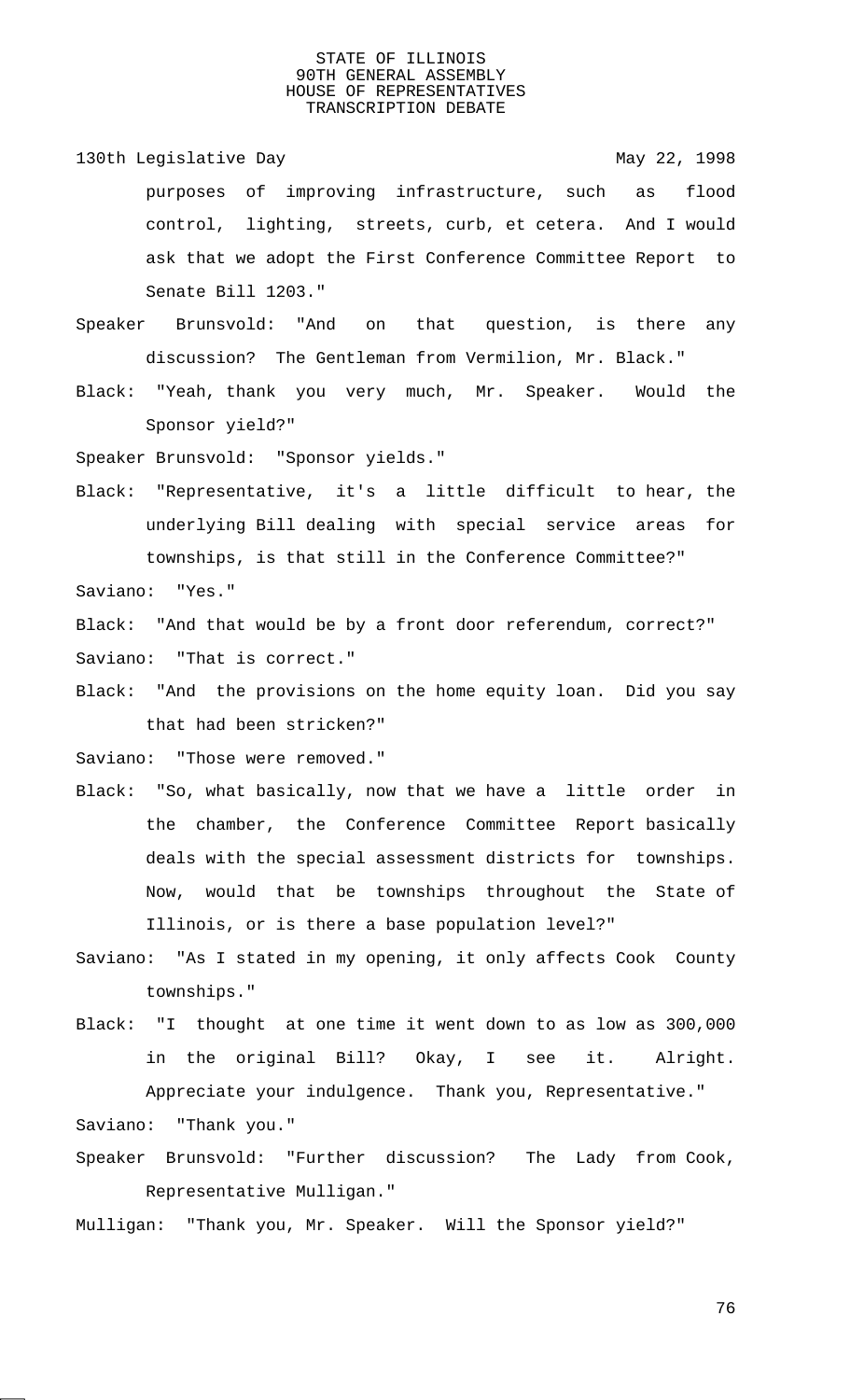130th Legislative Day 130th May 22, 1998

Speaker Brunsvold: "Sponsor yields."

- Mulligan: "Representative, when you have a township that covers an unincorporated area in a incorporated area and you want to put a special service district in an unincorporated area, the whole township would have to agree if there is a referendum?"
- Saviano: "That's not true. First of all, it's only on incorporated areas of Cook County. The designated area that would be serving the special service area, would be designated by boundaries set by the township, and would only include the residents who request the front door referendum. And those are the only ones that would vote on it."
- Mulligan: "So then if I wanted to set up a flood special service area, which we have that problem, in an unincorporated area in a township.... I'm still trying to figure out... if we could just tax that area or if we'd have to tax the whole township?"
- Saviano: "No, you would not tax the whole area. You would identify those households in the special service area, that you would first allow them to vote on the front door referendum, and those would be the only homes that would be assessed for that special service area."

Mulligan: "Thank you."

- Speaker Brunsvold: "Further discussion? Seeing none, the Gentleman from Cook to close, Mr. Saviano."
- Saviano: "Thank you, Mr. Speaker. This language was passed once out of this chamber. It's a good Bill. Brings local control and gives control to the residents of their community to improve their own community, and I'd ask Conference Committee #1 to Senate Bill 1203 be approved. Thank you."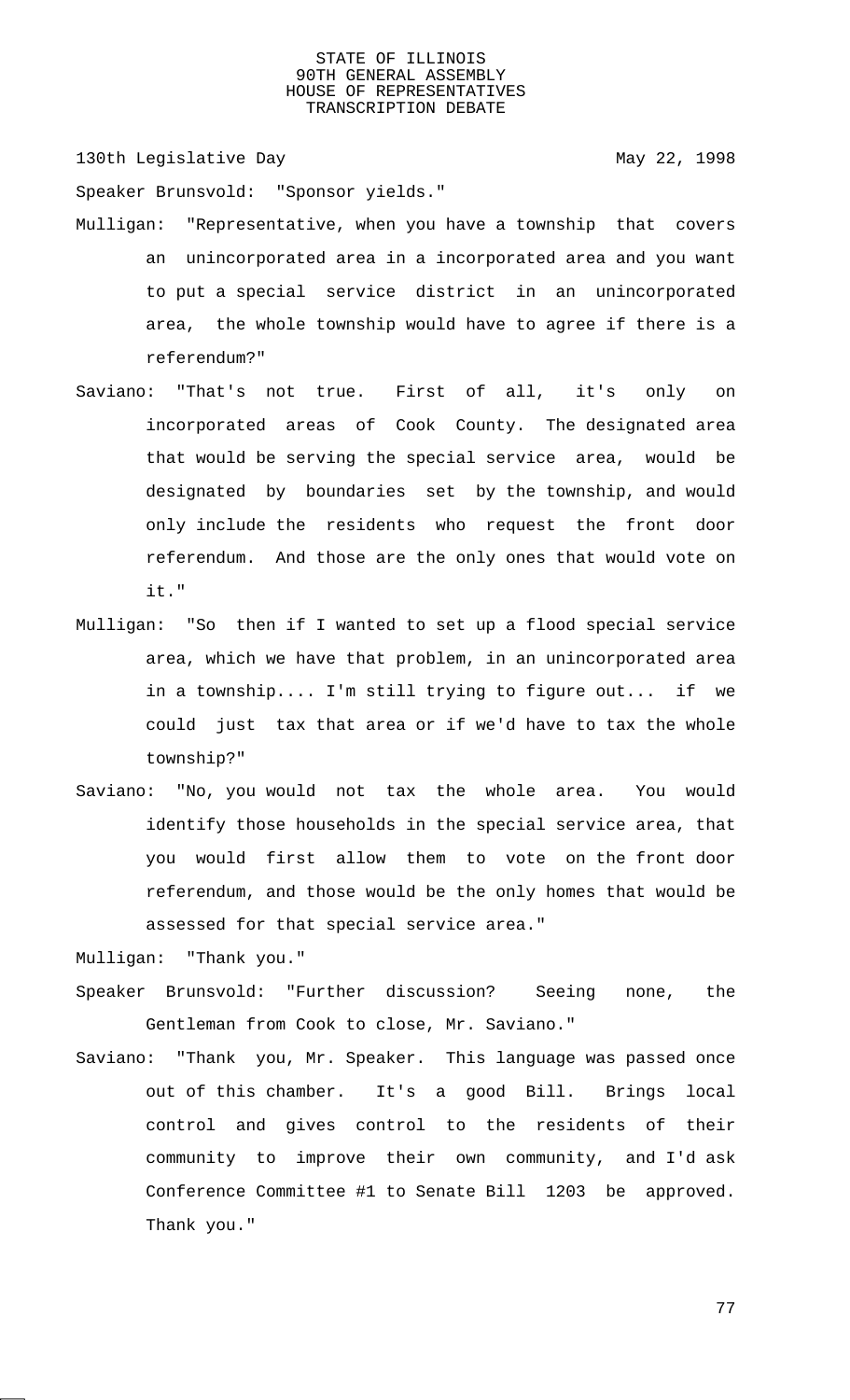130th Legislative Day 130th May 22, 1998

- Speaker Brunsvold: "The question is, 'Shall the House adopt Conference Committee Report #1 to Senate Bill... excuse me. Mr. Rutherford."
- Rutherford: "Thank you, Mr. Speaker. I was a little late on the switch there, and I appreciate you recognizing me. Sponsor yield? A quick question to the Sponsor."

Speaker Brunsvold: "Sponsor yields."

Rutherford: "As I look at the Conference Committee Report, I see that the Republican Representatives did not sign the Conference Committee Report. Who circulated the Conference Committee Report?"

Saviano: "That's a good question."

Rutherford: "So, there's a ghost circulator possibly. I've got Representative Tim Johnson and Representative Bob Churchill, are the Republican Members of the House who have not signed this Conference Committee Report."

Saviano: "Hold on a second."

- Rutherford: "Alright. Mr. Speaker, I apologize, but this is very important. I mean, I collect autographs, and this could be something some day of great value."
- Saviano: "Excuse me. I have a memorandum from our Chief of Staff, Mike Tristano, saying please replace Representative Tim Johnson with Representative Skip Saviano on Conference Committee #1 to Senate Bill 1203."

Rutherford: "Okay, then..."

Saviano: "It was in my file."

Rutherford: "So, this Conference Committee Report is in violation and this is in error. So, we may be... we may not... if this did pass, we may be in violation. This could possibly never become law. Is this important to you, Representative Saviano? I mean are you in a hurry to get to some event and function shortly hereafter?"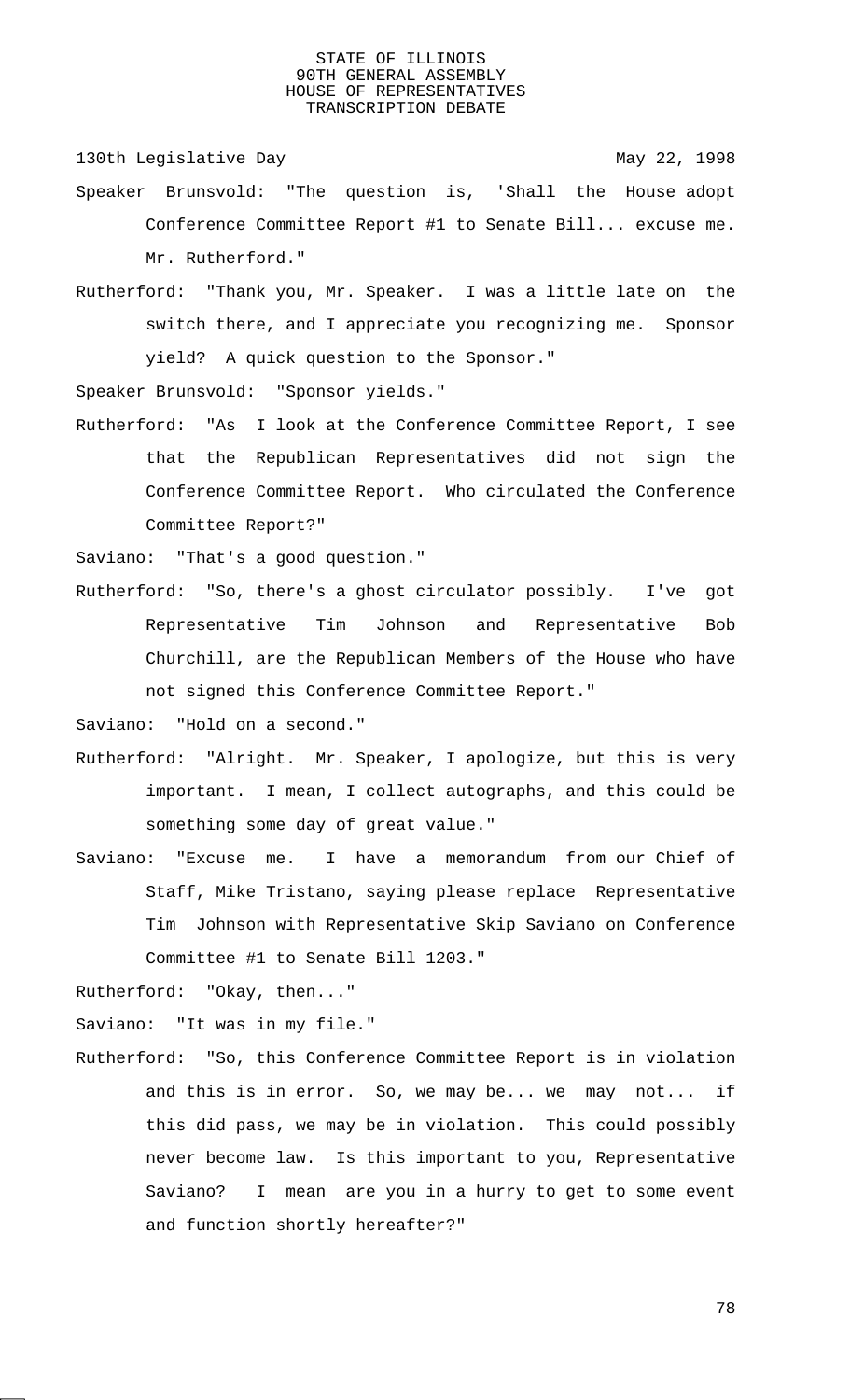130th Legislative Day 130th May 22, 1998

Saviano: "This is very important to me."

Rutherford: "Do we know if Representative Johnson and Representative Churchill would or could concur with this Conference Committee?"

Saviano: "Ohhh."

- Rutherford: "Well, Representative Saviano, I appreciate you getting to the bottom of this and digging deep to get the answers. Thank you."
- Speaker Brunsvold: "The question is, 'Shall the House adopt Conference Committee #1 on Senate Bill 1203?' This is final action. All in favor vote 'aye'; all opposed vote 'no'. The voting is open. Have all voted who wish? Have all voted who wish? Have all voted who wish? Mr. Clerk, take the record. On that question, there are 88 voting 'yes', 30 voting 'no', 0 voting 'present', and this Bill having received... this Conference Committee Report #1 on House Bill... Senate Bill 1203, having received a Constitutional Majority, is hereby declared passed. Mr. Clerk, House Bill 868. On Supplemental #4, appears House Bill 868 Mr. Ryder, are you going to handle the Bill for Mr. Daniels?"

Ryder: "At long last..."

Speaker Brunsvold: "Mr. Ryder."

- Ryder: "...recently released from captivity, we see House Bill 868. This is the COLA Bill. I urge your adoption. Thank you."
- Speaker Brunsvold: "On that question, is there any discussion? The question is, 'Shall the House concur in Senate Amendments #1 and 2 to House Bill 868?' This is final action. All those in favor vote 'aye'; all opposed vote 'no'. The voting is open. Have all voted who wish? Have all voted who wish? Have all voted who wish? Mr. Clerk,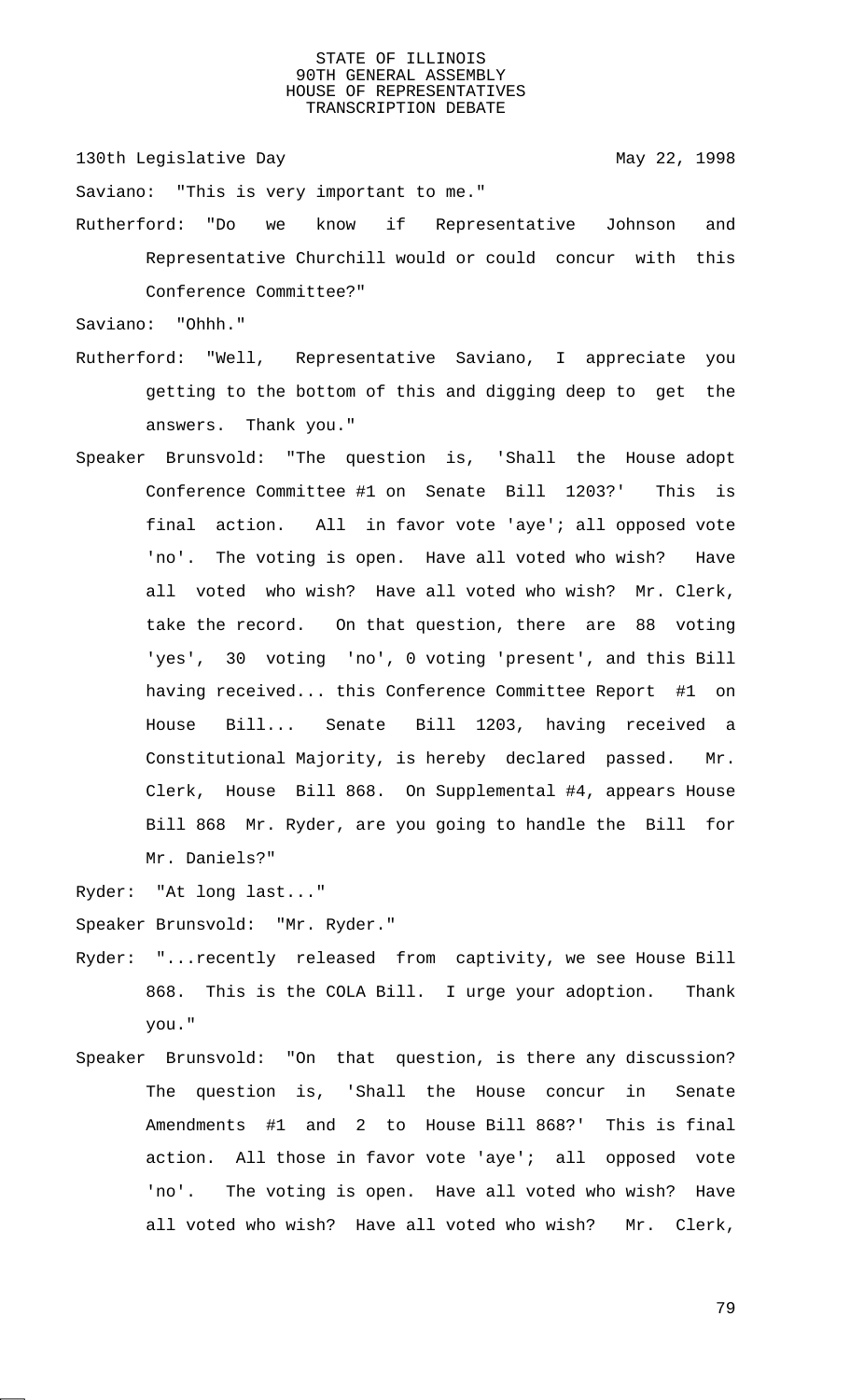130th Legislative Day 130th May 22, 1998 take the record. And on that question, there are 118 voting 'aye', 0 voting 'no', 0 voting 'present'. The House does concur in Senate Amendments 1 and 2 to House Bill 868, and this Bill having received a Constitutional Majority, is hereby declared passed. Mr. Black."

Black: "Thank you, Mr. Speaker. I had my light on long before you went to the vote. You're leaning to the left a little bit covering up our lights again. I just would like an inquiry of the Clerk."

Speaker Brunsvold: "State your inquiry, Mr. Black."

Black: "Yes, I had filed, joined by every Member of the Republican caucus, 172 written Motions to discharge this Bill from the Rules Committee and advance it to immediate consideration. We received no satisfaction. At this time, I would move to table all of those Motions to Discharge. I'm glad that you finally saw the light."

Speaker Brunsvold: "Thank you, Mr. Black. Mr. Hartke."

Hartke: "I object to the Motion."

- Speaker Brunsvold: "Mr. Hartke comes so conditioned in the reflex. On page 5 of the Calendar, appears Senate Bill 1565. Mr. Clerk, read the Bill."
- Clerk Rossi: "Senate Bill 1565 has been read a third time previously. It is on the Order of Consideration Postponed."

Speaker Brunsvold: "Mr. Granberg."

Granberg: "Thank you, Mr. Speaker. Earlier, we had this Bill. It received 58 votes. There were some misunderstandings concerning the contents. I believe those things have been corrected. It would simply allow for local units of government to accelerate the tax collection pursuant to a front door public referendum, which was passed for life safety issues. In my set of circumstances, our county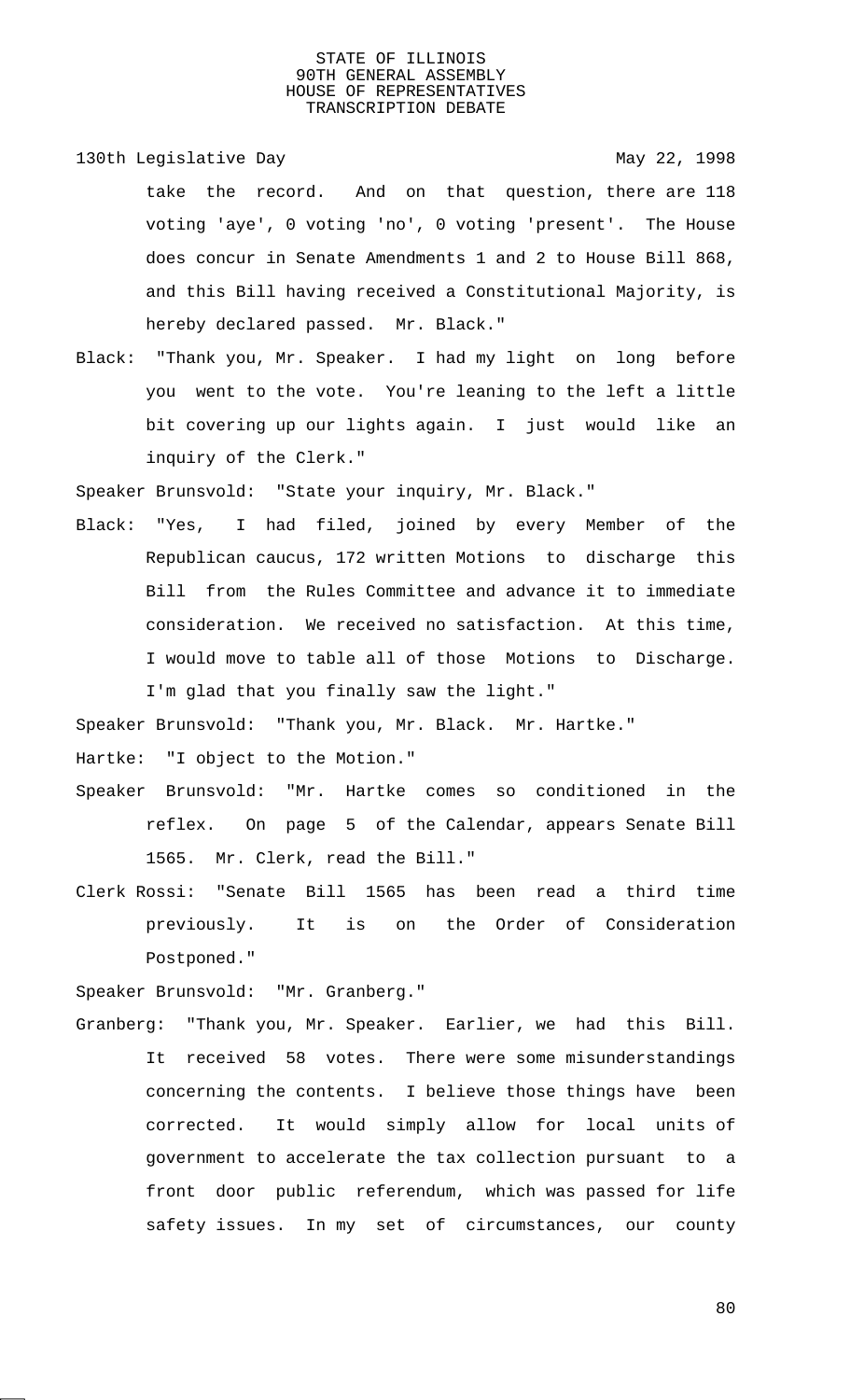# 130th Legislative Day 130th May 22, 1998

board wanted to build a new jail because of increasing federal and state mandates. Because of the lack of federal and state funds, they went to the voters, the voters passed that referendum, overwhelmingly. The county board issued the bonds. They now do not have a revenue stream for the debt service on the bonds that were issued. This would allow them to accelerate the tax collection from January to July of this year in order to pay the debt service on the revenue stream. This would allow those counties, those organizations, to do that. This is not, this is not a tax increase. Now, I understand some of the targets might be concerned, but it is not a tax increase and I'd be more than happy to answer any questions."

- Speaker Brunsvold: "On the question, the Gentleman from Madison, Mr. Stephens."
- Stephens: "Well, thank you, Mr. Speaker. Just to remind Members on our side of the aisle that we have, we have looked at this legislation again. It is very considered legislation. Representative Granberg, Senator Watson, have worked very diligently on this. There are some Members on our side of the aisle that are not going to be able to support you, but we will... hopefully, those of us that can, will rise in support of our downstate friend, Representative Granberg, and leave here on a good note. Mr. Presiding Officer, that's all that I have to say at this time."
- Speaker Brunsvold: "Thank you, Mr. Stephens. The Gentleman from Cook, Mr. Parke."

Parke: "Thank you, Mr. Speaker. Will the Sponsor yield?" Speaker Brunsvold: "The Sponsor yields."

Parke: "Yeah, Representative, why does a municipal government need a second chance to tax their citizens?"

Granberg: "Mr. Parke, as I... as I indicated, in my set of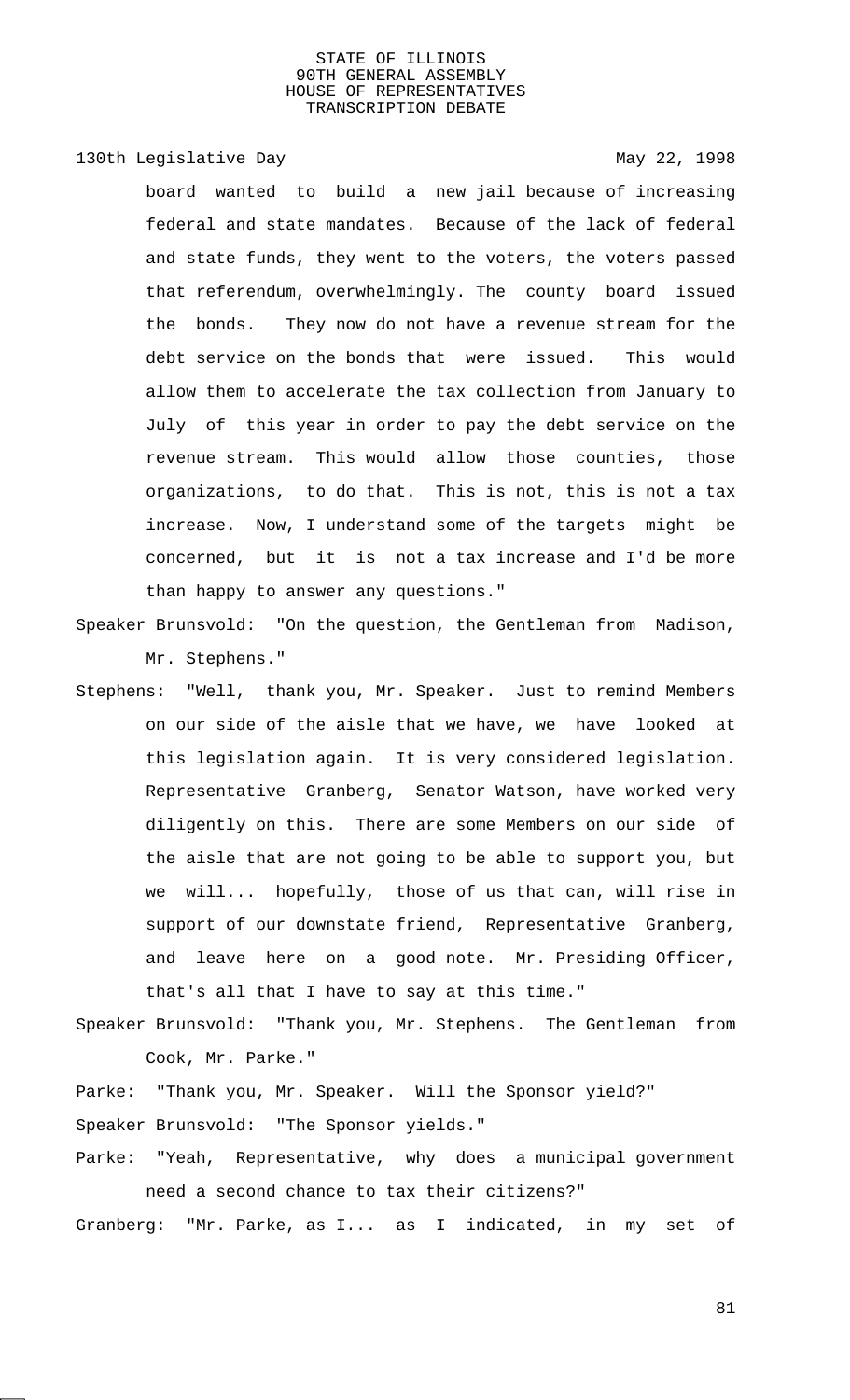- 130th Legislative Day 130th May 22, 1998 circumstances, the county had to build a new jail because of federal and state mandates. There was no federal or state revenue to assist them to do that, therefore, they passed a public... they passed a public referendum..."
- Parke: "I'm sorry, I'm sorry, Representative. Mr. Speaker, I just cannot hear Representative Granberg's comments and they're very important right now to understand this."
- Speaker Brunsvold: "Please, Ladies and Gentlemen, let's give the two Gentlemen your attention. It's a very important Bill."
- Granberg: "Mr. Parke, the ref... the public referendum was passed, front door referendum went into place. They needed the revenue to issue bonds to pay for the debt service, the revenue stream for the bonds that were issued. So, they can collect this. This allows them to collect it six months earlier because they had issued the bonds in reliance on the referendum passing. They now have no revenue stream to pay the debt service. So, there's no new tax. It just accelerates the existing one that was passed pursuant to a front door public referendum."
- Parke: "Why is the Illinois Retail Merchants so strongly in oppose to this?"
- Granberg: "Mr. Parke, I don't believe they're strongly opposed. I talked to representatives of the organization and, as you know, you and I work very closely with the Retail Merchants. As a matter of policy, they are opposed. When you measure the degree, I mean, they take the position that these things should not occur."
- Parke: "What is their policy on opposing this? Say that so that I can try and understand as... I mean, if they're standing on principle, what's the principle? What's the..."
- Granberg: "Mr. Parke, I believe they are opposed to an acceleration of the sales tax that would be collected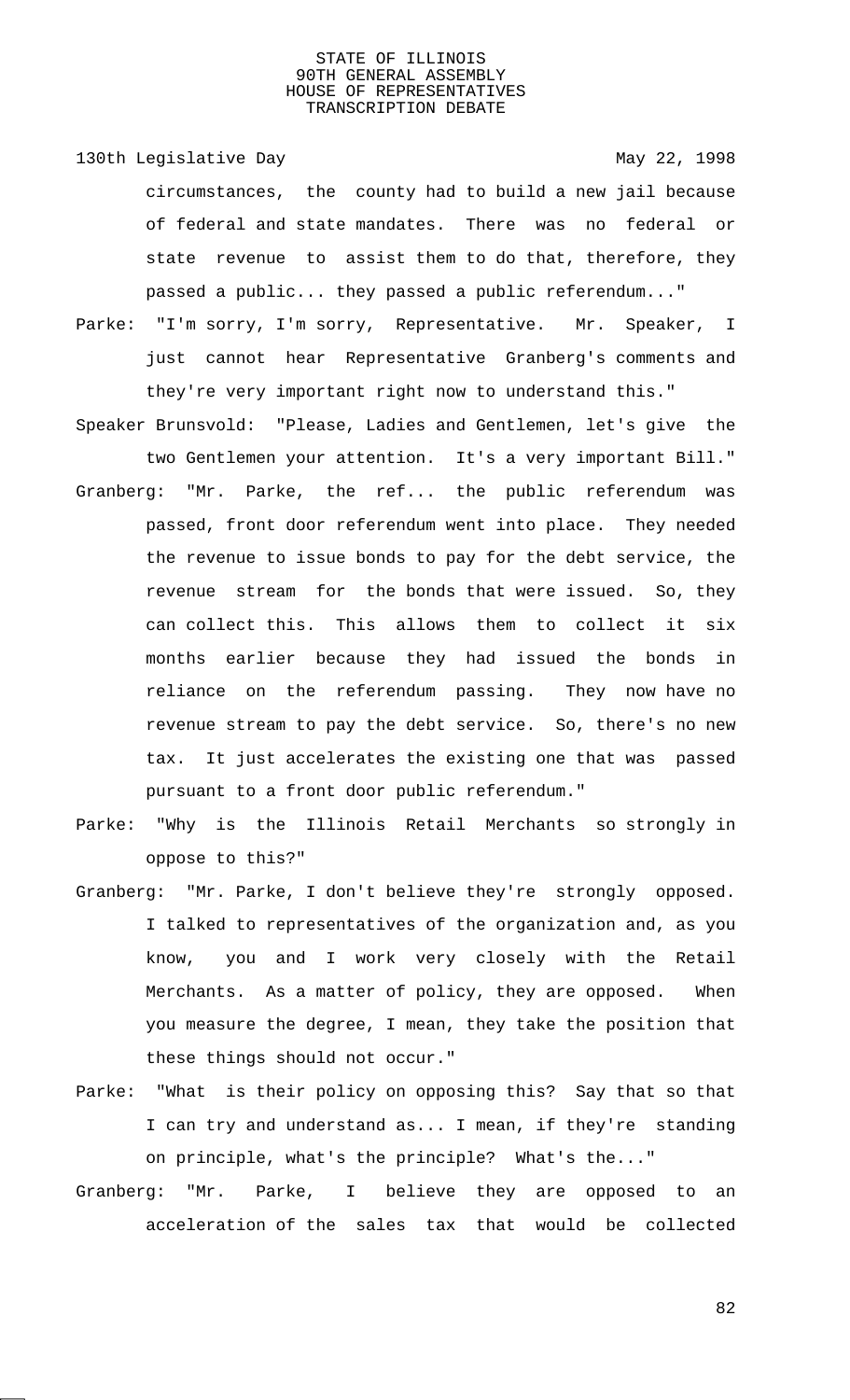130th Legislative Day 130th May 22, 1998 pursuant to the referendum. I believe, and I could be wrong, I believe it is because they feel if you had the referendum, you should stick to the criteria of the referendum and they should have known this in advance."

- Parke: "Does it cost the retail merchant more money or did they have to pay the tax sooner, and therefore, they don't get the float on it or... "
- Granberg: "No, Mr. Parke, it costs them no more money, no more money. It just allows the county to receive this money from the state earlier."
- Parke: "Now, does this only apply to home rule communities? Doesn't have any affect?"
- Granberg: "No. It applies, Representative, it applies basically to four communities who have this problem. I believe Cahokia is one, I believe Vermilion County has this problem, as well as mine. Senator Watson and I are trying to address this problem for our area and that is what this does, but apparently, there are three other areas that also face this problem."

Parke: "Thank you, Representative."

Granberg: "Thank you, Mr. Parke."

Speaker Brunsvold: "Further discussion? The Lady from DuPage, Representative Cowlishaw."

Cowlishaw: "Thank you, Mr. Speaker. Will the Sponsor yield?" Speaker Brunsvold: "The Sponsor yields."

Cowlishaw: "I'm sorry, it was not clear to me in your original explanation. This enables somebody in some local unit of government to get some of the money needed for whatever purpose it may be, sooner than otherwise would happen. From whom is that money coming? Is that state dollars that you're going to be able to get earlier or does that mean you collect the taxes from those local people earlier?"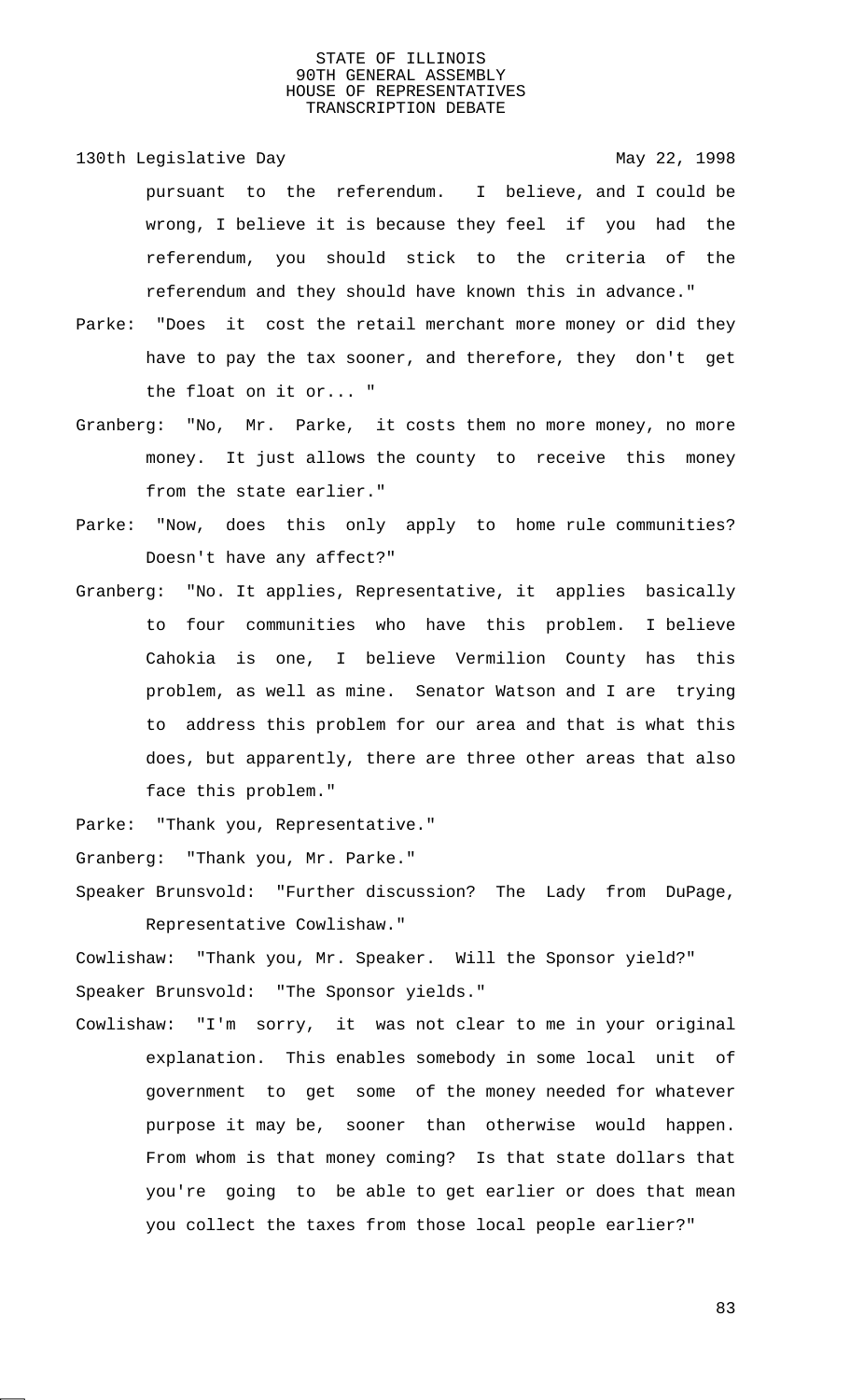130th Legislative Day 130th May 22, 1998

Granberg: "Representative, it's a local tax, strictly a local tax for life safety. In our area we had to build a new jail because of federal and state mandates."

Cowlishaw: "Okay."

- Granberg: "There was no revenue available from the federal government. So, we had to tax ourselves in order to do that. This is strictly a local sales tax. We were forced to tax ourselves to do this to fulfill the costs... or to fill the costs of these mandates. So, we're having to tax ourselves because of federal and state mandates and that's what this does."
- Cowlishaw: "Well, this life safety... now wait a minute, this is not a fund within your local school district? There is a life safety fund within each school district. What is this? Is this a special district that exists for the purpose of selling bonds and handling the construction, or whatever is involved with this?"
- Granberg: "Sure. What it is, Representative Cowlishaw, is a special county Retailers Occupation Tax for public safety. We had to go to the people... or the county board had to go to the people and ask them to support this so they could build a new jail because of federal mandates."

Cowlishaw: "All right."

- Granberg: "Okay. Strictly a local tax. This allows them to accelerate the collection of that tax so they can pay the debt service on the bonds. No other state money, strictly local money."
- Cowlishaw: "But you are telling me that whatever this is, is involved in whatever units of local government already existed where you are. You are not creating still another unit of local government that has the power of taxation?" Granberg: "No. No. Represe... Representative Cowlishaw, no, that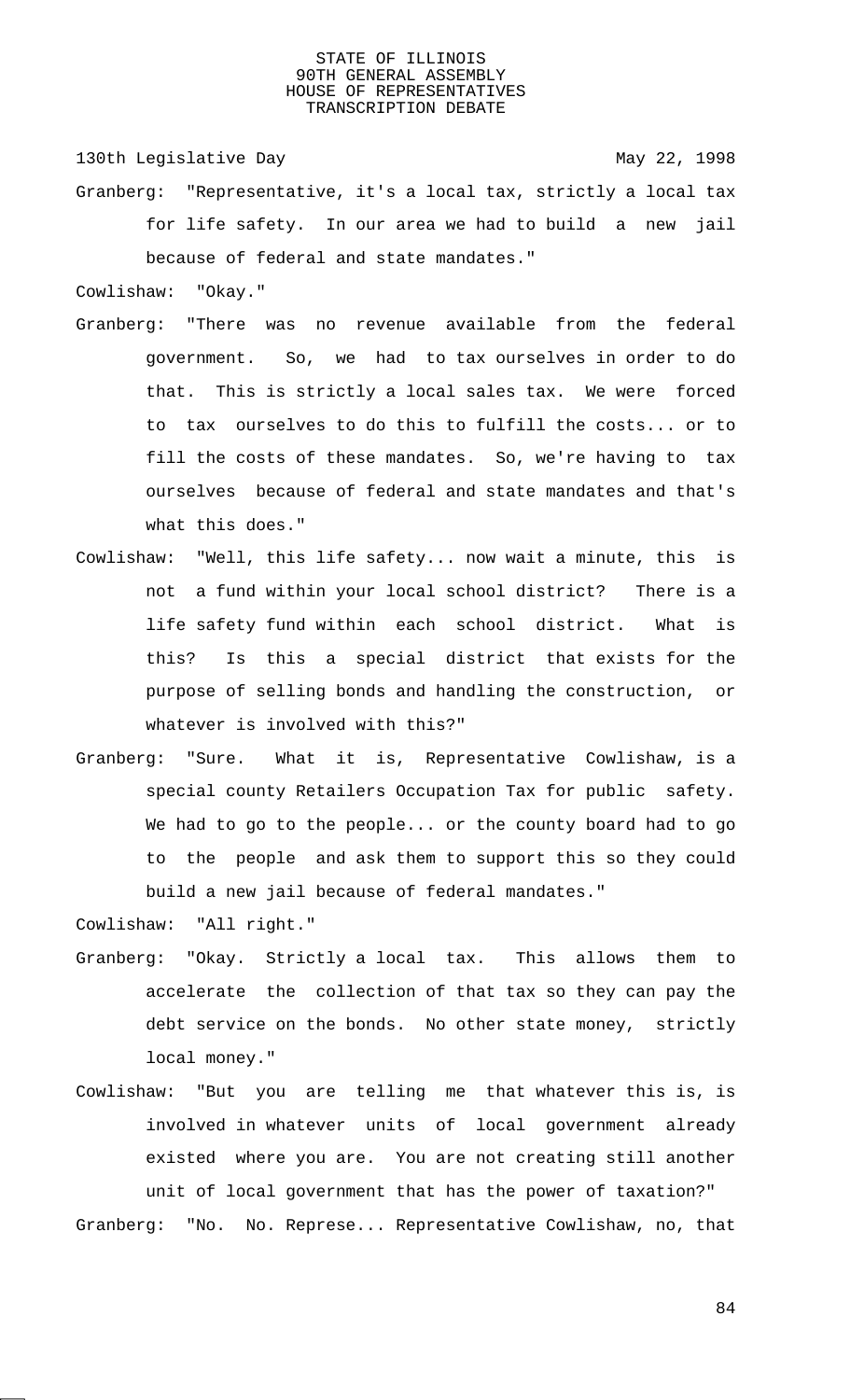130th Legislative Day 130th May 22, 1998

is not the case."

Cowlishaw: "Thank you."

Speaker Brunsvold: "Mr. Granberg to close."

- Granberg: "Thank you, Mr. Speaker, Ladies and Gentlemen of the House. I want to thank Representative Stephens and my friends on that side of the aisle for helping me clear up this misunderstanding on this Bill. Again, this is not a tax increase. It simply allows us, in peculiar sets of circumstances, to collect our own tax pursuant to a public front door referendum, so we can comply with these costly state and federal mandates. We have resolved this problem. This will enable us to do that with strictly local money and I would appreciate your support."
- Speaker Brunsvold: "The question is, 'Shall Senate Bill 1565 pass?' All in favor vote 'aye'; all opposed vote 'no'. The voting is open. Have all voted who wish? Have all voted who wish? Have all voted who wish? Mr. Clerk, take the record. And on that question, there are 62 voting 'yes', 56 voting 'no', 0 voting 'present'. And this Bill, having received a Constitutional Majority, is hereby declared passed. Mr. Clerk."
- Clerk Rossi: "The Rules Committee will meet immediately in the Speaker's Conference Room."

Speaker Brunsvold: "Committee Reports."

Clerk Rossi: "Committee Reports. Representative Barbara Flynn Currie, Chairperson from the Committee on Rules, to which the following measures were referred, action taken on May 22, 1998, reported the same back with the following recommendation: 'to the floor for consideration' Motion to Concur in Senate Amendment #1 to House Bill 3427; Conference Committee Report #1 to Senate Bill 1339; Conference Committee Report #1 to Senate Bill 1674; Floor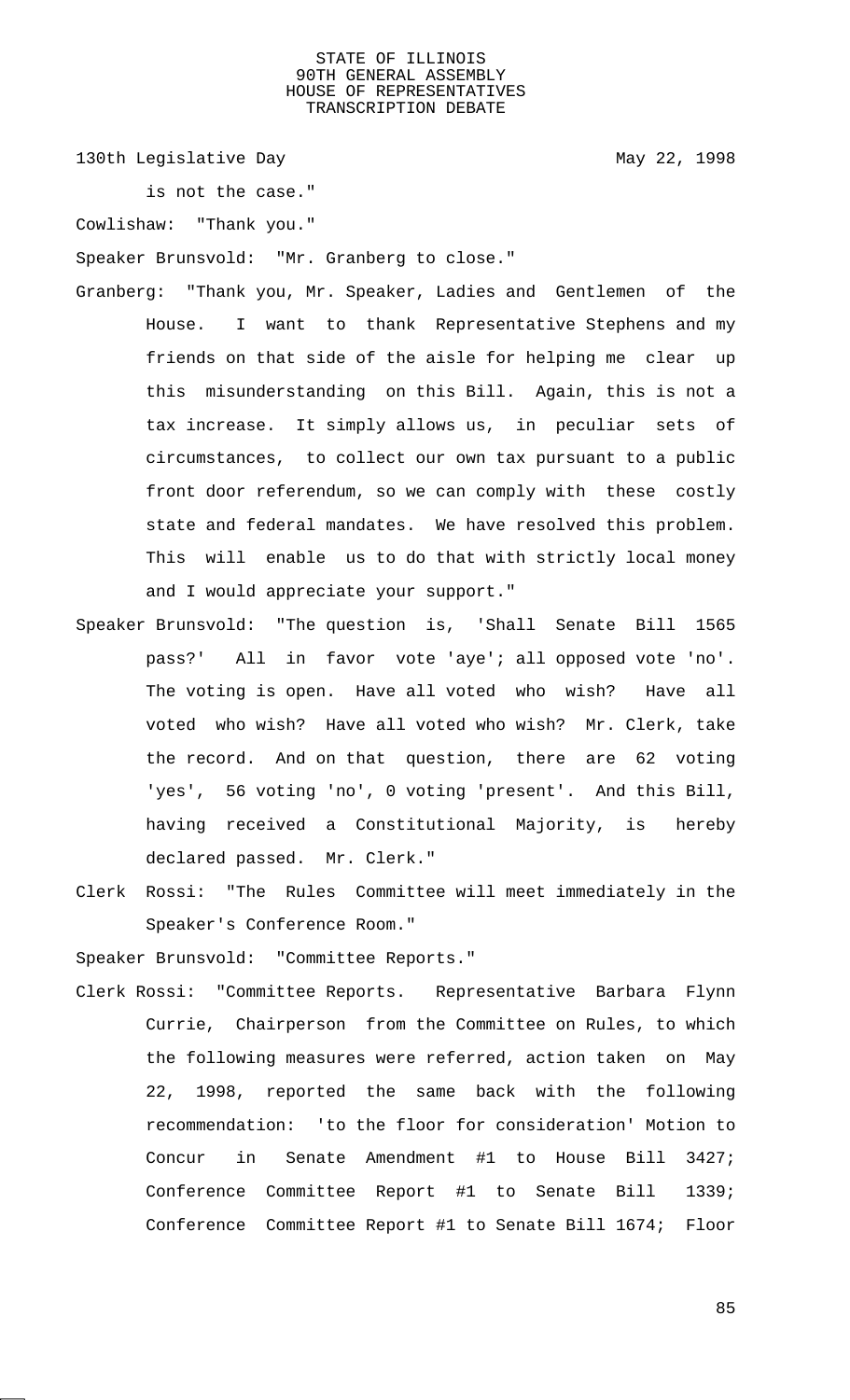- 130th Legislative Day 130th May 22, 1998 Amendment #2 to House Resolution 322; and House Amendment #3 to Senate Bill 1607...1706."
- Speaker Brunsvold: "On page 5 of the Calendar, appears Senate Bill 1706. Mr. Clerk."
- Clerk Rossi: "Senate Bill 1706, has been read a second time previously. No Committee Amendments. Floor Amendment #2, offered by Representative Hannig, has been approved for consideration."
- Speaker Brunsvold: "Mr. Hannig."
- Hannig: "Withdraw Amendment #2, Mr. Speaker."
- Speaker Brunsvold: "The Gentleman withdraws Amendment #2. Further Amendments?"
- Clerk Rossi: "Floor Amendment #3, offered by Representative Hannig."
- Speaker Brunsvold: "Mr. Hannig."
- Hannig: "Yes, thank you, Mr. Speaker and Members of the House. Part of what we wish to accomplish in the budget that we'll address later, is to provide for additional monies for nursing homes, for hospitals, and for children's hospitals, to broaden the base and definition of children's hospitals. And also, to broaden language for immigration, for immigrant assistance. And this proposal which is part of the Budget Implementation Act as well, is the language that has been agreed upon, and I would move for its adoption."
- Speaker Brunsvold: "The Gentleman has moved for adoption on Floor Amendment #3, and on that question, the Gentleman from Jersey, Mr. Ryder."
- Ryder: "Thank you, Mr. Speaker. I would also join and ask my colleagues to support this Amendment which would then be used to implement the budget. This is a substantive language necessary to implement the FY99 budget."

Speaker Brunsvold: "The question is, 'Shall Floor Amendment #3 be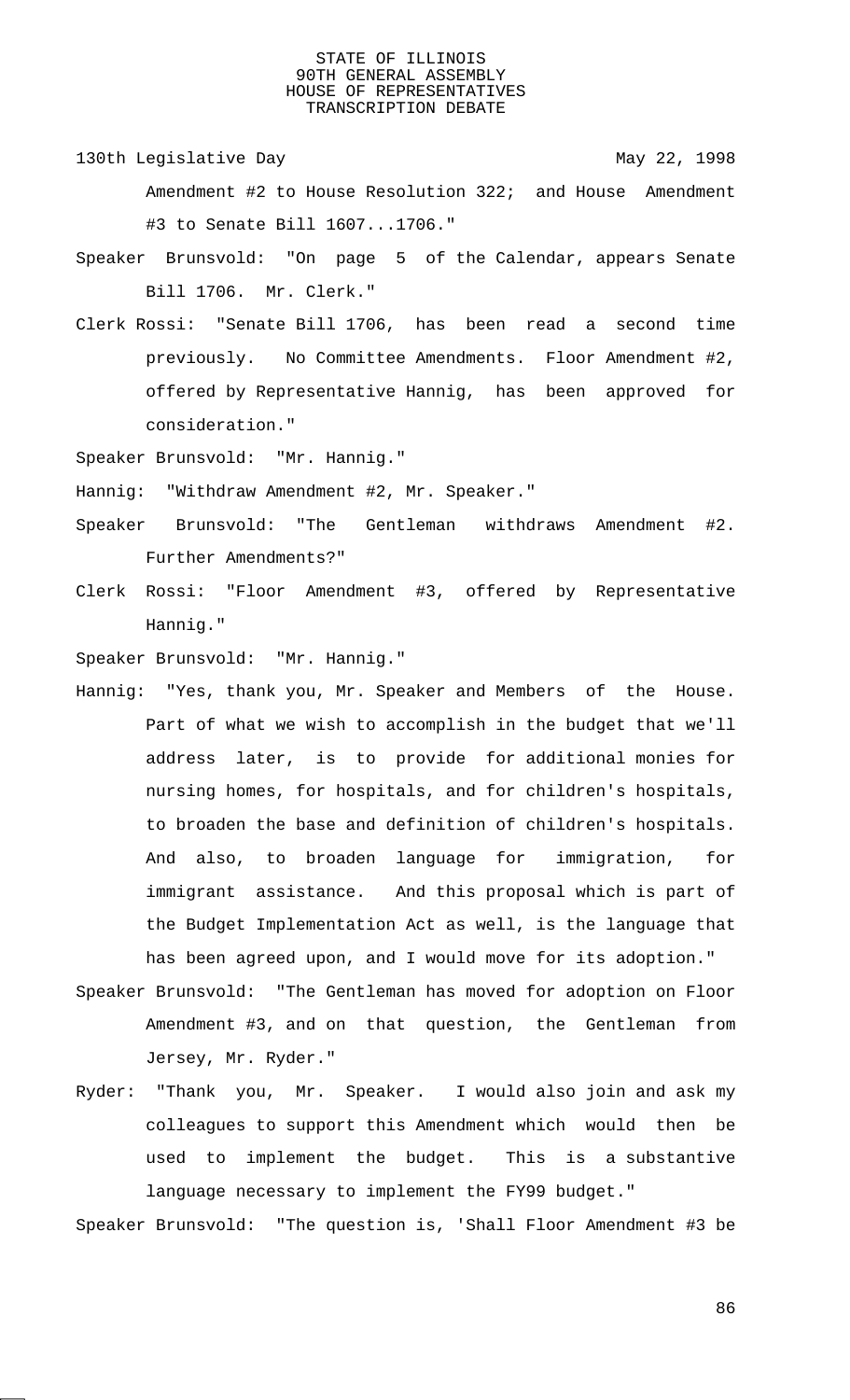130th Legislative Day 130th May 22, 1998 adopted?' All in favor say 'aye'; all opposed 'nay'. The

'ayes' have it and Floor Amendment #3 is adopted. Further Amendments?"

Clerk Rossi: "No further Amendments."

Speaker Brunsvold: "Third Reading. Mr. Clerk, read the Bill." Clerk Rossi: "Senate Bill 1706, a Bill for an Act in relation to

state government. Third Reading of this Senate Bill." Speaker Brunsvold: "The Gentleman from Macoupin, Mr. Hannig."

Hannig: "Yes, thank you, Mr. Speaker and Members of the House. Again, this is a proposal that we need to enact as a substantive Bill in order to make the things that we put into our budget Bill work. Specifically, we wish to allow a rate increase for nursing homes, for hospitals. We wish to provide additional money for our children's hospital as well as broaden that language as well deal with the... and broaden the language on immigration services. So, that's what this Bill does. It's agreed to by both sides. It's needed to make the budget work, and I'd move for its adoption."

Speaker Brunsvold: "The Gentleman from Jersey, Mr. Ryder."

Ryder: "Before I speak in favor of the Bill as amended, I have an inquiry concerning Amendment #2. What is the status of Amendment #2?"

Speaker Brunsvold: "Amendment #2 has been withdrawn."

Ryder: "Thank you. As a result, I am happy to stand in support of this Bill. It is necessary in order to implement the budget, and I would urge my colleagues to support it."

Speaker Brunsvold: "The Gentleman from Madison, Mr. Stephens." Stephens: "Thank you, Mr. Speaker. A point of personal

privilege."

Speaker Brunsvold: "State your point." Stephens: "Earlier in the day when the Senate Bill 3 was called,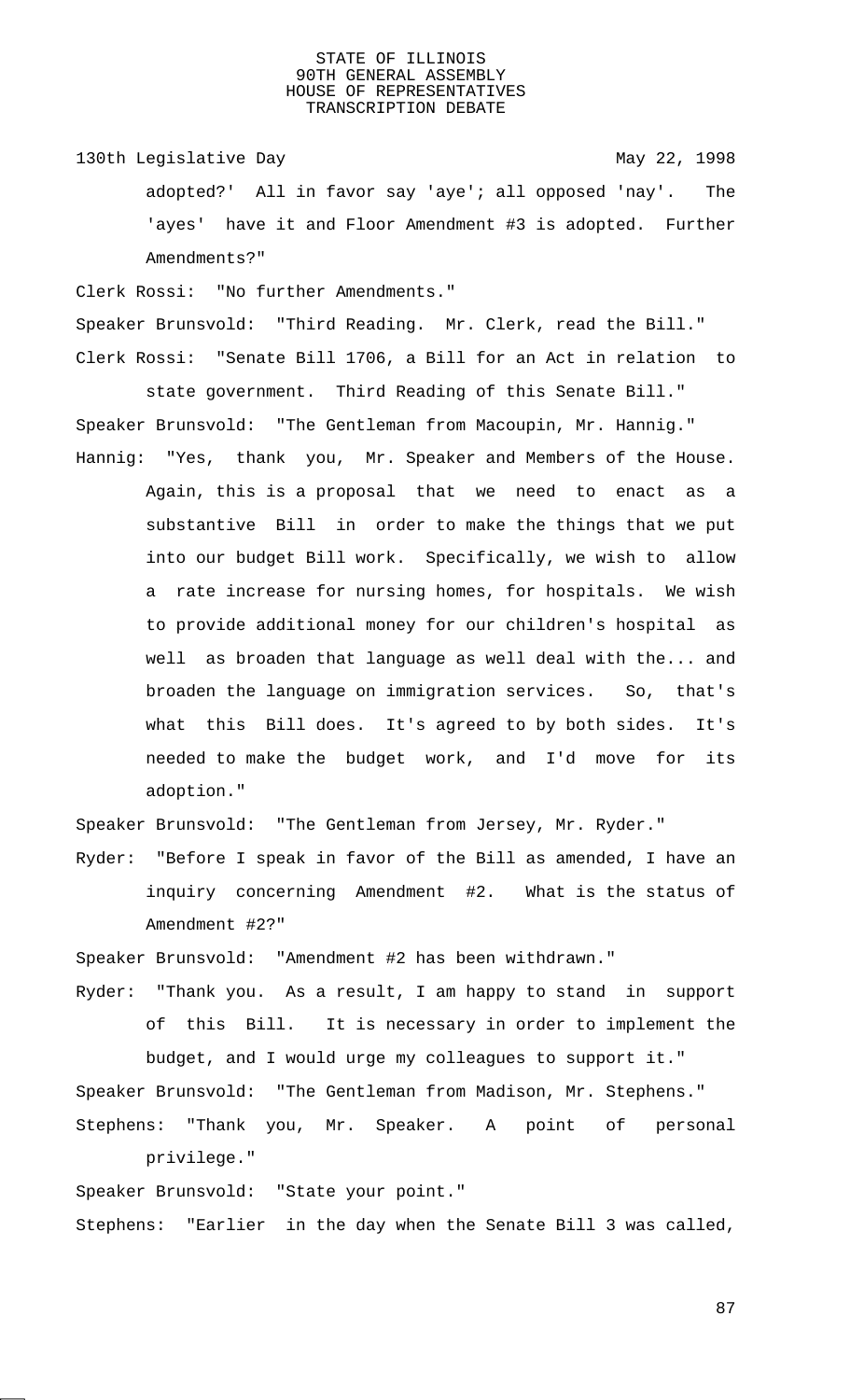# 130th Legislative Day 130th May 22, 1998

Representative Black, the esteemed Floor Leader from our side of the aisle, had such... was in such a celebrative mood, that he came back to my area and threw confetti in the air. And it's remained on the floor all day, and he has pledged to me, he has promised me, he has given me his word of honor, that he would have a vacuum cleaner out here to clean this mess up. Now, I'm just as happy as anybody, that 2.2 passed. And I, in fact, got some of the confetti and threw it back up in the air. But enough is enough. I want the floor cleaned and I want Representative Black to do it."

- Speaker Brunsvold: "Good point, Mr. Stephens. The question is, 'Shall Senate Bill 1706 pass?' All in favor vote 'aye'; all opposed vote 'no'. The voting is open. Have all voted who wish? Have all voted who wish? Have all voted who wish? Mr. Clerk, take the record. And on that question, there are 118 voting 'yes', 0 voting 'no', 0 voting 'present'. And this Bill having received a Constitutional Majority, is hereby declared passed."
- Clerk Rossi: "Supplemental Calendars 6 and 7 are being distributed."
- Speaker Brunsvold: "On Supplemental Calendar #6, appears Senate Bill 1674. The Lady from DuPage, Representative Biggert. The Lady from DuPage, Representative Biggert."
- Biggert: "Thank you, Mr. Speaker. This is Senate Bill 1674. It was."
- Speaker Brunsvold: "Representative could you hold up for a minute? The Clerk is having a problem with the board. Representative Biggert, proceed."
- Biggert: "Thank you, Mr. Speaker. This is Conference Committee Report #1. I would ask for adoption. The Report recommends that the House recede from House Amendment 1 and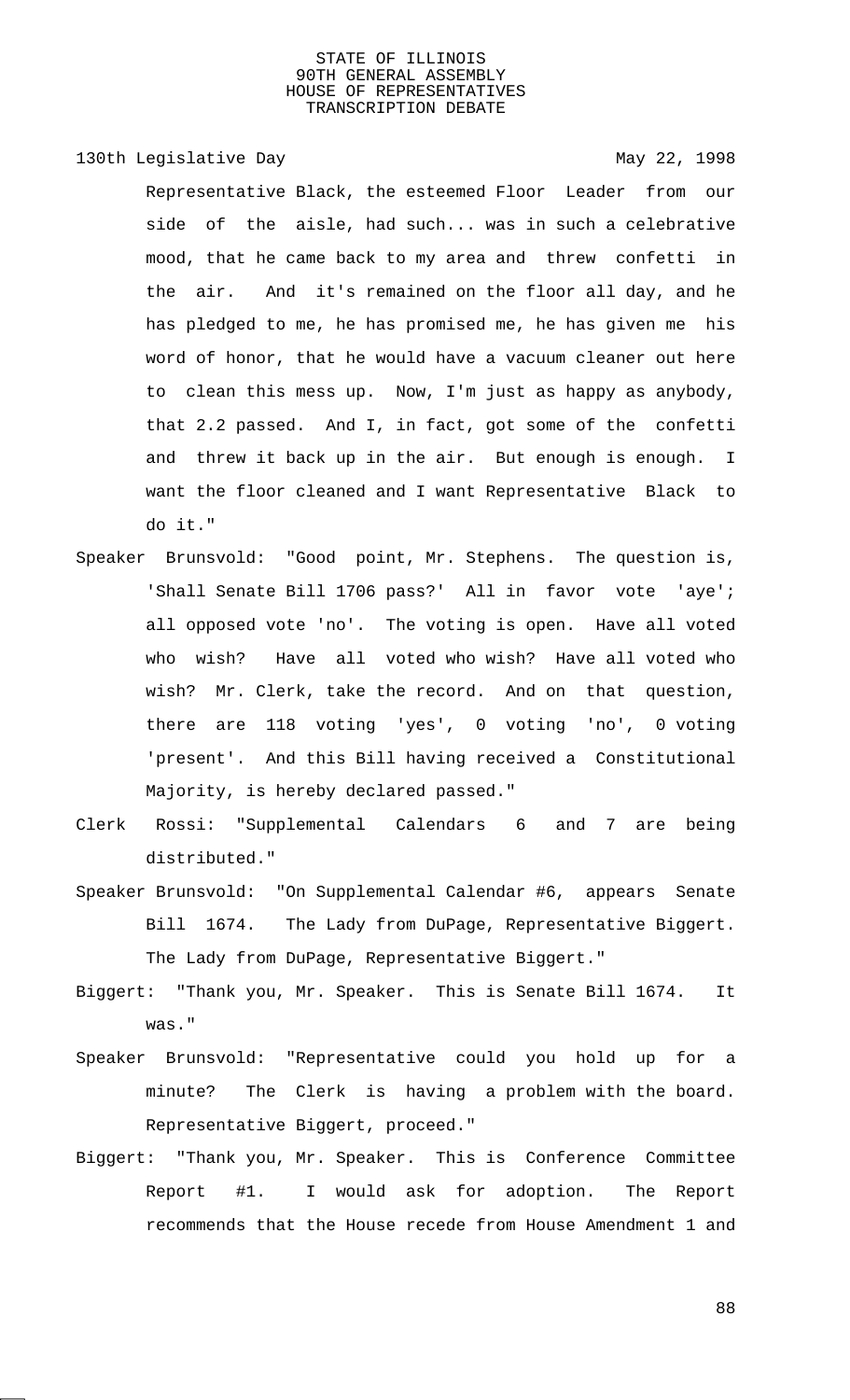# 130th Legislative Day 130th May 22, 1998

that the Senate concur in House Amendments 2 and 3. And that Senate Bill 1674 is amended... further amended to amend the Legislative Information System Act and provide that information be available to the public on the World Wide Web. It goes into various dates that that will be available, on or before July 1, 1999. Several of the legislative reports will be on and then before the conclusion of the 92nd General Assembly, January 2002, information will be available. The other provisions were the Business Corporation Act to allow a shareholder to appoint a proxy by fax, and to also allow that the Clinical Laboratory and Blood bank Act to provide that a request made by electronic mail or fax constitutes a written request for examining blood specimens. I'd be happy to answer any questions."

- Speaker Brunsvold: "Is there any discussion? Seeing none, the question is, 'Shall the House adopt Conference Committee Report #1 to Senate Bill 1674?' This is final action. All those in favor signify by voting 'aye'; all opposed by voting 'no'. This is final action. Have all voted who wish? Have all voted who wish? Have all voted who wish? Mr. Clerk, take the record. And on this question, there are 118 voting 'yes', 0 voting 'no', 0 voting 'present'. The House does adopt Conference Committee Report #1 to Senate Bill 1674, and this Bill having received a Constitutional Majority, is hereby declared passed. On Supplemental Calendar #7, appears House Bill 3427. Mr. Clerk. Representative Mulligan."
- Mulligan: "Thank you, Mr. Speaker. I move to concur in Senate Amendment #1."
- Speaker Brunsvold: "The Lady has asked for... Representative, can we take this out of the record for a minute?"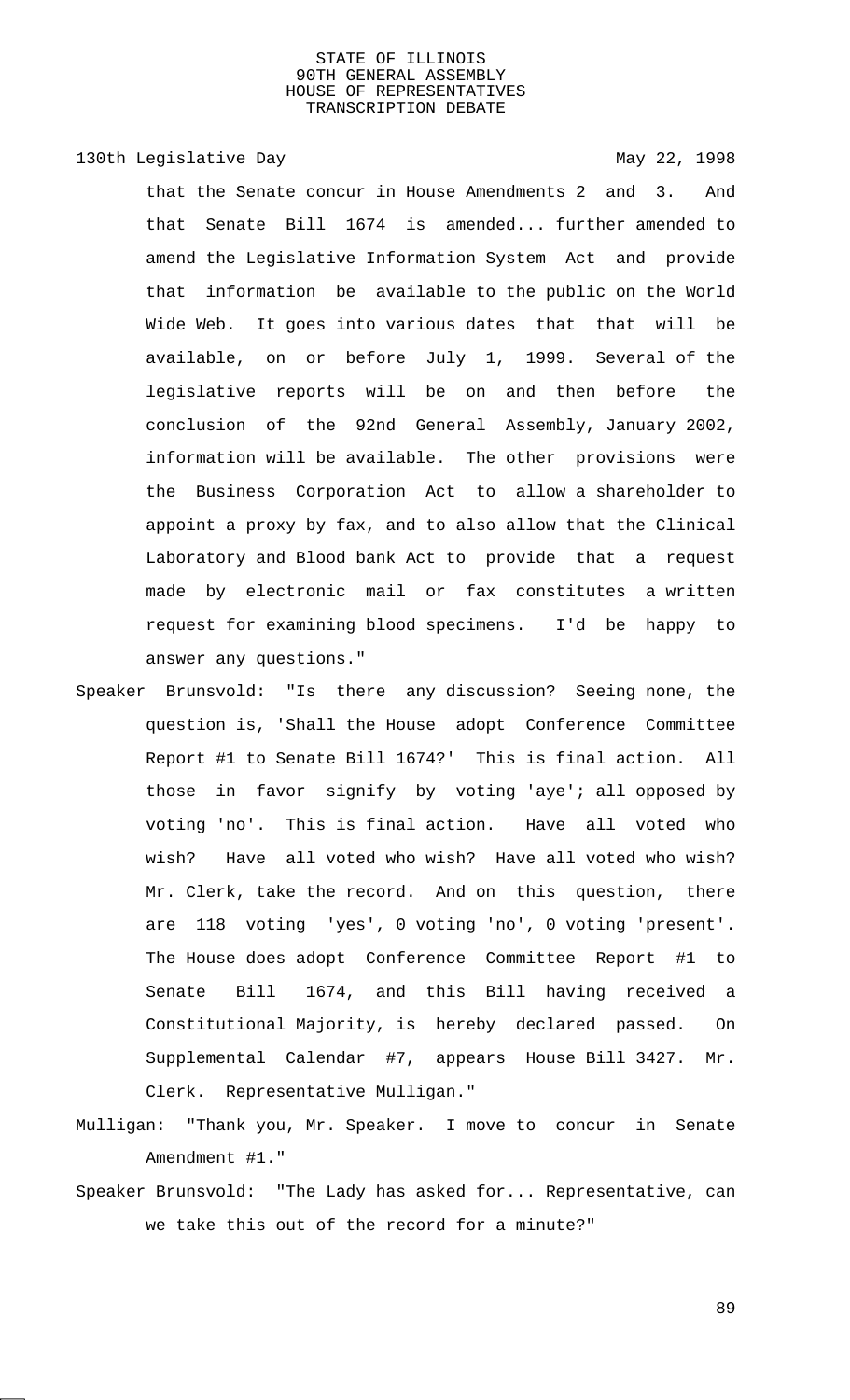130th Legislative Day 130th May 22, 1998

Mulligan: "Sure."

- Speaker Brunsvold: "All right, thank you. On Supplemental Calendar #6, appears Senate Bill 1339. Mr. Dart."
- Dart: "Thank you, Mr. Speaker, Members of the House. Conference Committee #1 to Senate Bill 1339 is a combination of some Bills that we've had in front of us before that we've passed out of here unanimously. We've made some changes which we passed out of here before to conform with Federal Adoption and Safe Family Act. It makes numerous technical changes to makes... bring us in compliance. We also have cleanup language for... the measures we passed last year that was requested by the State's Attorneys' Association. And the third is, we have some additional matters. The primary one is is one that I talked to the Body about before, which we have run into road blocks every time we've tried to, which is to allow for secured treatment facilities in our state for our children, who we presently ship throughout the country. What we've provided here was an elaborate scheme that's modeled after the Mental Health Code and so that we can open up facilities in this state for our children to bring them back into our state. We also provide for lawsuit immunity for CASA Volunteers, who provide services to abused and neglected kids. We make some adjustments to the reasonable efforts language, and we also make a directive that the department has agreed to by the year 2000 to develop a direct child welfare service employee license to make sure that the employees that we have working with these children are of the highest quality. There's other changes that are made that are more on the technical nature. I'd be happy to answer any questions."

Speaker Brunsvold: "And on that question, the Gentleman from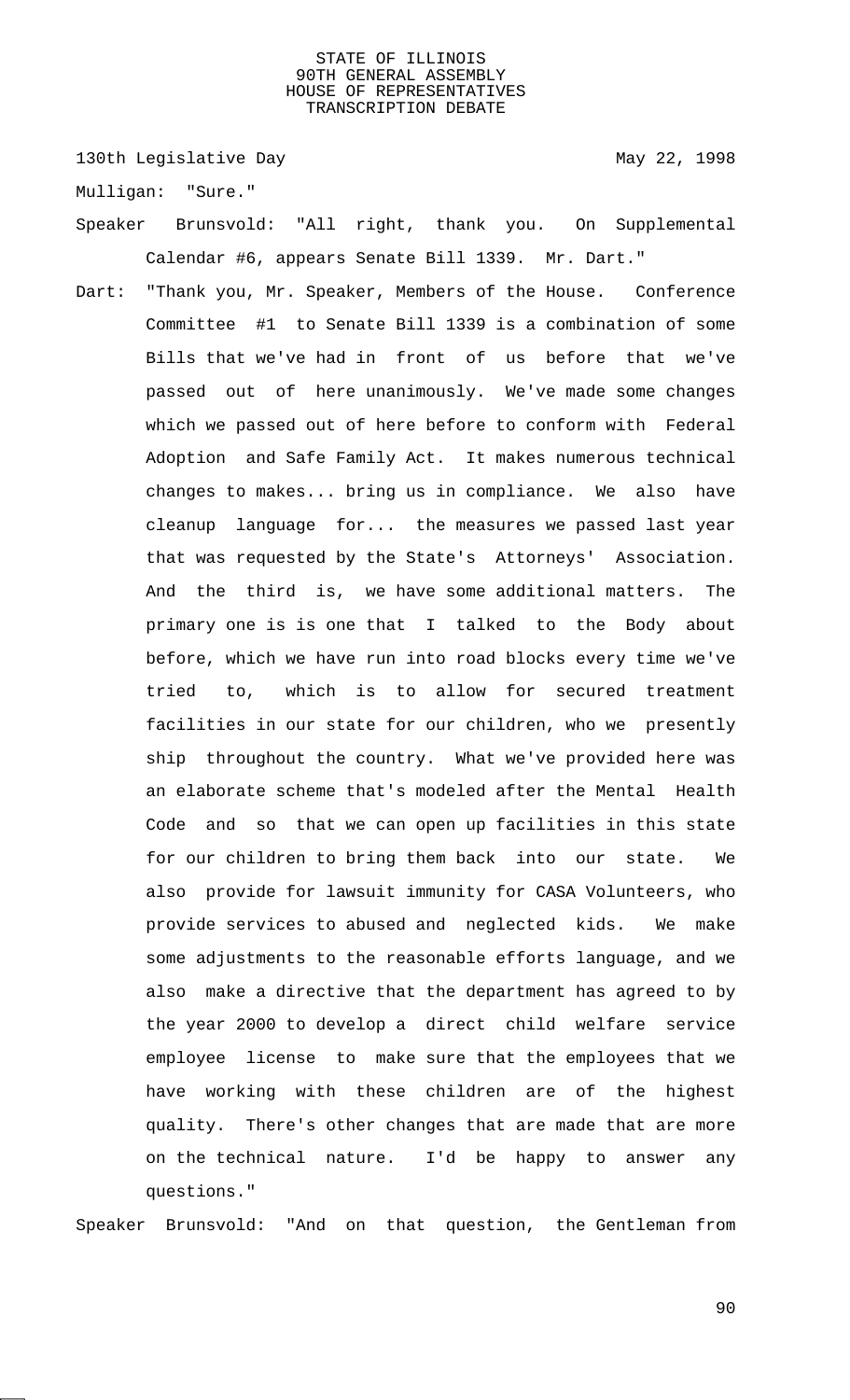130th Legislative Day 130th May 22, 1998

Vermilion, Mr. Black."

- Black: "Thank you very much, Mr. Speaker. Will the Sponsor yield?"
- Speaker Brunsvold: "The Sponsor yields."
- Black: "Representative, I think you've done an excellent job of putting this together. Two areas I want to concentrate on just so I'm sure that I understand, because I think they're relatively new from the underlying Bill. We're adding a requirement that the agency, DCFS, develop direct child welfare service employee licensure by January 1, 2000. The language is rather vague. Can you tell me what will be classified as a child welfare service employee?"
- Dart: "A child welfare specialist, an investigator, and supervisors."
- Black: "Okay. Now, it would be for any employee of the agency, DCFS, or its contractors?"
- Dart: "Correct."
- Black: "So, if they have, like Catholic Social Service, they would have to be licensed, as well, correct?"

Dart: "Correct."

Black: "And the license will be issued by the agency or by Professional Regulation?"

Dart: "By the agency."

Black: "And that will be promulgated by rule?"

Dart: "Correct."

Black: "With JCAR oversight?"

Dart: "Correct."

Black: "All right. Now, what I want to make sure of, there is no intent to put this licensing requirement down to a level where a day care home operator, in a rural area, would also have to get a welfare license... licensure... child welfare licensure?"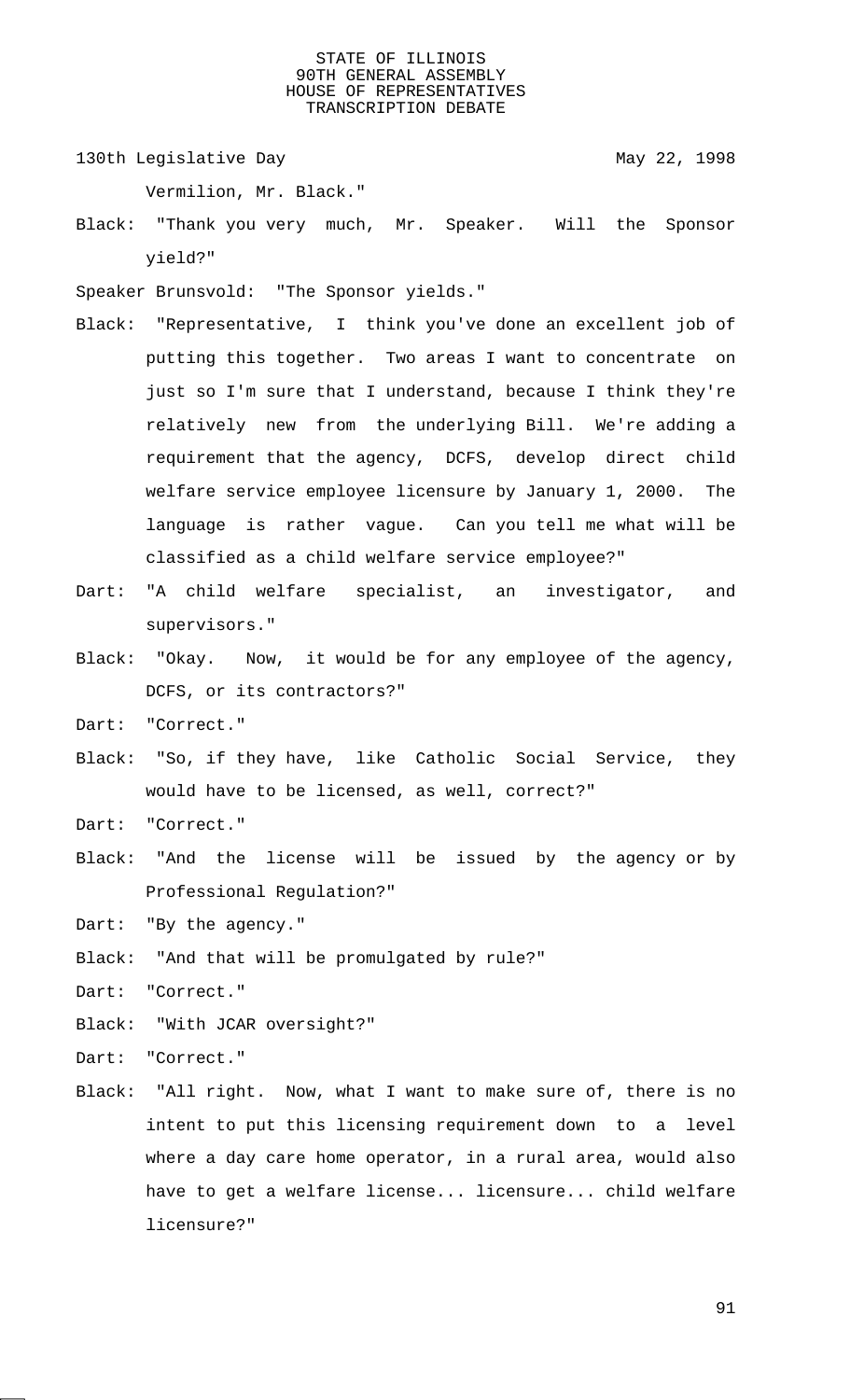130th Legislative Day 130th May 22, 1998

Dart: "No. There's no intent, whatsoever, to do that."

- Black: "Okay. All right. Then there's... There's one other Section on, I think it's some kind of a change in the adoption process. It appears that you're adding new language, new ground to declare a parent unfit, and it seems like, it says, 'If they have been in foster care fifteen months out of any 22 month period', and that 15 month could be... would not necessarily have to be consecutive, as I understand it, then the child would be eligible for adoption?"
- Dart: "If 15 out of 22 months that the requirement to file a petition is a federal requirement. A lot of what we are doing are making changes to comply with the federal law..."
- Black: "All right."

Dart: "...as well."

- Black: "Now... Let me concentrate just very quickly on the 15 months. If they're in foster care for 90 days, they go back home for 65 days. They go back to foster care for 90 days. They go back home for less than a month. What I'm getting at, what period of time frame would you hit the 15 months in... in foster care? Would it have to be within a 22 month consecutive period?"
- Dart: "Not necessarily. It's been my understanding on that one. The idea behind this is... is once again, there can be compelling reasons shown to the contrary to allow for, in the area of... like relative to foster care and the like. The thought here was, as I say, A, to comply with some of the federal guidelines that have come down, but, B, to end this unending cycle that we have right now where we have children that are languishing in foster care forever and ever and ever and this would be... nearly grounds for it, which would have to be proved up and have to go in front of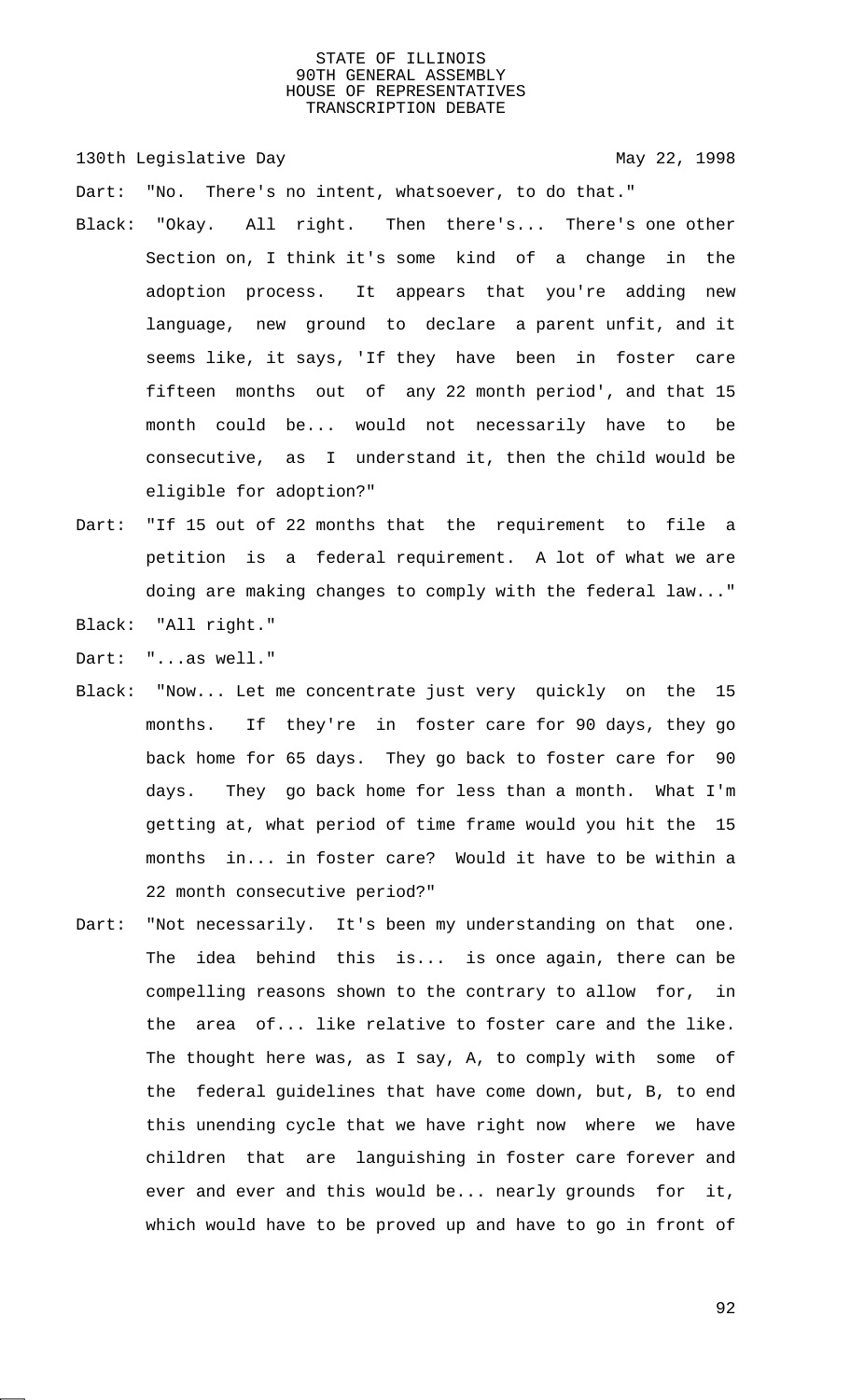130th Legislative Day 130th May 22, 1998 the court, nonetheless, to show that this a grounds that they should follow through on."

- Black: "But I thought that was addressed in the underlying Act and under the federal statute about setting that criteria, and it seems to me that we're not duplicating but perhaps enabling the process to be speeded up. I don't particularly have any problem with that. I just want to make sure that the parent has adequate due process, because some dysfunctional families can get their act together, some obviously as we... and we read about those, never do. But at the same time, I don't want us to get into a situation where a 15 month time clock runs out and, bingo, the child is available for adoption."
- Dart: "No. No, no, no. That wouldn't be it... As I said, the theory behind this was to end the problem that we've been experiencing for years now with the children who, frankly, are being abused a second time because we bring them into the system, they languish there forever. There's no hope of them ever having any return home or going on to a permanent home here. In this situation, the parent would be able to bring forward evidence to show that they are doing everything in their power to make their family complete, to get their act together. They'd present that to the court. They would have attorneys provided for them to do just that, and in those situations, it would not be my understanding the court would, in any way, terminate a parental right in that situation."

Black: "All right. Thank you very much."

Dart: "And just as a point of clarification. Unfortunately, the average length of stay in Illinois right now, for children in foster care is four years, which is... I think anybody would understand, is unacceptable."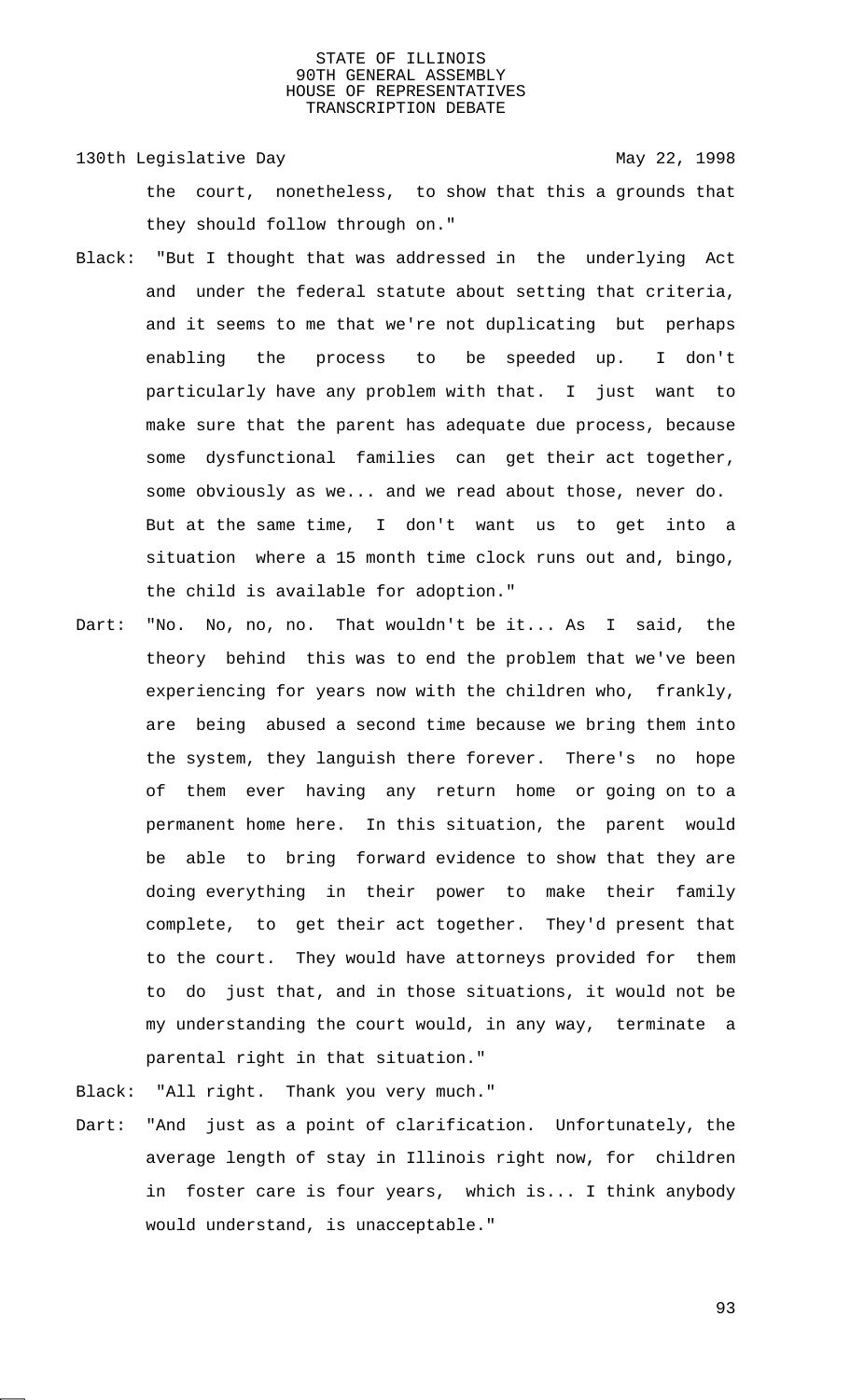130th Legislative Day 130th May 22, 1998

- Black: "And unfortunately within that time period is... can be several foster families, which is even more heartbreaking."
- Dart: "Yeah. Several foster families, the third, fourth, fifth, sixth birthday's come and gone and they are... they don't know who to call Mom and Dad anymore."
- Black: "Okay. Well, I... Representative, I appreciate your indulgence. This is a very complicated piece of legislation. It appears that you've worked out the concerns that many of us express, quite well. One of the Sections in your Bill, in your Conference Committee Report, is long overdue, and I'm glad to see that we have an opportunity to perhaps put that in statute, keep our children in Illinois, and I think, in the long run, this will be a positive step forward in trying to straighten children out before they get into the system of Department of Corrections. I commend you for your work. Thank you for your answering the questions."
- Speaker Brunsvold: "Further discussion? The Lady from Cook, Representative Monique Davis."

Davis, M.: "Thank you, Mr. Speaker. Will the Sponsor yield?" Speaker Brunsvold: "Sponsor yields."

- Davis, M.: "On page 52, Representative, one of the factors for removal of a child is if that parent had a child removed at a previous date."
- Dart: "Yes. These are all federal requirements that we have to follow."
- Davis, M. "Well, let me tell you the problem I have with that. There are people who have children at the age of 16, 17, or even in early 20's, who perhaps have neglected their children. Now, let's say it's 20 years later and they're 40. So you're saying that previous charge against this parent will be a factor in the judge removing this new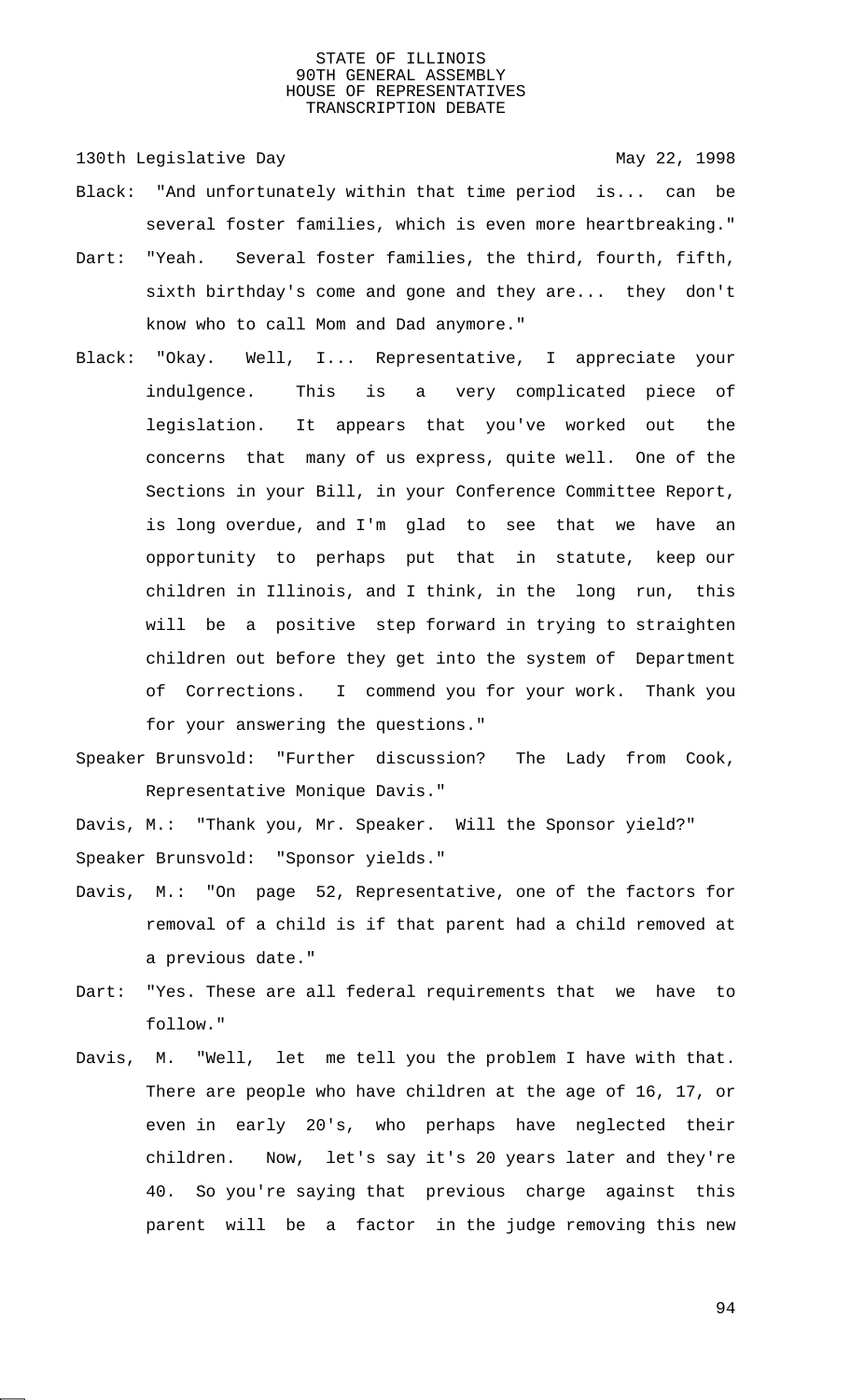130th Legislative Day 130th May 22, 1998

child, this sibling?"

- Dart: "They would have to be convictions for murder and the like."
- Davis, M.: "No, it's not murder, now."
- Dart: "Pardon, me?"

- Dart: "Yeah, I'm reading that."
- Davis, M.: "And it says, 'The court shall grant this Motion with the respect to a parent of the minor if the court finds after a hearing that the parent has had his or her parental rights to another child involuntarily terminated'."
- Dart: "It does say... for starters, up above that it says, 'That the department may file.' Immediately on page 52 at the top, it talks that the department 'may file' and then it talks about 'if convicted of these offenses.' These are convictions. These aren't allegations of murder."
- Davis, M.: "Well, but there are cases in which a parent might have been convicted and ten years later that parent is a model citizen, but because that parent had one child removed, are we saying in 1998 and '99 that that parent's second child or third child must also be removed?"
- Dart: "Yeah. For starters, Representative, as I mentioned before, this is qualified by a 'may'. The department 'may' issue... enter under this opt..."
- Davis, M.: "It's just as dangerous, Representative."
- Dart: "But, no, but wait. For starters, it's 'may', but secondly, the parent has to be brought into the system for some reason. DCFS is not going to be combing the records looking at... there's had to been a hotline call come in that has alerted the child welfare agency there's a problem. Once they have the case in front of the court then, then they would examine it and find out, oh, in

Davis, M.: "Look on page 52."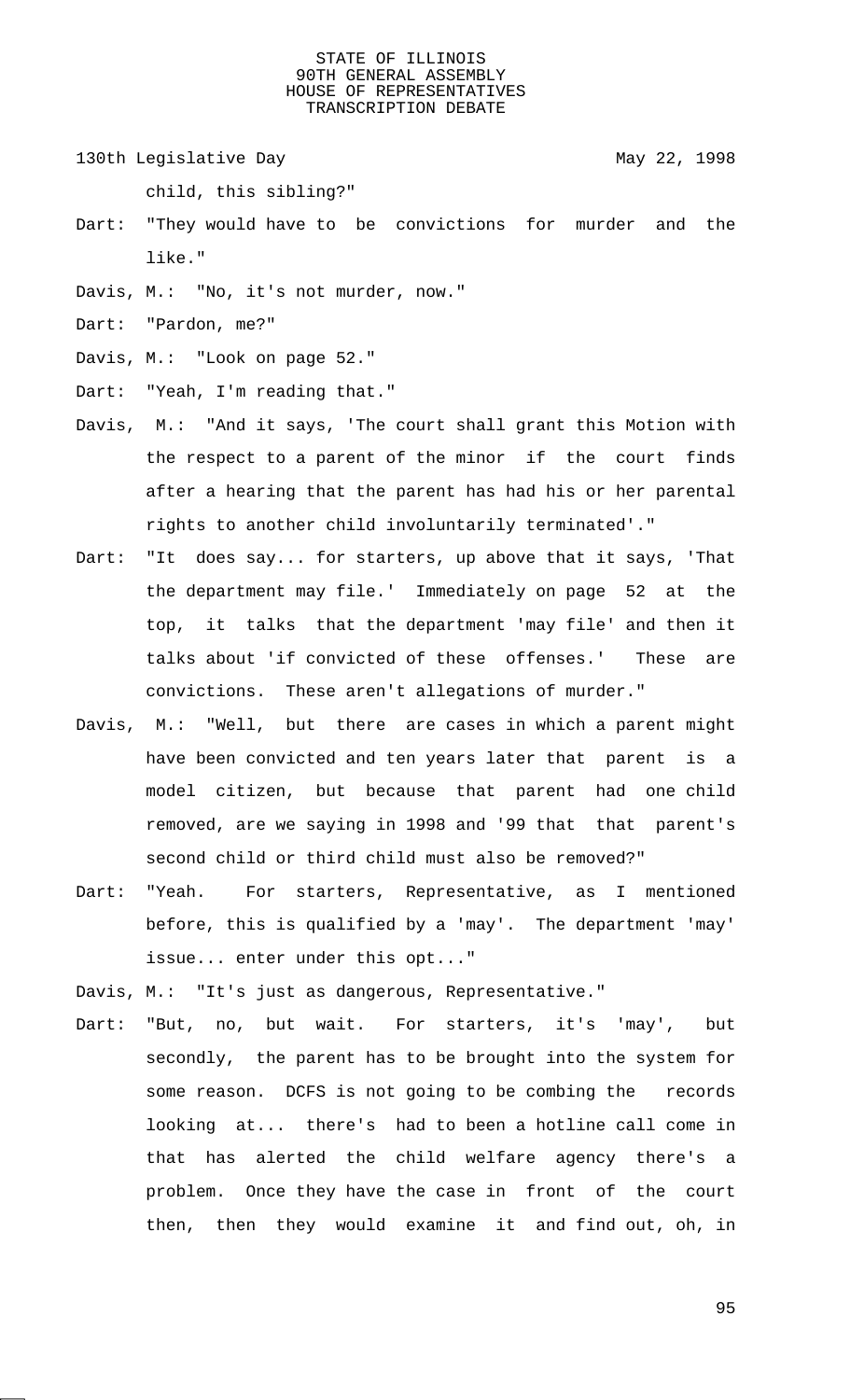130th Legislative Day 130th May 22, 1998

addition to that, this individual has... been convicted of murder as well, and then after that conv..."

Davis, M.: "No. No, no, no."

Dart: "Yeah, that's what it says."

- Davis, M.: "Each of these factors are listed separately and what they're saying is, if any of these factors have occurred, the parent is subjected to having his or her parental rights terminated and that first one really does trouble me because the first one is saying, no matter how many years ago this might have been, but if this parent had, at any time, had a child removed, then this would give the court, what shall I say, sanction, to again remove another child. And we do know that this is happening today. So that's one Section that I totally disagree with."
- Dart: "The department is still going to have to prove termination grounds here. This Section is regards to whether or not the department has to provide reasonable efforts, and as I say, once again, it's written as a discretionary. They may do this if they find, first it's 'may', they may do it, but secondly, once again, they have to have had a hotline call that brought this case in. It's wholly unrelated to a previous murder or anything else. This individual's done something to this child..."
- Davis, M.: "I'm not talking about murder."
- Dart: "... and now this case has been brought in, and now, it's just a question as to reasonable efforts. We're not talking about termination grounds in this Section here on page 52."
- Davis, M.: "We're listing the what? What are we listing on page 52?"
- Dart: "We're listing... we're listing the areas in regards to reasonable efforts the department has to undertake to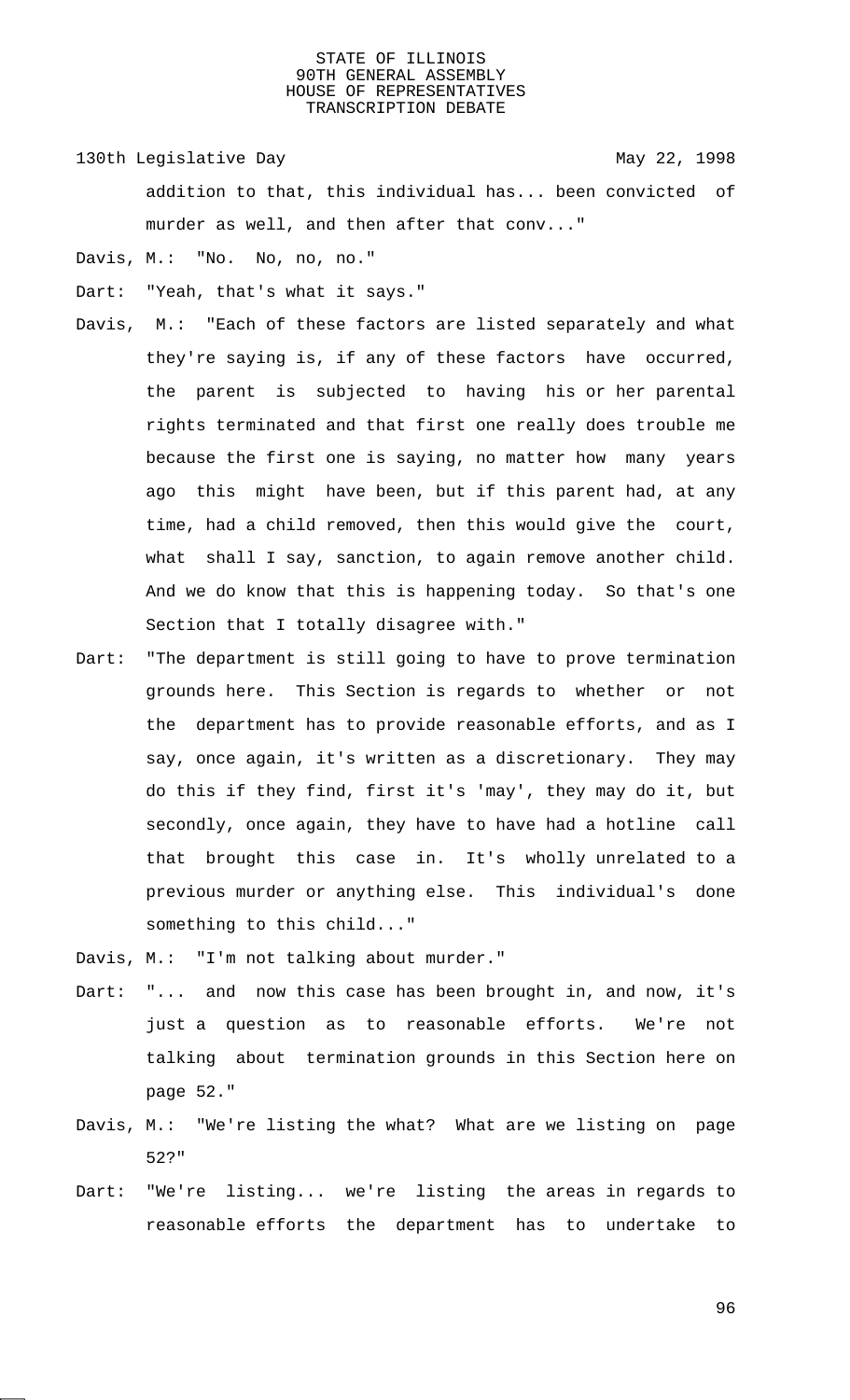- 130th Legislative Day 130th May 22, 1998 supply reasonable efforts to reunite. This is not a determination Section here."
- Davis, M.: "First or second degree murder of another child. That's to reunite?"
- Dart: "This is in regards to a specific Section deal... entitled 'Early Termination of Reasonable Efforts', not parental rights. We're not talking about them terminating parental rights."
- Davis, M.: "So, they're going to terminate the effort to reunite the parent with the child."
- Dart: "Once again, the department may do that if they find out that the case has been brought into them because something bad's happened to this kid, and then they low and behold, they found out that this parent, in addition to all that, was convicted of murder... and then they may do this. They may not, I mean..."
- Davis, M.: "Representative, can we turn this...."
- Dart: "And once again, this is a federal statute were trying to comply with."
- Davis, M.: "Can we turn to page 71? And I'm probably missing a lot of other bad stuff. Can you define 'legally neglected'?"
- Dart: "Excuse me, one more time?"
- Davis, M.: "A minor under 18 found to be neglected. What is neglected?"
- Dart: "I'm sorry, what is neglected? Well, that would be, under the definitions as provided in the statute right under the Abuse and Neglect Act."
- Davis, M.: "Is it in this Act, or I have to... because it doesn't refer to anything else."
- Dart: "No, it's in the existing statutes now. We aren't tinkering with that at all on page 71. It's... minors as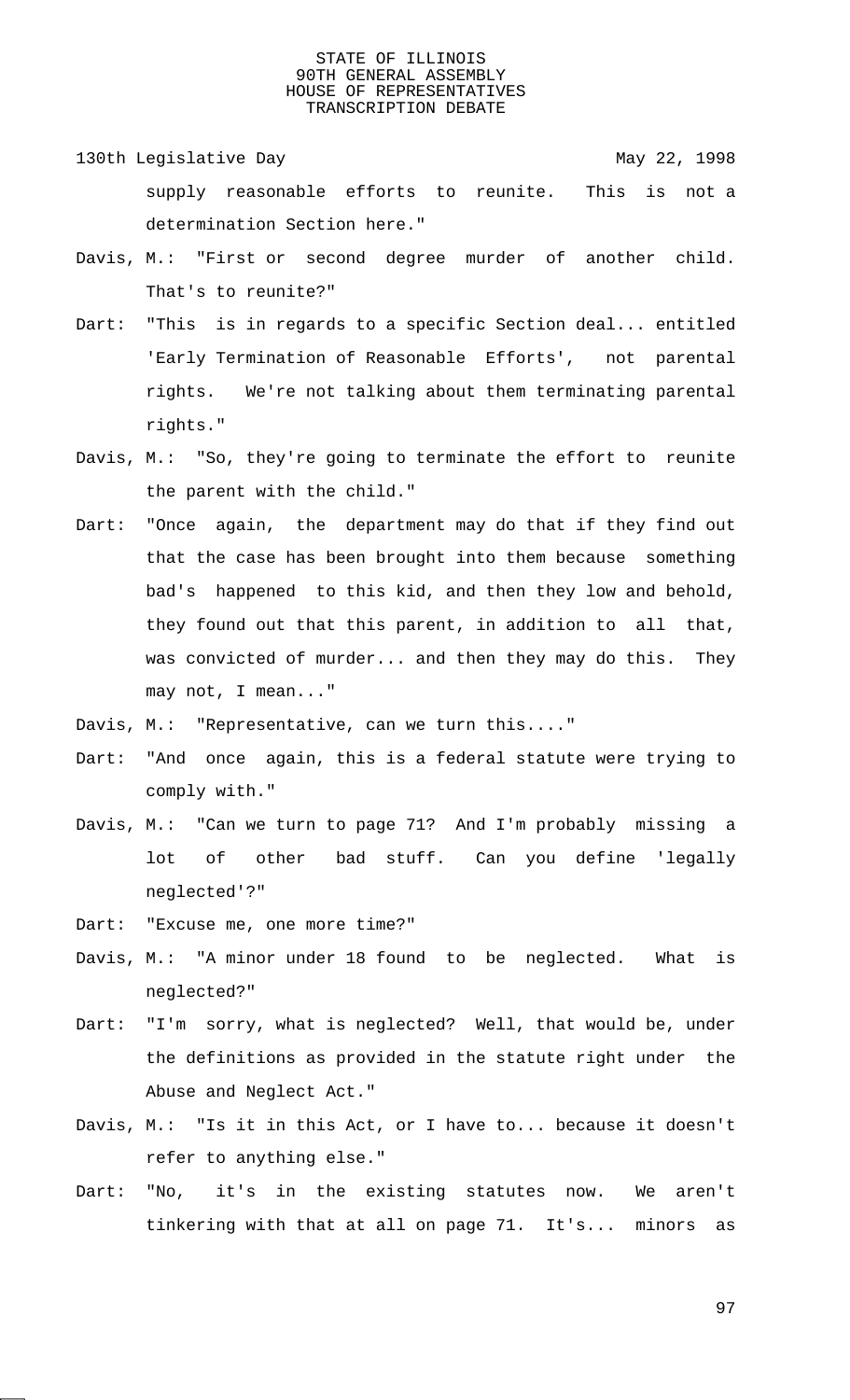130th Legislative Day 130th May 22, 1998

they are defined as neglected in the Act."

- Davis, M.: "Well, my concern there is, I don't know what neglected legally... I don't know what the meaning is. I really don't know. Does neglected mean if I leave a 17 year old alone for 6 hours? Does neglected mean I didn't send him to school? Does it mean he's not fit? I don't know what it legally means?"
- Dart: "Yeah, it's already in existing law. We aren't working on that here at all. What it is is it's a definition that has been used for years that is relatively open-ended so it comply to each individual case differently, but in the bottom line is, it has to result in harm to the child."
- Davis, M.: "Can we look on page 72? May I ask why we're taking out the language that states, 'When the court orders a child restored to the custody of the parent, the court shall order the parents to cooperate with the department and to comply with terms of after care plan or risk the loss of custody'. Are we taking that out because there's..."
- Dart: "Representative, that was a technical change. We moved it into other parts of the Section. We aren't removing that provision at all. As I said, this, in addition to some of the substantive things I've talked about, this was also a cleanup Bill as well. It was asked..."

Davis, M.: "So, that language is someplace else..."

Dart: "It's someplace else in here, yes. I don't..."

Davis, M.: "Where is it?"

- Dart: "... I cannot tell you where it is right now, off the top of my head. It's in several places."
- Davis, M.: "You can't.... you can't tell me where? Just give me one place."
- Dart: "Representative, it's in several places. I do not know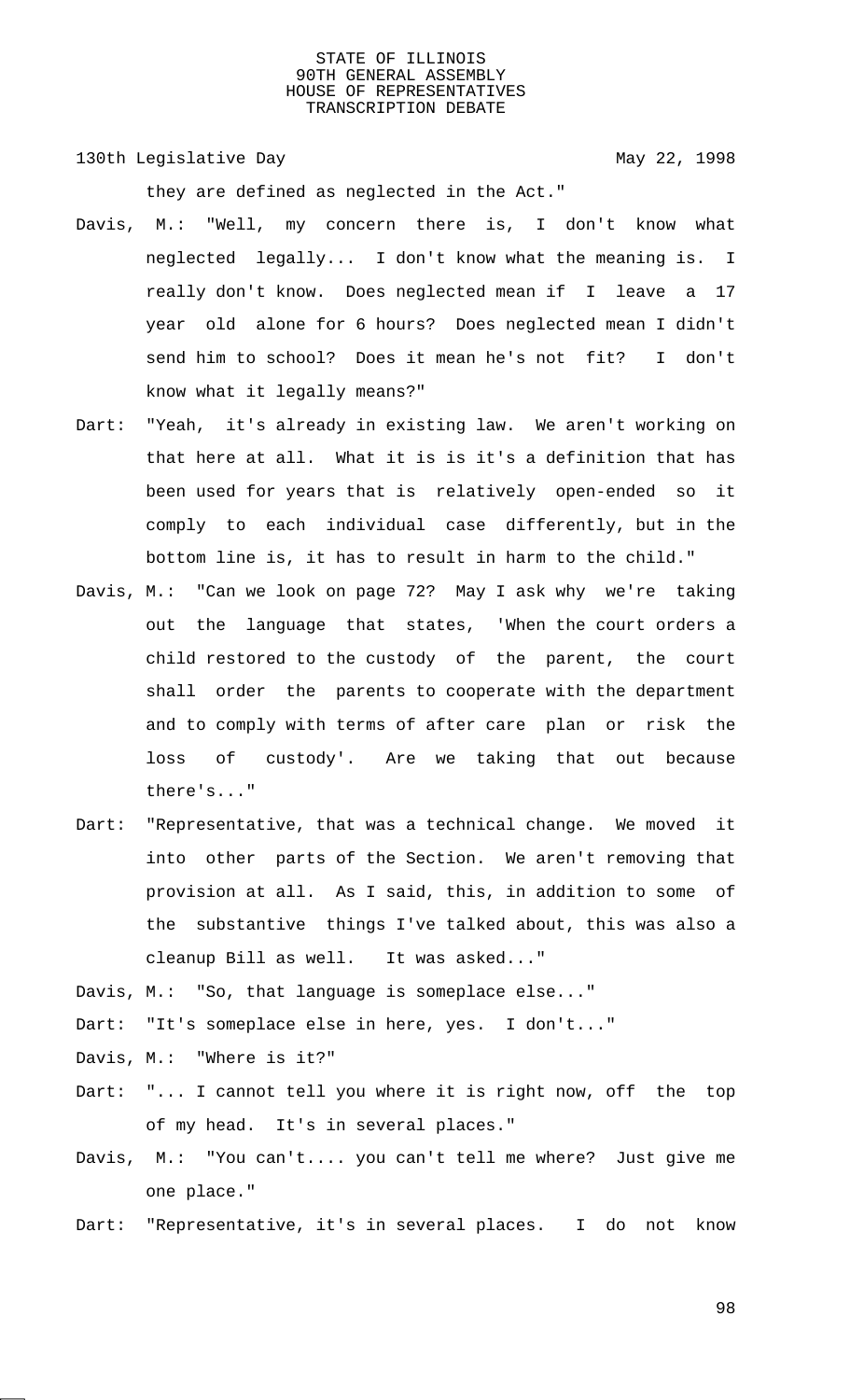130th Legislative Day 130th May 22, 1998

which one right now."

- Davis, M.: "Can we look at page 79?"
- Dart: "Which one?"
- Davis, M.: "Oh, is that... page 79. Representative, what is a secure child care facility?"
- Dart: "A secure child care facility is a facility that we are going to allow the department to license in the State of Illinois now, which will be a facility that will be able to deal with our children, Illinois residents, who are... have been victims of abuse and neglect who cannot be handled in our state right now because of the fact that we do not allow for secure care. So right now, we ship the kids out to Puerto Rico, Utah, Texas, you name it, all over the place at incredible expense, and also, we break those children's... any connection those children have, right now, to family within the states. They do not have those any more because they do not have the ability to be meeting with them, and we also don't monitor them, and as a matter of fact, Colorado, a place where... a facility we used to keep our kids in just got shut down because of the fact there was so much abuse going on within the facility itself."
- Davis, M.: "In this secured facility that we're going to license, are there any requirements that these students be given any education or any counseling?"

Dart: "Yeah, there are..."

Davis, M.: "Is that in this Bill?"

- Dart: "There are requirements in this Bill which deal with education issues..."
- Davis, M.: "Tell me where it is, Representative."
- Dart: "Representative, if you can give me about 10 minutes, I can give it..."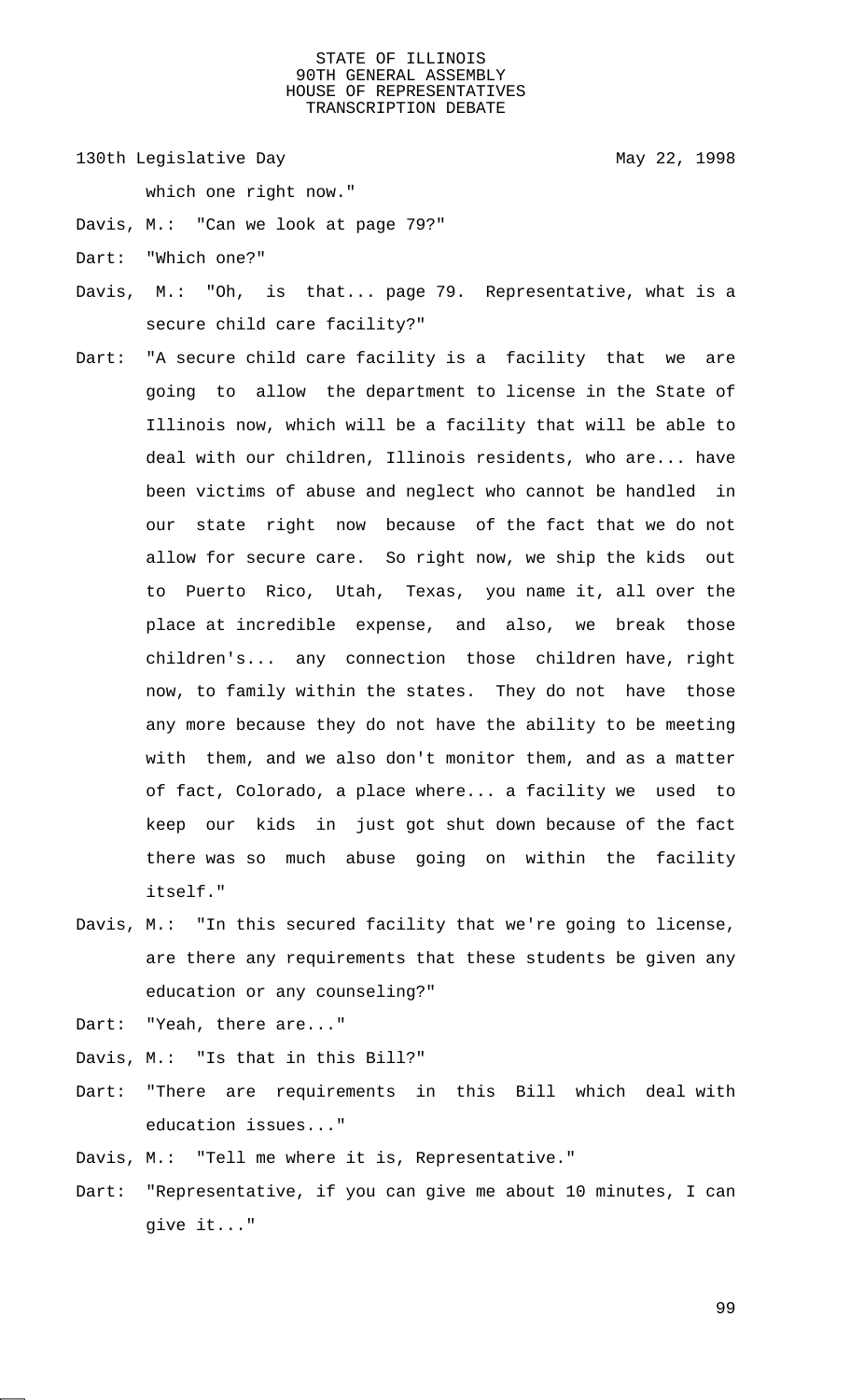130th Legislative Day 130th May 22, 1998

Davis, M.: "I'll give it to you, if the Speaker will, I will."

Dart: "It's not in here, specifically. It's required by court case, the BH Consent Decree which... "

Davis, M.: "No. No, no, no, no, no, no."

- Dart: "Yes."
- Davis, M.: "It is... if you are starting a new facility, there is no existing law that tells you what must be there. Now, if you're talking about locking children up, Representative, you're talking about a safe and secure facility where they are under lock and key, but no where in your Bill are you talking about the educational...anything."
- Dart: "We are required to do that, right now, Representative, by existing case law. A Consent Decree is a decree in which the department is operating under right now, which requires them to do certain things and one of them is, deals with education of children, that they will be required to follow. Just because I passed this Bill, doesn't mean they don't have to follow Consent Decrees anymore. They still have to follow those, and let me remind you, too, Representative, these children right now are locked up. It isn't all of a sudden that I am deciding we're going to start locking children up. We're locking these kids up, but we're sending them off to Utah, we're sending them off to Texas, we're sending them off to Puerto Rico."
- Davis, M.: "Representative, Representative, is there anything in your Bill that mandates counseling services, emotional support?"
- Dart: "That, once again, is covered under a Consent Decree, which is going to be done by internal rules, the Department of Rules, and mind you, if we don't do any of those things, we will be sued by everybody, the ACLU, once again, for the umpteenth time."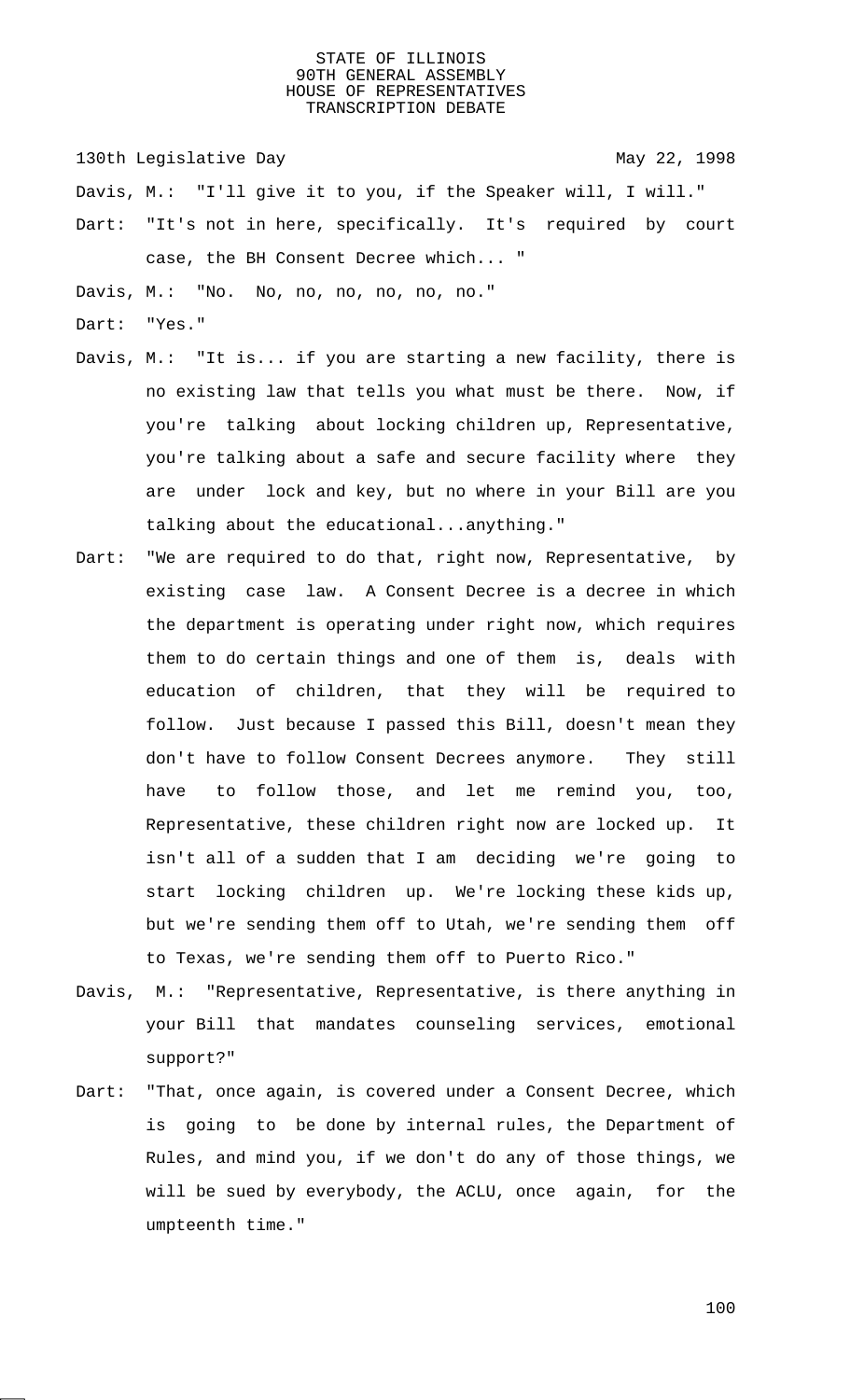130th Legislative Day 130th May 22, 1998

- Davis, M.: "Representative, you also say that if you have a 12 year old who doesn't like this facility, is that correct? This 12 year old can make a decision not to stay."
- Dart: "Do you have that page there? Can you reference a page?"
- Davis, M.: "I think it's page 80. It's page 80, lines four through 15. A minor, 12 years of age or older, must be given a copy of the application and the statement should be explained to him or her in an understandable manner. A copy of the application should also be given to the person who executed it."

Dart: "Correct, that's, I see that."

Davis, M.: "So, if the child doesn't like it, what can he do?"

- Dart: "Representative, there's no reference in here about the child, the place you just quoted to me now requires the child..."
- Speaker Brunsvold: "Representative Davis, would you bring your remarks to a close, please?"
- Dart: "... requires the child to be given information in regards to the facility where they're at and the like. If the child does not like the facility where they're at, those things will be brought up to the court via the attorney that the child likes, and in the same fashion it does right now."
- Davis, M.: "To the Bill. I would just like to say, I don't think..."
- Speaker Brunsvold: "Representative Davis, Mr. Morrow has yielded you his five minutes if you wish."
- Davis, M.: "Thank you very much. And the only reason I'm going through this, Representative, is because I believe the children in the State of Illinois deserve our protection. They deserve the fact that when we pass laws for them, that they're well-thought-out and they're not, it's not an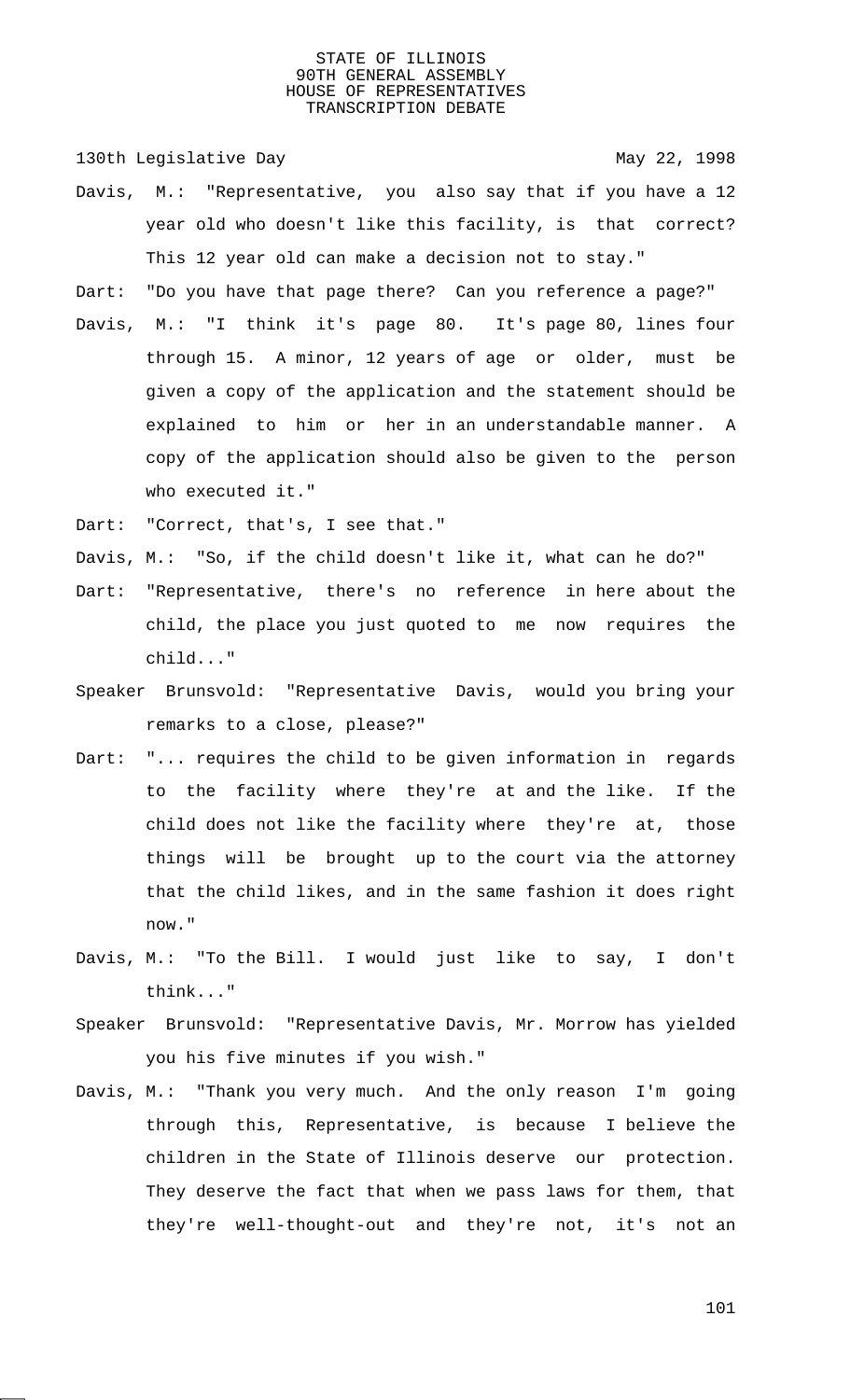130th Legislative Day 130th May 22, 1998

afterthought. The educational plan for children that we're going to lock up should be in place in this Bill. It should not be a part of the BH Consent Decree. Can we look on page 83? Representative, can you explain lines 33 through 30... well, through the next page, I guess. I know prior to this legislation, hearings were to be held. This legislation says one hearing. Is that correct?"

- Dart: "What that Section says is, that under existing law, they have a year in which to have the permanency hearing. What that... the new language says is, if the parental rights have already been terminated, so there aren't any parental rights there, that the permanency hearing has to occur earlier because we don't want the child languishing, bouncing around with no future, no home, no..."
- Davis, M.: "You know, I don't want to hear that 'languishing' anymore and the reason..."

Dart: "Well, that's what happens, Representative."

Davis, M.: "Let me tell you what... let me tell you..."

Dart: "That's the reality."

Davis, M.: "No, I don't..."

Dart: "That's reality."

- Davis, M.: "No, I don't want to hear it because they languish many times because the department refused to let them go. There's a lady that stands before me almost every evening who is trying to adopt a disabled child. It's in court because DCFS doesn't want this woman to adopt this child. I'm on the phone with somebody who's just had a third child, who's in court because her previous two children were taken away 15 years ago. So, I really don't want to hear this sad story about children languishing."
- Dart: "It is sad, though, Representative, when children don't have a home and a place they can call home, they don't have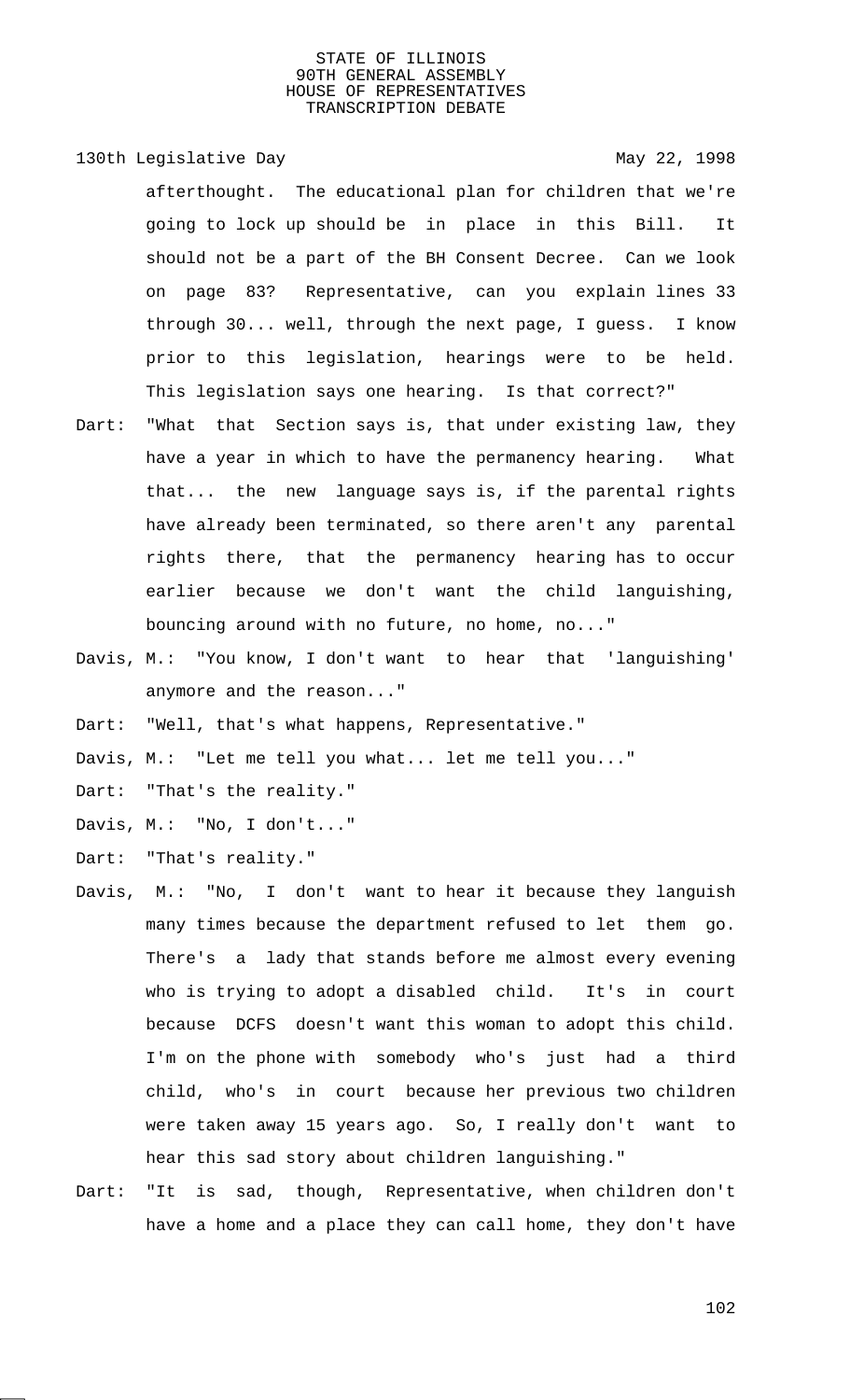130th Legislative Day 130th May 22, 1998 a mom and dad. You know what, Representative, that is sad."

Davis: "But this rule, this Bill that you have here, is merely to, in my opinion, and I've gone through it, I've really only gone through halfway of it. I've gone through half of it and it just appears to me is you want to take somebody else's children, and you want to create for yourself the authority in a court to determine what happens to them..."

Dart: "That's what we do right now, Representative."

Davis: "Now, hold on. No, no."

Dart: "That's exactly what we do right now."

Davis, M.: "Excuse me. Excuse me. The Christian Coalition is opposed to your Bill."

Dart: "I am unaware of that. That's not what I know."

Davis, M.: "Representative, there are some of us... Representative, there are some of us who believe that grandmothers and grandfathers have more rights to those children than a judge who doesn't really care about them. I'm really concerned that when we, we want to terminate these children's... the parental rights of these children. We want to place them in what we call safe and secure environments. We don't have an educational plan for them. That's not written. We're going to look for that in some other decree that the federal court wrote. Illinois should not stand in that light. Illinois should be in the forefront of protecting our children and all of this constant talk of children languishing and nobody wants them, is a bunch of malarkey because there are a lot of people trying to adopt these kids that the department refuses to let them adopt them. Now, I'm going to tell you why I'm upset. I don't like this Bill. I don't like these Bills where you're trying to terminate somebody's rights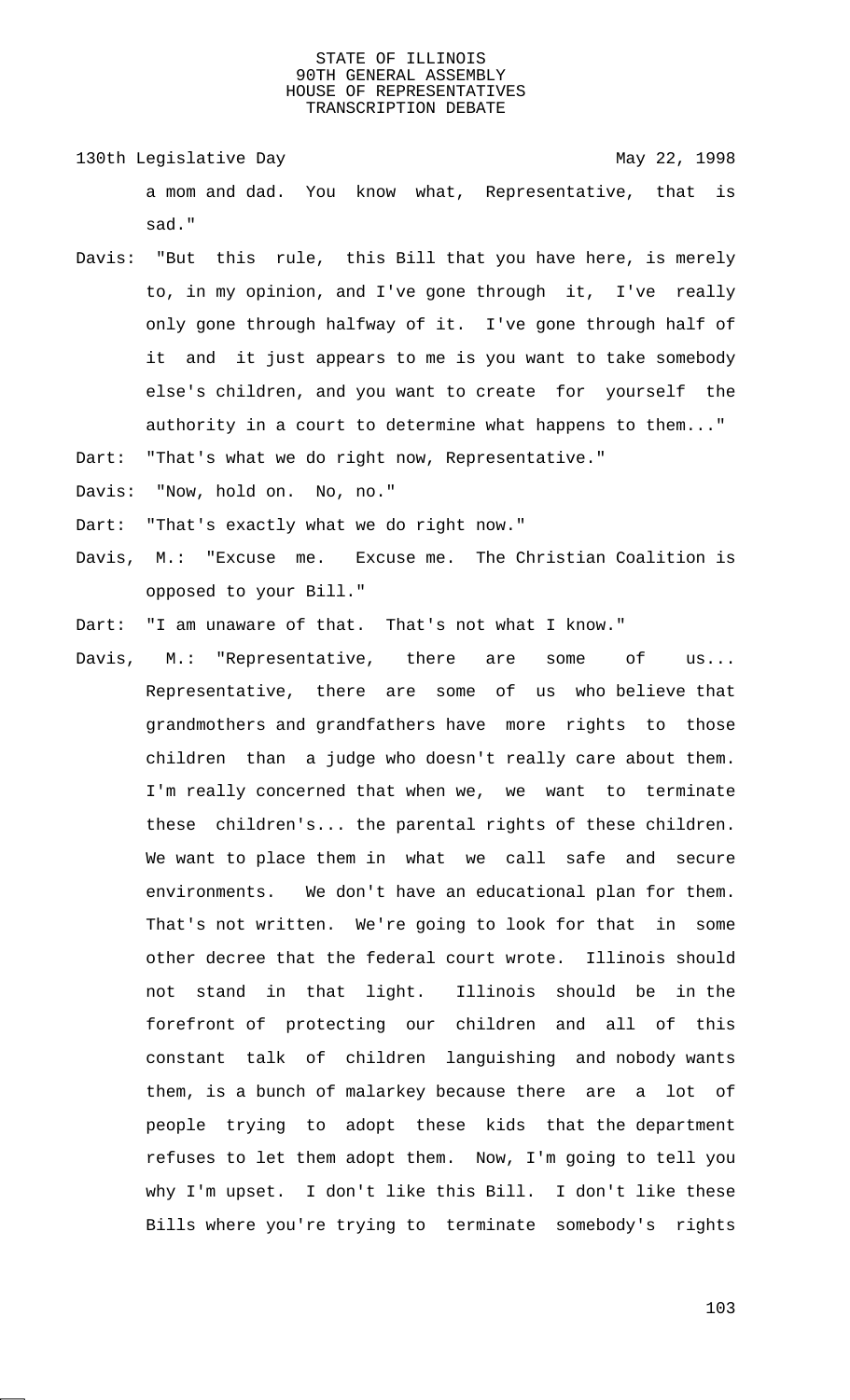130th Legislative Day 130th May 22, 1998

because you're talking about my people and my kids. I don't like it when you talk about having a safe and secure environment that is not clearly spelled out in this legislation, but you're talking about keeping them until when? There's not even something in here that says when this child can be released. Now, I want you to think about this. You've terminated parental rights, so who's responsible for this child now? You lock the kid up in your, so called safe and secure environment, but who's to look after this kid... the parental rights? Is he now all yours?"

- Speaker Brunsvold: "Representative, bring your remarks to a close please."
- Davis, M.: "I'm going to bring them to a close. This Bill will probably fly out of here, but it smacks so close to what happened to my people 400 years ago, and I'm just tired of it. Where you take my children and you place them before an insensitive judge who's to make a decision. Well, in my family, the grandmother made the decision. The grandfather made the decision. Someone who knew and cared for that child made the decision. This is another bad Bill. It'll probably fly out of here, but it won't have one of the most important votes of all. One who has read this Bill. This person will vote 'no' on this legislation."
- Speaker Brunsvold: "The Lady from Cook, Representative Feigenholtz."

Feigenholtz: "Thank you, Mr. Speaker. Will the Sponsor yield?" Speaker Brunsvold: "The Sponsor yields."

Feigenholtz: "Representative Dart, I know you've worked long and hard on this issue and this Bill. I just have a few simple questions for you. Something that I find very curious in here that I hope you or Mr. Hoffman can help me with is, on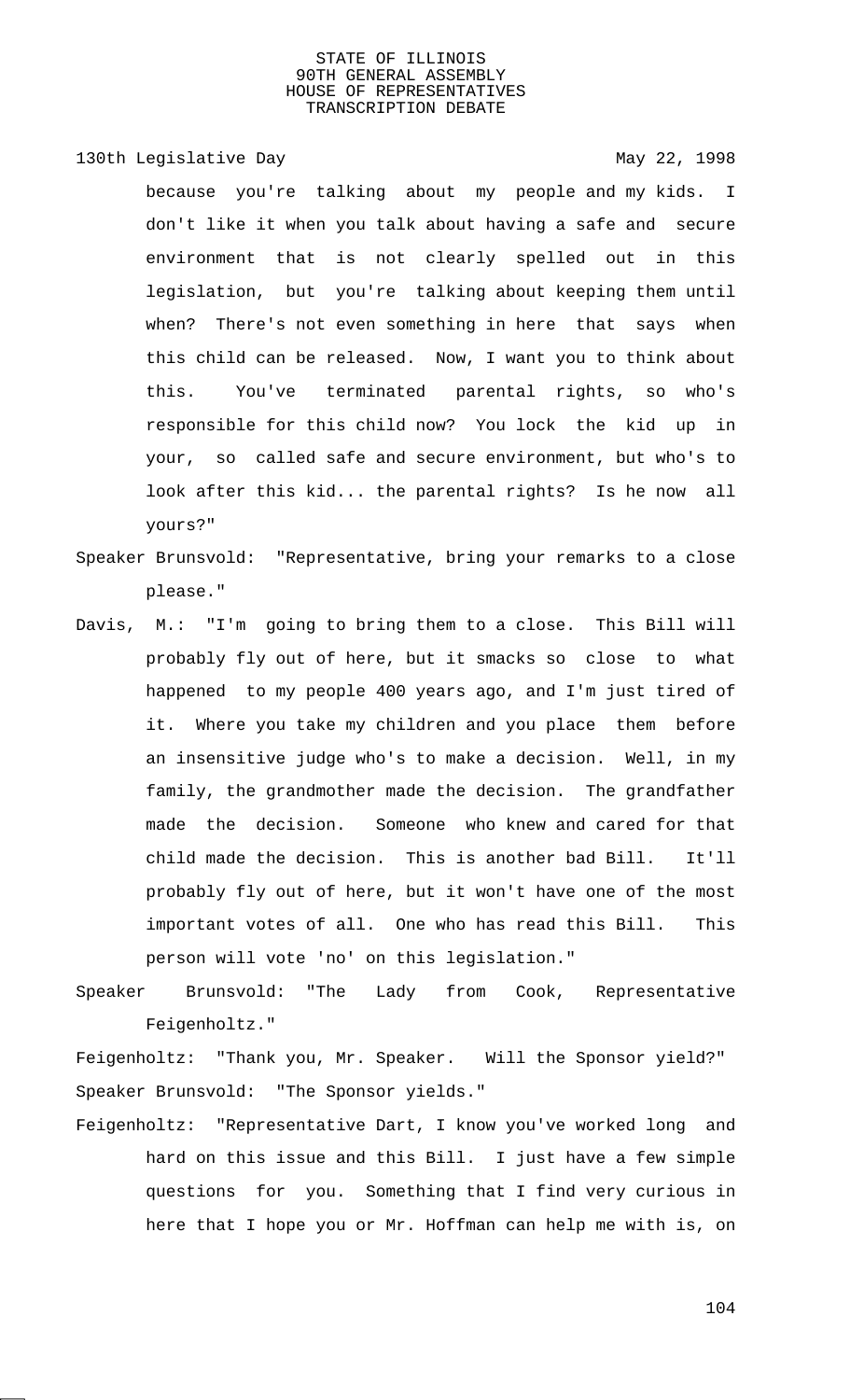- 130th Legislative Day 130th May 22, 1998 page 34 of this very long piece of legislation, Section 8.5, transmit monthly to the State Central Register of the Illinois Department of Children and Family Services, a copy of all death certificates. Could you explain to me what that is?"
- Dart: "Yeah. What that is, Representative, is right now we have child death review teams that operate in the State of Illinois and they review whenever a child has died and the care, the department or the like to see if something was wrong with the way the care was handled. What we've done here is, the death review teams of... for these children have asked that their role be expanded so they can review other cases of deaths which may have come to their knowledge and so they ask that these records be submitted to them so that they can evaluate those to make sure that the death of the child was not done in such a way that there was something wrong."

Feigenholtz: "So, this will help them accomplish that?"

- Dart: "Yeah. This was what they asked for. They asked that the role could be expanded, somewhat, to try to assist in trying to come to conclusions on the death of children."
- Feigenholtz: "Okay. On page 99 of this Bill, I have one more question, the... what's underscored on line 15 and 16, it refers to 'for the purposes of a diligent search'. I know that within this whole safe kids and placement concept that's been talked about by the federal government, there's also been a mention of changing the definition of a diligent search. I know that in some adoptions, historically, there would be notices put in newspapers for certain length of time. Could you tell me a little bit about how this definition has changed?"

Dart: "Sure. The thrust of this Amendment is, once again, to try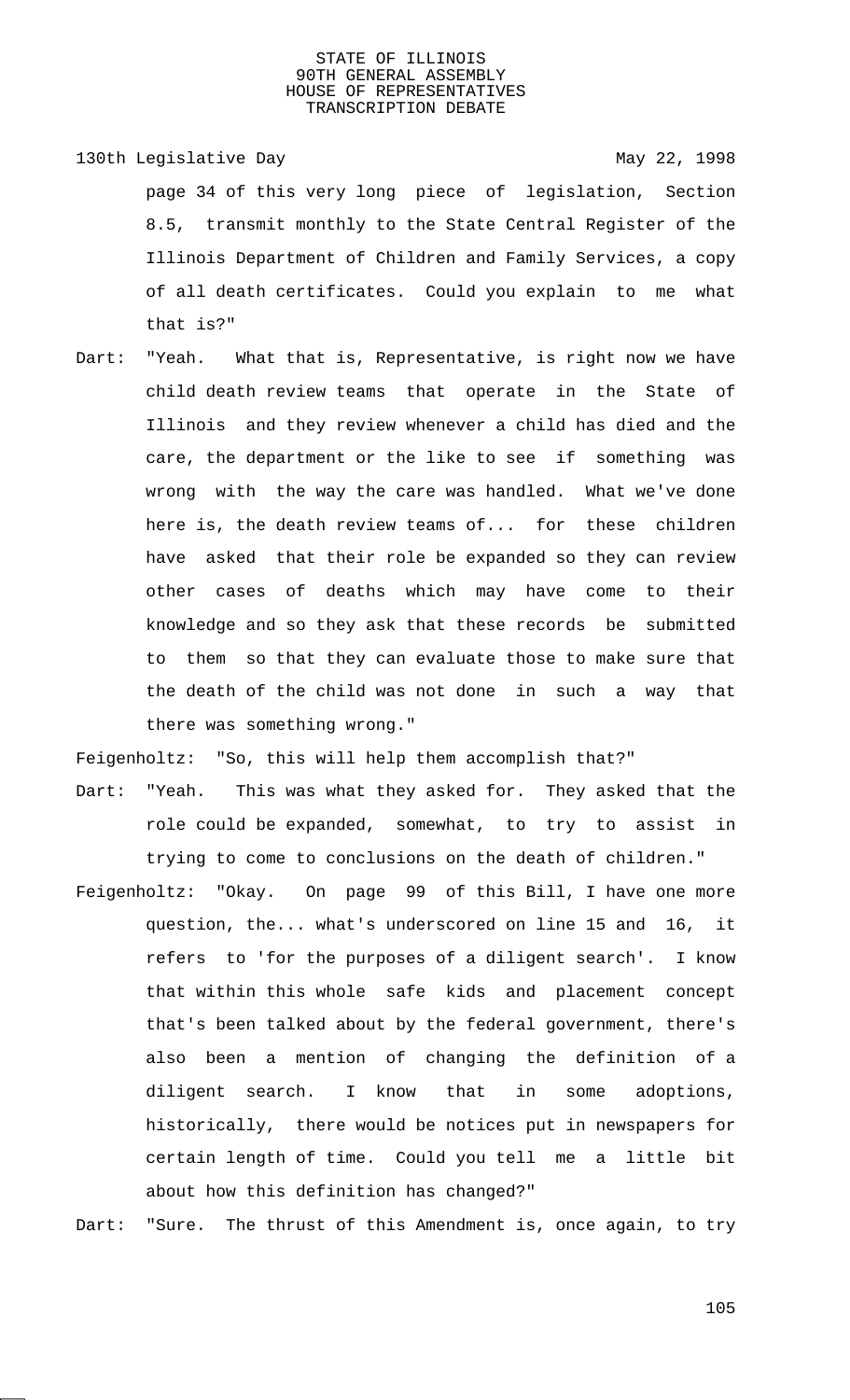130th Legislative Day 130th May 22, 1998

to assist in the diligent search of a parent and so we are allowing those records to be examined in case the individual has been... is presently in a mental health facility, right now. This is language we worked out with the department and the effort there is, once again, to find the parent of the child for purposes of... whatever the purpose may be. The purpose may be to serve them with something. The purpose may be in interest of reunification. It may be a merit of interest, but the bottom line is to try to get more information so that they can conduct a diligent search."

Feigenholtz: "Well, I don't know if you have that information, at hand, but I would like to get a detailed copy of what the department is trying to attain and what those fine details of a diligent search are and how they've changed. And I also am wondering if you know, do private attorneys who do adoptions have to comply with the same standard of a diligent search when searching for a establishing paternity, do you know?"

Dart: "I'm sorry. If you could repeat that question."

- Feigenholtz: "In a private adoption, I mean, I know that we're working hard on trying to define what a diligent search is here and you've explained very well what the purposes are..."
- Dart: "Yeah, this is a diligent search for a relative. It's not in relation to a private adoption. It's about a... just for children who are coming into the child welfare system."
- Feigenholtz: "So, you're saying that there's a different standard that is..."
- Dart: "Yeah, the chapter that we're dealing with here applies to just for the children who are coming into the child welfare system."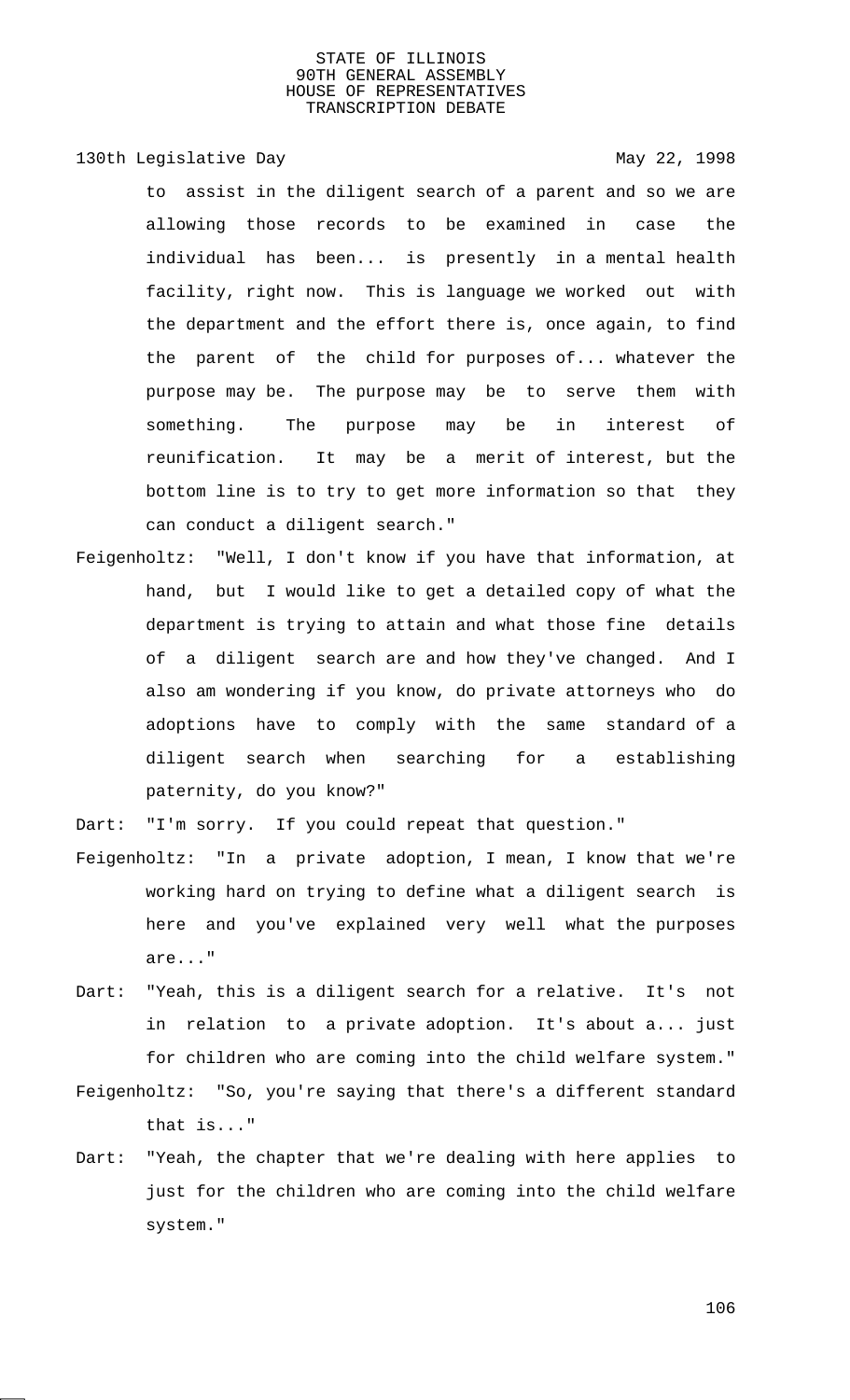130th Legislative Day 130th May 22, 1998 Feigenholtz: "Okay. So, in the Adoption Act, there's a different standard for a diligent search for relinquishing parental rights and establishing paternity in a private adoption than there is with the department. Is that what you're saying?"

Dart: "I believe that is the case. See, we're required under existing law right now, for obvious reasons, by the department to do a diligent search to try to find parents of kids who come into the system and this is just to allow the department to try to find the parents. I mean, that's the sole purpose of what we're doing here."

Feigenholtz: "Okay. Thank you very much, Mr. Dart."

Speaker Brunsvold: "Mr. Clerk."

Clerk Bolin: "The Rules Committee will meet immediately in Representative Churchill's office. The Rules Committee will meet immediately in Representative Churchill's office."

Speaker Brunsvold: "The Gentleman from Madison, Mr. Hoffman." Hoffman: "Mr. Speaker, I move the previous question."

- Speaker Brunsvold: "The Gentleman has moved the previous question. The question... Mr. Myers."
- Myers: "...Has talked forever. I have a question of the Sponsor if he'd yield."
- Speaker Brunsvold: "Just a minute, Mr. Myers. The question is, 'Shall the question be put?' All in favor say 'aye', opposed 'nay'. The 'noes' have it. The 'noes' have it. Mr. Myers, with your pointed questions."
- Myers: "Thank you. Well, I do a question that's important. I believe that at least it should be called attention to, Mr. Speaker. And, I'm not just trying to frivolous on it. Representative, Representative Dart, could you tell me, does this Bill have anything to do with DCFS Scholarships?"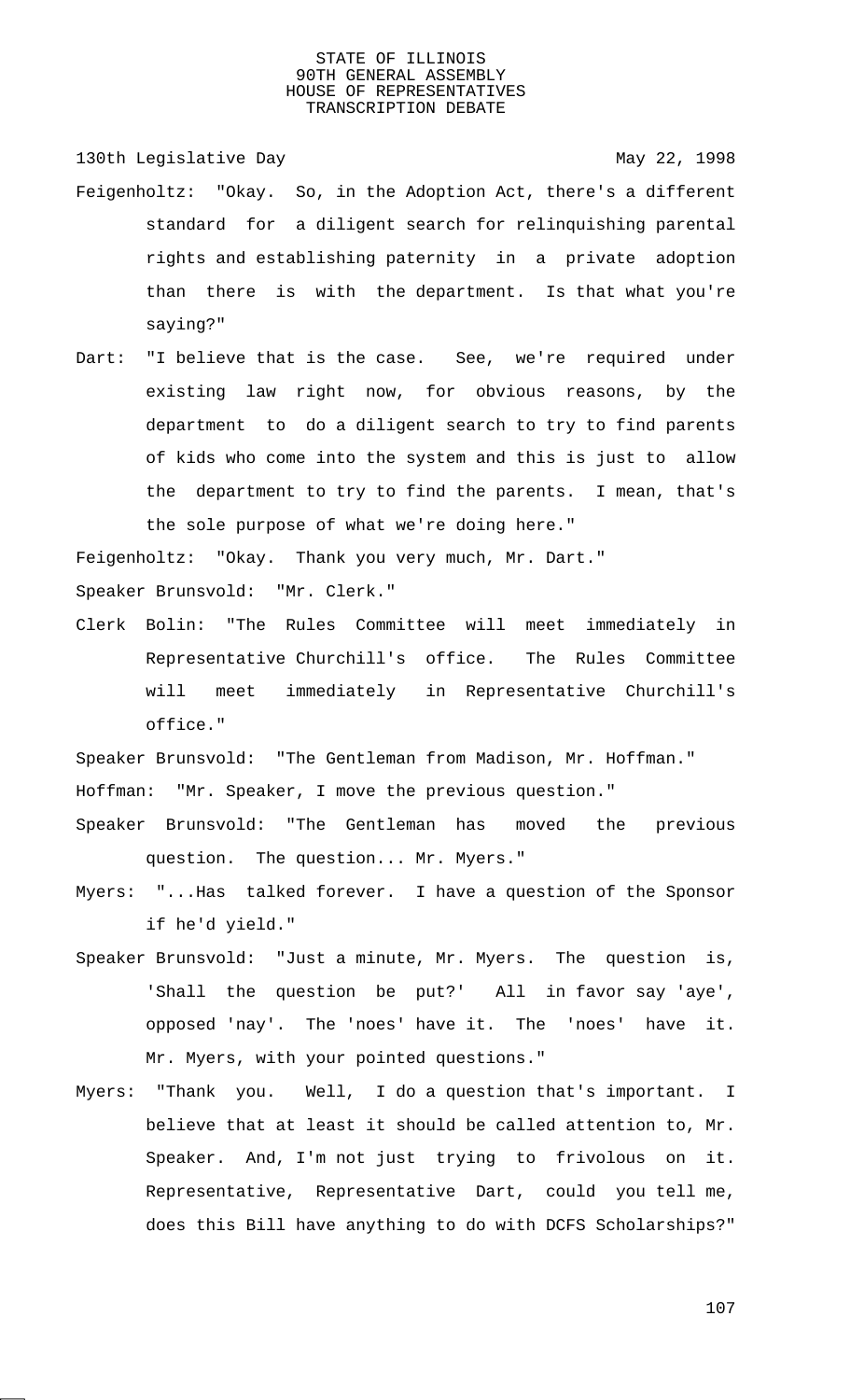130th Legislative Day 130th May 22, 1998

- Dart: "Yes. I'm glad you brought that up, Representative. What this Bill also does, it expands the number of scholarships. It doubles the number of scholarships to colleges that the department gives out to wards of the state. And it also expands the number of children who qualify to also in the area of children who... who were in the department's care, who are now adopted as well."
- Myers: "Does it also, excuse me. Under the previous or... under the current law, it allows for 24 scholarships and 4 of which are reserved for veterans or children of veterans. I noticed under this piece of legislation that you have not apportionately increased that even though you've pushed the number of scholarships available up to 48."
- Dart: "You're correct, Representative. We didn't touch that Section. It wasn't by any great design other than the fact, we just wanted to increase them. We didn't proportionately increase the number of veterans. That's something that may be, you know, food for a future Bill. There was no reason why we didn't, though."
- Myers: "Okay. Well, would you be willing in a trailer Bill, at some point on this, hopefully in the next Session to include increasing that..."

Dart: "Sure, I'd be happy to double that, as well."

- Myers: "...in the same proportion. Thank you. Appreciate your answer."
- Speaker Brunsvold: "Thank you, Mr. Myers. The Lady from St. Clair, Representative Younge."
- Younge: "Thank you, Mr. Speaker. I relinquish my time to Representative Davis."
- Speaker Brunsvold: "Representative Monique Davis, for five more minutes."
- Davis, M.: "Thank you very much, Representative. On page...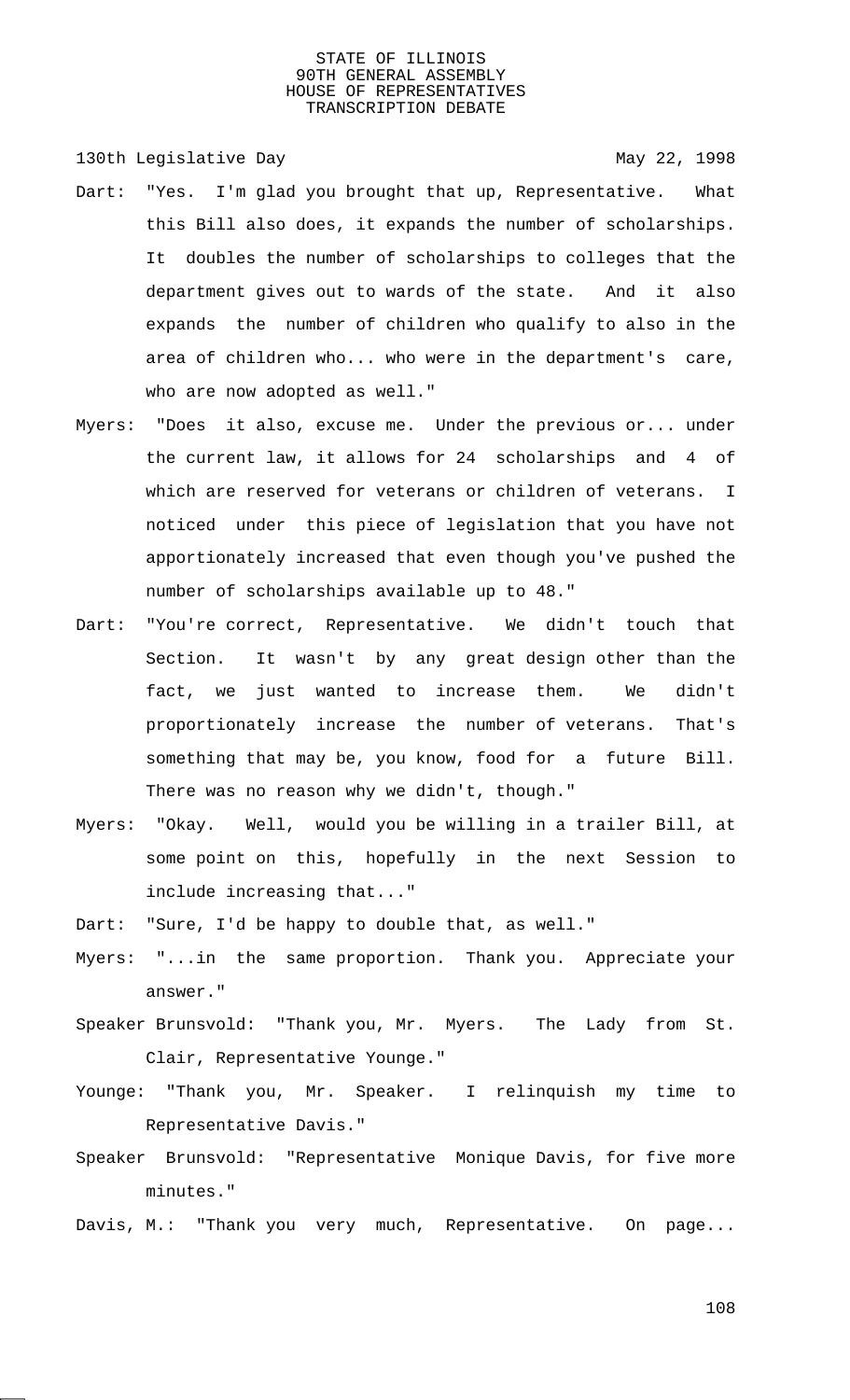130th Legislative Day 130th May 22, 1998

Excuse me, on page..."

Speaker Brunsvold: "Proceed, Mr. Dav... Ma'am Davis."

- Davis, M.: "...On page 115, on page 115, there is talk about a person who commits three felonies can have their parental rights terminated. So, you know, a drug case can be a felony case, and are you saying if a man is convicted three times of selling drugs that his parental rights can be terminated?"
- Dart: "Now, what this does is, it creates a presumption that can be rebutted by them, that that's not the case."
- Davis, M.: "But, but, without this law, it doesn't have to be rebutted."
- Dart: "Pardon me?"
- Davis, M.: "Without this law there's no rebut necessary. The point..."
- Dart: "No, without this law they can still..."
- Davis, M.: "...No, listen to me. Listen me..."
- Dart: "They can still file unfitness petitions against this parent, right now."
- Davis, M.: "So, if a person within a five year period commits three crimes that are felonies, he could lose his children and the state has to take care of them?"
- Dart: "What that does is, it creates a presumption that they can come and rebut by showing, such as, that this was drug related, had nothing to with abuse and neglect of the kids. But, once again, the case is already in the system. There was something done to that child, already, before this is kicking in."
- Davis, M.: "And then you state, there's reasonable presumption that a parent is depraved if that parent has committed domestic violence. Is that correct?"
- Dart: "Can you give me the line on that one?"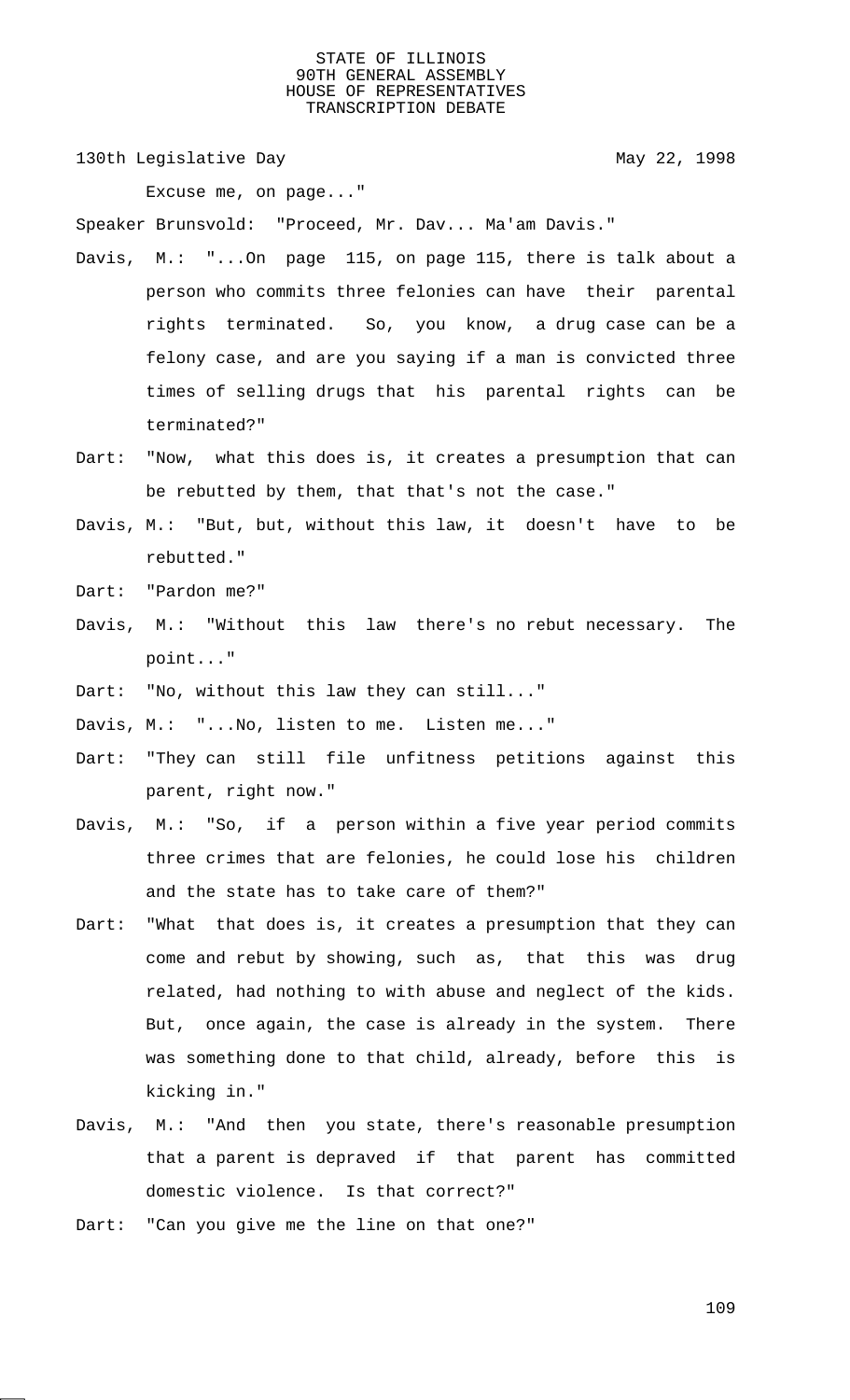130th Legislative Day 130th May 22, 1998

- Davis, M.: "I think it was page 115, I'm not sure. But, I would think, Representative, on such a serious piece of legislation that you're presenting to us that you would be very much more knowledgeable. We are... We're talking about dealing with the lives of children, parents, families. What could be more American than that? This should be something thoroughly thought out."
- Dart: "This was worked on for about a year and a half, Representative. I would hope that you do the same amount of work on your Bills, as well."
- Davis, M.: "So, would you kindly tell me what happens if a person is committed, is convicted of domestic battery. Can he or she lose his or her children, or be declared neglectful or lose their parental rights, because they have had a fight with their wife or other spouse?"
- Dart: "Representative, can you give me the line, the page and line number?"
- Davis, M.: "No, Sir, I can't. This is your Bill."
- Dart: "Well, you're asking me a question about it and I'm asking you to cite to it."
- Davis, M.: "Well, it's here and it's in my notes. I'm sorry, I really can't give it to you right now, the exact line. If we look at page 117 pursuant to the Juvenile Act of '87, 'If a child has been in foster care for 15 months out of 22 months, which begins after or on the effective date of the Amendatory Act.' What happens to this child?"
- Dart: "What happens to this child, then is if that child has been in foster care for that period of time, the state then has the ability to file that as a grounds for unfitness. They don't have to..."
- Davis, M.: "Hold on. Hold on...."
- Dart: "They don't have to, though."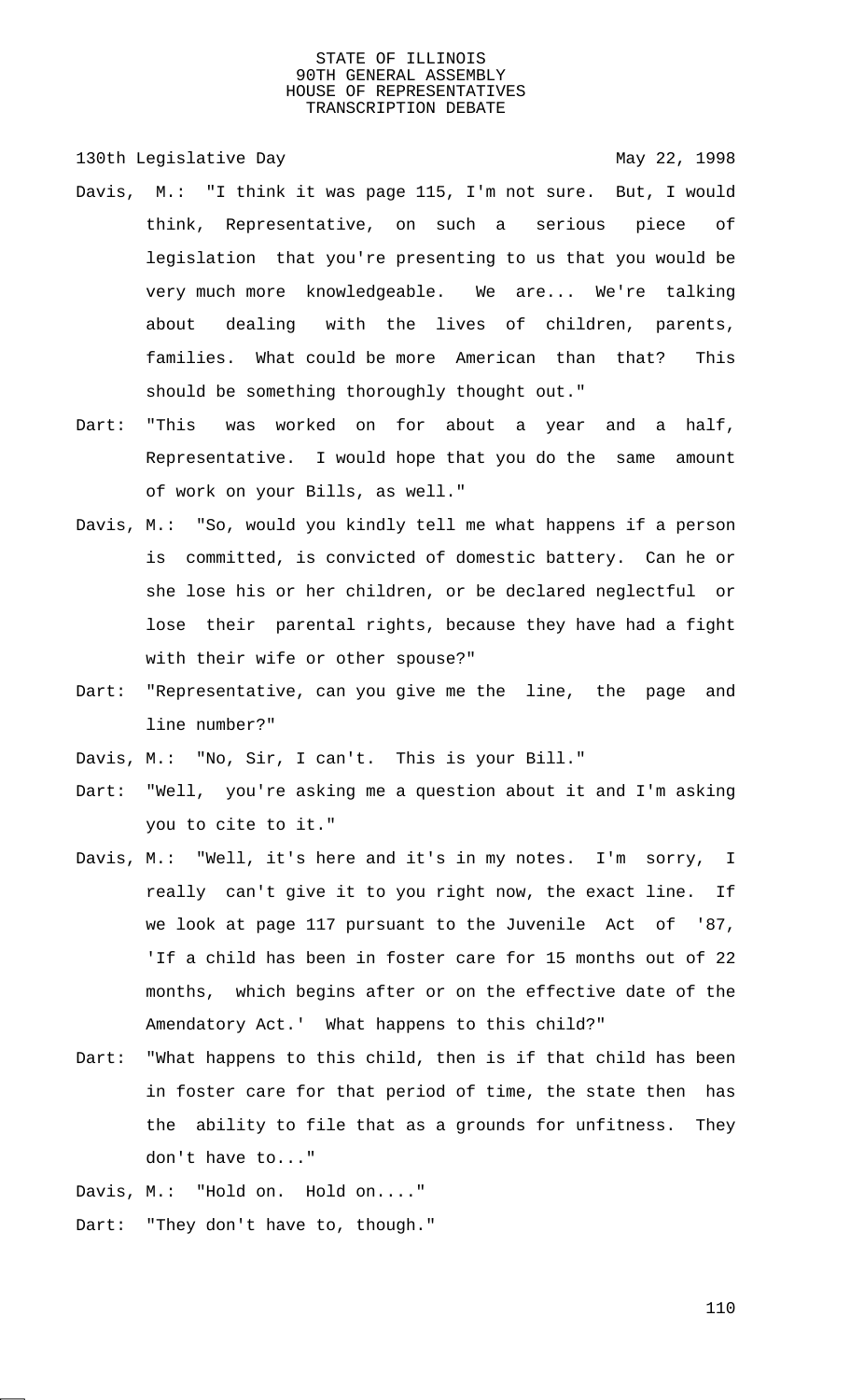130th Legislative Day 130th May 22, 1998

- Davis, M.: "All right, can we hold it for just a minute, Representative Dart? If a child has been in foster care for 15 months, you're saying that that in itself, starts the procedure for parents losing their parental rights even though, many times, people are trying to get their children and the Department of Children and Family Services won't give them to them?"
- Dart: "Well, that provision, if you read further on down there, it says, 'if the parents can show that they have the ability to get their child back and it's in the best interest of the child', this doesn't apply then."
- Davis, M.: "So actually, though, this Bill states, we're talking about dates, the date of entering foster care is more of a determiner if the parent gets the child back, than if the child, the parent is ready to receive the child. How many months are we giving that parent to prepare him or herself to be a parent?"
- Dart: "Last year, we passed legislation which said, which a lot of this complied with federal statute, which said that, it was a grounds for unfitness. Once again, grounds for unfitness is a long stretch away from saying we're yanking children away. The grounds for unfitness, if the parent has not done the reasonable efforts to get the child back within a year. So, this is just building on that and saying, that if the kid is in the system 15 of 22 months..."

Davis, M.: "To the Bill. To the Bill, Mr. Speaker." Speaker Brunsvold: "Proceed."

Davis, M.: "If I didn't know, if I didn't know better, I would go along with this Bill, Representative Dart, but I know of cases, I have talked to the Department of Children and Family Services. I have said to them, 'Mrs. Blank Blank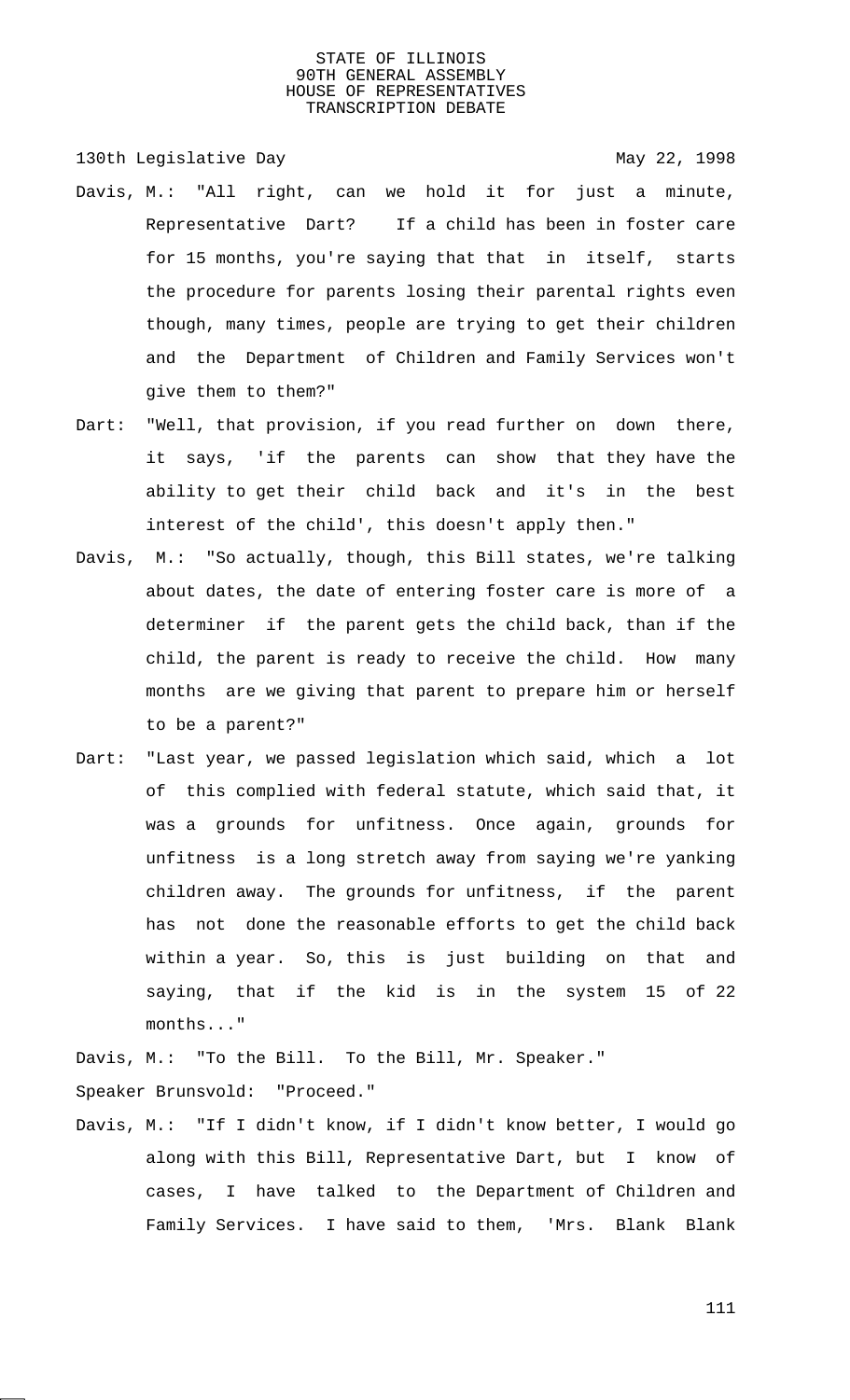130th Legislative Day 130th May 22, 1998

and her mother want her children. They are capable of caring for their children. They have gone through 12 months of parenting classes twice. They have been to a psychiatrist. They've done everything the department has required of them, and yet, they refuse to give them back their children.' This is flawed legislation. It is flawed because it is not considering there are many people, perhaps, who are out of the state, who are in the service, who returned back to Chicago with an exemplary life, ready to take up being a good parent and caring for their children, but the State of Illinois, what this legislation says, 'Oh, no. You have not met our requirements. You will not be a good parent.' Another thing, there are people, there are people that want to adopt and they are not given the opportunity without the help of a Legislator. There are lots of people in the black community, who want to adopt children who are not being given that opportunity. So, I know this piece of legislation is not something Illinois will be proud of. It does not solve a problem. It is not solving a problem, it is creating a problem, and anytime we continue to talk about removing parental rights, we're moving down the wrong road. Instead of continuing with trying to reunite families, you have taken that out of the current legislation. You're removing that, the reunification of families, and you're hastening the time in which you can take somebody's children. And based upon the number of months they're in foster care, is going to be the determiner if the state now owns this child and there is no parent anymore. I don't think we have that right..."

Speaker Brunsvold: "The Gentleman from DuPage, Mr. Persico." Persico: "Thank you, Mr. Speaker, I move the previous question." Speaker Brunsvold: "The question is, 'Shall the previous question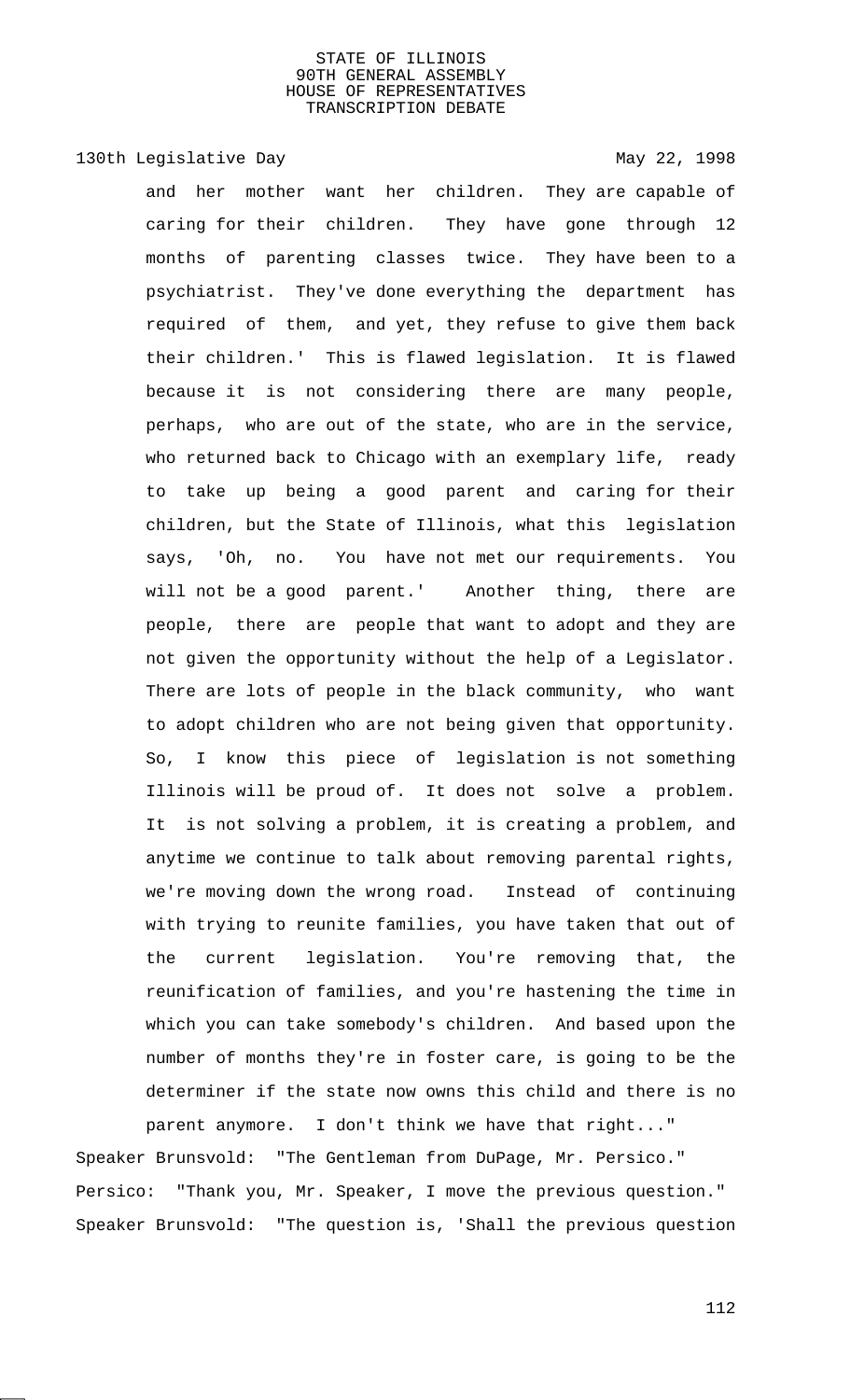# 130th Legislative Day 130th May 22, 1998

be put?' The question is, 'Shall the previous question be put?' All in favor vote 'aye', all opposed vote 'no'. The voting is open. It takes 71 votes. The voting is open. Mr. Clerk. Have all voted who wish? Have all voted who wish? Have all voted who wish? Have all voted who wish? Mr. Clerk, take the record. And on that question, there are 83 voting 'yes', 35 voting 'no', 0 voting 'present'. And the question is put. Mr. Dart to close."

Dart: "Thank you, Mr. Speaker, Members of the House. There's been a long debate on this and Representative Black, I believe is... has a question."

Speaker Brunsvold: "Mr. Black."

Black: "Speaker."

- Speaker Brunsvold: "Yes."
- Black: "Fifteen yards, intentional grounding, time out on the field, call for a video replay."

Speaker Brunsvold: "Mr. Bla... Mr. Dart to close."

Dart: "Thank you. Mr. Speaker, Members of the House, this is a Bill that has been well-thought-out. It's been worked on for quite some time. It's got numerous provisions in here with the heart of the matter is is to try to get children out of the system and into permanent placements as soon as possible. The changes in here are ones that have been worked on. There's been very little dissent at all. I know of no opposition from the Christian Coalition. Reverend Bob sat through a committee and never voiced any opposition, whatsoever, so I'm unaware of that. As I mentioned before, at the heart of this is also provisions dealing with secured care and I would think it's long overdue for us to bring our kids back into the state, so I would appreciate a favorable vote."

Speaker Brunsvold: "The question is, 'Shall the House adopt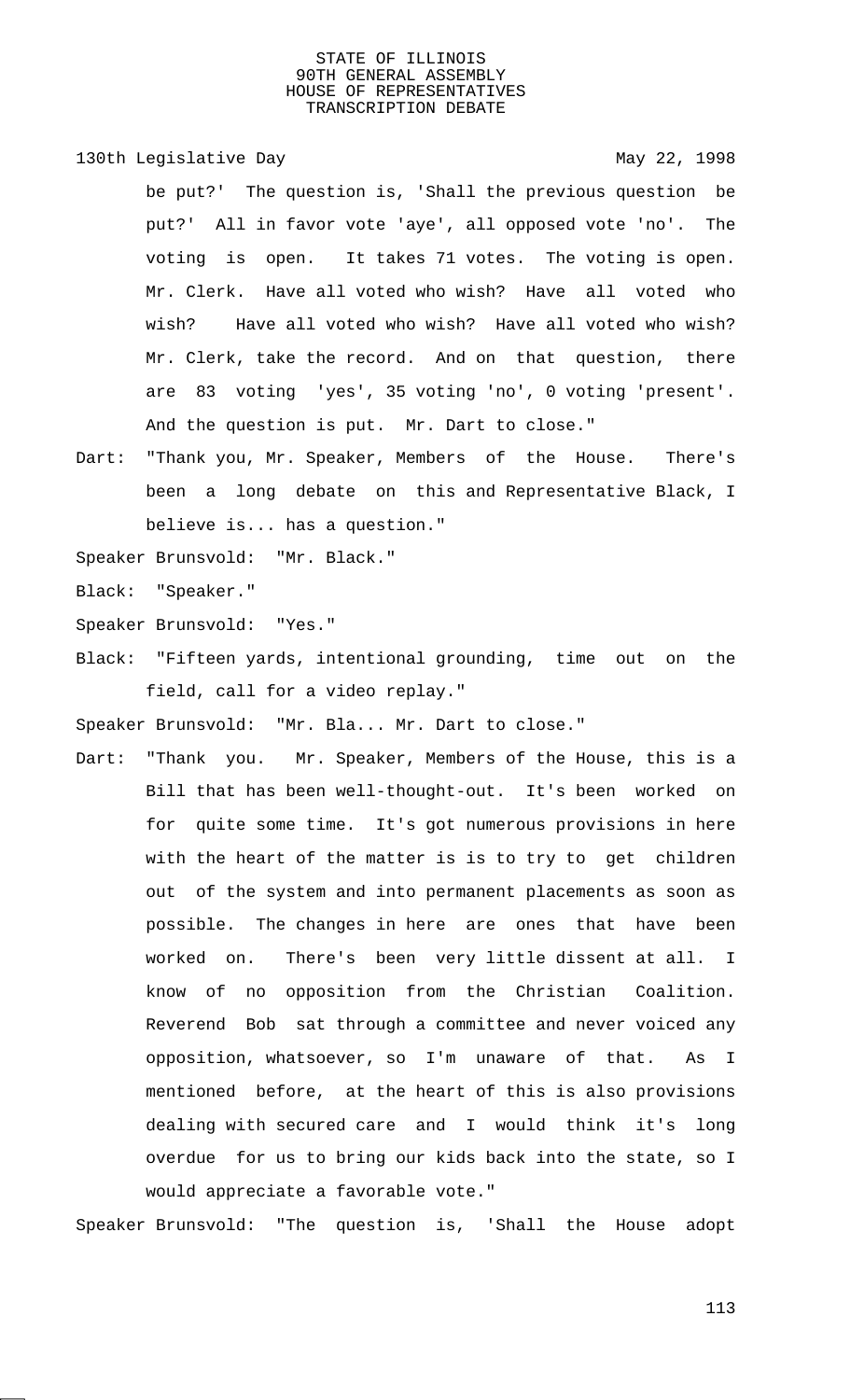130th Legislative Day 130th May 22, 1998 Conference Committee Report #1 to Senate Bill 1339?' This is final action. All in favor signify by voting 'aye', all opposed vote 'no'. The voting is open. Have all voted who wish? Have all voted who wish? Have all voted who wish? Mr. Clerk, take the record. On that question, there are 95 voting 'yes', 11 voting 'no', 12 voting 'present'. The House does adopt Conference Committee Report #1 to Senate Bill 1339, and this Bill, having received a Constitutional Majority, is hereby declared passed. Committee Reports."

- Clerk Rossi: "Representative Currie, Chairperson from the Committee on Rules to which the following measure was referred, action taken on May 22, 1998, reported the same back with the following recommendation: 'to the floor for consideration' Conference Committee Report #1 to Senate Bill 1286. Supplemental Calendar #8 is being distributed." Speaker Brunsvold: "On Supplemental Calendar #2, appears Senate
- Bill 1506. Mr. Brady. Mr. Brady."
- Brady: "Thank you, Mr. Speaker, Ladies and Gentlemen of the House. We are agreeing with the Senate. We are receding from House Amendments 1, 2, and 4. The Sponsors of those Amendments have agreed to this and I'd ask for your favorable support."
- Speaker Brunsvold: "Is there any discussion? The Gentleman has moved to... Mr. Brady, will you take this Bill out of the record? Mr. Brady, would you please take this Bill out of the record? Thank you, Mr. Brady. On Supplemental #7 appears House Bill 3427. Representative Mulligan."
- Mulligan: "Thank you, Mr. Speaker. Representative Schoenberg is coaching me. House Bill 3427 covers... and I would like to concur in Senate Amendment #1."
- Speaker Brunsvold: "The Lady has asked to concur in Senate Amendment #1. Is there any discussion?"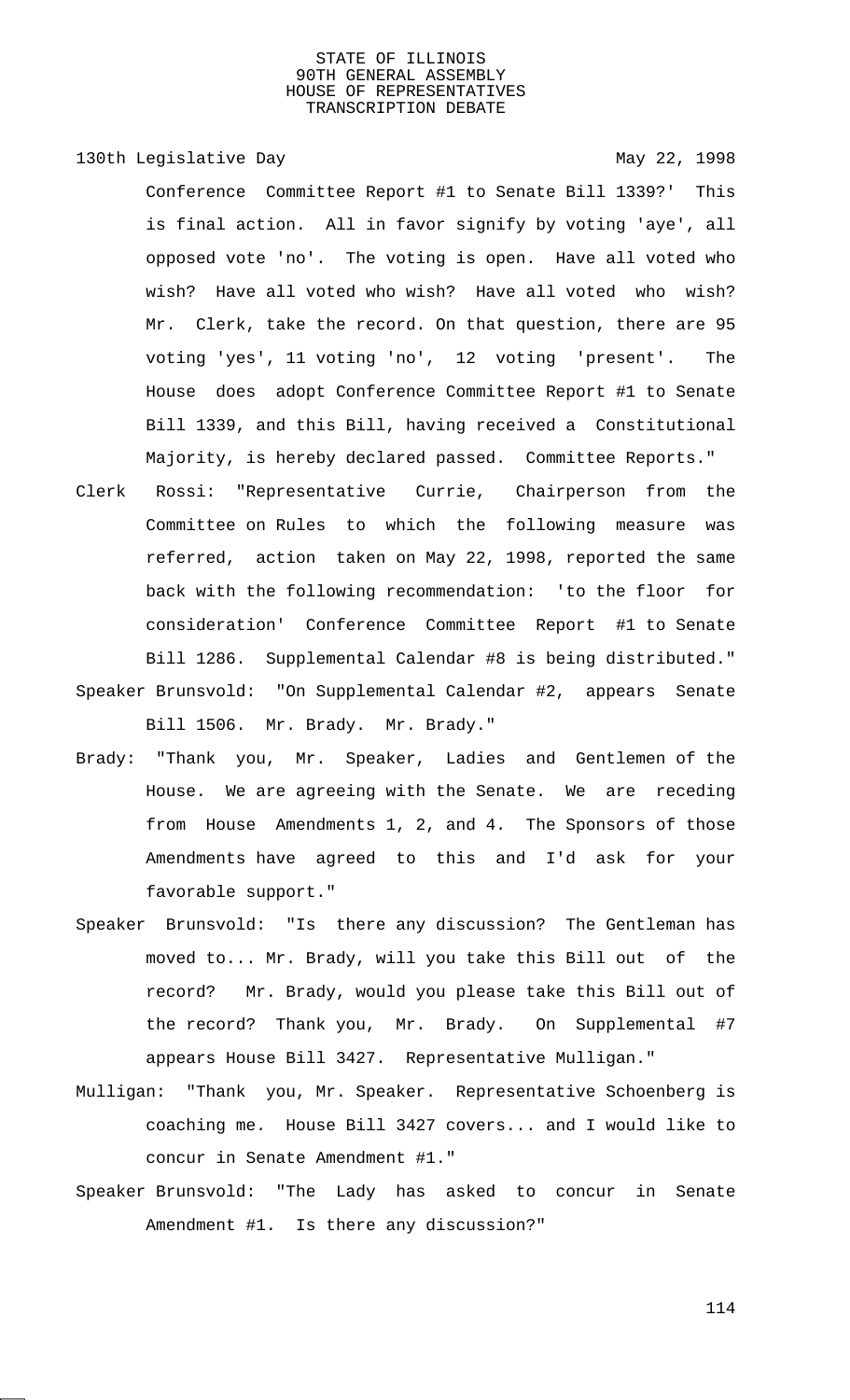130th Legislative Day 130th May 22, 1998

Mulligan: "Would you like me to explain what's in it?"

Speaker Brunsvold: "The question is, 'Shall the House concur in Senate Amendment #1 to House Bill 3427?'"

Mulligan: "Speaker."

Speaker Brunsvold: "Yes."

Mulligan: "We need to get some legislative intent in here. I didn't mean to be flip. I was just waiting for them to read it and say that I concur."

Speaker Brunsvold: "That's fine, I thought that you wanted me to proceed."

Mulligan: "No."

- Speaker Brunsvold: "Representative Mulligan to explain House... Senate Bill 3427."
- Mulligan: "Senate Amendment #1 has... encompasses four Bills that have been agreed in different areas as it comes back out of the Senate. The first part of it changes the Insurance Code and after I explain part of the Bill, I'll defer to Representative Mautino to explain that. Number 2 changes the law that I passed two years ago that allow women to access a woman's principle health care provider, defining notice of this option and an ability to obtain a list of the providers. Part #3 discusses diabetes self-management training and education coverage which Representative Black will talk about, and part 4 is coverage for colon-rectal cancer screening. We need to get some legislative intent in on the diabetes part, and I'll just briefly go through the two parts that I'm going to handle. The changes in the women's health care provider, provides that the plan give notice that a woman may choose a health care provider, states the form of the notice, establishes the rules within the plan for choosing a woman's health care... a principle health care provider, explains the referral arrangements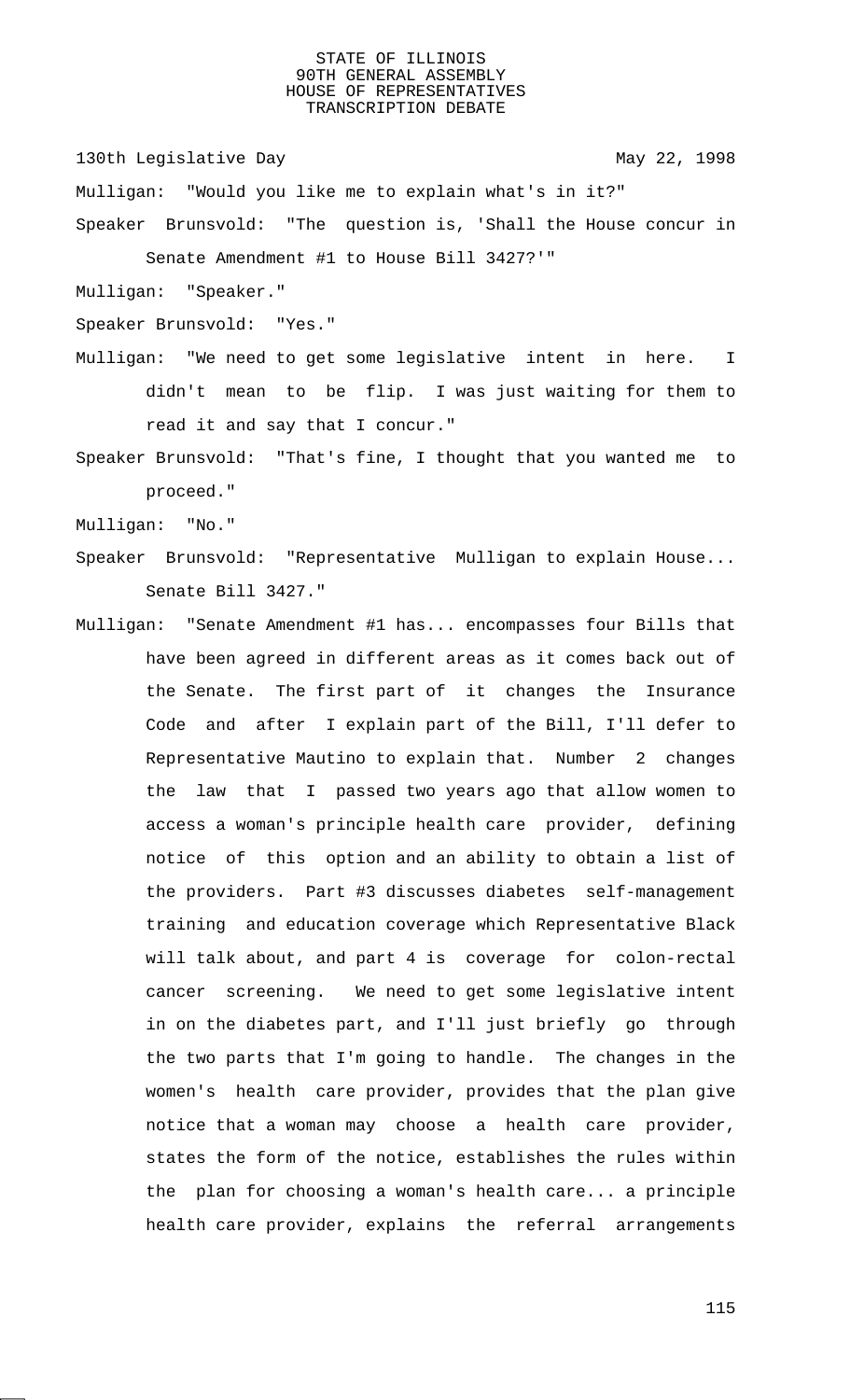# 130th Legislative Day 130th May 22, 1998

that have to arrive between a woman's principle health care provider and their primary care physician, and states that if you are a member that is enrolled under a medicaid plan that you have to choose providers from... that provide the medicaid services. The last part of the Bill is coverage for colon-rectal cancer screening and it states that insurance shall provide in each group policy for everyone over 50 years of age at least one screening every three years. For persons who are classified at high risk with a definition for high risk, a person or a first degree family member of the person with a history of colon-rectal cancel... cancer. They'll be entitled to a screening after age 30 and this Section does not apply to agreements, contracts, or policies that provide coverage for a specified disease or other limited benefit coverage. Then I'd like Representative Mautino to explain the changes in the Insurance Code and state something about legislative intent for diabetes. Could you go to Representative Mautino to explain one part?"

Speaker Brunsvold: "And the Lady has asked for Concurrence Motion on Senate Amendment #1..."

Mulligan: "No, no, no."

- Speaker Brunsvold: "Excuse me. The Gentleman from Bureau, Mr. Mautino."
- Mautino: "Thank you, Mr. Speaker, Ladies and Gentlemen of the House. Representative Mulligan, for purposes of legislative intent, does this legislation prohibit the use... the state from paying for durable, medical equipment?"
- Mulligan: "No. The Bill... this Bill specifically states that if a group health insurance policy offers a durable medical equipment rider, then they must cover the equipment listed.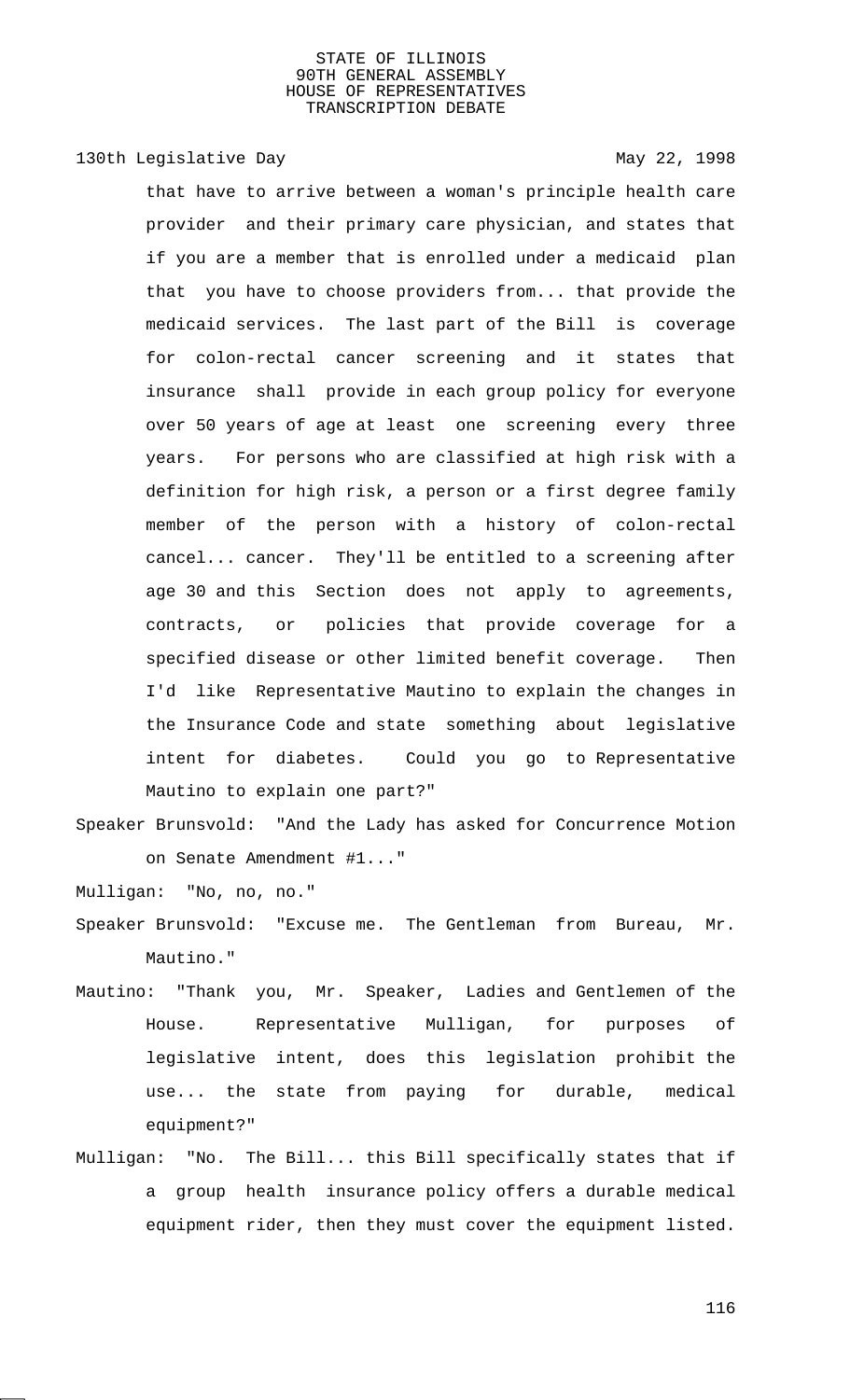130th Legislative Day 130th May 22, 1998

This legislation only exempts the specified diagnosis policies within such a policy as a policy written to only cover treatment for cancer and the limited benefit policies which are written to provide a specific benefit, such as providing a hundred dollars per day for hospital coverage. These policies are not full health insurance policies and cannot comply with this mandated benefits."

Mautino: "Representative, thank you very much. I rise in support of your legislation. I know that Representative Lopez has worked on the diabetes portion of this Bill for the last two years and done an excellent job on it. The underlying insurance Bill, or the insurance portion, would allow... this was an initiative that Representative Rich Myers was interested in. This allows for someone to advance proceeds from a life insurance policy up to 75%, a change from the current law, which is now 25%, in the case of catastrophic illness, and that is laid out there. It's an excellent piece of legislation. All groups have signed off and agreed. Thank you."

Speaker Brunsvold: "The Gentleman from Cook, Mr. Lopez."

Lopez: "Thank you, Mr. Speaker. And first of all I'd like to thank all the people who have been involved in the process and working with this issue of diabetes. It's an issue that we've been working on for the last two years and I would like to thank Representative Mulligan for allowing us to use her Bill for this purpose. What it does is, it allows people who have diabetes... the way it is now, the insurance companies do not provide classes... in other words, people continue eating what they normally eat, and as we all know, diabetes is a illness that if you take care of it, you take care of yourself, and eat the right foods, and you watch your blood, your sugar level, you're able to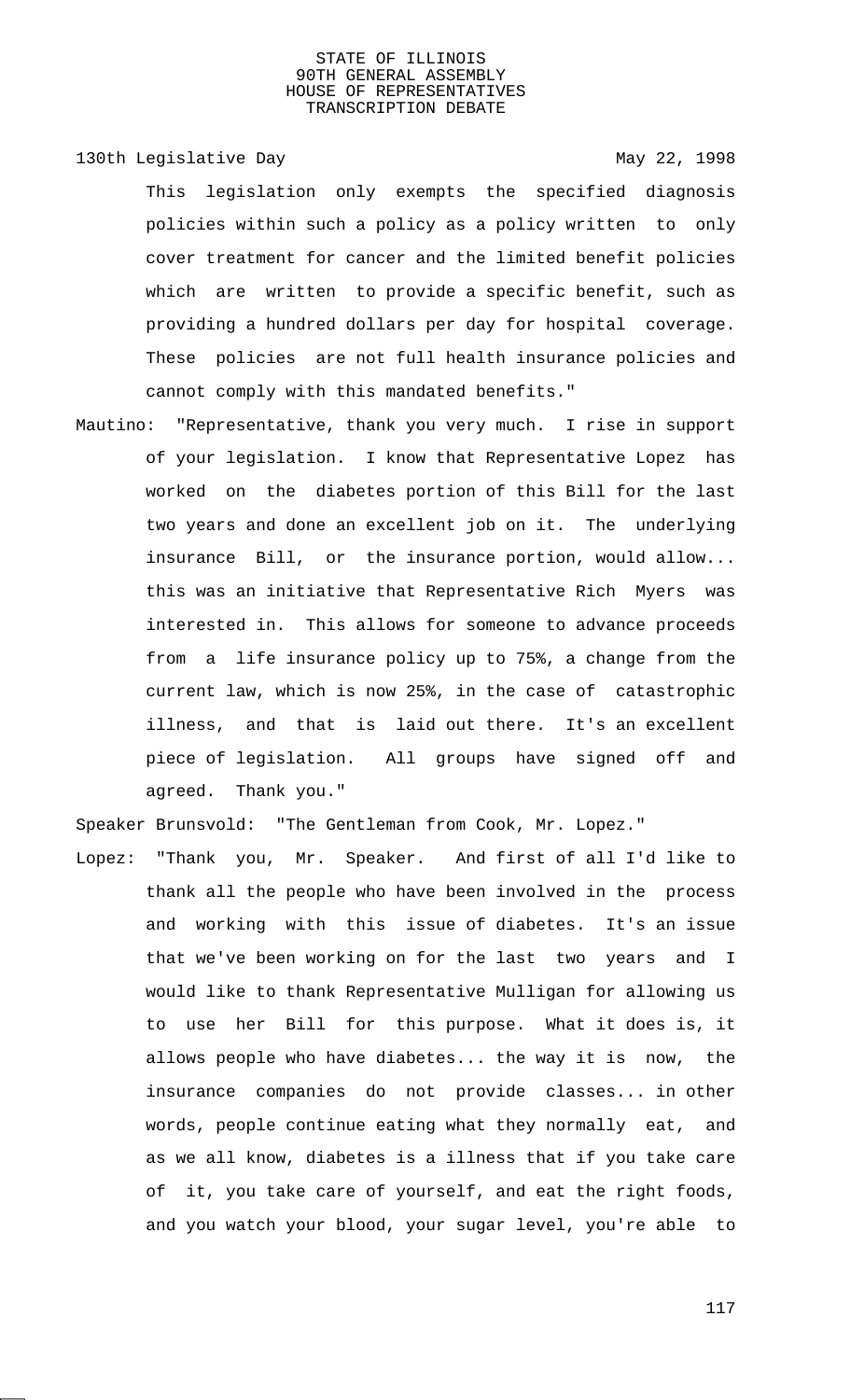130th Legislative Day 130th May 22, 1998

control it... so in the long run, it benefits you and you're in better health. It also prevents you from being in the hospital, losing limbs, so I urge the passage and I support this. I think it's important. I think it's a Bill that's been looked at, worked at, compromised for the last two years and I'm very happy that finally the last year's Session, we're looking at passing and making this a reality. Thank you."

Speaker Brunsvold: "The Gentleman from McLean, Mr. Brady."

Brady: "Will the Sponsor yield?"

Brunsvold: "The Sponsor yields."

- Brady: "Representative, you may have said this before, but is there any opposition to this?"
- Mulligan: "I think for the most part everyone has signed off on it. I sat in on the Senate committee hearing, and at one point Jay Shadick, I think, was the only one that had not signed off on it, but I think he has now. He didn't turn in a slip in that committee."
- Brady: "Was there any or has there been any testimony toward any increased cost factors that these legislation would place on the purchasing of health insurance?"
- Mulligan: "No, it's been negotiated for quite a while in the Senate and..."

Brady: "I'm sorry, I can't hear you, Representative."

- Mulligan: "Not... there was no testimony in the Senate committee regarding increased costs. Actually, this has been negotiated. I think every part of the Bill has been negotiated with different groups for quite some time."
- Brady: "In your opinion would there be any increased cost to health insurance with the passage of this legislation?"
- Mulligan: "No, Representative, I think the Bill that I passed two years ago... insurance companies should be including this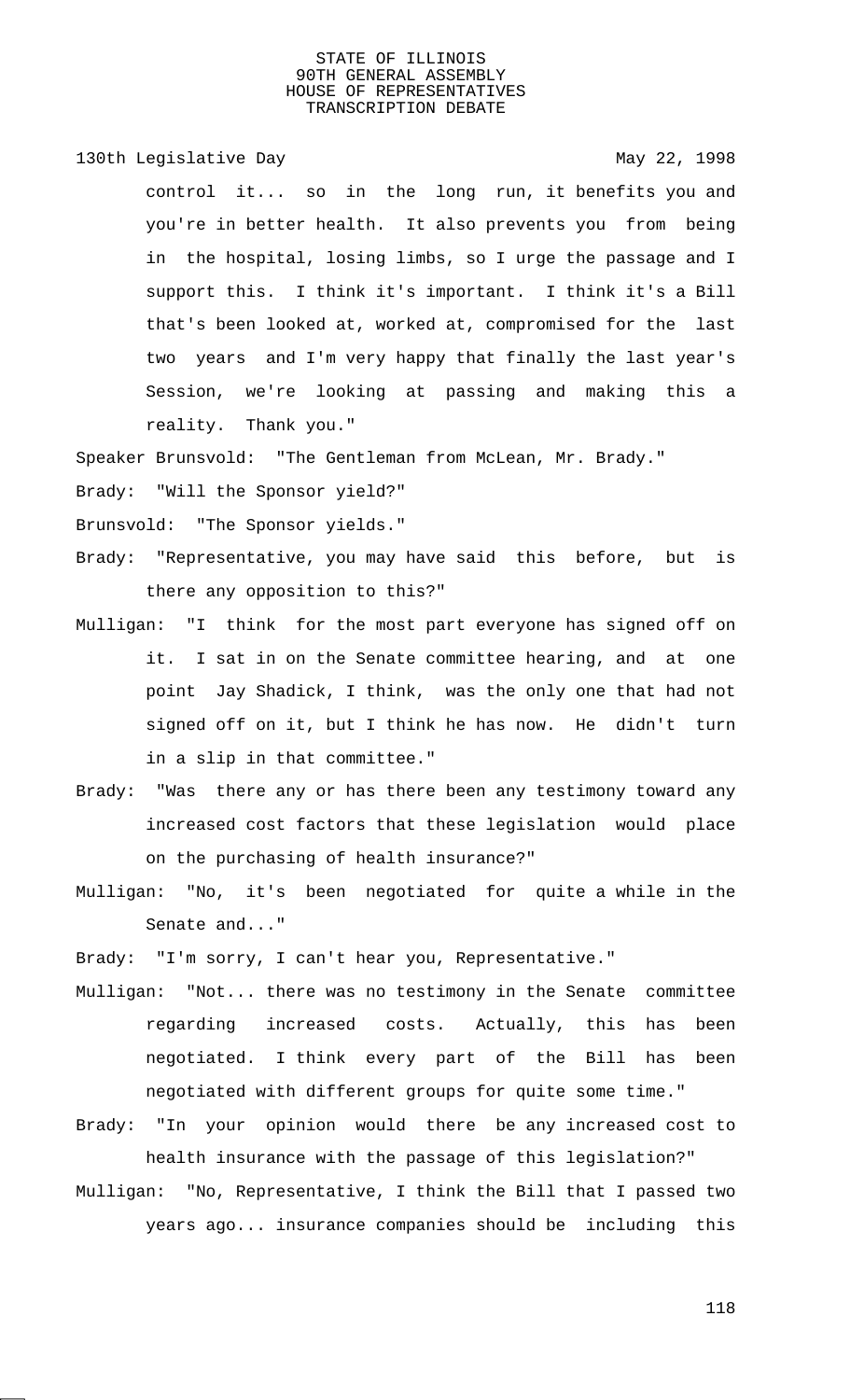# 130th Legislative Day 130th May 22, 1998

in the policy and the only reason we went back to pass that part of the Bill was that some people had problems not having that coverage stated, and if they do it as long... along with their policy, when they provide the polices, they shouldn't have any increased coverages. They have to give you a list of primary care physicians and obstetricians, gynecologists, or family physicians that would be considered women's principle health care providers. A lot of policies state that they already include those lists and so there shouldn't be a problem for the most part."

Brady: "Thank you."

- Speaker Brunsvold: "Further discussion? Seeing none, the Lady to close."
- Mulligan: "This has turned into, I think, an excellent health care Bill for this Session and I would ask your favorable vote."
- Speaker Brunsvold: "The question is, 'Shall the House concur in Senate Amendment #1 to House Bill 3427?' All in favor vote 'aye', all opposed vote 'no'. The voting is open. Have all voted who wish? Have all voted who wish? Have all voted who wish? Mr. Clerk, take the record. On that question, there are 115 voting 'aye', 2 voting 'no', 0 voting 'present' and the House does concur in Senate Amendment #1 to House Bill 3427. And this Bill, having received a Constitutional Majority, is hereby declared passed. Supplemental Calendar #8 appears Senate Bill 1286. Representative Zickus."
- Zickus: "Thank you, Mr. Speaker. The First Conference Committee Report is very similar to Floor Amendment #2 that we adopted and that set up the lead, you know, the Lead Prevention Fund from the 'Torrens' Act. It applies only to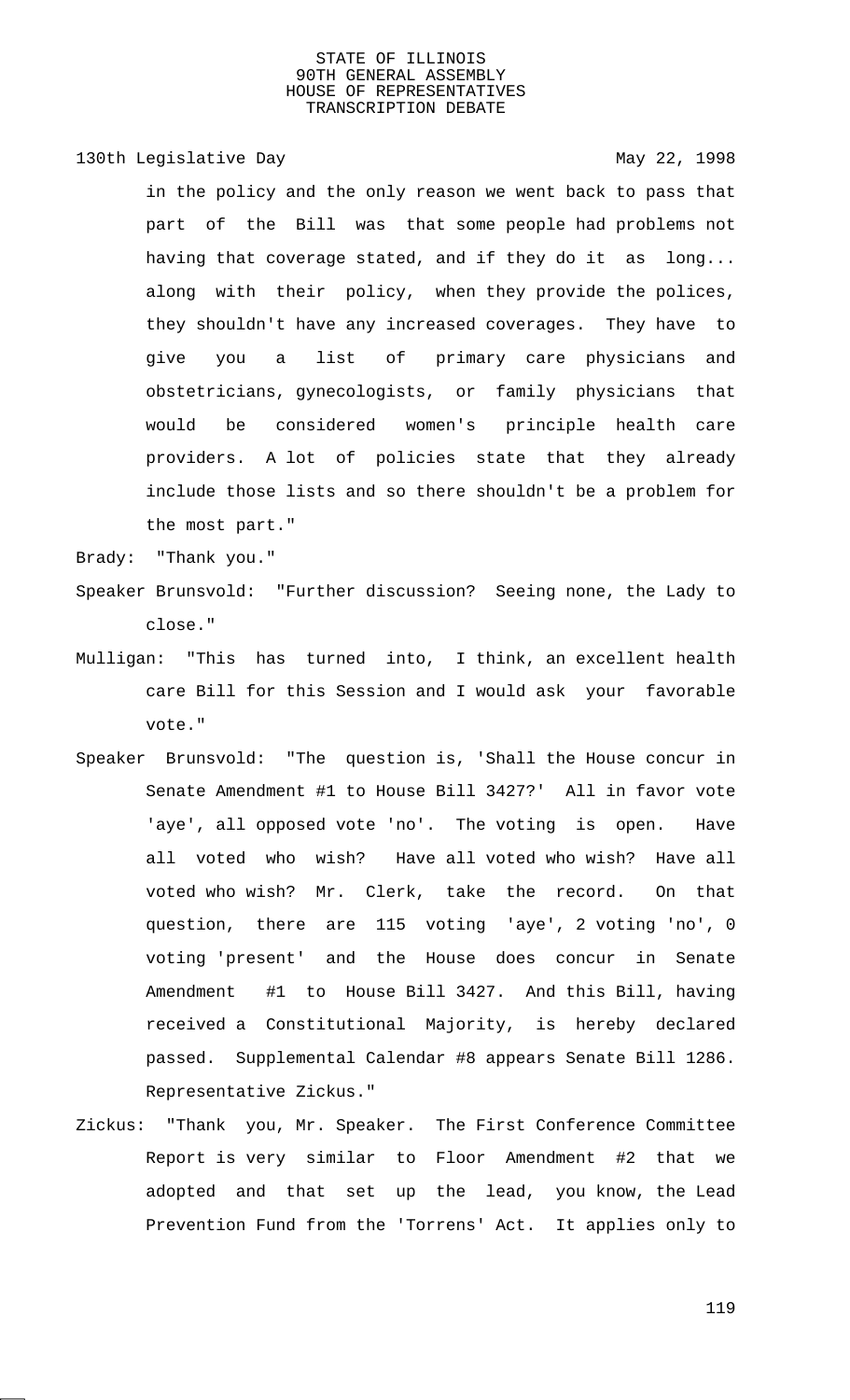130th Legislative Day 130th May 22, 1998

Cook County. One of the things that we... the change in it is that the money is being split 50/50 between Cook County and the Lead Programs. Then the new portion of the Conference Committee Report provides that the county may not expend any excess indemnity fund moneys for any purpose other than lead poisoning prevention unless it is first designed, implemented, and started making loan or grant payments under the Lead Poisoning Prevention Program. I know of absolutely no opposition to this legislation. It is an agreement between the Cook County Board President, the Realtors of Lead Prevention Groups, and I urge your support."

- Speaker Brunsvold: "On the question, is there any discussion? Seeing none, the question is, 'Shall the... The question is, 'Shall the House adopt the First Conference Committee Report to Senate Bill 1286?' This is final action. All those in favor vote 'aye', all opposed vote 'no'. The voting is open. Have all voted who wish? Have all voted who wish? Have all voted who wish? Mr. Clerk, take the record. On this question, there are 118 voting 'yes', 0 voting 'no', 0 voting 'present'. The House does adopt the First Conference Committee Report to Senate Bill 1286. And this Bill, having received a Constitutional Majority, is hereby declared passed. On page 5 of the Calendar, appears Senate Bill 1702. Mr. Clerk, read the Bill."
- Clerk Bolin: "Senate Bill 1702, the Bill's been read a second time, previously. No Committee Amendments. No Floor Amendments. No Motions filed. All notes that have been requested on the Bill have been filed."

Speaker Brunsvold: "Third Reading."

Cross: "Thank you, Mr. Speaker. This is a Bill that passed out of the Senate fifty..."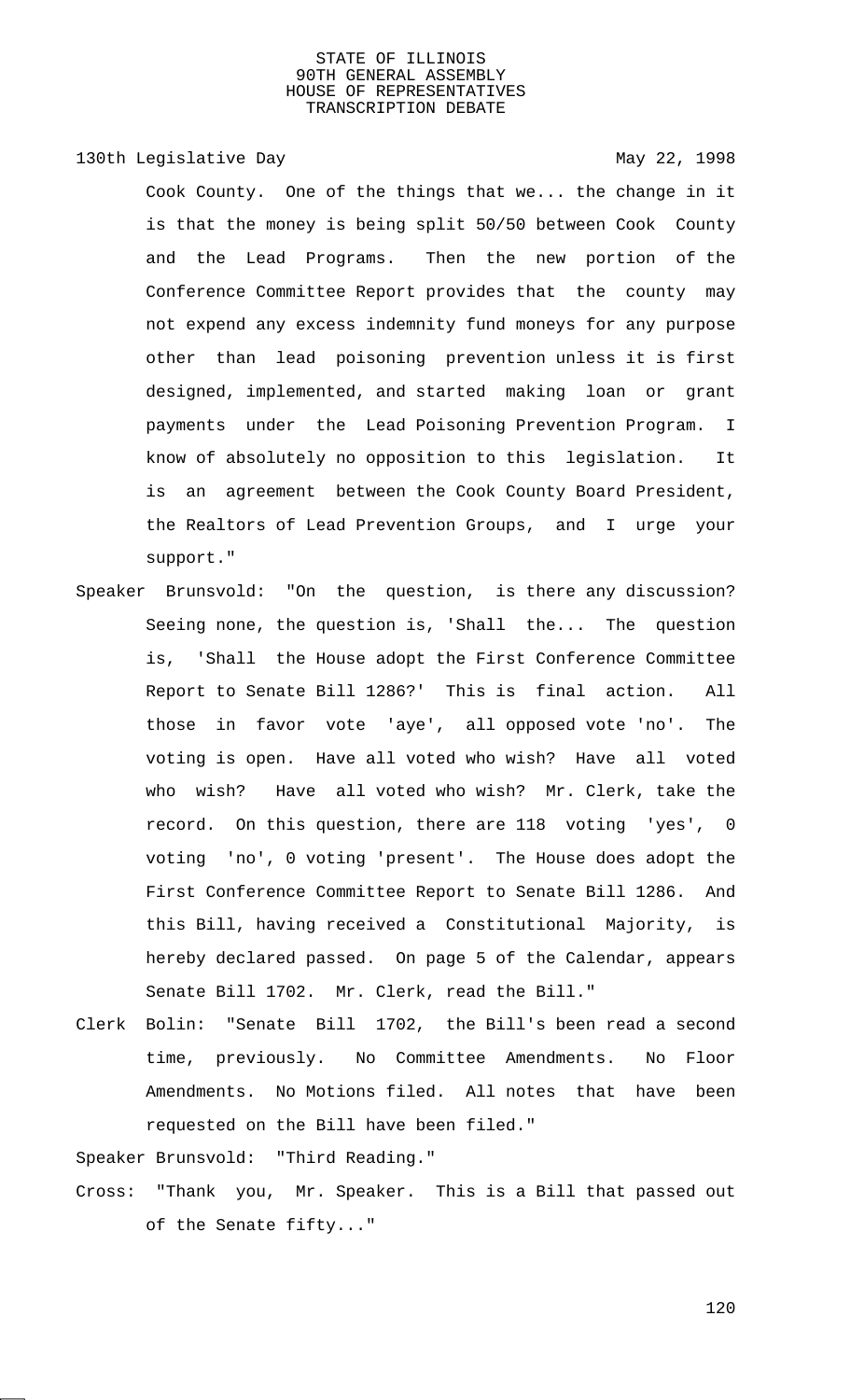130th Legislative Day 130th May 22, 1998

- Speaker Brunsvold: "Excuse me, Mr. Cross. Mr. Clerk, read the Bill."
- Clerk Bolin: "Senate Bill 1702, a Bill for an Act to amend the Election Code. Third Reading of this Senate Bill."

Speaker Brunsvold: "Mr. Cross."

- Cross: "Thank you, Mr. Speaker. This is a Bill that Republican State Party proposed, but I am told that the Democrat Party supports, as well. It passed out of the Senate 57 to 0. Out of committee 13 to 0 here in the House. It does two things. It eliminates the need for party convention, state party conventions in non-Presidential years. The feeling is that in non-Presidential years very little business is accomplished. It also sets out a different criteria for replacing state central committeemen. Right now we have replacements made by the Congressional Committee. This would allow replacement by the county chairman or in Cook County by the ward and township committeemen. As I said, I don't know of any opposition. I'll be glad to try to answer any questions."
- Speaker Brunsvold: "The Gentleman has asked for passage. Is there any discussion? Seeing none, the question is, 'Shall Senate Bill 1702 pass?' All in favor vote 'aye', all opposed vote 'no'. The voting is open. Have all voted who wish? Have all voted who wish? Have all voted who wish? Mr. Clerk, take the record. And on that question, there are 116 voting 'yes', 0 voting 'no', 2 voting 'present'. This Bill, having received a Constitutional Majority, is hereby declared passed. Mr. Clerk, announcements."
- Clerk Bolin: "The Rules Committee will meet immediately in the Speaker's Conference Room. The Rules Committee will meet immediately in the Speaker's Conference Room."

Speaker Brunsvold: "Mr. Black, for what reason do you rise?"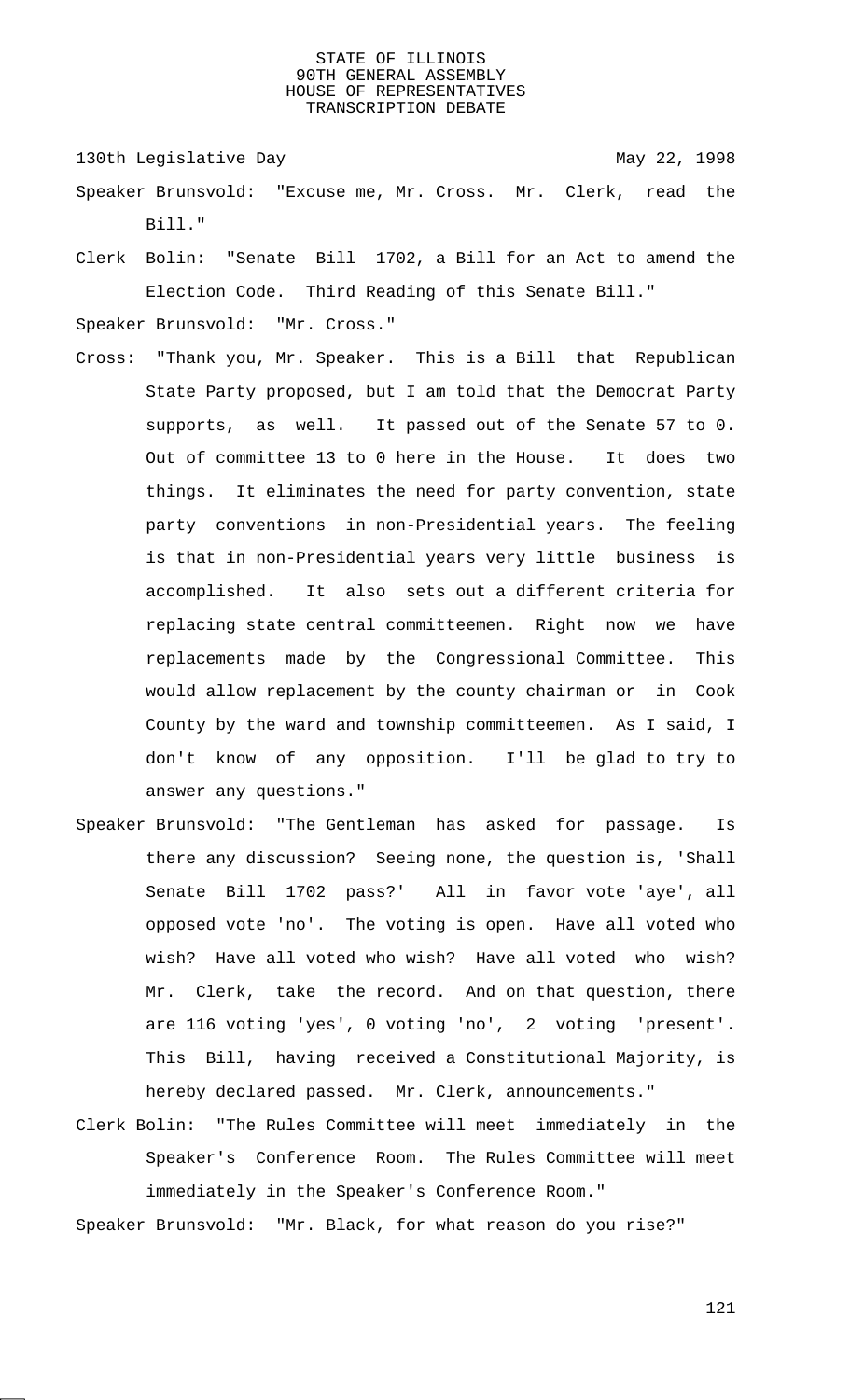130th Legislative Day 130th May 22, 1998

Black: "Yes, an inquiry of the Chair, Mr. Speaker."

Speaker Brunsvold: "State your inquiry."

Black: "Two inquiries, number one, it's very humid outside and it's very warm in here. I would ask that you call the building maintenance engineer and see if the air conditioning could be cranked up a little bit, I mean, it's a little warm in here."

Speaker Brunsvold: "We hope he's listening."

Black: "The sec... yes, the second inquiry, we've been very patient. We've waited two years to call House Resolution 91. Has 100 Sponsors. It's a bipartisan Resolution. We are ready to go to House Resolution 91. My third inquiry is under the pending ethics legislation. I don't believe that Senator Cullerton should be on the podium soliciting the votes of House Members."

Speaker Brunsvold: "Quite appropriate, Mr. Black."

Black: "I, yes, I... I think that is absolutely forbidden."

- Speaker Brunsvold: "We'll check on the air conditioning and we'll take House Resolution 91 under consideration."
- Black: "Yes, if you could get back to us on that, sometime before we adjourn. A hundred Cosponsors... we're even joined on that Resolution by the Honorable Louis Lang and I know that he is about to join me in wondering when that Resolution will be called."

Speaker Brunsvold: "We..."

Black: "All right."

- Speaker Brunsvold: "We will check with him and also we are thinking about sending you over to the Senate and see if can get them moving so they can get some of that legislation over here."
- Black: "Can I make a Motion for the Senate to adjourn?" Speaker Brunsvold: "Not a good idea. Mr. Hartke."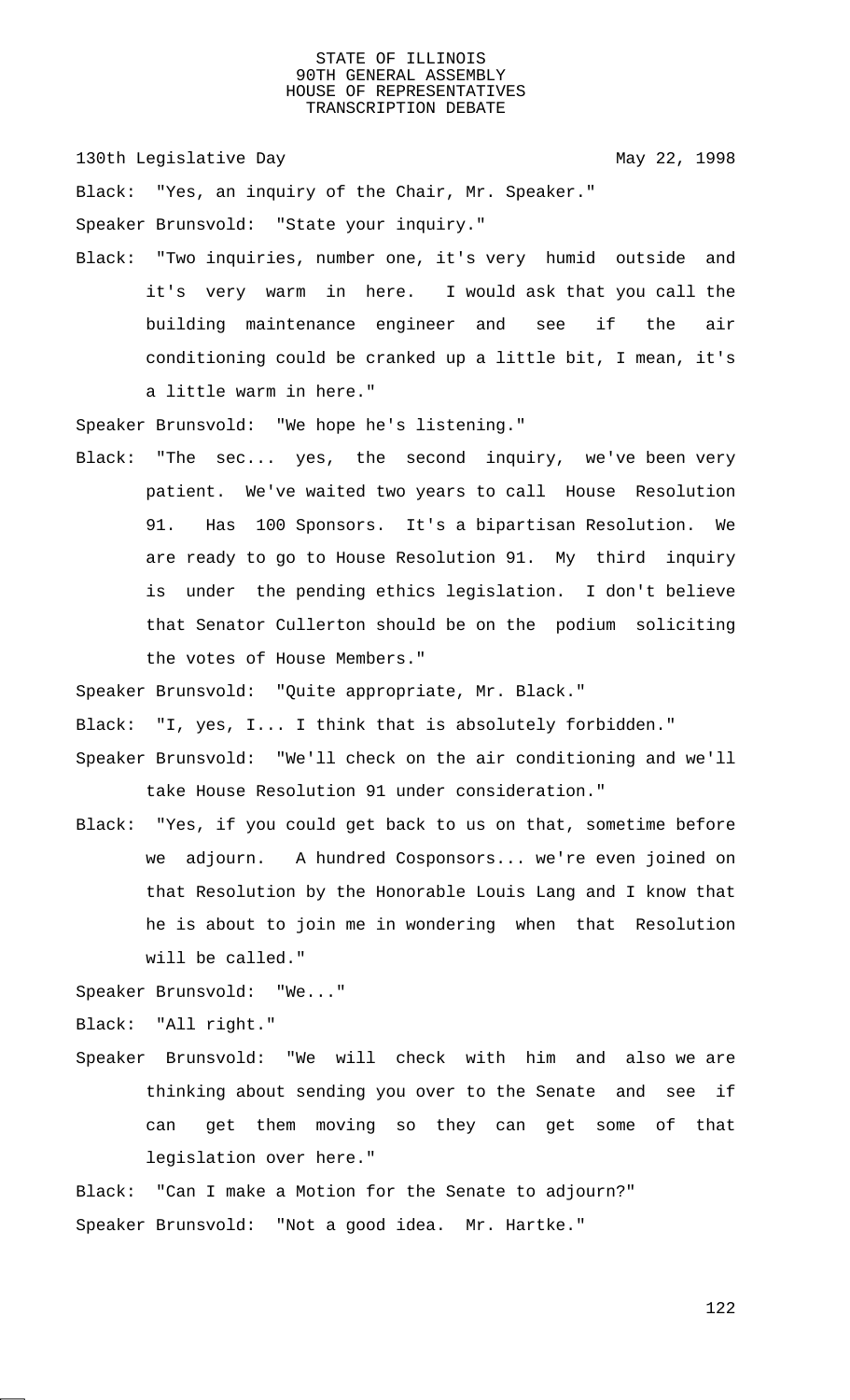130th Legislative Day 130th May 22, 1998

Hartke: "Yeah, I object to his Motion." Speaker Brunsvold: "Thank you, Mr. Hartke. Mr. Stephens." Stephens: "Did Representative Black make some sort of request of

- the... something to do with utilities or maintenance?" Speaker Brunsvold: "Yes, I think something about the air
- conditioning and are you still troubled with the debris on the floor around your desk?"
- Stephens: "That vacuum cleaner never did show up, but when it gets here, it goes to the third row, four seats in front of me. I'd appreciate it if the maintenance crew could get out here right away..."

Speaker Brunsvold: "Thank you."

Stephens: "...and I'll bring an extension cord."

Speaker Brunsvold: "Committee Report."

- Clerk Bolin: "Representative Barbara Flynn Currie, Chairperson from the Committee on Rules to which the following legislative measures were referred, action taken on May 22, 1998, reported the same back with the following recommendations: 'direct floor consideration' for Conference Committee Report #1 to House Bill 1701. Conference Committee Report #1 to House Bill 2827 and Motion to Recede from House Amendments 1, 2, and 4 for Senate Bill 1506."
- Speaker Brunsvold: "Mr. Black, thank you very much for solving one of the Chair's problems of getting that area cleaned up. We want to compliment you on your efforts. Mr. Black, would you care of taking care of the back row on the Democratic side of the aisle around Mr. Holbrook and Mr. Smith? Mr. Stephens."
- Stephens: "Mr. Speaker, thank you very much for the response to my earlier inquiry, but I've gotten a couple of complaints, one, is from AFSCME and the other is from, of all people,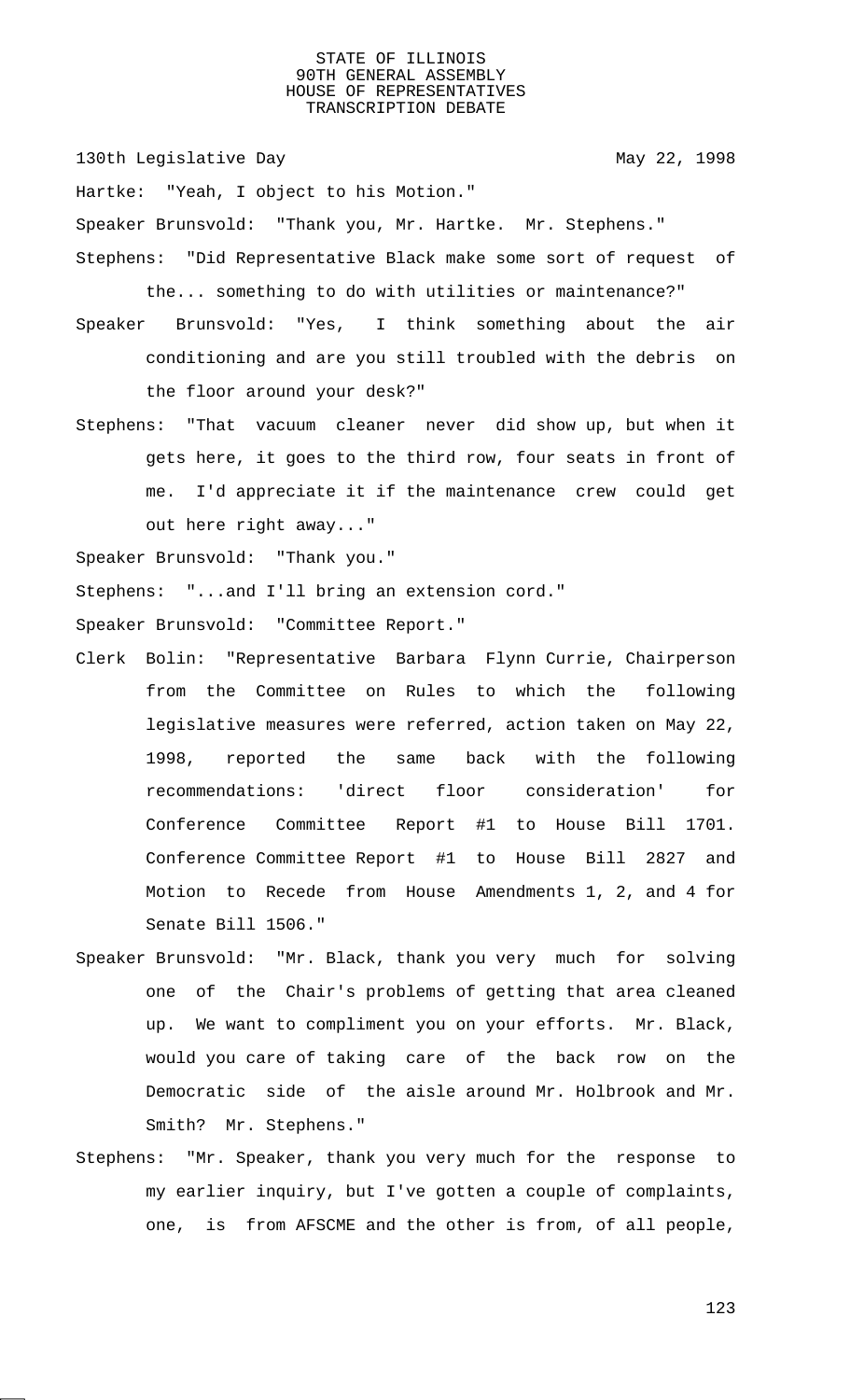- 130th Legislative Day 130th May 22, 1998 Representative Brent Hassert, who says this should be his job."
- Speaker Brunsvold: "The Lady from Cook, Representative Currie."
- Currie: "Thank you, Speaker. Is Representative Cross in the chamber?"
- Speaker Brunsvold: "Yes, he is. He's in his chair."
- Currie: "Oh, oh, Representative Cross, Representative Cross, we would so much like the opportunity to vote 'for' campaign finance reform before we leave at the end of this Spring Session. Representative Cross, you are the Sponsor of the measure that would enable us to do that. Representative Cross, Representative Cross, would you be prepared to file a Motion to concur in the Senate Amendments so that we may take action on that measure? Representative Cross."

Speaker Brunsvold: "Mr. Cross."

Currie: "Representative Cross."

- Speaker Brunsvold: "Representative Currie is asking you a question."
- Currie: "Representative Cross. Representative Cross, we, we demand, we demand an opportunity to vote for campaign finance reform and you are standing in the way. Representative, perhaps maybe I could make a Motion. Perhaps I could discharge the Rules Committee from further consideration of the Motion to concur with House Bill 672, pursuant, I believe, to Rule 18(g)."
- Speaker Brunsvold: "Mr. Black, if you put your vacuum cleaner down and you're ready to pro..."
- Black: "Thank you, I object, I object to the Lady's Motion. It's completely out of order. It's an outrage."

Speaker Brunsvold: "Mr. Turner. Mr. John Turner."

Turner, J.: "Well, Representative Black took care of what I was going to do. I was just curious how we were debating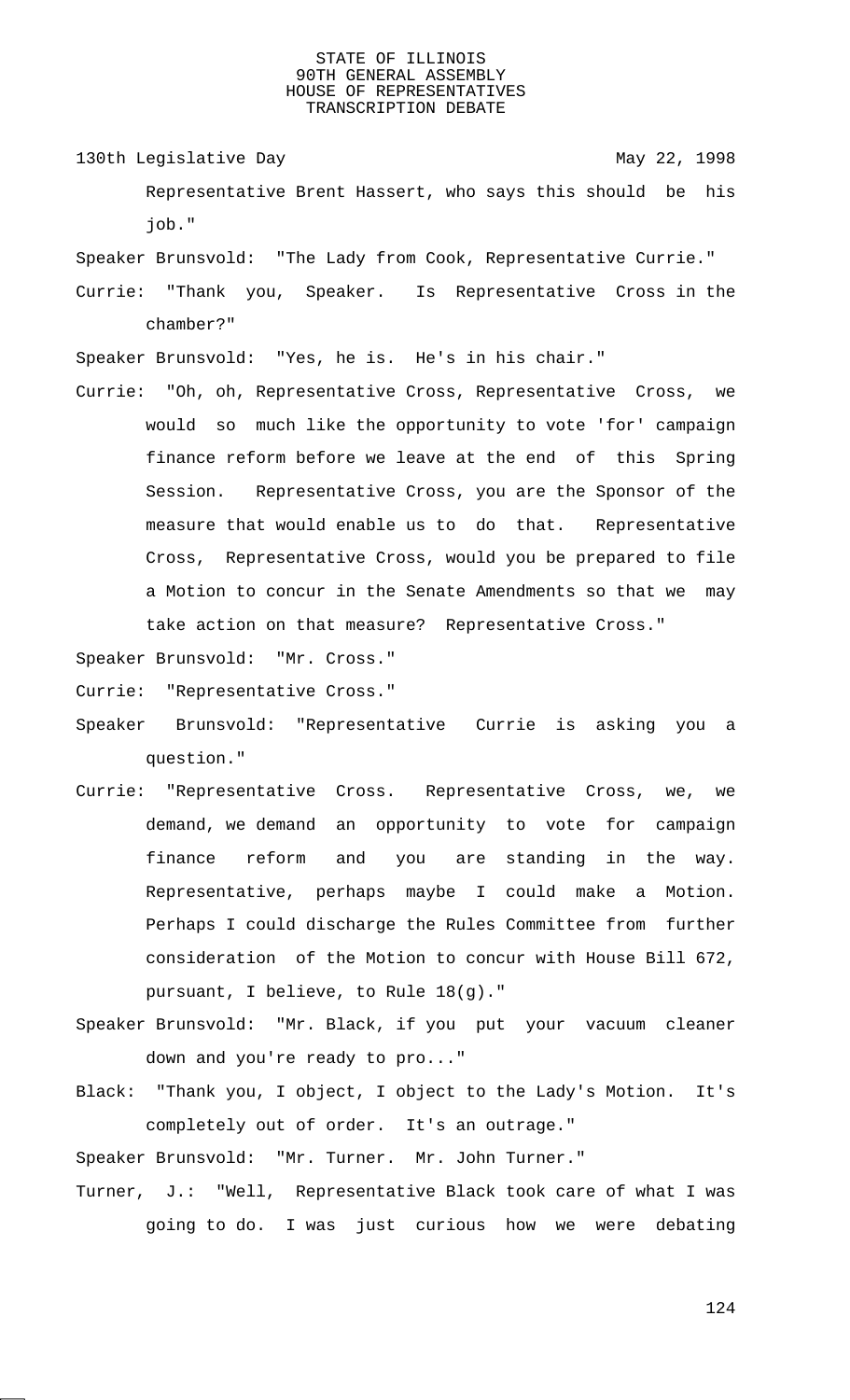- 130th Legislative Day 130th May 22, 1998 something. I didn't see anything on the... posted and thought maybe we were outside the rules, but apparently it's been taken care of. Thank you, Mr. Speaker."
- Currie: "Well, no, we've been debating things when there's nothing on the board for months. We debated 2.2. We debated the COLA. We've debated any number of measures with nothing, nothing on the board."
- Turner, J.: "All right, Representative, what do you want to debate? Here I am. What's your question for me?"
- Currie: "I have a question for Representative Cross..."
- Turner, J.: "You know, I've been wanting to have a good debate all day long..."
- Currie: "... And perhaps Representative Cross..."
- Turner, J.: "... and I would like to talk about..."
- Speaker Brunsvold: "Ladies and Gentlemen, please."
- Turner, J.: "... the Cubs and the Cardinals. There's something on my mind about that right now."
- Speaker Brunsvold: "Please."
- Turner, J.: "Excuse me?"
- Speaker Brunsvold: "Let's be nice."
- Currie: "Perhaps Representative..."
- Turner, J.: "Well, Sir, I'm going to be as nice as I can be, but you know, last week, last week Representative Black was venting some of his frustrations about some of the things that go on on the floor and I've only been here since 1994, but I've been pretty frustrated with the Cardinal fans who have attacked the Cub fans since I've been here and I haven't heard a word from the Cardinal fans this year now that the Cubs are three and a half games ahead of them. Moreover, I think that we should have a written Resolution, in fact I'm going to start preparing one and I think the Cardinal fans should explain to the people of the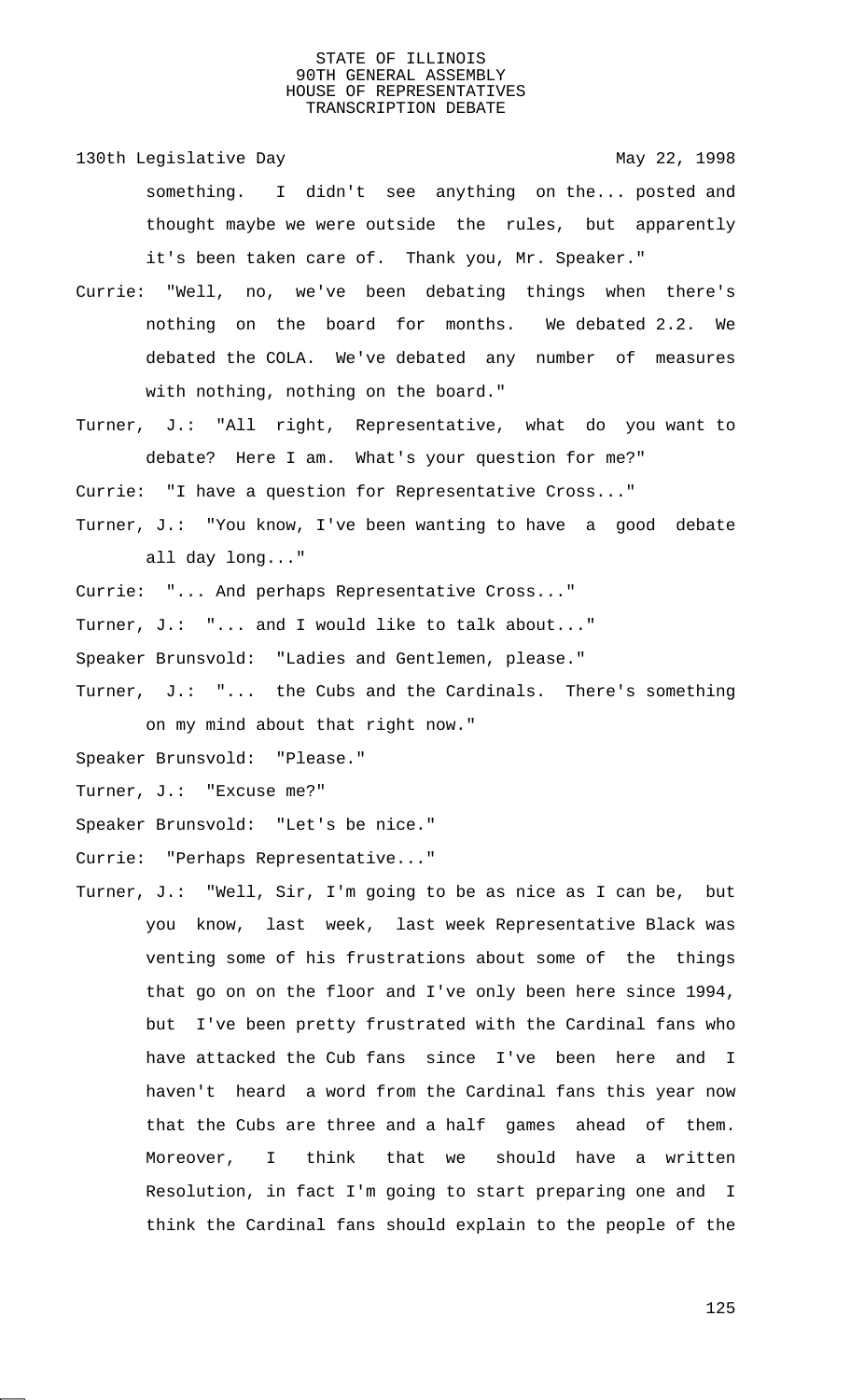130th Legislative Day 130th May 22, 1998

State of Illinois why they are supporting a team outside of Illinois and in the State of Missouri. Now, it makes me wonder if they have some kind of clandestine agenda. Should we be looking over their shoulders to see if they're supporting the State of Missouri with their legislation and with their Motions. And I really think that at least if we're serious about representing the people of the State of Illinois, we should support an in-state team. Moreover, I think it should be a requirement for State Representatives to support an in-state team to show that they support Illinois, that they don't support the State of Missouri, or at least at minimum, we should have a Resolution requiring Cardinal fans to disclose in their campaign literature..."

Speaker Brunsvold: "Thank you, Mr. Turner. Thank you for your comments. Mr. Clerk, Calendar Announcement."

Clerk Rossi: "Supplemental Calendar #9 is being distributed."

- Speaker Brunsvold: "On Supplemental Calendar #9, appears House Bill 2827, Representative Clayton."
- Clayton: "Thank you, Speaker. I move that the House adopt the First Conference Committee report on House Bill 2827. I'd be happy to answer any questions."
- Speaker Brunsvold: "Is there any discussion? The Lady's moved for the adoption of the First Conference Committee Report on House Bill 2827. The question is... excuse me, the Gentleman from Cook, Mr. Lang."

Lang: "Thank you. Will the Lady yield?"

Speaker Brunsvold: "The Lady yields."

Lang: "Representative, I remember this Bill in committee, but I'm not sure what the Senate did to it. What changes are there in the Conference Committee Report from the way the Bill looked when it left the House?"

Clayton: "Okay. There were five Amendments in the Senate.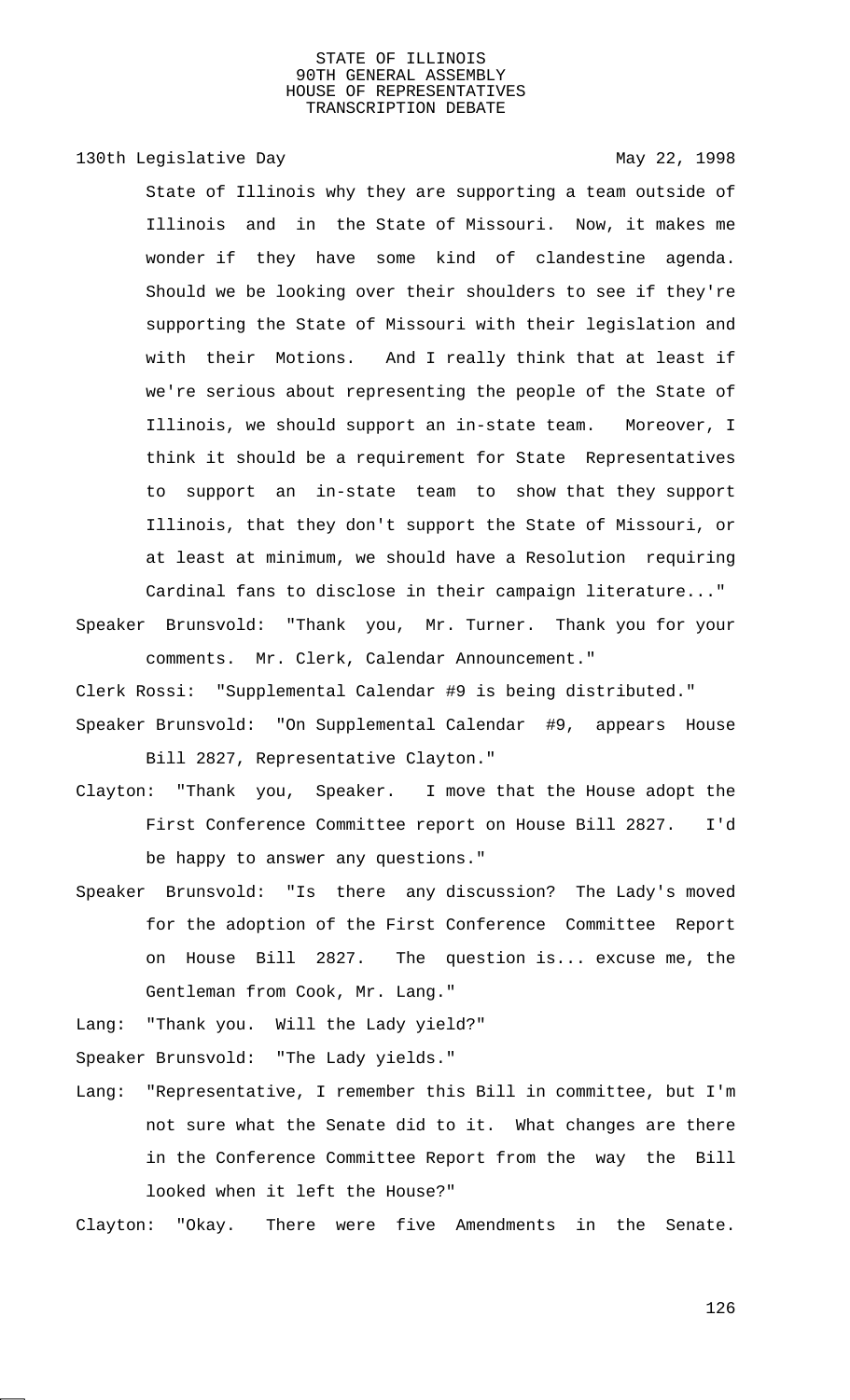130th Legislative Day 130th May 22, 1998

Amendment #1 retained the original content of the Bill, as you recall it was to extend to the next day business and any Election Code Act that falls on Saturday, Sunday, and a state holiday. It also removes the maximum salary limit that an election judge may earn for serving on Election Day or attending a Judges' Training Course. Authorizes an additional \$15 state subsidy to each election judge who serves on Election Day. Estimated cost to the state for FY 99 is 1.8 to 2 million. Amendment #2 deletes the requirement for publishing election judges' name, address and precinct from which they were selected. Requires that a notice be published indicating that such information is available for public inspection in the Office of the Election Authority. Amendment #3 specifies that a vacancy in the office of the Clerk of the Circuit Court shall be filled by the county board. That is changed later. I'll get to that, but in Amendment #5 was technical and includes Election Codes section omitted from Amendment #2. Now, also in the Conference Committee Report the... it includes all the underlying Bills, all the Amendments, as I said, except that it specifies that vacancies in the office of the Cook County Circuit Court Clerk be filled by the judges, and in all other counties it would be filled by the county board."

Lang: "Representative, let me make sure on two of these areas that I understand what you're doing. First, Mr. Turner, Mr. Turner, that would be you, Sir, thank you. First, your original Bill is intact in here somewhere?"

Clayton: "That is correct."

Lang: "All right. Second, the part about the vacancy in the Office of the Clerk of the Circuit Court, you're only referring to Cook County?"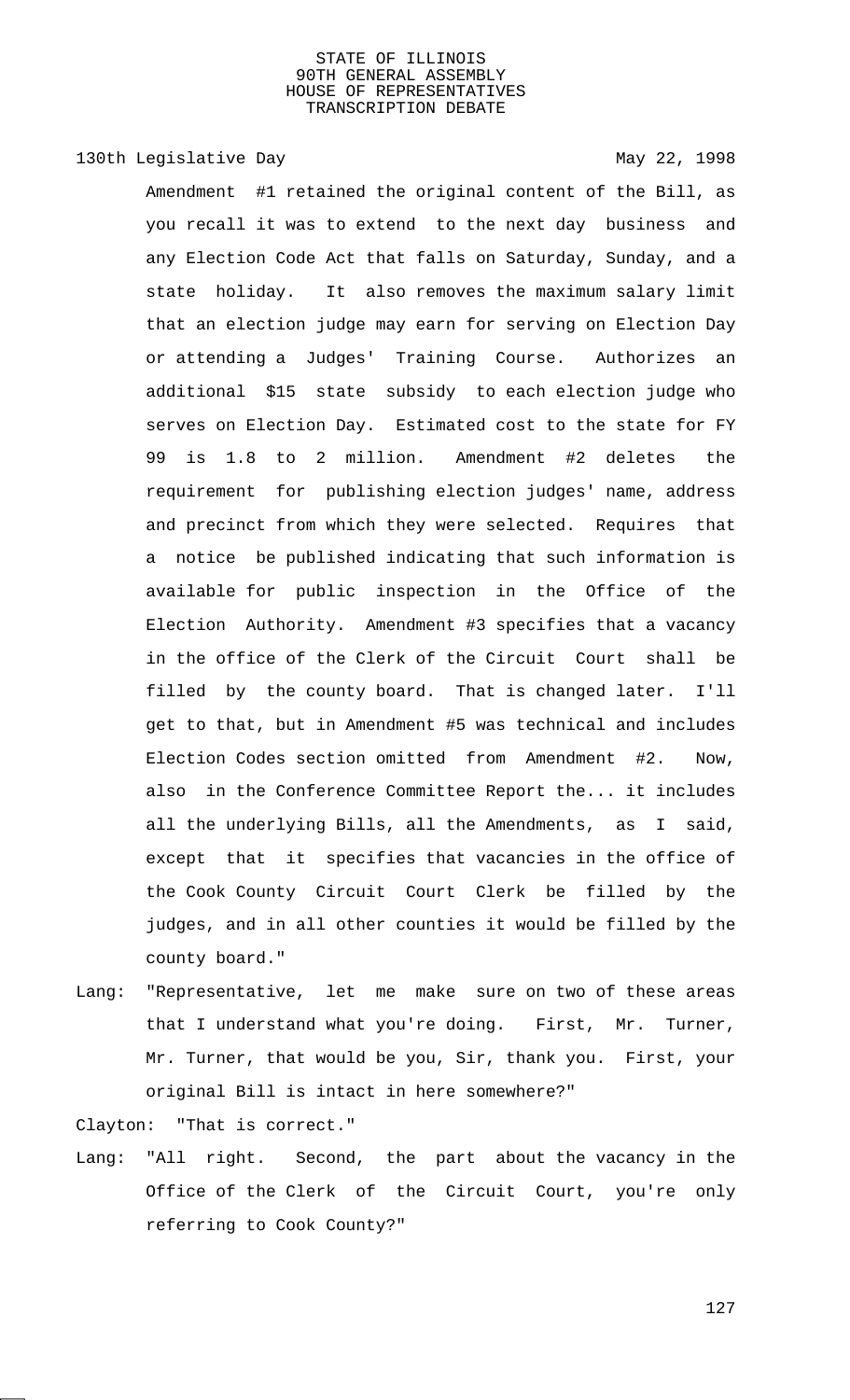130th Legislative Day 130th May 22, 1998

- Clayton: "No, it's in two different areas. I mean, they're handled differently. In Cook County it would... the appointment would be handled by the judges, as is current law, is current law. And then in all other counties the vacancy would be filled by the county board."
- Lang: "What is the rationale behind having two separate systems for doing this?"
- Clayton: "I'll see if they know what the Senate's thoughts were. The rationale was that all other county-wide officials' vacancies would be handled by the county board, the feeling being that this one should be handled the same as all other county offices."
- Lang: "So, if this Bill would pass, if this Conference Committee Report would be adopted, Cook County would have a different system for replacing a Clerk of the Circuit Court than the other 101 counties."
- Clayton: "That's right. They would retain the way it is done at the present time."
- Lang: "So, you're not changing the law for Cook County, you're changing the law for everyone else?"

Clayton: "That's correct."

Lang: "And the law for everyone else would be that the county board would do it."

Clayton: "That's correct."

Lang: "And the Circuit Judges would still do it in Cook County." Clayton: "That's correct."

- Lang: "Who is in favor and opposed to that measure in committee? Do you know?"
- Clayton: "The Clerks' Association is in favor of it. We know of no opposition."

Lang: "Thank you, Representative."

Speaker Brunsvold: "Further discussion? Seeing none, the Lady to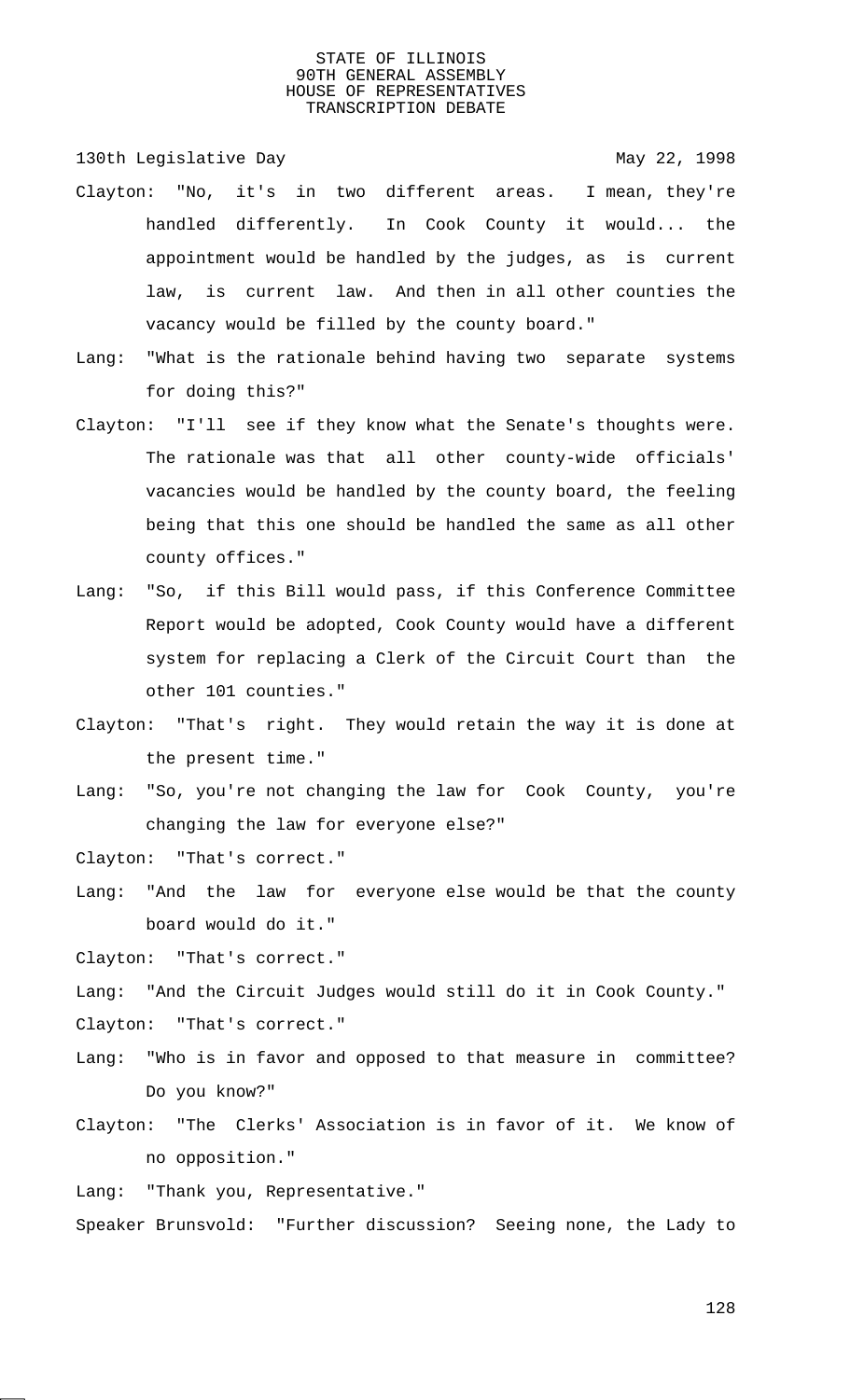130th Legislative Day 130th May 22, 1998 close. Excuse me, Mr. Black. The Gentleman does not want to speak. Representative Clayton to close."

- Clayton: "It's a good Conference Committee Report. I urge a 'yes' vote."
- Speaker Brunsvold: "The question is, 'Shall the house adopt Conference Committee Report #1 to House Bill 2827?' This is final action. All those in favor signify by voting 'aye', all opposed vote 'no'. The voting is open. Have all voted who wish? Have all voted who wish? Have all voted who wish? Mr. Clerk, take the record. On that question, 116 voting 'yes', 0 voting 'no', 0 voting 'present'. And the House does adopt Conference Committee Report #1 to House Bill 2827. And this Bill, having received a Constitutional Majority, is hereby declared passed. On Supplemental #9 appears Senate Bill 1701, Mr. Noland."

Noland: "Good evening, Speaker."

Speaker Brunsvold: "Proceed."

- Noland: "Senate Bill 1701, this Report becomes the Bill. One property in Hamilton County is actually identical to Floor Amendment #9 that we adopted earlier. Property in Adams County for Representative Tenhouse, is identical to Floor Amendment #6 that we adopted earlier. And then the other two properties are for the Illinois Department of Transportation, one is in Du Page County and one is in Madison County. They all provide for conveyance, transfer and easement. Specified properties for DNR, DOT, Veterans Affairs and to become effective immediately."
- Speaker Brunsvold: "The Gentleman has moved to adopt Conference Committee Report #1. On that question, is there any discussion? The Gentleman from Livingston, Mr. Rutherford."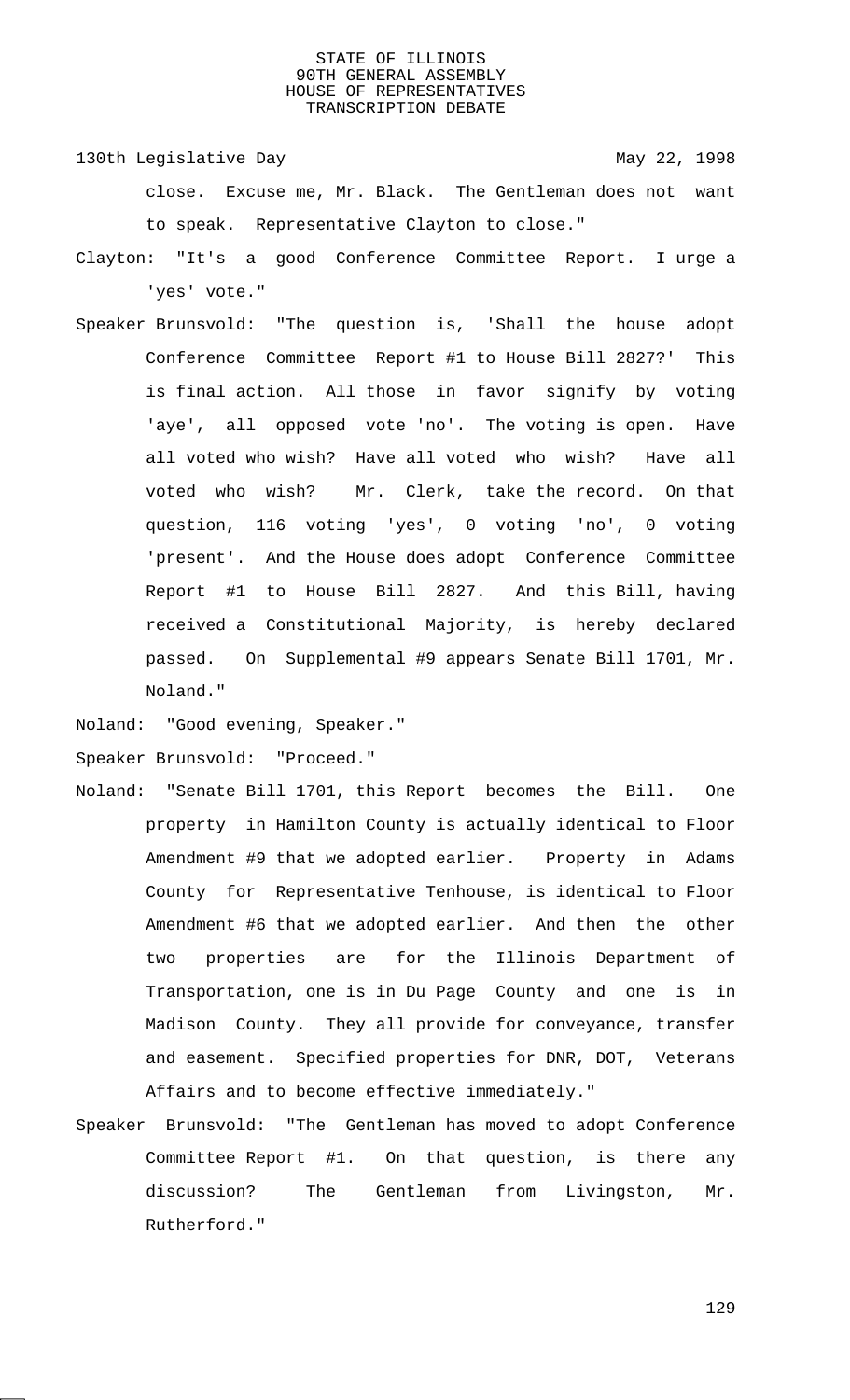130th Legislative Day 130th May 22, 1998 Rutherford: "Thank you, Mr. Speaker. Will the Sponsor yield?" Speaker Brunsvold: "The Sponsor yields." Rutherford: "Just to verify, this Bill has had different

massagings and machinations since it's been through the process. Is there any quick take for Highland Park?" Noland: "There is none. We wouldn't even think about that." Rutherford: "There's no quick-take for Highland Park in this?" Noland: "There is no quick-take, whatsoever, in this Bill." Rutherford: "Thank you."

Speaker Brunsvold: "The Gentleman from Winnebago, Mr. Scott." Scott: "Thank you, Mr. Speaker. Will the Sponsor yield?" Speaker Brunsvold: "The Sponsor yields."

- Scott: "Representative Noland, I'm seeing \$20,750.00 for payment of that to the Quincy Veterans Home. There's something being transferred to Refreshment Services. Do you know what particular portion is?"
- Noland: "I may need to defer that question to Representative Tenhouse, who represents Adams County."

Scott: "Sure, that would be fine. Thanks."

Noland: "Speaker, Representative Tenhouse can answer that question."

Speaker Brunsvold: "Mr. Tenhouse."

Tenhouse: "Thank you. Representative Scott, this is land that really is not accessible to be used by the rest of veterans home. There's a creek that runs right adjacent to it and it's property that's involved with the local Pepsi Cola Bottling Plant. For years they've been locked in here. The problem, it's become a public safety problem because they can't get in and out of that area with semis, so this would allow them to have a little bit more room to be able to do that and the price has been set by appraisal. It's not a gift as you can see. It's a pretty significant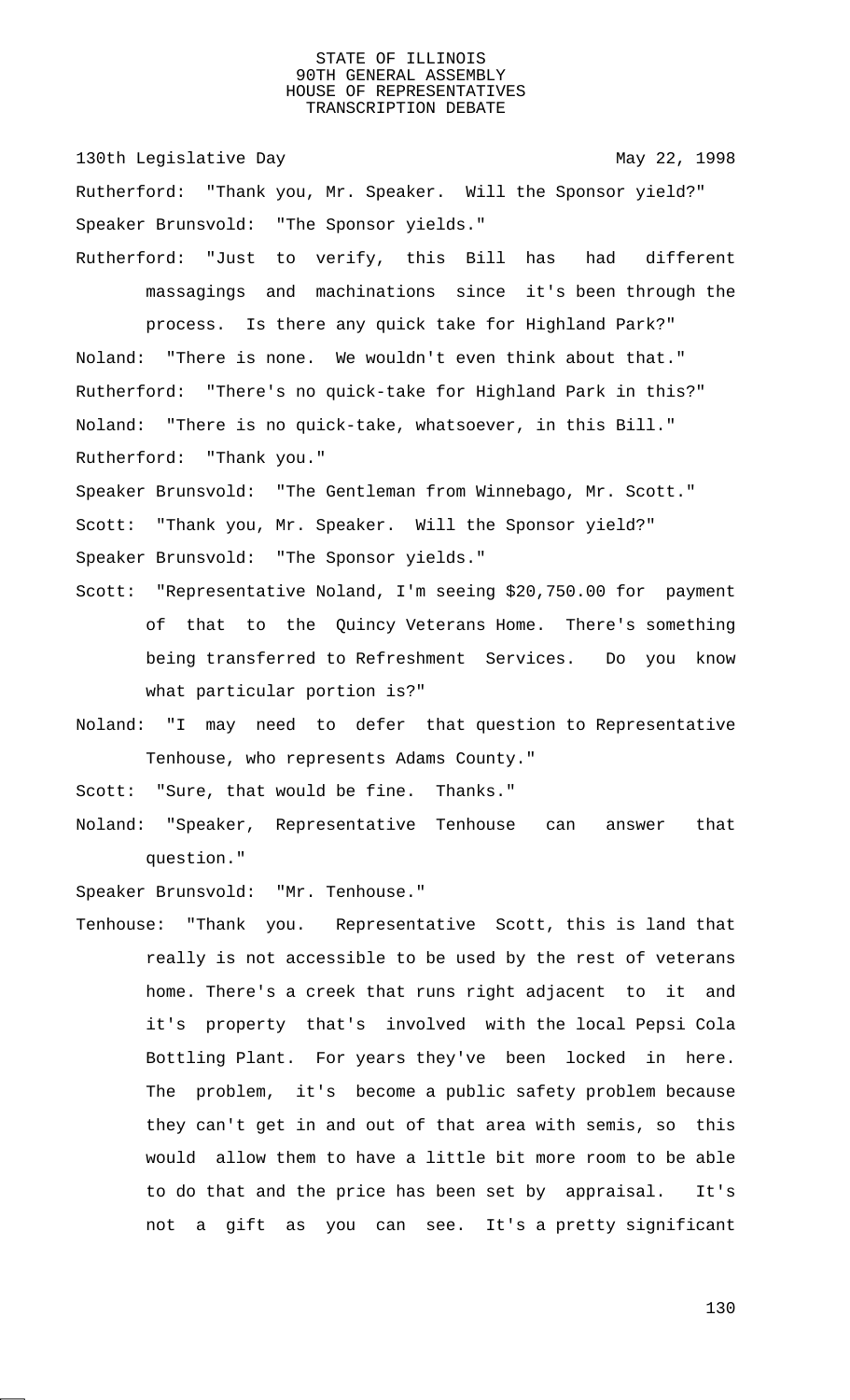130th Legislative Day 130th May 22, 1998 amount of money in relation to the property where it's located."

Scott: "Do you know how much property it is, Art?"

- Tenhouse: "It's less than two acres. I do remember that. I don't have the exact information in front of me, but..." Scott: "Okay, and you said that was set by appraisal, though?"
- Tenhouse: "Yes, that is correct. It was appraised and it is property, frankly, that it has limited values as far as the veterans home itself, simply because there's a creek that is between the existing veterans home facilities and where this property is located, so it's really kind of landlocked as far as its value to the veterans home. So, it really is a good... frankly, the dollars will be useful as far as the facility is concerned."

Scott: "Sure."

- Tenhouse: "It will not have any impact as far as the operation of the home and is set at a... frankly at a level that is certainly more than just compensation."
- Scott: "Okay, great, thanks a lot. I appreciate it. Thank you, Mr. Speaker."
- Speaker Brunsvold: "Further discussion? Seeing none, Mr. Noland to close."
- Noland: "I just ask the Body adopt the First Conference Committee Report to Senate Bill 1701. Thank you."
- Brunsvold: "The question is, 'Shall the House adopt Conference Committee Report #1 to Senate Bill 1701?' This is final action. All those in favor signify by voting 'aye', all opposed vote 'no'. The voting is open. Have all voted who wish? Have all voted who wish? Have all voted who wish? Mr. Clerk, take the record. And on that question, there are 114 voting 'yes', 4 voting 'no', 0 voting 'present'. The House does adopt Conference Committee Report #1 to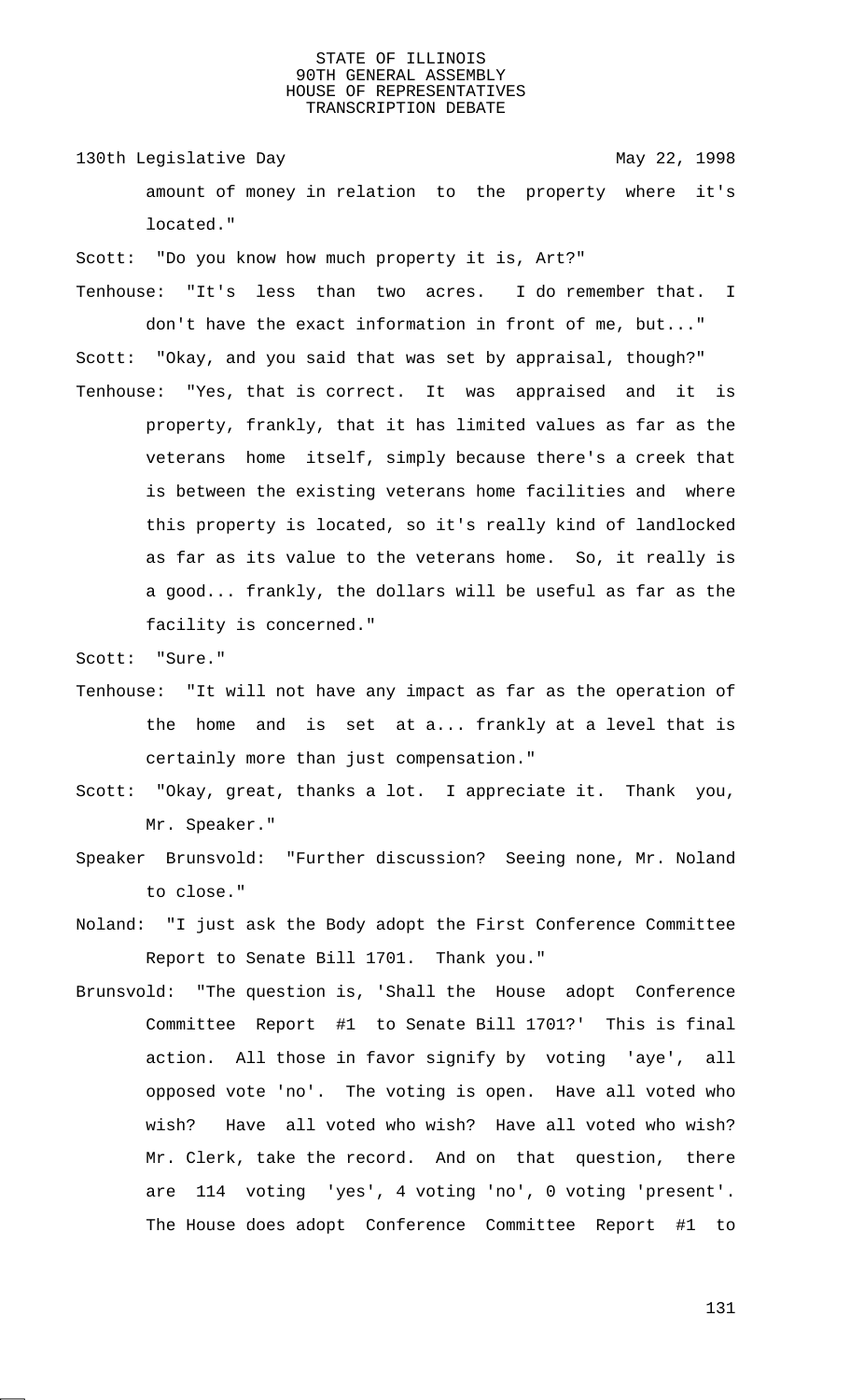- 130th Legislative Day 130th May 22, 1998 House Bill, excuse me, Senate Bill 1701, and this Bill, having received a Constitutional Majority, is hereby declared passed. On Supplemental #2, appears Senate Bill 1506, Mr. Brady. Senate Bill 1506."
- Brady: "Thank you, Mr. Speaker, Ladies and Gentlemen of the House. We discussed this earlier. We've just been waiting for it to be released from the Rules Committee. I ask for your favorable support."
- Speaker Brunsvold: "The Gentleman has moved to recede from House Amendments #1, 2, and 4. Is there any discussion? Seeing none, the question is, 'Shall the House recede from House Amendments 1, 2, and 4 to Senate Bill 1506?' This is final action. All those in favor vote 'aye'; all opposed vote 'no'. The voting is open. Have all voted who wish? Have all voted who wish? Have all voted who wish? Mr. Clerk, take the record. And on that... on the question, there's 111 voting 'yes', 5 voting 'no', 0 voting 'present'. The House recedes from House Amendments #1, 2, and 4 to Senate Bill 1506. And this Bill, having received a Constitutional Majority, is hereby declared passed."
- Clerk Rossi: "The Rules Committee will meet immediately in the Speaker's Conference Room."

Speaker Lopez: "Representative Black."

- Black: "Yes, thank you very much, Mr. Speaker, Mr. Lopez, you did a fine job. With leave of the Body, I'd like to introduce one of our former staffers who's visiting us on the floor today, currently the County Clerk of the great County of Champaign, Mr. Mark Sheldon."
- Clerk Rossi: "Attention, Members. The Pensions Committee is meeting in Room 114 now, now. Committee Reports. Representative Currie, Chairperson from the Committee on Rules, to which the following items were referred, action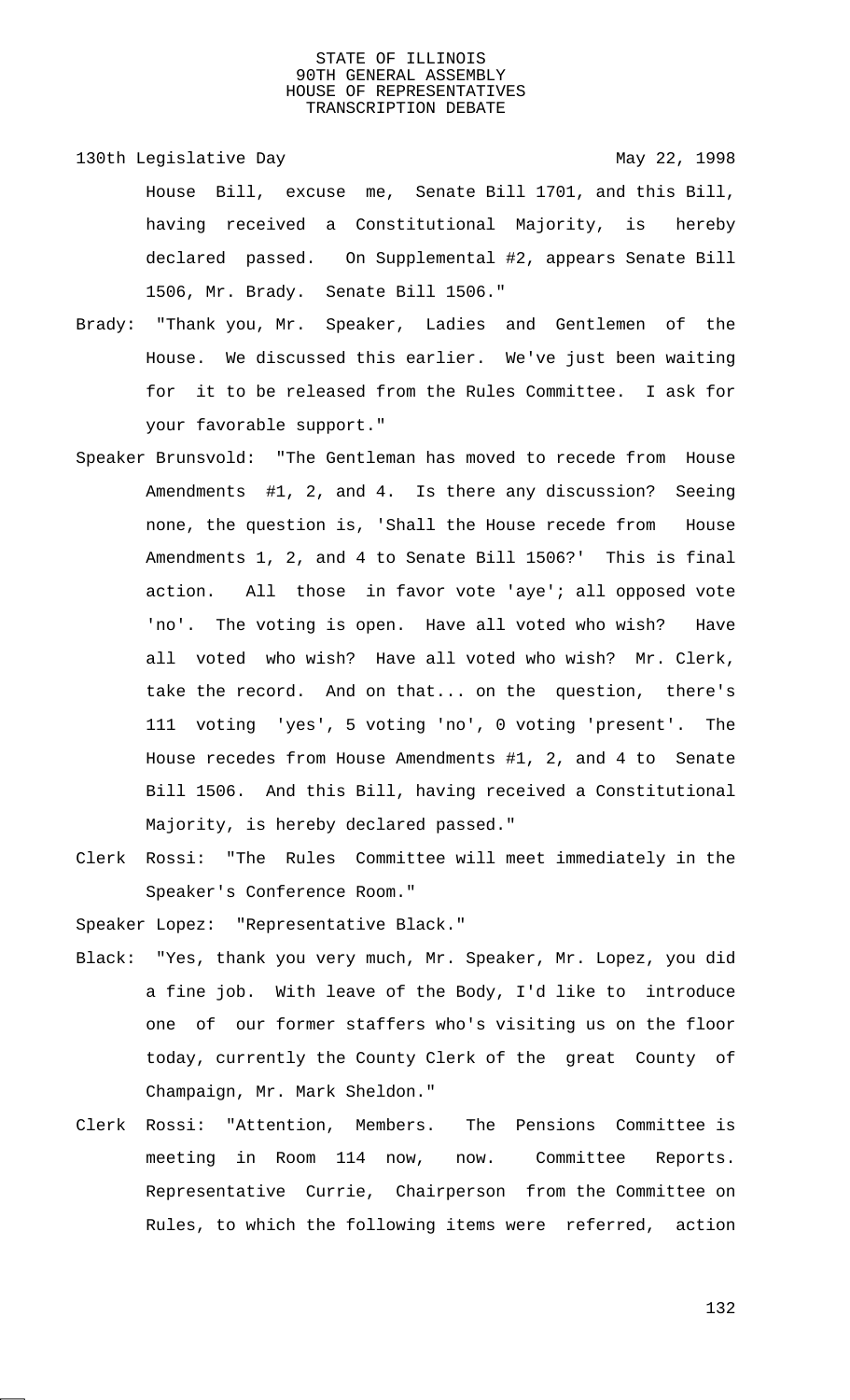130th Legislative Day 130th May 22, 1998

taken on May 22, 1998, reported the same back with the following recommendation: 'to the floor for consideration' a Motion to concur in Senate Amendments 1 and 2 to House Bill 455. Conference Committee Report #1 to Senate Bill 1246. Conference Committee Report #2 to House Bill 1699 and Conference Committee Report #1 to House Bill 2583. Supplemental Calendar #10 is being distributed."

- Speaker Lang: "Representative Rutherford, for what reason do you rise?"
- Rutherford: "Well, Mr. Speaker, I appreciate being recognized. I just noted that during the brief moment that Representative Lopez was in the Chair, there was an absolute calming effect upon the Body. There was tranquility and peace, there was effectiveness and action was taking place, and I note now that you have gone back in the Chair and I... and you know, Representative Lang, that I am one of the Members on this side of the aisle who has stood to your defense and your ability to perceive the process of this Chamber..."

Speaker Lang: "The one. Not one of the, the one."

- Rutherford: "Oh, please don't label me with the big old target like that so quickly and easily, but I just note that since you have gone back in the Chair that things seem to have stopped, stalemated and gone to somewhat of a dialogue of disarray. I note that to your shadow, Representative Lopez is back near the Speaker's podium if there's an opportunity to perhaps bring a sense of calm upon the Body, I think it awaits toward your side there."
- Speaker Lang: "Thank you for the input. I was interested in your comments about the dialogue of disarray. I think that's an interesting play on words. Yes, Sir, Mr. Rutherford."
- Rutherford: "And with whatever Representative Schoenberg corrected me earlier, something about an utter something or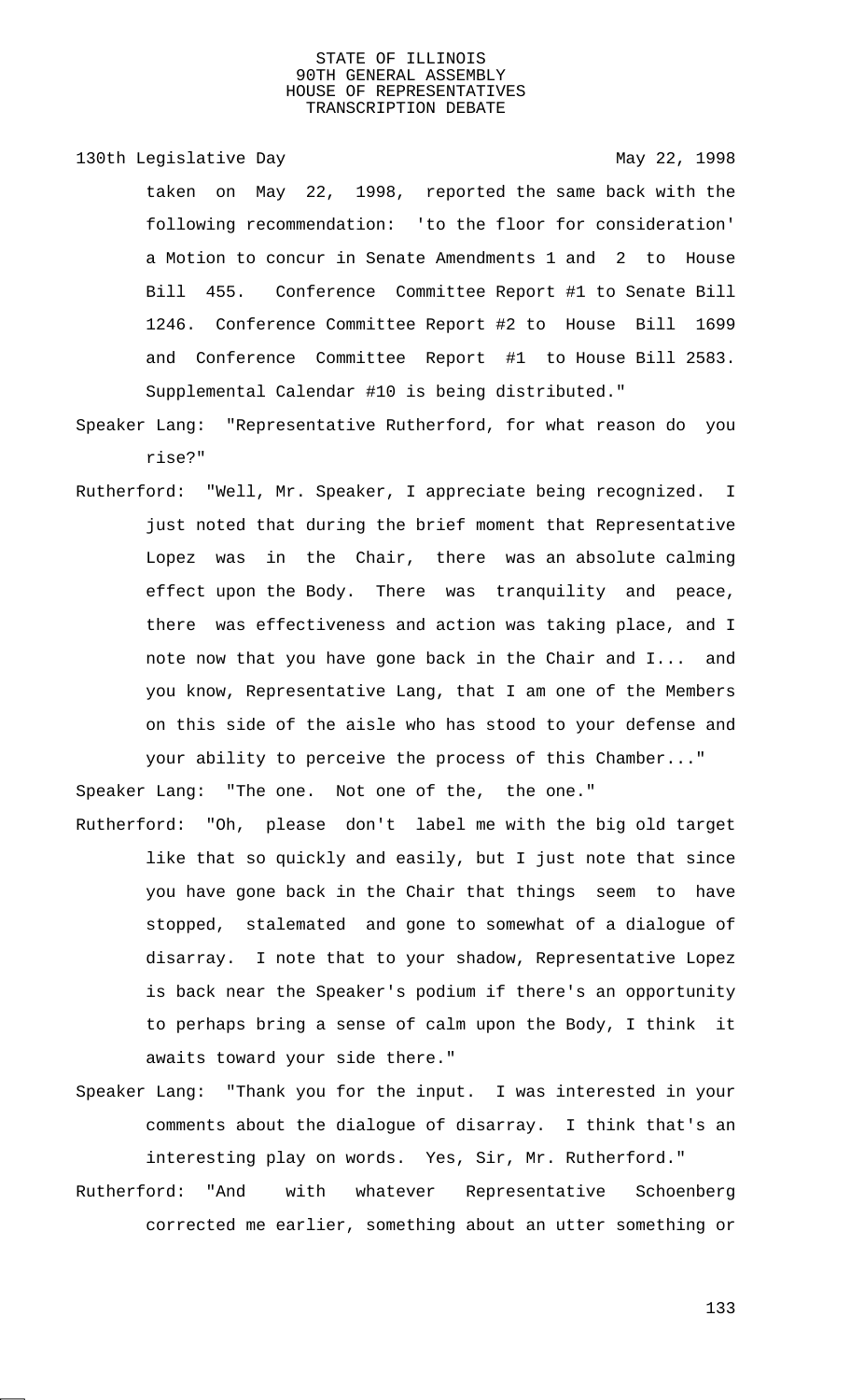- 130th Legislative Day 130th May 22, 1998 other. I've gotten that all clarified from Representative Lawfer since that time."
- Speaker Lang: "Thank you, Sir. Mr. Clerk, Committee Announcement."
- Clerk Bolin: "The Rules Committee will meet immediately in the Speaker's Conference Room."
- Clerk Rossi: "Committee Reports. Representative Currie, Chairperson from the Committee on Rules, to which the following items were referred, action taken on May 22, 1998, reported the same back with the following recommendation: 'to the floor for consideration' Motion to concur in Senate Amendment #1 to House Bill 2091. Motion to concur in Senate Amendment #1 to House Bill 2363 and Conference Committee Report #1 to House Bill 3026."
- Speaker Lang: "On Supplemental Calendar #10, under the Order of Conference Committee Reports, there appears House Bill 2583. Representative Righter. Is the Gentleman in the Chamber? Out of the record. On the Order of Conference Committee Reports on Supplemental Calendar #10, appears Senate Bill 1246. Representative Kosel. Representative Kosel."
- Kosel: "Thank you, Mr. Speaker. I would ask for the favorable consideration of this Conference Committee Report. This Conference Committee Report lowers the general state aid calculation tax rate for high schools from 1.2 to 1.0. Lowering this calculated rate for high school districts will decrease the local share of funding while, increasing the state's share of funding in an identical amount. The cost to the state will be approximately 3.1 million dollars. This Conference Committee Report also provides Board of Educations to determine property grants for school districts with a population of less than 500,000 shall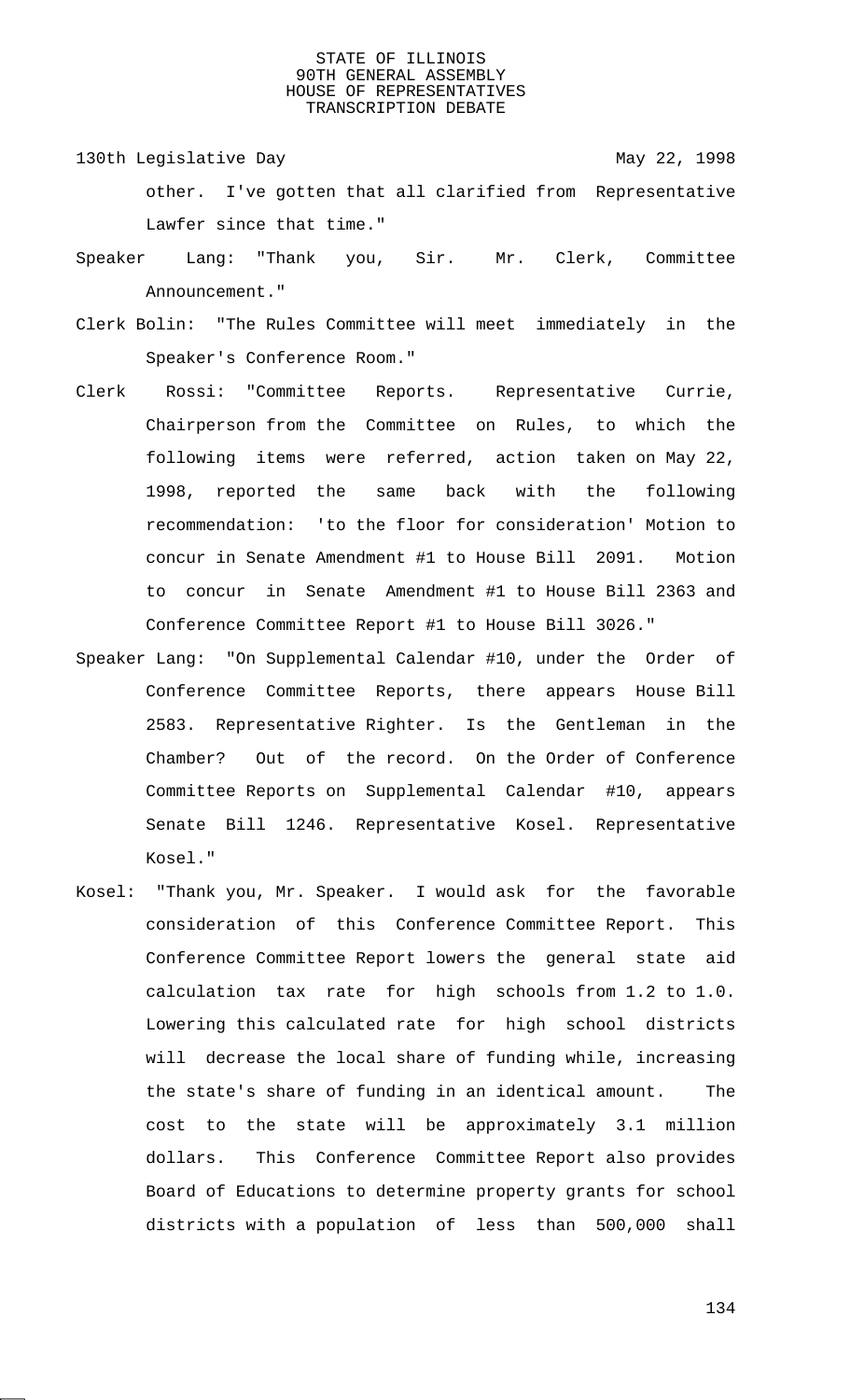130th Legislative Day 130th May 22, 1998

utilize the low income count from the most recent federal census. The third provision of this Conference Report deals with debt limitations and the Construction School Program. Allows school districts to expand their debt limitations to meet the needs of the schools' Construction Program under 452. I would ask for your favorable consideration of this report."

- Speaker Lang: "The Lady moves for the adoption of Conference Committee Report to Senate Bill 1246 and on that question, the Chair recognizes Representative Skinner."
- Skinner: "Yes. Is this the Bill that puts us back to where we were before the so-called reform of last December with regard to treating dual districts the same way they were before we changed it and discriminated against them more?"

Kosel: "No, this does not."

- Skinner: "Is this still a good Bill even if I don't fully understand it?"
- Kosel: "This changes the tax calculation. This doesn't change the student weightings."
- Skinner: "No, no, no. That's my question about the tax computation. It's not a thirty cent differential, it's a twenty cent differential?"

Kosel: "These are not the same rates that we had before, no." Skinner: "Well, it couldn't be better. It's better than now." Kosel: "Yes."

Skinner: "Good enough."

Speaker Lang: "Representative Crotty."

Crotty: "Would the Sponsor yield to this?"

Speaker Lang: "The Lady yields."

Crotty: "Representative Kosel, did you say that it goes back to a dollar or a dollar ten?"

Kosel: "Dollar ten."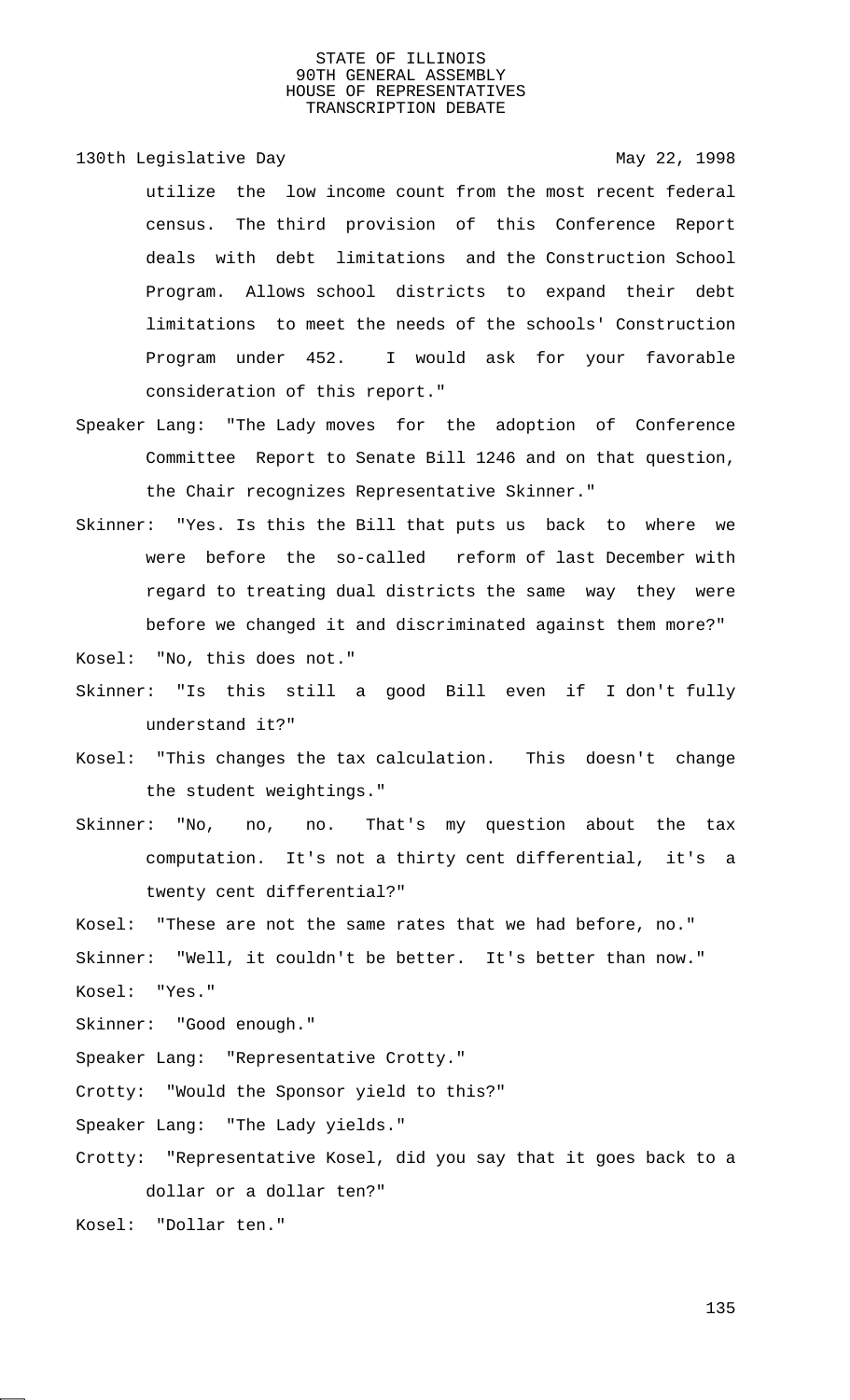130th Legislative Day 130th May 22, 1998

Crotty: "Oh, okay. Thank you. So, that would be the way it originally was prior to 452?"

Kosel: "Yes."

Crotty: "To the Bill. I would encourage both sides of the aisle to support this. It is the Bill that I presented in March that I had over thirty Sponsors for. I've worked with Senator Watson in trying to get it out of the Senate and I ask for a favorable vote. Thank you."

Speaker Lang: "Representative Kosel to close."

- Kosel: "I would ask for your favorable consideration of this Bill. Thank you."
- Speaker Lang: "The question is, 'Shall the House adopt the First Conference Committee Report to Senate Bill 1246?' This is final action. All those in favor shall signify by voting 'aye', those opposed shall vote 'no'. The voting is open. Have all voted who wish? Have all voted who wish? Mr. Clerk, please take the record. On this question, there are 118 voting 'yes', 0 voting 'no', 0 voting 'present'. And the House adopts the First Conference Committee Report to Senate Bill 1246. House Bill 2583, First Conference Committee Report, Representative Righter."
- Righter: "Thank you, Mr. Speaker. House Bill 2583 previously passed out of this Body nearly unanimous when it went over to the Senate. Senate Amendment 1 was added after a Conference Committee Report that recommends that we recede from Senate Amendment 1. It passed unanimously in the Senate. I would ask favorable support here in the House."
- Speaker Lang: "Mr. Righter moves for the adoption of the First Conference Committee Report for House Bill 2583. Is there any discussion? Seeing none, those in favor shall vote 'aye', those opposed shall vote 'no'. The voting is open. Have all voted who wish? Have all voted who wish? Mr.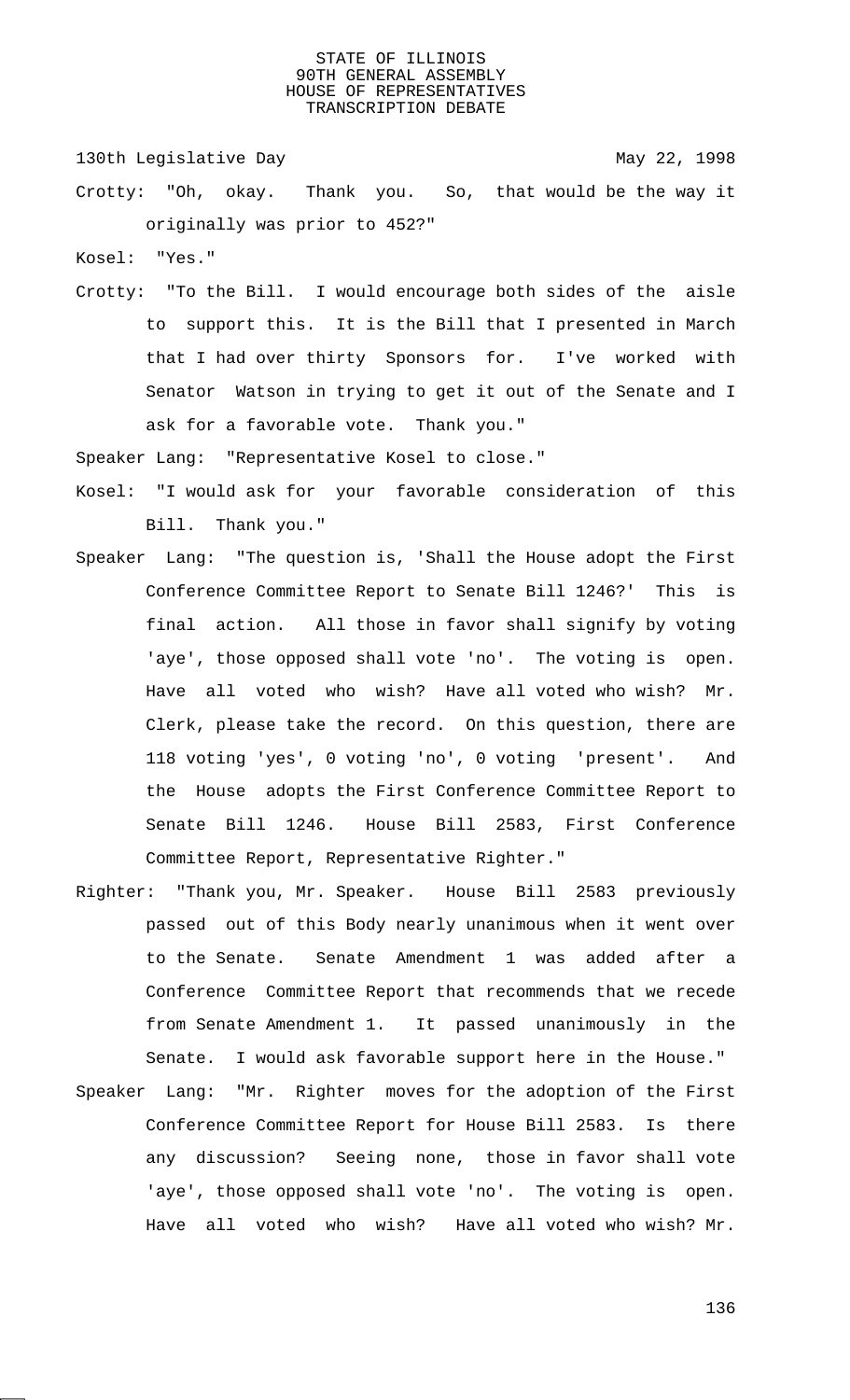130th Legislative Day 130th May 22, 1998 Clerk. Have all voted who wish? Please take the record. On this question, there are 117 voting 'yes', 0 voting 'no', and 0 voting 'present', and the House adopts the First Conference Committee Report to House Bill 2583. On Supplemental Calendar #11 under the Order of Concurrence, there appears House Bill 2091, Representative Rutherford." Rutherford: "Thank you, Mr. Speaker. This legislation is the

authorization for the General Obligation Bonds. This Amendment would become the Bill and includes the FY99 Bond Authorization which would fully fund the Governor's request for his capital projects. Very briefly, the total is for \$560,000,000 of which approximately 490,000,000 of it are for capital development bonds, approximately 23,000,000 of it are for anti-pollution bonds, approximately 47,000,000 are for transportation Series E Bonds. And I'd be glad to answer any questions."

Speaker Lang: "You've heard the Gentleman's Motion. The Chair recognizes Representative Skinner."

Skinner: "Perhaps the Gentleman could tell us if there's any

highway money in here. I think the answer is 'no'." Rutherford: "I'm sorry, just any highway money?" Skinner: "Right."

Rutherford: "Well, there are Series E Bonds in here for transportation."

Skinner: "How much... is that highway?"

Rutherford: "No, Sir, there are not."

Skinner: "So, we have two years in a row with no highway bond money?"

Rutherford: "Yes."

Skinner: "What a great State Government we have."

Speaker Lang: "There being no one further seeking recognition, those in favor of the Gentleman's Motion to concur shall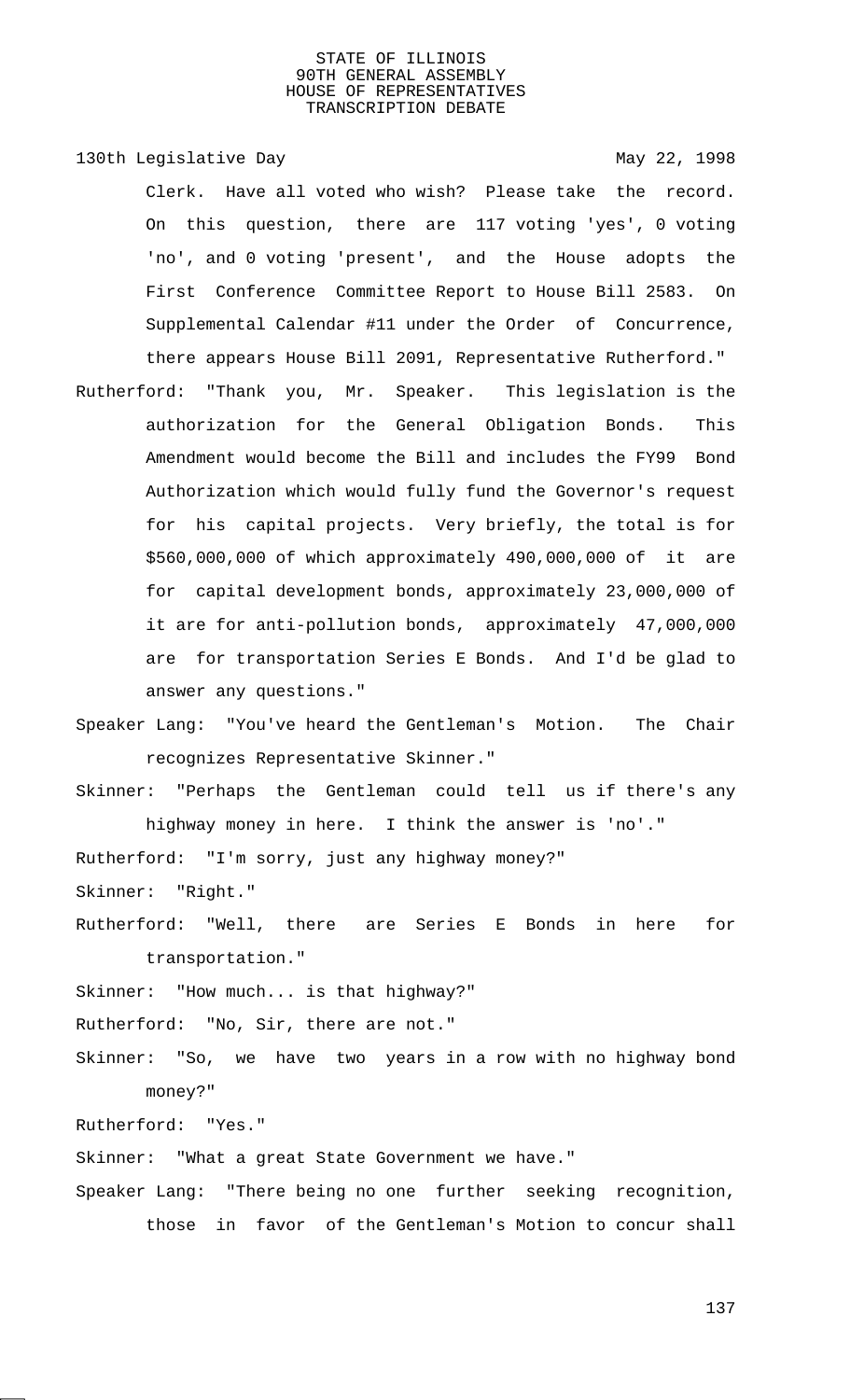130th Legislative Day 130th May 22, 1998

vote 'aye'..."

Righter: "I would ask for a favorable Roll Call, please."

Speaker Lang: "Sorry, Sir, those opposed..."

Righter: "No, I it's just due process..."

- Speaker Lang: "Those in favor shall vote 'aye', those opposed shall vote 'no'. The voting is open. This is final action. Have all voted who wish? Have all voted who wish? Have all voted who wish? Mr. Clerk, please take the record. On this question, there are 118 voting 'yes', 0 voting 'no', and 0 voting 'present', and the House concurs in Senate Amendment #1 to House 2091 and this Bill, having received the Constitutional Majority, is hereby declared passed. Supplemental Calendar #11 under the Order of Concurrence, there appears House Bill 2363, Representative Currie."
- Currie: "Thank you, Speaker and Members of the House. I move the House concur in Senate Amendment 1 to House Bill 2363. This measure phases in the doubling of the standard exemption on the Illinois income tax and at the same time provides for using sales as the single factor in the corporate income tax. I know you've all been talking about these measures a lot over the last few weeks, so I think I can leave it at that. I'd be happy to answer your questions and would appreciate your support for the Motion."

Speaker Lang: "Mr. Skinner."

Skinner: "Yes, I wonder if the Representative knows how much the State of Missouri increased the deduction per dependent this year?"

Currie: "I don't. I'm not a Missourian, I'm an Illinoisan..." Skinner: "And what are we doing?... "

Currie: "... and I'm not quite sure what relevance the question has to the measure that's on the board before us."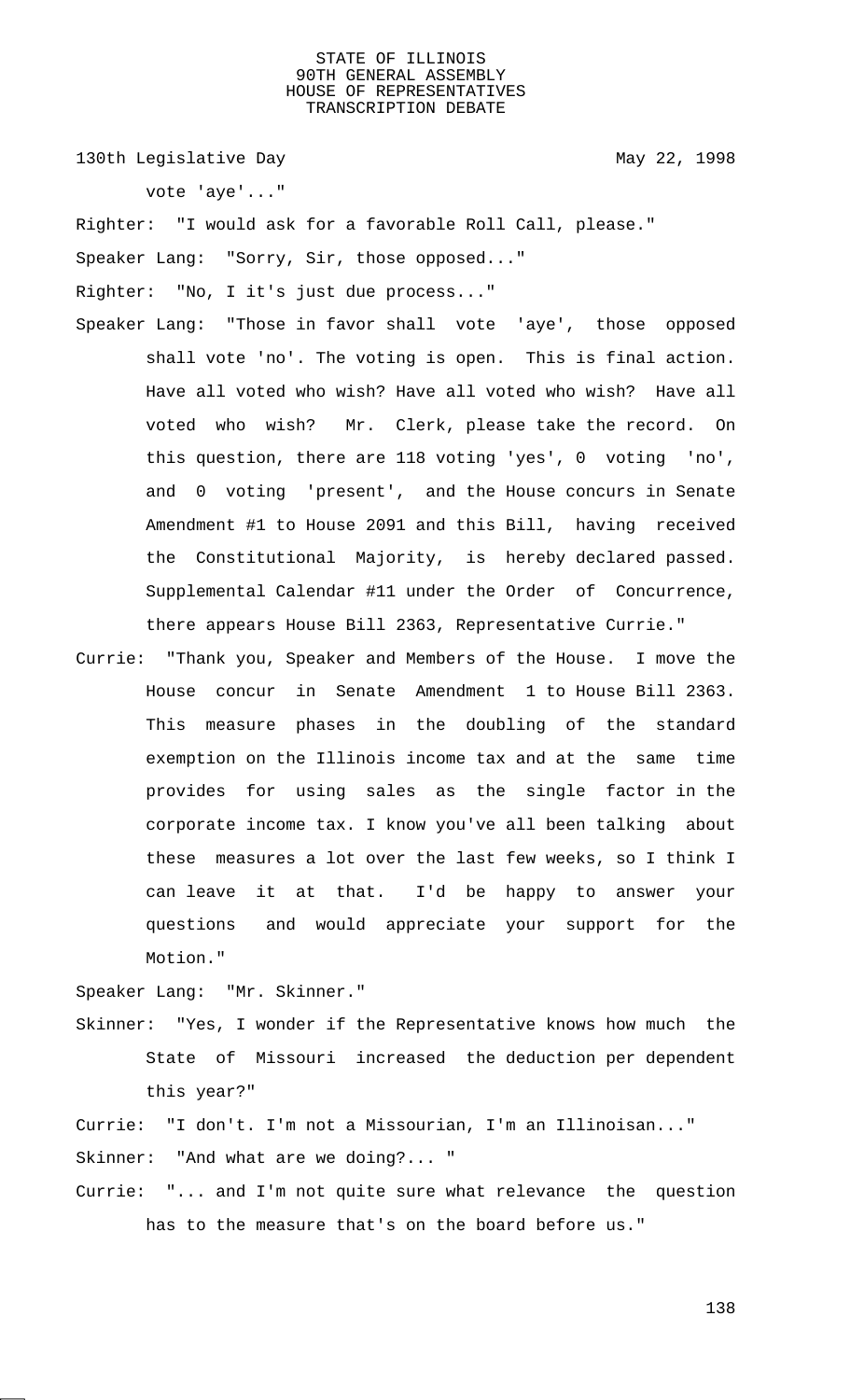130th Legislative Day 130th May 22, 1998

- Skinner: "How much are we increasing the Illinois deduction this coming year?"
- Currie: "In this year from \$1,000 to \$1300 and..."
- Skinner: "That's \$300."
- Currie: "...the following year to \$1650 and in the tax year 2000 payable in 2001 \$2000 per every individual."
- Skinner: "So, this next year we're going to increase the deduction by \$300, which is 17.3 cents per week per person. While the State of Missouri is increasing its deduction by \$800."
- Currie: "Representative, you're welcome to move..."
- Skinner: "I didn't ask a question."
- Currie: "You're welcome to move to Missouri if you prefer it there, go."
- Skinner: "I didn't ask a question. Mr. Speaker, I like, I like Speaker Daniels' rules better. They shut off the person when you don't ask a question. I'd like to point out that the State of Missouri has had phenomenal growth in its revenue the same way we have. Ours is going... our general revenue is going up 5.9%. I mean, that's how much we are increasing our budget and we're giving back to the taxpayers a parsimonious \$92,000,000 in income tax rebates. The State of Missouri, which has a budget of half ours, is giving back 65,000,000. So, the State of Missouri, somehow this smaller state, is able to refund more of its money to the taxpayers than the State of Illinois. And I think we ought to be ashamed that we can't follow the example of this progressive Democratic state south of us."

Speaker Lang: "Representative Black."

- Black: "Thank you very much, Mr. Speaker. Will the Sponsor yield?"
- Speaker Lang: "The Lady yields."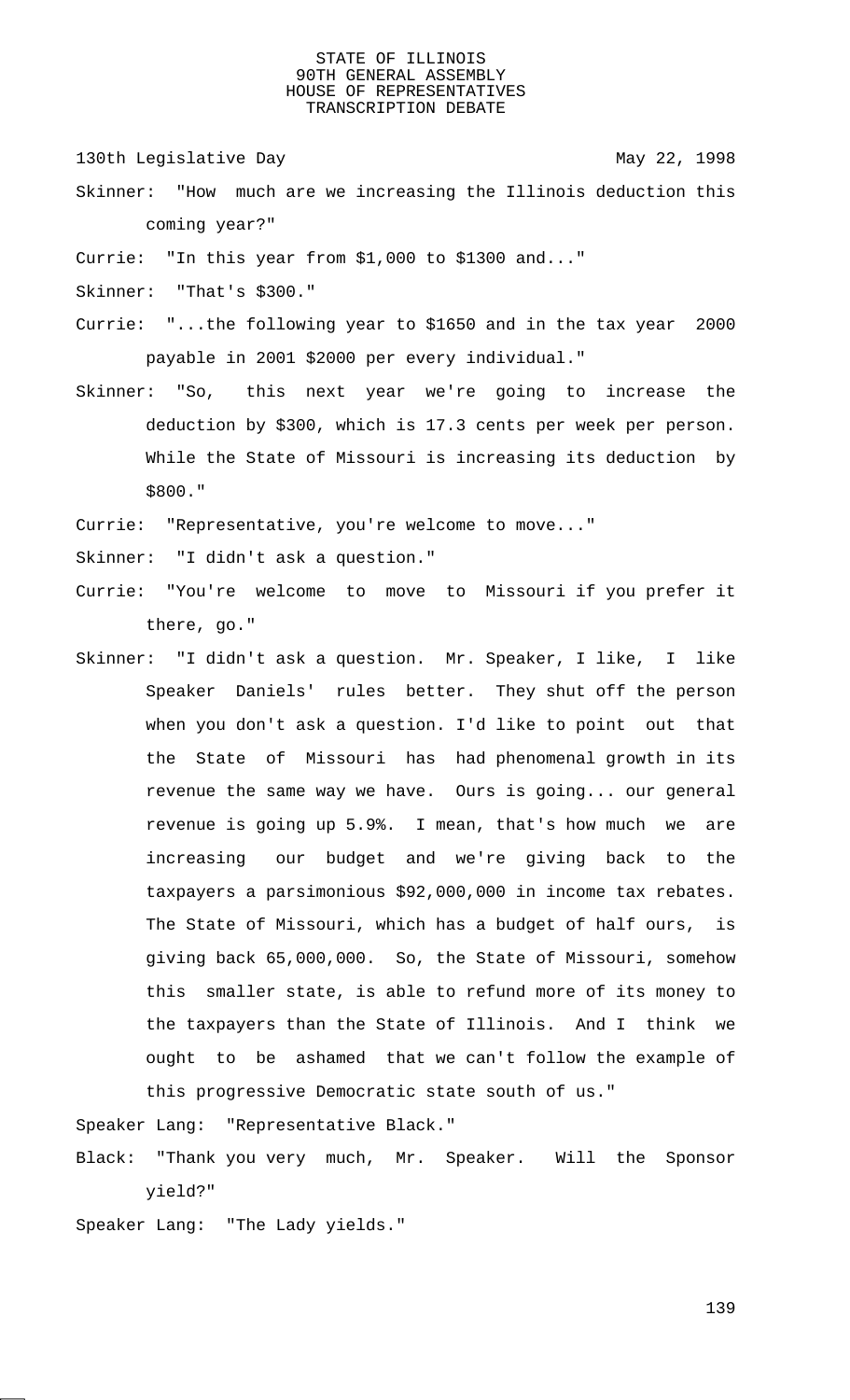130th Legislative Day 130th May 22, 1998

- Black: "Yes, Representative Currie, has the standard exemption been increased since the inception of the Illinois income tax?"
- Currie: "Representative, it has not. This is an historic moment, that here we are 26 years later finally getting around to increasing the standard exemption, and while I'm sure every person in this room would be delighted were we able to double in a trice. The facts of fiscal life here in the State of Illinois are that the measure that we have before us is about the best we can do this year, but the long-term commitment is there and I think it's a very important one for our taxpayers."
- Black: "Well, I agree. I think all of us would have liked to have had a one year jump, but a three year phase-in is better than we've done in 26 years. Could you tell me if the previous speaker works for or represents the Bureau of Tourism in the State of Missouri?"
- Currie: "I expect that this was part of his job application, wouldn't you think, a transcript from this chamber?"
- Black: "Yes, well, I was going to spend a part of my vacation at Wrigley Field, but now I think I may head the other direction, but thank you very much for your answers."

Speaker Lang: "Representative Parke."

Parke: "Thank you, Mr. Speaker. Will the Sponsor yield?"

Speaker Lang: "The Lady yields."

Parke: "Representative Currie, why don't we go to the full double of the exemption on behalf of the taxpayers of this state since we have about a 75 million dol... a \$750,000,000 surplus? Why don't we want to return that all to the taxpayers now in the form of a double exemption for all the citizens of the state?"

Currie: "Representative, as you know, the decision about how much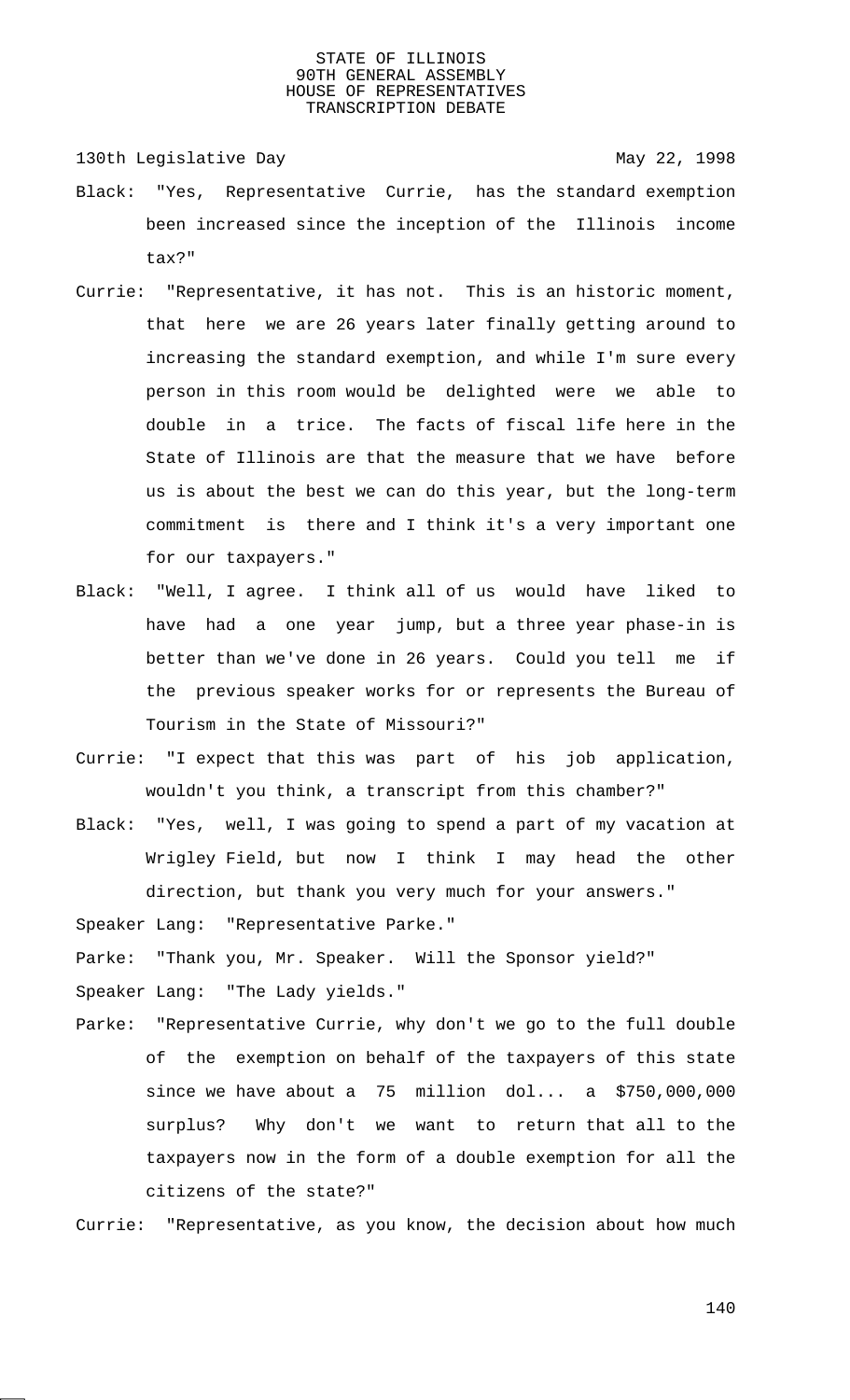### 130th Legislative Day 130th May 22, 1998

revenue we should hold onto, both to pay lapse period spending, lapse period bills, to pay for services we incur in the coming fiscal year, but don't get billed for until the next and because of a concern for keeping some kind of cushion, a small rainy day fund equal to less than a 1,000 in a bank balance for the average Illinois working family. That was a decision the Governor and the four Leaders made, so it's not fair to say that we have 750,000,000 available. Most of that money is committed to expenditures that our budget under the votes we are taking this evening requires us to make."

Parke: "Do you have any idea how much money we are talking?"

- Currie: "How much money...?"
- Parke: "For solving this lapse period spending problem you are alluding to."
- Currie: "I believe it's in the neighborhood of four to five hundred million."

Parke: "Forty-five...?"

Currie: "Four to five hundred million."

Parke: "Four to five hundred million and we're going to spend that?"

Currie: "In the last... "

Parke: "Are we do... are you saying that we're going to do away with lapse spending?"

Currie: "No..."

- Parke: "... and we're going to pay our bills in a timely manner and not having go over from one administration to the other?"
- Currie: "The problem is that if you incur a bill in the middle of June, it may not appear until the end of the fiscal year has already happened, so bills that are incurred in the months of May and June often don't turn up in the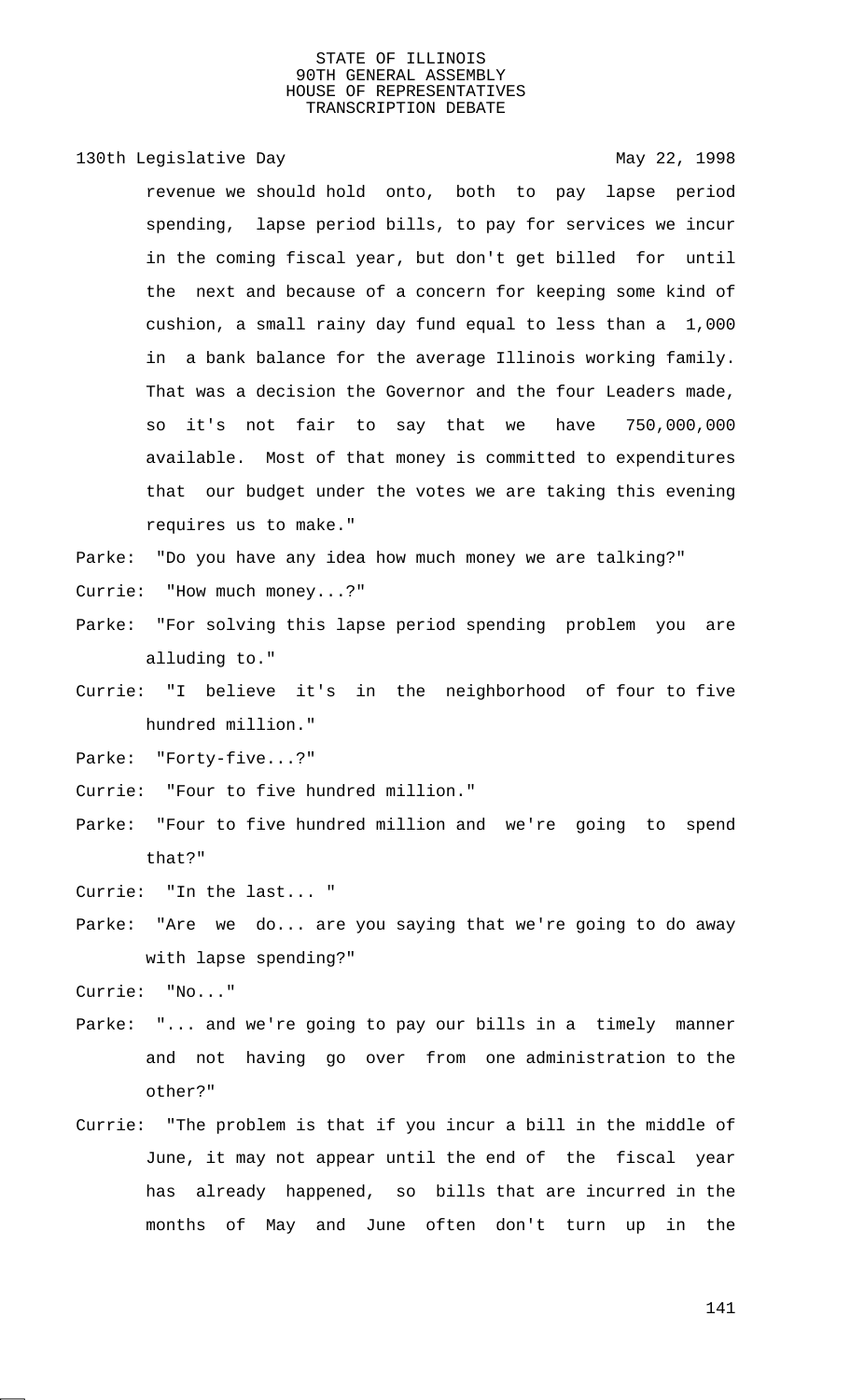130th Legislative Day 130th May 22, 1998 Comptroller's office until July, August, possibly September."

Parke: "To the Bill. Ladies and Gentlemen, what the previous speaker has just said makes no sense. It's not logical to talk about lapse spending when we're talking about a Bill that if we were to grant the double exemption immediately, of which a Bill I put in earlier in the Session to do that would double the exemptions for those people who have paid the money into the state. This is the best economy this state has ever had. We're talking about \$700,000,000 in a reserve fund of taxpayer money that ought to be returned back to the taxpayers, every man and woman here in this chamber, every person listening, this is your money sitting there. We ought not to be refunding it over a three year period, it ought to be this year. It is going to be embarrassing, Ladies and Gentlemen, to go back to your constituents and tell them that you gave them 50, no, I think, a dollar fifty a month back in their tax money that they sent to the state and they've got to wait next year before they can get a little bit more of that money back and then following year they're going to get more of it back. We have all this money sitting in the reserves. Let's give it back to them. I'm disappointed that this is the only proposal that the obviously, the Democratic controlled House has decided to present to the taxpayers of this state. I wish it was more, unfortunately it is not.

This is what we have, this is what we have to vote on." Speaker Lang: "Representative Currie to close." Currie: "Thank you, Speaker. I ask for your support."

Speaker Lang: "The Lady moves for the concurrence in Senate Amendment #1 to House Bill 2363. This is final action. Those in favor shall signify by voting 'aye', those opposed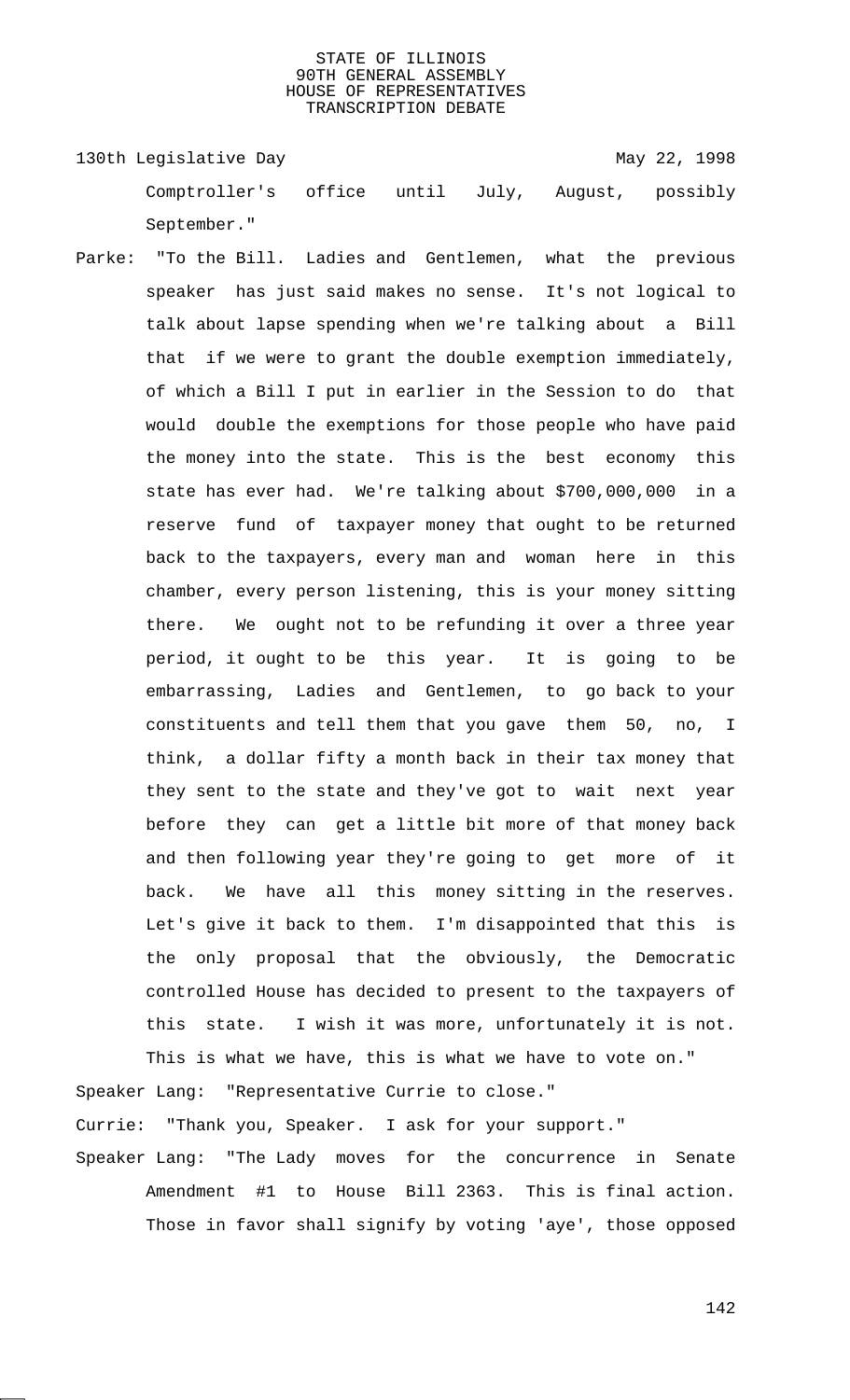- 130th Legislative Day 130th May 22, 1998 'no'. The voting is open. Have all voted who wish? Have all voted who wish? Mr. Clerk, please take the record. On this question, there are 118 voting 'yes', 0 voting 'no', 0 voting 'present', and the House does concur in Senate Amendment #1 to House Bill 2363, and this Bill, having received a Constitutional Majority, is hereby declared passed. Mr. Clerk."
- Clerk Rossi: "The Rules Committee will meet immediately in the Speaker's Conference Room. Committee Reports. Representative Harold Murphy, Chairperson from the Committee on Personnel and Pensions, to which the following measure was referred, action taken on May 22, 1998, reported the same back with the following recommendation: 'be approved for consideration' Conference Committee Report #1 to House Bill 3515. Supplemental Calendar #12 is being distributed."
- Speaker Lang: "On Supplemental Calendar 11, under the Order of Conference Committee Reports, there appears House Bill 3026. Representative Biggins."
- Biggins: "Thank you, Mr. Speaker. I'm asking that the Body adopt the First Conference Committee Report on House Bill 3026. The Bill has to deal with procedures in the Cook County property tax appeal process. It extensively covers the process whereby the certificates of error are issued by the county and accelerates the process so that the, particularly the homeowners, can have their bill corrected sooner rather than later, to coin a phrase we're using a lot this year, and also done maybe within less than one year's time as opposed to the two or three year's time. It also codifies some language regarding the transfer from the authorities of the current Board of Appeals to the newly created Board of Review as established by legislation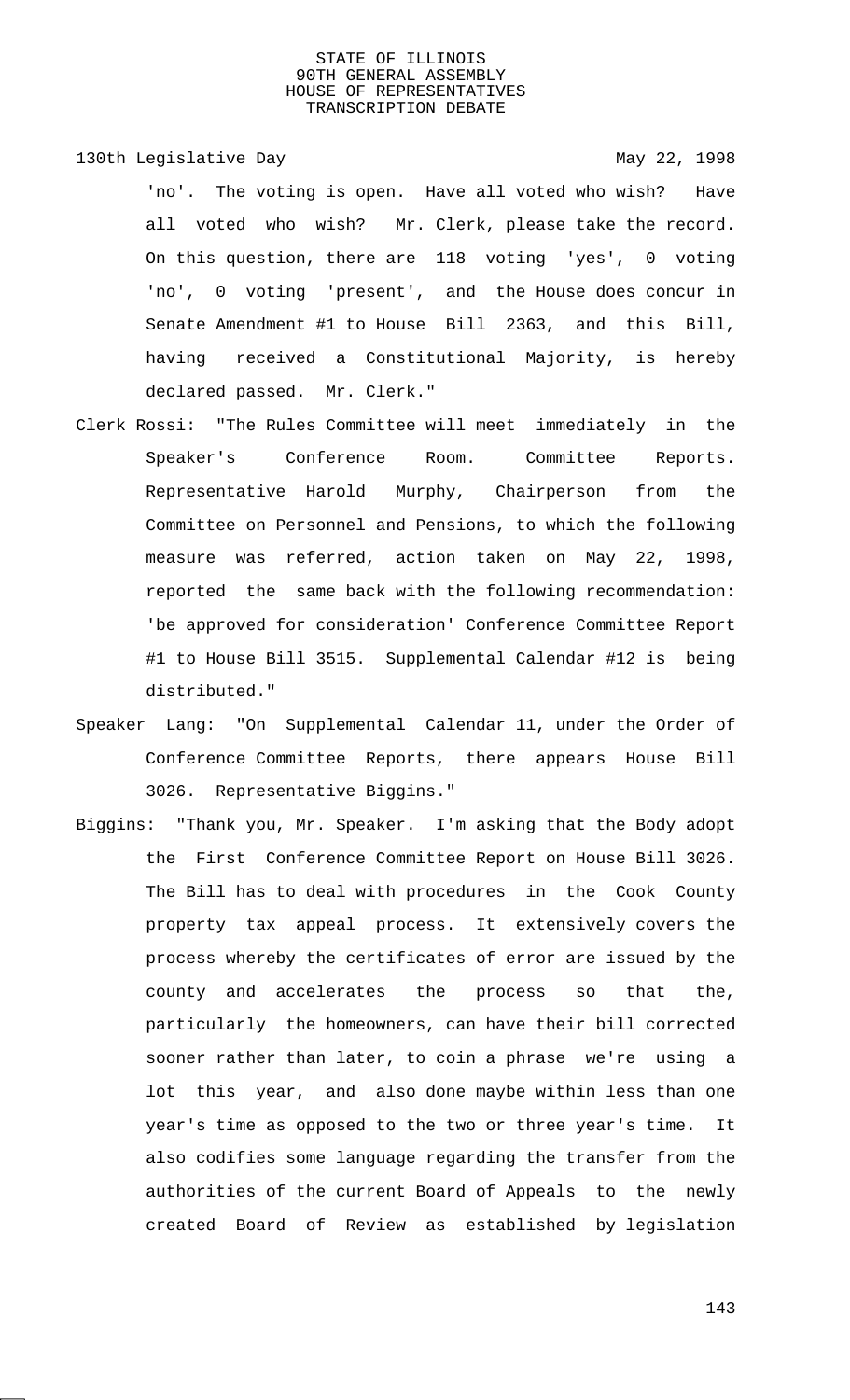- 130th Legislative Day 130th May 22, 1998 passed by the General Assembly. I'll be glad to answer any questions anyone may have."
- Speaker Lang: "There being no one seeking recognition, the Gentleman moves for the adoption of the First Conference Committee Report to House Bill 3026. Sorry there is a question. The Chair recognizes Representative Lopez."
- Lopez: "Real quickly, Representative. Is the current commissioners in favor of the changes you are making?"
- Biggins: "Yes, they are. There is unanimous support for this Bill from all interested parties so far, both commissioners. Yes, Sir."
- Lopez: "Okay. Thank you. Thank you."
- Speaker Lang: "The question is, 'Shall the House adopt the First Conference Committee Report to House Bill 3026?' This is final action. Those in favor shall vote 'aye', those opposed shall vote 'no'. The voting is open. Have all voted who wish? Have all voted who wish? Mr. Clerk, please take the record. On this question, there are 118 voting 'yes', 0 voting 'no', and 0 voting 'present'. And the House does adopt the First Conference Committee Report to House Bill 3026. Speaker Madigan in the Chair."
- Speaker Madigan: "On page 6 of the Calendar, House Bill 3286, Mr. Meyer."
- Meyer: "Thank you, Mr. Speaker, Ladies and Gentlemen of the House. I move to concur with Senate Amendment #1 to House Bill 3286. It adds an effective date of July 1, 1998. It's already passed out of the House 110 to 2 and it was unanimous out of the Senate. This is a Bill that deals with the licensures of our three veterans homes in Mantino, LaSalle, and Quincy, and the money that will fund this is in the budget and also part of the bond issue. I appreciate your approval."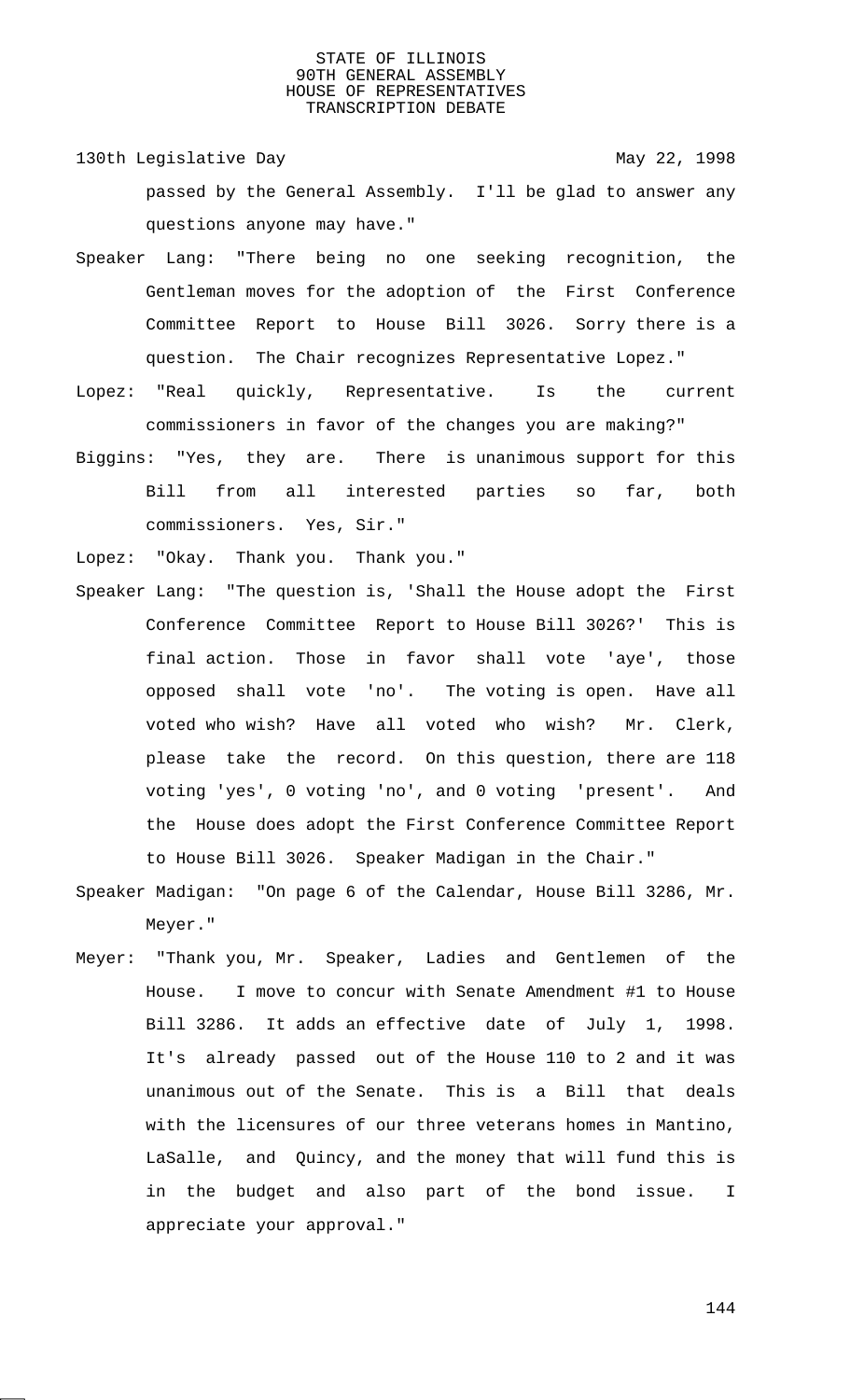130th Legislative Day 130th May 22, 1998 Speaker Madigan: "The Gentleman moves for the adoption of the Motion to Concur in Senate Amendment #1. There being no discussion, the question is, 'Shall that Motion be adopted?' Those in favor signify by voting 'aye'; those opposed by voting 'no'. Have all voted who wish? Have all voted who wish? Have all voted who wish? The Clerk shall take the record. On this question, there are 118 people voting 'aye', 0 voting 'no'. The Motion is adopted, and this Bill, having received a Constitutional Majority, is hereby declared passed. On the Order of Supplemental #12, there appears House Bill 3515. Mr. Granberg. Mr. Granberg. Mr. Hoeft, can you speak to this...? Mr. Murphy. Mr. Murphy."

- Murphy, H.: "Yes, Mr. Speaker, 3515 is an Agreed Bill from the county and the city. We had the Bill in Pension Laws Commission and it passed out of there. We just had the Bill back into Pensions Committee and it was a unanimous vote." Speaker Madigan: "Mr. Hoeft."
- Hoeft: "Good evening, Mr. Speaker. Mr. Murphy, Harold, let's go through this for the Members so they know what we're dealing with. This is the Omnibus Pension Bill. There are 17 provisions here for the pension systems that the state contribute to. There is one major Section dealing with the City of Chicago fire and police. Mr. Murphy, let's take the Chicago system first, please."

Murphy, H.: "Okay."

Hoeft: "The Chicago portion has totally been agreed to by all parties concerned, both the city and the unions, correct?" Murphy, H.: "That's right."

Hoeft: "And there is no state money involved in this, correct?" Murphy, H.: "No state money, no."

Hoeft: "Therefore, I would think that there is no reason for us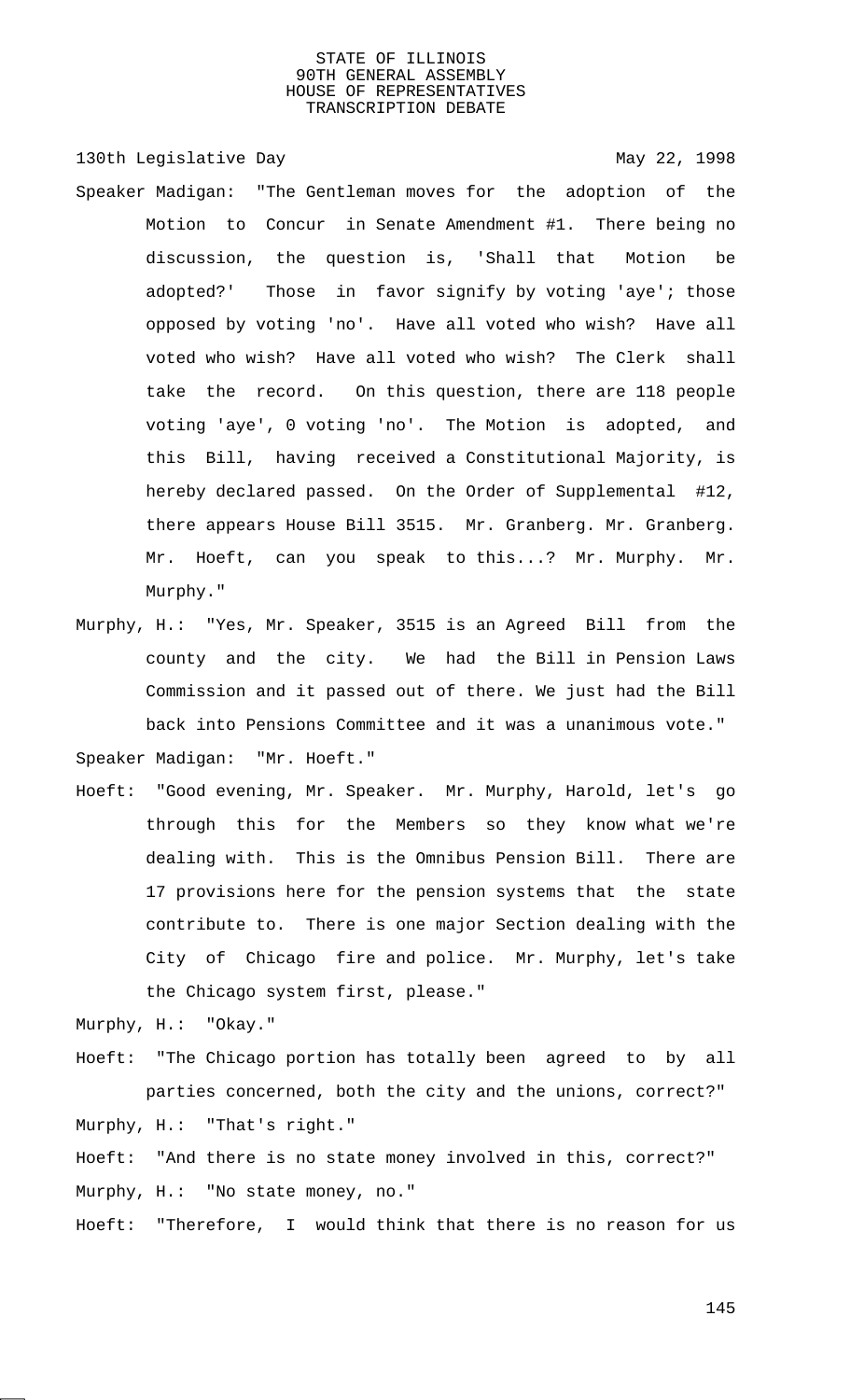130th Legislative Day 130th May 22, 1998

to challenge this since this is an agreement that they've worked out contractually. The others are minor in nature and have been passed through the Pension Laws Commission all of these, correct?"

Murphy, H.: "That's right, yes."

Hoeft: "And the major... the only contribution that we can find in this is a \$300,000 increase in one of the funds. Is this not correct?"

Murphy, H.: "That's, that's correct. Yes."

Hoeft: "I would ask that all Members of this Body join together with Mr. Murphy and myself and pass this Bill because it does help many of the people in this state who have pensions and need our assistance. Thank you, Sir."

Speaker Madigan: "Mr, Acevedo."

Acevedo: "Mr. Speaker, I'd like to put in the record that I will vote 'present'... possible conflict of interest."

Speaker Madigan: "Mr. Black. Mr. Black."

Black: "Yes, thank you very much, Mr. Speaker. I'm being solicited on the House Floor by Members of the Senate. Is that permissible?"

Speaker Madigan: "Depends on who they are."

Black: "Well said, Counselor. Will the Sponsor yield?"

Speaker Madigan: "The Sponsor yields."

- Black: "Representative, you had mentioned that this Bill had been to the Pension Committee, the Pension Laws Commission, excuse me. That's not my understanding, that there are provisions in this Conference Committee Report that were not heard by the Pension Laws Commission. Is that the case?"
- Murphy, H.: "I don't think that's the case, Representative. We went through this pretty thoroughly."

Black: "You mean each pension item in this Conference Committee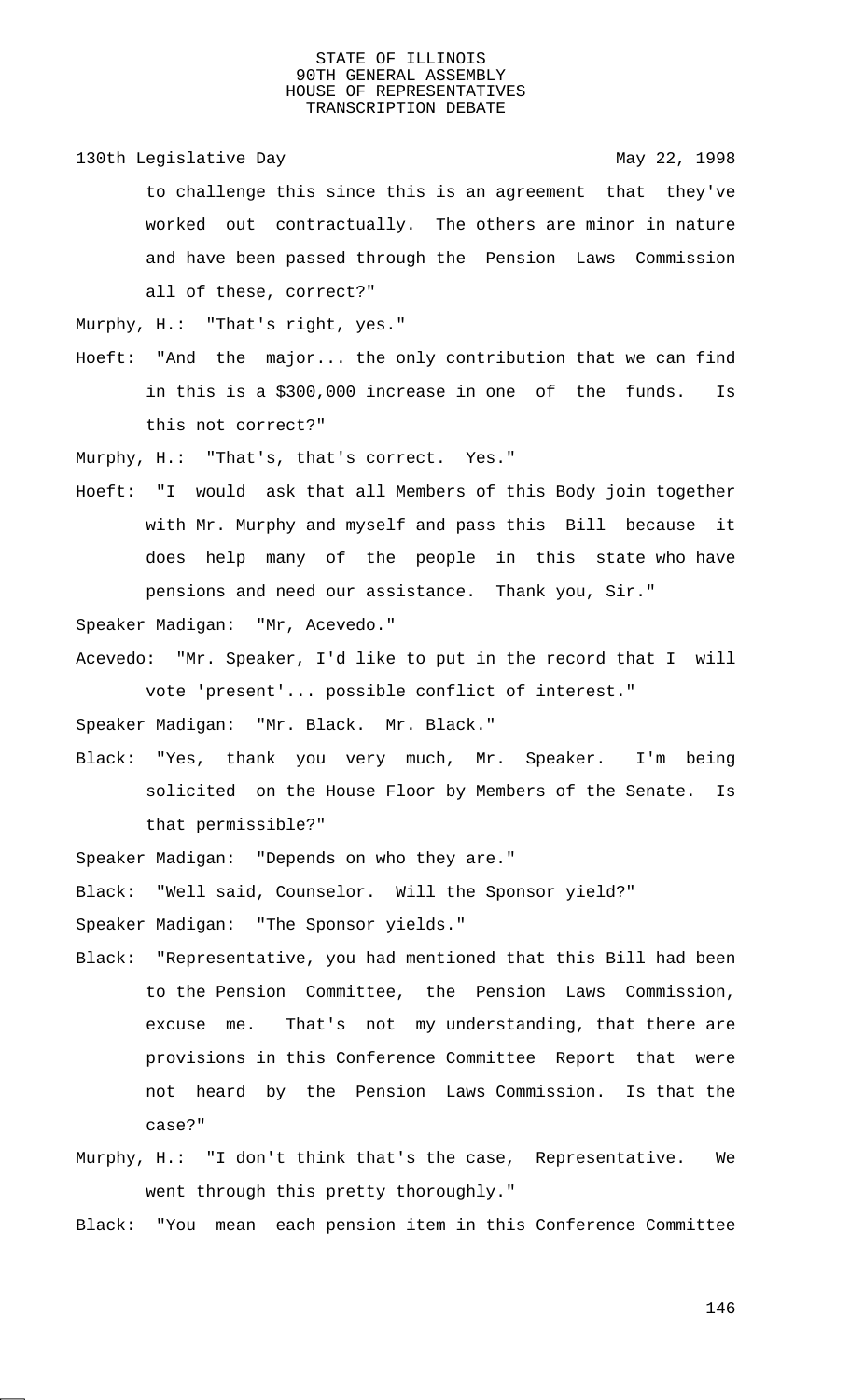130th Legislative Day 130th May 22, 1998

Report has been through the Pension Laws Committee?" Murphy, H.: "Yes."

- Black: "Okay. Now, are there any provisions in here for downstate firefighters or downstate police officers? I couldn't find any to tell you the truth."
- Murphy, H.: "... but there's one provision for the City of Glencoe."
- Black: "I'm sorry, Representative, is there anything in here for downstate firefighter's pension or police pension?"

Murphy, H.: "Yes, again, the City of Glencoe."

- Black: "I'm sorry, what?"
- Murphy, H.: "The City of Glencoe."
- Black: "The City of Glencoe. Well, your definition of downstate and mine are a little different, but that's okay."

Murphy, H.: "Well, it's the farthest ... of downstate..."

- Black: "All right. Was there any attempt to... for example, the downstate firefighters, the widows of downstate firefighters, I believe, only get about \$400 a month from their late spouses' pension and we've been trying to increase that, but evidently that didn't make it into this report, is that correct?"
- Murphy, H.: "Yeah, that's correct."

Black: "Okay, I agree I..."

- Murphy, H.: "Representative, I might, I might add that we did look at that briefly and it would be our intentions to address that in the fall."
- Black: "All right, and I appreciate that and I look forward to working with you on that because it is a very inequitable situation to expect a widow or widower of a firefighter to try and exist on \$400 a month, and I look forward to working with you on that, and I appreciate your indulgence in answering the questions. Thank you."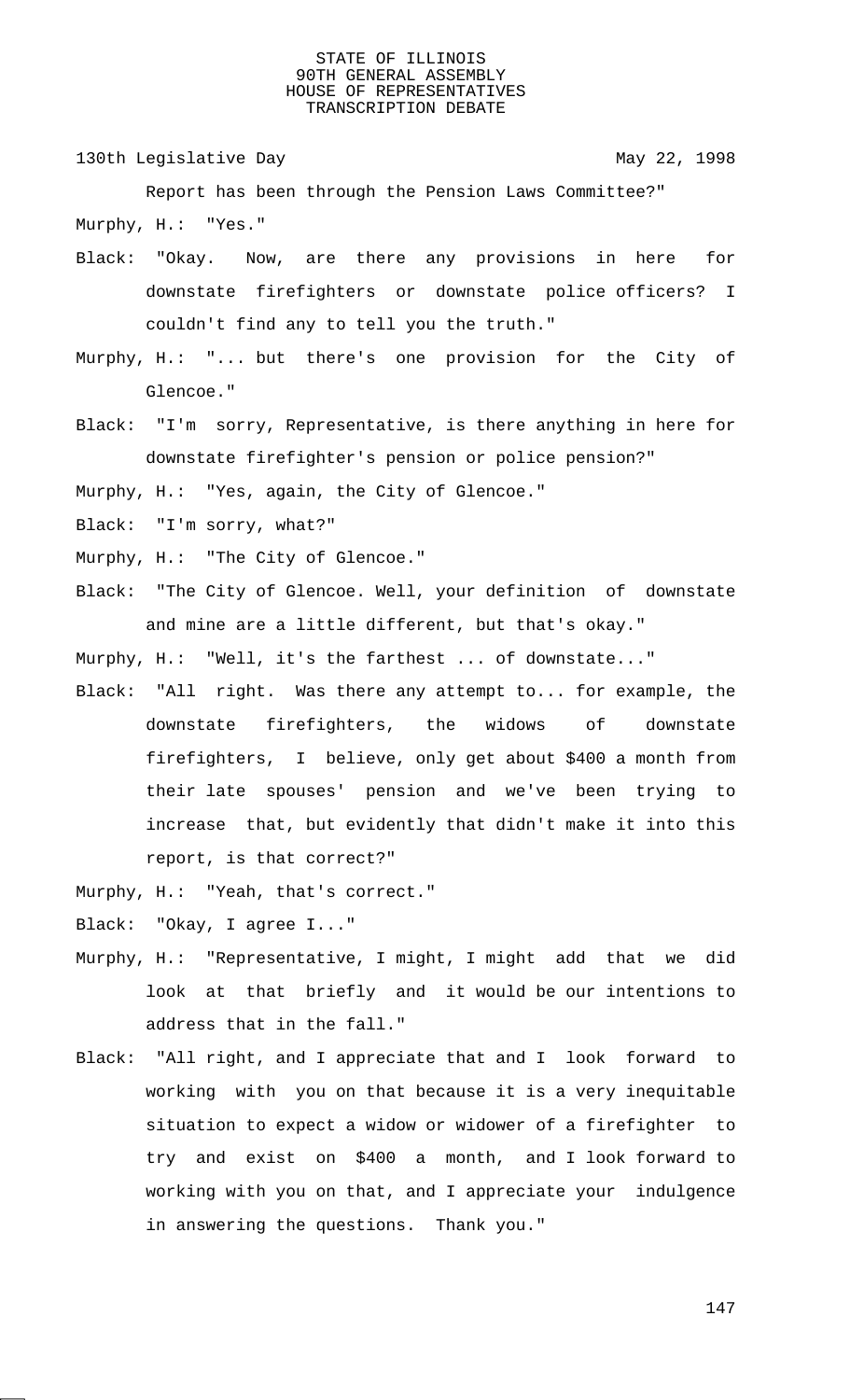130th Legislative Day 130th May 22, 1998

Speaker Madigan: "Mr. Woolard. Woolard."

Woolard: "Thank you, Mr. Speaker. I move the previous question." Speaker Madigan: "Mr. Woolard, it won't be needed. Mr. Murphy to close."

Murphy, H.: "We would ask for a favorable vote."

- Speaker Madigan: "Those in favor of the adoption of the Report, signify by voting 'aye'; those opposed by voting 'no'. Have all voted who wish? Have all voted who wish? Have all voted who wish? The Clerk shall take the record. On this question, there are 114 people voting 'aye', 3 people voting 'no'. This Bill, having received a Constitutional Majority, is hereby declared passed. On the Order of Supplemental Calendar #13, there appears... Mr. Clerk."
- Clerk Rossi: "Messages from the Senate by Mr. Jim Harry, Secretary. I am directed to inform the House of Representatives that the Senate has accepted the Governor's specific recommendations for change which are attached to the Bill of the following title the acceptance of which I'm instructed to ask the concurrence of the House, Senate Amendment #3, a Bill for an Act concerning public employee pensions. Rules Committee Report. Representative Barbara Flynn Currie, Chairperson from the Committee on Rules to which the following measure was referred, action taken on May 22, 1998, reported the same back with the following recommendation: 'to the floor for consideration' Motion to accept Amendatory Veto on Senate Bill 3."
- Speaker Madigan: "On the Order of Supplemental Calendar #13, there appears Senate Bill 3. Mr. Hannig. Mr. Hannig."
- Hannig: "Yes, thank you, Mr. Speaker and Members of the House. Earlier in the day we began the process of enacting better retirement benefits for teachers by passing Senate Bill 3, the 2.2. Since then, the Governor has used his Amendatory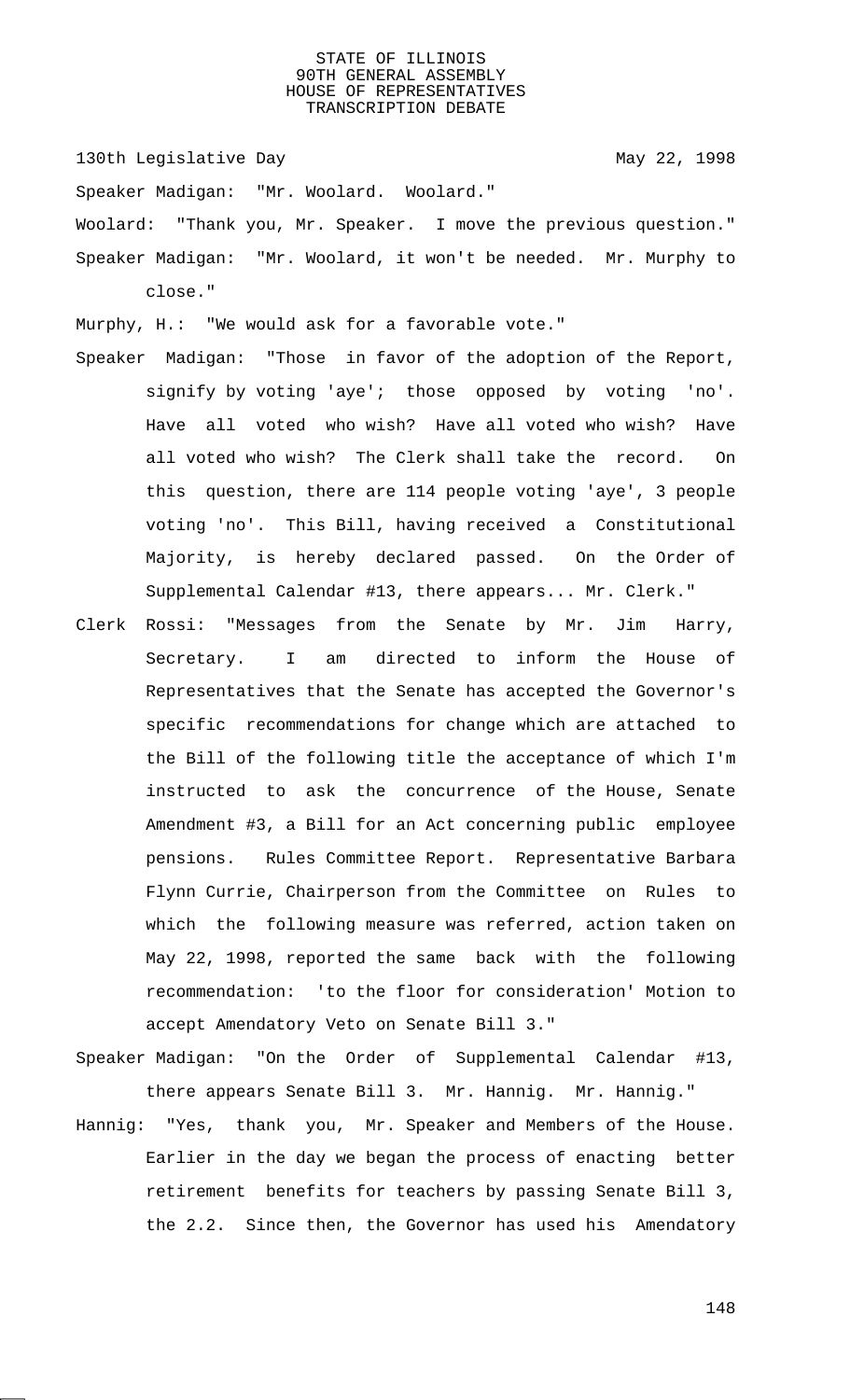130th Legislative Day 130th May 22, 1998

Veto to change the language of the Bill to reflect the agreement that was reached last evening. The Senate has accepted his Amendatory Veto. With your vote this evening, we can give Illinois teachers better pensions and we can do that today, so that when school ends in May and in early June around this state, the teachers can make their plans and school boards can make their plans for what they will be doing come next school year. So, we debated this Bill earlier in the day. The Governor has made some changes that reduce the amount of money that school boards are required to pay. The teachers' unions are willing to accept some additional burdens and I would ask for a passage of this important Bill."

Speaker Madigan: "Mr. Hoeft."

Hoeft: "Thank you, Mr. Speaker. Will the Gentleman yield?"

Speaker Madigan: "The Sponsor yields."

- Hoeft: "Earlier this day you made the statement that the school boards, the alliance, is neutral on this. They are adamantly opposed to this, are they not?"
- Hannig: "Representative, I think what I said this morning was that it was represented at a news conference that we had yesterday, not by me, but by others, that the... that the school boards were neutral on this, and I was at the meeting at the Governor's office today where the Governor stated that it's his understanding that the school boards believed that this Bill was going in the right direction, that it's reducing their burden, but that frankly, they still oppose it. So, that's their position."
- Hoeft: "Let me put it into the record that the school alliance is opposed to this. The school boards, the administrators of this state understand the implications, fiscally, of this. I just would like to turn to one page in the Amendatory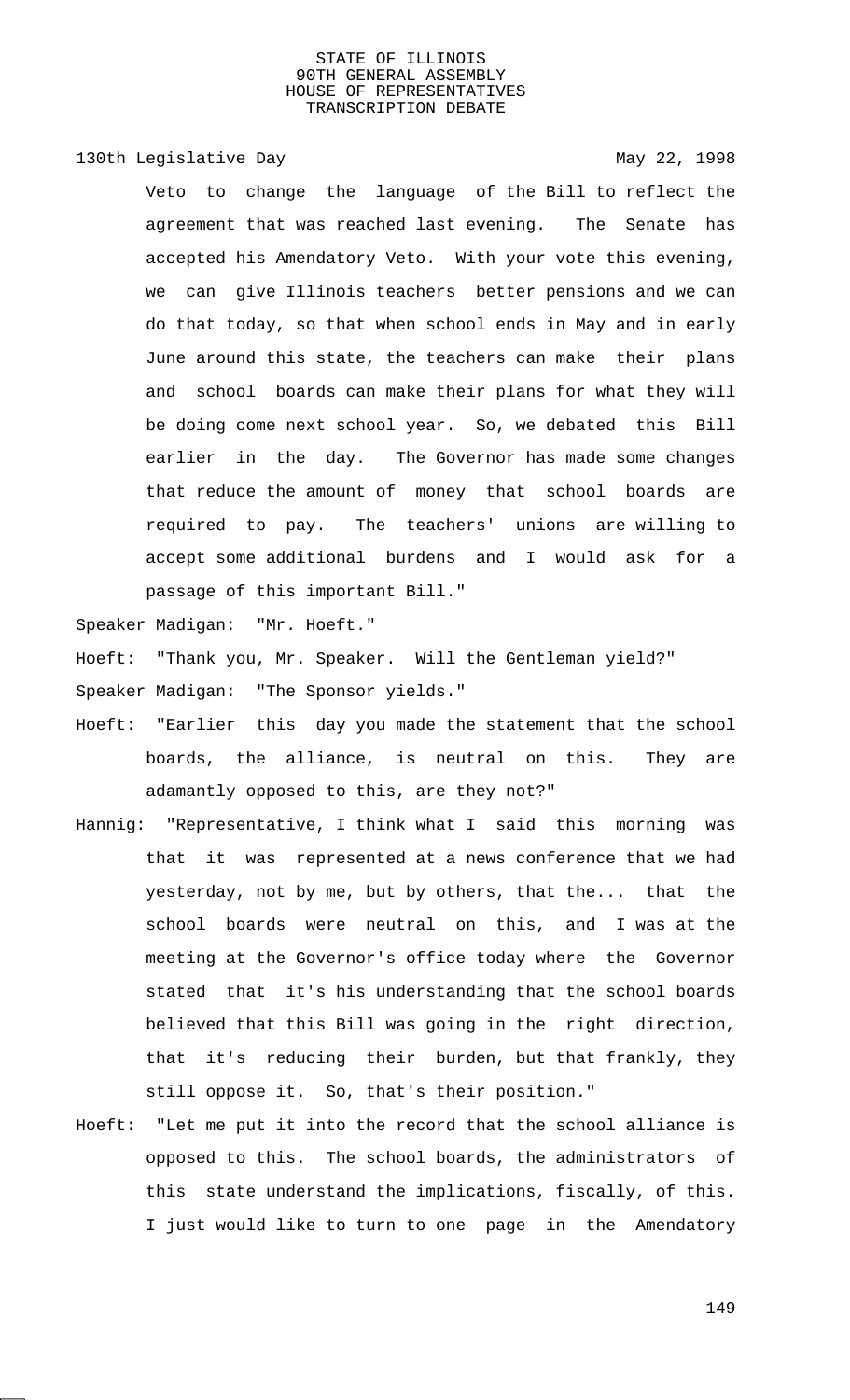130th Legislative Day 130th May 22, 1998

Veto, page 6, and let me read, 'If a member is at least 50 years of age and has at least 34 years of credible service, no member contribution for the early retirement option shall be required. The employer contribution shall be at the rate of 20% of each year the member is under 60.' So, if the member is 55 and takes this option, the school boards will be responsible for paying 100% of the individual's contract. This Bill is better, but this provision takes that added advantage out. It still is going to be a \$10,000,000 ... \$10,000,000,000 deficit to our school districts during its life. It is still going to be something that is going to suck from the school districts, most of the benefits, financially, that we have done in the reforms. I repeat my earlier statement. This, Ladies and Gentlemen, is our fiscal integrity vote of the 80th... the 90th General Assembly."

Speaker Madigan: "Mr. Persico."

Persico: "Thank you, Mr. Speaker. Due to a possible conflict of interest, I will be voting 'present'."

Speaker Madigan: "Mr. Black."

Black: "Yes, thank you very much, Mr. Speaker, I have an inquiry of the Chair."

Speaker Madigan: "State your inquiry."

- Black: "Yes, is this Amendatory Veto in compliance with Rule 78(c) of the Governor's Amendatory Veto being in compliance? I know it was a subject very near and dear to your heart about three or four years ago and we want to make sure, and make quite certain, that it meets your standards of an Amendatory Veto."
- Unknown: "Representative Black, the Rules Committee ruled that it is in compliance."

Black: "Excuse me. Are you the Chair? I made an inquiry of the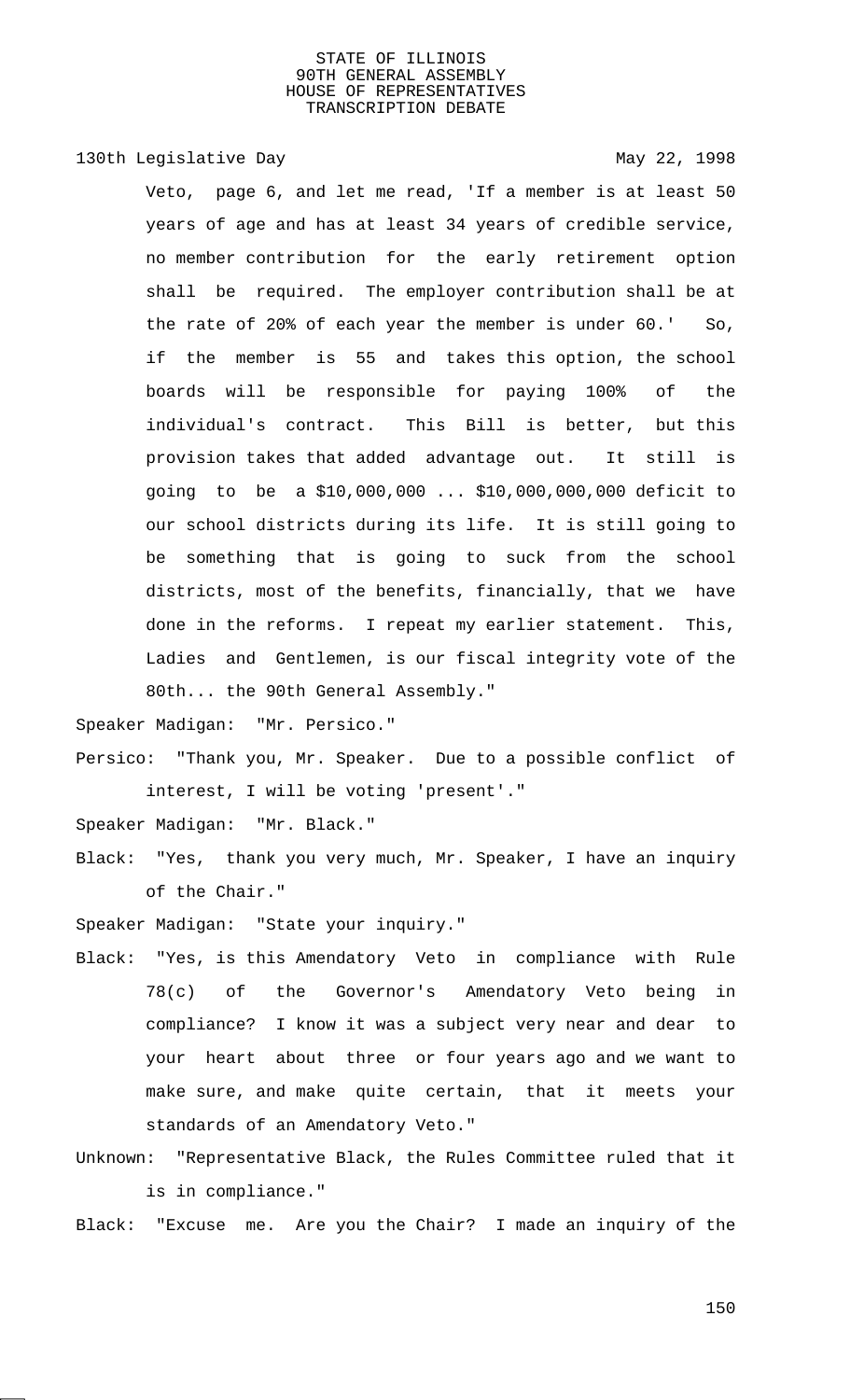130th Legislative Day 130th May 22, 1998

Chair. How dare you, Sir."

Unknown: "Representative, I was giving you your answer, Representative Black."

- Black: "No, Sir, you're not the Chair. My inquiry was with the Chair. This is an outrage. Let me just second what Representative Skinner said. We need to turn those other microphones off when we're inquiring of the Chair. I've never been so embarrassed in my life."
- Speaker Madigan: "I'm advised that the Rules Committee has already voted on this question, but I'm very thankful for your continuing support of my position on the A.V."

Black: "I remember how important this was to you, Sir."

Speaker Madigan: "It's important to all of us."

Black: "Yes. Yes. So, if the Parliamentarian could assure me that we are in compliance with the rules."

Mike Kasper: "Representative Black, the..."

Black: "Excuse me, on behalf of the Speaker, please."

Mike Kasper: "On behalf of Speaker Madigan, Representative Black, the Governor's Amendatory Veto neither changes the fundamental purpose nor legislative scheme, which is the standard by which this rule is applied, therefore, the Amendatory Veto is in compliance..."

Black: "So, it would be in compliance? Yes, thank you."

Mike Kasper: "... with Rule 78."

Black: "Mr. Speaker, to the Bill. I'm very glad that it only took us four and a half months to get this Bill out for a vote and I would like the record to reflect that I consider myself to have a conflict of interest on this and will be voting a courageous 'present'."

Speaker Madigan: "Mr. Parke."

Parke: "Thank you, Mr. Speaker. Will the Sponsor yield?" Speaker Madigan: "The Sponsor yields."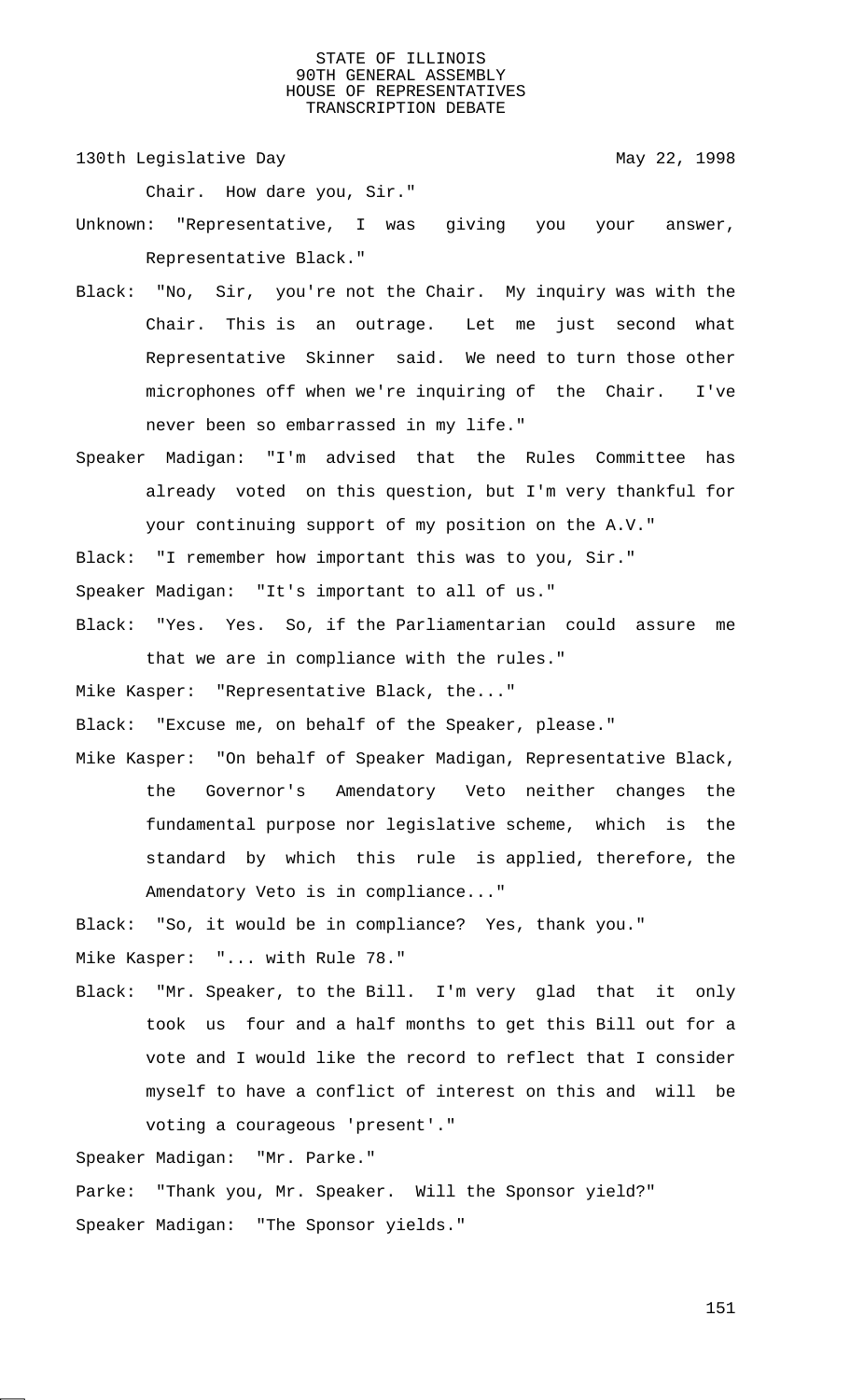130th Legislative Day 130th May 22, 1998

- Parke: "Representative Hannig, what is different from what passed out of this chamber to the Governor, tonight?"
- Hannig: "Representative, in the original Bill, the teachers' contribution was .85, under the Governor's change it will be 1.0. Under the previous Bill, a buy back was .85 of salary, now it will be 1.0. Under the previous Bill for each year that the teacher worked after the effective date of this Bill, they would have one year forgiven, that they would not have to buy back. Under this... under the provisions of the Governor's Veto, for every three years that they work, they would have one year forgiven. There's also some language in the Bill that would give school districts some relief in situations where they had agreed by contract to pick up the costs of any additional payroll imposed by the state and there are a few little items that clarify the teachers who reach 55, who will be 55 in the next school year, can actually retire this year and there's a calculation that where teachers who have worked their maximum number of years and would only receive 74.8% of their average salary, it's been rounded up to 75. That was not in the previous Bill and that's part of the Governor's Amendatory Veto, and those are the primary differences."
- Parke: "Okay. Representative, let's go back to the portion of 'forgiveness'. Let's take a scenario for the Body if they'd like to listen to this because this is very important, of course they may not care, but... If a school teacher or an administrator, because administrators can take advantage of this, too, can't they? Mr. Scully... "
- Hannig: "They are in the Teachers' Retirement System. That's correct."
- Parke: "Yeah, so they can take advantage of this so we could lose not only our senior teachers, but our senior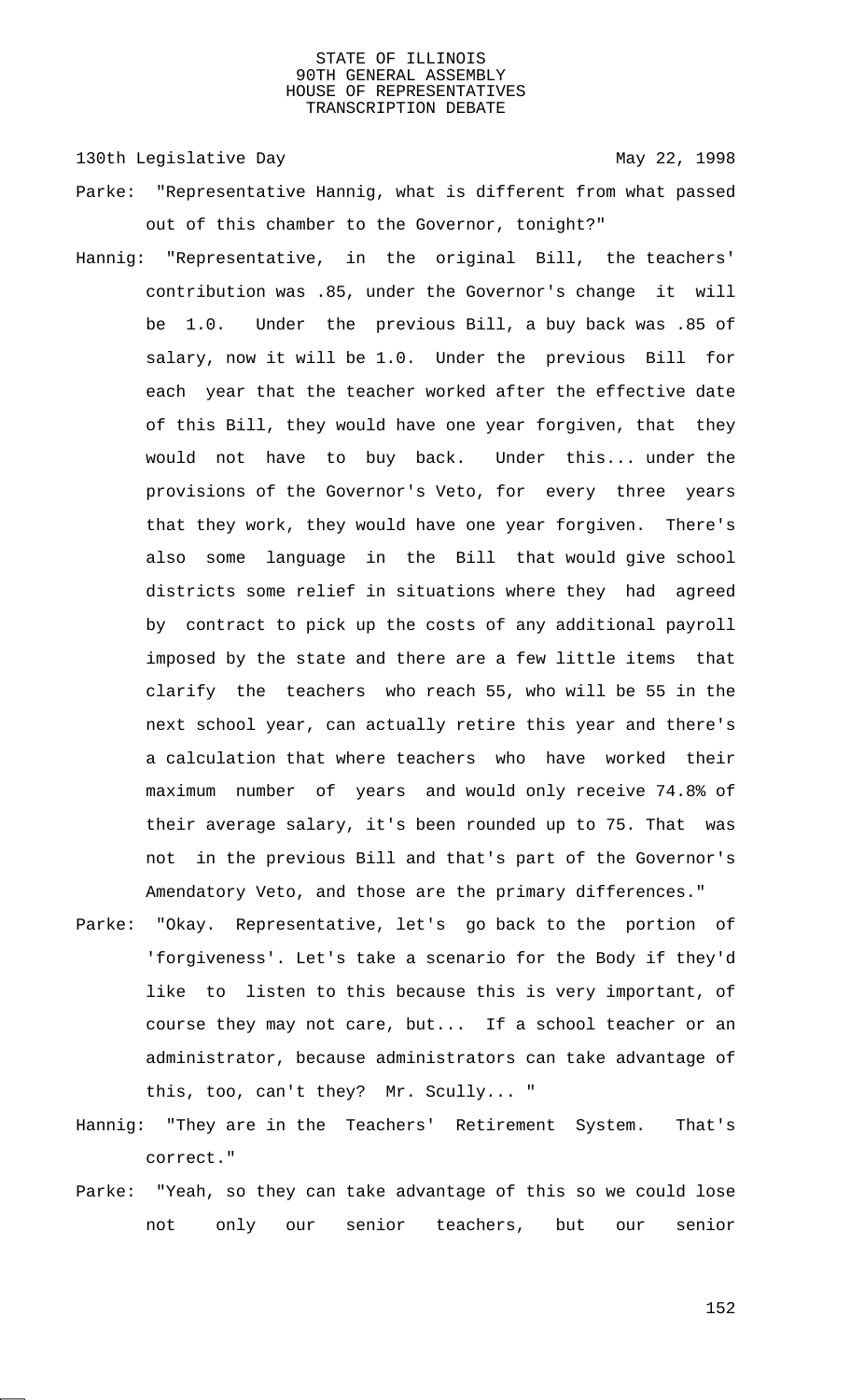130th Legislative Day 130th May 22, 1998

administrators, also. Right?"

- Hannig: "And they would be replaced by younger, cheaper administrators... cheaper salaried administrators."
- Parke: "So, that's kind of the argument that we're using here, that if we can replace the older teacher or the older administrator and replace them with a younger one, the school districts are ahead. Right?"
- Hannig: "Kind of like term limits for teachers and administrators."
- Parke: "Okay. Let's do a little mathematics on this then. If we have an employee making \$50,000, Representative Hannig, hello."

Hannig: "Yes, Representative."

- Parke: "If we have a teacher making \$50,000 a year and they have 40 years of service and they're 57 years of age, and they're going to retire at 60, don't we take from 60 to 57 and subtract 3 years so they have three years of forgiveness?"
- Hannig: "I'm told there'd be no discount on their pension, Representative."
- Parke: "Right, but we take 3 years and multiply it times the 20% that was stated on page 6, which means 60%, then the school district has got to pay into the system on behalf of that teacher or administrator 3 times 20%. If you divide that by \$50,000 that ends up being \$30,000 that that school district has got to pay into the pension system on behalf of that individual. Am I correct?"
- Hannig: "Representative, I believe there's a... under current law there's a formula for early retirement and this doesn't change that. You still have to pay penalties."
- Parke: "Excuse me. This is a forgiveness that's built into this plan that was not there this morning. So now that school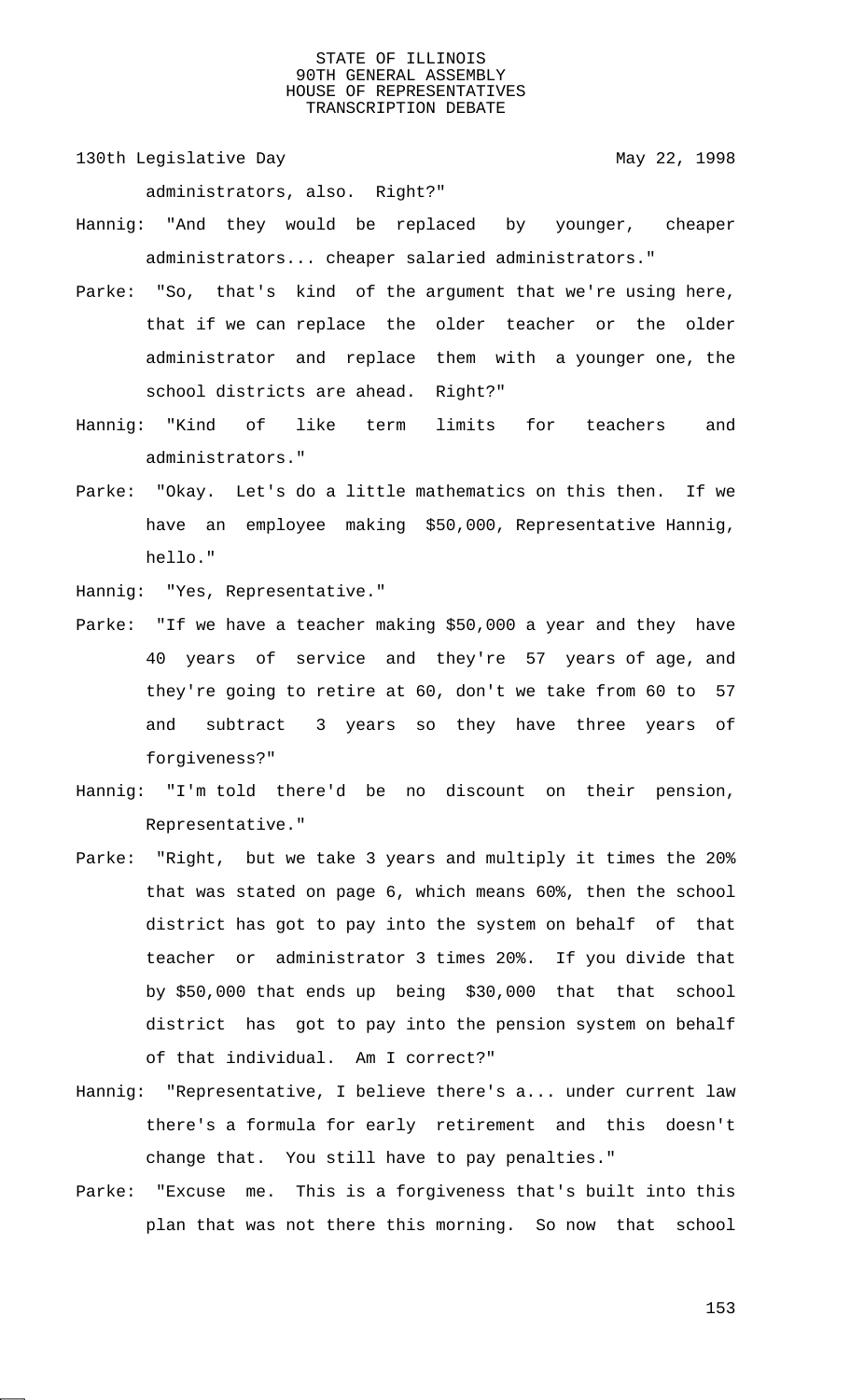130th Legislative Day 130th May 22, 1998

district has got to pay to this fund \$30,000. So, if you're going to take the argument that's been made on behalf of the reason to do this, if you replace that \$50,000 employee with somebody making \$25,000, which is an average entrance level, and you've got to pay into the system \$30,000 to replace them for that year, you've negated the reason to do the plan, and in fact, what this is going to do is cost school districts, not save school districts money. Now, can you tell me how this thought process is not correct?"

- Hannig: "Representative, the total package that the Governor... the total impact of the Governor's changes are that school districts will pay significantly less than they would have had he signed the Bill we passed this morning. So, I would say that..."
- Parke: "I don't understand how you can say that, Representative. We have a buy out provision, of \$30,000. If you cut their salary in half to replace them, you're only spending \$25,000. So, now you're saving \$25,000 because you have a new employee, but the system's got to pay \$30,000 into the plan."
- Hannig: "Representative, I'm told that this is exactly the way things are today, that we did not change one word in the buy out provisions that exist in the law now. They're just still there."

Parke: "To the Bill."

Speaker Madigan: "Mr. Parke."

Parke: "Thank you. Everybody deserves a good pension plan. I have no doubts. But Ladies and Gentlemen of the Body, I'd like to point out that if you remember three years ago we passed a plan to reimburse our funds because they were dramatically underfunded. Let me tell you what's happened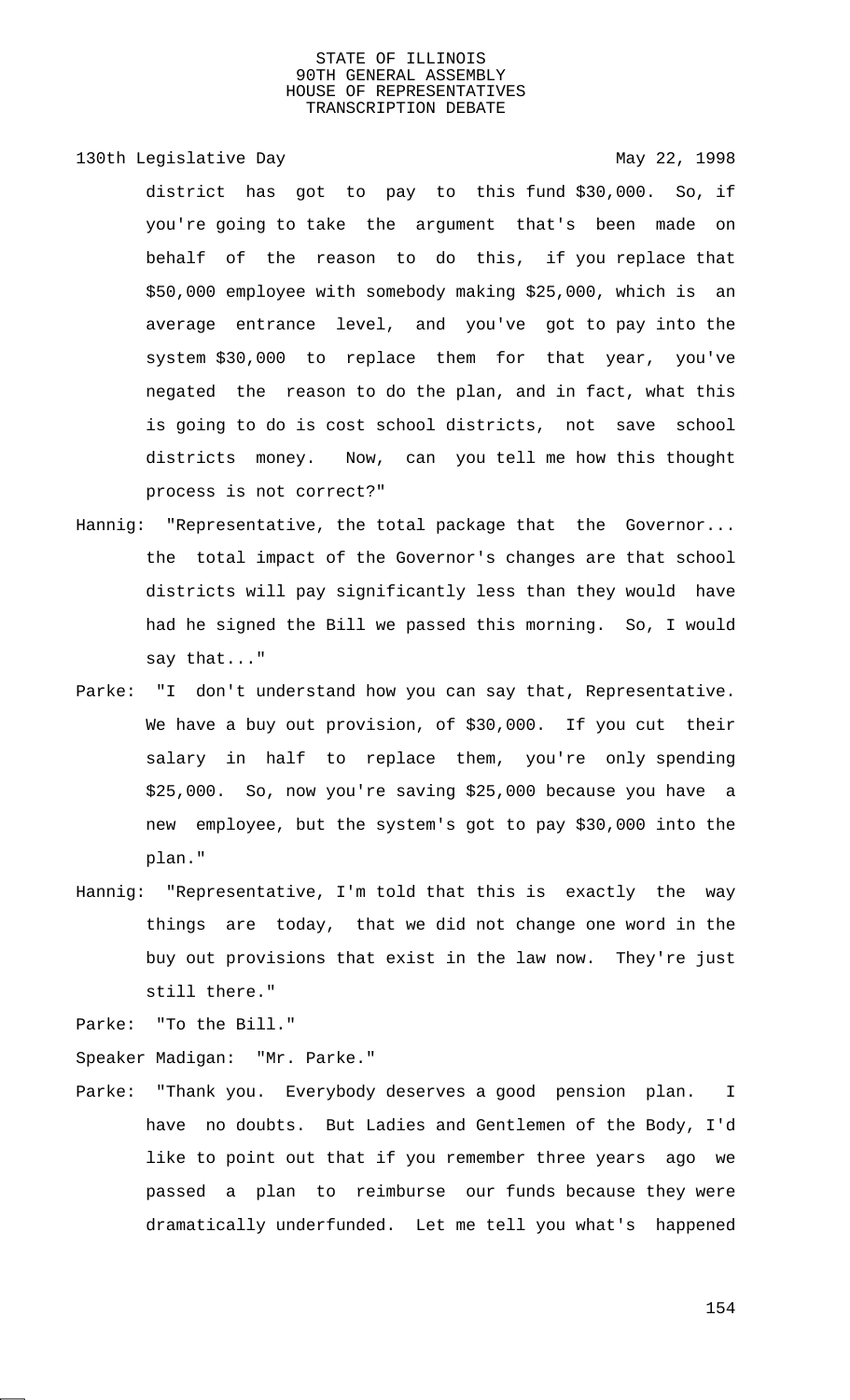# 130th Legislative Day 130th May 22, 1998

over the course of the last three years. In 1997, the pension system was underfunded at 64.5% is all we paid into the plan. The following year, '98, this year, it's 64.3. You know what happened in '99? We went down 1/10 of 1% to 64.2%. Now we want to pass this plan onto the school districts of this state which will now greatly underfund the system even more so, especially with the unfunded liability on the out-years. Ladies and Gentlemen, what we are doing here, is that we are spending money that will be spent, not this year, but our children will have to spend huge amounts of money. Do you know that right now we must spend \$1 billion, \$1 billion in this fiscal year into the pension system and that money must be paid first before anybody else in this state gets paid. One billion dollars, that's the guarantee that we gave to the systems to try and bring them back to 90% funding by the year... in the fifty years. Now, we're going to breech that. We're going to say, 'We're going to ignore it. It doesn't matter. We're going to do it for what is supposedly right for our teachers and our administrators. We're going to let them get out early.' Well, I contend that the reason why the school districts and the administrators and the alliance is opposed to this is because they know that the money that you allocated last year for the children will have to be used to pay the buy-outs for the teachers' pension this next year. That's what you're going to have to do, Ladies and Gentlemen. This plan is flawed. It does not achieve what we want. Ultimately, what we're going to do is that we're going to take money from the children that we allocated last year. I wish we could bring this back and make it in a system that will really, truly give retired teachers the kind of program they ought to have, not at the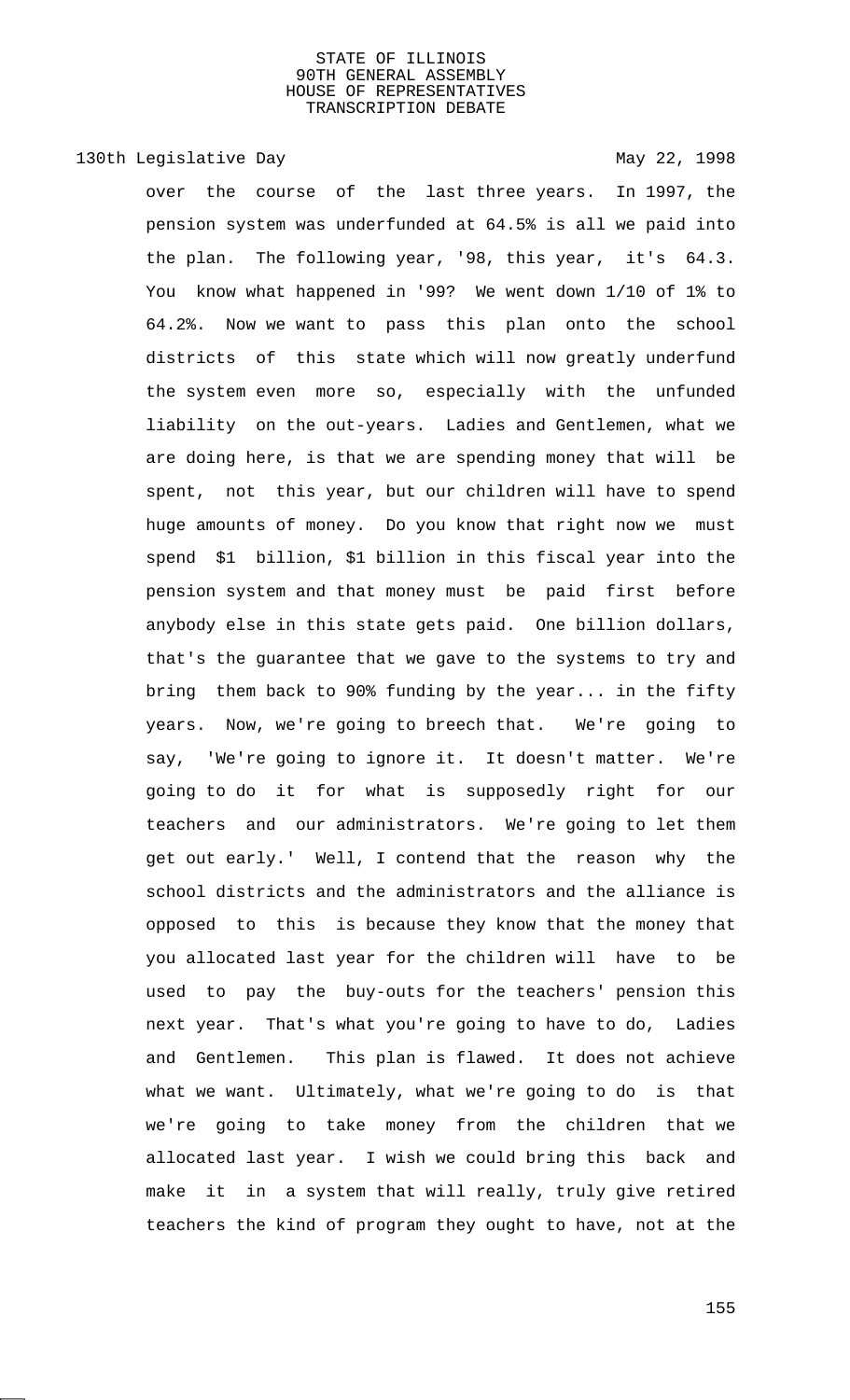130th Legislative Day 130th May 22, 1998 expense of our school districts. This is an unfunded liability. You cannot change that. The school districts must pay this. They do not have the money, therefore, it's got to come out of their operating budgets. This is a mistake and I wish you would take a serious look at your vote in a few minutes."

- Speaker Madigan: "The question is, 'Shall the Gentleman's Motion be adopted?' All those in favor signify by voting 'aye'; those opposed by voting 'no'. Have all voted who wish? Have all voted who wish? Have all voted who wish? Have all voted who wish? The Clerk shall take the record. On this question, there are 113 people voting 'aye', 3 people voting 'no'. The Gentleman's Motion to adopt the Conference Report is adopted and this Bill, having received a Constitutional Majority, is hereby declared passed. Mr. Clerk."
- Clerk Rossi: "Committee Reports. Representative Currie, Chairperson from the Committee on Rules to which the following measure was referred, action taken on May 22, 1998, reported the same back with the following recommendation: 'to the floor for consideration' Senate Joint Resolution 68 is approved for consideration."
- Speaker Madigan: "On Supplemental Calendar #10, there appears House Bill 1699, Mr. Schoenberg. Mr. Schoenberg."
- Schoenberg: "Thank you, Mr. Speaker, Ladies and Gentlemen of the House. I urge the Members of the House to adopt the Second Conference Committee Report to House Bill 1699. This Conference Committee Report features two provisions. The first which were identical to Senate Bill 1315 regarding immunization, which we passed overwhelmingly previously, and for the purpose of legislative intent. I would like to read into the record the following pertaining to cancer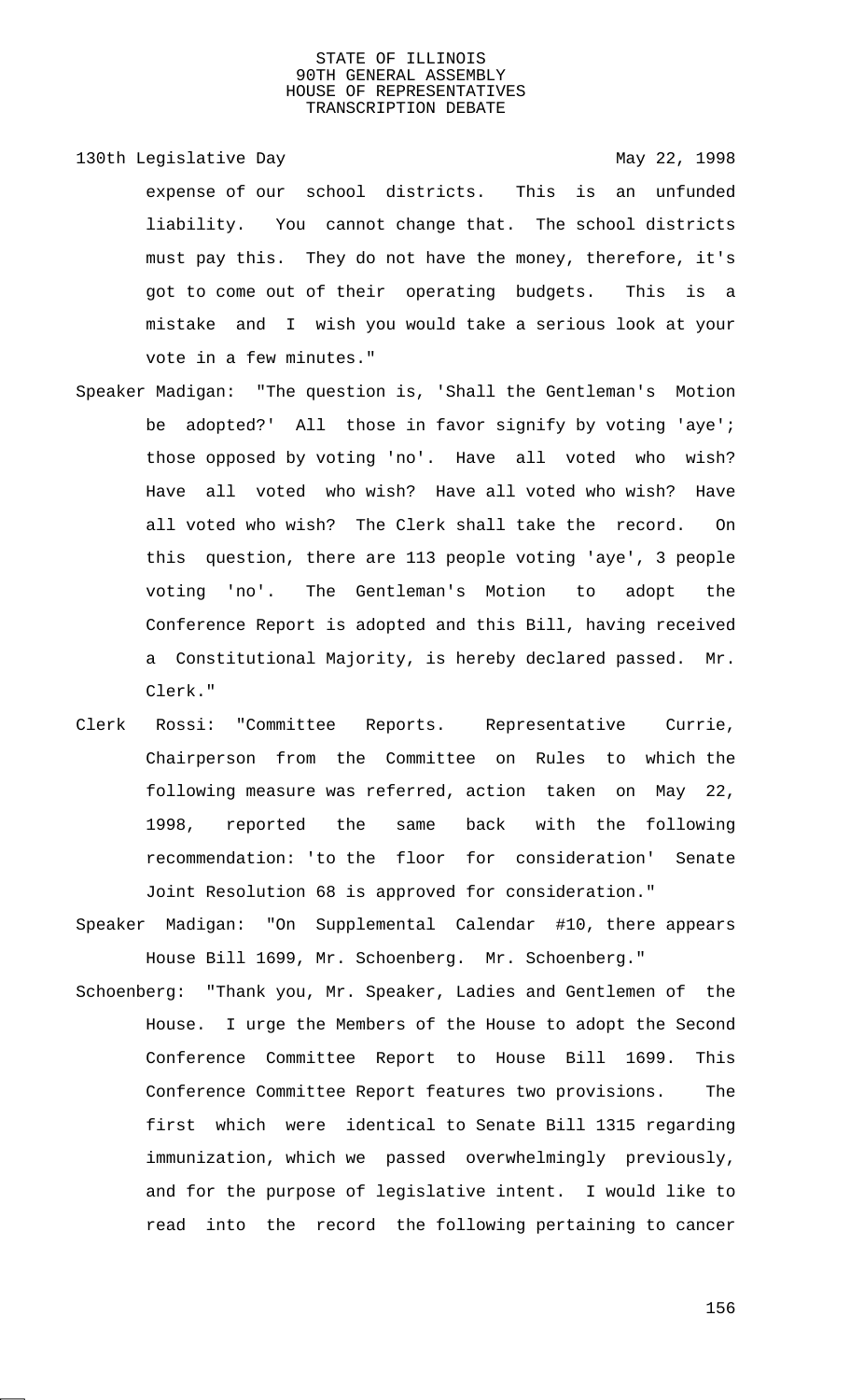130th Legislative Day 130th May 22, 1998 registry and protection of confidentiality. This was requested by the Department of Public Health and there's agreement with all parties, including the plaintiffs' bar. The Bill assisted IDPH in fulfilling its mission of studying the incidence of cancer while reassuring patients with rare cancers or cancers that only strikes certain groups of individuals that their information is confidential. The Bill prohibits the release of information to identify an individual while leaving intact the ability of the department to release information for research purposes or public disclosure. This legislation in no way is intended to address the May decision from the Fifth Appellate District. As I indicated again, there's no opposition. I urge your adoption of this Conference Committee Report."

Speaker Madigan: "The Gentleman moves for the adoption of the Conference Report. Those in favor of the Motion, signify by voting 'aye', those opposed by voting 'no'. Have all voted who wish? Have all voted who wish? Have all voted who wish? The Clerk shall take the record. On this question, there are 118 people voting 'aye', 0 voting 'no'. The Gentleman's Motion to adopt the Report is adopted. And this Bill having received a Constitutional Majority, is hereby declared passed. Mr. Clerk."

Clerk Rossi: "Supplemental Calendar #14 is being distributed." Speaker Madigan: "On Supplemental Calendar #14, there appears SJR 68, Representative Currie."

Currie: "Thank you, Speaker and Members of the House. This Resolution contains the arguments that will appear, will be given to the voters before voting on the Constitutional Amendment that we propose for the November ballot, arguments for and against. I'd appreciate your support for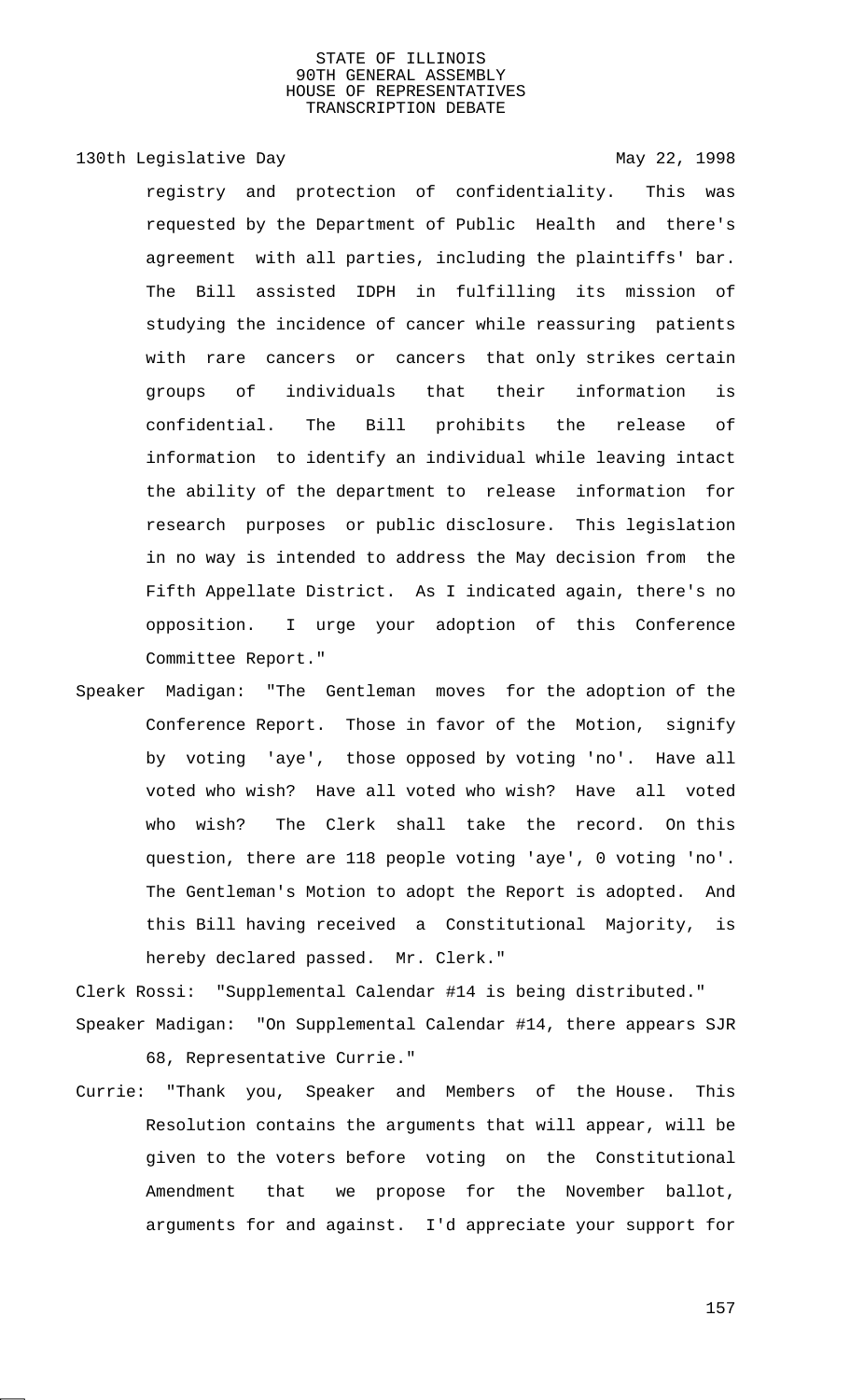130th Legislative Day 130th May 22, 1998

adoption of the Resolution."

- Speaker Madigan: "The Lady has moved for the adoption of the Resolution. You've all heard the Motion. Those in favor signify by voting 'aye', those opposed by voting 'no'. Have all voted who wish? Have all voted who wish? Have all voted who wish? Have all voted who wish? Have all voted who wish? The Clerk shall take the record. On this question, there are 118 people voting 'aye', 0 voting 'no'. The Lady's Motion to adopt the SJR 68 is adopted. SJR 76, Representative Currie. Mr. Clerk, read the Resolution."
- Clerk Rossi: "Senate Joint Resolution #76, offered by Representative Currie, be it resolved by the Senate of the 90th General Assembly of the State of Illinois, the House of Representatives concurring herein, that when the two Houses adjourn on Friday, May 22, 1998, the Senate stands adjourned until Thursday, November 5, 1998 and when it adjourns on that day, it stands adjourned until Tuesday, November 17 of 1998, and when the House of Representatives stands adjourned, until Thursday, November 5, 1998 at 12:00 noon in Perfunctory Session and when it adjourns on that day, it stands adjourned until Tuesday, November 17, 1998 at 1:00 p.m."

Speaker Madigan: "Representative Currie."

Currie: "Move the adoption of the Adjournment Resolution."

- Speaker Madigan: "The Lady moves for the adoption of the Adjournment Resolution. Those in favor say 'aye', those opposed say 'no'. The 'ayes' have it, the Resolution is adopted. Mr. Clerk."
- Clerk Rossi: "The Rules Committee will meet immediately in the Speaker's Conference Room."

Speaker Madigan: "Mr. Clerk."

Clerk Rossi: "Committee Reports. Representative Currie,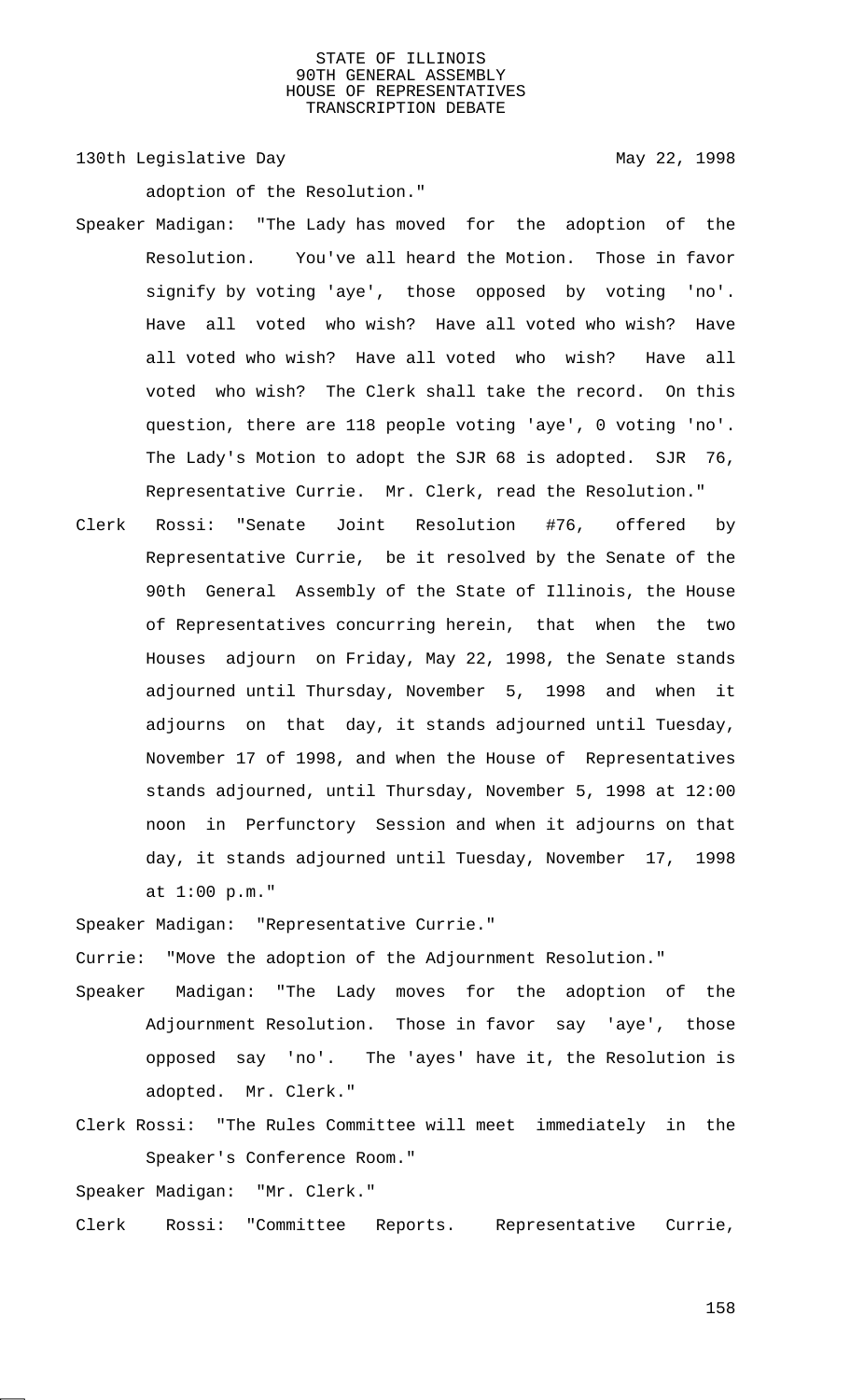130th Legislative Day 130th May 22, 1998 Chairperson for the Committee on Rules, to which the following item was referred, action taken on May 22, 1998, reported the same back with the following recommendation: 'to the floor for consideration' Motion to concur in Senate Amendment #1 to House Bill 672."

- Speaker Madigan: "On Supplemental Calendar #10, there appears House Bill 455, Mr. Hannig. Mr. Hannig."
- Hannig: "Yes, thank you, Mr. Speaker and Members of the House. This is the State Budget for FY'99. It also contains a supplemental for FY'98. The FY'99 budget is \$38.9 billion, 19.8 of that is general revenue. This Bill provides that we would have an ongoing distribution of the categorical funds and the Education Fund so that special education, transportation, and the other categoricals would be at a level of distribution equal to that of last year. The COLA for the Medicaid providers is in this budget. Nursing homes will receive an extra 75,000,000, children's hospitals 18.5, and the hospitals that serve our sick will receive an additional \$65,000,000. Ladies and Gentlemen, this is the budget that we've been all waiting for. It's not a whole lot different from what the Governor introduced in May, or in March, excuse me. For those of us who work in the appropriation process, we are very familiar with the document. We made a few changes, and changes. I believe, that are for the best. Governor Edgar saved this budget, his last budget for the, and it is the best budget, I believe, of the eight that he has given us, so he saved his best for last. We've made, I think, a good budget, a great budget, and I would move for the adoption and I would move to concur in Senate Amendments 1 and 2 and adopt this budget for FY'99."

Speaker Madigan: "Mr. Ryder."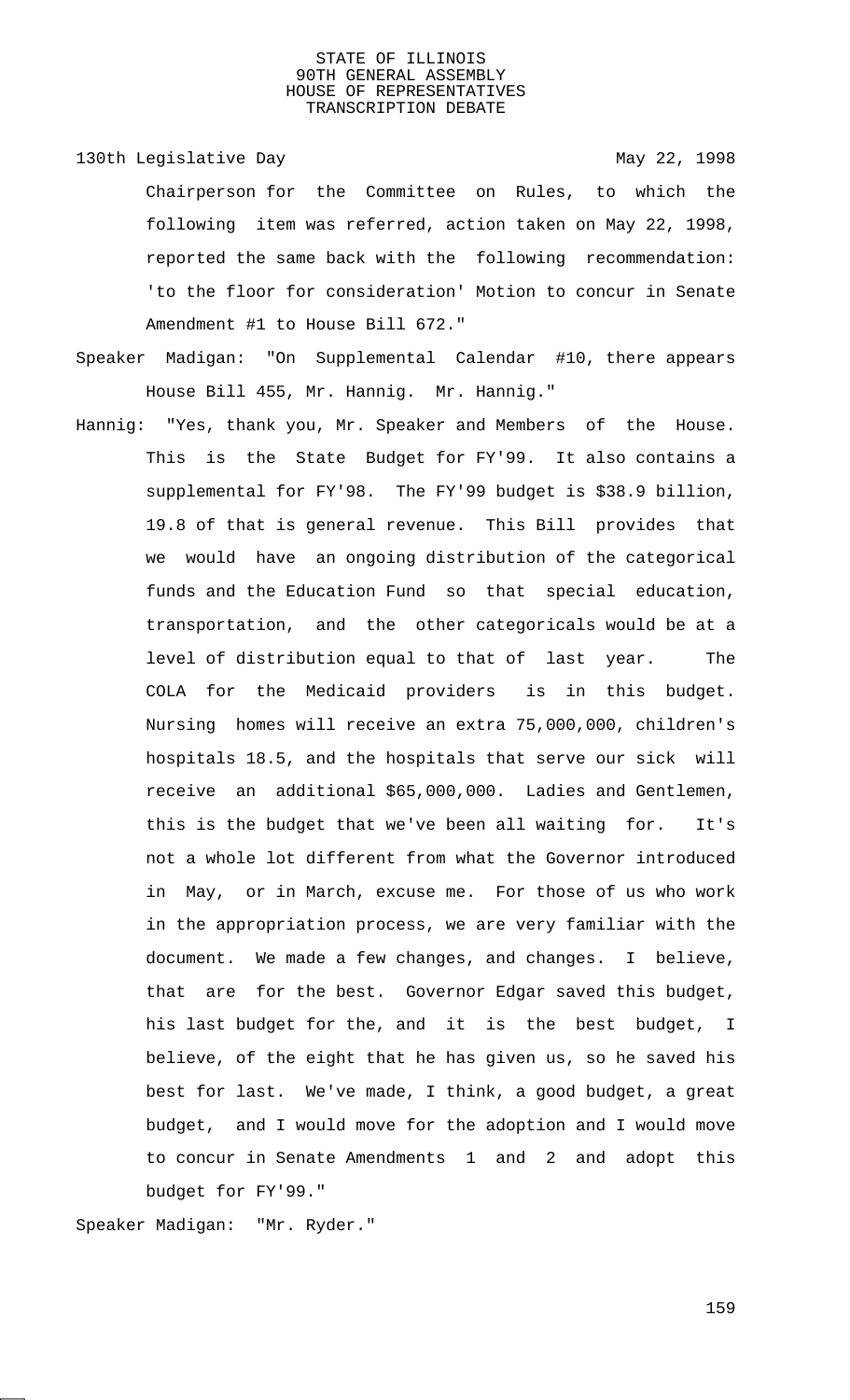130th Legislative Day 130th May 22, 1998 Ryder: "Thank you, Mr. Speaker. I echo the comments of Representative Hannig and stand in support of the budget." Speaker Madigan: "Mr. Hannig moves that the House do adopt Senate Amendments #1 and 2 to House Bill 455. Those in favor signify by voting 'aye', those opposed by voting 'no'. Have all voted who wish? Have all voted who wish? Have all voted who wish? Have all voted who wish? The Clerk shall take the record. On this qu... the Clerk shall take the record. On this question, there are 117 people voting 'aye', 1 person voting 'no'. The Motion to adopt the Senate Amendments is adopted, and this Bill, having received a Constitutional Majority, is hereby declared passed. On Supplemental #15, there appears House Bill 672, Mr. Cross."

Cross: "Thank you, Mr. Speaker. I would defer to Representative Kubik to explain the Bill."

Speaker Madigan: "Mr. Kubik."

Kubik: "I thought you'd never ask. Thank you, Mr. Speaker, Ladies and Gentlemen of the House. I would move to concur with Senate Amendment #1 to House Bill 652... or 672, I'm sorry. This is probably what is well-known as the Campaign Finance Bill and I will run through it briefly. The Bill would substantially restrict the use of campaign funds for the personal benefit of the candidate or the candidate's family. The measure would also outlaw the use of campaign funds for various expenses. It would bar state officials from accepting gifts of more than a small value from individuals and interests lobbying them on legislation to seek business with the state. It would prohibit Legislators, statewide officers, and candidates for those offices from holding fund raisers in Springfield or within a 50 mile radius of Springfield during the final 90 days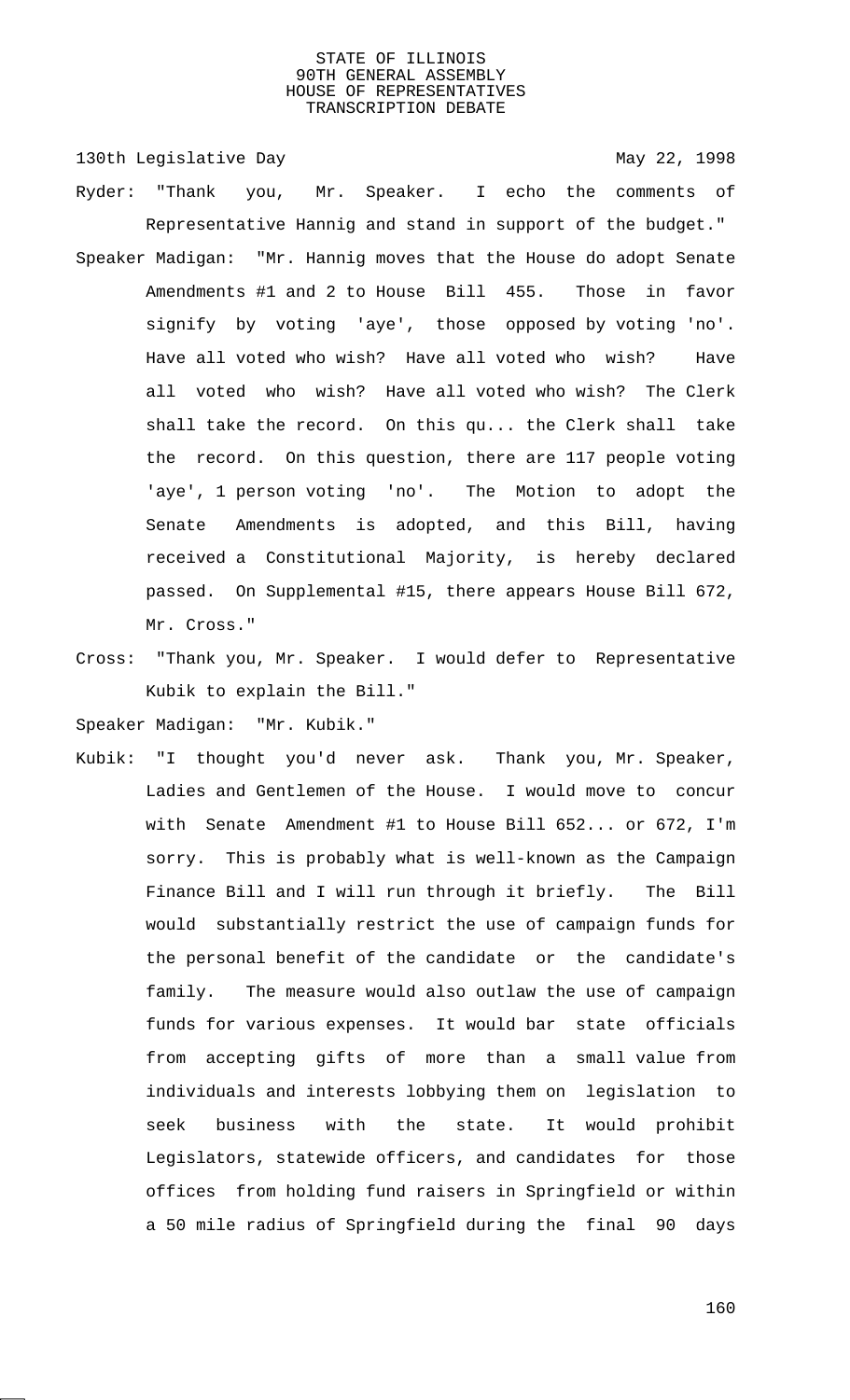# 130th Legislative Day 130th May 22, 1998

before they schedule adjournment of the regular Session, as well as the Fall Veto Session. Exceptions would be made for a Legislator to represent the districts within the region. It would ban face to face solicitation and acceptance of campaign contributions on state property, unless facilities, say for example, the fairgrounds are being leased by a candidate for a fund raising event. It would help assure that contributions exceeding \$500 that are received in the closing weeks of these campaigns are disclosed before Election Day. It would require political action committees to fully identify themselves beyond using acronyms and vague names. It would require candidates to make a good faith effort to disclose the occupation and employers of those who contribute more than \$500 to them during a reporting period. It would require electronic filing of disclosure reports by committees that raise or spend or accumulate at least \$25,000 during a reporting period, effective with the report due on July 1, 1999. It would increase the penalties for violation of disclosure from 1,000 to 10,000 for statewide committees and from 1,000 to 5,000 on all other committees. It would tighten reporting requirements for in-kind contributions. It would require that groups that spend more than \$5,000 during a reporting period and lobby the General Assembly on behalf of public policy issues, to disclose expenditures and the source of their income. It would prohibit those who author and distribute campaign mailers and other campaign literature from using fictitious addresses in identifying themselves. This Bill, I think, is a product of a lot of work by a number of people. Representative Hannig and I, Senator Dillard, Senator Obama, Mike Lawrence, and Senator Simon. It has the widespread support of many groups. I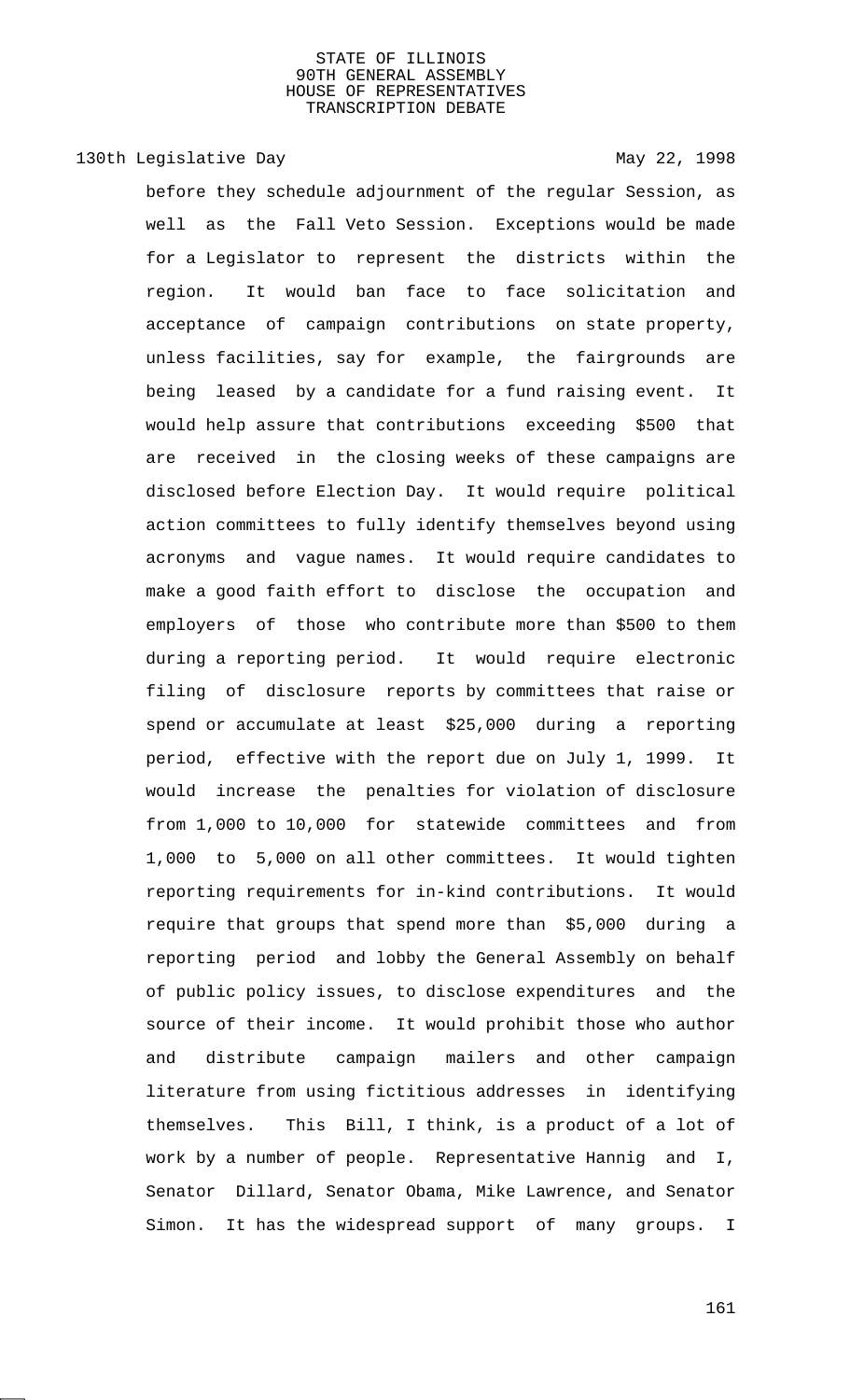130th Legislative Day 130th May 22, 1998

think it is a solid first step and a very strong step, the best step, the most powerful step we've made in 20 years in reforming the campaign system. I'll be happy to respond to questions and would appreciate your support of the Motion to Concur on Senate Amendment #1."

Speaker Madigan: "Representative Wojcik."

Wojcik: "Would the Sponsor yield?"

Speaker Madigan: "The Sponsor yields."

Wojcik: "Representative, I'm a little confused regarding some of the requirements regarding this Bill. If I have a campaign office, I can do anything I want to do within that campaign office, correct? I can call anybody, I can solicit anything, if I have a campaign office?"

Kubik: "That is correct."

Wojcik: "If I have a office that is a state office and I have a campaign phone line, I cannot solicit in that office because it's a state operative. Is that correct?"

Kubik: "That is correct."

Wojcik: "If I do solicit, what penalty can be incurred?"

- Kubik: "Violation of a face to face solicitation or of this particular provision would be a violation of business offense and would be punishable by a maximum of \$5,000."
- Wojcik: "Five thousand dollars if I make a phone call out of... that's pretty heavy stuff. Okay, now I have a computer. It's my computer. It's not the state's computer. However, within that computer, I have some of my campaign labels. If I print those labels in my district office, what penalty arises from that? Listen to this. Listen to what this Bill is going to do to every one of us in this House. What happens if I print labels on my own computer, but it's in a state district office?"

Kubik: "Representative, I think it would depend upon what you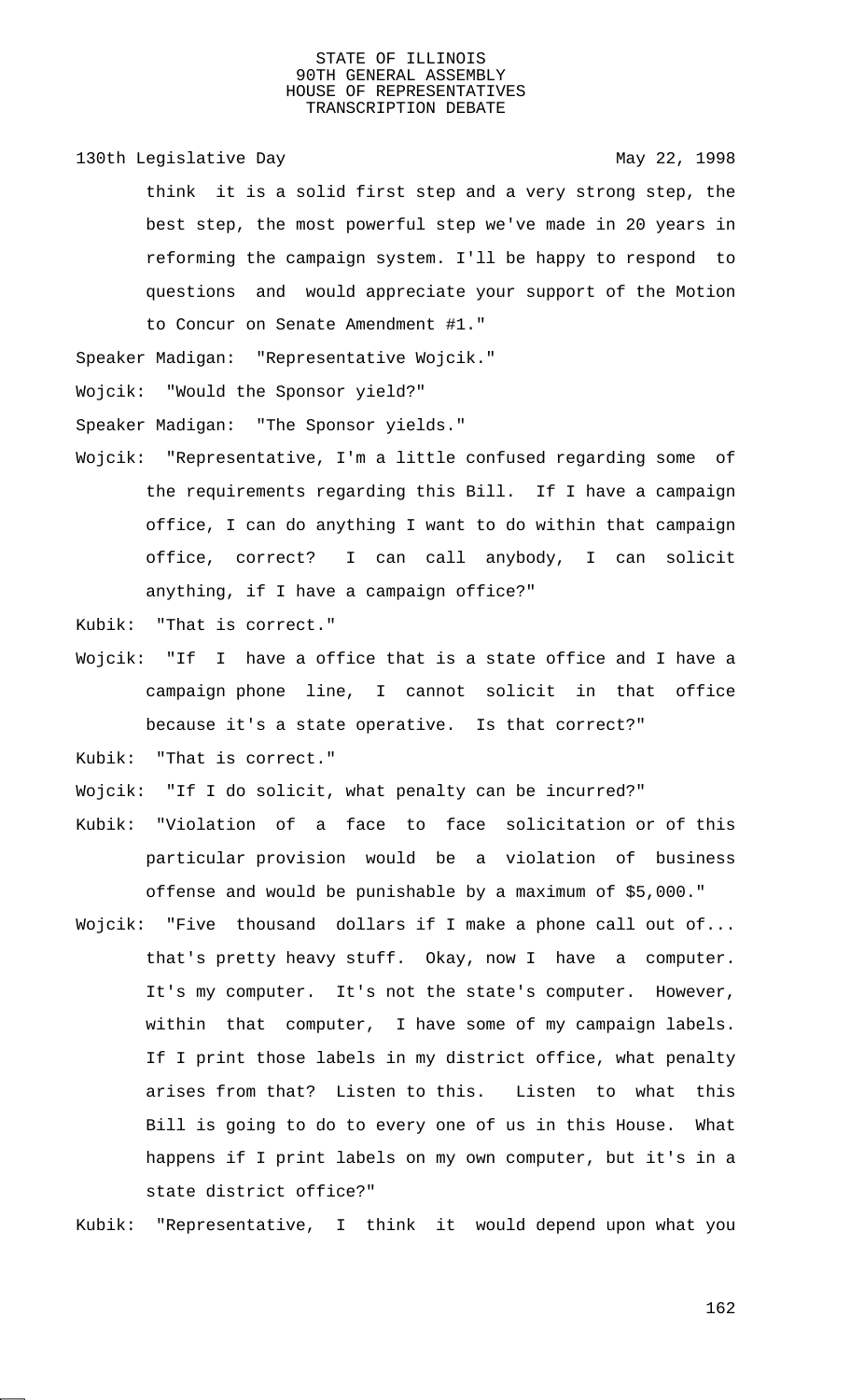130th Legislative Day 130th May 22, 1998

plan to do with those labels."

- Wojcik: "Well, let's say I was going to send out a letter to my constituents, and I was going to have a pig roast. That's soliciting."
- Kubik: "If you are... if you are running off labels for a political fund raiser in your state office, that would be a violation."
- Wojcik: "But if the state... The computer was owned by me. It was not owned by the state. It still would be a violation. Five thousand dollars, okay? Now we have something else going on. If somebody, my treasurer, goes to the post office, I have a post office box, picks up my campaign checks and brings it to my office, the state office, because she's going from the post office to the state office over to the bank, but the state office is convenient so she can open up those checks. She's not going to be allowed to do that and it's \$5,000 if she opens up those checks. Per check, get that."

Kubik: "Representative, this is face to face solicitation."

- Wojcik: "Face to face."
- Kubik: "If I would... if I were you, I would not open up campaign checks in your district office."
- Wojcik: "How do you know if you open up the mail? Sometimes it comes to you in your mail. I don't open up my mail. I have a staffer. How do I know it's a check?"
- Kubik: "Representative... Representative, there is a provision in this Bill that if you, by mistake, if a campaign check is mailed to you by mistake, you... and you open up that check, you would not be in violation. I mean..."
- Wojcik: "Whose call is it? We have to sit and live and breathe a call, a duty, what's right, what's wrong. To the Bill. I have to tell you something, Ladies and Gentlemen. I have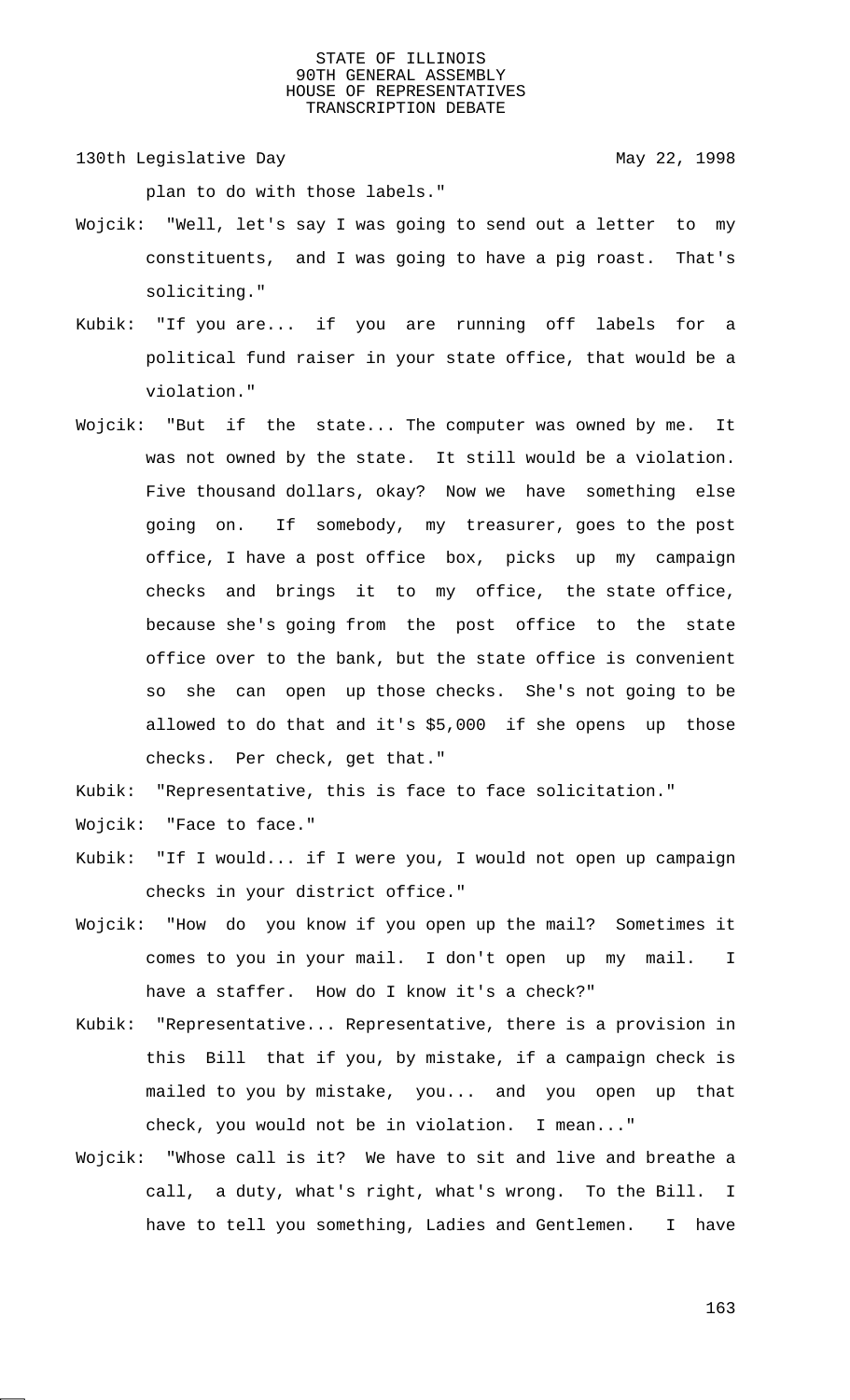# 130th Legislative Day 130th May 22, 1998

been in this House for 16 years. I have seen ethics Bills come and go. I have seen five Roll Calls in the House. I have seen one Roll Call in the Senate. This is absolutely ludicrous to do this to us. Five thousand dollars for one wrong move. What are we admitting to? We're admitting that we do everything wrong. My Lord, if we did it wrong, our constituents wouldn't even put us back here. Why don't we account to ourself back home, talk to our constituents and let them make the determination instead of being the all righteous people that we try to be and put through these Roll Calls and use them against everybody in campaigns. This is absolutely wrong. It's wrong. It's a bad Bill and I'm telling you something, I'm so totally disappointed with this process that we would even condone doing this to the Members of this wonderful august Assembly. It's a tragedy, it really is. I love you all, and to get on this Bill and vote for this, is going to say that one wrong move and you're going to go down the tube. I'm sorry for this Bill. I am not voting for it."

Speaker Madigan: "Representative Parke."

Parke: "Thank you, Mr. Speaker. Will the Sponsor yield?"

Speaker Madigan: "The Sponsor yields."

Parke: "Representative Kubik, it is my understanding that you have a provision in here that requires every 501(c3) to file a report as to any contributor of \$150 or more, is that correct?"

Kubik: "That is not correct."

- Parke: "It was brought to my attention earlier in the evening that they read it that way. Why is not correct?"
- Kubik: "Well, Representative, that is not correct. The provision that I believe they're speaking about would be a provision, Section 9-7.5 which deals with nonprofit organization. If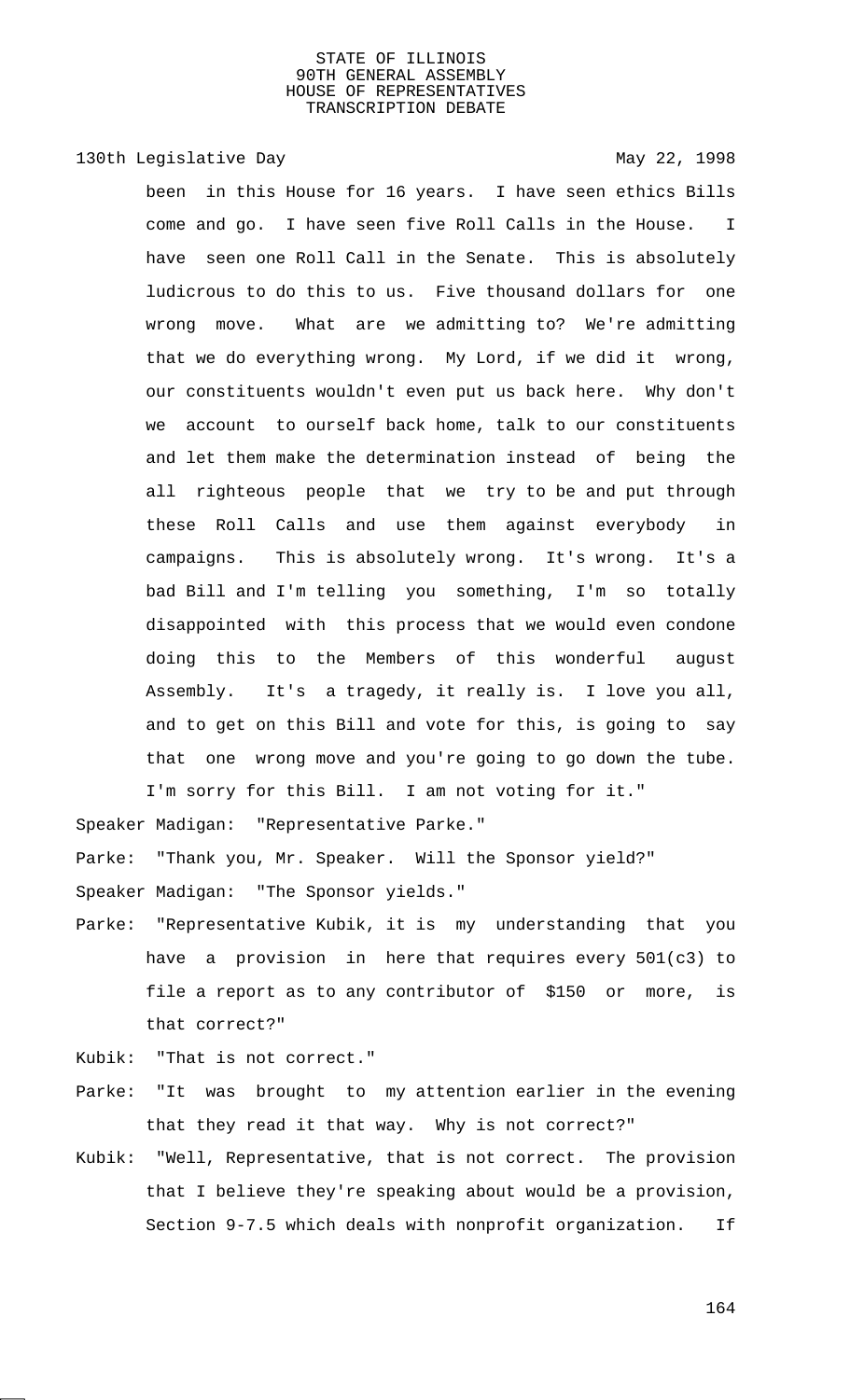130th Legislative Day 130th May 22, 1998

- a not-for-profit organization meets a couple of tests, one is that it is lobbying, actively lobbying this Assembly or the Executive Branch, and spends \$5,000 or raises and or spends \$5,000 in support or opposition to a candidate, then it would be required to file under this... under the legislation, but if a not-for-profit organization does not support and oppose candidates, it can lobby, and it would not be required to file under this Bill."
- Parke: "Let me ask you then, what if it's the United Way who happens to have a lobbyist here who is concerned about some of the things the Body does that could affect the United Way organization. Because they have a lobbyist, they're going to spend more than \$5,000. Are your now saying that they must report?
- Kubik: "No, that's not what I'm saying. What I'm saying is that the United Way does have... may have a lobbyist and would try to lobby in favor or opposed to Bills, but that particular organization does not raise and spend money to either support or oppose political candidates in an election process, so they would not be recovered under this Bill."
- Parke: "Let me ask you another question? Are labor unions exempt from this Bill?"
- Kubik: "Representative, labor unions are currently covered under the law, and they are not... they are exempt from this Bill because they are currently under the law and they have to file when they make contributions, they must file disclosure."
- Parke: "Is the Illinois Manufacturers' Association exempt because they are covered under the old law? Are they exempt, also?"
- Kubik: "Representative, every contribution that the Illinois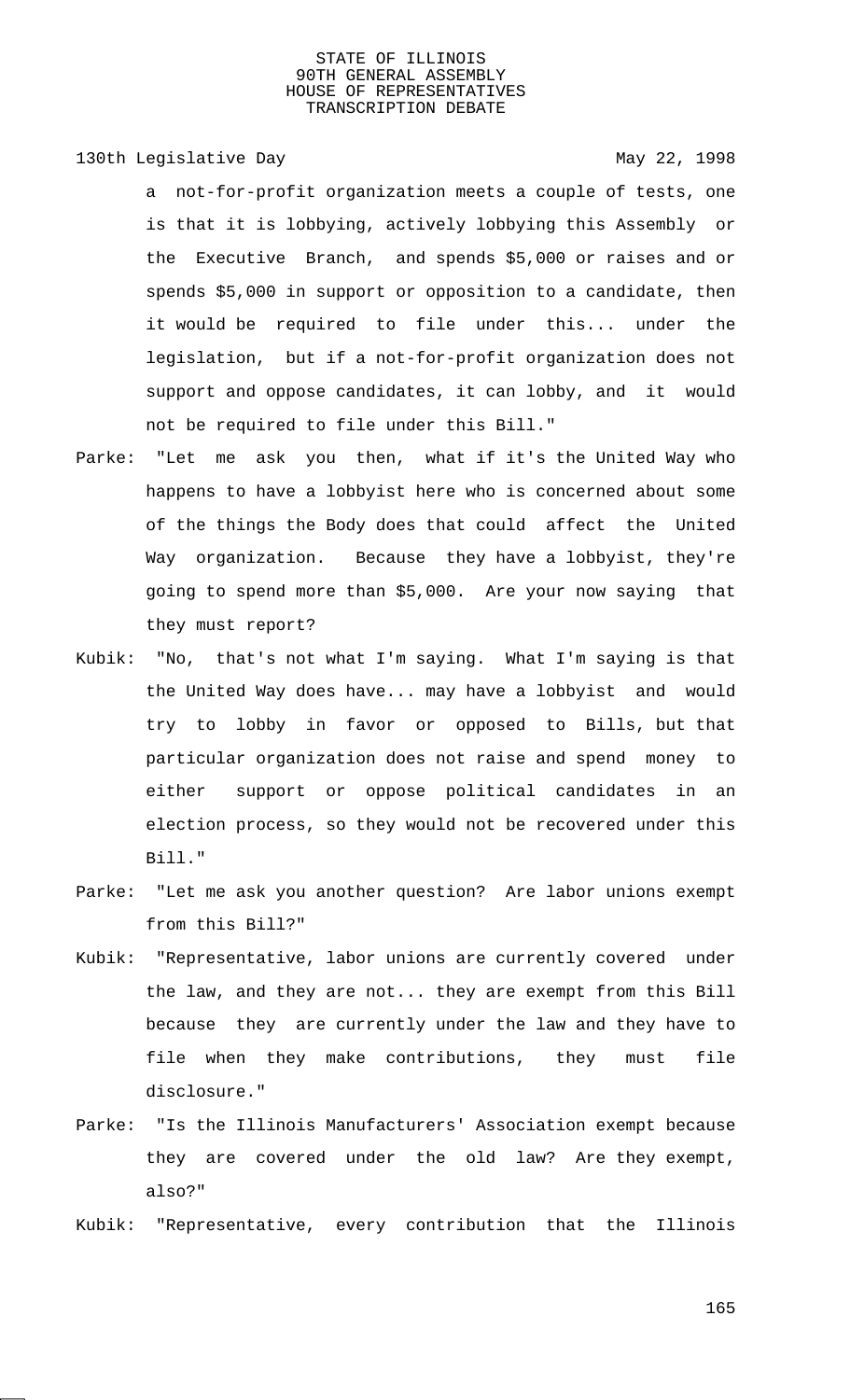130th Legislative Day 130th May 22, 1998

- Manufacturers' makes, shows up on the disclosure statement, under the law. So, they're currently covered."
- Parke: "Are they exempt from this Bill?"
- Kubik: "They are currently covered under disclosure."
- Parke: "So this only..."
- Kubik: "It would not be addressed in this Bill be ..."
- Parke: "Are you telling me, legislative intent, this is only going to apply to those people and organizations that are currently not filing their disclosure statements? Everybody else is exempt? So, for you, you might as well sign up really fast so you're under the old law?"
- Kubik: "Representative, under the current law, those organizations must file if they make contributions, both.... contributions and in-kind contributions. The provisions of this Bill are for those not-for-profit organizations who are trying to... who are raising and spending more than \$5,000 to support or oppose a candidate who are not filing disclosure statements under the law. So, we're bringing new people into the process. We're not taking current people out of it. We're putting new organizations in the process..."

Parke: "Representative Kubik..."

- Kubik: "Because they are, in effect, affecting election."
- Parke: "Representative Kubik, I haven't seen the Bill. I haven't been able to bring it up on my computer, but you know, I just... I'm just now buying your argument. I... it's not logical, your argument. It is not making sense that you're telling me on one hand, labor unions are exempt because they already can do it. What's the sense of doing this Bill? If not-for-profits have to file and they had raised \$5,000 and they must be covered, this is not fair. This is not right. I'd like to move on to this face-to-face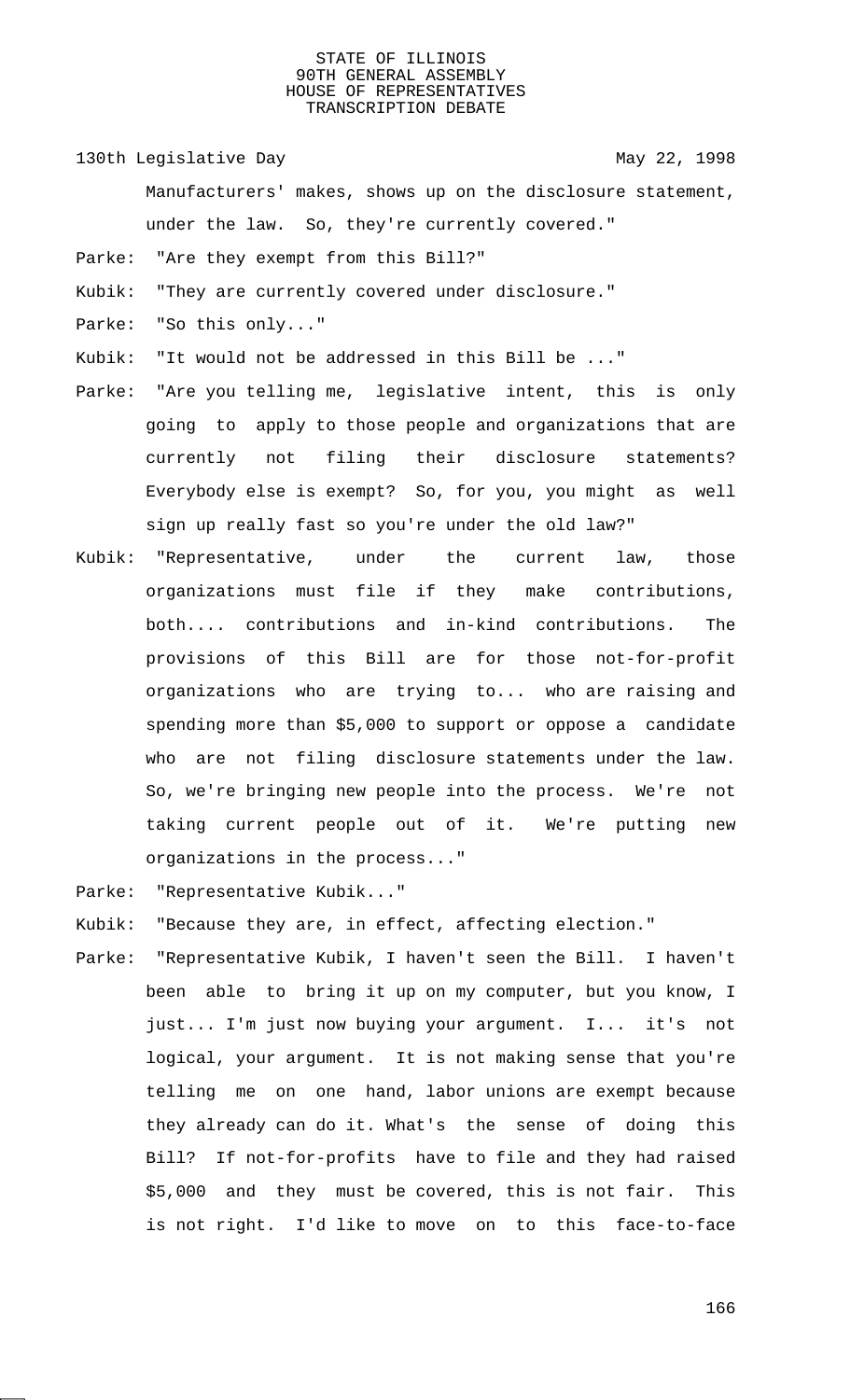- 130th Legislative Day 130th May 22, 1998 solicitation. Representative Kubik, face-to-face means that if I'm on the rotunda and somebody hands me an envelope, and I'm looking at them, that is illegal, correct?"
- Kubik: "That is correct."
- Parke: "If I am on a state park and I happen to see a lobbyist and he walks up and hands me a check, because it's state property, I cannot accept that check. Is that correct?"
- Kubik: "If it's on state property, it would not... you cannot accept campaign contributions."
- Parke: "If I walk into my office and I find a check on my desk or on my chair, and I don't know how it got there, but it's on my legislative office or my Springfield office, have I broken the law?"
- Kubik: "Representative, in the Bill, it points out that the solicitation must be a face-to-face solicitation. So, if you come into your office, find an envelope with a campaign check in it, you would simply put that check back in the envelope and send it to your campaign office, and you would not be in violation of the law. The law covers face-to-face solicitation. It does not cover an instant that you've cited where, if you make a good faith effort by putting the contribution back into an envelope, and sending it to your P.O. Box, whoever it might be."
- Parke: "Okay, I don't want to be ludicrous, but if I were to simply turn my back and someone handed me a donation for my campaign because they thought I was a good Legislator, do I circumvent the intent of the law?"
- Kubik: "That is a ludicrous example."

Parke: "That is a what?"

Kubik: "You said it's a ludicrous example, I agree with you. It's a ludicrous example."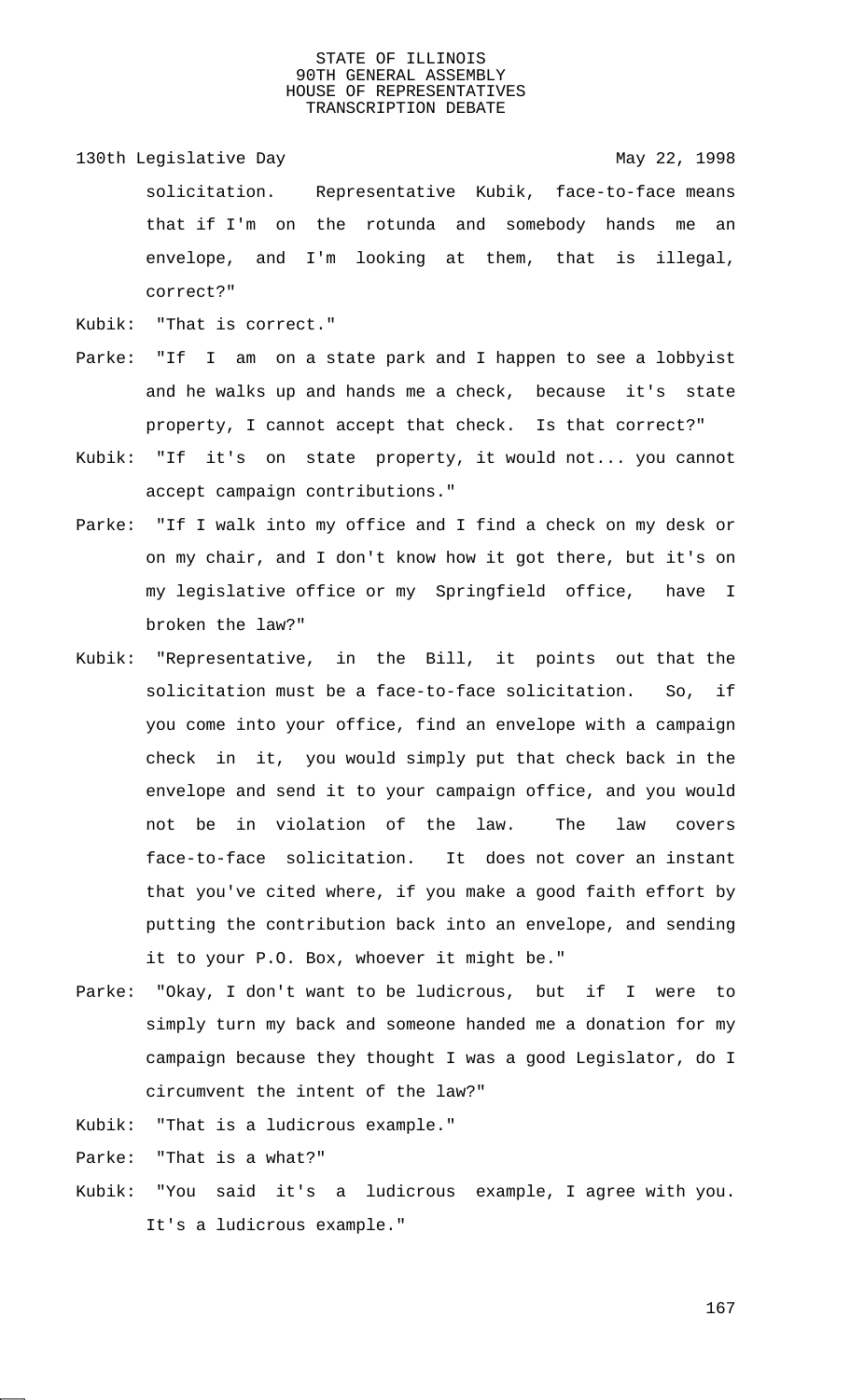130th Legislative Day 130th May 22, 1998

- Parke: "Yes, that may be, but I want to talk about the law that you want us to put on the books, that will affect how we do. Can I take it to court and simply say, 'As I did not receive this face to face and will I not be in violation of this Bill that you wanted to make public law?'"
- Kubik: "Representative, you're entitled to make that defense, however, I wouldn't presume to give you some legal advice in that area."
- Parke: "Well, I appreciate that, Representative. Ladies and Gentlemen, to the Bill. There comes a point in time, we're at the end of Session. We've been working on campaign reform. The media has been demanding campaign reform. Many of the civic groups are demanding campaign reform, and now at the last minute, we have a Bill before us and we've given kudos to those people who have worked so hard on this. But I will tell you, that looking over this Bill briefly, though I haven't seen it and had a chance to really read it in depth, it is my opinion that the framers of this Bill are of the opinion that we will just do something. Let's just do anything, it really doesn't make any difference, because we now can go back to our districts. The media will write a story saying, 'Campaign Reform Passed.' What a great Body we are, but what we're doing is that, we are making it so difficult, putting us at risk for foolish things that ought not to be part of the law. This needs more study. I hate to say that, but this is not a good Bill. I will tell you, if you look at my colleagues in Wisconsin, who I've talked to, there have been Members who have been prosecuted and convicted and sentenced on very minor offenses, but because the penalties in their ethics law made it that way, they lost their seats. I will venture to guess that, in the next three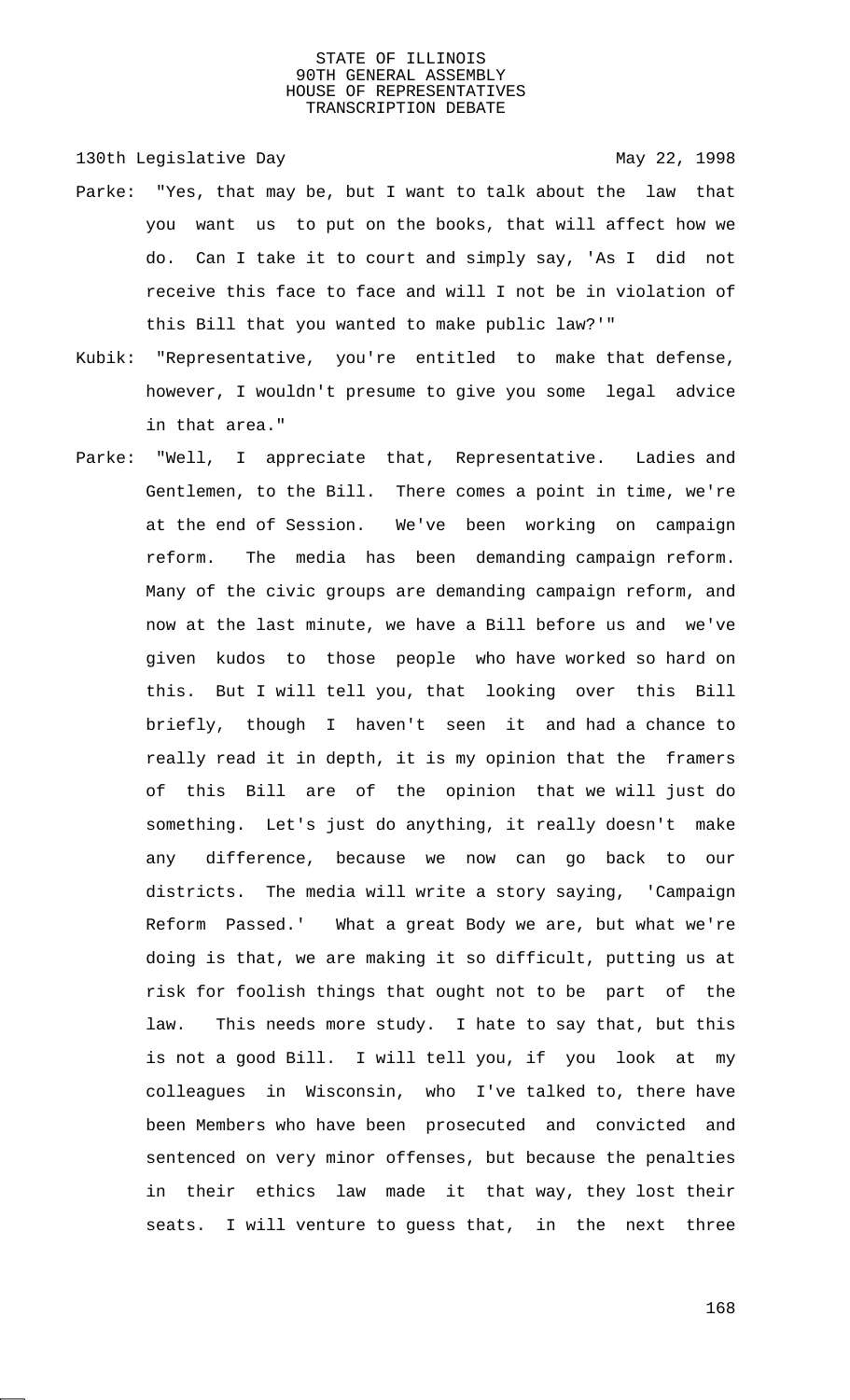130th Legislative Day 130th May 22, 1998 years, one of us or one of the new Members will break the law unintentionally, will be prosecuted, and will have to stand in front of the people of Illinois in an embarrassing situation that we will have put them in because we passed this Bill."

Speaker Madigan: "Mr. Giles."

Giles: "Thank you, Mr. Speaker, Ladies and Gentlemen of the House. As Chairman of the State Government Election Reform, I was not involved in this process. I was not involved in the process of campaign reform. That is not fair. That is not fair. If we really want true reform, I think everyone should have been involved in the process. Now, at the last hour, at the last piece of legislation come before us, we have some legislation just simply doesn't make any sense. I don't think this legislation make any sense to a very professional and a man that I truly have grown to respect. This is really a travesty to have such legislation come to us, last hour. I don't think there is five Members in this Body have truly read this legislation. I know I have not seen the legislation. No one has approached me about the legislation, but I have this before me to vote for it. I think, because, simply because I didn't have the opportunity to take a look at this legislation, and I want some campaign reform, as well. I think we should simply do a 'present' vote on this legislation and take this back to the drawing board and let's all go home. Thank you, Mr. Speaker."

Speaker Madigan: "Mr. Roskam." Roskam: "Mr. Speaker, will the Sponsor yield?" Speaker Madigan: "The Sponsor yields." Roskam: "Representative Kubik, on page 35 in the Section 9-7.5 that you spoke to Representative Parke about, maybe we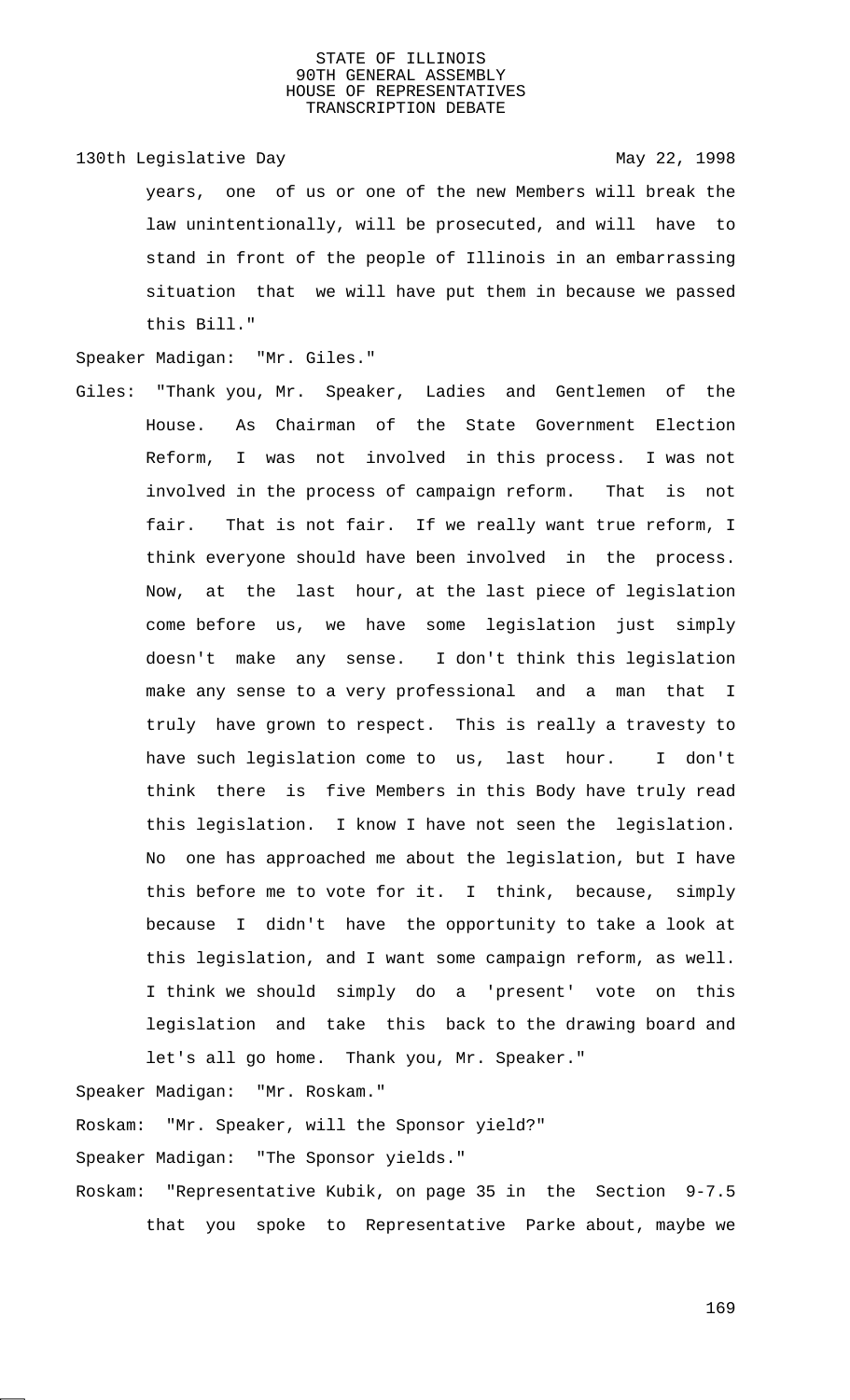# 130th Legislative Day 130th May 22, 1998

could focus in on that for a minute, because I think there is a lot of ambiguity and I am very confused about it. This is this notion of which of these nonprofit organizations are subject to the scope of the reporting requirement that your Bill would place a duty on them to disclose their donors above \$150. I think that's the threshold amount. It seems to me that this is far broader than your earlier answer to Representative Parke indicated, and if it's not, then we need to know that. Line 5 it says, 'Each nonprofit organization, except for a labor union, registered under the Lobbyist Registration Act or for which lobbying is undertaken by persons registered under the Act that hasn't established a political committee', so, it doesn't have its own political committee, but it's down here representing views, 'and that accepts contributions above \$5,000,' which is pretty much anybody who'd have the finances to be down here, and they are trying, and this is the question, on line 12 you say, 'or they're influencing a question of public policy.' All of those groups that are doing those things, which are pretty much, it seems to me, a ton of the people that are outside of the rail; the YMCA, the Jewish Federation, the Right to Life Committees, and so forth, are all down here influencing questions of public policy. Wouldn't you agree with that?"

Kubik: "Representative."

Roskam: "Yes, Sir."

Kubik: "The term, I assume you're focusing on the term, 'or a question of public policy.'"

Roskam: "Right."

Kubik: "Okay. According to the Election Code, which this Bill references..."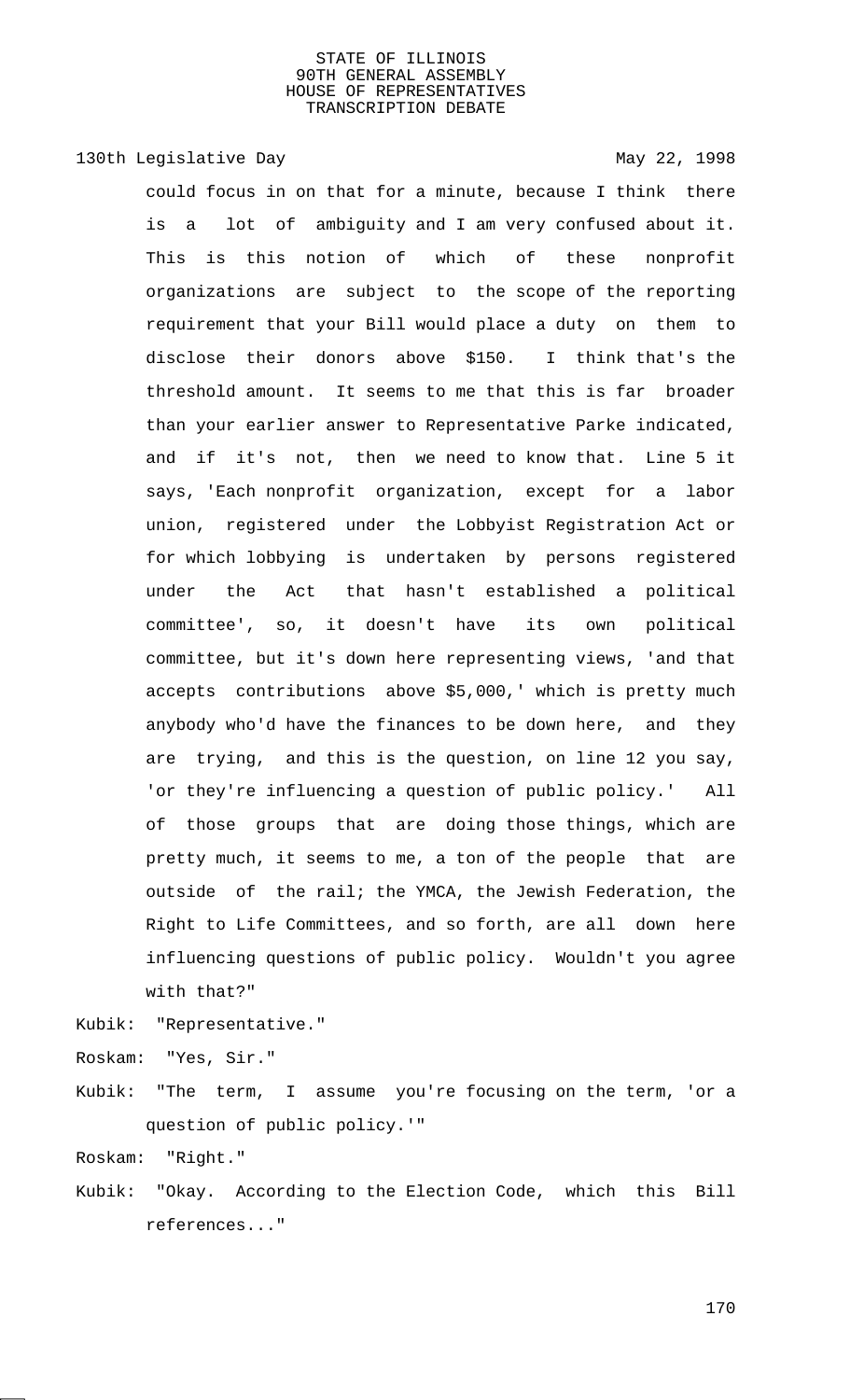130th Legislative Day 130th May 22, 1998

- Roskam: "Could you show me where that reference is? Or when, as your staff is gathering that info, that's fine, but go ahead with your explanation."
- Kubik: "In the Election Code, which this section references, a question or a question of public policy is considered defined as a Constitutional Amendment that is put before the voters of the State of Illinois. So, the general questions of public policy that are before this Body are not a subject of that interpretation."
- Roskam: "Okay. Could you draw my attention to that definition of public... a question of public policy equals a Constitutional Amendment question only?"
- Kubik: "We're attempting to do that right now."
- Roskam: "Great. While they're doing that, maybe we could focus on just a couple of other areas. Which public officials and which candidates for which offices does this affect?"

Kubik: "It would affect all Constitutional Officers..."

Roskam: "Alright."

Kubik: "...and it would affect all Legislators."

- Roskam: "Would it have any impact, for example, on a county board member who is a potential rival for office for a legislative seat? Would it have any impact on that person at all?"
- Kubik: "On what portion of the law are you speaking of? Are you talking about the...?"

Roskam: "The whole deal."

Kubik: "The disclosure portion?"

Roskam: "Well, not only disclosure, but the \$5,000 civil penalties, the criminal penalties that are in here. Would a county board member be impacted by this at all?"

Kubik: "I'm sorry. Would who?"

Roskam: "A county board candidate or a sitting county board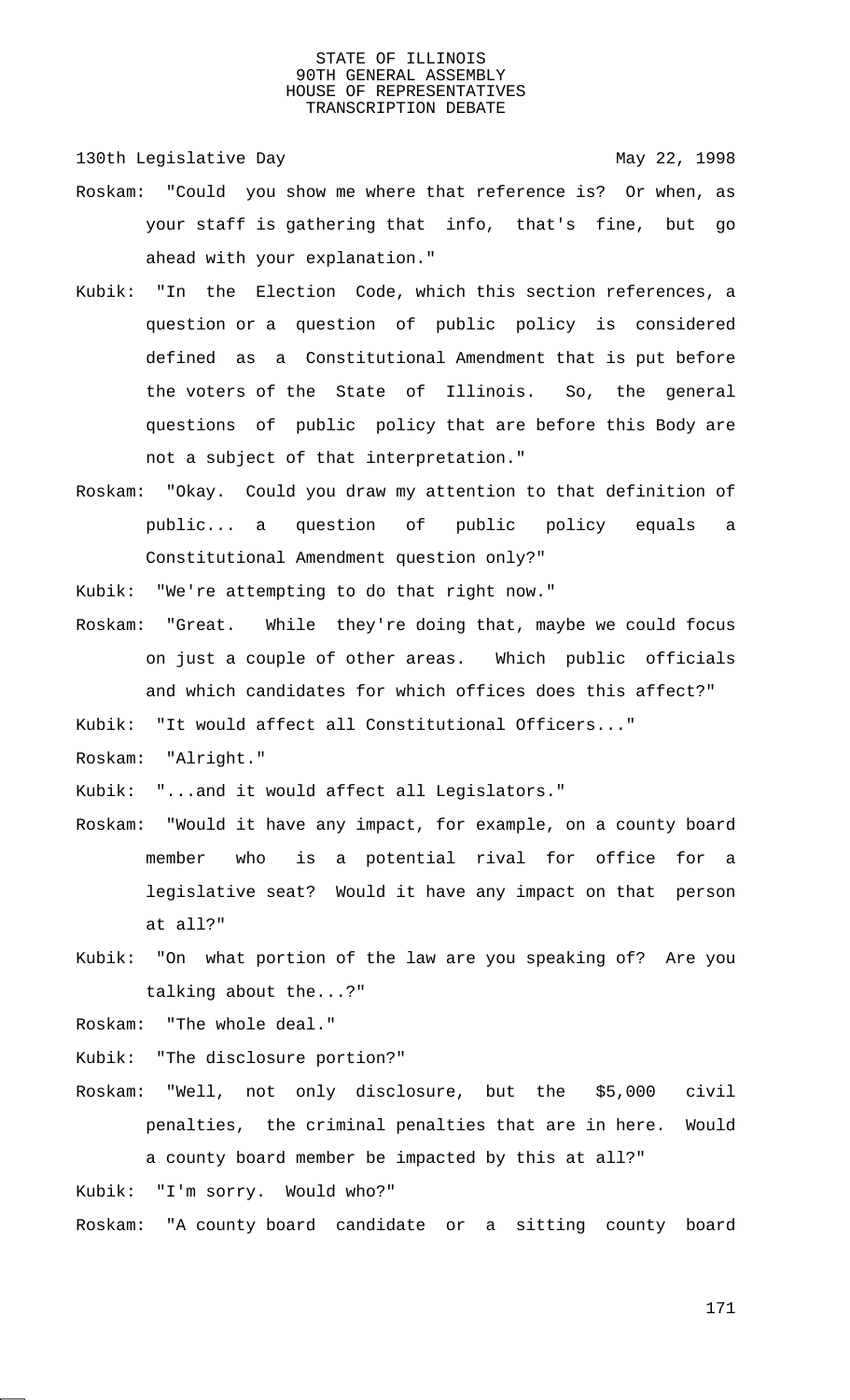130th Legislative Day 130th May 22, 1998

member who is acquiring campaign funds, would they fall under the scope of this?"

Kubik: "If they are required to... Representative."

Roskam: "Yes, Sir."

Kubik: "In the Bill, if a... we have changed, currently, if you raise or spend more than a thousand dollars, you are required to file with the State Board of Elections."

Roskam: "Okay."

- Kubik: "We have raised that level from \$1,000 to \$3,000. So, if you raise or spend more than \$3,000 and are required to file with the State Board of Elections, you would be subject to the disclosure portion to this Bill."
- Roskam: "Okay, so, it doesn't just include candidates for legislative office?"

Kubik: "Correct. That is correct."

- Roskam: "It's not just Members of the General Assembly and the Constitutional Officers, but it's anybody who's running for office, who raises more than \$3,000 in Illinois, regardless of the office that they're seeking."
- Kubik: "The disclosure portions of the Bill would affect those people."
- Roskam: "Okay. Why are you just saying disclosure portions? Are there other portions in the Bill that don't affect everybody?"
- Kubik: "The personal use portion of the Bill would also affect those political committees."
- Roskam: "Okay. Let me ask it then this way. Is there any portion of this Bill, Representative, that wouldn't have an impact on everybody who reaches that \$3,000 threshold? You understand my question? It's... does this apply to everybody who meets the \$3,000 threshold who's running for office in Illinois?"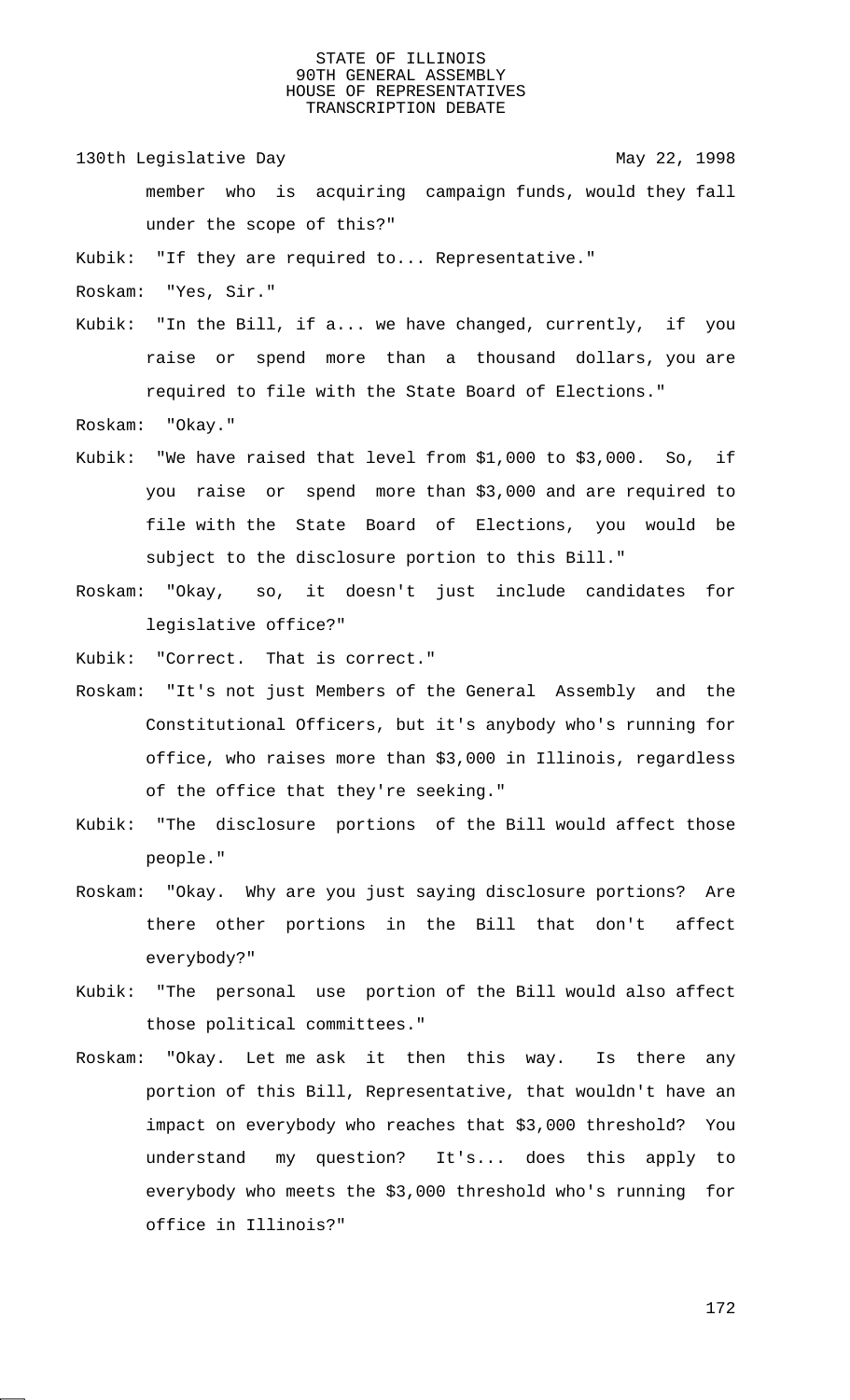130th Legislative Day 130th May 22, 1998

- Speaker Madigan: "Mr. Roskam, could you bring your remarks to a close?"
- Roskam: "I'm doing my best."
- Speaker Madigan: "Thank you."
- Kubik: "Representative, the disclosure portion of the Bill and the personal use portion of the Bill would be... would affect any political committee that raises or spent more than \$3,000. Now, other portions of the Bill, such as the gift ban would not affect those individuals."
- Roskam: "So the gift ban does not affect the other candidates, only candidates for the General Assembly and the Constitutional Officers?"
- Kubik: "The gift ban would affect General Assembly Members, Constitutional Officers, full-time, part-time, and contractual employees of the state."
- Roskam: "But does the gift... would the gift ban affect county board members?"
- Kubik: "The county board members would not be affected by the gift ban portion of this Bill."
- Roskam: "Why not?"
- Kubik: "If I could finish the answer. However, they would be required, within six months of the signing of this Bill, a county a unit of government would be required to enact a ethics code that is at least as restrictive as this particular Bill."
- Roskam: "Okay. Let me just get back to that one other question. You were going to look up that definition for me of a question of public policy that was only limited to a Constitutional Amendment."
- Kubik: "I would refer you to Section 510-8 of the Election Code..."
- Roskam: "Why don't you read it?"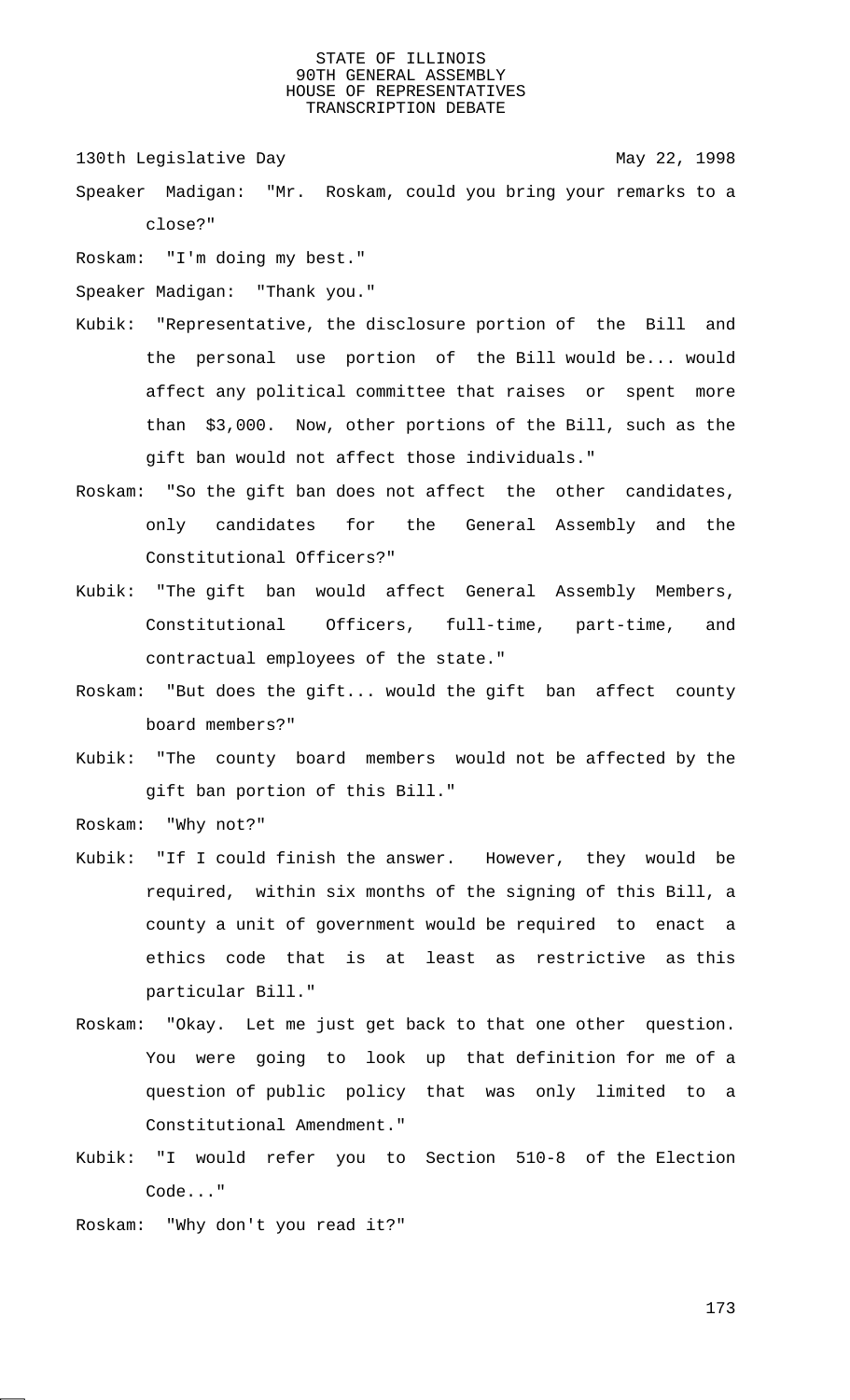130th Legislative Day 130th May 22, 1998

Kubik: "... as an example of when we're talking about...."

- Roskam: "Okay. I don't have that in front of me. Could you read that part of the code, that definition that says, 'A question of public policy is a Constitutional Amendment question?'"
- Kubik: "Representative, as I understand it, it is not a strict definition. It is a term of art that we use in the Election Code..."
- Roskam: "Aah, that's very different then, isn't it, Representative?"
- Kubik: "...when we speak of the question of Constitutional Amendments."
- Roskam: "Okay. Then we're right down to it then, and Ladies and Gentlemen, to the Bill. Mr. Speaker, thank you for your indulgence. Give me a couple minutes. That is the threshold question. What we have here is a vague term and this vague term says, 'A question of public policy.' We don't have a strict definition within this Bill. We could. We can define this and tighten it up or whatever, but right now, let's be very clear what Representative Kubik's well-intentioned Amendment requires is that the American Association of University Women, the YMCA, the Right to Life Committee, Planned Parenthood, the Gay and Lesbian Alliance, everybody who is down here who is doing battle in this public policy arena, now has a very different duty under this Bill, than they would have had if it doesn't pass. And the duty is to disclose to the public who your donors are. Think about the chilling effect that that's going to have on the First Amendment. Think about the chilling effect that that's going to have on free speech because the seeds here are being planted, not intentionally, but for a very insidious thing, because now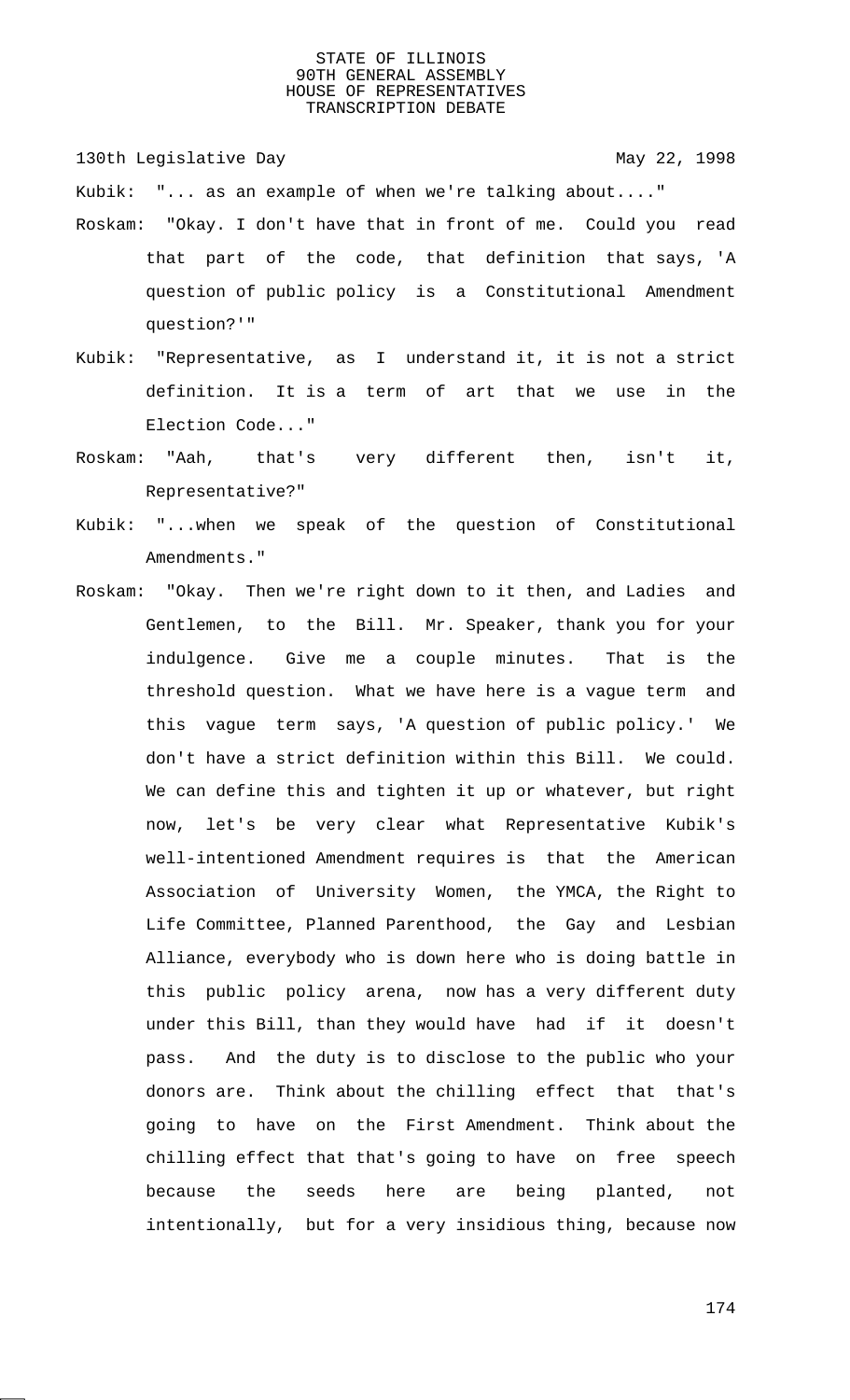# 130th Legislative Day 130th May 22, 1998

somebody can't say, 'Hey, I'm all for the AAUW. I'm all for the Right to Life Committee. I'm all for Planned Parenthood and I want you to go down and represent me, and quite frankly, I don't want to get drawn into that fray. I want you to do that on my behalf.' But if everybody who has one of those heartfelt positions, is suddenly in the position where their names and addresses and the amounts and their employers and their addresses are going to be, eventually, posted on the Internet, is that what this is all about? I don't think that's wise. I know it's late. I haven't said 'boo' for most of the Session, but this is a very, very important Bill. I don't think at 12:31 in the morning, on the day of adjournment, is the day and the time that we should be moving such a historic piece of legislation. Let's not kid ourselves. The pressure's out there for campaign finance reform, but does that mean that we take a meat-ax approach and vote for anything that's called 'Campaign Finance Reform', even when it's going to mean the disclosure of very confidential information that both of us who are conservatives and those who are liberals, have a real desire to keep quiet and keep secret, frankly. So, with all due respect to my well-intentioned, retiring colleague, I would recommend that we vote 'no' or vote 'present' on this well-intentioned, but fundamentally flawed piece of legislation. Thank you"

Speaker Madigan: "Mr. Hannig."

Hannig: "Yes, thank you, Mr. Speaker and Members of the House. I rise in support of my colleague on this proposal and ask that you consider this proposal as a step forward. You know, it's easy when we sit down as individual Legislators to try to come up with an idea that we think is a proposal that we could advance. But in many cases, it's not a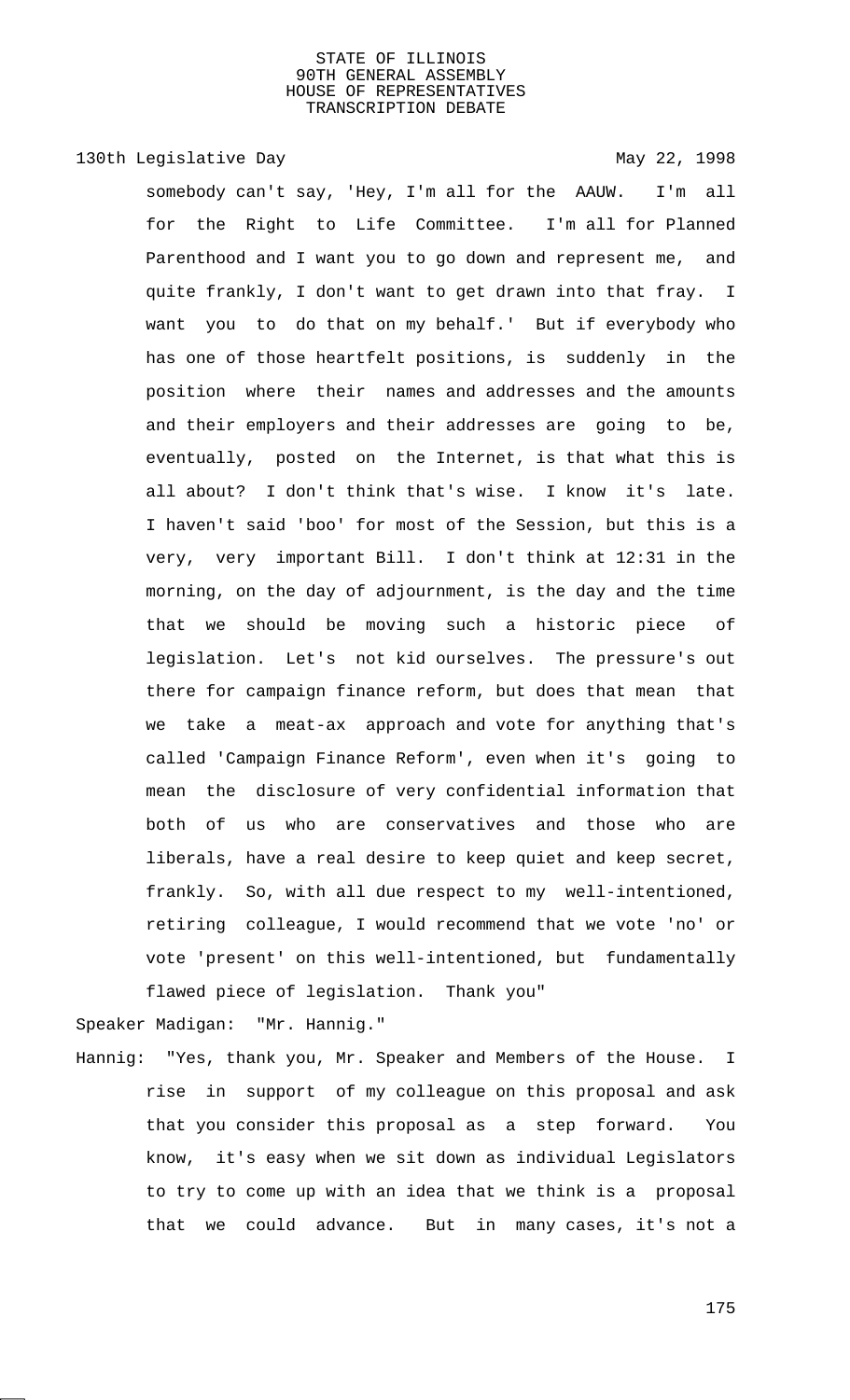# 130th Legislative Day 130th May 22, 1998

consensus view, and those kind of Bills tend to languish in the Rules Committee and occasionally, perhaps in our caucus or even in this Body, we can try to find a consensus that we can come together on and we can send it over to the Senate. And oftentimes, it's not something that that Body is willing to accept. And consequently, the end result is that that Bill languishes in the Rules Committee. Now, there's nothing wrong with that. That's part of what this process is about, as well. But in this occasion, we had an opportunity where a U.S. Senator, from this side of the aisle, who is retired, Representative... or Senator Paul Simon worked with someone who is very close to the Governor, who is also retired, Mr. Mike Lawrence, and they formed a committee and all four caucuses and a representative of the Governor's office were there. And we talked through and we talked through all the different proposals that were out there; some that had passed the House and some that were considered in the Senate. We talked about public financing of campaigns, decided that that wasn't something that probably should be in here. We talked about any number of things, and in the final analysis, we tried to find a consensus that we thought would be a step forward, that we thought would finally begin to get this state out of neutral on the issue of campaign financing, and allow us to at least, begin to move forward. So, there are some important things in here that I think merit your consideration. For the first time, there will be at least some rules on the... on the issue of whether or not Legislators should receive gifts from people who are professional lobbyists. For the first time, we will begin to at least consider that there should be some limits on what we do with our campaign funds in a personal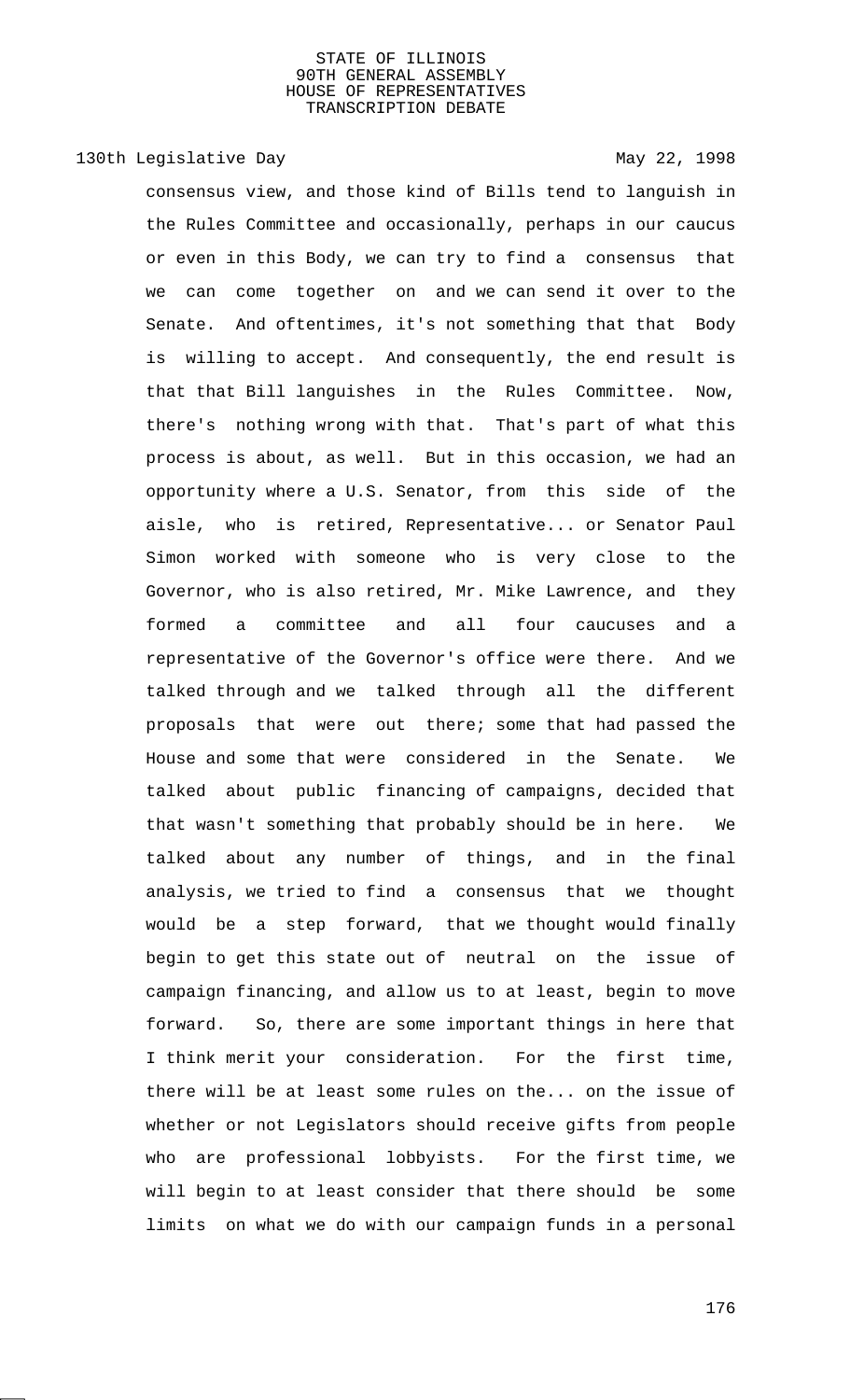# 130th Legislative Day 130th May 22, 1998

way. For the first time, we'll consider having an ethics commission here to consider problems that could exist under the law. We'll consider for the first time, an opportunity to ban Springfield fund-raisers and we'll increase penalties for violations of many of these pieces of law. So, let me say that while this probably isn't the toughest Bill that we've seen in the legislature this year, I think it's the one that probably has the best chance of passing. And frankly, the Bill passed the Senate overwhelmingly in a bipartisan spirit. I suspect that the Governor will sign it. And so, it really boils down to, at this last vote of the Session, do we want to do anything to take a forward step for campaign finance? And in my mind, while I don't believe that this is the answer to all the problems that we have, I think that at least we're finally beginning to take steps in the right direction. It is a beginning and that's what I believe that we need to do. It's not the end. It's a beginning and I think if we will continue to pass this Bill and continue to work in the direction that this Bill goes, that we can see campaign reform in Illinois this year and in next year, and we can take steps in the direction that we need to go. So, yes, it's change and oftentimes, we all are resistant to change. We're comfortable with what we have. We know what we have. We like what we have, but the people that have elected us demand that we change and that we begin the process of reforming ourselves. And I suggest to many of the Members, as we leave here today, that we need to reform ourselves, or perhaps the people that we represent will begin to do the job for us by changing some of the Members who sit in these seats. So, I suggest that we vote 'yes', that we send this Bill on to the Governor where I suspect that he will sign it and that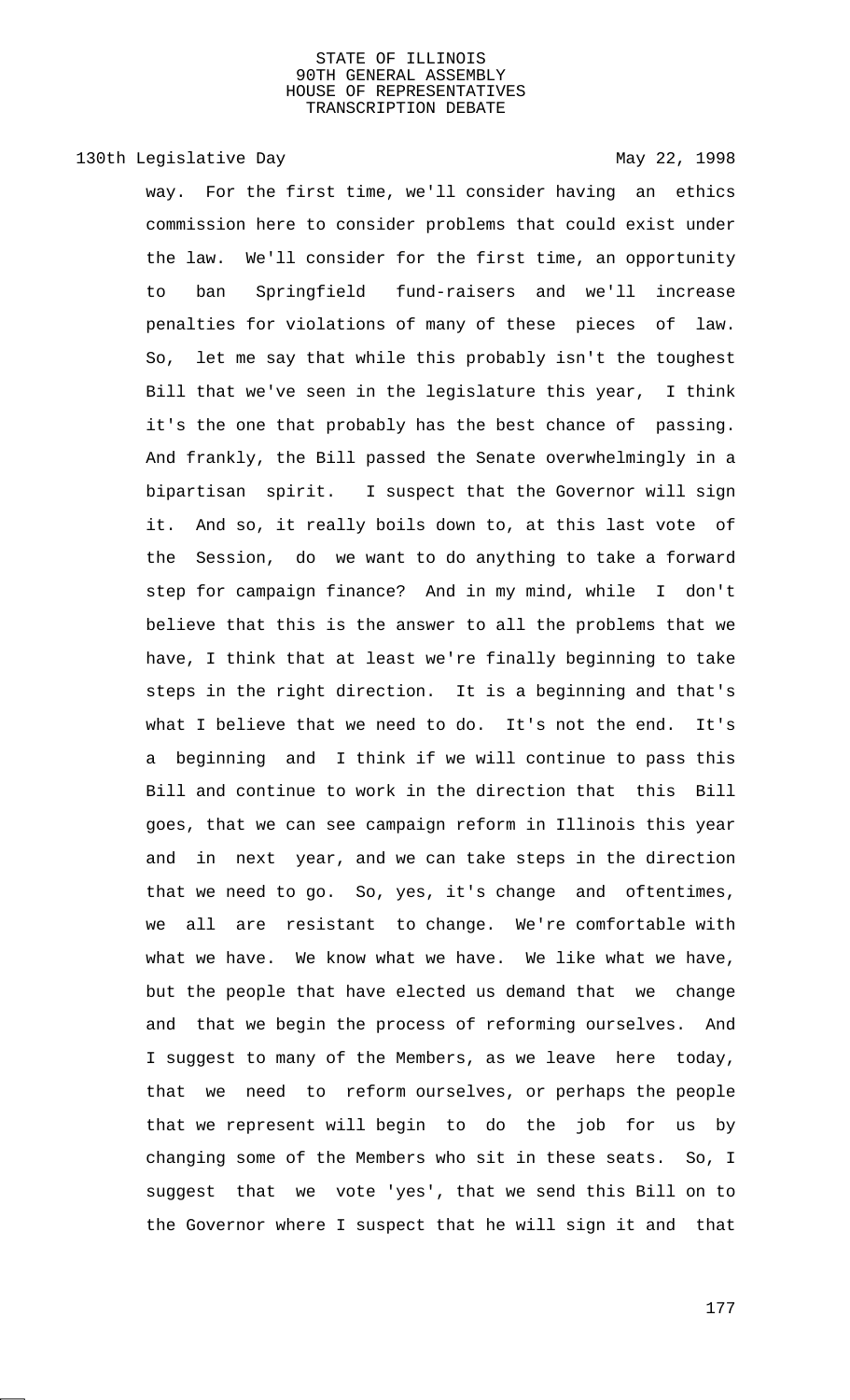130th Legislative Day 130th May 22, 1998

we can take a step forward, and a much needed step forward in an area that we all know needs to be addressed. Thank you and I appreciate all the effort that Representative Kubik has put in, along with the others that served on the commission. We tried to do the best that we could, and we believe that we put together a Bill that we can live with, and I thank you."

Speaker Madigan: "Mr. Persico."

Persico: "Thank you, Mr. Speaker. Will the Sponsor yield?" Speaker Madigan: "Sponsor yields."

- Persico: "Representative Kubik, I know you put in a huge amount of time, as well as other Senators and Representatives, but I do have a few questions and I know that one of the things that you're trying to get at is the use of money for personal reasons or for personal use. Let me ask you a few questions. Many of us don't have staff or campaign managers that we pay because they do it on a volunteer basis. Some of us pay them, but most of us don't, I would say. If I would buy my campaign manager a Christmas gift, is that personal use of the money?"
- Kubik: "That would be campaign related and it would be allowable, under the law."
- Persico: "If I would send flowers to a constituent who has died and used my campaign money, would that be personal use of the money?"

Kubik: "No, it would not."

Persico: "If I would buy a suit to wear down here, would that be personal use of the money?"

Kubik: "Yes, that would be prohibited under this law."

Persico: "If I would buy a shirt to, a very patriotic shirt to walk in a Fourth of July Parade, would that be personal use of the money?"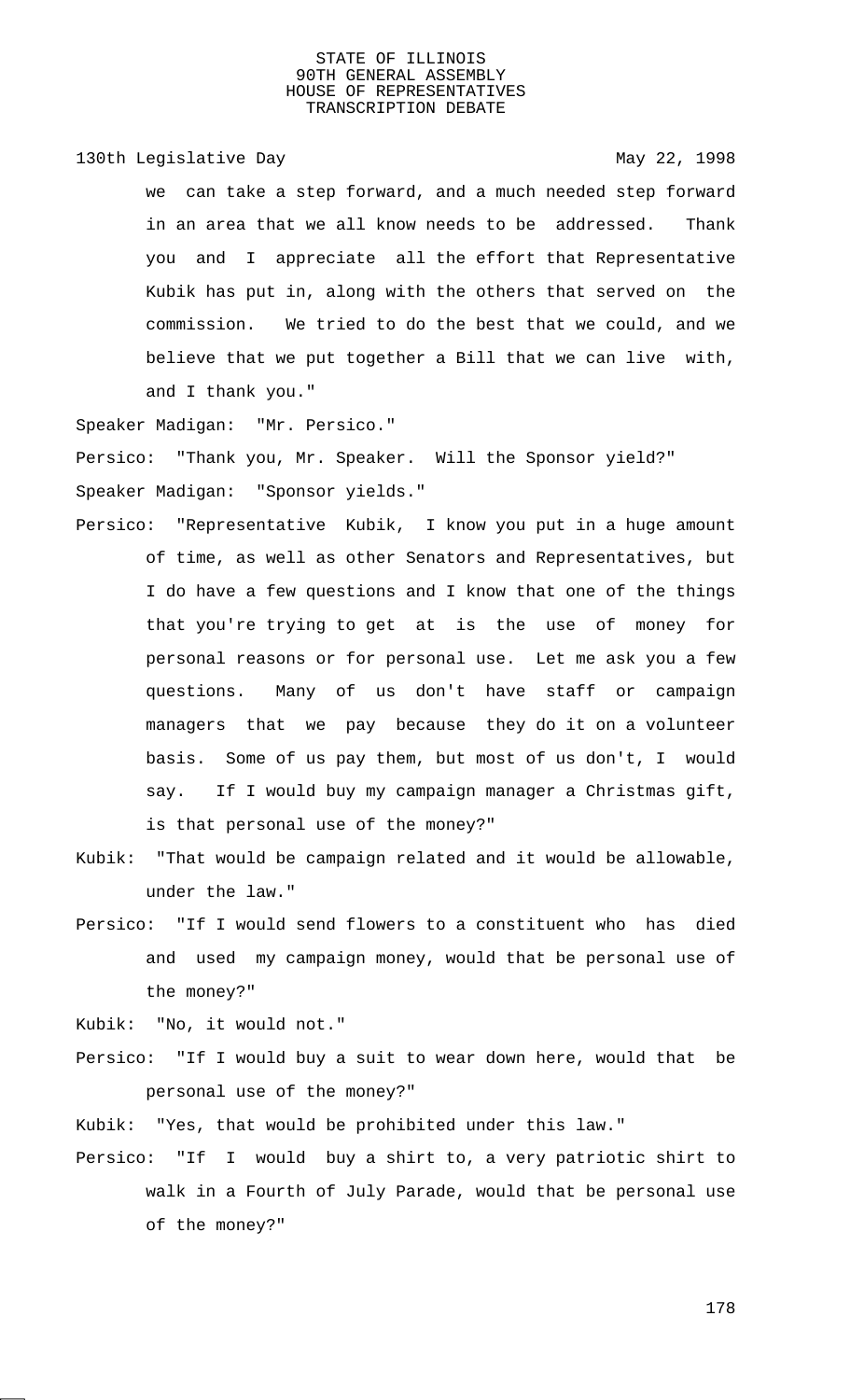130th Legislative Day 130th May 22, 1998

- Kubik: "To the extent that it is utili... that it is being utilized to advertise your political candidacy, it would be allowable under the law."
- Persico: "Do you mean I would have to have my name on the shirt? Couldn't it just be a, you know, red, white, and blue with stars and stripes on the shirt that I would not normally wear around town, other than for Fourth of July or a Memorial Day Parade or something?"
- Kubik: "Representative, I think the best way I can answer that would be to say that it would have to be an accessory that would be worn primarily, for political purposes in terms of advocating your candidacy."
- Persico: "Well, one of the problems is, we want to make sure that we, inadvertently, do not break the law and that we're doing this in the proper way and that's why I'm asking these questions. If that is the reason, and which it would be the reason I would be wearing that shirt in a Fourth of July Parade, to you know, enhance my candidacy. But let's say I went home and all that... the only people at home were my immediate family and we had a picnic in the back yard and I decided that I'm tired and I don't want to change my shirt and I'm wearing this shirt the rest of the day. Am I then wearing it for personal use and it's breaking the law?"
- Kubik: "Representative, what we're trying to accomplish here is to restrict the use of money for strictly personal use. I think that, in this instance, if you are buying that shirt and wearing that shirt to advocate your political candidacy, whether or not you wear it later in the day, I don't think it would be a violation of the law. You are using it to promote your candidacy in a parade or a political-fund raiser or what not. That's the primary use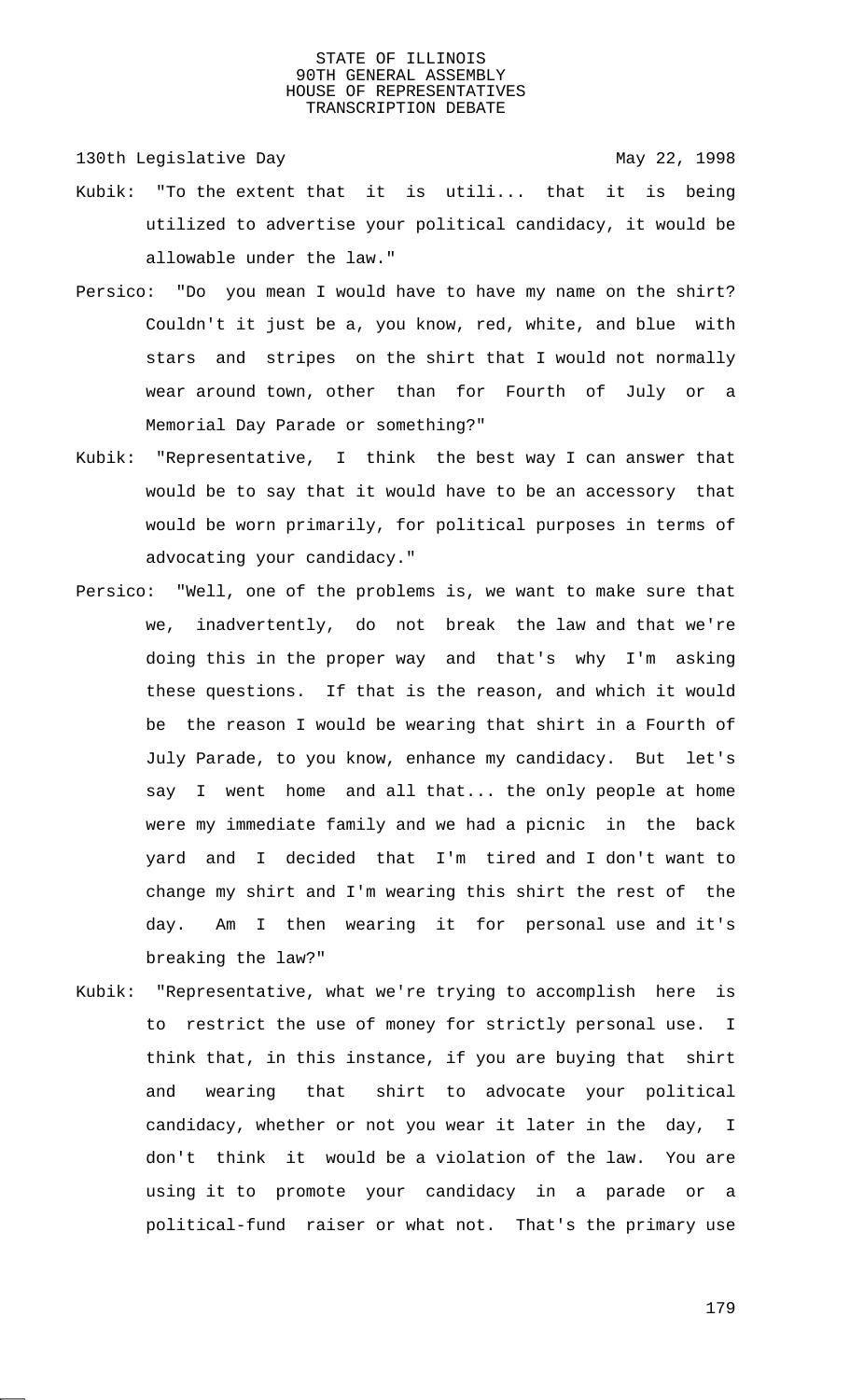130th Legislative Day 130th May 22, 1998

of the shirt."

- Persico: "That's what I'm trying to get at that we don't inadvertently do something that's illegal. If I take my campaign manager out and volunteers out for dinner, I can use the campaign funds for that, and that's not personal use, correct?"
- Kubik: "Correct, it is not personal use. It is allowable under the law."
- Persico: "If I took a group of Legislators, four or five Legislators, we're out to dinner down in the City of Chicago and I used my campaign funds for that, is that personal use?"

Kubik: "That would not be personal use."

- Persico: "Okay, and one last question. If I have a cell phone, which I use and pay out of campaign funds and I call my wife from the cell phone, is that personal use?"
- Kubik: "The statute does not provide or the proposal does not provide for the prohibition of the use of telephones. So, you would be allowed. That would be allowed."
- Persico: "Thank you, Representative. Again, I think what we're trying to do here is very admirable and one of the problems of doing something the last minute of Session of a Bill that we haven't even seen, we've heard a lot of rumors about it, has changed in the last couple of days of what we heard... and just that, you know, we're just trying to clarify some things before we actually make a vote on this Bill."

Speaker Madigan: "Mr. Fritchey." Fritchey: "Thank you, Speaker. Will the Sponsor yield?" Speaker Madigan: "The Sponsor yields." Fritchey: "At various times throughout the birth of this piece of legislation, there was a stipend provision in there, that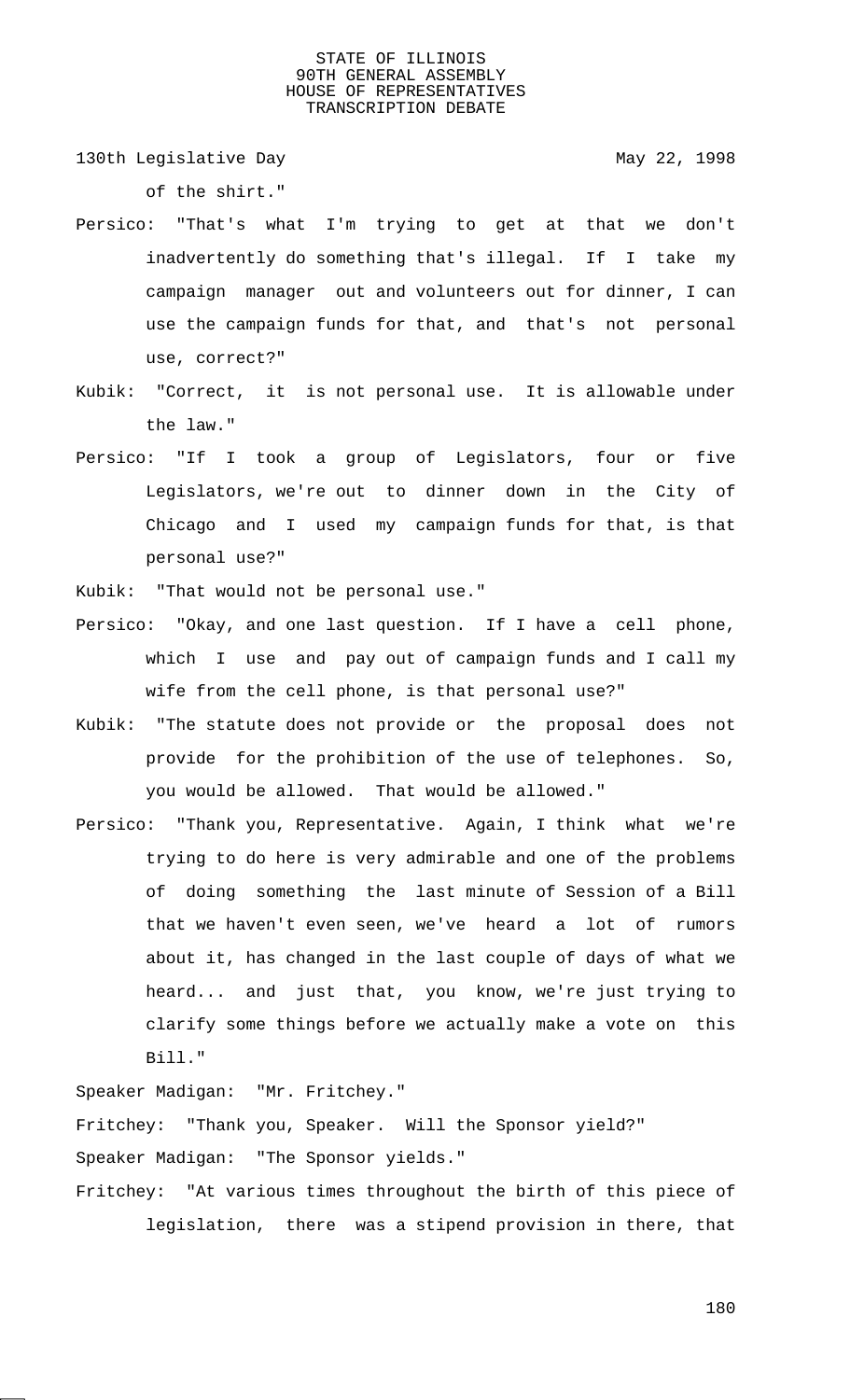- 130th Legislative Day 130th May 22, 1998 as I understood, would allow an individual to pay themselves a stipend while running for office. Is that in this Bill or out?"
- Kubik: "Representative, the Bill would provide that one could pay, you could pay yourself for actual services rendered. Therefore, if you are running for office and you would be eligible to pay yourself, under this Bill."
- Fritchey: "Okay... I want to get something clear here and make sure everybody understands this. The same Bill that is asking to ban personal use of campaign funds would allow an individual that's running for office to pay themselves, I'm assuming, the equivalent of whatever their salary may have been, so they can take a leave from work to run for office?"
- Kubik: "Yes, that would be permitted and it would be, it certainly would be able to be disclosed under the law, so that voters could make a decision as to whether or not they wish to support the candidate."
- Fritchey: "Let's... is there a cap on what that stipend could be?"
- Kubik: "No."
- Fritchey: "So, if an individual is making, well, let me run two scenarios by you. If an individual is making \$200,000 a year in their job and they take a leave to run for office and they fund-raise to run for office, can they take those campaign funds and then pay them the equivalent of their \$2,000 (sic-\$200,000) per year salary out of donated campaign money?"
- Kubik: "Representative, Representative, if the act of service is running for office, the new law would allow you to pay yourself to do that."

Fritchey: "Any amount?"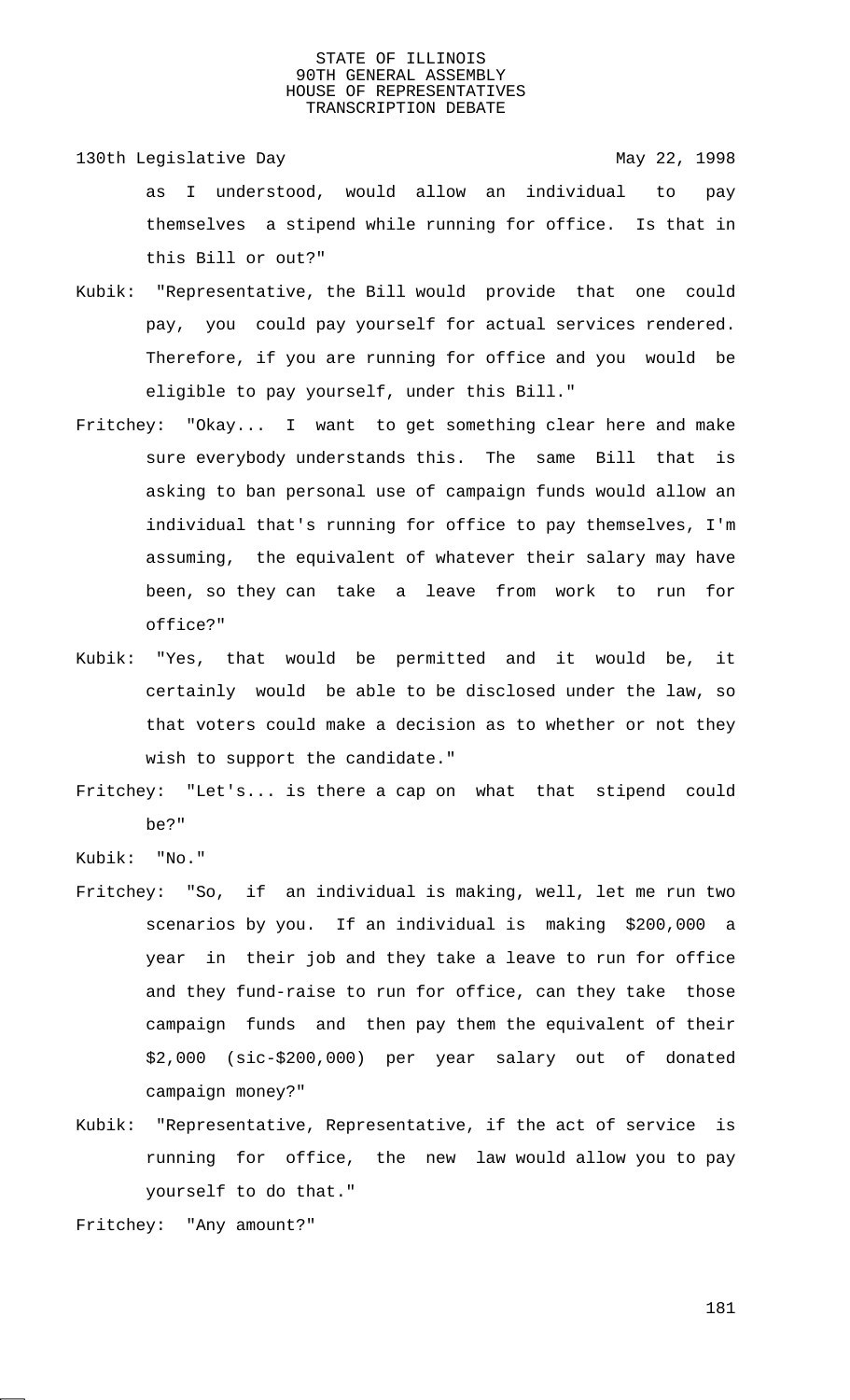130th Legislative Day 130th May 22, 1998

Kubik: "There's no cap."

- Fritchey: "Let me ask you a question then. If an individual is unemployed, could they then make the decision to run for office and pay themselves the equivalent of \$100,000 per year as what... say what they could get out in the market doing something else, because now they're a candidate, they can pay themselves a stipend?"
- Kubik: "Representative, first of all, they would have to raise that money and organize as a political committee."
- Fritchey: "Provided that they raise the money, they can pay themselves any salary that they deem fit."

Kubik: "If they..."

Fritchey: "As a stipend."

- Kubik: "If the service is running for office, they would not be restricted. So, they could pay themselves to run for office, under this Bill."
- Fritchey: "Representative... people, if I could just ask at this late hour for your attention. This is really an issue that's kind of not gotten the attention that it's deserved. I would like to see meaningful campaign reform, as much if not more so, than anybody here. The same Bill, and I find it amazing that we've had some very, very intelligent and thoughtful and people and leaders on this issue that have worked on this issue for a long time, and I don't know how we got to an end result that the same Bill, where one of the primary thrusts of this Bill is to ban personal use of campaign funds. They're saying that each and every person in this Body cannot use campaign monies for personal use. However, if you're not an incumbent Member of this Body, if you're running for office, you can now go and raise money and pay yourself any amount you want to, as long as you're going to say it's a stipend. It's compensation for me not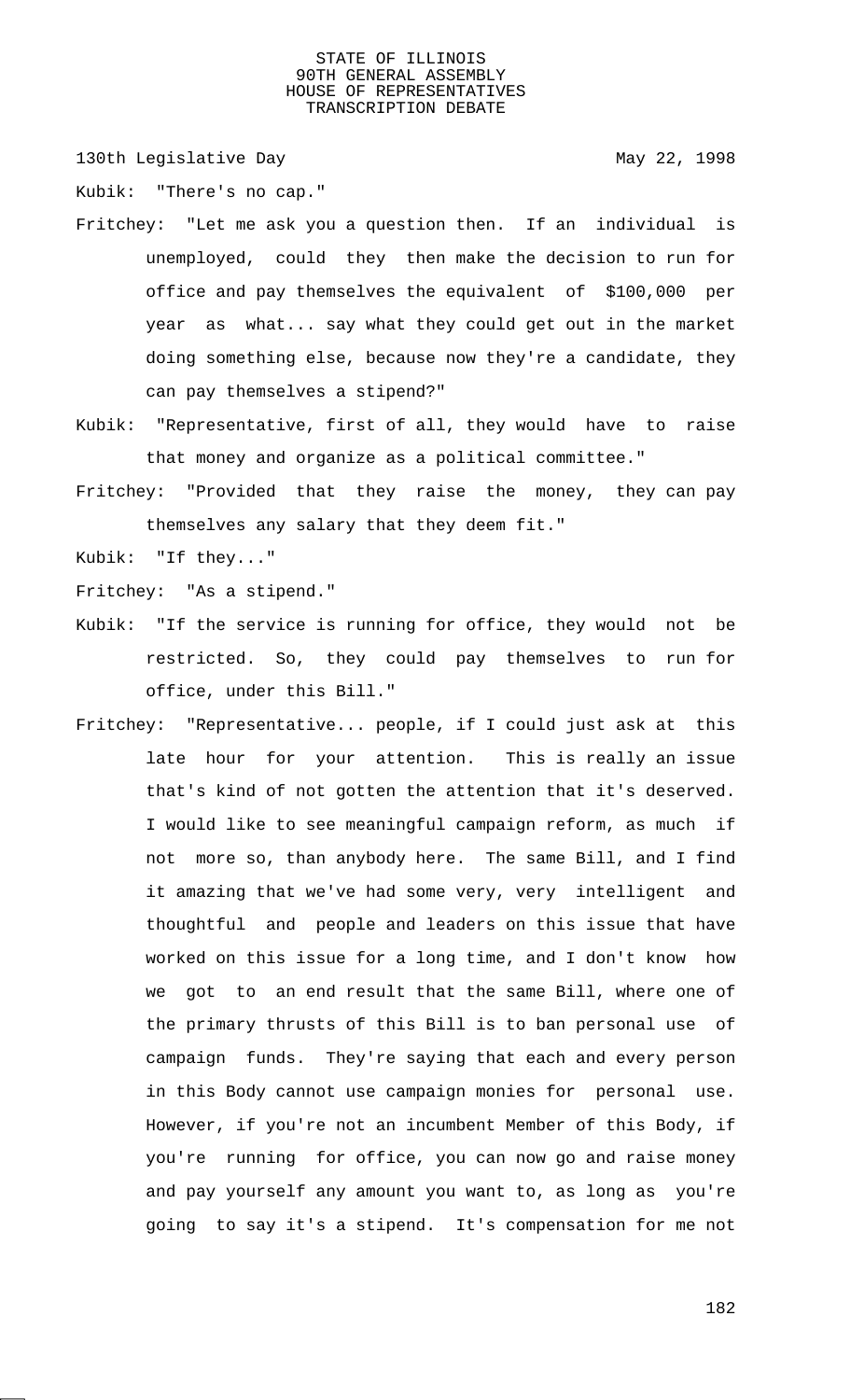# 130th Legislative Day 130th May 22, 1998

being in the work force. It's compensation for me running for office. There's no limit on what I can pay myself, and therefore, then no limit on what I can do with that money. If we're going to have reform, let's have reform. Let's do it right. Let's not leave loopholes in there that you can drive a truck through. Let's not tighten it up too much in other places. Let's level the playing fields for incumbents and challengers alike, but let's not give a wide open door for abuses by challengers so somebody can now say, 'I'm going to go and file for office so I can go raise money and I can use that money for anything I want to do', and an incumbent who is going to, as another Representative had said, print labels on their own printer, could be subject to a hefty fine. It just doesn't make sense. At the end of the day, I'm likely going to vote for this Bill. I want to see some reform. I think there is some good aspects of this Bill. I cannot believe that this is the best that we can do. I don't think that this is the type of thing we should be doing as the last Bill on the last day of Session. I cannot believe that the people that worked on this cannot, between now and November, come up with a Bill that's much, much better. Thank you."

Speaker Madigan: "Mr. Tom Johnson."

Johnson, Tom: "Will the Sponsor yield?"

Speaker Madigan: "Sponsor yields."

Johnson, Tom: "I am not so concerned about the issues involving me as a officeholder or my campaign committee and so on. I am much more concerned... the whole issue of the not-for-profit registration, Jack. And as I read this, and I'm looking at line 12 and 13, first of all, a not-for-profit organization, by law, cannot specifically support candidates and so on. So, that's, that's kind of a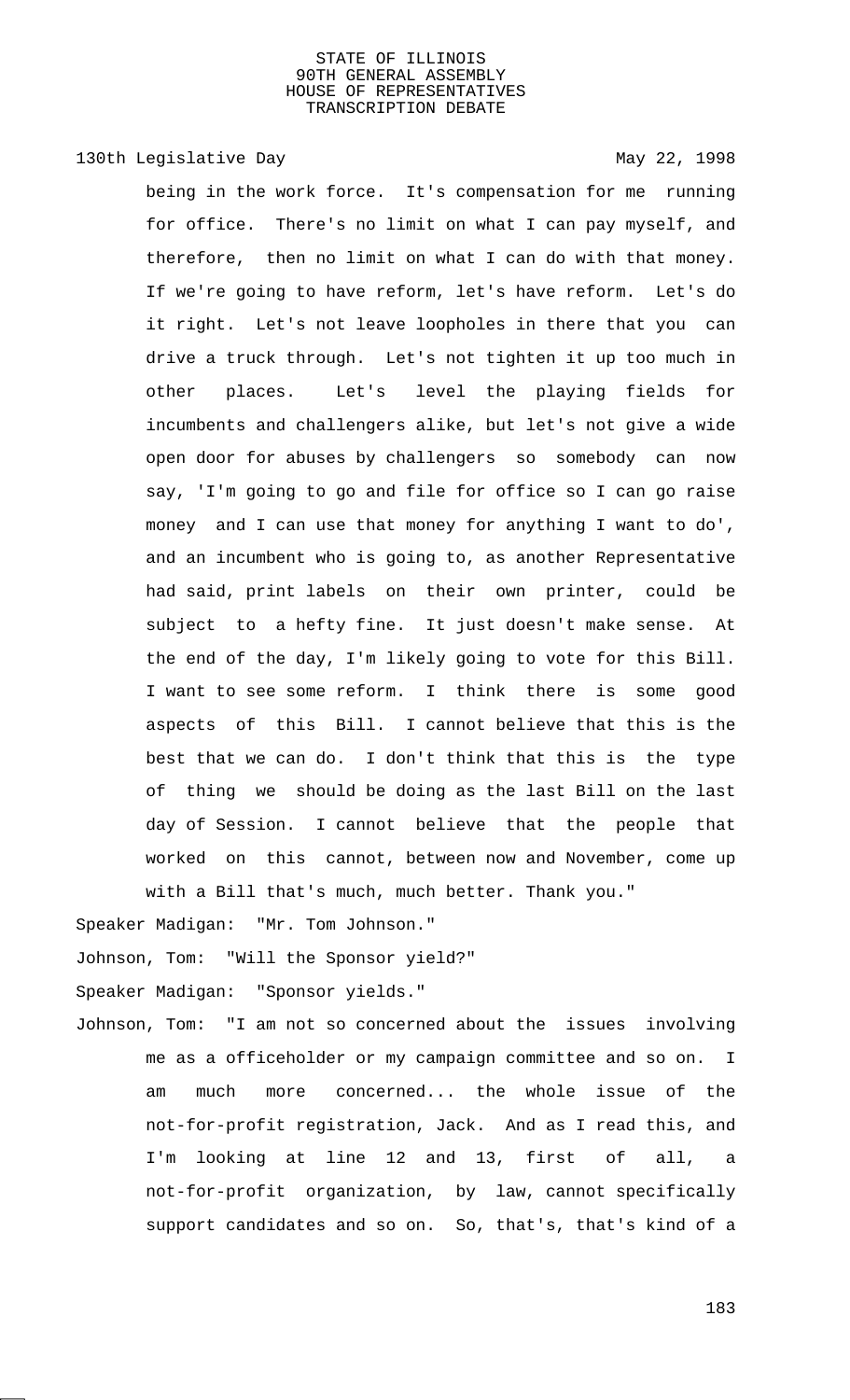130th Legislative Day 130th May 22, 1998

moot issue, I believe. Now, what not-for-profits are able to do is expend up to a certain percentage of their gross revenues for influencing public policy and so on. That's under the Internal Revenue Code. Now, what this says is that if they spend more than \$5,000, first of all, you say 'on or in opposition to public officials, candidates for public office'. Number one, they're really prohibited from doing that anyway, or they wouldn't qualify as a not-for-profit, or a question of public policy for the purpose of influencing legislative, executive, and administrative action. Now, I believe that your first statement was that this would relate to a constitutional question. That is really not what this language says. This language says, if they expend more than \$5,000 to influence legislative, executive, or administrative action. That, clearly, is the United Ways, the Right to Life, Planned Parenthood, you name it. These are all these smaller organizations. And in fact, what we are now saying is that they will submit to the State Board of Elections, a comprehensive list of every individual who contributes money to their organization for public inspection. And then we, as campaign committees or candidates, by inference, and I can see the headline, 'This is Joe McCarthyism at its worst.' The headline is going to say, 'Johnson received money from X,Y and Z not-for-profit organization. Do you know who gave money to X,Y and Z organization, therefore, Johnson must be supporting that scum of the earth, or whatever.' I don't understand. I understand that, as a campaign committee and as a candidate, I should disclose every nickel I receive, every nickel I spend and exactly where I get it from and where I spend it. But to turn around and open up basically, these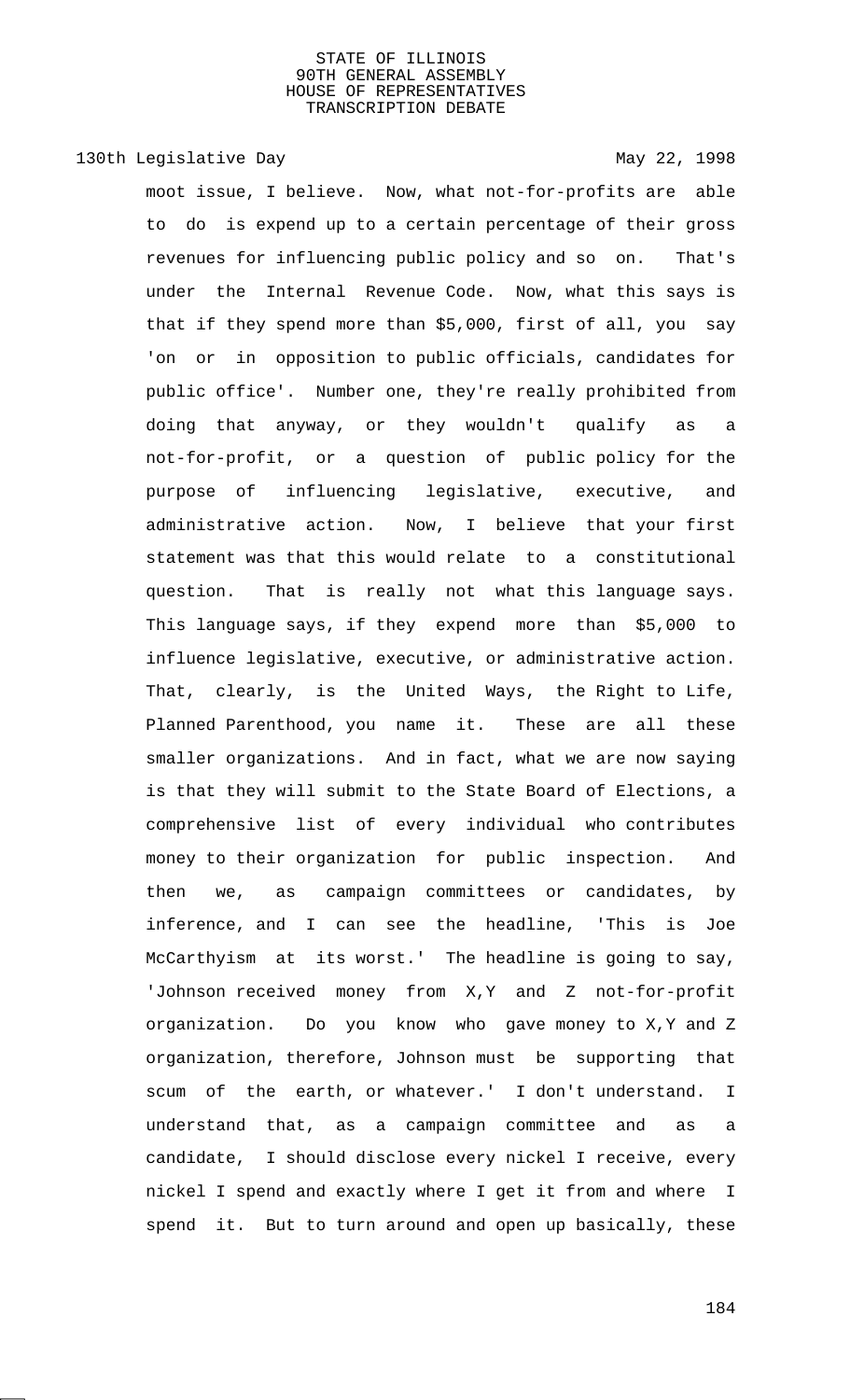130th Legislative Day 130th May 22, 1998

not-for-profit organizations, they have to go through the same sort of disclosure that I, as a candidate or an officer must go through, I think is a very far reach and I fail to see the purpose. Now, am I correct, at least in that interpretation, Jack? Is that... correct?"

Kubik: "No, that is incorrect."

Johnson, Tom: "Pardon?"

Kubik: "Representative, you've got to understand that, for a nonprofit organization to be required to file, they must not only be lobbying in this arena or in a governmental arena, whether it's here or somewhere else."

Johnson, Tom: "They have to register now, right?"

Kubik: "Let me finish."

Johnson, Tom: "Okay."

Kubik: "They must not only do that, but also must be involved in the electoral process by spending, raising or spending \$5,000 in support or opposition to a candidate or a question of public policy, which the usage of the phrase, 'question of public policy for legislative intent' is consistent throughout the Election Code. It is a proposal for a Constitutional Amendment put to the voters. That is what I intend. Moreover, I have spoken to Senator Dillard who intends to Sponsor a Legislative Advisory Committee Resolution in the Veto Session that will provide clarification and advice to the State Board of Election as it defines the terms by rules referenced in this Bill. So, Representative, it's not a question of simply lobbying. They must not only lobby, but they must be involved in the electoral process. The reasoning is very simple. If the only thing that they are doing is lobbying, that puts them at one standard. If they are not only lobbying, but out supporting and opposing candidates, spending money to do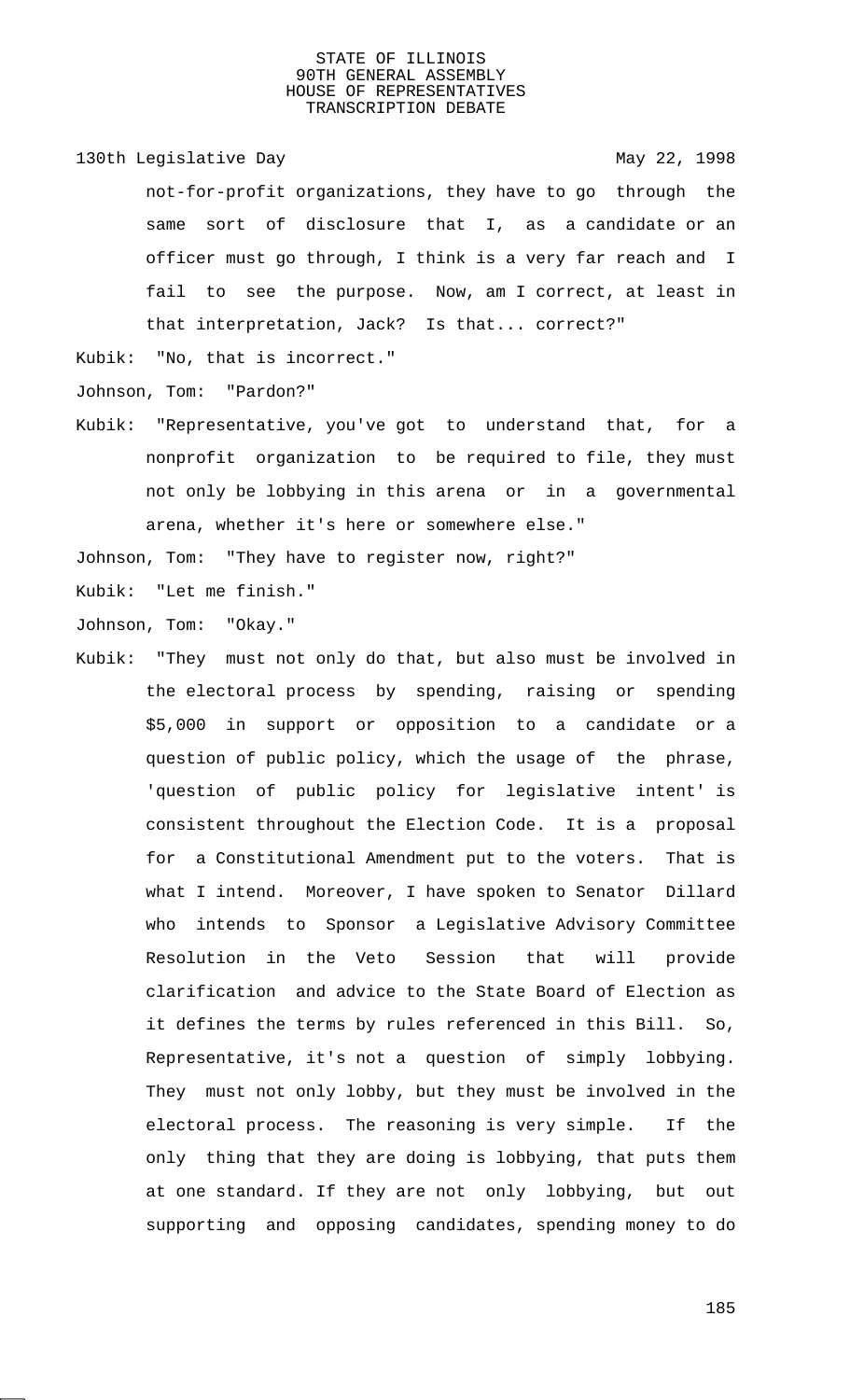130th Legislative Day 130th May 22, 1998 so, back and forth, they are influencing the election process, and therefore, I think that they should be, or we believe they should be required to file. If they don't meet those standards, they do not have to file. I might point out, the United Way is not going to be filing under this Bill, because they are not involved in the electoral process."

Johnson, Tom: "Okay. I'll accept that for now, but that's not what the Bill says. It says 'or' and 'and' and it does not relate just to the electoral policy of a candidate. But I will accept the fact that you acknowledge that we're going to finally define this on the come in Veto Session after we've already passed this, and hopefully, we get definition. One other question, and I need to know this example because it goes to the heart, I think, of consolidation of power within this chamber and other chambers. I want to know. Does the House Democrat Campaign Committee or the House Republican Campaign Committee, will they have to report a total list of all individuals and contributions in excess of \$150 in the same way that this is written here?"

Kubik: "Yes."

Johnson, Tom: "Okay, and that goes to the State Board of Elections. Now, since those campaign committees contribute to candidates in the electoral process, will they, in turn, then have to report, in detail, any expense or any contribution in excess of \$150, and exactly to who that goes, and if it goes to another campaign committee?"

Kubik: "Yes, and they do that under current law."

Johnson, Tom: "Okay, and then, of course, whatever campaign committee or individual receives that money will then have to report it and they'll have to report it so we have this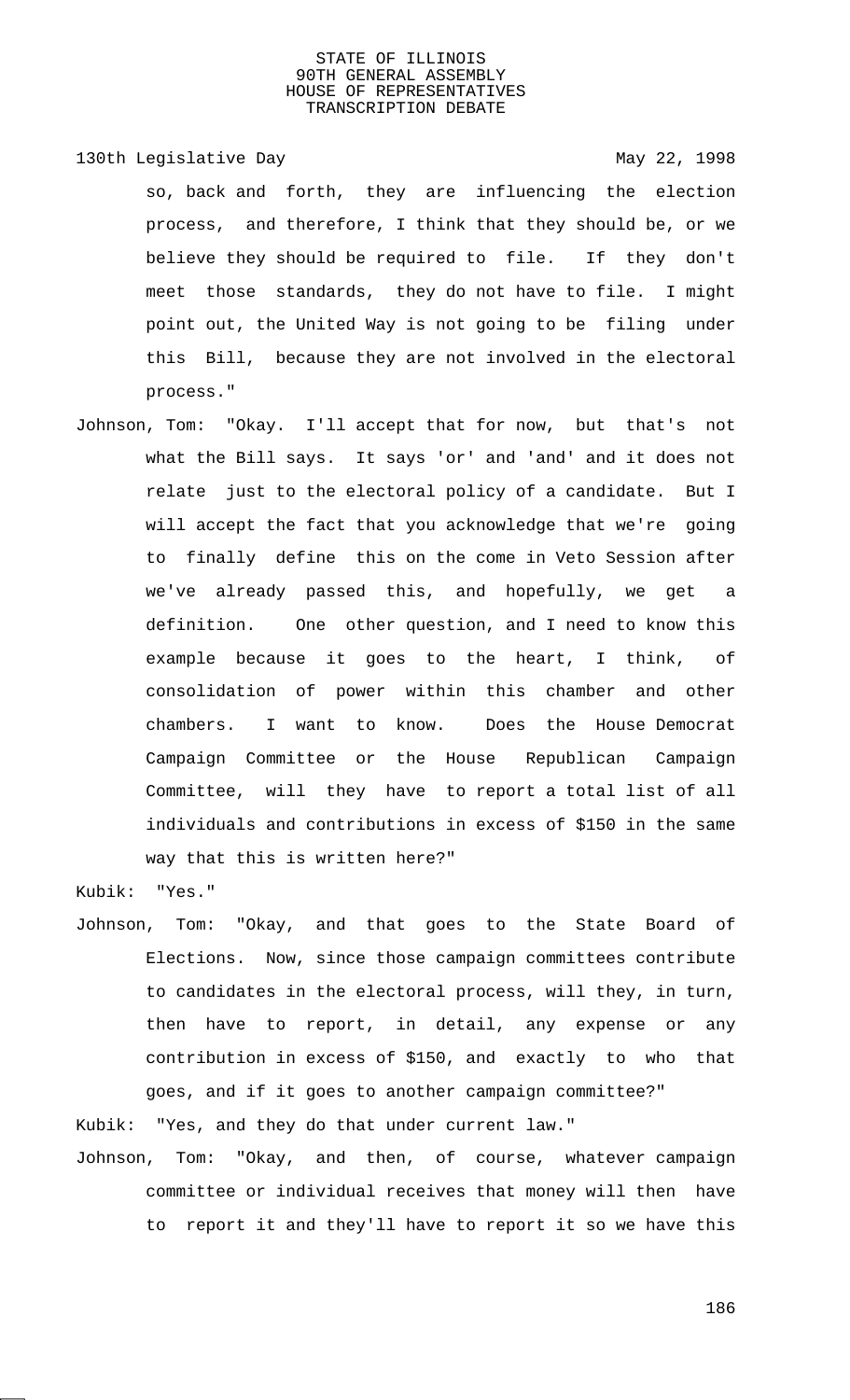130th Legislative Day 130th May 22, 1998 chain. So, we will be able to track dollar for dollar through the system. Is that correct?"

- Kubik: "That is correct, and Representative, I would also point out that there will be electronic filing, and as a consequence, there will be a lot more information made available because of that."
- Johnson, Tom: "And they will have to file in a... exactly the same manner of name, address, occupation, and all the rest?
- Kubik: "If the... on the name and occupation, the committee must, it must be in an aggregate of \$500 in the reporting period, then they must disclose the name and the occupation."

Johnson, Tom: "Okay, thank you." Speaker Madigan: "Representative... Representative Tim Johnson." Johnson, Tim: "Thank you, Mr. Speaker, Members of the House. My comments are not going to be, I hope they're not less than cogent. But they're not going to be as well organized and frankly, part of the reason is just what other Members have alluded to. There may be four or five Members of this General Assembly who understand, at any depth, what this Bill does, and I have the highest personal respect for Jack Kubik. He's one of the finest Members of the General Assembly that's ever served here, and I think the world of him, and with all due respect to a number of others, as well. But that's not the issue. The issue is the Bill that came over in the Senate. There may be another 10 or 12 in here who have some kind of an idea of what it does. There's at least 101 of us who don't have any idea. But I'll guarantee you this, if this Bill goes into effect, there's going to 118 of us in this chamber or some high percentage of us who are going to know in the next 12 months or 18 months what this Bill does, because we're going to do things unintentionally, and with all good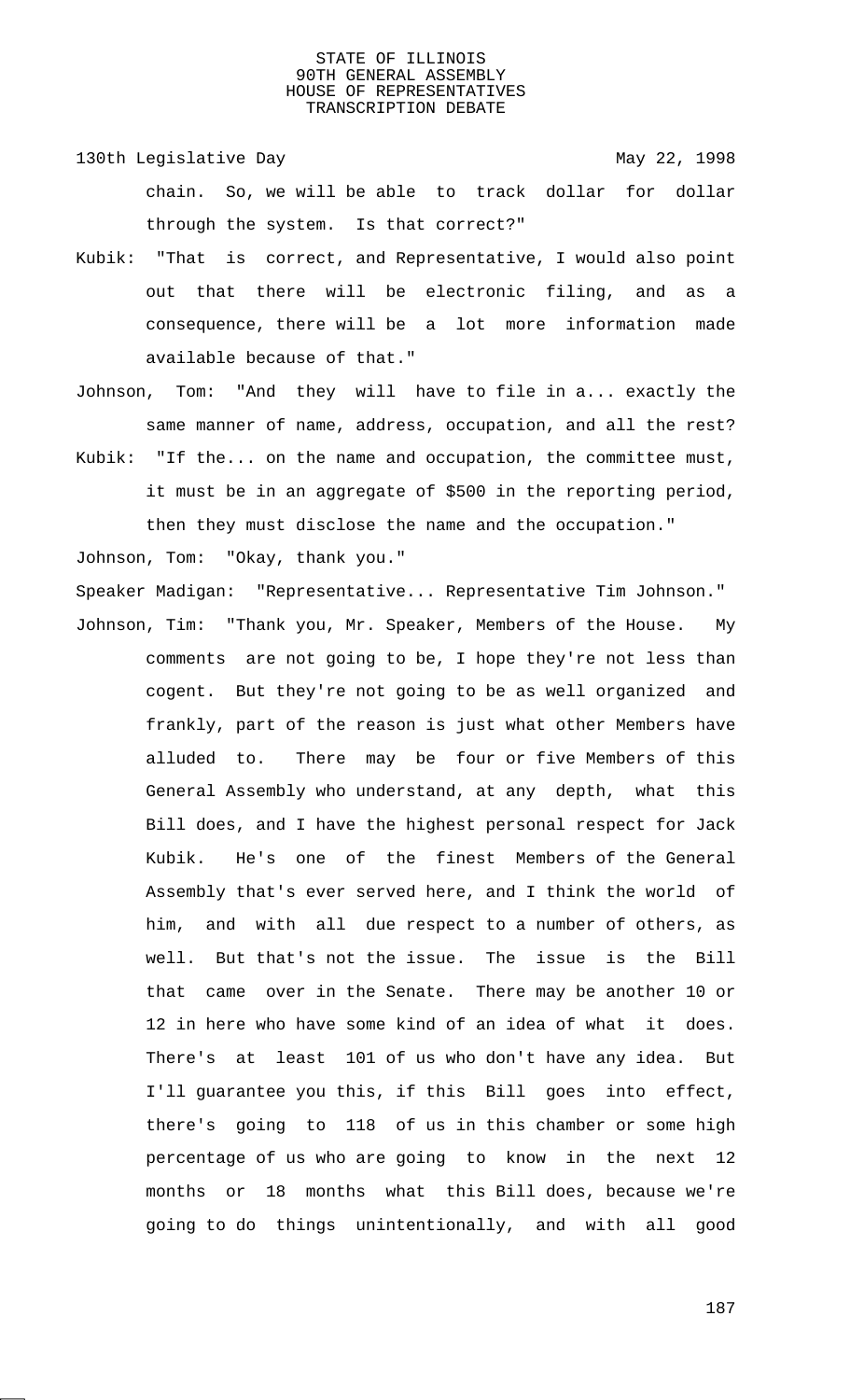# 130th Legislative Day 130th May 22, 1998

faith. And we're going have somebody, either write a headline about us or prosecute us or take us before the State Board of Elections when we didn't even know we did anything wrong. And I think, as Representative Wojcik says, that this chamber is populated by honorable people. There may be a few bad apples that have served over the years, but for the most part, this is an honorable group of people on both sides of the Hou... both sides, both chambers, both Republicans and Democrats. I have a couple of questions for Representative Kubik. And one of the problems is that Representative... Representative Kubik is doing the best he can to candidly respond to this, to these questions, but it's real hard to do. This is a huge Bill. It's subjective. It's difficult to determine and we're all sitting here, right now, torn between two competing factors. All of us realize that this Bill is fraught with danger, unintentional danger, for everybody. Everybody knows that. And at the same time, while the beat reporters down here do a good job, are not going to put the heat on us, the editorial writers are or at least they're going to purport to. So, the bottom line is, are we going to do something that is courageous and right, or are we going to do something that just simply bends into public pressure? I have a number of... I don't think my district is really unique. I might need a more... little more than 2 1/2 minutes. I hope not, but my district's unique. But, let me just give you a couple hypotheticals, and I think the answer would be, Representative Kubik, that it's difficult to tell. I have a... I have a group... With the University of Illinois in our district we have a lot of events at the Assembly Hall, not only athletic events but just recently, well this is an athletic event, we had the Harlem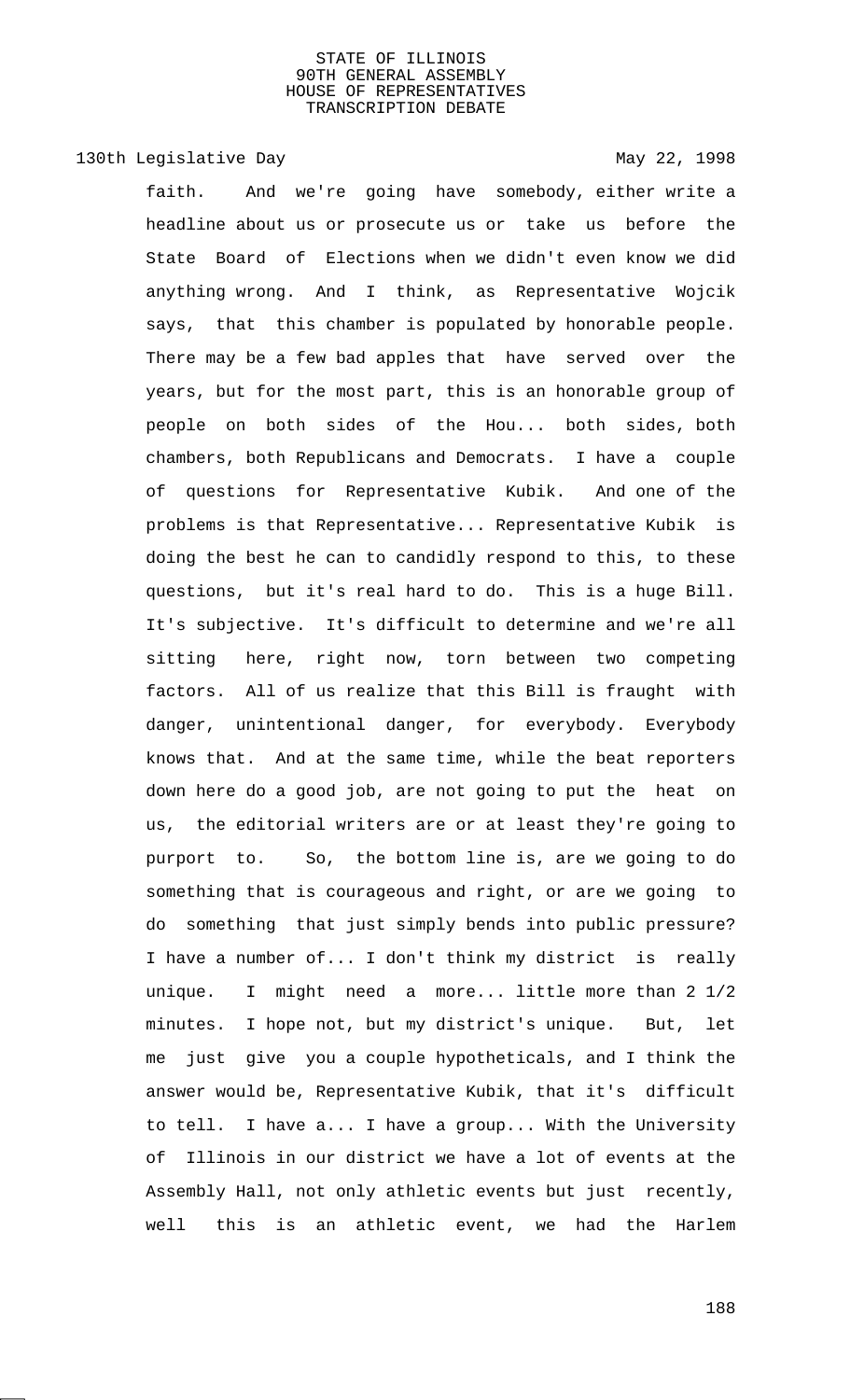# 130th Legislative Day 130th May 22, 1998

Globetrotters there. So, I bought tickets for my campaign for one of the church's, several, and one in the African-American community, and I believe another one, as well, to go to the game with their minister, who happens to be a good friend of mine. In this case I didn't go with them to the game, but if I had gone with them to the game to escort them there, that would be at least arguably personal use. I could be covered. My secretary, here in Springfield or back home, is a full-time/part-time or contractual employee of a governmental entity. If some... and obviously all of us who are in here and all of us work in this process, deal with people, not necessarily the lobbyists per se, but people who deal with State Government with more regularity than, than the people in the average place. My secretary gets a, you know, a turkey for Christmas or a ham from somebody that simply appreciates the fact that she's been courteous to them. That's arguably a violation. If I belong to a church and that church conducts a fund-raising drive for its gymnasium, and I contribute out of my campaign to that church, because I'm a member, that could be arguably be a personal use. Now, I would prefer in those situations, frankly, to give the money myself and I probably would, but I'm sure a number of people in here might do otherwise and they'd be completely justified in doing that. I have friends, and all of us have friends, who are involved in government, who are involved in dealing with government and... and to accept any kind of a present from them, notwithstanding that there's no ill motive or evil intent to subvert my position, I think is really stretching it. Let me ask you this question, I know I'm going to need more than the 23 seconds. Representative Kubik, let me just tell you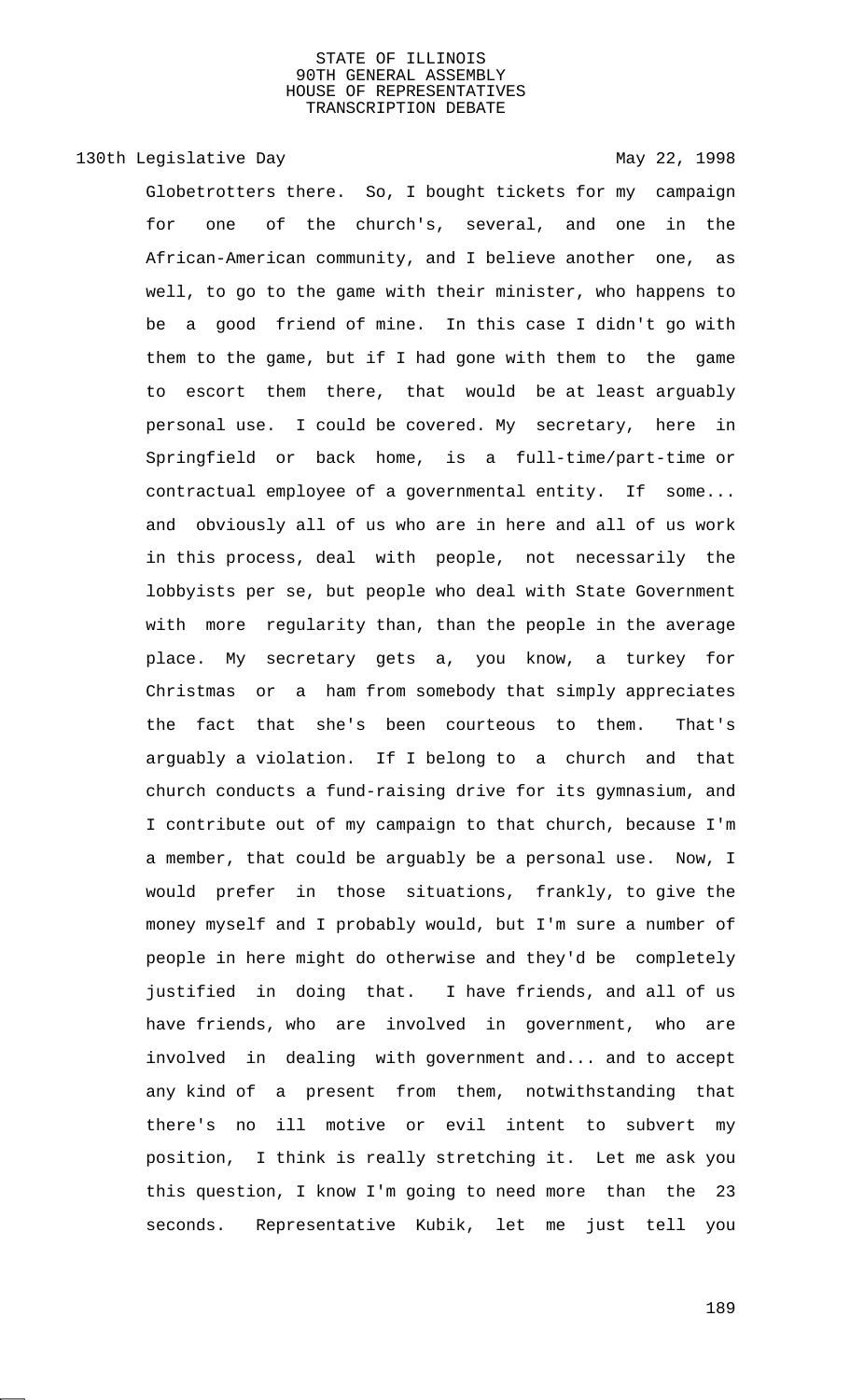# 130th Legislative Day 130th May 22, 1998

specifically the way I run my district office, so everybody can write their headlines now. I have a law office at 129 West Main in Urbana. I own the office, my partners and I do. I provide... that's my law office, I use it as my campaign office and I also use it as my legislative office and I don't pay any rent at all. I provide that for free to the State of Illinois because I own it, and I use it for my law office, and it's convenient and so I just provide it. I don't pay rent on it. No state expenditures there except, there's a phone line and we make legislative calls, so arguably the state's involved. So, when I have a fund-raiser and I send out a fund-raising solicitation, I tell them to send the campaign contributions to 129 West Main. That's my campaign office and it's also my legislative office. I don't use any state funds except for the telephone and arguably if I did that, the only way that they could get a campaign contribution to me would be to send it to some post office box in Libya and I don't think that..."

Kubik: "Well, Representative, Representative."

Johnson, Tim: "Yeah."

Kubik: "I thought you..., I thought you addressed a question and perhaps it was a rhetorical question."

Johnson, Tim: "Yeah, okay. Go ahead."

Kubik: "But, but, if that, under the provisions of this Bill, is not state property. You are not on state property."

Johnson, Tim: "Yes. Yes it is..."

Kubik: "...You are on your property..."

Johnson, Tim: "...And I'll tell you why it is, at least arguably it is, Representative Kubik..."

Kubik: "It is not."

Johnson, Tim: "...because I do pay, out of the... out of state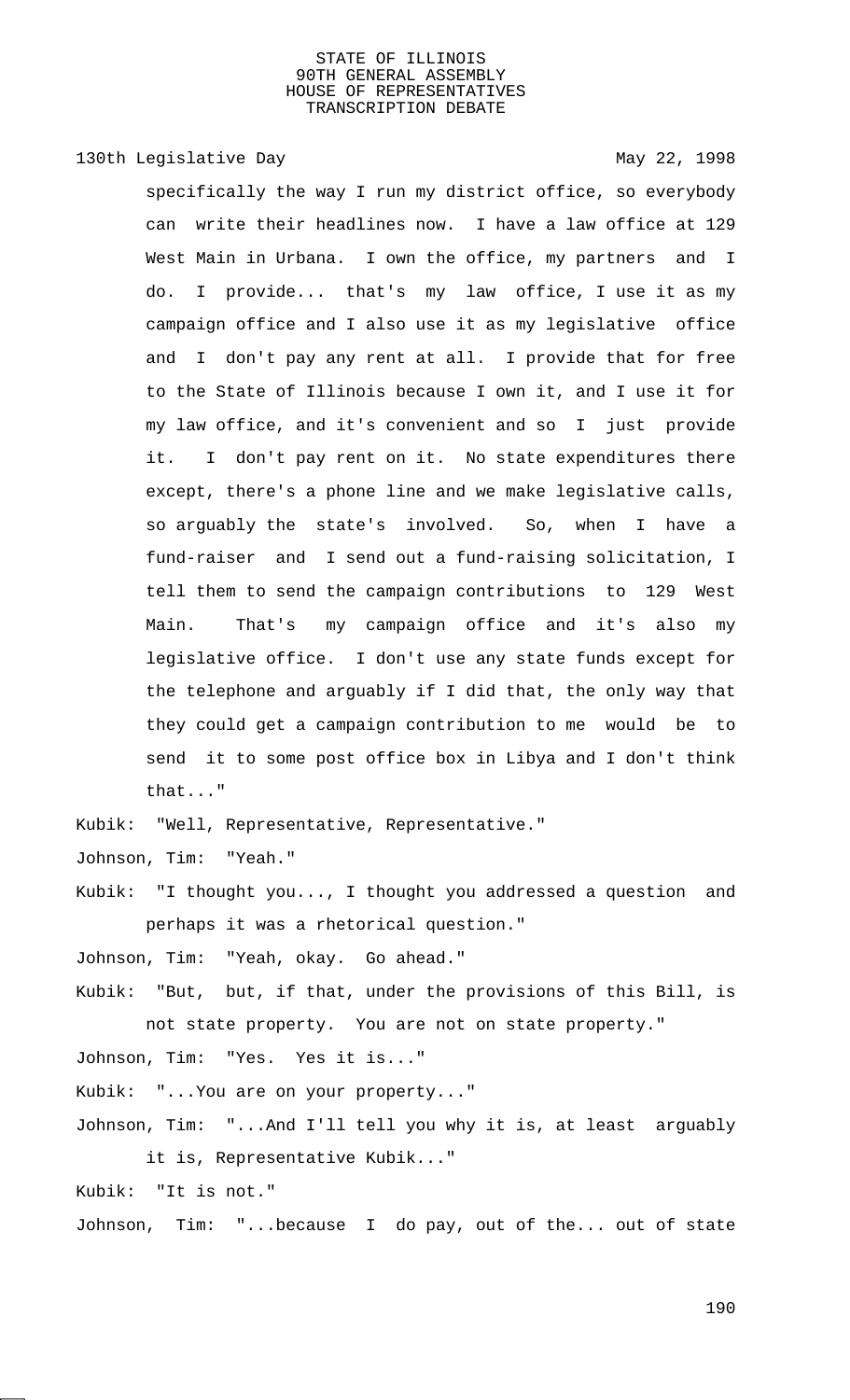# 130th Legislative Day 130th May 22, 1998

funds I pay for the use of the legislative telephone that's there on that property that I own and I realize the intention would be not to cover that, but I'll guarantee you, whether it's me or somebody else in that situation, that somebody at the State Board of Elections or my opponent, although I think my opponent is an honorable person, or somebody's opponent is certainly going to raise that issue and require me to come in before the State Board of Elections with headlines that Representative Johnson or Representative Smith or Representative Lang or Persico or anybody else has been brought before this tribunal for unethical practices or potentially criminal practices. Let me ask you something else. When I go to chicken dinners, and I know a lot of us downstate spend a huge amount of money going around to chicken dinners and to pancake dinners and to church events and to everything else, and at every one of those things, we pay to get in, we buy raffle tickets, we buy stuff for friends, and so forth, and occasionally we eat there, ourselves, if we have time to do that in the course of campaigning. We also spend a lot of money on gasoline and going to and from here and there. Quite frankly, I way, way under, under reimburse myself. I'm sure I expend 10 times the amount that I reimburse myself for. However, if I wanted to do that, I'd either have to take a check to everyone of those events in Sidney and Tuscola and Paxton and everywhere else and give them a \$3 campaign check to be able to get into the event, or I would have to keep incredible set of records, and I guess I could, and I will, if I'm required to, to be able to reimburse myself for anything. So, the bottom line is, that anybody, unless you depend on your campaign fund for income, and I don't... and I don't think most people do, is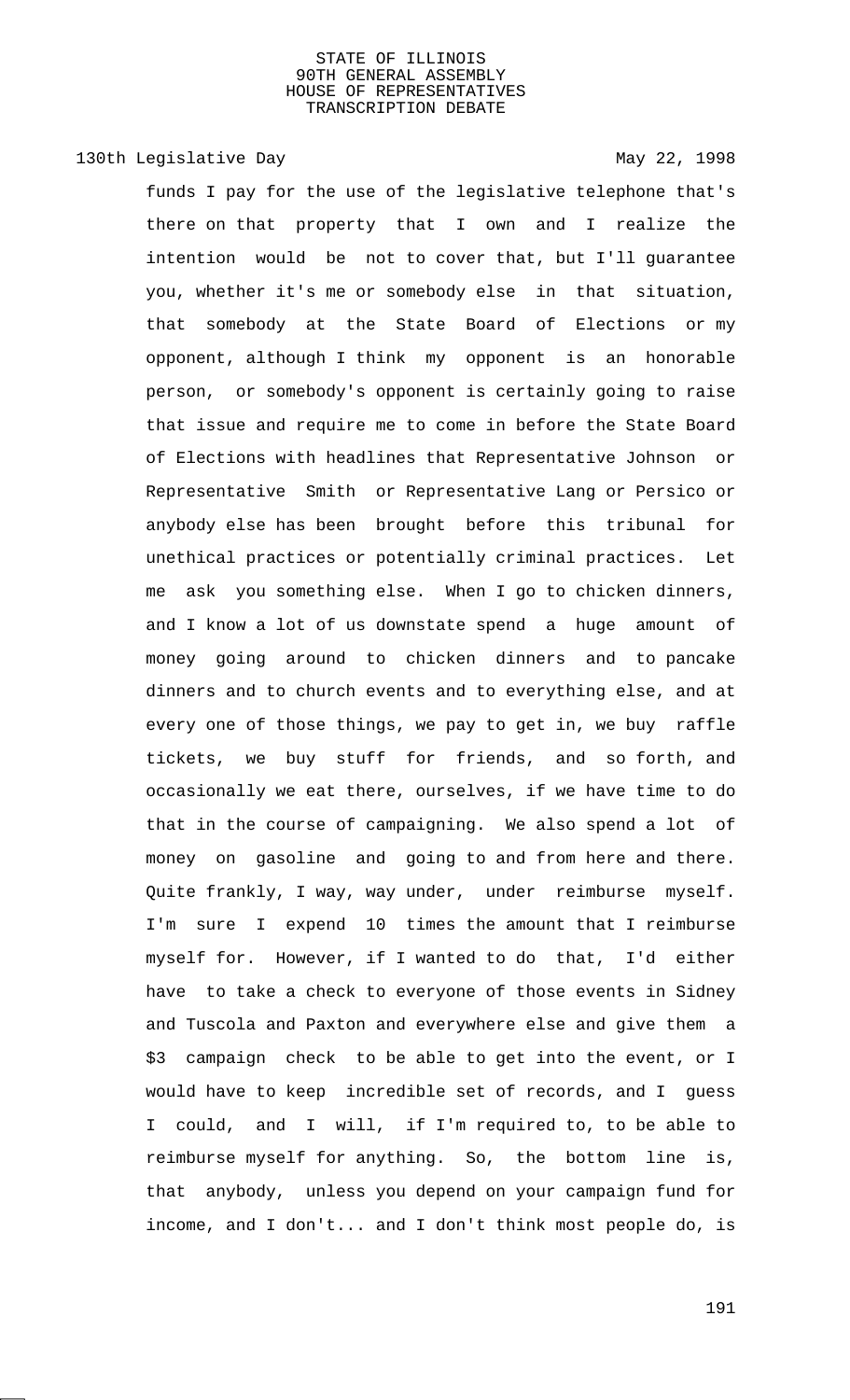# 130th Legislative Day 130th May 22, 1998

just going to say, 'Ah to heck with it, it's just not worth it. I can't itemize every little telephone call that's made. I can't itemize every gas bill I have or every time that I go to a chicken dinner in Mahomet. It's just not worth the time,' and if you can do it, then somebody can question you anyway. They say, 'Well, I saw you eating there, that's for personal use, or a member of your family.' My son is a precinct committeeman in the precinct that I live in. If I buy tickets for a University of Illinois basketball game and distribute them to all the precinct committeemen, Republican or Democrat or both, likely be a Republican, but I don't know, I'm pretty bipartisan in that respect, and I take a group of 15 precinct committeemen, and I've done that, to athletic events, I usually don't even accompany them because I don't have... I get rid of my tickets before I can even use them myself. My son goes along, he's a relative, and arguably that's somebody that's covered under this Act. Now I hope it isn't. I hope a lot of these hypotheticals that are given are not."

- Kubik: "Representative, that would be a political use of the campaign fund. It is not a personal use, and it would be utilized."
- Johnson, Tim: "Well... it's arguably a personal use if my son's there. He's a member of my family. He's enjoying the game."
- Kubik: "But Representative, you're taking how many? Twenty precinct committeemen?"

Johnson, Tim: "Whatever."

- Kubik: "Whatever, to the game. That is... the reason that you're doing that is to further a political... "
- Johnson, Tim: "Right, right."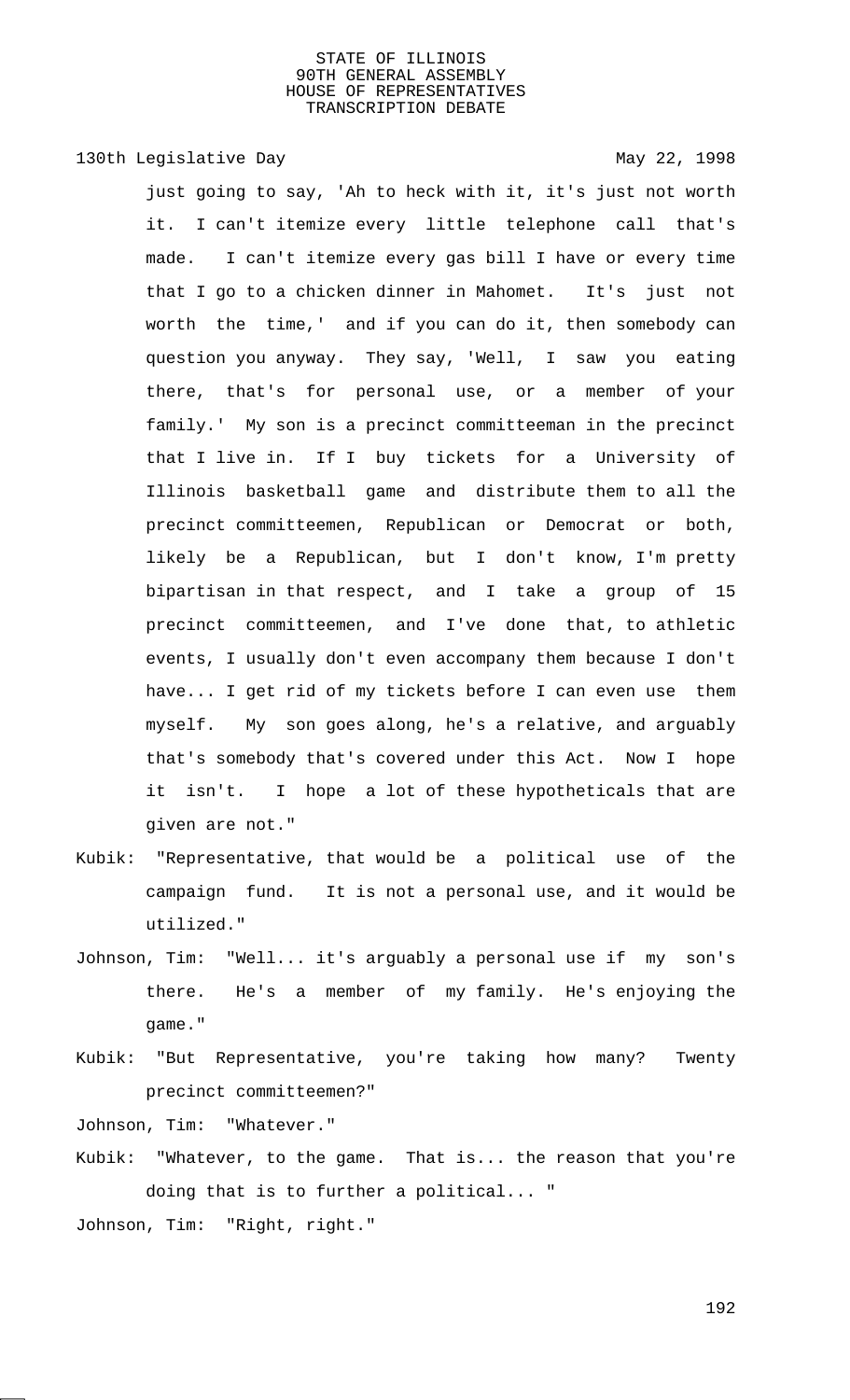130th Legislative Day 130th May 22, 1998

Kubik: "... event. Now, the fact that you bring your son with you is not of consequence. The fact is that you are bringing a group of people. You are involved in a political activity, and it would be allowable under the law."

Johnson, Tim: "Well, perhaps."

Kubik: "No, it would be allowable under the law."

Johnson, Tim: "I know... let me tell you why I say perhaps. The reason I say 'perhaps', Representative Kubik, is because my son is a member of my family, obviously, and he's a precinct committeeman as well, and sure, the other 19 are clearly okay. That's for a political purpose, but do I have to divide out my son or somebody that's connected with me somehow?"

Kubik: "No, you would not."

Johnson, Tim: "I don't think the Bill, specifically, addresses that issue. It is so broad. I look at this Bill and I see the gift ban applies to us. You know, everybody wants to bang ourselves, Constitutional Officers and judges, spouses, immediate family, and also, full-time, part-time, and contractual employees. Then I see the prohibited gift sources, which covers, potentially, virtually anybody and then I see a list of exceptions that numbers 18, then I see another group of exceptions that numbers another 20 or so. The bottom line is, this is an extensive Bill. It's a huge Bill and the product of good faith efforts on your part, Representative Kubik, and a number of others, as well, but here we are, in the last hours of this General Assembly, debating something that is extensive, that has such a list, that it arguably, not by your intention, maybe not by our intention, but certainly by the... by the interpretation of some future tribunal, whether it's a judicial tribunal, the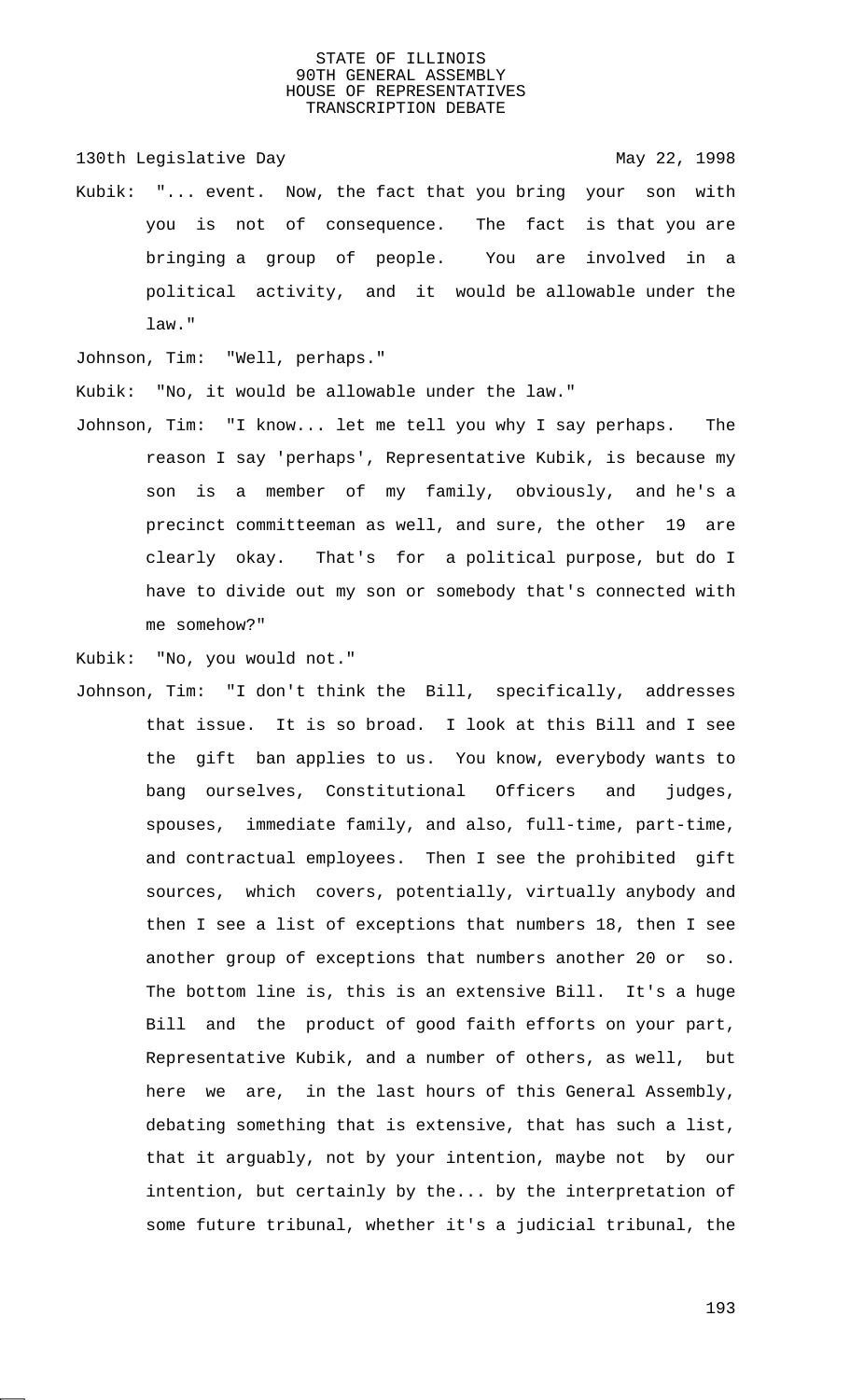# 130th Legislative Day 130th May 22, 1998

State Board of Elections, covers situations that are in a gray area now, and I've practiced law long enough to know that what we pass down here now, and what we intend to do now, is in many cases, either over interpreted so broadly that it's almost unrecognizable, or in some cases, under interpreted or under interpreted by people that we didn't have any connection with, didn't know anything about the legislative history, didn't know anything about Representative Kubik or Representative Johnson, and some of our concerns. All I'm concerned about is this, we ought not in the rush of doing something to please the editorial writers for the Chicago Sun Times or the News Gazette or anywhere else, and I respect those newspapers. They're good newspapers. They do a great job and in good faith they've written those editorials. But this Bill is something that is so subjective, so subject to interpretation and so, frankly, constituting a 'can of worms' that it's something that's going to come back to haunt all of us and it's going to be one of those things that you're going to have two or three cases and say, 'Gosh, I never knew that was covered,' and you're going to have innocent people go down the tubes who are good faith people who either serve in this General Assembly or who just work for the state and I don't think that's your intention. I know that's not the intention of the Bill, but I certainly believe in looking at what I've been able to look at in a massive Bill, that that's the way somebody's going to interpret it now and in the future. If we're lucky, maybe it won't happen, but it's very, very unlikely. I think something needs to be done. I think we do need to make progress. I think we need to have a major effort to try to overhaul some of the potential abuses or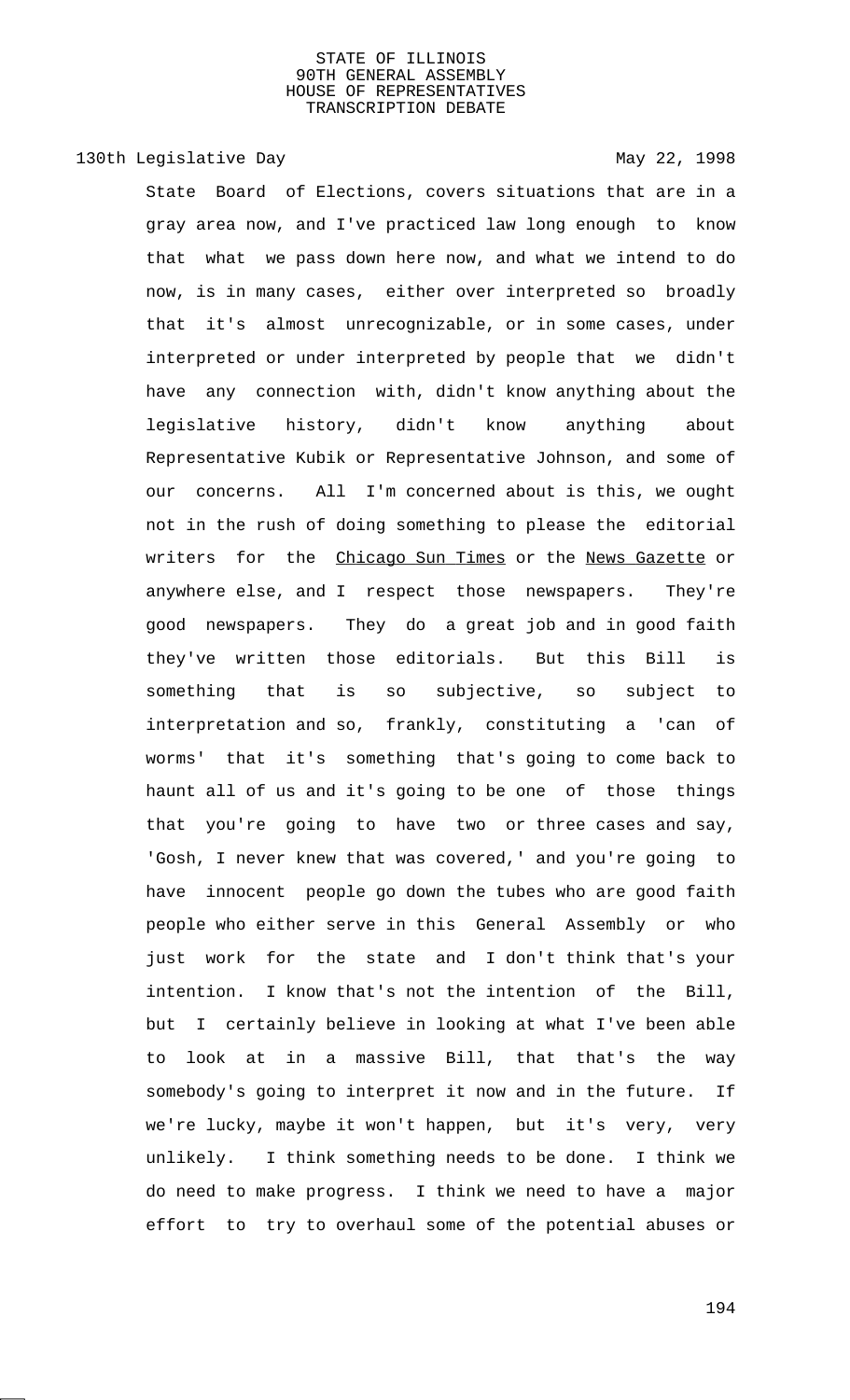# 130th Legislative Day 130th May 22, 1998

actual abuses of an existing system. I completely agree with that. Representative Hannig made some of those points of which I agree, but this product, at this late hour, when virtually nobody in here, including, I would suggest, most of the members of the media, have any clue what's in here. They just know it's ethics. So, we all want to be ethical. I want to be ethical, too. I am ethical. You're ethical. I think virtually everybody in here is ethical, but being ethical and complying with the letter and spirit of a statute that's going to go on the books that we don't know what it does, is something that's real dangerous territory, and again, I commend the Sponsor as one of the most honorable guys I've ever served with. One of my best friends, and other people who are concerned with this issue, Mike Lawrence, Paul Simon, good people, but I'm telling you, we need time to look at this Bill, we need time to examine it so that, maybe as Representative Fritchey says, maybe we need to expand it in some areas, but maybe in other areas, it either needs to be contracted, made... apply to the real world, or at least defined so that we know what we're violating before we violate it."

Speaker Madigan: "Representative Slone. Representative Slone. Representative Silva."

Silva: "Thank you, will the Sponsor yield?"

Speaker Madigan: "Sponsor yields."

- Silva: "I had a couple of short questions. Are there any provisions there related to citizenship? If a noncitizen gives you a contribution, does that violate the law?"
- Kubik: "There's nothing about that in this Bill, Representative." Silva: "I know that on previous Bills, that was in, it was included. That's no longer there?"
- Kubik: "It's not included in this Bill."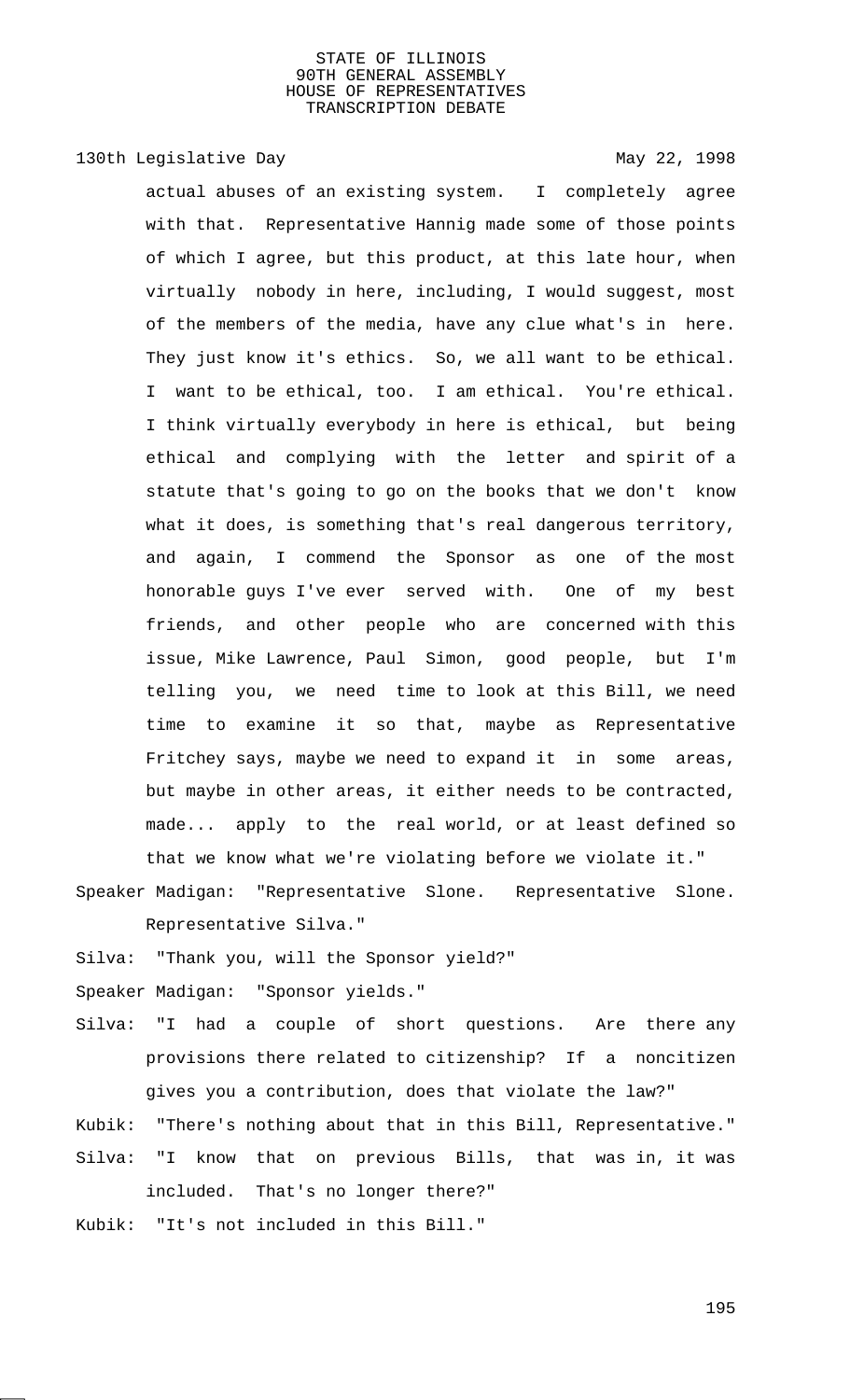130th Legislative Day 130th May 22, 1998

Silva: "Thank you."

Speaker Madigan: "Mr. Black."

Black: "Thank you very much, Mr. Speaker. Will the Sponsor yield?"

Speaker Madigan: "Sponsor yields."

Black: "Representative, the hour grows late. Just a few questions. I, like everyone in the chamber, is trying to make sense out of this. Under the Bill, could a Legislative Leader of any of the four caucuses call a Member into his or her office, solicit that Member for a contribution to a gubernatorial candidate or any other state official?"

Kubik: "Would you ask the question again?"

- Black: "Yes. Under your Bill, could a Legislative Leader of any of the four caucuses call another Legislator into his or her office to solicit that Legislator for a campaign contribution to a gubernatorial or other state constitutional officer candidate?"
- Kubik: "Representative, they are on state property, the answer would be, they cannot."
- Black: "So, the only way you could do that would be, either through the mail to your personal residence or if you had a full time campaign office. Would that be correct?"
- Kubik: "I think there's probably a number of ways you could do it, but the bottom line is, you could not do it on state property."
- Black: "Okay. Just two or three more questions. Who determines the fair market value of a service, a material, or anything of value that, anything that I would use in a campaign; a consultant, a media person, someone to write brochures. It says, 'fair market value', I shall not pay more than that. Who determines what the fair market value is? If I win the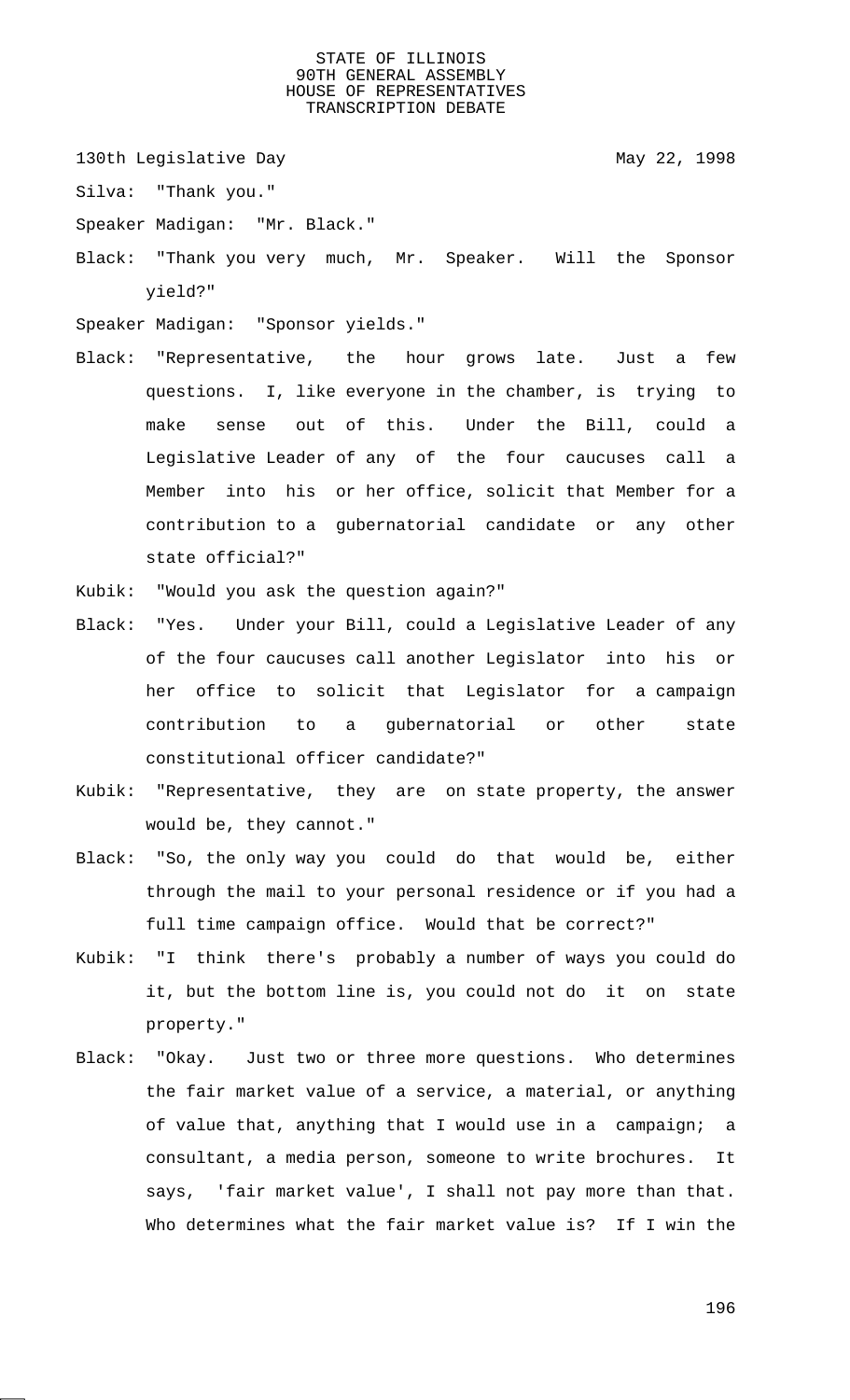130th Legislative Day 130th May 22, 1998 election, the fair market value may be everything I have. If I lose, I may not pay them anything."

- Kubik: "It is my understanding, Representative, that in that instance that the issue would go to the State Board of Elections for determination. I would point out, however, I would point out, however, Representative, if you read the language, it states that it must clearly be in excess of fair market value. So that... you know, I mean, think we can probably... "
- Black: "... Sure."
- Kubik: "Just agree as to the value of a certain consultant, but if there is a clear, clearly in higher than market value, then it may be a violation."
- Black: "But someone is going to make a subjective value whether I paid in excess of fair market value. I mean, I'm not in Chicago. I'm sure a consultant would be much more expensive in Chicago than in my district. So, it's a subjective decision, right?"
- Kubik: "It would be determined by the, in this instant, it would be determined by the State Board of Elections."
- Black: "Okay. You are in the media business. Let me ask you a question that, quite frankly, I've not understood for many years. Under fair market value, if I am a small business owner, I can go to a newspaper and I can buy advertising space on a contract rate, and maybe it costs me \$10 an inch for a retail ad. As a political candidate, I have to pay the highest applicable rate. Now, am I going to get in trouble for doing that? As a business person, I could pay 8 to \$10 an inch, but as a political candidate, under most of the laws that I'm familiar with in the print media, I must pay the highest applicable rate on their card for that ad."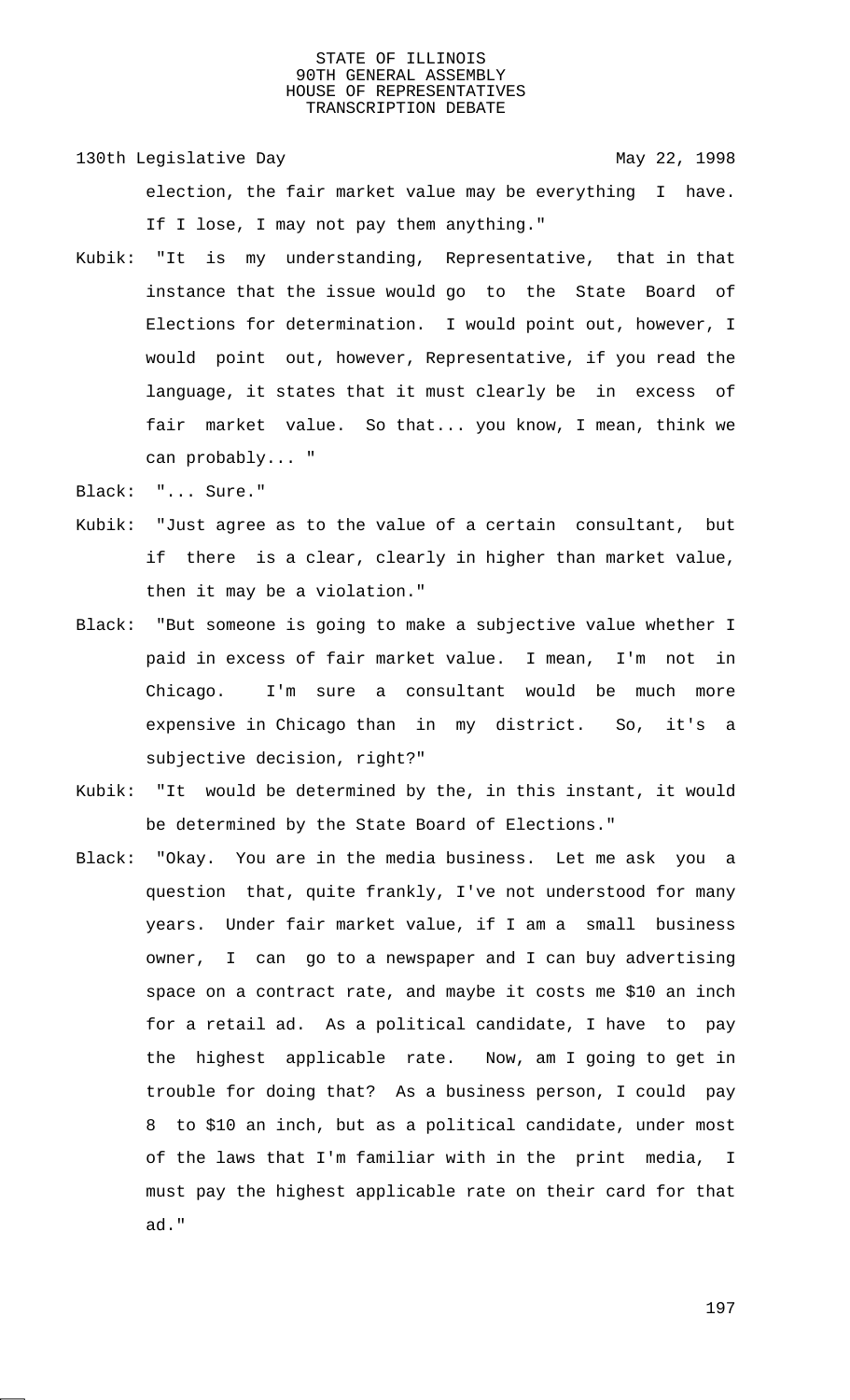130th Legislative Day 130th May 22, 1998

- Kubik: "Representative, you would pay the rate that you have to pay for that particular ad. It would be, unless it was clearly above the established rate, so if the established rate is that one, then that would be the market value."
- Black: "Okay. Two last... just two more questions. It says you cannot pay any person's tuition or other educational expenses. I have attended, and hope to attend, many seminars, one, two summers ago in Boston on workers' compensation, paid the tuition, and expenses to go to that out of my campaign fund. Would that now be prohibited?"

Speaker Madigan: "Mr. Black."

Black: "Yes. Yes, Sir."

Speaker Madigan: "Mr. Black, I must apologize. I was not giving all of my attention to you."

Black: "I'm shocked. I'm shocked."

Speaker Madigan: "Are you in dialogue with Mr. Kubik?"

Black: "Yes, I just... the question I just asked him, yes..." Speaker Madigan: "I'm sorry I interrupted."

- Black: "Well, that's all right. Would that be classified as a face to face solicitation or whatever? The question I asked is, if I go to a seminar, there are some even in Springfield. The Taxpayers Federation offer an excellent seminar on property taxes, et cetera. There may be a \$10 cost. The workers' comp was more expensive. Can I pay for that out of campaign funds?"
- Kubik: "Representative, under the... under this Bill, you would be allowed to do that."
- Black: "Alright. Now, my last question has to do with the 90 day ban. I'm confused because there is conflicting language. Session days do not include perfunctory or committee only days. Can I go, can I have a fund-raiser during the last week of Session as long as it's a Monday and it's called a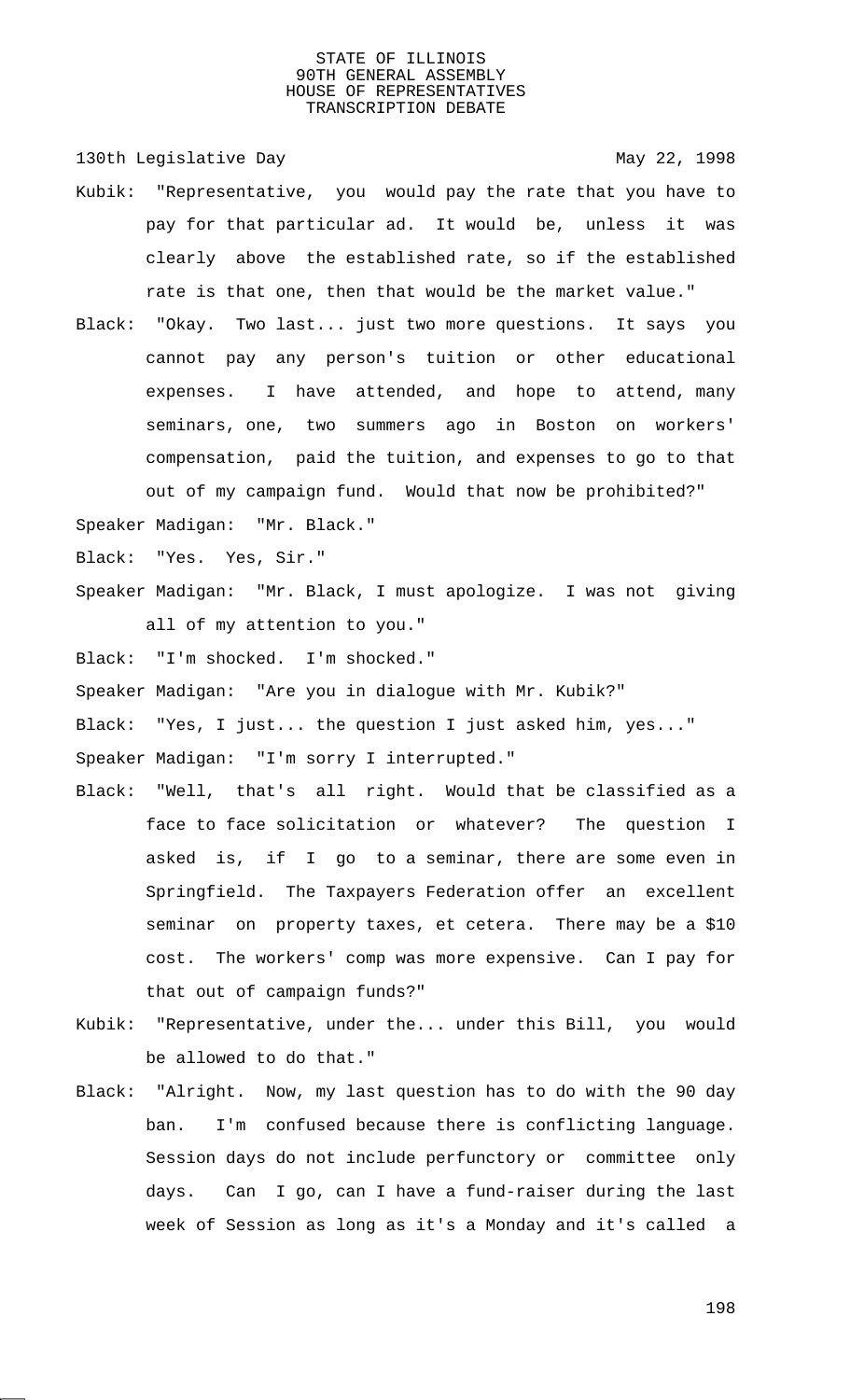130th Legislative Day 130th May 22, 1998

perfunctory day?"

- Kubik: "Representative, as I understand it, you can have a fund-raiser if it is a perfunctory day, a non-Session day, as long as the Senate is not in at the same time."
- Black: "So, the 90 day exemption is really, has a large loophole in it."
- Kubik: "No, it isn't a loophole it is... "
- Black: "Okay."
- Kubik: "... the days that we are here in Session."
- Black: "All right. I have no further questions. Thank you very much, Mr. Speaker. I thank you for... you've done on this. I appreciate your efforts. Thank you."
- Speaker Madigan: "Representative Slone."

Slone: "Thank you, Mr. Speaker. Will the Gentleman yield?"

- Speaker Madigan: "Sponsor yields."
- Slone: "Mr. Kubik, what would be the effective date of this legislation if it is passed?"
- Kubik: "January 1, 1999."
- Slone: "And who, if anyone, would be in charge of providing guidance for elected officials to make sure that they... to help them in complying with the Act?"
- Kubik: "Representative, using the example of the gift ban, each caucus in the General Assembly would have an ethics officer who would be appointed to give advice to the Members as to what is allowable and what is not."

Slone: "Thank you."

Speaker Madigan: "Representative Andrea Moore."

Moore, A.: "Thank you, Mr. Speaker. I would like a point of clarification from the Sponsor on the issue of some of the activities that occur at our district offices, as an example. If you share your district office with someone and you both lease from a private individual, is that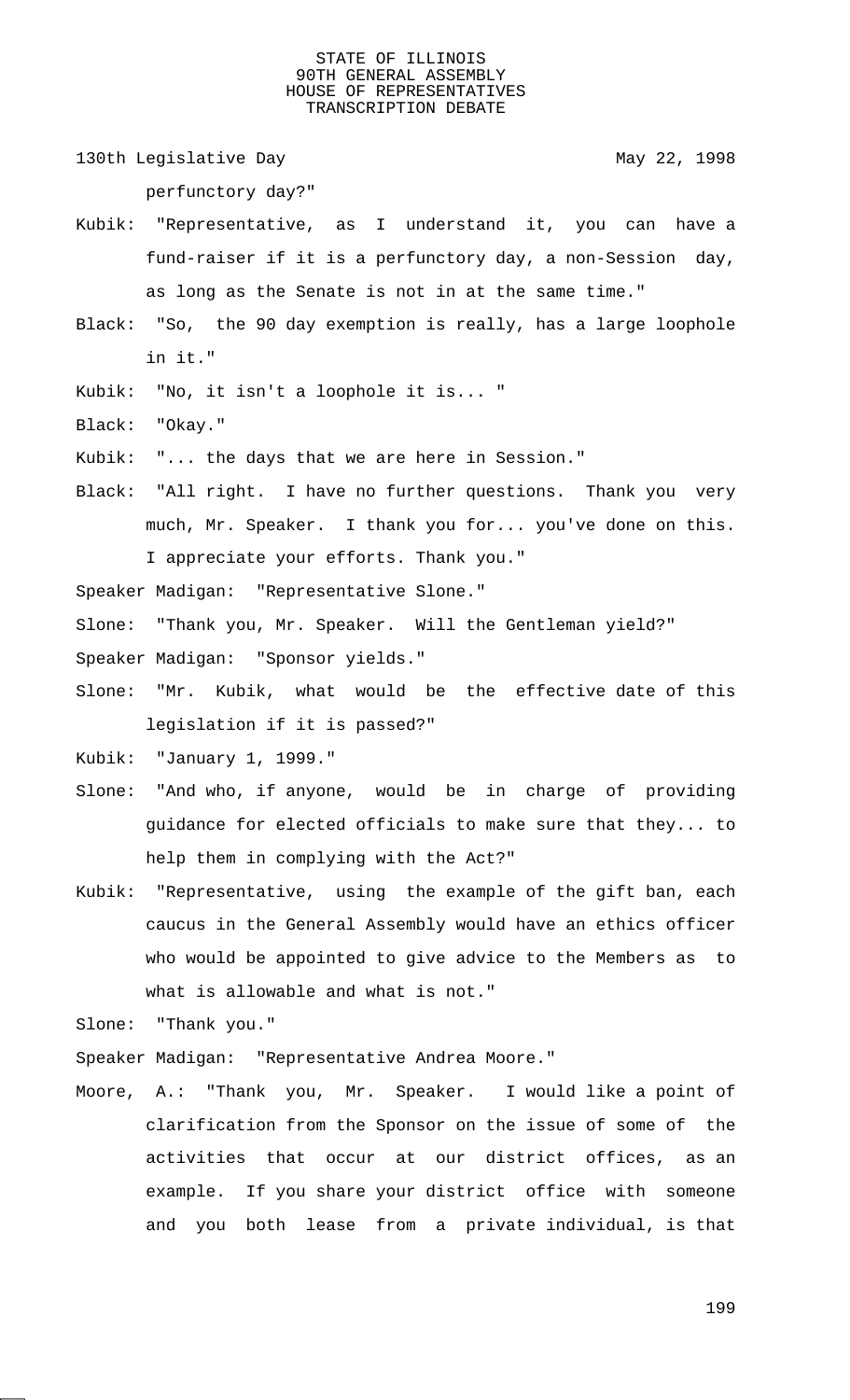130th Legislative Day 130th May 22, 1998

entire office considered state property?"

- Kubik: "I'm not sure that I understand the question, Representative."
- Moore, A.: "If you lease... if you jointly lease an office space from a private individual and your half of the lease is paid with your district office funds, is the entire office space considered state property?"
- Kubik: "Well, Representative, who would the other half of the lease be with? I mean it is..."
- Moore, A.: "Well, it's with a private individual. I happen to share my office with someone because I can't afford to pay the entire space by myself."
- Kubik: "Representative, I think the answer to your question would be... I think the answer to your question would be that if the space is identified as your space, that portion would be considered state, but if there is no identification, then it would all be considered state."
- Moore, A.: "So, if there are equal windows on each side and one side says, Andrea Moore and the other side says Susie Cupcake on it, then it would be... it would be... this half would be non-state and this half would be state, is that right?"
- Kubik: "If the lease delineated how the space was divided, then you would be able... yes it would have to delineate how the space is divided."
- Moore, A.: "In... specifically, in the lease or just by obvious use, if you have individual offices?"
- Kubik: "Representative, if there was an obvious..."

Moore, A.: "Delineation."

Kubik: "...delineation, then that would an appropriate use of state space. So, you know, it would depend upon the space and it would depend upon the lease."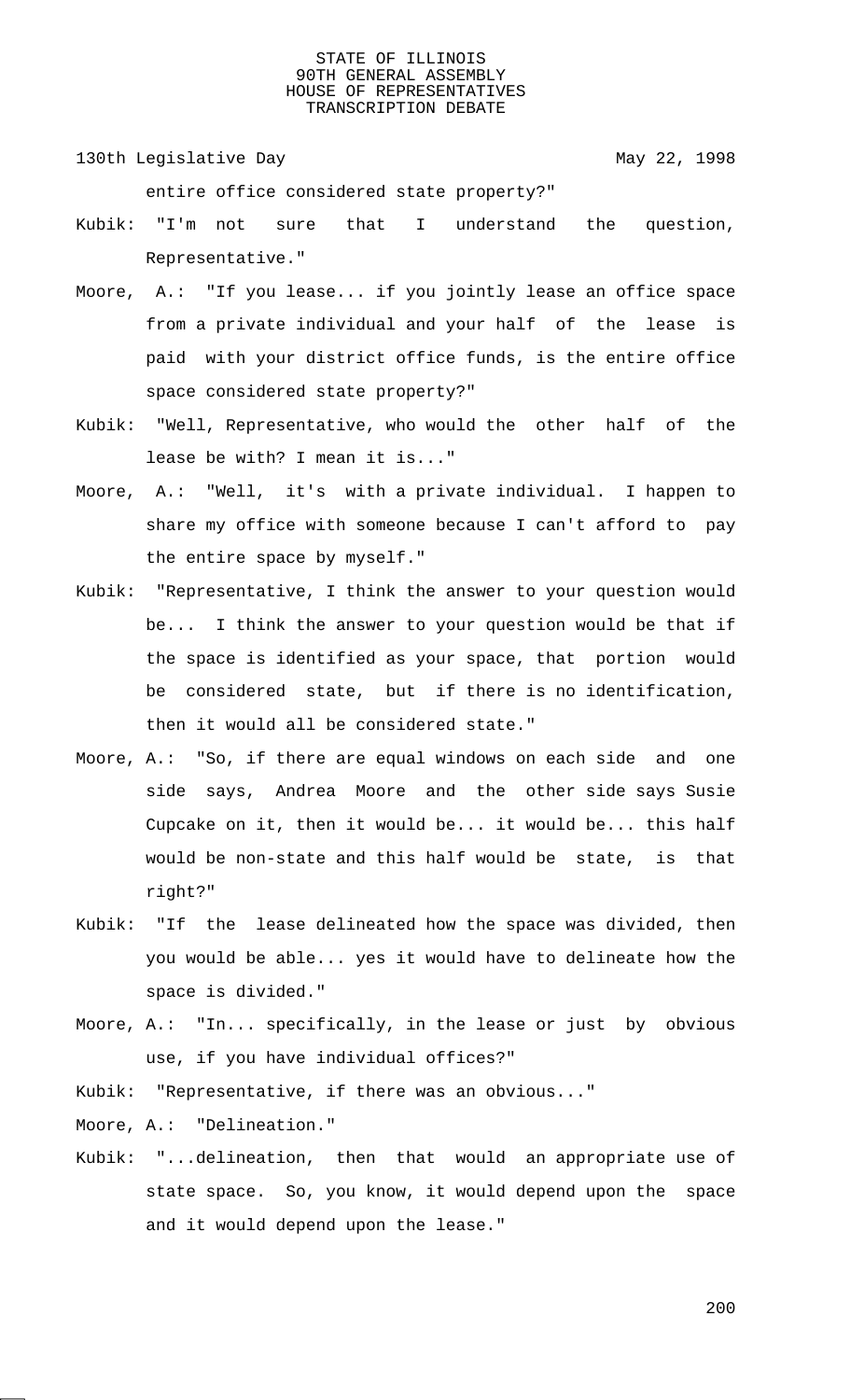130th Legislative Day 130th May 22, 1998

- Moore, A.: "And so under those kinds of circumstances would I be allowed to keep a computer in her office and a telephone in her office, and use that anyway that was appropriate for campaigning?"
- Kubik: "Representative, as I understand it, that is not addressed in this Bill. What is addressed is face to face solicitation. So, that example would not be addressed in this Bill. It would be face to face solicitation."
- Moore, A.: "Well, there was some discussion about use of computers, as an example, for solicitation and if the computer happens to be in your district office, even though you own it, there was a previous speaker that said you... that that would not be appropriate you could not use that computer for any kind... anything that could at all be construed to be related to campaign and funding."
- Kubik: "Representative, as I understand it, under existing law it is... "

Speaker Madigan: "Representative Mulligan. I'm sorry."

Kubik: "Wait. I need to finish this question for Representative Moore."

Speaker Madigan: "Representative Moore."

Kubik: "Okay. Let me..."

Moore, A.: "Just as a point of order, Mr. Speaker, I would like to tell you that I have been sitting here reading this Bill very attentively, because I have been involved in this legislation since the day I got here, and I was Chairman of the Elections Committee for two years. I am not now at the end of this legislation, and you cannot get a copy of this Bill in this chamber or in this building. It can't be downloaded off of our machines. The Senate side has closed. We are going to pass a Bill and leave this chamber and not know what we voted on, and not even have a copy of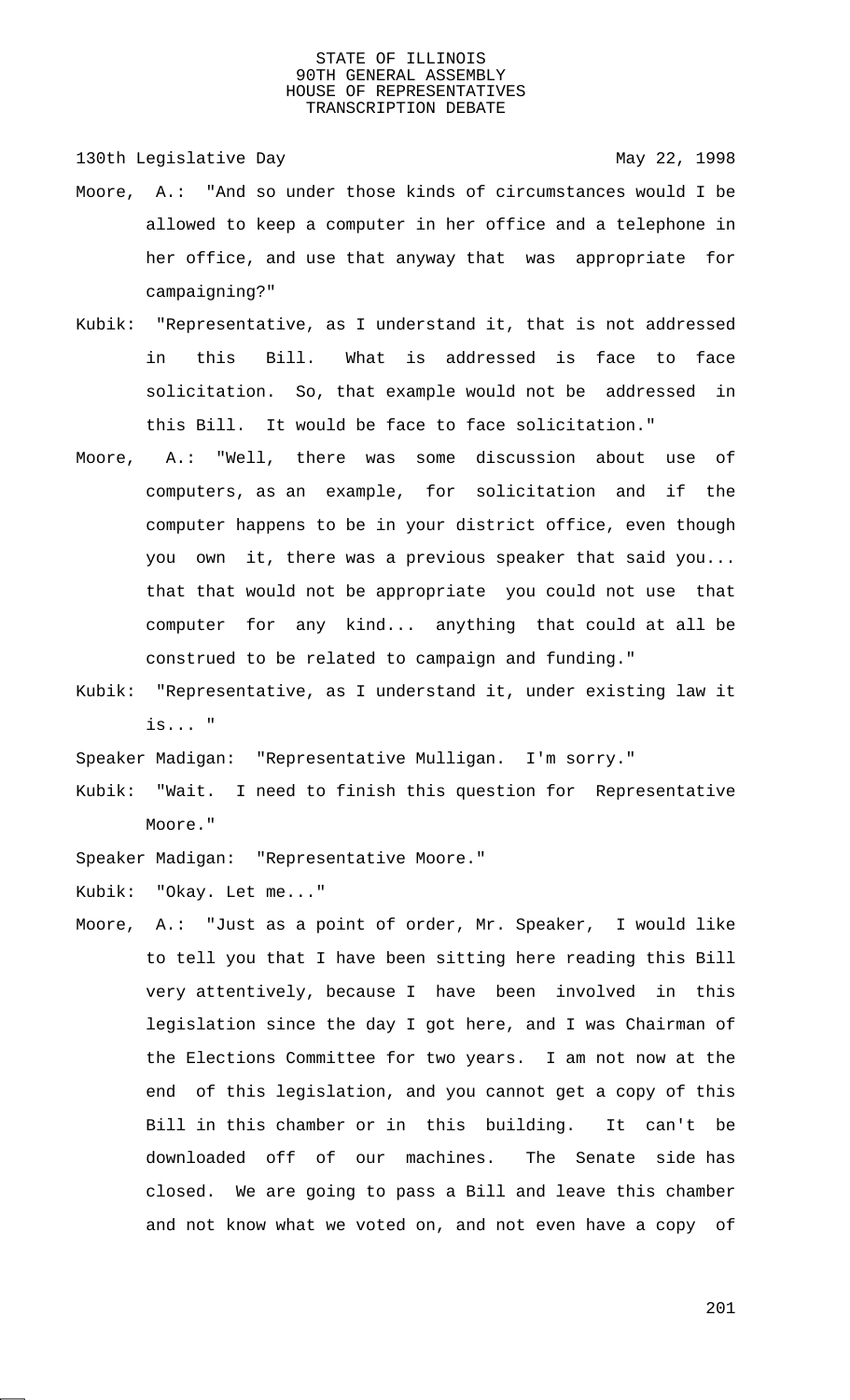130th Legislative Day 130th May 22, 1998

it to even look it up. I would like to at least be able to get some of these questions that are so important..."

- Speaker Madigan: "Representative, when I looked at your light, the light was off. So, I apologize. Please, proceed."
- Kubik: "Representative."
- Moore, A.: "I would like a 118 of them on the floor here so we all have a copy."
- Kubik: "Representative, to respond to your question."

Moore, A.: "My question, okay."

- Kubik: "To respond to your question."
- Moore, A.: "So, you..."
- Kubik: "As I understand it, under existing law it would not be advisable for you to mix state and political activity, okay, under current law. What we're talking about, is face to face solicitation, but what my point is that under existing law it would not be advisable to mix those two operations."
- Moore, A.: "Okay. I think that does answer that one question for me. Thank you very much."

Speaker Madigan: "Representative Mulligan."

Mulligan: "Thank you, Mr. Speaker. I'm sorry that it's late we're asking these questions, but this Amendment should have come before a committee so it would of had a due amount of discussion. There are a great number of things in this Bill that I think are going to wipe the smiles off a lot of faces once they're charged with some of these offenses. And I'm going to preface my questions to Representative Kubik, by saying during the break I walked over to the Senate after the Senate had voted on this and talked to a couple of Senators, just to ask some of the same questions I had asked in caucus. Our caucus took a very hard position on what was ethical and what was not.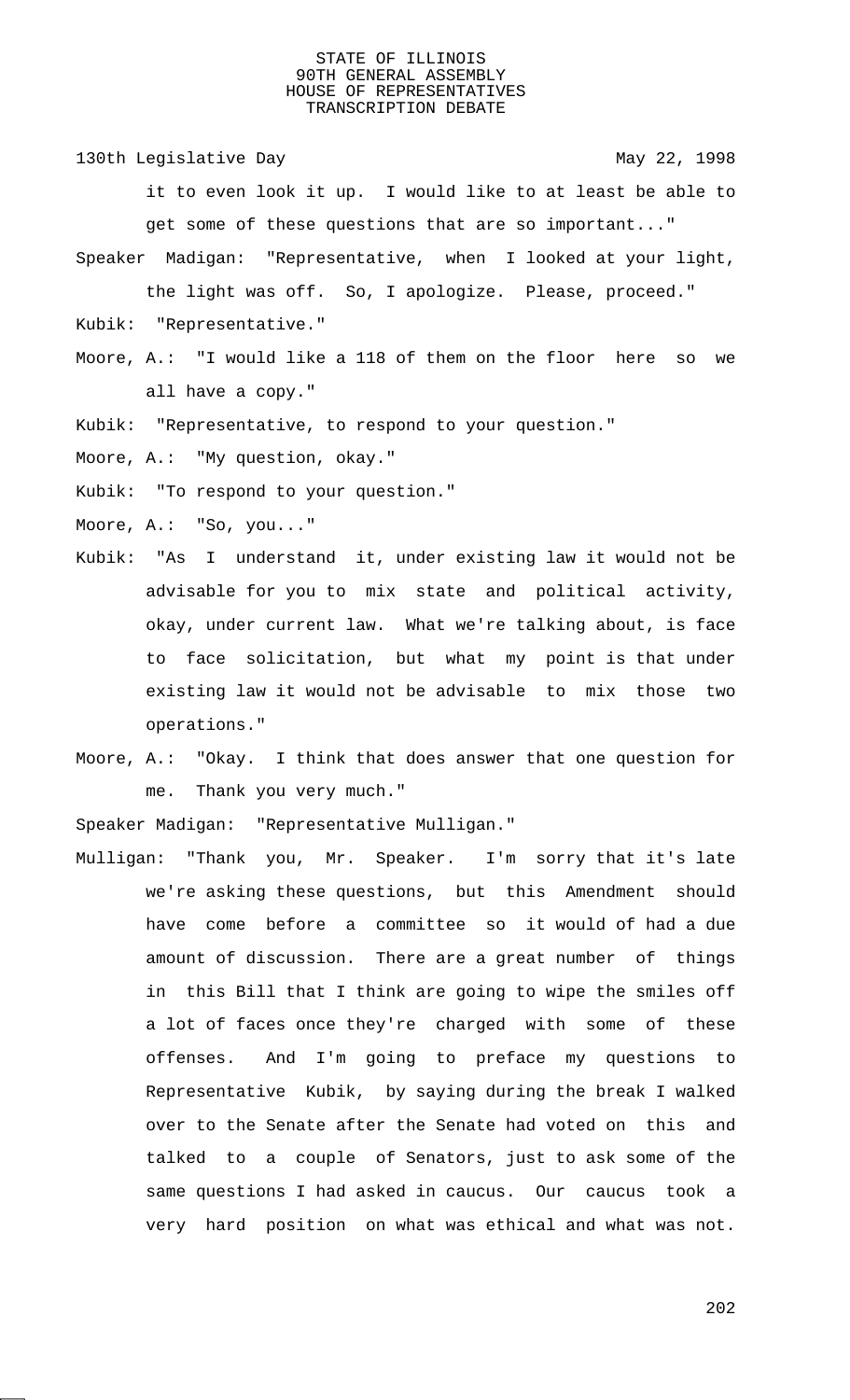# 130th Legislative Day 130th May 22, 1998

The Senators that I asked these questions of, took a much looser position on what was ethical and what was not, which gave me a great deal of concern over how they passed this Bill in the other Body, because the same questions that I asked that I would hold myself to a different standard, they answered with a lot looser way of doing it, and that makes me very nervous. Will the Sponsor yield?"

Speaker Madigan: "The Sponsor yields."

- Mulligan: "Representative Kubik, I know you've worked hard on this Bill, but I will draw your attention, I did happen to get a copy of the Bill, although I got it rather late this evening, and I'd been doing other things so I haven't been going through, but as I turn pages here and there, I find interesting questions that I think may be of interest to people. On page 56, at the bottom of a page it says, 'The name of a person who is not paid a civil penalty imposed against him or her under this Section shall not appear on any ballot for any office in any election while the penalty is unpaid.' Now, what I'm curious to know is, if you are charged with an offense a few days out or a month out from the end of the campaign and you're not adjudged yet, guilty or not, is that considered that the fine is owed until that statement... you have some judgement against you?
- Kubik: "Representative, what this particular provision refers to is, if you violate the law and violate the campaign law and you have not only gone through the adjudication but the fine process and have not paid the fine and continue not to pay the fine, that is when this provision would take effect."
- Mulligan: "What if Joe Doe files against me or is planning on filing against me a half a year to a year before the election campaign and he starts collecting campaign funds,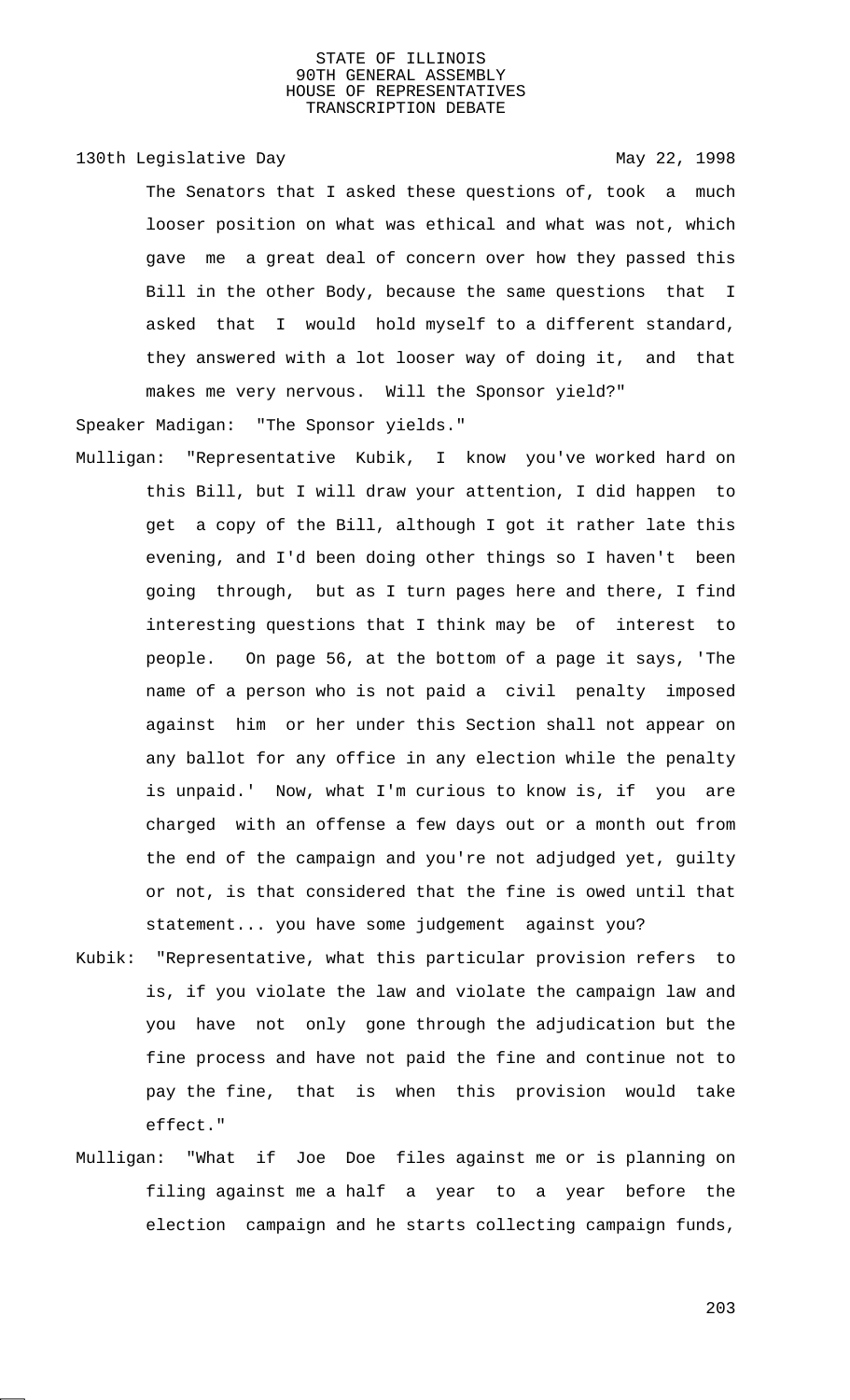130th Legislative Day 130th May 22, 1998 and he's not very adept and I find maybe five, six, seven offenses at \$5,000 apiece, he can't get on the ballot then if he owes \$25,000, perhaps, because he doesn't have the money to pay the fines. Is that not possible under this Bill?"

- Kubik: "Representative, the intent in this Section is to ensure that the penalties that are assessed under the Election Code are paid. That is the intent of this Section."
- Mulligan: "But doesn't it mean that if that person does have campaign violations and has those fines that he cannot.. he has to pay them before they can get on the ballot?"
- Kubik: "If the individual has been adjudicated, the fines have been assessed, and that individual has refused to pay, yes, that is the case."
- Mulligan: "I have a couple of different bodies of concern. One is the Bill itself and one is the semantics of the Bill. In the Bill, on page 12, it starts enumerating how many different bodies can have Ethics Commissions and how those commissions shall be made up. In some instances, such as the State Treasurer, they can appoint whoever they want, seven members to a commission. They may be judging on their own ethics and they've appointed all the members, I don't understand that part of the Bill."
- Kubik: "Representative, there was some debate upon this issue, and the reason that, that we have elected to take this position is that each one of the statewide officers is elected statewide, and therefore they are accountable to all the people of the State of Illinois. They were elected by the same people, whether they're the Governor or they're the Comptroller. What the Bill provides is that none of the... that a majority of those that no more than four can be of one political party in this... in this Ethics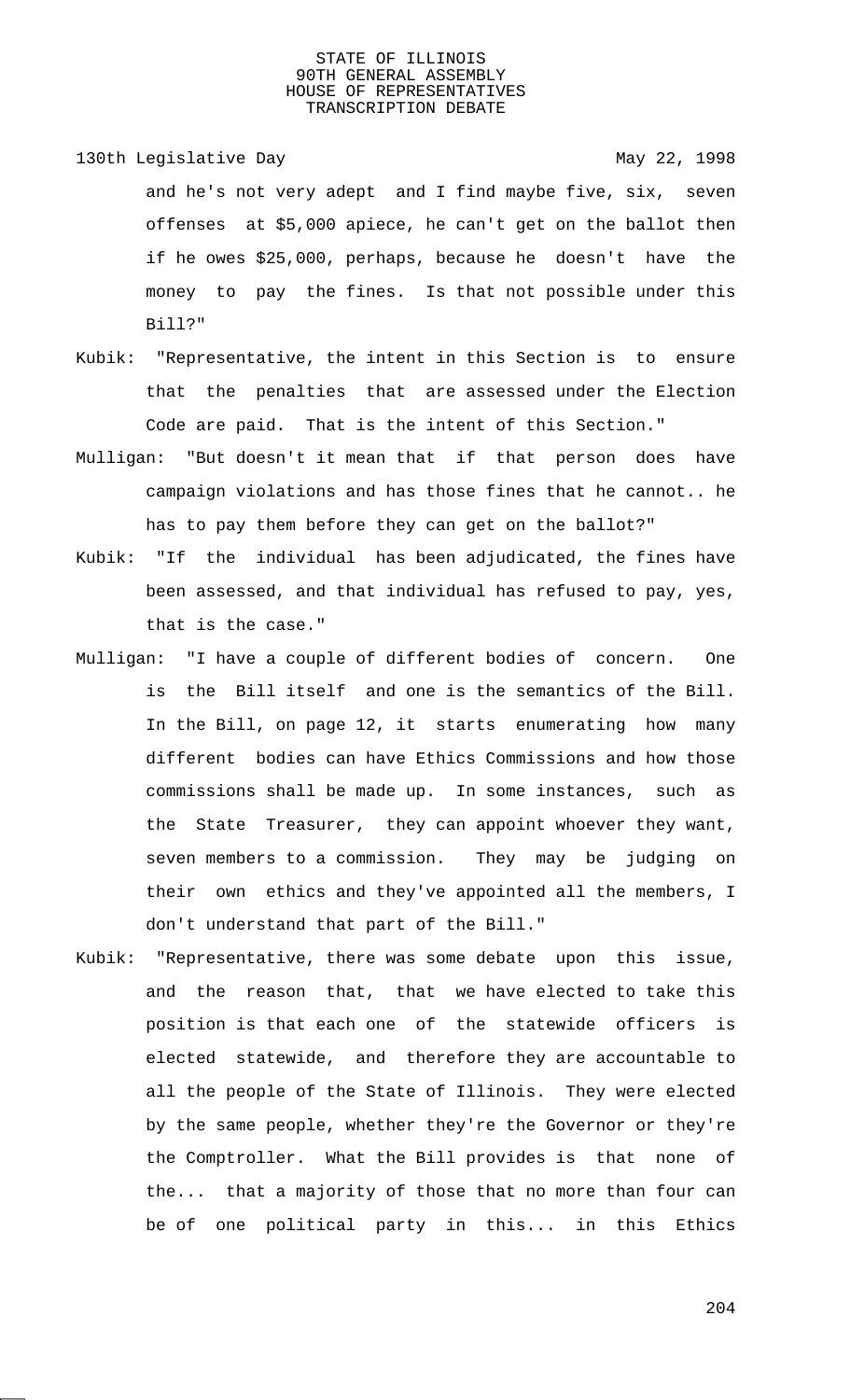130th Legislative Day 130th May 22, 1998 Commission, but that each Constitutional Officer will have a commission."

- Mulligan: "On page 14, number 15... or 5 rather, where it says, 'The Ethics Commission of the Treasurer shall be seven commissioners appointed by the Treasurer', where does it say they have to be of different parties?"
- Kubik: "Section 45, Page 13, Line 511, with respect to each of the Ethics Commission designated in the following item. No more than four of the seven people can be from one political party."

Mulligan: "I find that."

Kubik: "Okay."

- Mulligan: "It also states in your Bill that each commission may employ necessary staff persons and may contract for services that cannot be satisfactorily performed by staff. In Section 55, powers and duties are many according to to any kind of legal, I think even to subpoena and on down. How many commissions will there be, and how many approximately staff members and extra services do you think the state could possibly be contracting for at any one time, and what cost do you think this will cost?"
- Kubik: "Seven commissions. Representative, there will be seven of them. We would hope and we would assume that they would act responsibly and reasonably and would hire staff as they deem appropriate. So, but I don't know exactly what that would be."
- Mulligan: "Our Leaders' Commission is also there to advise us before we file any kind of statements?"

Kubik: "You would have an Ethics Officer."

Mulligan: "All right. So, whoever is on this commission, or whatever staff, we are to rely on them that they are giving us adequate advice?"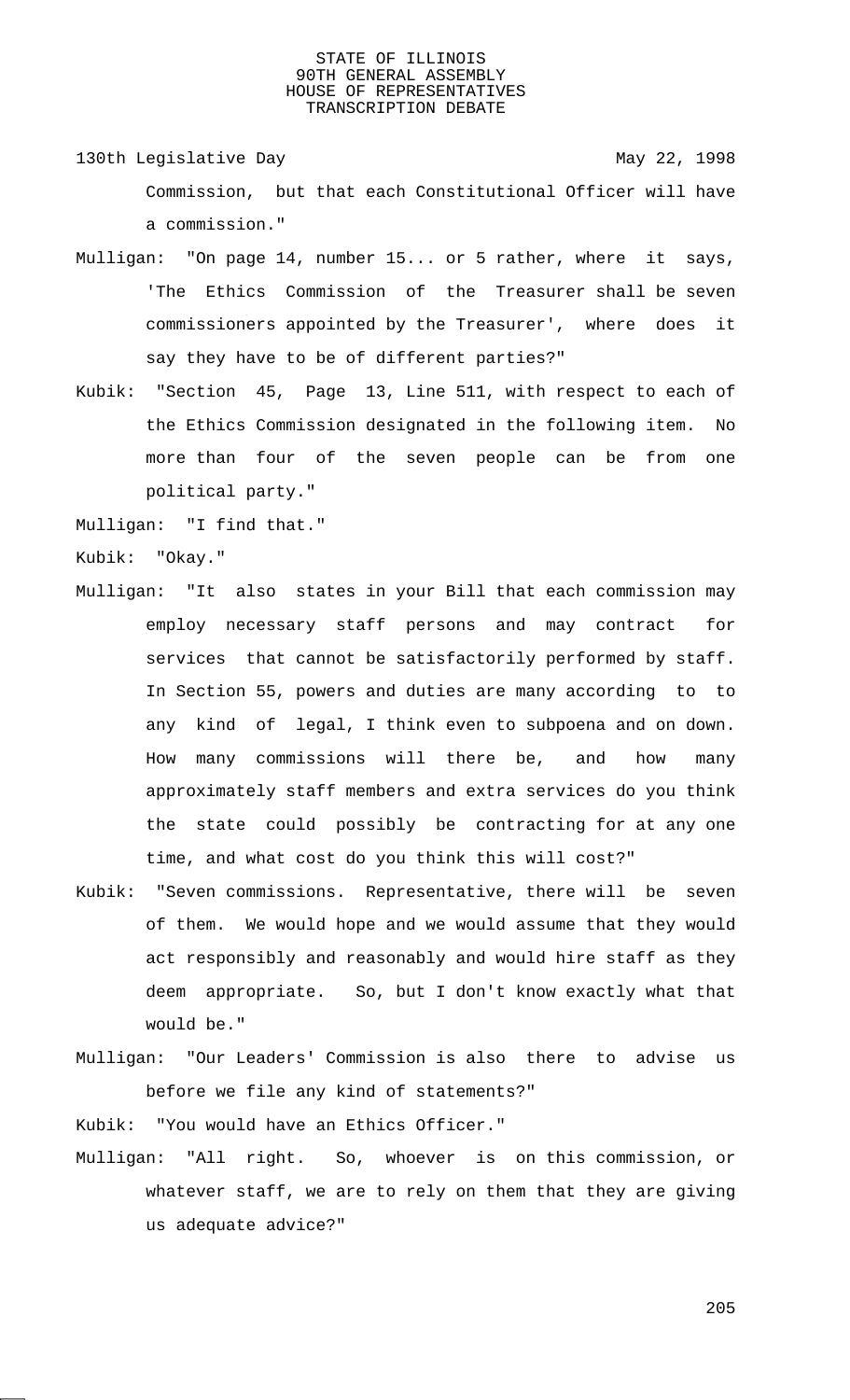130th Legislative Day 130th May 22, 1998

- Kubik: "Well, you know, they would be an Ethics Officer. I would certainly hope that they would provide solid and reasonable advice to the membership."
- Mulligan: "All right. I would like to move to some of the semantics now. In my district office, before I was elected, after I was elected, I have always purchased all of my technology out of campaign funds, as I think many people have, mainly because state allowances, until recently, were meager compared and I have changed my computers and upgraded three times in my three terms. I have a program on my computer that was developed by a friend who I attributed, you know, in-kind contributions to, but it's a specialized program that crosses all kinds of different things and of my district and other people who have contributed to me. I probably have all the registered voters and other people and maybe 60% of those entries have entries, everything from whoever writes me a letter on an issue to who may have given me a campaign contribution. I update that with volunteers and with additional staff that I pay out of campaign contributions, I'm scrupulous about this. But now I've got a primary challenge and in the primary challenge I want... I'm sponsoring a Bill in the Illinois General Assembly and I'd like to send out a letter, to people who have written me on a certain issue that I have a Bill up on that I would like them to know what I'm doing. It could be judged a campaign issue or campaign type letter if I had nobody and I did the same thing running against me, it might not be. So, how do I determine what I'm going to do now with all my database in my campaign office or in my district office?"
- Kubik: "Representative, it really has nothing to do with this Bill. We don't address that issue in this Bill. We just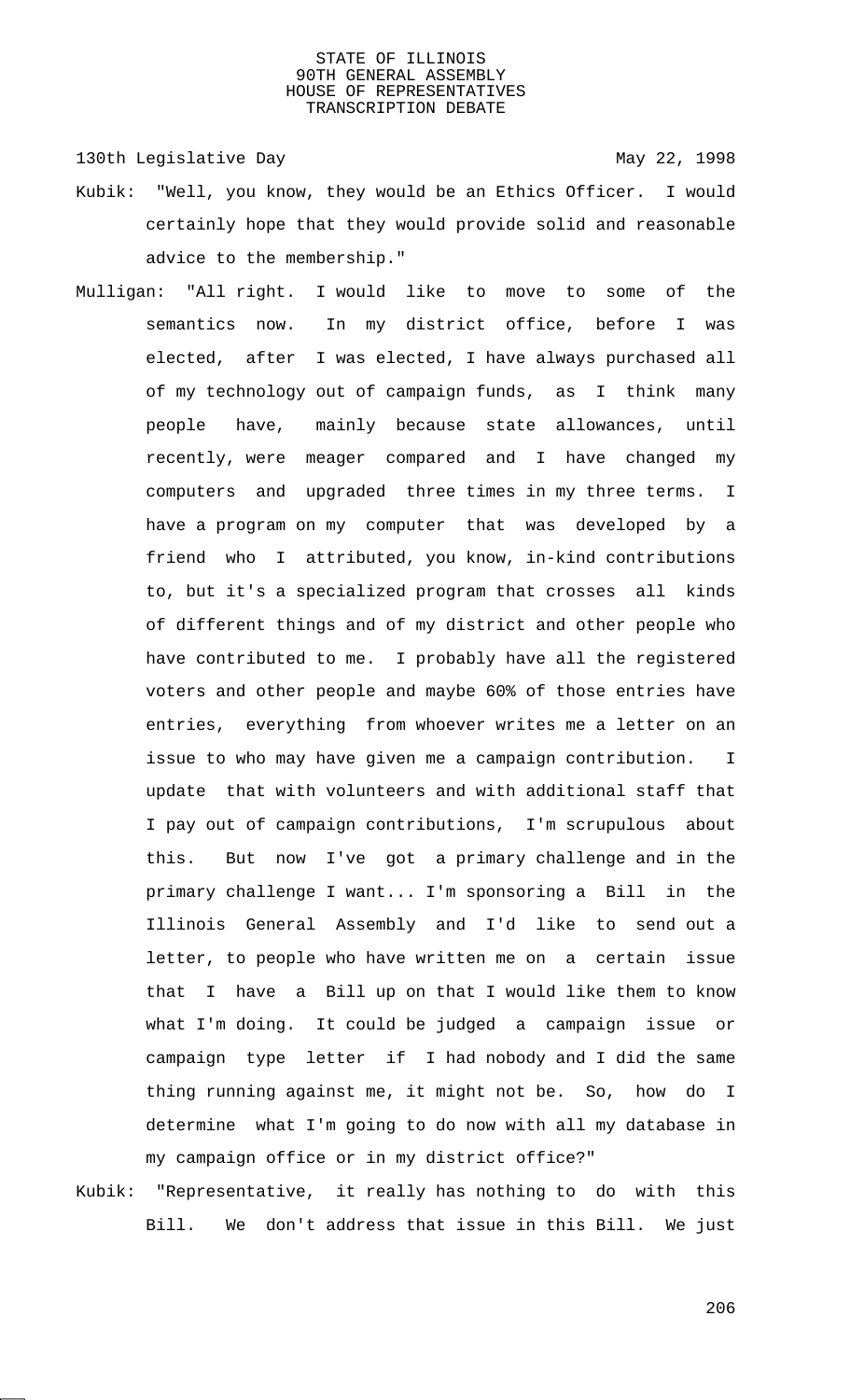- 130th Legislative Day 130th May 22, 1998 addressed the issue of face to face campaign contributions."
- Mulligan: "But if you can't answer a phone in your district office, how can I generate a label list that may have on it people that are directly interested in what I may be doing during a campaign season?"
- Kubik: "I'm sorry, would you repeat your question? I apologize." Mulligan: "How can I generate a label list off of campaign... off of computers that are my own out of my district office on a legislative issue during a primary campaign season when I'm in Session, when an opponent may charge that that letter could be used as campaign because it's promoting that issue?"
- Kubik: "Representative, again we don't address that issue in this Bill. We just simply address the issue of face to face contribution. The issue you're talking about is a matter that is in current law."
- Mulligan: "The State Board of Elections is the ones that's supposed to enforce or determine whether an issue is or is not a campaign violation?"
- Kubik: "Representative, they have the jurisdiction over the Election Code and the questions of personal use in this Bill."
- Mulligan: "What happens if someone charges you with something, how long does the State Board decide, or have to take, to find out if that's actually a violation, particularly, if it's during a campaign season?"
- Kubik: "Representative, as I understand it, the State Board meets on a monthly basis and would address those issues as they meet."
- Mulligan: "I'm going to bring up an issue that I brought up in caucus. When I first ran, I had a recount and it was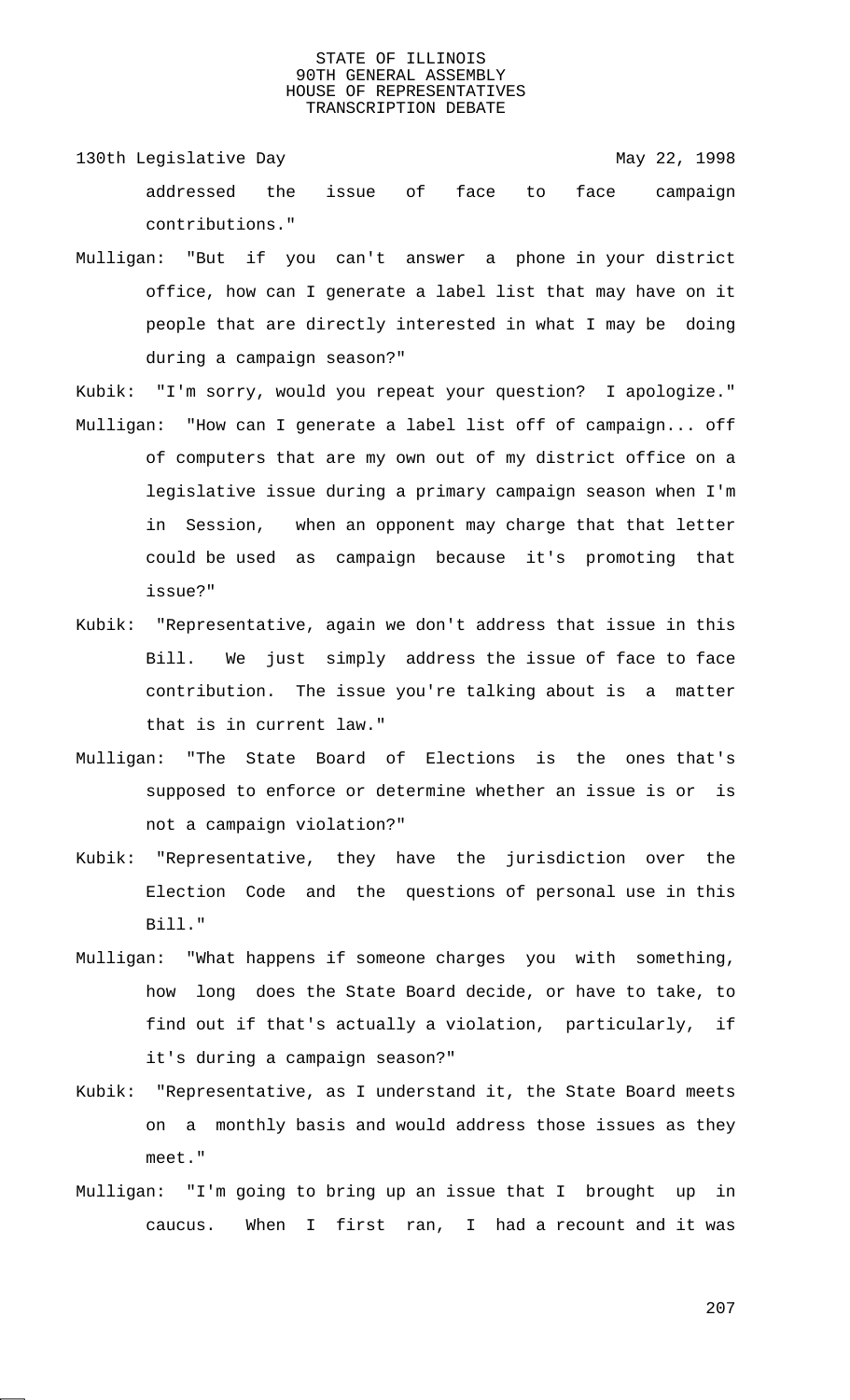# 130th Legislative Day 130th May 22, 1998

during the primary season so I had a large legal debt, part of which was pro bono and I requested from the State Board a ruling on how to file that campaign contribution, in-kind, or whatever, because it was not really during the campaign it was cost related to a recount and they would not give me a ruling. They said the only way I could get a ruling is if someone filed a complaint. So, my opponent waited until three weeks before the next election and filed a complaint so that I had to go in and then get the ruling, look bad in the press, spend a day sitting there and spent \$3,000 on lawyers' fees to straighten this out. They would not give me a ruling before this. How are you going to settle something like this so that you can get a ruling on an issue so that you don't find out afterwards, after someone charges you, that this is not correct?"

Kubik: "Representative, under this Bill, we've not... we have not required the State Board of Election to change the powers and duties that they have. So..."

Mulligan: "So, you're out of luck?"

- Kubik: "Well, I... no I wouldn't say that, but I think that your... they will offer a... an opinion on the personal use ban."
- Mulligan: "That's the kind of question that I would have liked to have seen the State Board come before us in committee and answer, because that has always been a sticking point with me, the fact is, if you can't get a ruling from them until someone files a complaint that's just fraught with mischief for any candidate."

Kubik: "Representative, I'm sorry."

Mulligan: "Pardon me?"

Kubik: "You had a question?"

Mulligan: "No, I mean I... How can you fix that? I think..."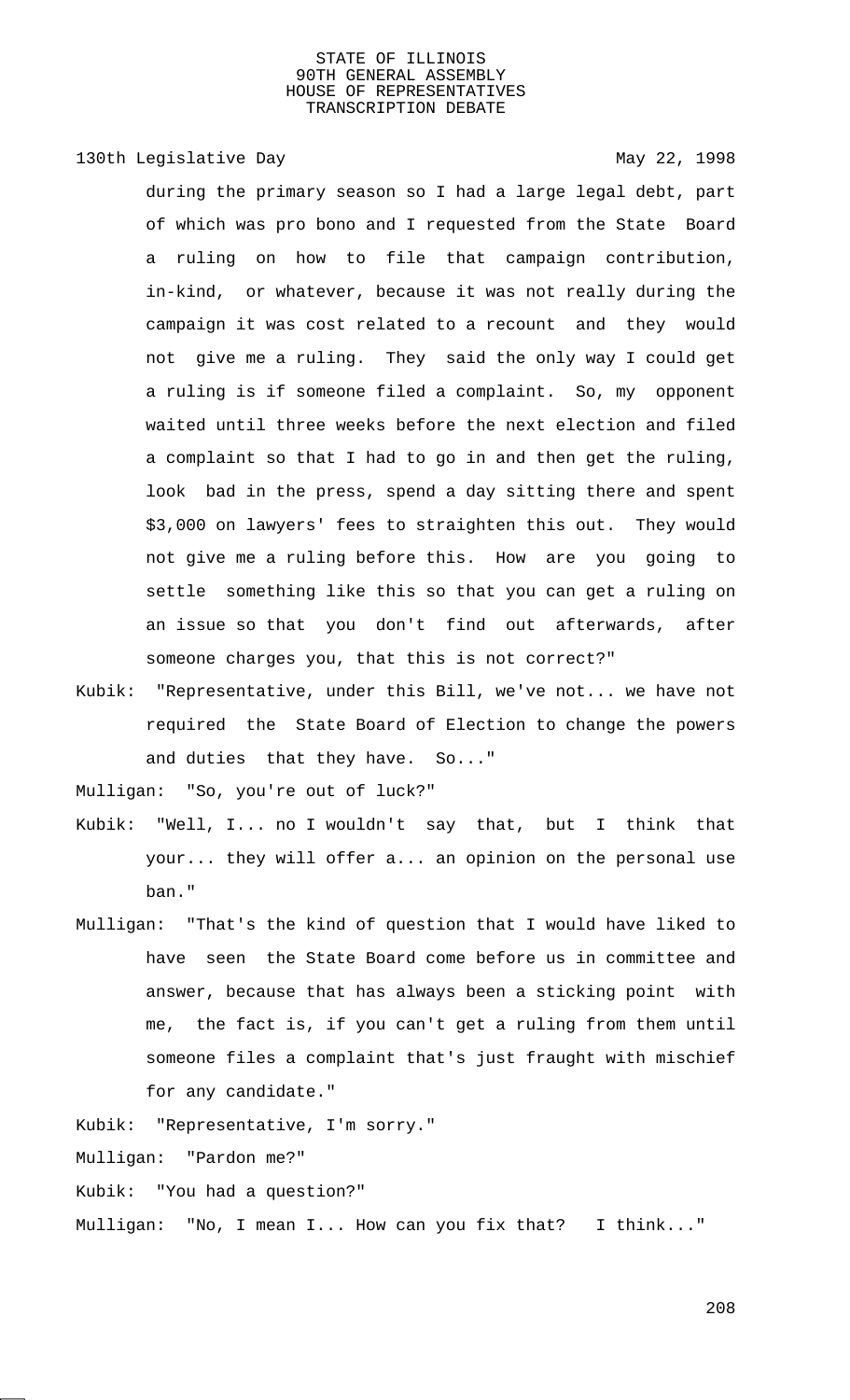130th Legislative Day 130th May 22, 1998

Kubik: "Well, Representative, under this Bill..."

Mulligan: "First of all it bothers me to pass anything that says it needs a Trailer Bill."

Kubik: "Okay."

- Mulligan: "My feeling is this needs a Trailer Bill, number one. Number two, I mean, this is the kind of question that if we had come to committee, someone could have gotten an answer from the State Board because I think it needs to be addressed. Because if their position is they won't give you a ruling until somebody charges you with something and somebody waits to charge you, you know the last month of a campaign, you got a problem."
- Kubik: "Representative, under the personal use portion of the Bill, and this is on page 41, the Bill indicates that the board shall also have the authority to render rulings and issue opinions relating to the compliance of this Section. So, on the personal use portion, they will be able to render opinions and, and... and offer... issue opinions."
- Mulligan: "Representative, I understand you've worked very hard on this, and I think some of the provisions are... are good. Others, I think, have a lot more secondary work to be done and they need a Trailer Bill. You know, I really find doing this at this hour and being forced to look bad if we don't vote for something we think is not correct, is a real problem. I have a problem with doing this kind of legislation. I had a problem, you know, just like we passed the School Bill at the last minute and I was told there's going to be a Trailer Bill to take care of the administrative cap and we've been fighting over it for months. I don't like passing legislation that I feel has holes in it. And having had this experience before, and always bending over backwards in campaign, I find that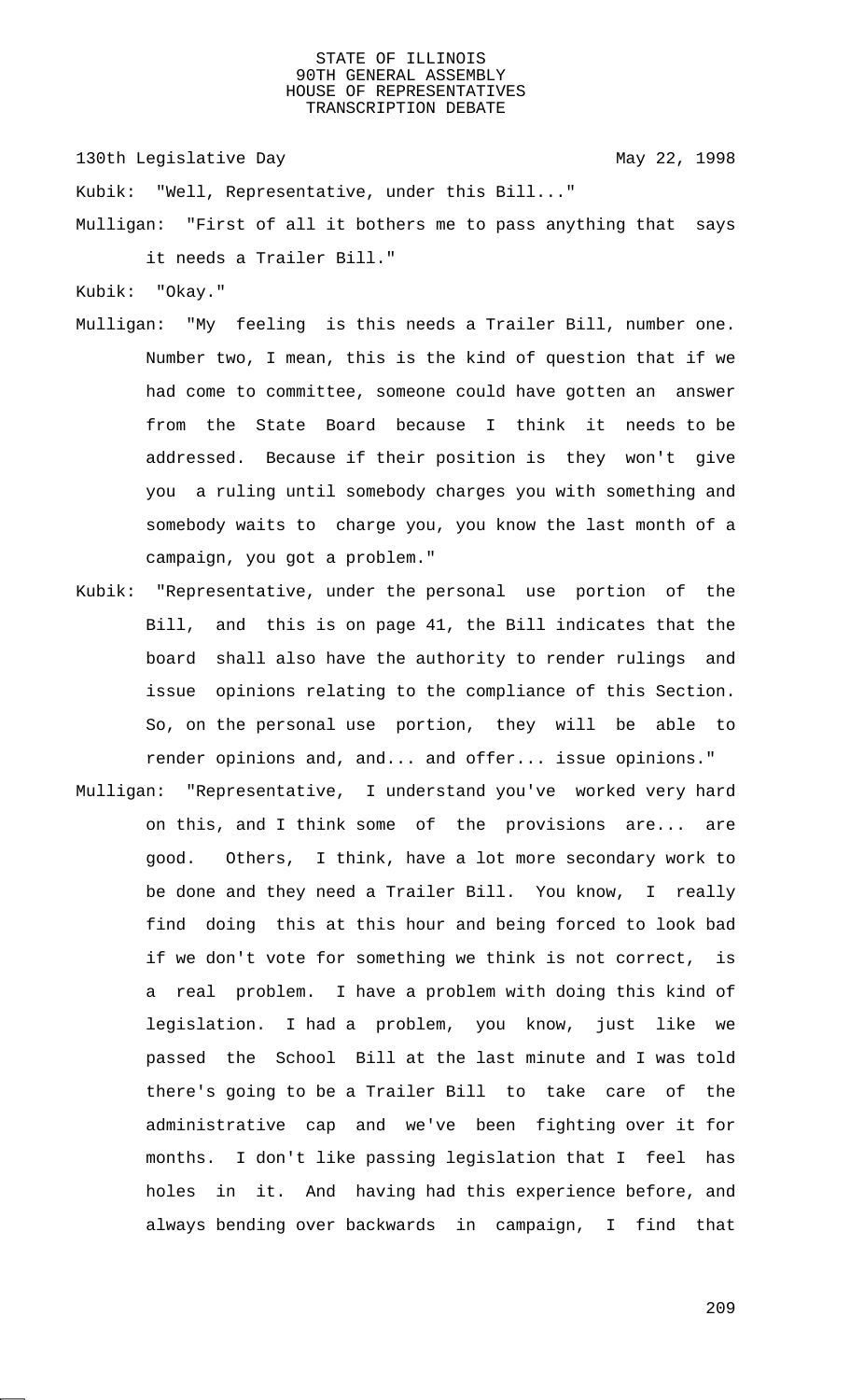130th Legislative Day 130th May 22, 1998

there's a lot of problems here and I would like more assurances from the State Board of Election on how we're going to do some of these things, and I'd like a few things tied up in this Bill."

Kubik: "Representative, I could respond to what you've said. I didn't choose the timing of this Bill."

Mulligan: "I understand that it is not your fault."

Kubik: "Yeah, and... and... but..."

Mulligan: "And you've been most gracious even though I sound a little shrill, it's not at you, it's at the frustration..."

Kubik: "I just wanted you to understand that I didn't choose the timing on this Bill."

- Mulligan: "I understand, it's the frustration of having to deal with this at this late date with a lot of people that think it's real cute politics. I don't, I take this very seriously. I have rough campaigns. I try to be scrupulous in what I do, and I don't like taking the blame for what other people do, nor do I like being put in a position where you have passed a Bill that can create mischief for everybody here."
- Speaker Madigan: "Ladies and Gentlemen, everyone has spoken that wanted to speak. And before we go to Mr. Kubik, we'll go to Mr. Stephens on a point of personal privilege which will be very brief. Mr. Stephens. Mr. Stephens."
- Stephens: "They're sleeping in the east gallery. Mr. Speaker, thank you very much and I just a moment before we take this vote. Monday is Memorial Day, Representative Wojcik, just came up and stuck a little flag on my lapel. There used to be... there was a day when the General Assembly used to pause and sing a song and say some kind words about our veterans and I just thought that before we left this evening that we could take a moment just to... maybe a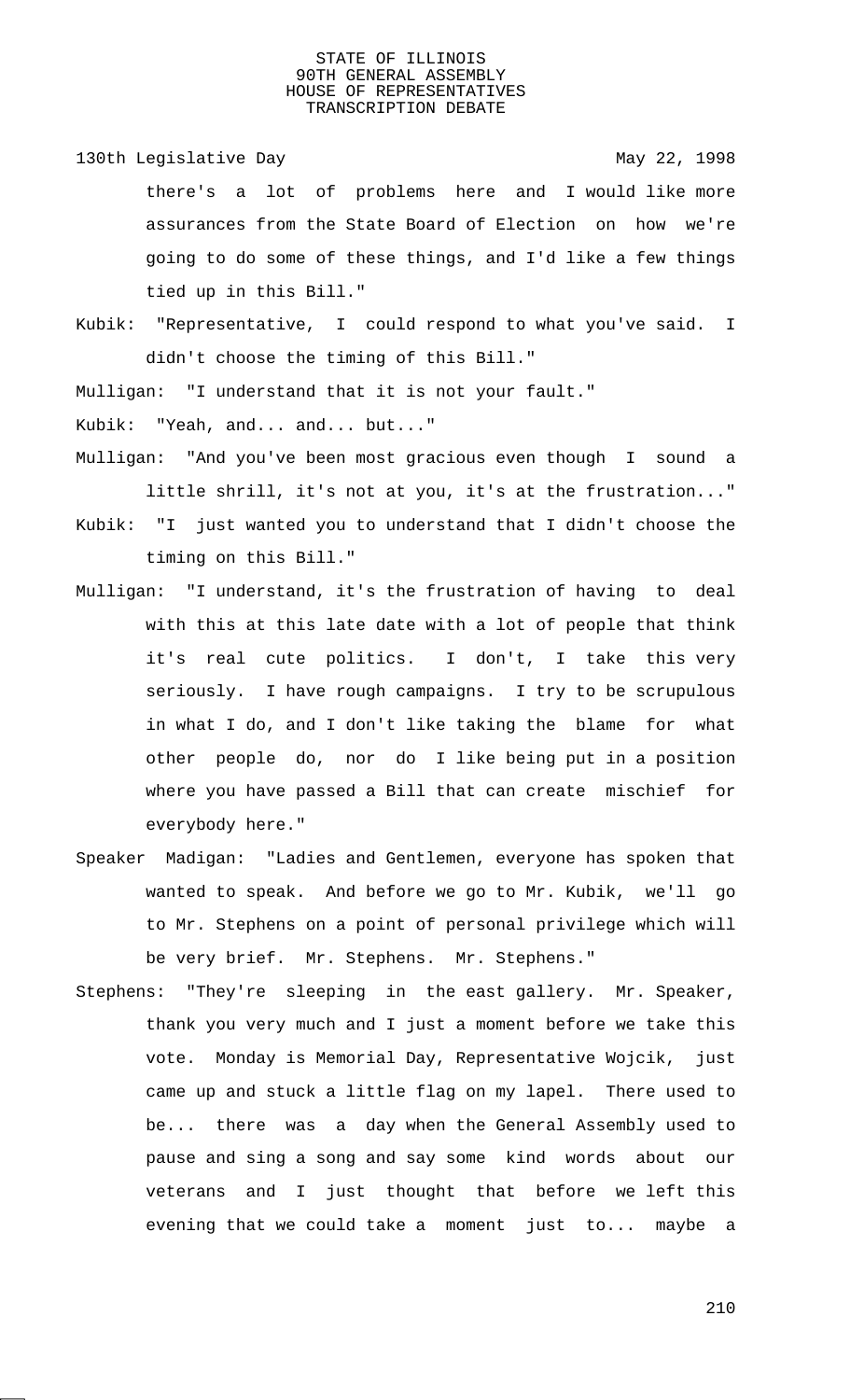130th Legislative Day 130th May 22, 1998 moment of silence in remembrance of our fallen veterans and in anticipation of Memorial Day. Thank you, Mr. Speaker." Speaker Madigan: "Okay. We're all in the right frame of mind for the vote. Mr. Kubik, do you wish to speak further? Or can we just go to the vote? Mr. Kubik."

- Kubik: "Mr. Speaker, I would just simply like to tell all the Members that I appreciate the discussion that we've have had. I would make the point, I'd make two points. The first point is that this Bill is... is the product of a lot of work. I recognize the timing is not the best on this Bill, however, this Bill will be the most substantial change in campaign finance law in over 20 years. It is a Bill that can pass. It is a Bill that will make a difference, and I would appreciate your support of Senate Amendment... of the Concurrence Motion on Senate Amendment #1. Thank you."
- Speaker Madigan: "The Gentleman moves that the House does concur in Senate Amendment #1. Those in favor vote 'aye'; those opposed vote 'no'. Have all voted who wish? Have all voted who wish? Have all voted who wish? Have all voted who wish? Have all voted who wish? Have all voted who wish? The Clerk shall take the record. On this question, there are 102 people voting 'aye', 3 people voting 'no'. The Motion that the House does concur in Senate Amendment #1 is adopted. And this Bill, having a Constitutional Majority, is hereby declared passed. The Chair has received a Motion from Mr. Johnson relative to HR 530. The Gentleman is requesting leave to discharge the committee. Is there leave? Leave is granted. The matter is before the House. Mr. Johnson. Tim Johnson."
- Johnson, Tim: "Yes, thank you, Mr. Speaker, Members of the House. This Bill simply urges the Illinois Special Olympics